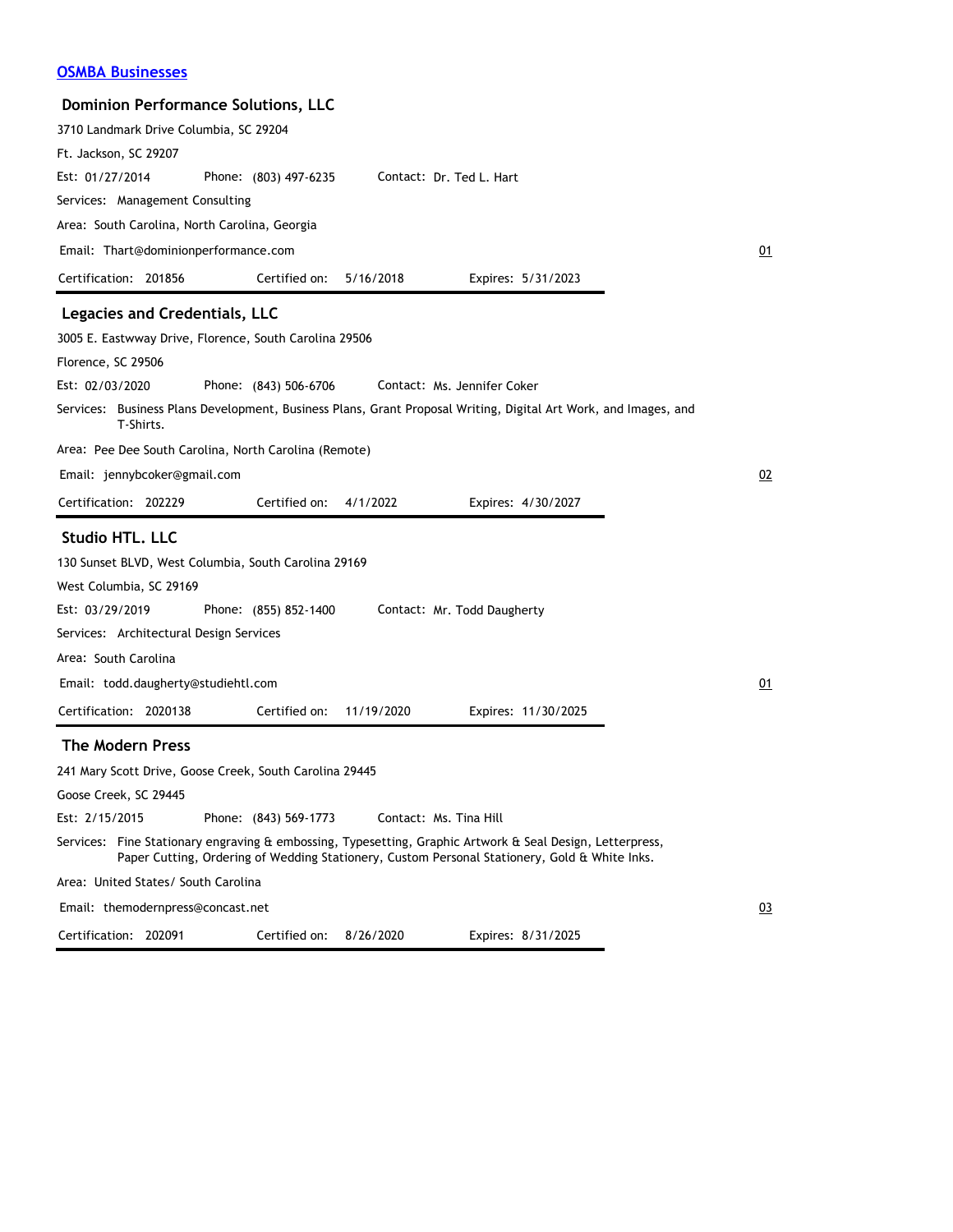| 1 Proclean, Inc                                                                                                                              |           |
|----------------------------------------------------------------------------------------------------------------------------------------------|-----------|
| 2900 E. North Street # 61 Greenville, South Carolina 29615                                                                                   |           |
| Simpsonville, SC 29680                                                                                                                       |           |
| Est: 02/2013<br>Phone: (864) 420-8522<br>Contact: Ms. Tammi Ervin                                                                            |           |
| Services: Services for new construction cleanup for hospitals and general contractors, Interior and Exterior<br>cleaning services.           |           |
| Area: Upstate South Carolina, and North Carolina                                                                                             |           |
| Email: t.1proclean@yahoo.com                                                                                                                 | 03        |
| Certification: 202158<br>Certified on:<br>6/14/2021<br>Expires: 6/30/2026                                                                    |           |
| 1mPact First, LLC                                                                                                                            |           |
| 2 Rosemoss Court P.O. 80638 Simpsonville, South Carolina 29680                                                                               |           |
| Simpsonville, SC 29680                                                                                                                       |           |
| Est: 03/01/2016<br>Phone: (864) 525-2696<br>Contact: Paola Martinez                                                                          |           |
| Services: Staffing of Professional Services in the areas of Accounting and Management (on Project basis                                      |           |
| Area: SC                                                                                                                                     |           |
| Email: paola@1mpactfirst.com                                                                                                                 | <u>04</u> |
| 10/10/2018<br>Certification: 2018125<br>Certified on:<br>Expires: 10/31/2023                                                                 |           |
| 1X1 Design, Inc                                                                                                                              |           |
| 221 Pickens Street, Columbia, SC 29205                                                                                                       |           |
| Columbia, SC 29205                                                                                                                           |           |
| Est: 2011<br>Phone: (803) 834-4048<br>Contact: Ashely Scott                                                                                  |           |
| Services: Architecture, Interior design, design planning                                                                                     |           |
| Area: Southeast US                                                                                                                           |           |
| Email: astjohn@1x1design.com                                                                                                                 | 06        |
| Certification: 201790<br>Certified on:<br>8/23/2017<br>Expires: 8/31/2022                                                                    |           |
| 2 Higher Heights, LLC                                                                                                                        |           |
| 323 Baybridge Drive, Columbia, South Carolina 29229                                                                                          |           |
| Columbia, SC 29229                                                                                                                           |           |
| Est: 11/2007<br>Phone: (404) 556-3548<br>Contact: Dr. Deborah Hazzard                                                                        |           |
| Services: Delivers diversity, equality, and inclusion training, and consulting services. We also provide<br>leadership development training. |           |
| Area: Global                                                                                                                                 |           |
| Email: deb@higherheights.com                                                                                                                 | 02        |
| Certification: 202157<br>Certified on:<br>6/7/2021<br>Expires: 6/30/2026                                                                     |           |
| 3 E Environmental / Botany Bay Ecotours                                                                                                      |           |
| 3002 Myrtle Street Edisto Island, South Carolina 29438                                                                                       |           |
| Edisto Island, SC 29438                                                                                                                      |           |
| Est: 09/27/2005<br>Phone: (843) 469-0052<br>Contact: Meg Hoyle                                                                               |           |
| Services: Ecotours By Boat                                                                                                                   |           |
| Area: Edisto Island                                                                                                                          |           |
| Email: botanybayecotours@gmail.com                                                                                                           | 03        |
| Certification: 201913<br>Certified on:<br>2/21/2019<br>Expires: 2/28/2024                                                                    |           |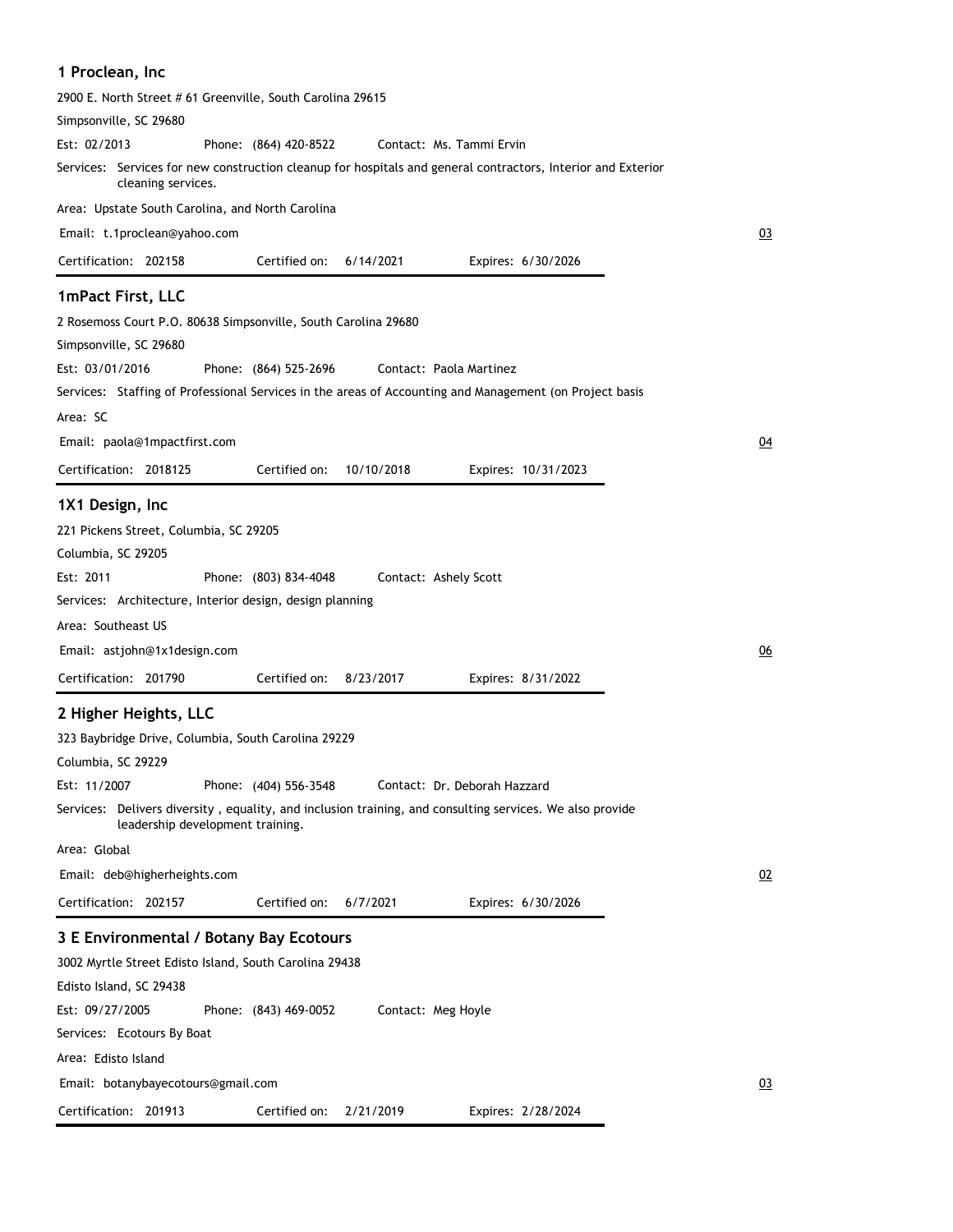# **365 Digital Technologies, LTD. Company**

| 116 Woodvine Way, Mauldin, South Carolina 29332                                                                                                                                                                                                                                                            |           |
|------------------------------------------------------------------------------------------------------------------------------------------------------------------------------------------------------------------------------------------------------------------------------------------------------------|-----------|
| Maulding, SC 29662                                                                                                                                                                                                                                                                                         |           |
| Est: 05/16/2019<br>Phone: (864) 558-8593<br>Contact: Mr. Guillermo Avila Jr.                                                                                                                                                                                                                               |           |
| Services: Project Management Services specifically for Microsoft Dynamics 365 ERP and CRM applications;<br>Technical recruitment including D 365 F&O Talent, Retail, and Acure; Digital Media advertising, Web<br>Design, and logo designs.                                                                |           |
| Area: South Carolina                                                                                                                                                                                                                                                                                       |           |
| Email: William.avila@365digitaltech.com                                                                                                                                                                                                                                                                    | 04        |
| Certification: 2020142<br>Certified on:<br>11/20/2020<br>Expires: 11/30/2025                                                                                                                                                                                                                               |           |
| 3G Construction, LLC                                                                                                                                                                                                                                                                                       |           |
| 1912 Horrell Hill Road, Hopkins, SC 29061                                                                                                                                                                                                                                                                  |           |
| Hopkins, SC 29061                                                                                                                                                                                                                                                                                          |           |
| Est: 2009<br>Phone: (803) 960-9428<br>Contact: Eric Grant                                                                                                                                                                                                                                                  |           |
| Services: Commercial Construction, Residential Construction, Water/Sewer Lines -Licensed, Mechanical<br>Plumbing                                                                                                                                                                                           |           |
| Area: SC                                                                                                                                                                                                                                                                                                   |           |
| Email: egrant@3gconstructs.com                                                                                                                                                                                                                                                                             | 01        |
| Certification: 202045<br>Certified on:<br>5/19/2020<br>Expires: 5/31/2025                                                                                                                                                                                                                                  |           |
|                                                                                                                                                                                                                                                                                                            |           |
| 43R-J Maintenance, LLC<br>110 Bumble Circle, Mauldin, South Carolina 29662<br>Mauldin, SC 29662<br>Est: 04/11/2015<br>Phone: (786) 738-2895<br>Contact: Mr. Ricardo Rivero<br>Services: Concrete Construction, Epoxy, Acid Wash, Overlays, and some carpentry                                              |           |
| Area: South Carolina, Georgia                                                                                                                                                                                                                                                                              |           |
| Email: 43rjmaintenance@gmail.com                                                                                                                                                                                                                                                                           | <u>04</u> |
| Certification: 202023<br>Certified on:<br>3/18/2020<br>Expires: 3/31/2025                                                                                                                                                                                                                                  |           |
| 5 C"s Construction, LLC<br>325 Delonie Wood Drive, Irmo, South Carolina 29063<br>Irmo, SC 29063<br>Est: 01/23/2015<br>Phone: (845) 313-1383<br>Contact: Mr. Eric Custis<br>Services: Construction, Concrete, Brick, Block, Stone, and Sheetrock.<br>Area: South Carolina<br>Email: brickmason.Eric@aol.com | 01        |
| Certification: 202062<br>Certified on:<br>7/13/2020<br>Expires: 7/31/2025                                                                                                                                                                                                                                  |           |
| A & W Travels, LLC<br>107 Cherokee Road, Belton, South Carolina 29627<br>Belton, SC 29627<br>Est: 03/15/2015<br>Phone: (864) 392-1888<br>Contact: Mr. Maxie O. Agnew Sr. & Mr. Undrea Walker<br>Services: Charter Bus Services/ Transportation.                                                            |           |
| Area: South Carolina                                                                                                                                                                                                                                                                                       |           |
| Email: inquire@awtravelsllc.com                                                                                                                                                                                                                                                                            | 01        |
| Certification: 2021111<br>Certified on:<br>10/6/2021<br>Expires: 10/31/2026                                                                                                                                                                                                                                |           |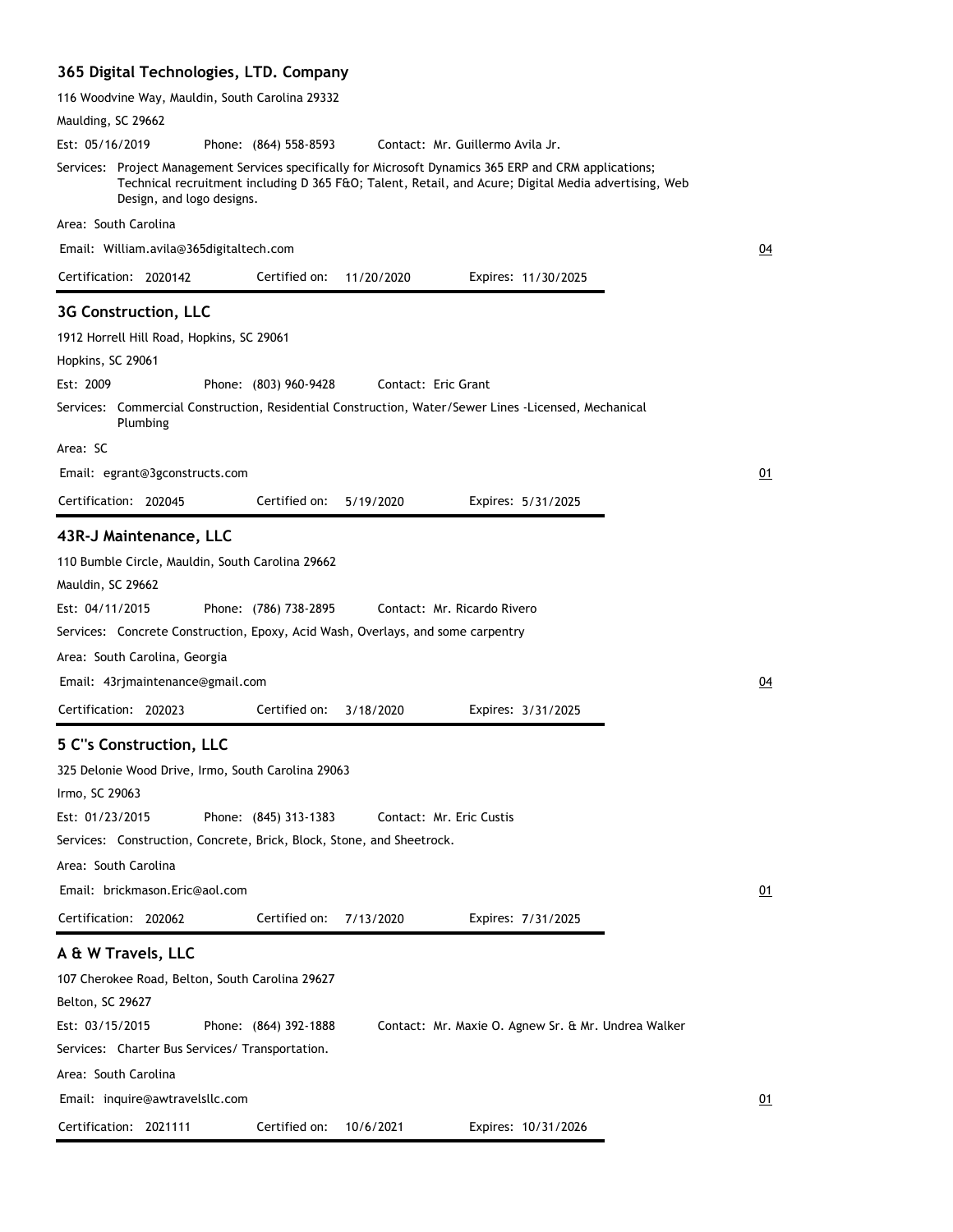### **A + Asphalt Seal Coat & Line Stripping, LLC**

P.O. Box 2378 Lexington, South Carolina 29071

Lexington, SC 29071

Phone: (803) 356-5055 Est: 01/2004 Contact: Ms. Tammy Orr

Services: Parking Lot Repairs, Stripping and Maintenance.

Area: South Carolina

Email:

Certification: 201994 Expires: 9/30/2024 Certified on: 9/24/2019

#### **A Better You, LLC**

190 Summer Place Drive, Blythewood, South Carolina 29016

Blythewood, SC 29016

Phone: (803) 240-9190 Est: 01/02/2014 Contact: Ms. YaKesha L. Means

Services: Mental Health Counseling, Calocus and Psychological Assessements, Life Coaching, Domestic Violence Awareness and Education, Motivational/ Inspirational Speaking Workshops, Consultation for Employee Development, Reintergration from Incarceration.

Area: South Carolina, North Carolina, Georgia

Email: ymeansabetteru@gmail.com

| Certification: 201970<br>Certified on: 7/18/2019 |  | Expires: 7/31/2024 |
|--------------------------------------------------|--|--------------------|
|--------------------------------------------------|--|--------------------|

#### **A Carolina Realty, LLC**

1785 Hopewell Road, Rock Hill, South Carolina 29730

Rock Hill, SC 29730

Phone: (803) 984-0260 Est: 10/25/2016 Contact: Ms. Cathy Herron

Services: Residential & Commercial Real Estate Sales, REO Sales.

Area: York County, Chester County

Email: yoursmartmove@aol.com

Certification: 2021138 Expires: 12/31/2026 Certified on: 12/20/2021

#### **A James Global Services, Inc**

1000 Saint Andrews Road, Suite C, Columbia, South Carolina 29210

Columbia, SC 29210

Phone: (803) 312-5846 Est: 11/21/2017 Contact: Dino A. James

Services: Multi-Facedted construction Rehab, Janitorial and Grounds Firms, We focus of effectively providing professional, end to end facilities support services for commercial and government properties, Our Faculity support services are designed to ensure exceptional quality safety and aesthetics for property owners while maximizing our client's equity.

Area: South East Region

Email: dajames@ajamesglobal.com

Certification: 201986

Certified on: 8/20/2019

Expires: 8/31/2024

02

03

03

01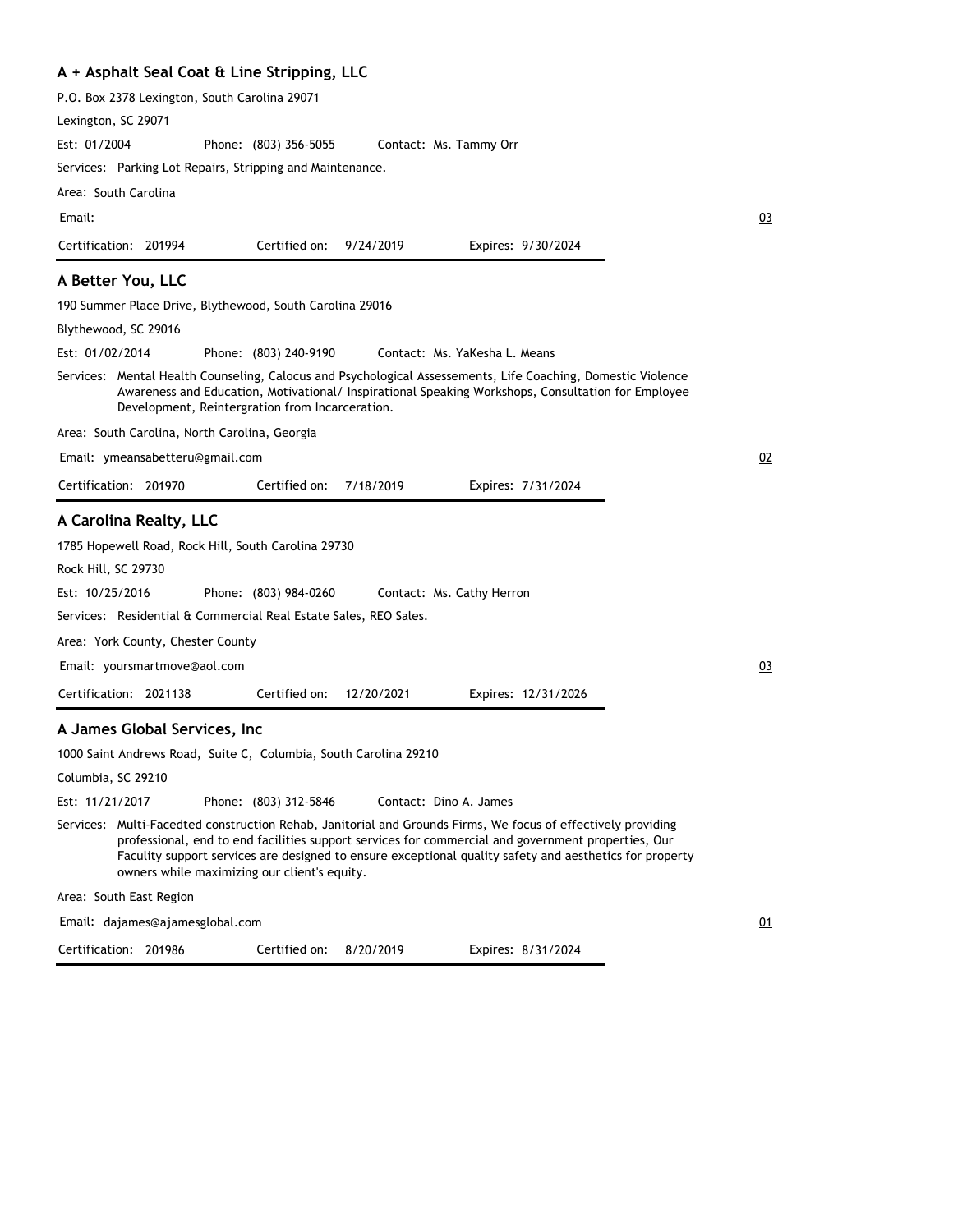# **A R Cleaning Services, LLC**

| 601 Riverhill Circle B5, Columbia, South Carolina 29210                                                                                                                                                                                             |           |
|-----------------------------------------------------------------------------------------------------------------------------------------------------------------------------------------------------------------------------------------------------|-----------|
| Columbia, SC 29210                                                                                                                                                                                                                                  |           |
| Est: 03/2013<br>Phone: (803) 553-1600<br>Contact: Ms. Ashley Robinson                                                                                                                                                                               |           |
| Services: Responsible for all basic cleaning in and around residence & office buildings. Clean floors & rooms<br>including dust, mopping, damp mapping, sweeping, valcuming, dusting, picking up larger objests off<br>the floors. Pressure Washing |           |
| Area: South Carolina                                                                                                                                                                                                                                |           |
| Email: ARCleaningServicesLLC20@gmail.com                                                                                                                                                                                                            | 02        |
| Certification: 202134<br>Certified on:<br>3/30/2021<br>Expires: 3/31/2026                                                                                                                                                                           |           |
| A Soothing & Conforting Touch, INC                                                                                                                                                                                                                  |           |
| 301 Airport Road Greenville, South Carolina 29607                                                                                                                                                                                                   |           |
| Greenville, SC 29605                                                                                                                                                                                                                                |           |
| Est: 03/15/2002<br>Phone: (864) 303-5056<br>Contact: Ms. Anya Ware                                                                                                                                                                                  |           |
| Services: Massage, Counseling and Chaplain/Ministerial Services are offered at A Soothing & Conforting Touch,                                                                                                                                       |           |
| INC                                                                                                                                                                                                                                                 |           |
| Area: Upstste of South Carolina                                                                                                                                                                                                                     |           |
| Email: soothingtouches2003@yahoo.com                                                                                                                                                                                                                | 02        |
| Certification: 201918<br>Certified on:<br>2/21/2019<br>Expires: 2/28/2024                                                                                                                                                                           |           |
|                                                                                                                                                                                                                                                     |           |
| <b>A&amp;T Telecom, LLC</b>                                                                                                                                                                                                                         |           |
| 9241 N Moreto Circle                                                                                                                                                                                                                                |           |
| Summerville, SC 29485                                                                                                                                                                                                                               |           |
| Est: 2009<br>Phone: (843) 637-5062<br>Contact: Albert Hill, Jr                                                                                                                                                                                      |           |
| Services: Low voltage cabling, CCTV, Voice and data cabling and installation, wiring                                                                                                                                                                |           |
| Area: SC                                                                                                                                                                                                                                            |           |
| Email: attelecom@att.net                                                                                                                                                                                                                            | 01        |
| Certified on:<br>Certification: 201769<br>8/2/2017<br>Expires: 8/31/2022                                                                                                                                                                            |           |
|                                                                                                                                                                                                                                                     |           |
| A.H. Concrete, LLC                                                                                                                                                                                                                                  |           |
| 2287 Rhode Drive, Cottageville, South Carolina 29435                                                                                                                                                                                                |           |
| Cottageville, SC 29435                                                                                                                                                                                                                              |           |
| Est: 11/2015<br>Phone: (843) 835-8609<br>Contact: Ms. Donna Haynes                                                                                                                                                                                  |           |
| Services: Flat Work, Slabs, Side-Walks, Driveways, Curb & Gutter, and Pool Decks.                                                                                                                                                                   |           |
| Area: South Carolina                                                                                                                                                                                                                                |           |
| Email: Andrehaynes29@yahoo.com                                                                                                                                                                                                                      | 02        |
| Certification: 202123<br>Certified on:<br>3/4/2021<br>Expires: 3/31/2026                                                                                                                                                                            |           |
|                                                                                                                                                                                                                                                     |           |
| A-1 Fence Company, Inc                                                                                                                                                                                                                              |           |
| 218 Adams Street, Rock Hill, South Carolina 29732                                                                                                                                                                                                   |           |
| Rock Hill, SC 29732                                                                                                                                                                                                                                 |           |
| Est: 09/01/1985<br>Phone: (803) 324-2844<br>Contact: Mr. Robert Rayfield                                                                                                                                                                            |           |
| Services: fence Installation                                                                                                                                                                                                                        |           |
| Area: South Carolina, North Carolina, Georgia                                                                                                                                                                                                       |           |
| Email: rob@a1fencrh.com                                                                                                                                                                                                                             | <u>07</u> |
| Certification: 2020135<br>Certified on:<br>11/19/2020<br>Expires: 11/30/2025                                                                                                                                                                        |           |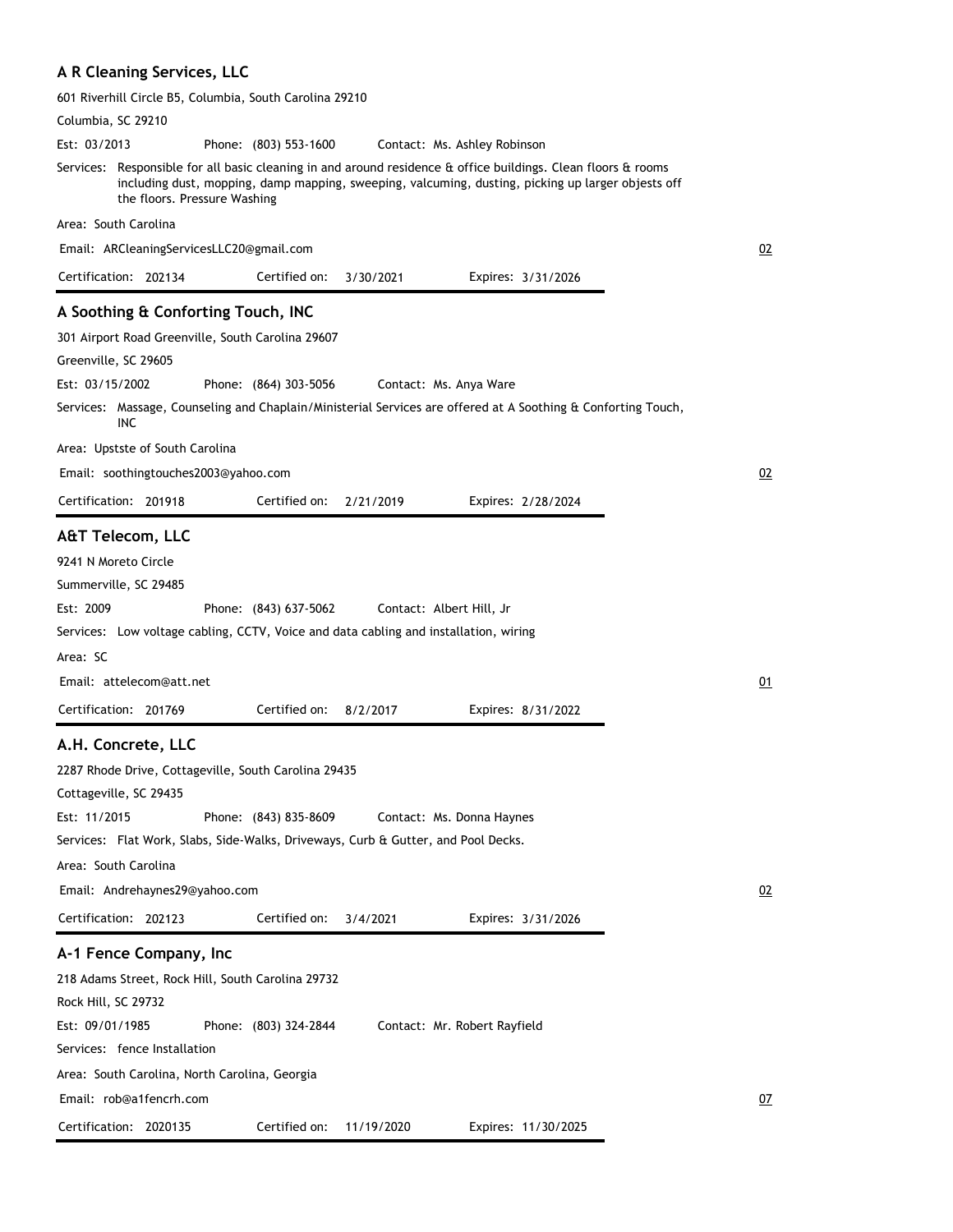| <b>AAA Care, LLC</b>                                                                                                                                                                                                                                                                                                |    |
|---------------------------------------------------------------------------------------------------------------------------------------------------------------------------------------------------------------------------------------------------------------------------------------------------------------------|----|
| 3505 Pelham Road Suite B, Greenville, South Carolina, 29615                                                                                                                                                                                                                                                         |    |
| Reidville, SC 29615                                                                                                                                                                                                                                                                                                 |    |
| Est: 07/2008<br>Phone: (864) 285-1949<br>Contact: James Richard                                                                                                                                                                                                                                                     |    |
| Services: In Home Health Care                                                                                                                                                                                                                                                                                       |    |
| Area: Upstate SC                                                                                                                                                                                                                                                                                                    |    |
| Email: jrichard@aaacares4u.com                                                                                                                                                                                                                                                                                      | 01 |
| Certified on:<br>Certification: 201893<br>7/11/2018<br>Expires: 7/31/2023                                                                                                                                                                                                                                           |    |
|                                                                                                                                                                                                                                                                                                                     |    |
| ABC Landscaping, Inc.                                                                                                                                                                                                                                                                                               |    |
| 111 Golden Grove Circle                                                                                                                                                                                                                                                                                             |    |
| Piedmont, SC 29673                                                                                                                                                                                                                                                                                                  |    |
| Est: 1980<br>Phone: (864) 845.3176<br>Contact: James E. Speed                                                                                                                                                                                                                                                       |    |
| Services: Landscaping and Landscape Maintenance                                                                                                                                                                                                                                                                     |    |
| Area: Upstate South Carolina                                                                                                                                                                                                                                                                                        |    |
| Email: revjes10@aol.com                                                                                                                                                                                                                                                                                             | 01 |
| Certification: 202030<br>Certified on:<br>4/27/2020<br>Expires: 4/30/2025                                                                                                                                                                                                                                           |    |
| <b>Absolute Technologies, LLC</b>                                                                                                                                                                                                                                                                                   |    |
| 316 Victor Hill Road Greer, South Carolina 29651                                                                                                                                                                                                                                                                    |    |
| Greer, SC 295651                                                                                                                                                                                                                                                                                                    |    |
| Est: 02/02/2015<br>Phone: (864) 877-4001<br>Contact: Angelica Partridge                                                                                                                                                                                                                                             |    |
| Services: Installation and Maintenance of Network Cabling, Installation of IP Telephone Systems, Emergency<br>Fiber Optic Repairs, and Installation of Security System (Camera's and Access Contro; Conscope<br>Network Cabling Fiber Products, Corning Fiber Optic Cabling and Products, S2 Access Controle System |    |
| Area: Southeast                                                                                                                                                                                                                                                                                                     |    |
| Email: Angelica@absolutetechllc.com                                                                                                                                                                                                                                                                                 | 02 |
| Certification: 2018151<br>Certified on:<br>11/5/2018<br>Expires: 11/30/2023                                                                                                                                                                                                                                         |    |
| ACP Drug Testing & Screening, LLC                                                                                                                                                                                                                                                                                   |    |
| 300 Essex Drive, Summerville, SC 29485                                                                                                                                                                                                                                                                              |    |
| Summerville, SC 29485                                                                                                                                                                                                                                                                                               |    |
| Est: 02/2017<br>Phone: (843) 860-1945<br>Contact: Darryl Porter                                                                                                                                                                                                                                                     |    |
| Services: Drug Testing and Screening                                                                                                                                                                                                                                                                                |    |
| Area: NC, SC, and GA                                                                                                                                                                                                                                                                                                |    |
|                                                                                                                                                                                                                                                                                                                     |    |
| Email: ACPDrugTesting@gmail.com                                                                                                                                                                                                                                                                                     | 01 |
| Certification: 201821<br>Certified on:<br>3/1/2018<br>Expires: 3/31/2023                                                                                                                                                                                                                                            |    |
| <b>Acute HVACR, LLC</b>                                                                                                                                                                                                                                                                                             |    |
| 221 St. James Ave Suite 5A, Goose Creek, South Carolina, 29445                                                                                                                                                                                                                                                      |    |
| Moncks Corner, SC 29461                                                                                                                                                                                                                                                                                             |    |
| Est: 11/9/2016<br>Phone: (843) 899-2665<br>Contact: Ms. Octavia Edwards                                                                                                                                                                                                                                             |    |
| Services: HVAC-Heating Ventilation and AC or residential and commercial properties.                                                                                                                                                                                                                                 |    |
| Area: South Carolina                                                                                                                                                                                                                                                                                                |    |
| Email: Octavia@acutehvac.com                                                                                                                                                                                                                                                                                        | 02 |
| Certified on:<br>8/20/2020<br>Certification: 202085<br>Expires: 8/31/2025                                                                                                                                                                                                                                           |    |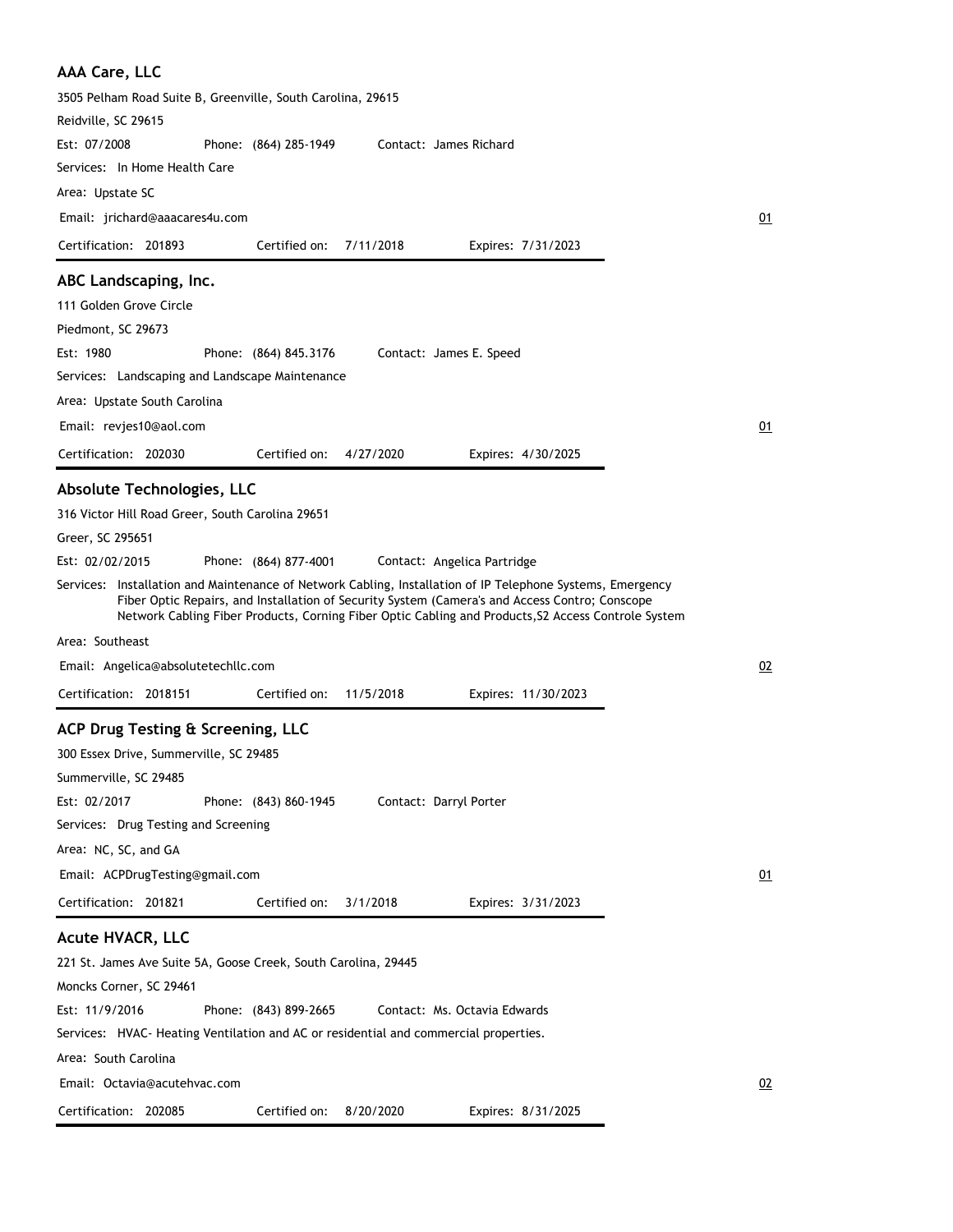#### **Acute Remodeling and Construction, LLC**

Certification: 201892

2593 Explorer Drive North Charleston, South Carolina 29420 North Charleston, SC 29420 Phone: (843) 330-9799 Services: General Contracting, and Construction Management Area: South Carolina Est: 03/20/2009 Certification: 2018139 Contact: Ardean Buggs Email: Expires: 10/31/2023 01 Certified on: 10/19/2018 **Adddie BB, LLC** 1520 West Robinhood Drive Charleston, South Carolina 29407 Charleston, SC 29407 Phone: (843) 478-7338 Services: Individual and Family Group Life Coaching, Professional Development raining, Public Speaking, Administrative Services, Clerical Services, Medical Office Training, Nedical Billing and Coding, Personel Development Training, Book Writing and Pubilication Services. Area: South Carolina Est: 09/21/2014 Certification: 201964 Contact: Ms. Adelai Brown Email: adelaibrown@gmail.com Expires: 7/31/2024 02 Certified on: 7/10/2019 **Advanced Infrastructure Specialist, LLC** 121 Bear Road, Piedmont, SC 29673 Piedmont, SC 29673 Phone: (864) 201-4596 Services: Underground utilities, boring, rodding, paving, traffic control, bridge attachments, missile boring Area: Est: 2016 Certification: 2017141 Contact: Misty Blackburn Email: advancedisllc@yahoo.com Expires: 12/31/2022 06 Certified on: 12/27/2017 **Aerie Corporation** 804 Pendleton Street , SC 29601 Phone: (864) 527-5500 Services: Web-based document management software - SAAS, electronic document management, AutoCad Drafting, Archives Organization Area: SC, NC, GA, FL Est: Certification: 201815 Contact: Lori Morton Email: accounting@aeriesolutions.com Expires: 2/28/2023 03 Certified on: 2/9/2018 **Affordable Medical Home Supply, LLC** 3505 Pelham Road Suite B, Greenville, South Carolina, 29615 Greenville, SC 29615 Phone: (864) 295-3965 Services: Medical Supplies, Wheelchairs, inconfinement supplies, blood presure monitors, Cpac Area: SC Est: 07/2009 Contact: Email: medicalsupplies@att.net 01

Certified on: 7/11/2018

Expires: 7/31/2023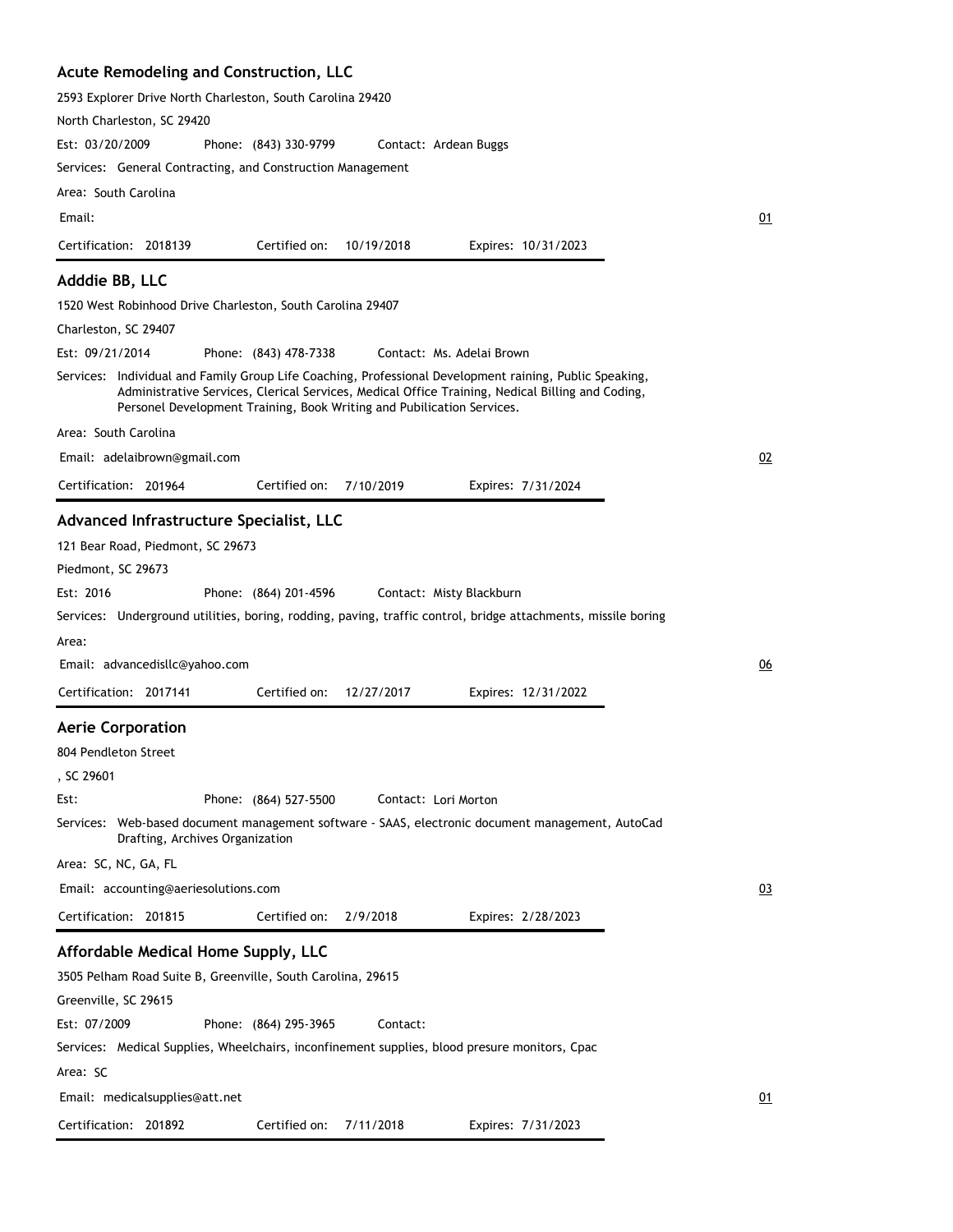# **AFR Safety Resources, LLC**

| 924 Kite Drive Fort Mill South Carolina, 29715                                                                                  |    |
|---------------------------------------------------------------------------------------------------------------------------------|----|
| Fort Mill, SC 29715                                                                                                             |    |
| Est: 2008<br>Phone: (803) 448-0502<br>Contact: Annie Faye Richardson                                                            |    |
| Services: Consultant Services-Safety and Health; Compliance and Business Growth-including training and<br>document development. |    |
| Area: United States- Mostly Southeast United States                                                                             |    |
| Email: afaye@comporium.net                                                                                                      | 02 |
| Certified on:<br>Certification: 2018146<br>10/29/2018<br>Expires: 10/31/2023                                                    |    |
| Agape R.E. Solution, LLC                                                                                                        |    |
| 206 Mills Avenue                                                                                                                |    |
| Greenville, SC 29605                                                                                                            |    |
| Est: 01/2009<br>Phone:<br>Contact: Willie Elizabeth Willingham                                                                  |    |
| Services: Professional consulations, marketing of property, and transaction coordinations                                       |    |
| Area: SC                                                                                                                        |    |
| Email: agaperealestatesolutionsllc@gmail.com                                                                                    | 02 |
| Certification: 201813<br>Certified on:<br>2/9/2018<br>Expires: 2/28/2023                                                        |    |
| <b>Agility Lawn Services LLC</b>                                                                                                |    |
| 42 Canterbury Court, Columbia, South Carolina 29210                                                                             |    |
| Columbia, SC 29210                                                                                                              |    |
| Est: 04/1/2019<br>Phone: (803) 216-5661<br>Contact: Mr. Freddrick Marshall                                                      |    |
| Services: Landscaping, Lawn Services, and Pressure Washing, Hydroseeding & erosion control.                                     |    |
| Area: South Carolina,                                                                                                           |    |
| Email: info@agilitylawnservices.com                                                                                             | 01 |
| Certification: 202115<br>Certified on:<br>2/3/2021<br>Expires: 2/28/2026                                                        |    |
|                                                                                                                                 |    |
| Aiken Personnel Services, LLC                                                                                                   |    |
| 1021 York Street, Aiken, South Carolina 29801                                                                                   |    |
| Aiken, SC 29801                                                                                                                 |    |
| Est: 07/06/2015<br>Phone: (803) 392-7140<br>Contact: Mr. Dexter Price                                                           |    |
| Services: Staff Augmentation, Staffing Services, Temporary Employment Services.                                                 |    |
| Area: South Carolina, North Carolina, Georgia, Flordia                                                                          |    |
| Email:                                                                                                                          | 01 |
| Certification: 202024<br>Certified on:<br>3/18/2020<br>Expires: 3/31/2025                                                       |    |
| AIM Green, LLC                                                                                                                  |    |
| 701 E. Bay Street, Charleston, South Carolina 29403                                                                             |    |
| Charleston, SC 29403                                                                                                            |    |
| Est: 02/01/2018<br>Phone: (910) 777-3378<br>Contact: Ms. Margaret Mosca                                                         |    |
| Services: General Construction/ Contracting Construction Management.                                                            |    |
| Area: South Carolina, North Carolina                                                                                            |    |
| Email: mags@aimgreenllc.com                                                                                                     | 03 |
| Expires: 9/30/2025<br>Certification: 202096<br>Certified on: 9/10/2020                                                          |    |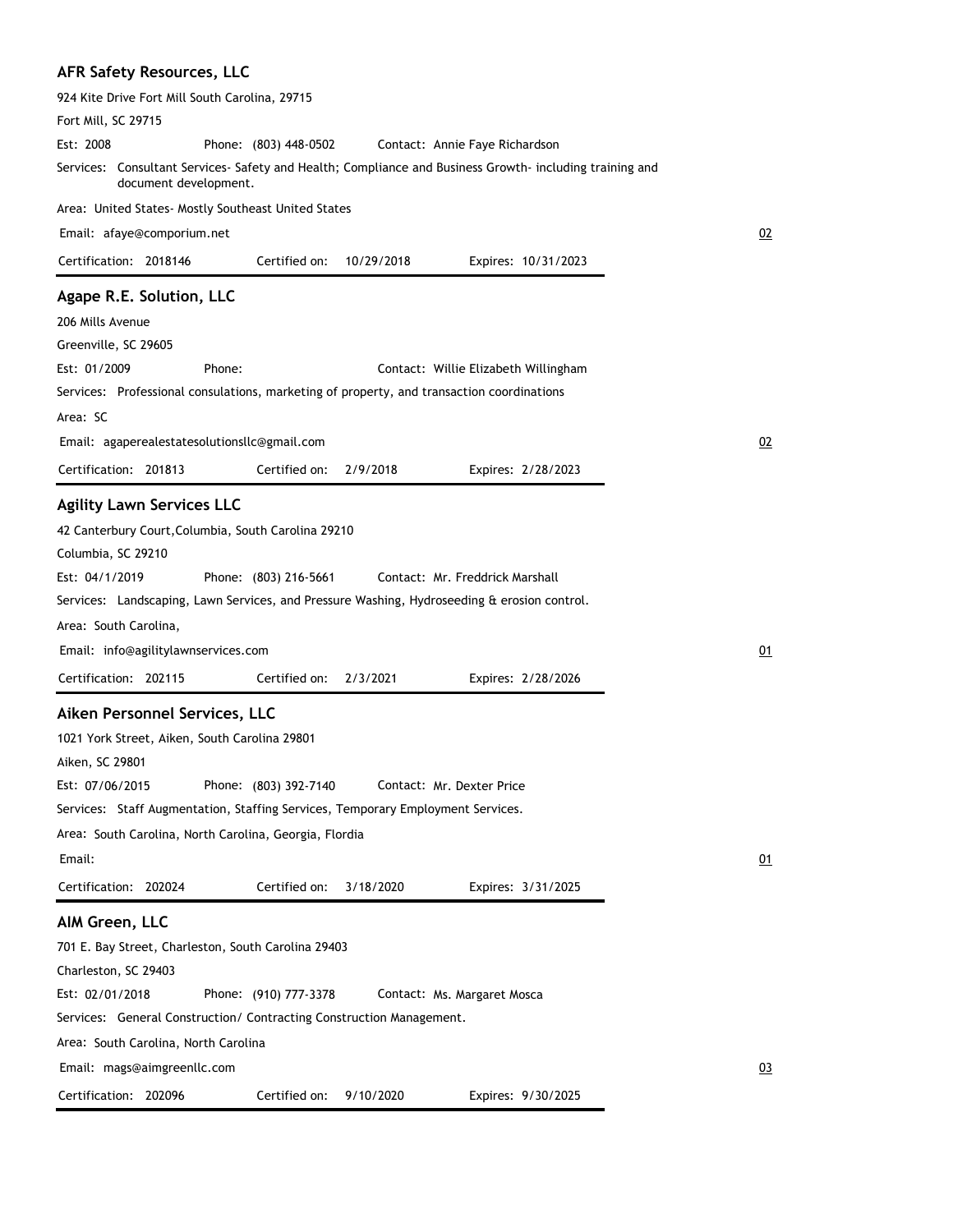| 5105 Dais Road, Rembert, South Carolina 29218                                 |                    |
|-------------------------------------------------------------------------------|--------------------|
| Rembert, SC 29218                                                             |                    |
| Est: 04/03/2019<br>Phone: (843) 598-0169<br>Contact: Ms. Marla Sanders        |                    |
| Services: Non-Emergrency Medical Transportation                               |                    |
| Area: South Carolina                                                          |                    |
| Email: ajstransportation224@gmail.com                                         |                    |
| Certification: 202074<br>Certified on:<br>8/4/2020                            | Expires: 8/31/2025 |
| AJT Technology Designs, Inc.                                                  |                    |
| 2061 Winding Oak Road, Rock Hill, SC 29732                                    |                    |
| Rock Hill, SC 29732                                                           |                    |
| Est: 01/2014<br>Phone: (803) 242-1605<br>Contact: William Tindall             |                    |
| Services: Telecommunications and Security Design Services                     |                    |
| Area:                                                                         |                    |
| Email: Todd.Hill@AJTTechnology.com                                            |                    |
| Certification: 20184<br>Certified on:<br>1/10/2018                            | Expires: 1/31/2023 |
|                                                                               |                    |
| <b>AKA Trucking, LLC</b>                                                      |                    |
| 116 Bent Oak Trail, Blythewood, South Carolina, 29016                         |                    |
| Blythewood, SC 29016                                                          |                    |
| Est: 04/28/2017<br>Phone: (803) 605-0586<br>Contact:                          |                    |
|                                                                               |                    |
| Services: Local Hauling of Gravel, Milling, and Stock Piling.                 |                    |
| Area: SC                                                                      |                    |
| Email: akatrucking99@gmail.com                                                |                    |
| Certification: 201875<br>Certified on:<br>6/7/2018                            | Expires: 6/30/2023 |
|                                                                               |                    |
| All About Aire, LLC                                                           |                    |
| 207 Anglewood Drive, Simpsonville, South Carolina 29680                       |                    |
| Simpsonville, SC 29680                                                        |                    |
| Est: 12/05/2013<br>Phone: (864) 400-8229<br>Contact: Mr. Charles Franklin     |                    |
| Services: Air Fliters for HVAC Systems                                        |                    |
| Area: South Carolina                                                          |                    |
| Email: Allaboutaire@gmail.com                                                 |                    |
| Certification: 201945<br>Certified on:<br>4/3/2019                            | Expires: 4/30/2024 |
| All Clean Mobile Wash, LLC                                                    |                    |
| 211 Savannah Drive, Anderson, South Carolina 29621                            |                    |
| Anderson, SC 29621                                                            |                    |
| Est: 06/11/2012<br>Phone: (864) 353-3555<br>Contact: Mr. Juan Luvene          |                    |
| Services: Commercial Cleaning (Fleet Vehicle/Trucks, and Commercial Buildings |                    |
| Area: South Carolina                                                          |                    |
| Email:                                                                        |                    |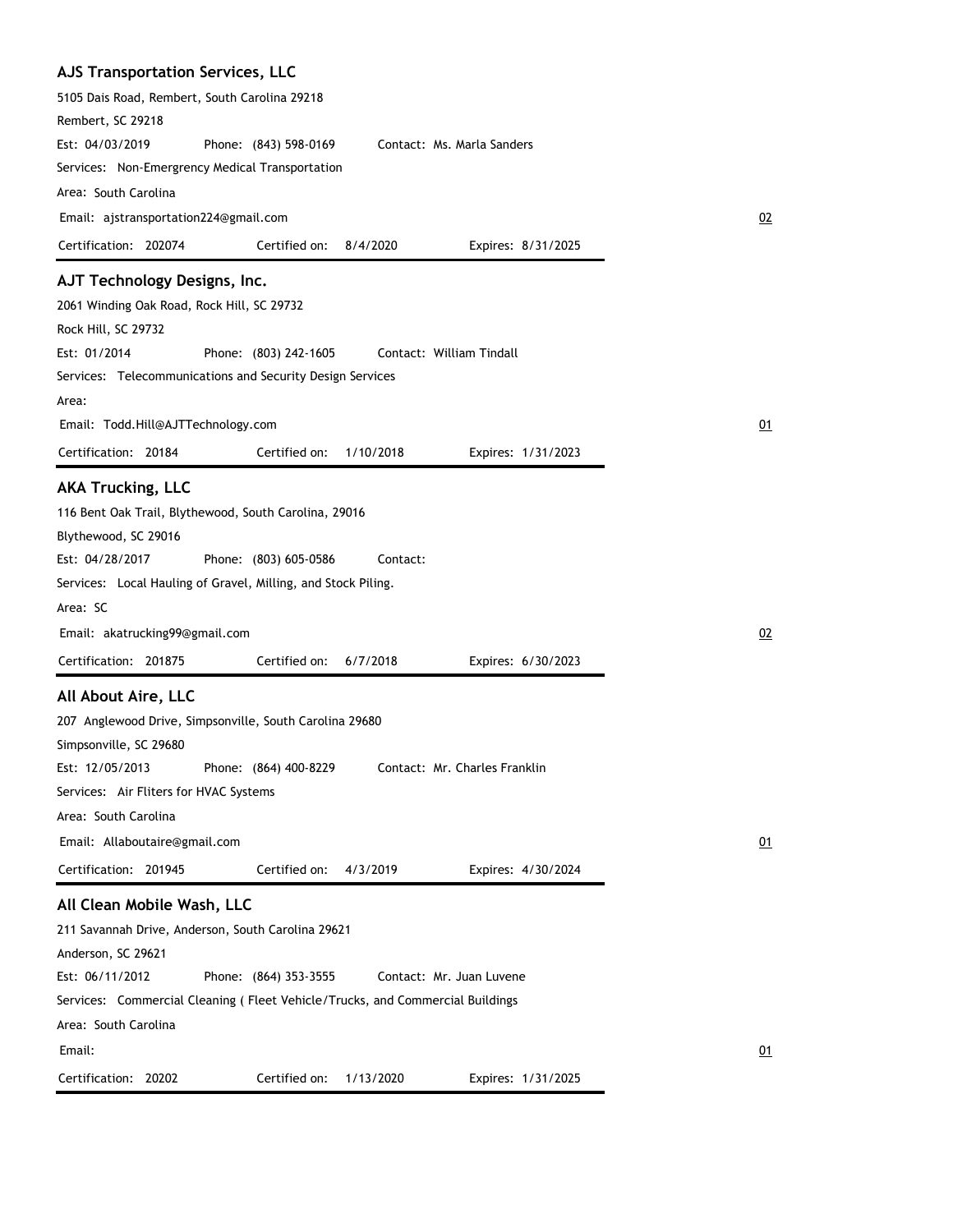| All Steel, LLC                                                                                       |  |
|------------------------------------------------------------------------------------------------------|--|
| 850 Panda Road, Wedgefield, SC 29168                                                                 |  |
| Wedgefield, SC 29168                                                                                 |  |
| Phone: (803) 294-0319<br>Contact: Herbert June<br>Est:                                               |  |
| Services: Drafting                                                                                   |  |
| Area:                                                                                                |  |
| Email: hjune@sc.rr.com                                                                               |  |
| Certification: 2017106<br>Certified on:<br>10/6/2017<br>Expires: 10/31/2022                          |  |
| Allen Aviation, Inc.                                                                                 |  |
| 150 Shanda Lane                                                                                      |  |
| Aynor, SC 29511                                                                                      |  |
| Est: 01/2002<br>Contact: Shanda Allen<br>Phone: (843) 358-3583                                       |  |
| Services: Aerial applications, aerial photography, public health spraying, aircraft management       |  |
| Area: NC, SC, GA                                                                                     |  |
| Email: flyallen@sccoast.net                                                                          |  |
| Certification: 201823<br>Certified on:<br>3/5/2018<br>Expires: 3/31/2023                             |  |
| Alpha Business Essentials, Inc                                                                       |  |
| 2305 Rembert Street, Columbia, South Carolina 29201                                                  |  |
| Columbia, SC 29201                                                                                   |  |
| Est: 05/14/2014<br>Phone: (803) 479-3386<br>Contact: LaJoia Broughton                                |  |
| Services: Office Supplies, Jnitorial Supplies, Paper, Office Furniture.                              |  |
| Area: Nationwide                                                                                     |  |
| Email: lbroughton@alphabusinessessentials.com                                                        |  |
| Certification: 2021139<br>Certified on:<br>12/20/2021<br>Expires: 12/31/2026                         |  |
| AlphaVets, Inc                                                                                       |  |
|                                                                                                      |  |
| 1128 Waterlily Drive Fort Mill, South Carolina 29707<br>Fort Mill, SC 29707                          |  |
| Est: 09/26/2019<br>Phone: (803) 548-6800<br>Contact: Ms. Cynthia L. Spragg                           |  |
| Services: Governmant procurement for local, state, and federal government agencies such as emergency |  |
| su[[lies, packaging, and shipping supplies.                                                          |  |
| Area: South Carolina                                                                                 |  |
| Email: cindys@alphavets.com                                                                          |  |
| Certification: 2020143<br>Certified on:<br>11/23/2020<br>Expires: 11/30/2025                         |  |
| <b>Alston Transportation LLC</b>                                                                     |  |
| 138 Jenkins Road, Yemassee, SC 29945                                                                 |  |
| Yemassee, SC 29945                                                                                   |  |
| Est: 03/10/2017<br>Phone: (843) 592-0915<br>Contact:                                                 |  |
| Services: Local and Long disance hauling of various dry goods                                        |  |
| Area: SC, NC, GA, FL, AL                                                                             |  |
| Email: wardsophia@gmail.com                                                                          |  |
|                                                                                                      |  |
| Certification: 201850<br>Certified on:<br>5/8/2018<br>Expires: 5/31/2023                             |  |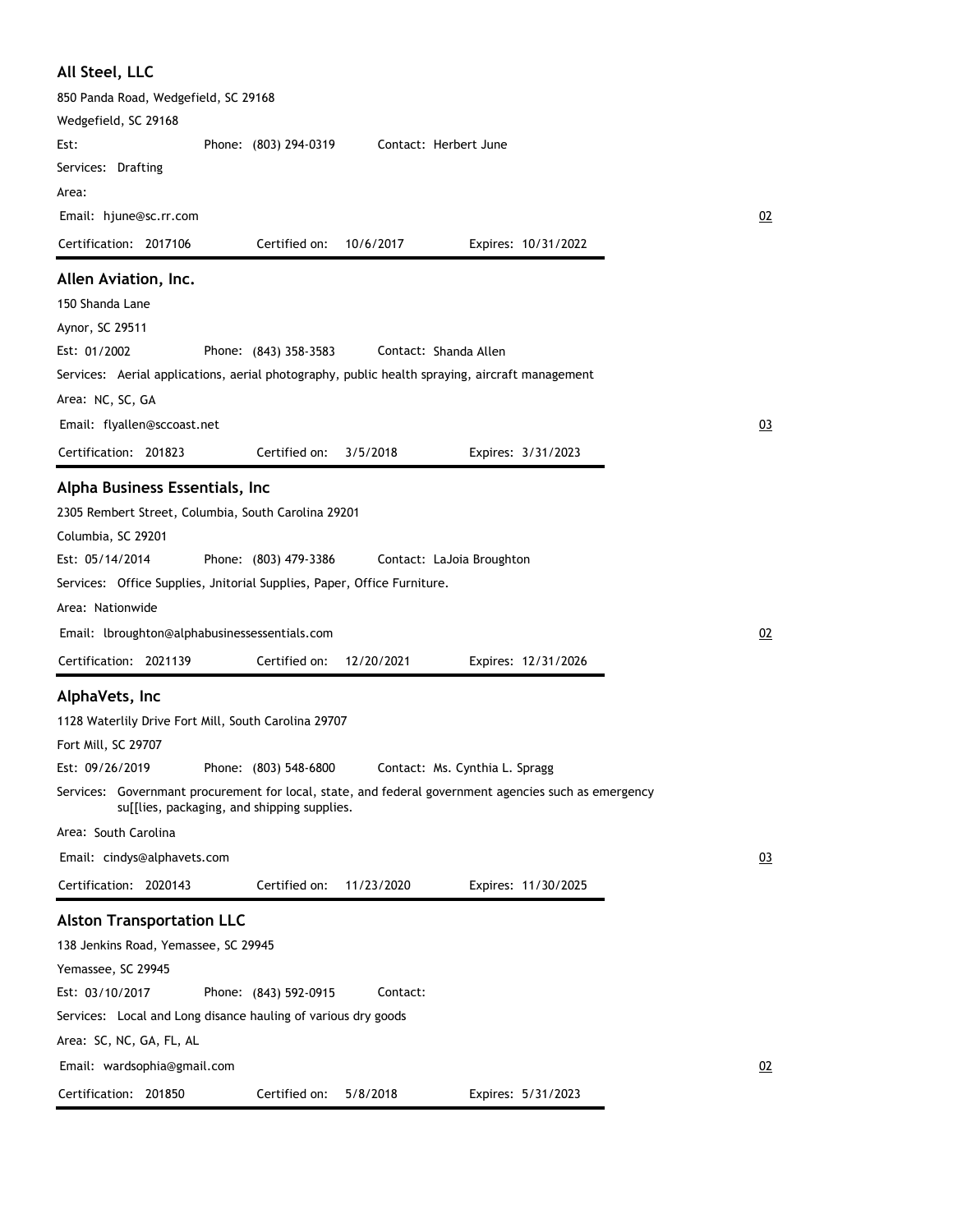| <b>Altru Protection Group, LLC</b>                                                         |  |
|--------------------------------------------------------------------------------------------|--|
| 1304 Sunset Blvd, West Columbia, South Carolina 29169                                      |  |
| West Columbia, SC 29169                                                                    |  |
| Est: 01/01/2020<br>Phone: (803) 298-8400<br>Contact: Mr. Suvankar Ganguly                  |  |
| Services: Mobile Security Patrol (Unarmed and Armed Security)                              |  |
| Area: South Carolina                                                                       |  |
| Email:                                                                                     |  |
| Certification: 2021104<br>Certified on:<br>10/1/2021<br>Expires: 10/31/2026                |  |
| Amara Hanna Group, LLC                                                                     |  |
| 209 Liberty Ridge Drive, Elgin, South Carolina 29045                                       |  |
| Virginia Beach, SC 29245                                                                   |  |
| Est: 03/31/2015<br>Phone: (757) 285-3820<br>Contact: Ms. Donna Speller Turner              |  |
| Services: Commerical and Residential Construction.                                         |  |
| Area: South Carolina                                                                       |  |
| Email: amarehanna@outlook.com                                                              |  |
| Certification: 202119<br>Certified on:<br>2/17/2021<br>Expires: 2/28/2026                  |  |
|                                                                                            |  |
| Amazingly Clean Residential and Commercial Cleaning Services, LLC                          |  |
| 2330 Mancke Drive, Rock Hill, SC 29732                                                     |  |
| Rock Hill, SC 29732<br>Est: 2016<br>Phone: (803) 524-3187<br>Contact: Christine W. Shelton |  |
| Services: Residential and Commercial Cleaning                                              |  |
| Area: SC                                                                                   |  |
| Email: amazinglycleansvc@gmail.com                                                         |  |
|                                                                                            |  |
| Certification: 201793<br>Certified on:<br>9/8/2017<br>Expires: 9/30/2022                   |  |
| Ambassadors Group Int, LLC                                                                 |  |
| 1 Raintree Cove Drive Taylors, South Carolina 29687                                        |  |
| Taylors, SC 29687                                                                          |  |
| Est: 12/10/2012<br>Phone: (864) 214-5308<br>Contact: Ms. April Johnson                     |  |
| Services: Licensed Realtor, and Personal Assistant Specializing in Relocations Services    |  |
| Area: South Carolina, North Carolina                                                       |  |
| Email: info@ambsgroup.com                                                                  |  |
| Certification: 201960<br>Certified on:<br>6/26/2019<br>Expires: 6/30/2024                  |  |
| <b>American Custom LLC</b>                                                                 |  |
| 581 Sharpe Road                                                                            |  |
| Columbia, SC 29203                                                                         |  |
| Est: 2007<br>Phone: (803) 786-9759<br>Contact: Alma Sharpe                                 |  |
| Services: trucking, freight delivery                                                       |  |
| Area: NC, SC, GA                                                                           |  |
| Email: sharpeal@bellsouth.net                                                              |  |
| Certification: 201745<br>Certified on:<br>6/29/2017<br>Expires: 6/30/2022                  |  |
|                                                                                            |  |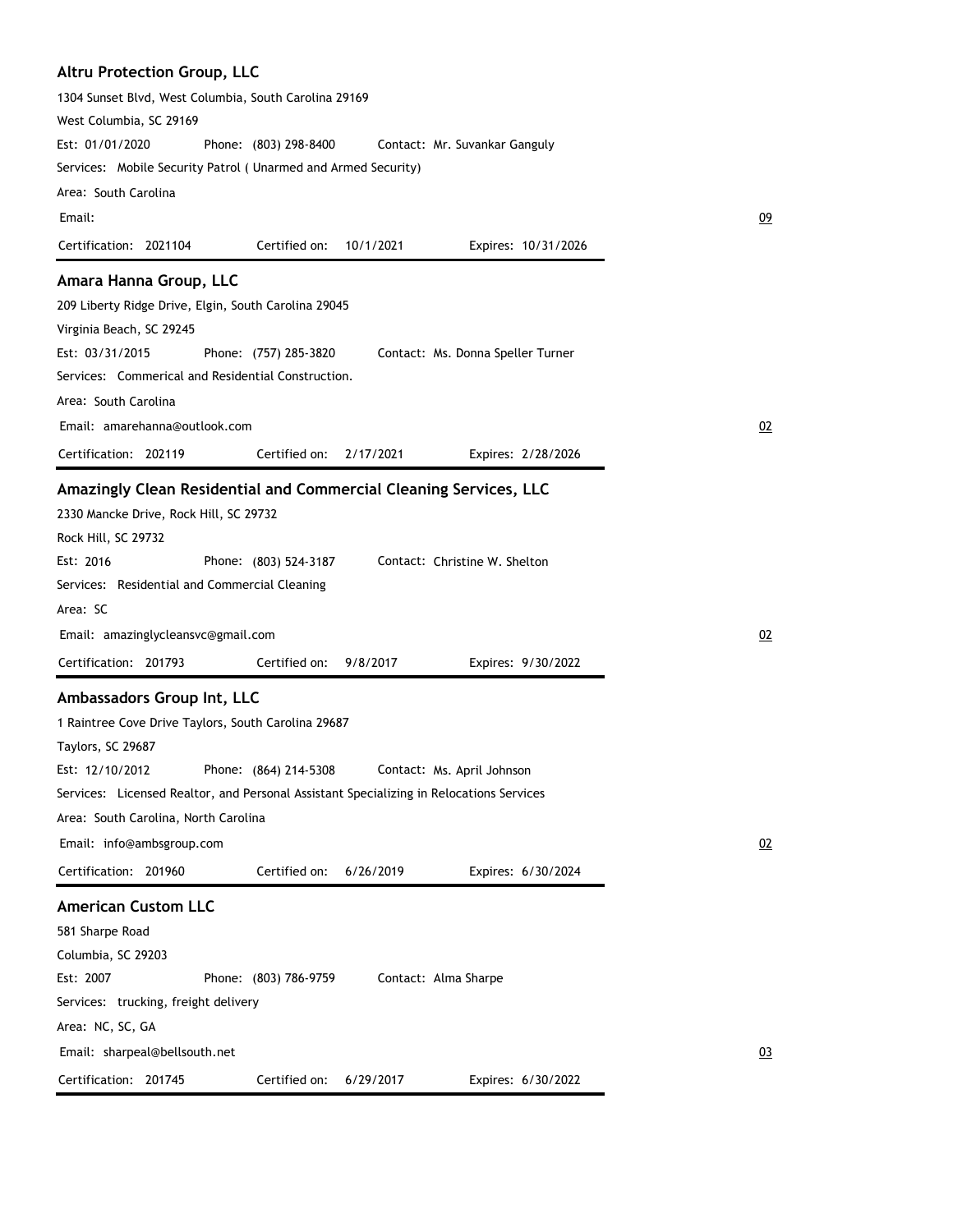### **American Elevator Co. Inc**

|                    |                                         | 120 C Pideon Bay Road, Summerville, South Carolina 29485                     |           |                                                                                                                                                                                                                                                                                                                                                                                                                                   |            |
|--------------------|-----------------------------------------|------------------------------------------------------------------------------|-----------|-----------------------------------------------------------------------------------------------------------------------------------------------------------------------------------------------------------------------------------------------------------------------------------------------------------------------------------------------------------------------------------------------------------------------------------|------------|
|                    | Summerville, SC 29485                   |                                                                              |           |                                                                                                                                                                                                                                                                                                                                                                                                                                   |            |
| Est: 11/25/1996    |                                         | Phone: (843) 875-1006                                                        |           | Contact: Ms. Linda W. Easler                                                                                                                                                                                                                                                                                                                                                                                                      |            |
|                    |                                         |                                                                              |           | Services: Commercial and Residential Elevators. We provided maintenance, modernization and repair of units.<br>Our services are provided 24 hours a day 7 days a week. When necessary we do modernizations.                                                                                                                                                                                                                       |            |
|                    |                                         | Area: Charleston, Dorchester, Berkley, Beaufort, Hilton Head, Horry Counties |           |                                                                                                                                                                                                                                                                                                                                                                                                                                   |            |
|                    | Email: linda@americanelevatorco.com     |                                                                              |           |                                                                                                                                                                                                                                                                                                                                                                                                                                   | 03         |
|                    | Certification: 202164                   | Certified on:                                                                | 6/24/2021 | Expires: 6/30/2026                                                                                                                                                                                                                                                                                                                                                                                                                |            |
|                    | AmeriGro Landscape Services, LLC        |                                                                              |           |                                                                                                                                                                                                                                                                                                                                                                                                                                   |            |
|                    |                                         | 1939 Belgrade Avenue, Ste 12, Charleston, SC 29407                           |           |                                                                                                                                                                                                                                                                                                                                                                                                                                   |            |
|                    | Johns Island, SC 29457                  |                                                                              |           |                                                                                                                                                                                                                                                                                                                                                                                                                                   |            |
| Est: 2008          |                                         | Phone: (843) 556-4052                                                        |           | Contact: Zoaette Sanders                                                                                                                                                                                                                                                                                                                                                                                                          |            |
|                    |                                         |                                                                              |           | Services: Lawn and Grounds Maintenance, Landscape Consulting, Design and Installation, Irrigation, and Lighting                                                                                                                                                                                                                                                                                                                   |            |
| Area:              |                                         |                                                                              |           |                                                                                                                                                                                                                                                                                                                                                                                                                                   |            |
|                    | Email: zsanders@amerigrolandscape.com   |                                                                              |           |                                                                                                                                                                                                                                                                                                                                                                                                                                   | 02         |
|                    | Certification: 2017105                  | Certified on:                                                                | 10/6/2017 | Expires: 10/31/2022                                                                                                                                                                                                                                                                                                                                                                                                               |            |
|                    | Amir Management Services, LLC           |                                                                              |           |                                                                                                                                                                                                                                                                                                                                                                                                                                   | <b>NEW</b> |
|                    |                                         | 2703 Chatsworth Road, Clolumbia, South Carolina 29223                        |           |                                                                                                                                                                                                                                                                                                                                                                                                                                   |            |
| Columbia, SC 29223 |                                         |                                                                              |           |                                                                                                                                                                                                                                                                                                                                                                                                                                   |            |
| Est: 05/05/2017    |                                         | Phone: (803) 260-8894                                                        |           | Contact: Mr. Tico Solomon Goines                                                                                                                                                                                                                                                                                                                                                                                                  |            |
|                    |                                         |                                                                              |           | Services: Project Consultant, Project Management, Construction (Painting, Flooring, Masonary, Drywall<br>Installer, Carperter, Electrical, and Pressure Washing), and Cleaning/Janitorial, Landscaping.                                                                                                                                                                                                                           |            |
|                    |                                         | Area:  South Carolina, Northern Flordia, North Carolina                      |           |                                                                                                                                                                                                                                                                                                                                                                                                                                   |            |
|                    | Email: amirmanagementservices@gmail.com |                                                                              |           |                                                                                                                                                                                                                                                                                                                                                                                                                                   | 01         |
|                    | Certification: 202235                   | Certified on:                                                                | 4/15/2022 | Expires: 4/30/2027                                                                                                                                                                                                                                                                                                                                                                                                                |            |
|                    | <b>AML Consulting Service</b>           |                                                                              |           |                                                                                                                                                                                                                                                                                                                                                                                                                                   |            |
|                    |                                         | 2844 Wagner Way, Mount Pleasant, South Carolina, 29466                       |           |                                                                                                                                                                                                                                                                                                                                                                                                                                   |            |
|                    | Mount Pleasant, SC 29466                |                                                                              |           |                                                                                                                                                                                                                                                                                                                                                                                                                                   |            |
| Est: 2/17          |                                         | Phone: (518) 636-9862                                                        | Contact:  |                                                                                                                                                                                                                                                                                                                                                                                                                                   |            |
|                    |                                         | audits and ensuring proper controls to limit exposure.                       |           | Services: Customized training services to financial institutions, businesses, non-profits, and law enforcement<br>agencies. Topics of training in regulatory required details on how your customer, fraud and other Bank<br>Secrecy Act-related crimes. Additionally provide training to law enforcement personnel on how to<br>coduct financial crime investigations and asset forfeiture. Business training include independent |            |
|                    | Area: SC, NC, NY, GA                    |                                                                              |           |                                                                                                                                                                                                                                                                                                                                                                                                                                   |            |
|                    | Email: ygilbert4@gmail.com              |                                                                              |           |                                                                                                                                                                                                                                                                                                                                                                                                                                   | 03         |
|                    | Certification: 201896                   | Certified on:                                                                | 7/12/2018 | Expires: 7/31/2023                                                                                                                                                                                                                                                                                                                                                                                                                |            |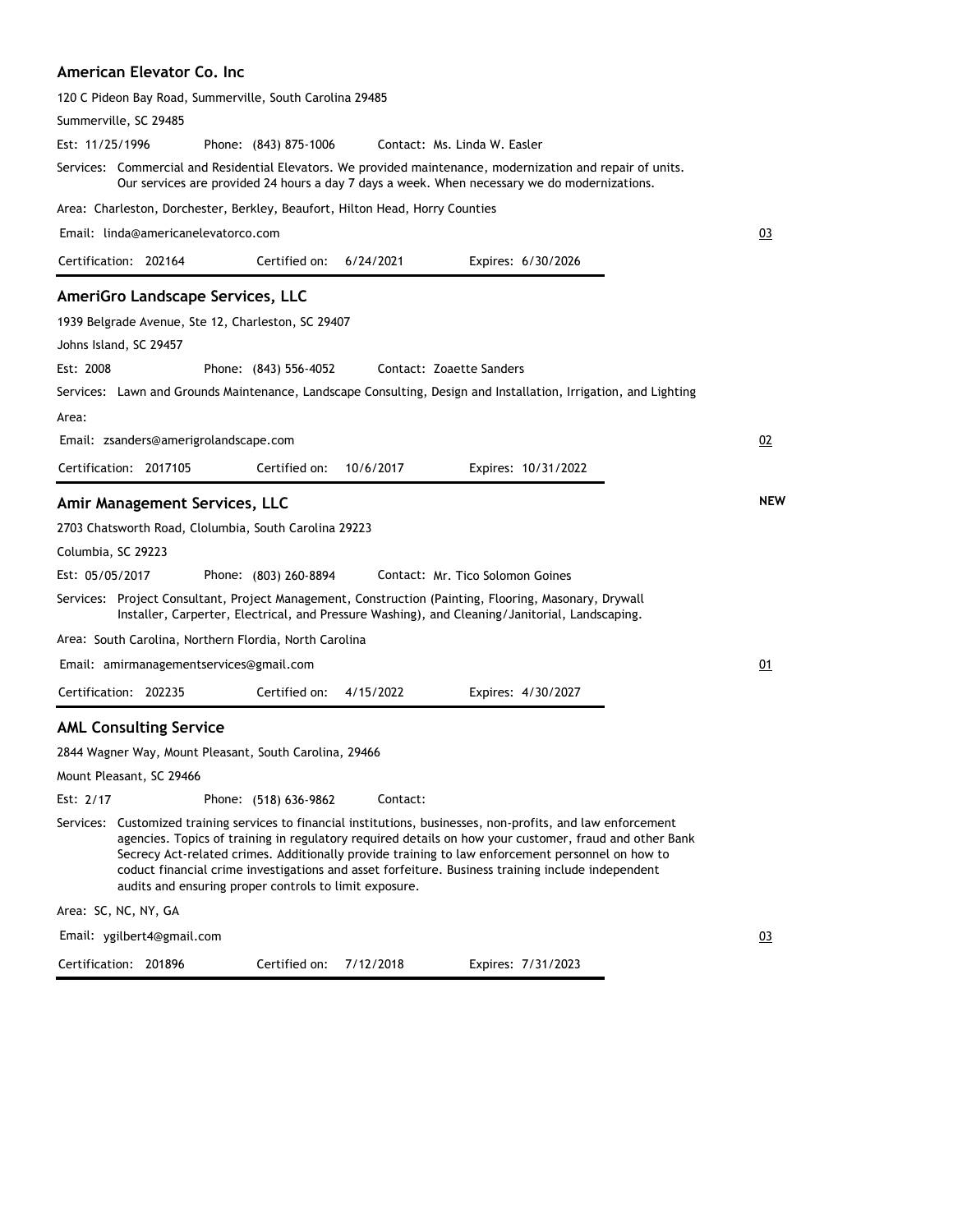# **An Angle's Touch Financial Services, LLC**

| All Aligie's Touch Financial Services, LLC                                                                                                                                                                                                                                                                                                       |    |
|--------------------------------------------------------------------------------------------------------------------------------------------------------------------------------------------------------------------------------------------------------------------------------------------------------------------------------------------------|----|
| 2005 heyward Brockington Road, Columbia, South Carolina 29203                                                                                                                                                                                                                                                                                    |    |
| Columbia, SC 29203                                                                                                                                                                                                                                                                                                                               |    |
| Est: 05/01/2016<br>Phone: (803) 661-4628<br>Contact: Ms. Gwendolyn Tidwell                                                                                                                                                                                                                                                                       |    |
| Services: Bookkeeping, Payroll, Tax Preparation, and Virtual Office Services                                                                                                                                                                                                                                                                     |    |
| Area: South Carolina                                                                                                                                                                                                                                                                                                                             |    |
| Email: Anangelstouch803@gmail.com                                                                                                                                                                                                                                                                                                                | 02 |
| Certification: 202227<br>Certified on:<br>3/17/2022<br>Expires: 3/31/2027                                                                                                                                                                                                                                                                        |    |
| <b>Angel's Touch Cleaning Service</b>                                                                                                                                                                                                                                                                                                            |    |
| 710 Weaghington Road, Bradley, SC 29819-2414                                                                                                                                                                                                                                                                                                     |    |
| Bradley, SC 298192414                                                                                                                                                                                                                                                                                                                            |    |
| Est: Novemeber 11<br>Phone: (864) 223-3034<br>Contact: Rosetta Jennings                                                                                                                                                                                                                                                                          |    |
| Services: Cleaning and janitorial service, flower arrangement and wicker sales                                                                                                                                                                                                                                                                   |    |
| Area: Greenwood County                                                                                                                                                                                                                                                                                                                           |    |
| Email: wickermagic37@msn.com                                                                                                                                                                                                                                                                                                                     | 02 |
| Certification: 201925<br>Certified on:<br>3/4/2019<br>Expires: 3/31/2024                                                                                                                                                                                                                                                                         |    |
| AOS Specialty Contractors, Inc.                                                                                                                                                                                                                                                                                                                  |    |
| 1224 Two Notch Road, Lexington, SC 29073                                                                                                                                                                                                                                                                                                         |    |
| Lexington, SC 29073                                                                                                                                                                                                                                                                                                                              |    |
| Est: 07/1988<br>Phone: (803) 798-6831<br>Contact: Diane Rushing                                                                                                                                                                                                                                                                                  |    |
| Services: Concrete and Masonry General Contracting, Building Construction, Water and Sewer Lines, Concrete<br>Curbing, Storm Drainage, Grading, Paving, Design-Build, Electrical Conduit, Duct Banks, Light Pole<br>Foundations and other miscellaneous electrical components, installing Fountains, Swimming Pools, and<br><b>Masonry Signs</b> |    |
| Area: NC, SC, GA                                                                                                                                                                                                                                                                                                                                 |    |
| Email: dianne@aossc.org                                                                                                                                                                                                                                                                                                                          | 03 |
| Certification: 201820<br>Certified on:<br>2/22/2018<br>Expires: 2/28/2023                                                                                                                                                                                                                                                                        |    |
| <b>Apex Construction Group, LLC</b>                                                                                                                                                                                                                                                                                                              |    |
| 464 Walking Lane Lexington, South Carolina 29073                                                                                                                                                                                                                                                                                                 |    |
| Lexington, SC 29073                                                                                                                                                                                                                                                                                                                              |    |
| Est: 01/09/2019<br>Phone: (803) 719-1623<br>Contact: Ms. Grace Hidalgo                                                                                                                                                                                                                                                                           |    |
| Services: Specialize in Concrete, Sidewalks, Camps, Curbs, Driveways, Stabs and Footings. Masonry Serives:<br>Stone, Brick, Pavers and Stucco.                                                                                                                                                                                                   |    |
| Area: South Carolina                                                                                                                                                                                                                                                                                                                             |    |
| Email: apexconstructiongp@gmail.com                                                                                                                                                                                                                                                                                                              | 04 |

Certification: 202037 Expires: 5/31/2025 Certified on: 5/13/2020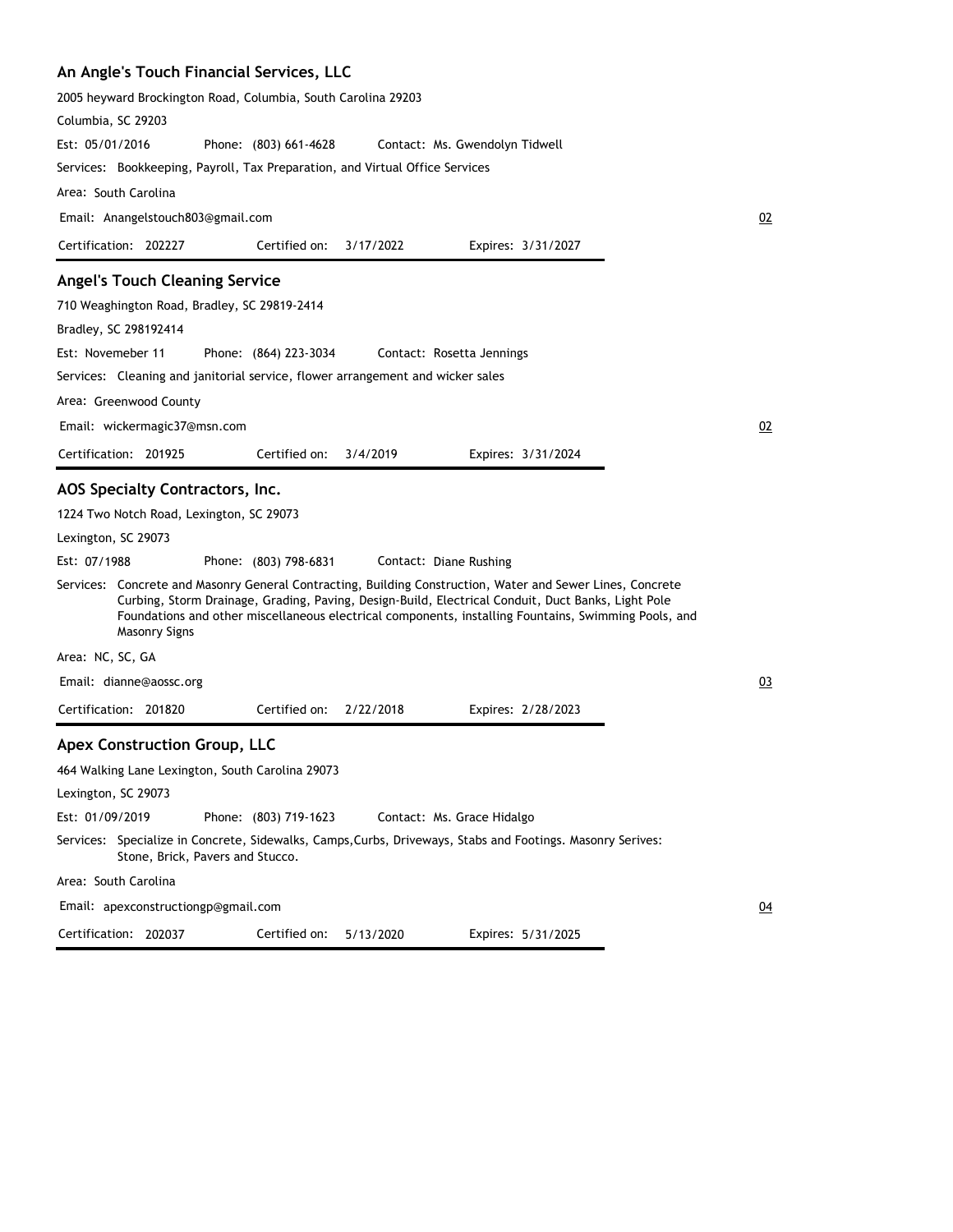| A-Plus Enterprise, LLC                                                                                                                                                                                                                                                                                                                                                                                                                                                                                                    |    |
|---------------------------------------------------------------------------------------------------------------------------------------------------------------------------------------------------------------------------------------------------------------------------------------------------------------------------------------------------------------------------------------------------------------------------------------------------------------------------------------------------------------------------|----|
| 10120 Two Notch Road # 309, Columbia, SC 29223                                                                                                                                                                                                                                                                                                                                                                                                                                                                            |    |
| Columbia, SC 29229                                                                                                                                                                                                                                                                                                                                                                                                                                                                                                        |    |
| Est: 01/2004<br>Phone: (803) 780-4074<br>Contact:                                                                                                                                                                                                                                                                                                                                                                                                                                                                         |    |
| Services: Hauling company who recently expanded there business to include flagging, and traffice control<br>services                                                                                                                                                                                                                                                                                                                                                                                                      |    |
| Area: SC                                                                                                                                                                                                                                                                                                                                                                                                                                                                                                                  |    |
| Email: s.trafficcontrol@gmail.com                                                                                                                                                                                                                                                                                                                                                                                                                                                                                         | 02 |
| Certification: 2018105<br>Certified on:<br>7/30/2018<br>Expires: 7/31/2023                                                                                                                                                                                                                                                                                                                                                                                                                                                |    |
| <b>Aquatics H2O, LLC</b><br>243 Heather Glen Drive, Boiling Spring, South Carolina 29316<br>Boiling Spring, SC 29316<br>Est: 06/11/2012<br>Phone: (864) 386-1498<br>Contact: Ms. Tammy Ellis<br>Services: Design/ Consulting firm.                                                                                                                                                                                                                                                                                        |    |
| Area: USA                                                                                                                                                                                                                                                                                                                                                                                                                                                                                                                 |    |
| Email: Tammy@aquaticsH2O.com                                                                                                                                                                                                                                                                                                                                                                                                                                                                                              | 03 |
| Certification: 202151<br>Certified on:<br>5/27/2021<br>Expires: 5/31/2026                                                                                                                                                                                                                                                                                                                                                                                                                                                 |    |
| Archway Safety Consulting and Language Services, Inc<br>850C Wade Hampton Blvd Suite 1-A Greenville, South Carolina 29609-4942<br>Greenville, SC 296162204<br>Est: 03/21/2007<br>Phone: (864) 271-2954<br>Contact: Jeffery W. & Emily O. Alfonso<br>Services: Language interpretation, language translation, safety training in multiple languages.<br>Area: South Carolina, Western North Carolina<br>Email: jeff@alfonsointerpreting.com<br>Certification: 2019102<br>Certified on:<br>10/3/2019<br>Expires: 10/31/2024 | 04 |
| <b>Arrow Concepts, LLC</b>                                                                                                                                                                                                                                                                                                                                                                                                                                                                                                |    |
| 114 Pentax Road, West Columbia, SC 29172<br>West Columbia, SC 29172<br>Est: 12/19/1016<br>Phone: (803) 722-7706<br>Contact: Dervel Gillins<br>Services: Network security sofeware, Information technology support installing, repairing, and maintaining<br>network cables<br>Area: SC<br>Email: Dervel@arrowconceptsllc.com<br>Certified on:<br>Certification: 201865<br>5/23/2018<br>Expires: 5/31/2023<br>ArrowHawk Inductries, Inc                                                                                    | 01 |
| 325 Byars Road, Laurens, South Carolina 29360                                                                                                                                                                                                                                                                                                                                                                                                                                                                             |    |
| Laurens, SC 29360<br>Est: 04/1996<br>Phone: (864) 682-4923<br>Contact: Ms. Kimberly L. Parrish<br>Services: Powder Coating, Metal Fabrication (custom)<br>Area: Southeast<br>Email: kim@arrowhawkinc.com                                                                                                                                                                                                                                                                                                                  | 03 |
| Certification: 202198<br>Certified on: 9/8/2021<br>Expires: 9/30/2026                                                                                                                                                                                                                                                                                                                                                                                                                                                     |    |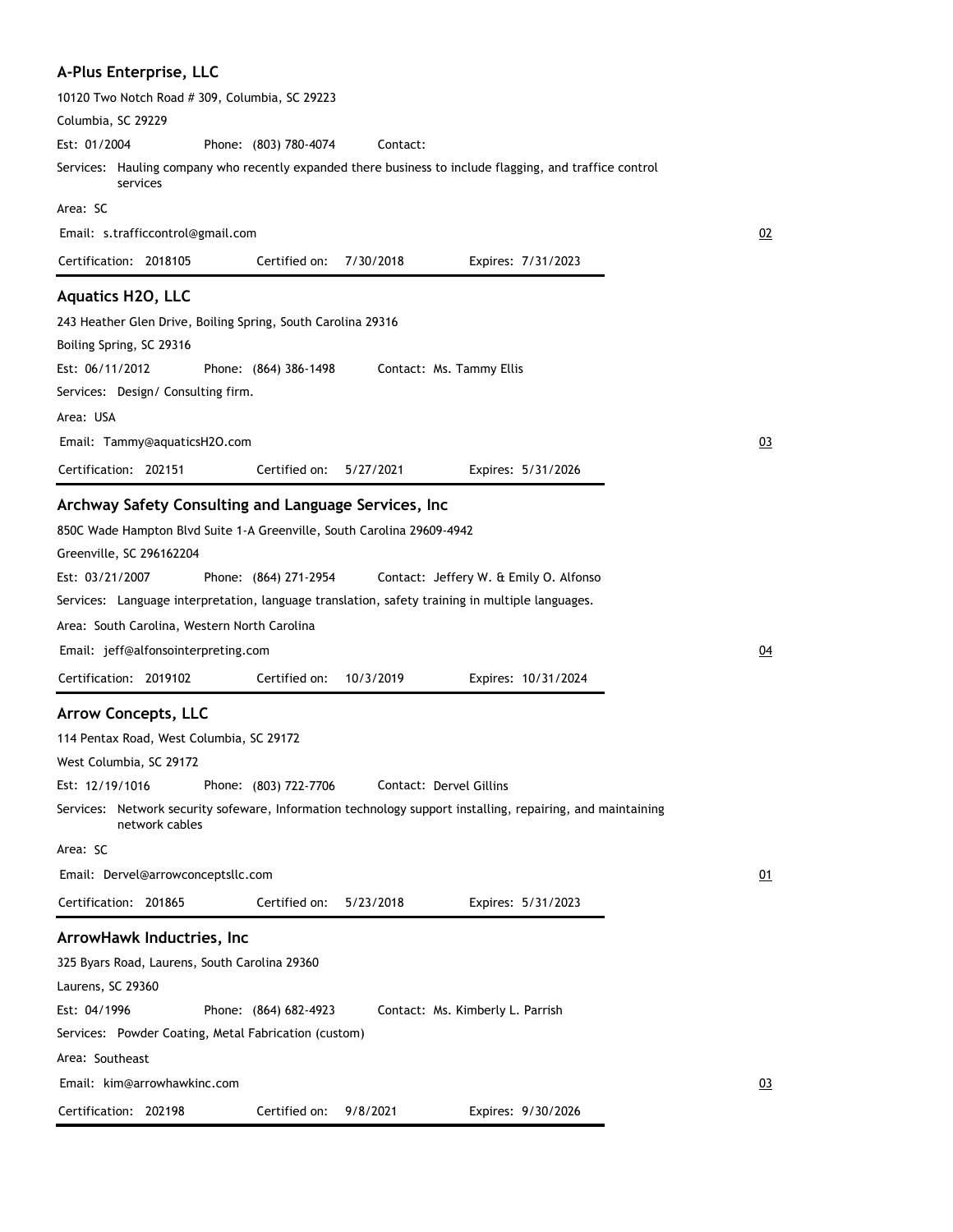# **Arrowood & Arrowood, PC**

| 412- B Pettigru Street, Greenville, South Carolina 29601                                                                                                                                                                                                                                  |    |
|-------------------------------------------------------------------------------------------------------------------------------------------------------------------------------------------------------------------------------------------------------------------------------------------|----|
| Greenville, SC 29601                                                                                                                                                                                                                                                                      |    |
| Est: 03/15/2005<br>Phone: (864) 232-1935<br>Contact: Ms. Julie Arrowood                                                                                                                                                                                                                   |    |
| Services: Consulting Engineering-Structural.                                                                                                                                                                                                                                              |    |
| Area: Southeast                                                                                                                                                                                                                                                                           |    |
| Email: julie@arrowood.com                                                                                                                                                                                                                                                                 | 03 |
| Certification: 202179<br>Certified on:<br>7/19/2021<br>Expires: 7/31/2026                                                                                                                                                                                                                 |    |
| At Home Senior Care, LLC                                                                                                                                                                                                                                                                  |    |
| 1700 main Street, Newberry, South Carolina 29108                                                                                                                                                                                                                                          |    |
| Newberry, SC 29108                                                                                                                                                                                                                                                                        |    |
| Est: 01/21/2010<br>Phone: (803) 920-4265<br>Contact: Ms. Rubie Williams                                                                                                                                                                                                                   |    |
| Services: Home Care to elderly and disable with assistance in activities of Daily living.                                                                                                                                                                                                 |    |
| Area: South Carolina                                                                                                                                                                                                                                                                      |    |
| Email: athomesc@yahoo.com                                                                                                                                                                                                                                                                 | 02 |
| Certified on:<br>Certification: 202129<br>3/29/2021<br>Expires: 3/31/2026                                                                                                                                                                                                                 |    |
| At Work Personnel, Inc.                                                                                                                                                                                                                                                                   |    |
| 3120 Avalea Ave. Suite 4, Columbia, South Carolina 29210                                                                                                                                                                                                                                  |    |
| Columbia, SC 29229                                                                                                                                                                                                                                                                        |    |
| Est: 12/24/2017<br>Phone: (803) 814-0077<br>Contact: Mr. Michael Miller                                                                                                                                                                                                                   |    |
| Services: Peronnnell Staffing, Temporary Workers, Temporary Hire                                                                                                                                                                                                                          |    |
| Area: Richland County, Lexington County                                                                                                                                                                                                                                                   |    |
| Email: mmiller@atwork.com                                                                                                                                                                                                                                                                 | 01 |
| Certification: 202017<br>Certified on:<br>3/9/2020                                                                                                                                                                                                                                        |    |
| Expires: 3/31/2025                                                                                                                                                                                                                                                                        |    |
| <b>Atlantic South, LLC</b>                                                                                                                                                                                                                                                                |    |
| 1939 Remount Road, North Charleston, South Carolina 29406                                                                                                                                                                                                                                 |    |
| North Charleston, SC 29406                                                                                                                                                                                                                                                                |    |
| Est: 2004<br>Phone: (843) 580-9010<br>Contact: Christian Williams                                                                                                                                                                                                                         |    |
| Services: engineering services, consultants, right orf way acquisition, surveying services, civil engineering<br>design, construction management, storm water pollution prevention plan (SWPP), erosion control<br>implementation and inspection, construction engineering and inspection |    |
| Area: South Carolina                                                                                                                                                                                                                                                                      |    |
| Email: twilliams@atlantic-south.com                                                                                                                                                                                                                                                       | 01 |
| Certification: 2019126<br>Certified on:<br>12/4/2019<br>Expires: 12/31/2024                                                                                                                                                                                                               |    |
| Auto Gym, LLC                                                                                                                                                                                                                                                                             |    |
| 1044 Coralbean Way, Columbia, South Carolina 29229                                                                                                                                                                                                                                        |    |
| Columbia, SC 29229                                                                                                                                                                                                                                                                        |    |
| Est: 2007<br>Phone: (803) 528-0043<br>Contact: Mr. Kevin Thomas                                                                                                                                                                                                                           |    |
| Services: Mobile Detailing (Commercial and Personal Vehicles), and Pressure Washing (Concrete, Office<br>Buildings, Commercial Buildings, and Decks                                                                                                                                       |    |
| Area: South Carolina, Richland, Lexington, Kershaw counties                                                                                                                                                                                                                               |    |
| Email: autogymmobilefleet@gmail.com                                                                                                                                                                                                                                                       | 01 |
| Certification: 202088<br>Certified on:<br>8/20/2020<br>Expires: 8/31/2025                                                                                                                                                                                                                 |    |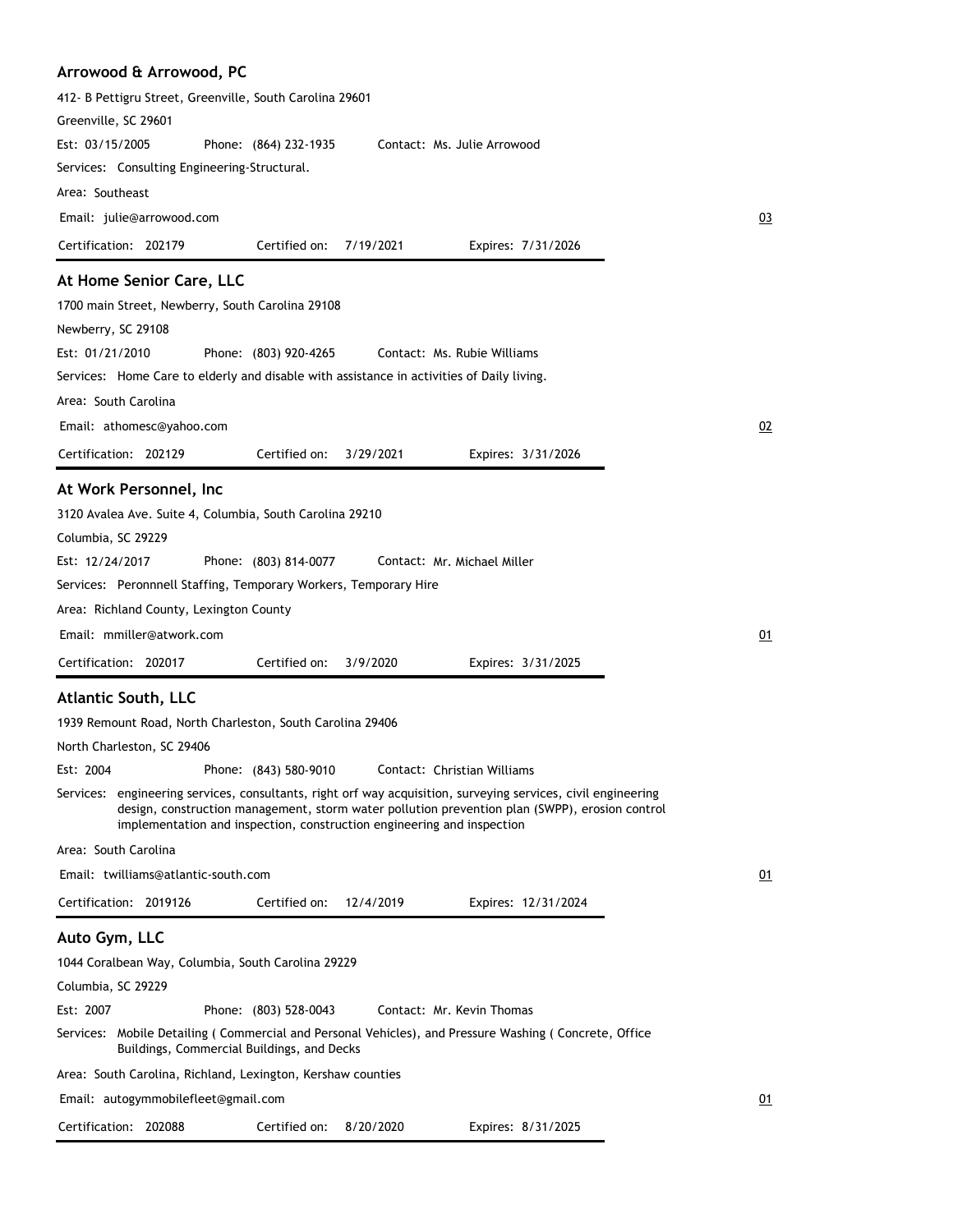#### **Automated Enterprises, LLC**

3900 Bentley Drive, Suite 1522 Columbia, South Carolina 29210 Columbia, SC 29202 Phone: (757) 272-6487 Services: General Business Consulting Area: South Carolina Est: 06/25/2018 Certification: 201997 Contact: Dwight A. Armbrust Jr Email: Armbrust.bus@Armbrustent.com Expires: 9/30/2024 01 Certified on: 9/24/2019 **AWC Lab Corp** 531 W. Evans Street, Florence, SC 29501 Florence, SC 29501 Phone: (843) 669-2295 Services: Mobile DNA and Drug Testing Screening Area: Est: 09/2016 Certification: 20187 Contact: Ruby Goodman Email: Expires: 1/31/2023 02 Certified on: 1/29/2018 **B & C Associates, Inc** 3201 Colonial Drive, Columbia, South Carolina 29203 Columbia, SC 29203 Phone: (803) 252-7582 Services: Full Service Property Maintenance and Management ( Janitorial Service to include general cleaning, floor care, handy man services, and minor maintenances.) Area: South Carolina Est: 09/27/1994 Certification: 202188 Contact: Mr. William Chapman Email: bcassociatesinc@aol.com Expires: 8/31/2026 01 Certified on: 8/11/2021 **B & F Mechanical, LLC** 2322 Hiers Corner Rd Walterboro, SC 29488 Phone: (843) 908-2787 Services: Commercial & Residential plumbing, piping, new and repair, Industrial piping Area: Charleston, Dorchester, Buford area Est: 01/2013 Certification: 202027 Contact: Mary Sue Warner Email: marysue.warner@gmail.com Expires: 4/30/2025 03 Certified on: 4/27/2020 **B.A.T.T.L.E Logistics Internatioonal, LLC** 7187 Bryhawke Circle Suite 500 North Charleston, South Carolina 29418 Goose Creek, SC 29445 Phone: (843) 518-2862 Services: Transporting Imaging and Installing Computer equipment. (i.e. Apple Ipads, Crome Books, ect.) We are also a logistics company with the capability of transporting furniture and other merchandises. Area: Charleston County and Surrounding Areas Est: 01/05/2017 Contact: Mr. Charles Johnson

Email: battlelogint@gmail.com

Certification: 2018159 Expires: 11/30/2023 Certified on: 11/20/2018

01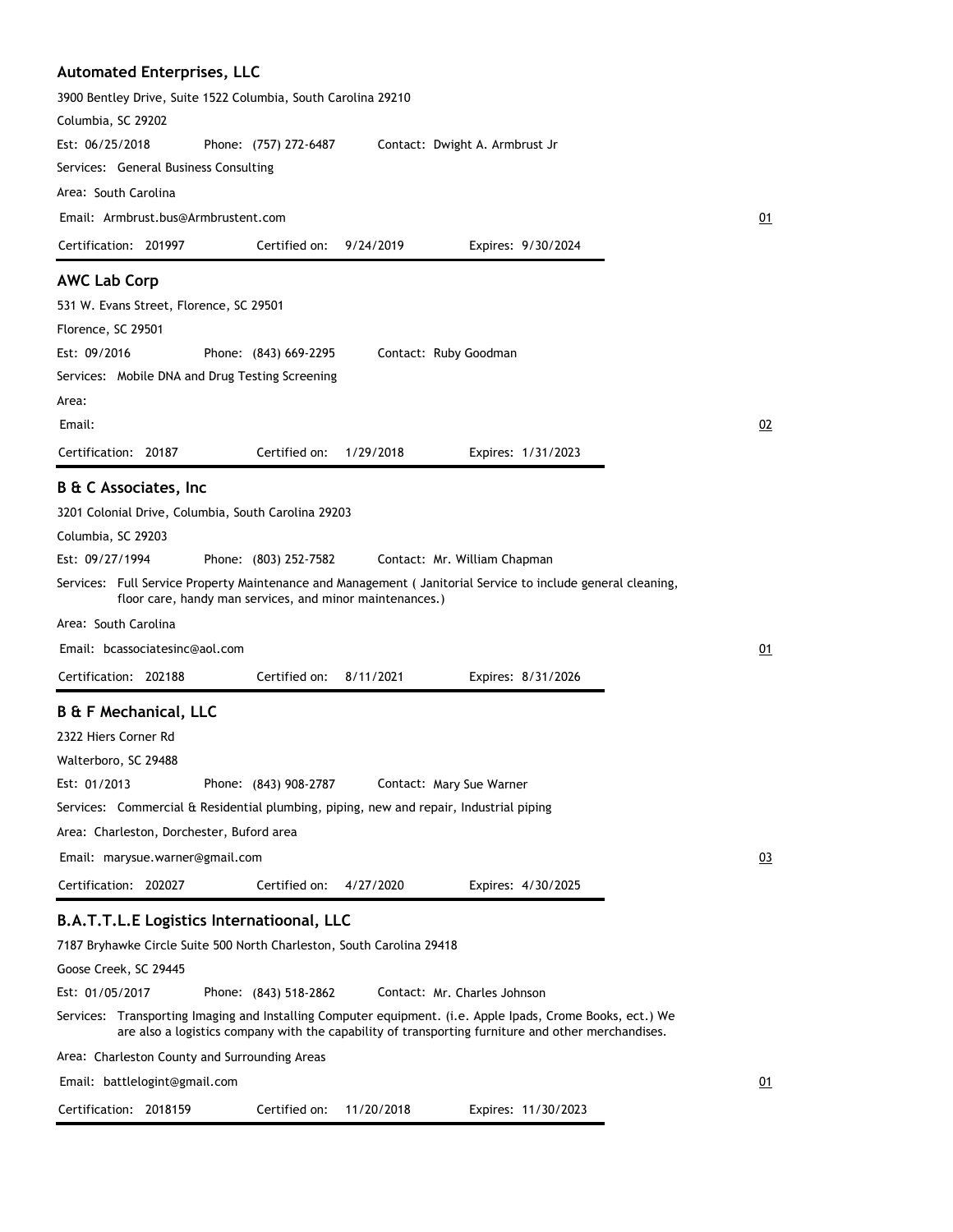| B.P., LLC                                                                                                                                                        |                       |           |                                                                                          |    |
|------------------------------------------------------------------------------------------------------------------------------------------------------------------|-----------------------|-----------|------------------------------------------------------------------------------------------|----|
| 366 Guess Road                                                                                                                                                   |                       |           |                                                                                          |    |
| Pageland, SC 29728                                                                                                                                               |                       |           |                                                                                          |    |
| Est: 2000                                                                                                                                                        | Phone: (843) 731-2750 |           | Contact: Wilbert Pregues                                                                 |    |
| Services: Hauling, construction, truck driver, specialized freight trucking                                                                                      |                       |           |                                                                                          |    |
| Area:                                                                                                                                                            |                       |           |                                                                                          |    |
| Email:                                                                                                                                                           |                       |           |                                                                                          | 01 |
| Certification: 201799                                                                                                                                            | Certified on:         | 9/18/2017 | Expires: 9/30/2022                                                                       |    |
| <b>Bacote Construction Group, LLC</b>                                                                                                                            |                       |           |                                                                                          |    |
| 2209 Lide Street Darlington, SC 29532                                                                                                                            |                       |           |                                                                                          |    |
| Darlington, SC 29532                                                                                                                                             |                       |           |                                                                                          |    |
| Est: 2019                                                                                                                                                        | Phone: (843) 861-5603 |           | Contact: Chad Bacote                                                                     |    |
| Services: General Contractor and Construction Manager                                                                                                            |                       |           |                                                                                          |    |
| Area: South Carolina-PeeDee & Midlands                                                                                                                           |                       |           |                                                                                          |    |
| Email: chad@bacoteconstruction.com                                                                                                                               |                       |           |                                                                                          | 01 |
| Certification: 20218                                                                                                                                             | Certified on:         | 1/14/2021 | Expires: 1/31/2026                                                                       |    |
| <b>Banco Bannister Company, LLC</b>                                                                                                                              |                       |           |                                                                                          |    |
| 924 Hampton Street, Columbia SC 29201                                                                                                                            |                       |           |                                                                                          |    |
| Columbia, SC 29230                                                                                                                                               |                       |           |                                                                                          |    |
| Est: 1992                                                                                                                                                        | Phone: (803) 771-0325 | Contact:  |                                                                                          |    |
| Services: Public Relations, Political Consulting Management; Government Affairs; Advertising; Event/Planning;<br>Relations; Crisis Communication; Public Affairs |                       |           | Media Relations; Advocacy Relations; Media Placement; Issue Crisis Management; Community |    |
| Area: SC, SE Region of USA                                                                                                                                       |                       |           |                                                                                          |    |
| Email: hb@sc.rr.com                                                                                                                                              |                       |           |                                                                                          | 01 |
| Certification: 201862                                                                                                                                            | Certified on:         | 5/22/2018 | Expires: 5/31/2023                                                                       |    |
| <b>Banton Media</b>                                                                                                                                              |                       |           |                                                                                          |    |
| 10607 Hwy 707, Ste 110                                                                                                                                           |                       |           |                                                                                          |    |
| Myrtle Beach, SC 29588                                                                                                                                           |                       |           |                                                                                          |    |
| Est: 2000                                                                                                                                                        | Phone: (843) 299-1221 |           | Contact: Brandie Turner                                                                  |    |
| Services: Marketing and Media; Advertising; Public Relations; Marketing; Branding                                                                                |                       |           |                                                                                          |    |
| Area:                                                                                                                                                            |                       |           |                                                                                          |    |
| Email: brandie@bantonmedia.com                                                                                                                                   |                       |           |                                                                                          | 03 |
| Certification: 2017117                                                                                                                                           | Certified on:         | 11/3/2017 | Expires: 11/30/2022                                                                      |    |
| <b>Basic Black Limo, LLC</b>                                                                                                                                     |                       |           |                                                                                          |    |
| 157 Aylesbury Road, Goose Creek, South Carolina 29445                                                                                                            |                       |           |                                                                                          |    |
| Goose Creek, SC 29445                                                                                                                                            |                       |           |                                                                                          |    |
| Est: 12/2015                                                                                                                                                     | Phone: (843) 569-1461 | Contact:  |                                                                                          |    |
| Services: Limousine/ Transportation Services                                                                                                                     |                       |           |                                                                                          |    |
| Area: SC                                                                                                                                                         |                       |           |                                                                                          |    |
| Email: info@basicblacklimos.com                                                                                                                                  |                       |           |                                                                                          | 01 |
| Certification: 201898                                                                                                                                            | Certified on:         | 7/13/2018 | Expires: 7/31/2023                                                                       |    |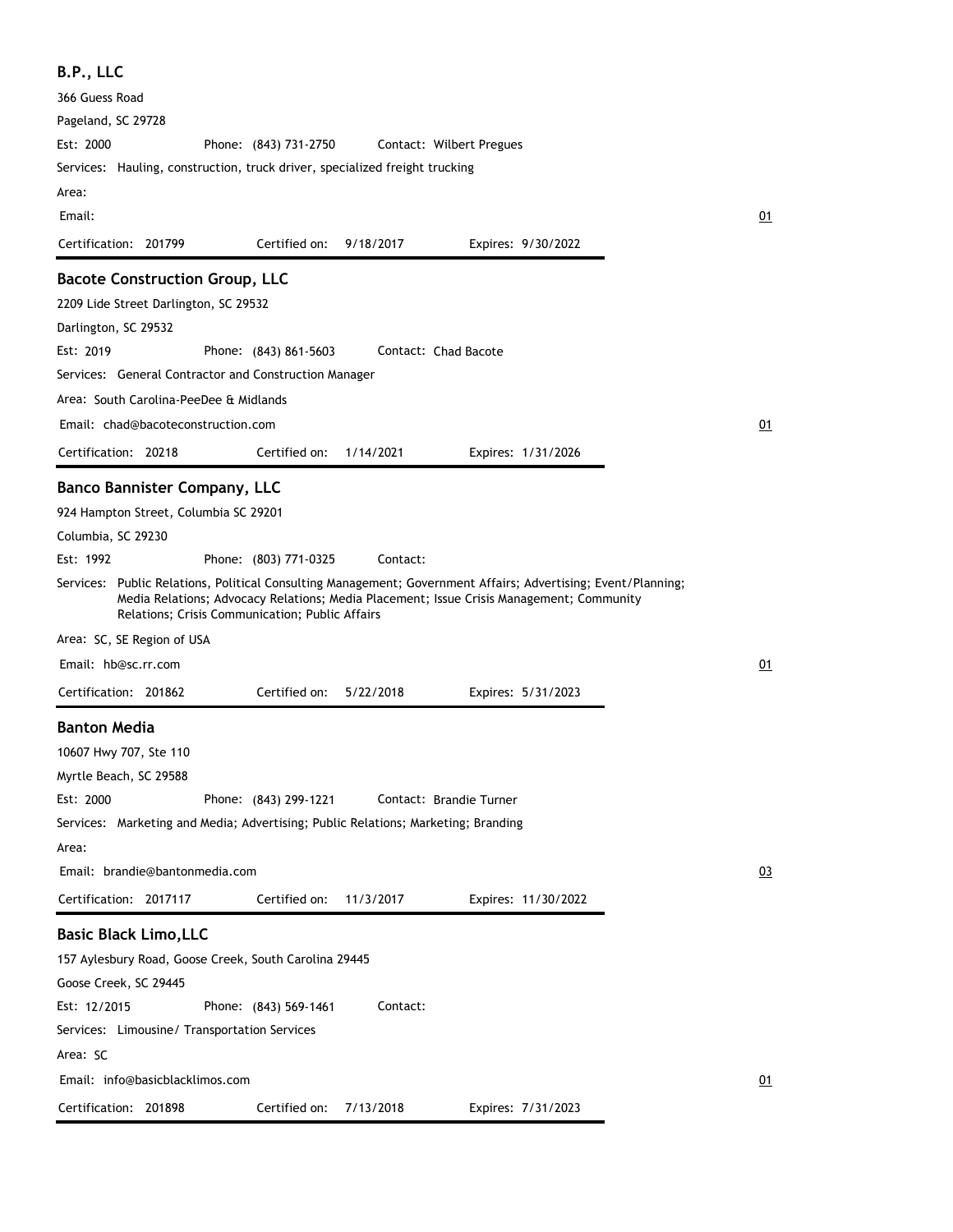## **Battle Plan Consulting, LLC**

| 776 John C. Calhoun Drive SE, Orangeburg, South Carolina, 29115                                                                                                                                                     |    |
|---------------------------------------------------------------------------------------------------------------------------------------------------------------------------------------------------------------------|----|
| Orangeburg, SC 29115                                                                                                                                                                                                |    |
| Est: 01/01/2019<br>Phone: (803) 533-1677<br>Contact: Ms. Rebecca Battle-Bryant                                                                                                                                      |    |
| Services: Executive/Team Coaching, Keynote Speaker, Training Development & Devivery, HR Consulting,<br>Workforce and Economic Development, SHRM Recertification Credit.                                             |    |
| Area: South Carolina, Georgia, North Carolina                                                                                                                                                                       |    |
| Email: rebecca@battleplanconsulting.com                                                                                                                                                                             | 03 |
| Certification: 2020127<br>Certified on:<br>11/3/2020<br>Expires: 11/30/2025                                                                                                                                         |    |
| <b>BayRich Virtual Business Solutions, LLC</b>                                                                                                                                                                      |    |
| 6812 Bluff Road, Hopkins, South Carolina 29601                                                                                                                                                                      |    |
| Columbia, SC 29290                                                                                                                                                                                                  |    |
| Est: 06/06/2015<br>Phone: (803) 262-1344<br>Contact:                                                                                                                                                                |    |
| Services: Support Services to include: Screencast Video/Editing; Time Management; Webinar/ Teleseminar<br>Support; Meeting and Travel Arragement; Email Support Management; Data Management; and Word<br>Processing |    |
| Area: SC                                                                                                                                                                                                            |    |
| Email: annette@bayrich.net                                                                                                                                                                                          | 02 |
| Certification: 201867<br>Certified on:<br>6/1/2018<br>Expires: 6/30/2023                                                                                                                                            |    |
| <b>BCH Management Services, LLC</b>                                                                                                                                                                                 |    |
| 10 Knob Creek Court, Greer, South Carolina 29351                                                                                                                                                                    |    |
| Greer, SC 29351                                                                                                                                                                                                     |    |
| Est: 09/20/2013<br>Phone: (864) 905-0098<br>Contact: Mr. Billy House                                                                                                                                                |    |
| Services: Inspection/Consulting Services for manufacturing companies in the automotive construction, and<br>transit industries.                                                                                     |    |
| Area: South Carolina                                                                                                                                                                                                |    |
| Email: dektexas51@aol.com                                                                                                                                                                                           | 01 |
| Certified on:<br>Certification: 202083<br>8/20/2020<br>Expires: 8/31/2025                                                                                                                                           |    |
| <b>Bear 1 Communications; LLC</b>                                                                                                                                                                                   |    |
| 20 Blakely Ave Piedmont, South Carolina 29673                                                                                                                                                                       |    |
| Piedmont, SC 29673                                                                                                                                                                                                  |    |
| Est: 03/23/2018<br>Phone: (864) 349-7910<br>Contact: Mr. Tamiya Eayne                                                                                                                                               |    |
| Services: Fiber Optics, A/V and Home Automation, Voice and Data, CCTV                                                                                                                                               |    |
| Area: South Carolina                                                                                                                                                                                                |    |
| Email:                                                                                                                                                                                                              | 01 |
| Certified on:<br>Certification: 201937<br>3/27/2019<br>Expires: 3/31/2024                                                                                                                                           |    |
|                                                                                                                                                                                                                     |    |
| <b>Beautiful Windows, LLC</b>                                                                                                                                                                                       |    |
| 428 North Brickyard Road, Columbia, SC 29223                                                                                                                                                                        |    |
| Columbia, SC 29223                                                                                                                                                                                                  |    |
| Est: 09-2007<br>Phone: (803) 865-2935<br>Contact: Marrion Baker                                                                                                                                                     |    |
| Services: Installation of custom window treatments and shutters                                                                                                                                                     |    |
| Area: NC, SC, and GA                                                                                                                                                                                                |    |
| Email: beautifulwindows2017@gmail.com                                                                                                                                                                               | 02 |

Certification: 201825 Expires: 3/31/2023 Certified on: 3/13/2018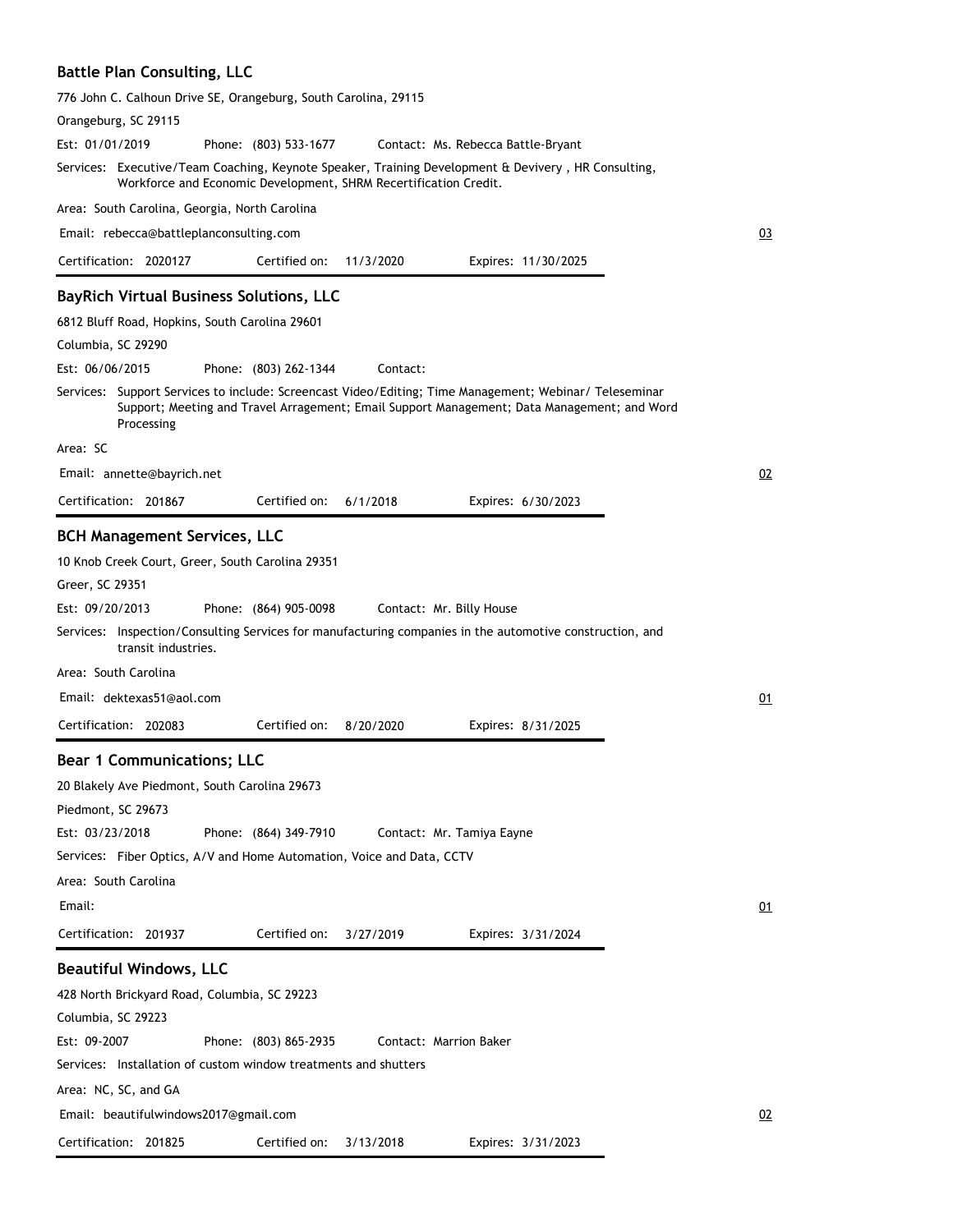## **Beaux Monde, Inc**

| 114 Central Court Greenville, South Carolina 29609                                                                                                                                                                                                                                                                                                                                                                                                                                            |    |
|-----------------------------------------------------------------------------------------------------------------------------------------------------------------------------------------------------------------------------------------------------------------------------------------------------------------------------------------------------------------------------------------------------------------------------------------------------------------------------------------------|----|
| Greenville, SC 29609                                                                                                                                                                                                                                                                                                                                                                                                                                                                          |    |
| Est: 02/01/2019<br>Contact: Ms. Susan Sentell<br>Phone: (404) 202-1266                                                                                                                                                                                                                                                                                                                                                                                                                        |    |
| Services: Interior Design Services, Product Specifications for Furniture, Campus Planning Services, Move<br>Management, Security & Access Control Planning, Furniture Installation management, Site<br>Management & Punch List Services, Graphic & Wayfinding Signs & Installation, AV Scope Planning &<br>Conference Furnushings, Custum Furniture.                                                                                                                                          |    |
| Area: South Carolina, North Carolina, Georgia                                                                                                                                                                                                                                                                                                                                                                                                                                                 |    |
| Email: ssentell@beauxmondeinc.com                                                                                                                                                                                                                                                                                                                                                                                                                                                             | 03 |
| Certification: 202093<br>Certified on:<br>8/26/2020<br>Expires: 8/31/2025                                                                                                                                                                                                                                                                                                                                                                                                                     |    |
| Beckon Of Hope, LLC                                                                                                                                                                                                                                                                                                                                                                                                                                                                           |    |
| 1050 Forbes Road, Fort Mill, South Carolina 29707                                                                                                                                                                                                                                                                                                                                                                                                                                             |    |
| Fort Mill, SC 29707                                                                                                                                                                                                                                                                                                                                                                                                                                                                           |    |
| Est: 06/03/2016<br>Phone: (803) 548-1791<br>Contact: Ms. William Trevor Brown                                                                                                                                                                                                                                                                                                                                                                                                                 |    |
| Services: Providing Non-Emergency Transportation and In-Home Care for persons with Disabilities. We are a full-<br>service Organizational Transportation Corporation, Specializing in Managing, Executing, Direction, and<br>Coordination of all Transportation matters. Daily Scheduling, Planning, Implementation and control<br>procedures. Efficient and Effective Handling of mutile routes. Delivery Drivers Transporting passengers<br>and cargo. Ability to service multiple clients. |    |
| Area: Fort Mill; Columbia                                                                                                                                                                                                                                                                                                                                                                                                                                                                     |    |
| Email: tbrowncaringmatters@yahoo.com                                                                                                                                                                                                                                                                                                                                                                                                                                                          | 01 |
| Certification: 2018169<br>Certified on:<br>12/12/2018<br>Expires: 12/31/2023                                                                                                                                                                                                                                                                                                                                                                                                                  |    |
| <b>Benjamin Consulting Group</b>                                                                                                                                                                                                                                                                                                                                                                                                                                                              |    |
| 116 E. Main Street Rockhill, South Carolina 29730                                                                                                                                                                                                                                                                                                                                                                                                                                             |    |
| Rockhill, SC 29730                                                                                                                                                                                                                                                                                                                                                                                                                                                                            |    |
| Est: 01/01/2016<br>Phone: (803) 720-6920<br>Contact: Mr. Marcus Benjamin                                                                                                                                                                                                                                                                                                                                                                                                                      |    |
| Services: Counseling Services, Training and Development, Crisis Prevention and Mitigating, Digital Networking<br>and Keynote Speeches.                                                                                                                                                                                                                                                                                                                                                        |    |
| Area: Nationwide                                                                                                                                                                                                                                                                                                                                                                                                                                                                              |    |
| Email: Requests@thebenjaminagency.com                                                                                                                                                                                                                                                                                                                                                                                                                                                         | 01 |
| 6/10/2019<br>Expires: 6/30/2024<br>Certification: 201951<br>Certified on:                                                                                                                                                                                                                                                                                                                                                                                                                     |    |
| Benjamin Firm, LLC d/b/a The Benjamin Law Firm                                                                                                                                                                                                                                                                                                                                                                                                                                                |    |
| 1122Lady Street Suite 610 Columbia, South Carolina 29201                                                                                                                                                                                                                                                                                                                                                                                                                                      |    |
| Columbia, SC 29201                                                                                                                                                                                                                                                                                                                                                                                                                                                                            |    |
| Est: 09/15/2014<br>Phone: (803) 862-4689<br>Contact: Mr. Stephen K. Benjamin                                                                                                                                                                                                                                                                                                                                                                                                                  |    |
| Services: Legal & Consulting Services.                                                                                                                                                                                                                                                                                                                                                                                                                                                        |    |
| Area: South Carolina                                                                                                                                                                                                                                                                                                                                                                                                                                                                          |    |
| Email: SKB@Benjaminfirm.com                                                                                                                                                                                                                                                                                                                                                                                                                                                                   | 01 |
| Certification: 2020146<br>Certified on:<br>12/1/2020<br>Expires: 12/31/2025                                                                                                                                                                                                                                                                                                                                                                                                                   |    |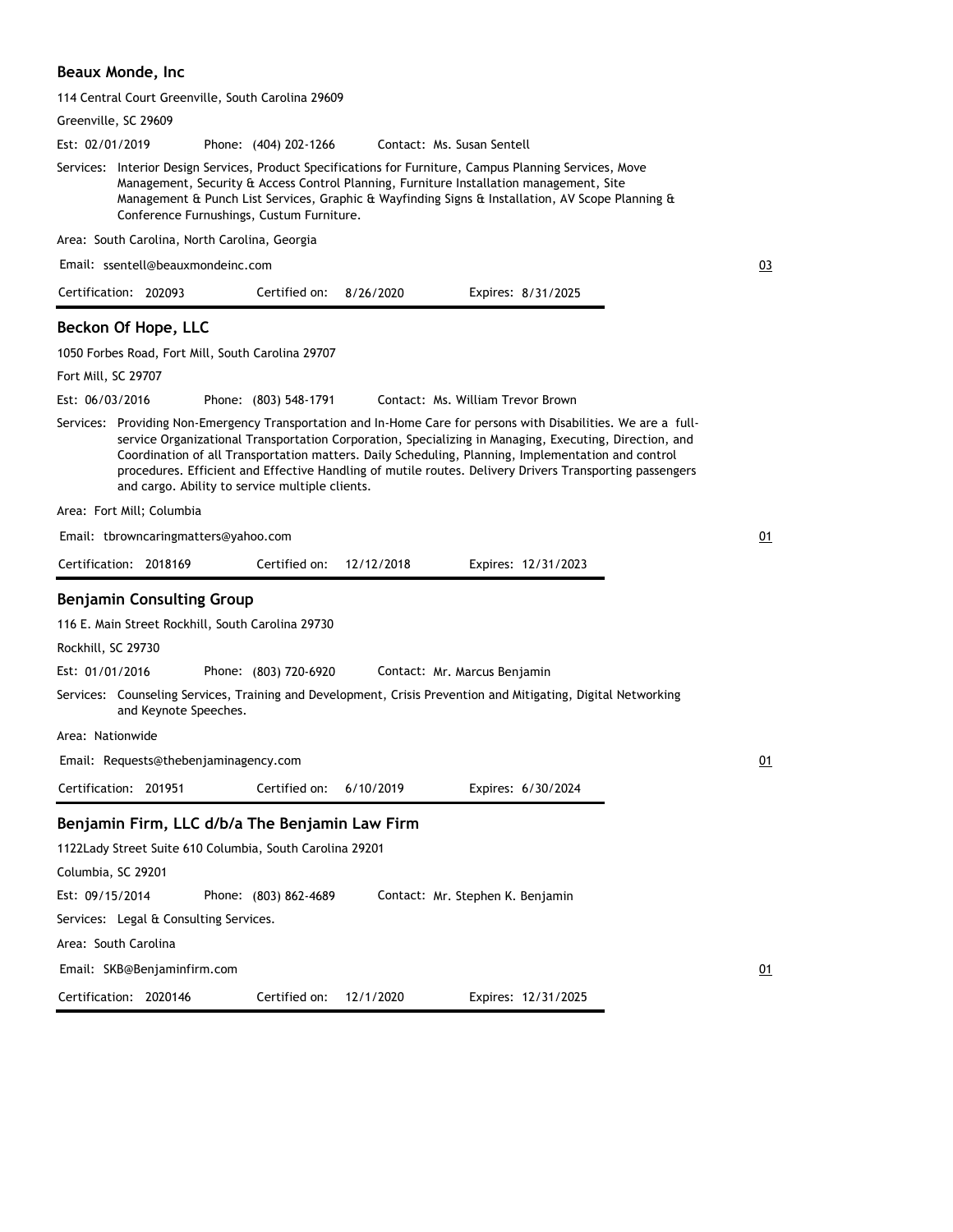### **Berkeley Locksmith Services, Inc.**

| 121 College Park Road                                                                                                                    |
|------------------------------------------------------------------------------------------------------------------------------------------|
| Ladson, SC 29456                                                                                                                         |
| Est: 1990<br>Phone: (843) 572-7602<br>Contact: Willie Gamble                                                                             |
| Services: Locksmith, keys, installation & repair of access control systems, open and repair safes, door viewers,<br>kick plates          |
| Area: Charleston, Berkeley & Dorchester counties                                                                                         |
| Email: berkeleylocksmith10@gmail.com                                                                                                     |
| Certification: 201754<br>7/10/2017<br>Certified on:<br>Expires: 7/31/2022                                                                |
| Best Cleaning Services of Columbia Inc.                                                                                                  |
| 7354R garner Ferry Road, Columbia, SC 29209                                                                                              |
| Columbia, SC 29290                                                                                                                       |
| Est: 1984<br>Phone: (803) 647-0730<br>Contact: Mr. Levern Gerald                                                                         |
| Services: Commercial and Residential Cleaning Services. Floor Shripping, Waxing, Buffing, Office Cleaning,<br>Pressure Washing Services. |
| Area: Central Midland Area                                                                                                               |
| Email: bestservices@aol.com                                                                                                              |
| Certification: 202225<br>Certified on:<br>3/17/2022<br>Expires: 3/31/2027                                                                |
| <b>BG Industrial, LLC</b>                                                                                                                |
| 2225 Eden Terrace, Rock Hill, South Carolina 29730                                                                                       |
| Rock Hill, SC 29730                                                                                                                      |
| Est: 12/2/2019<br>Phone: (704) 996-3070<br>Contact: Ms. Kim Ormiston                                                                     |
| Services: We offer filter media removal and installation, sludge removal, creek remediation, tank cleanout                               |
| service, and sewer/stormwater pipe cleaning.                                                                                             |
| Area: South Carolina, North Carolina, Georgia, Flordia, Virginia                                                                         |
| Email: Kim@BGIndustrialVac.com                                                                                                           |
| Certification: 202132<br>Certified on:<br>3/30/2021<br>Expires: 3/31/2026                                                                |
| <b>Big Bill Trucking, LLC</b>                                                                                                            |
| 210 Uneeda Drive, Greenville, South Carolina 29601                                                                                       |
| Greenville, SC 29601                                                                                                                     |
| Est: 04/1/2017<br>Phone: (864) 884-3516<br>Contact: Ms. Tracina Younf                                                                    |
| Services: Hauling (1) General Freight Transportation (Interstate and Local).                                                             |
| Area: South Carolina                                                                                                                     |
| Email: bigbill7897@gmail.com                                                                                                             |
| Certification: 2021110<br>Certified on:<br>10/6/2021<br>Expires: 10/31/2026                                                              |
| <b>Bihl Engineering, LLC</b>                                                                                                             |
| 304 Meeting St, Ste D, Charleston, SC 29401                                                                                              |
| Charleston, SC 29417                                                                                                                     |
| Est: 2012<br>Phone: (843) 637-9187<br>Contact: Jennifer Bihl                                                                             |
| Services: Engineering, Traffic and Transportation Engineering, Consulting Services                                                       |
| Area: US                                                                                                                                 |
| Email: jennifer@bihl-engineering.com                                                                                                     |
|                                                                                                                                          |
| Certification: 2017118<br>Certified on:<br>11/13/2017<br>Expires: 11/30/2022                                                             |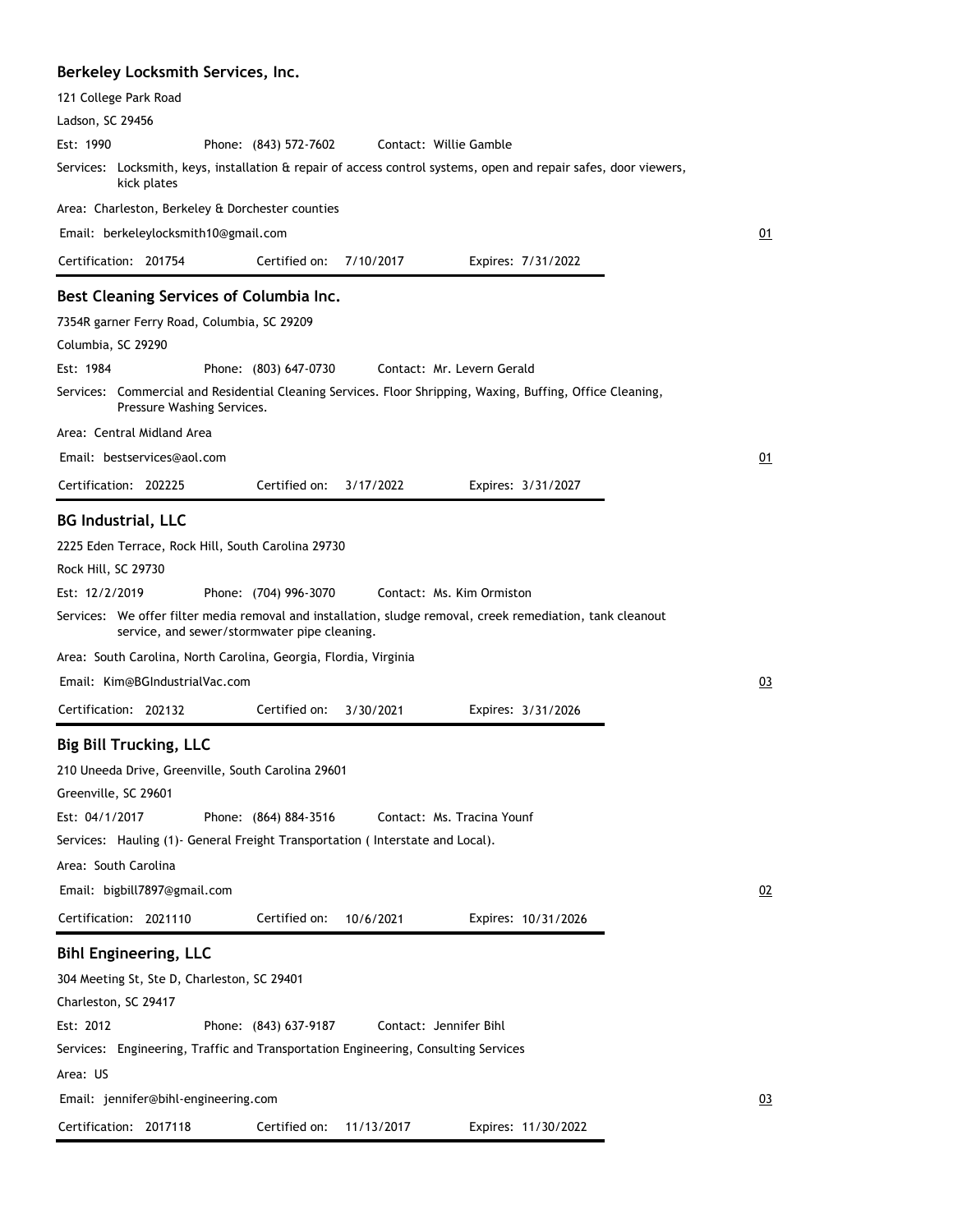# **Bimlogix**

| 2024 Covered Bridge Court, Rock Hill, SC 29732                                                                                                                                        |    |
|---------------------------------------------------------------------------------------------------------------------------------------------------------------------------------------|----|
| Rock Hill, SC 29732                                                                                                                                                                   |    |
| Est: 2009<br>Phone: (803) 600-1233<br>Contact: Melvin Wallace                                                                                                                         |    |
| Services: Building information modeling consulting: virtual design construction: CAD, virtual reality, 3D reality<br>capture, and laser scanning                                      |    |
| Area: NC, SC, GA                                                                                                                                                                      |    |
| Email: mwallace@bimlogix.com                                                                                                                                                          | 01 |
| Certification: 201830<br>Certified on:<br>3/27/2018<br>Expires: 3/31/2023                                                                                                             |    |
| Bizzy Kidz Kab Company, LLC                                                                                                                                                           |    |
| 2764 Pleasant Road #11223, Fort Mill, South Carolina 29708                                                                                                                            |    |
| Fort Mill, SC 29708                                                                                                                                                                   |    |
| Est: 02/10/2015<br>Phone: (803) 526-7979<br>Contact: Ms. Niketa Galloway                                                                                                              |    |
| Services: Transportation Services service for infant and school age children, as well as Autisum children, and<br>special need children to appointment, tech school, to an from work. |    |
| Area: South Carolina                                                                                                                                                                  |    |
| Email: Bkkc@bizzykidzkabcompany.com                                                                                                                                                   | 02 |
| Certification: 2021109<br>Certified on:<br>10/6/2021<br>Expires: 10/31/2026                                                                                                           |    |
| <b>BL Wiggins Enterprises, LLC</b>                                                                                                                                                    |    |
| 1660 Possum Corner Road                                                                                                                                                               |    |
| Walterboro, SC 29488                                                                                                                                                                  |    |
| Est: 05/2016<br>Phone: (843) 303-8626<br>Contact: Jennifer Wiggins                                                                                                                    |    |
| Services: Trucking, grading, land clearing, asphalt, logging, hauling                                                                                                                 |    |
| Area: SC                                                                                                                                                                              |    |
| Email: blwigginsconstruction@gmail.com                                                                                                                                                | 03 |
| Certification: 201782<br>Certified on:<br>8/30/2017<br>Expires: 8/31/2022                                                                                                             |    |
| Bloodhound Investigative Services, Inc                                                                                                                                                |    |
| 202 E. 2nd North Street, Summerville, South Carolina 29483                                                                                                                            |    |
| Summerville, SC 29484                                                                                                                                                                 |    |
| Est: 4/14/2006<br>Phone: (404) 557-4073<br>Contact: Ms. Katherine Wainscott                                                                                                           |    |
| Services: Insurance Fraud Investigations, Child Custody Survillance, Executive Protection, Process Service,<br>Criminal Defense Investigation, Elder Care Abuse Investigations.       |    |
| Area: Southeast United States                                                                                                                                                         |    |
| Email: kathy@bhinvestigations.com                                                                                                                                                     | 03 |
| Certification: 20227<br>Certified on:<br>2/7/2022<br>Expires: 2/28/2027                                                                                                               |    |
| <b>Blue Eye Soft Corp</b>                                                                                                                                                             |    |
| 44 Parkway Commons Way, Greer, SC 29650                                                                                                                                               |    |
| Greer, SC 29650                                                                                                                                                                       |    |
| Est: 2017<br>Phone: (864) 479-0888<br>Contact: Srikanth Kodeboyina                                                                                                                    |    |
| Services: IT consulting services, software and hardware resale, staffing services, software development, custom<br>mobile applications, professional services                         |    |
| Area: US                                                                                                                                                                              |    |
| Email: Sri@blueyesoft.com                                                                                                                                                             | 09 |
| Certified on:<br>3/11/2019<br>Expires: 3/31/2024<br>Certification: 201928                                                                                                             |    |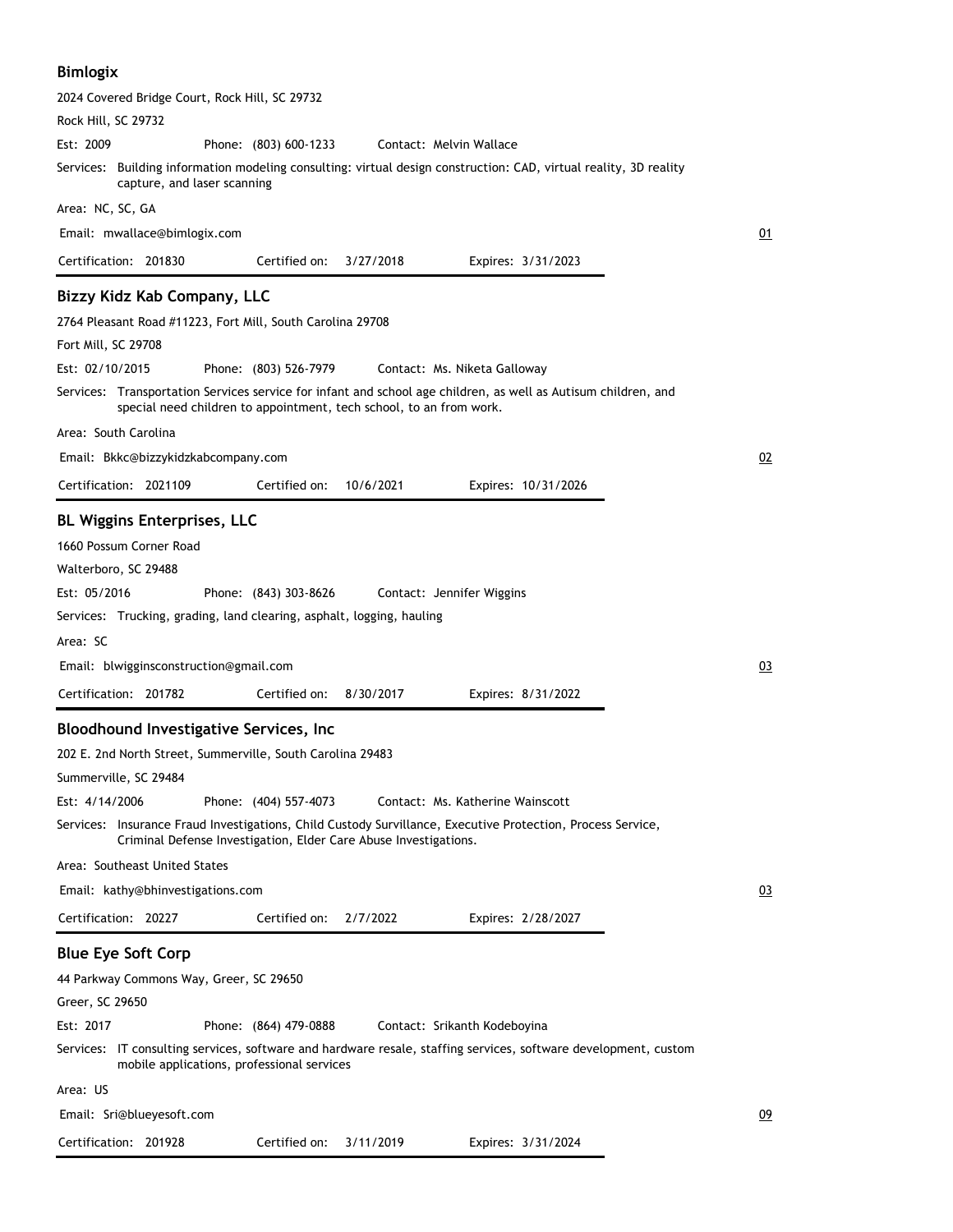# **BLW Construction Company, LLC**

| 5830 Saint Angela Drive North Charleston, South Carolina 29418                                                                                                                                                                             |   |
|--------------------------------------------------------------------------------------------------------------------------------------------------------------------------------------------------------------------------------------------|---|
| North Charleston, SC 29419                                                                                                                                                                                                                 |   |
| Est: 10/13/2015<br>Phone: (843) 814-5851<br>Contact: Ms. Maylyn Thomas                                                                                                                                                                     |   |
| Services: Hauling (Fill, Top Soil, Muck, Concrete, Asphalt, Milling, Sand, and Rocks                                                                                                                                                       |   |
| Area: South Carolina                                                                                                                                                                                                                       |   |
| Email: ctmconsulting.mt@gmail.com                                                                                                                                                                                                          | С |
| Certified on:<br>Certification: 2019110<br>10/22/2019<br>Expires: 10/31/2024                                                                                                                                                               |   |
| <b>BNC Landscaping, LLC</b>                                                                                                                                                                                                                |   |
| 7349 Peppermill PRWY Suite I North Charleston, South Carolina 29418                                                                                                                                                                        |   |
| North Charleston, SC 29423                                                                                                                                                                                                                 |   |
| Est: 03/06/2014<br>Phone: (843) 303-2644<br>Contact: Carlos Aragon                                                                                                                                                                         |   |
| Services: Lawn Maintenance Landscaping Design Lawn Treatment, Landscaping Lighting, Light Handi Man Work,<br>Irrigation, Concrete, Driveway, Pavers, Bricks, Grading, Dump Truck Services, Cleaning Services<br>Residencial and Commerical |   |
| Area: Low Country Area                                                                                                                                                                                                                     |   |
| Email: bnclandscaping@hotmail.com                                                                                                                                                                                                          | С |
| Certification: 201911<br>Certified on:<br>2/21/2019<br>Expires: 2/28/2024                                                                                                                                                                  |   |
| Boe Jay International, LLC                                                                                                                                                                                                                 |   |
|                                                                                                                                                                                                                                            |   |
| 117 Marbella Circle, Greenville, South Carolina 29617<br>Greenville, SC 29617                                                                                                                                                              |   |
|                                                                                                                                                                                                                                            |   |
| Est: 07/01/2019<br>Phone: (404) 552-8675<br>Contact: Mr. Obiora Egwu                                                                                                                                                                       |   |
| Services: Hauling: Dirt, Millings, Asphalt, Sand, and Stone.                                                                                                                                                                               |   |
| Area: South Carolina                                                                                                                                                                                                                       |   |
| Email: boejayinternationalllc@gmail.com                                                                                                                                                                                                    |   |
| Certification: 2020116<br>Certified on:<br>10/27/2020<br>Expires: 10/31/2025                                                                                                                                                               |   |
| Bolo Promos & Apparel, LLC                                                                                                                                                                                                                 |   |
| 5436 Peachtree Road                                                                                                                                                                                                                        |   |
| Myrtle Beach, SC 29588                                                                                                                                                                                                                     |   |
| Est:<br>Phone: (843) 251-1335<br>Contact: Bonnie O'Guin                                                                                                                                                                                    |   |
| Services: Uniforms, Embroidery, Screenprinting, Promotional Products, Disposable Face Masks, KN95 Masks,<br>Hand Sanitizer.                                                                                                                |   |
| Area: Southeast                                                                                                                                                                                                                            |   |
| Email: bonnieopromo@gmail.com                                                                                                                                                                                                              |   |
| Certification: 2018142<br>Certified on:<br>10/24/2018<br>Expires: 10/31/2023                                                                                                                                                               |   |
| Booker Brick and Window Clean, LLC                                                                                                                                                                                                         |   |
| 227 Morningside Drive Columbia, South Carolina 29210                                                                                                                                                                                       |   |
| Columbia, SC 29210                                                                                                                                                                                                                         |   |
| Est: 06/1992<br>Phone: (803) 513-0185<br>Contact: NO CONTACT NAME                                                                                                                                                                          |   |
| Services: Provide Construction & Post Construction Cleaning, General Construction Laborers.                                                                                                                                                |   |
| Area: South Carolina                                                                                                                                                                                                                       |   |
|                                                                                                                                                                                                                                            |   |
| Email: BookBrick52@gmail.com                                                                                                                                                                                                               | C |
| Certification: 2019115<br>Certified on:<br>10/28/2019<br>Expires: 10/31/2024                                                                                                                                                               |   |

02

 $\overline{04}$ 

 $01$ 

03

01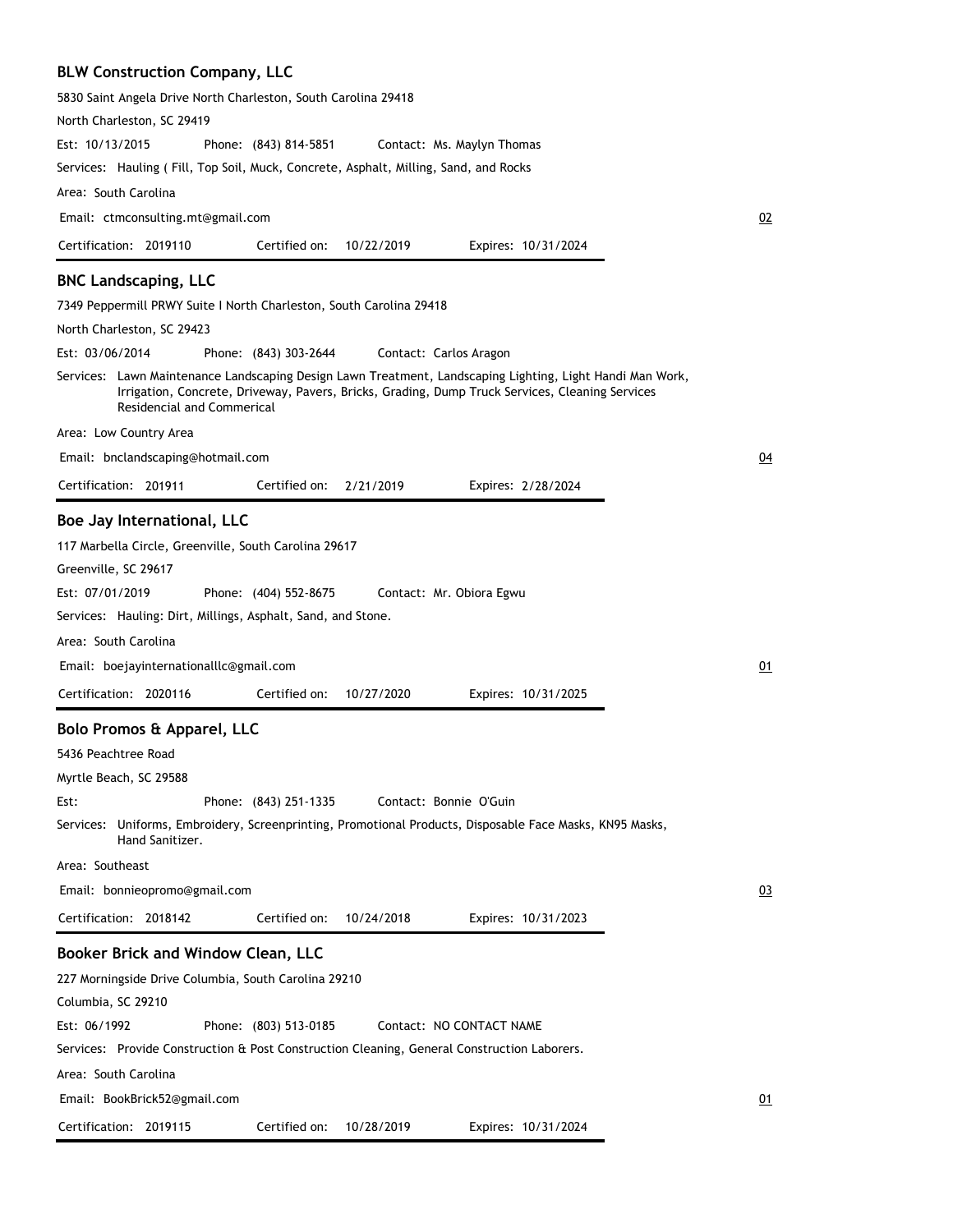# **BPC Service Company, LLC**

| 1824 Lone Star Street, Conway, South Carolina 29516                                                                                                                                                                                                                                                                                                                                                                                                                                                                                                                                                   |    |
|-------------------------------------------------------------------------------------------------------------------------------------------------------------------------------------------------------------------------------------------------------------------------------------------------------------------------------------------------------------------------------------------------------------------------------------------------------------------------------------------------------------------------------------------------------------------------------------------------------|----|
| Conway, SC 29526                                                                                                                                                                                                                                                                                                                                                                                                                                                                                                                                                                                      |    |
| Est: 02/08/2019<br>Phone: (843) 234-0127<br>Contact: Ms. Amy Bryant                                                                                                                                                                                                                                                                                                                                                                                                                                                                                                                                   |    |
| Services: Plumbing Services- new construction and renovations, water heater change outs, water filtration,<br>sewer, jetting, line cameras, leak detection.                                                                                                                                                                                                                                                                                                                                                                                                                                           |    |
| Area: Horry, Georgement, Marion, and Florence Counties.                                                                                                                                                                                                                                                                                                                                                                                                                                                                                                                                               |    |
| Email: amy@bryant.management                                                                                                                                                                                                                                                                                                                                                                                                                                                                                                                                                                          | 03 |
| Certification: 202150<br>Certified on:<br>5/27/2021<br>Expires: 5/31/2026                                                                                                                                                                                                                                                                                                                                                                                                                                                                                                                             |    |
| <b>BPG System, LLC</b>                                                                                                                                                                                                                                                                                                                                                                                                                                                                                                                                                                                |    |
| 408 Johnstone Court, Lexington, South Carolina 29072                                                                                                                                                                                                                                                                                                                                                                                                                                                                                                                                                  |    |
| Lexington, SC 29072                                                                                                                                                                                                                                                                                                                                                                                                                                                                                                                                                                                   |    |
| Est: 04/02/2017<br>Phone: (803) 318-7078<br>Contact: Mr. Sudhakara Korrapatl                                                                                                                                                                                                                                                                                                                                                                                                                                                                                                                          |    |
| Services: Providing IT Staffing and Consulting to Clients, State, Private Companies.                                                                                                                                                                                                                                                                                                                                                                                                                                                                                                                  |    |
| Area: South Carolina                                                                                                                                                                                                                                                                                                                                                                                                                                                                                                                                                                                  |    |
| Email: rk@bpgsystems.com                                                                                                                                                                                                                                                                                                                                                                                                                                                                                                                                                                              | 09 |
| Certification: 2020139<br>Certified on:<br>11/19/2020<br>Expires: 11/30/2025                                                                                                                                                                                                                                                                                                                                                                                                                                                                                                                          |    |
| <b>Bravo Protective Services, LLC</b>                                                                                                                                                                                                                                                                                                                                                                                                                                                                                                                                                                 |    |
| 3523 Atlanta Terrace, Florence, South Carolina 29505                                                                                                                                                                                                                                                                                                                                                                                                                                                                                                                                                  |    |
| Florence, SC 29505                                                                                                                                                                                                                                                                                                                                                                                                                                                                                                                                                                                    |    |
| Est: 02/01/2019<br>Phone: (843) 926-2677<br>Contact: Mr. Gary Cooper                                                                                                                                                                                                                                                                                                                                                                                                                                                                                                                                  |    |
| Services: Provides contract sercurity guards and patrol services. Also provides access control, thermal<br>screening, surveillance monitoring and personal/ mobil patrol services.                                                                                                                                                                                                                                                                                                                                                                                                                    |    |
| Area: South Carolina                                                                                                                                                                                                                                                                                                                                                                                                                                                                                                                                                                                  |    |
| Email: BravoProtectiveServices@gmail.com                                                                                                                                                                                                                                                                                                                                                                                                                                                                                                                                                              | 01 |
| Certification: 202195<br>Certified on:<br>8/27/2021<br>Expires: 8/31/2026                                                                                                                                                                                                                                                                                                                                                                                                                                                                                                                             |    |
|                                                                                                                                                                                                                                                                                                                                                                                                                                                                                                                                                                                                       |    |
| <b>Bravo1 Protection, LLC</b><br>p McDaniel Avenue Greenville, South Carolina 29601                                                                                                                                                                                                                                                                                                                                                                                                                                                                                                                   |    |
| Greenville, SC 29601                                                                                                                                                                                                                                                                                                                                                                                                                                                                                                                                                                                  |    |
| Est: 10/2014<br>Phone: (864) 248-6390<br>Contact: Tammy Johnson                                                                                                                                                                                                                                                                                                                                                                                                                                                                                                                                       |    |
| Services: Crowd Control and Crowd Management, Event Security, Personal Protection, Theft Prevention. Bravo1<br>Protection is South Carolina's Leading Private security company. We specialize in providing hospitality-<br>driven, exceptional armed and unarmed security officers for bars, venues, festivals and businesses.<br>Our experienced officers are trained not just to protect you and your guests, but to do so while<br>providing excellent customer service. We also offer security consulting. Training, crowd management<br>services, event security, and Concealed Weapon Training. |    |
| Area: SC                                                                                                                                                                                                                                                                                                                                                                                                                                                                                                                                                                                              |    |
| Email: Tammy@bravo1protection.com                                                                                                                                                                                                                                                                                                                                                                                                                                                                                                                                                                     | 03 |
| Certified on:<br>Certification: 2018121<br>9/25/2018<br>Expires: 9/30/2023                                                                                                                                                                                                                                                                                                                                                                                                                                                                                                                            |    |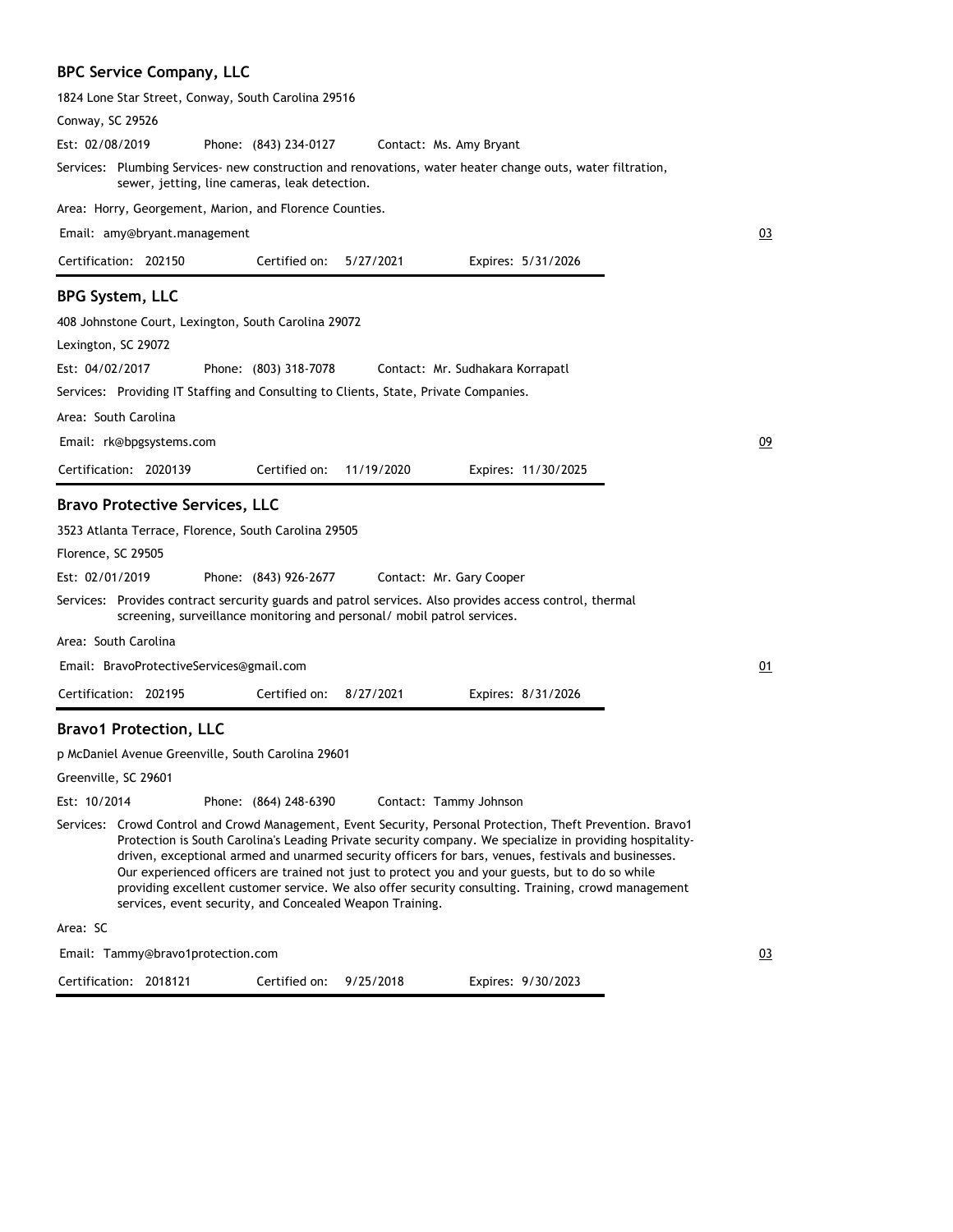# **BREE & Associates, INC**

| 1728 Main Street #111 Columbia South Carolina 29201                                                                                                                                                                                                                                         |  |
|---------------------------------------------------------------------------------------------------------------------------------------------------------------------------------------------------------------------------------------------------------------------------------------------|--|
| Columbia, SC 29201                                                                                                                                                                                                                                                                          |  |
| Est: 05/25/2000<br>Phone: (919) 696-3338<br>Contact: Mr. Robert Lancaster                                                                                                                                                                                                                   |  |
| Services: Construction Management, Cost Estimating, DBE Management, Staff Augmentation, Construction<br>Inspections/Administration, Planning/Design Support, Schedule/Claims Analysis, Pavement Codition<br>Survey, Public Involvement, Utility Coordination, Constructability Review, CADD |  |
| Area: VA, SC, NC, GA, PA, NY, CA                                                                                                                                                                                                                                                            |  |
| Email: bree@breeassociates.com                                                                                                                                                                                                                                                              |  |
| Certified on:<br>Certification: 20199<br>2/5/2019<br>Expires: 2/28/2024                                                                                                                                                                                                                     |  |
| <b>Broadband IT, LLC</b>                                                                                                                                                                                                                                                                    |  |
| 82 Mingo Drive, Pawley's Island, South Carolina 28585                                                                                                                                                                                                                                       |  |
| Pawley's Island, SC 29585                                                                                                                                                                                                                                                                   |  |
| Est: 08/07/2020<br>Phone: (843) 296-0525<br>Contact: Mr. Fred Anthony                                                                                                                                                                                                                       |  |
| Services: Design and Consulting of Electrical Low Voltage System Services (Camera, Cabling, Audio Conrol, Audio<br>Visual Systems "C" Division 2728); And CCTV.                                                                                                                             |  |
| Area: South Carolina                                                                                                                                                                                                                                                                        |  |
| Email: FA5099@aol.com                                                                                                                                                                                                                                                                       |  |
| Certification: 2021125<br>Certified on:<br>11/19/2021<br>Expires: 11/30/2026                                                                                                                                                                                                                |  |
|                                                                                                                                                                                                                                                                                             |  |
| <b>BRONZE STAR, LLC</b>                                                                                                                                                                                                                                                                     |  |
| 10286 DUMBARTON BOULEVARD P.O.BOX 828 BARNWELL, SOUTH CAROLINA 29812                                                                                                                                                                                                                        |  |
| Barnwell, SC 29812                                                                                                                                                                                                                                                                          |  |
| Est: 08/2015<br>Phone: (803) 450-5000<br>Contact:                                                                                                                                                                                                                                           |  |
| Services: Wholesale Distribution                                                                                                                                                                                                                                                            |  |
| Area: ontinential U.S. Outlying State & Territories, & Overseas Military Bases                                                                                                                                                                                                              |  |
| Email: dean@bronzestar1.com                                                                                                                                                                                                                                                                 |  |
| Certified on:<br>Certification: 201845<br>4/20/2018<br>Expires: 4/30/2023                                                                                                                                                                                                                   |  |
| Brown Enterprises of SC, LLC                                                                                                                                                                                                                                                                |  |
| 7269 Law Road                                                                                                                                                                                                                                                                               |  |
| Effingham, SC 29541                                                                                                                                                                                                                                                                         |  |
| Est: 2006<br>Phone: (843) 493-6030<br>Contact: Bonnie Brown                                                                                                                                                                                                                                 |  |
| Services: Construction                                                                                                                                                                                                                                                                      |  |
| Area: South Carolina-Columbia, Florence, Myrtle Beach, Charleston                                                                                                                                                                                                                           |  |
| Email:                                                                                                                                                                                                                                                                                      |  |
| Certified on:<br>Expires: 9/30/2022                                                                                                                                                                                                                                                         |  |
| Certification: 2017102<br>9/28/2017                                                                                                                                                                                                                                                         |  |
| <b>Brown Sugar Services, LLC</b>                                                                                                                                                                                                                                                            |  |
| 843 B Shivers Green Road, Ridgeway, South Carolina 29130                                                                                                                                                                                                                                    |  |
| Ridgeway, SC 29130                                                                                                                                                                                                                                                                          |  |
| Est: 03/20/2017<br>Phone: (803) 629-0815<br>Contact: Ms. Tamia Brown                                                                                                                                                                                                                        |  |
| Services: Hauling (Asphalt, Dirt, and Rock); Landscaping (mowing, and edging); and Site Preparation.                                                                                                                                                                                        |  |
| Area: South Carolina                                                                                                                                                                                                                                                                        |  |
| Email: tamiabrownsugar@gmail.com                                                                                                                                                                                                                                                            |  |
| Certification: 2020122<br>Certified on:<br>10/28/2020<br>Expires: 10/31/2025                                                                                                                                                                                                                |  |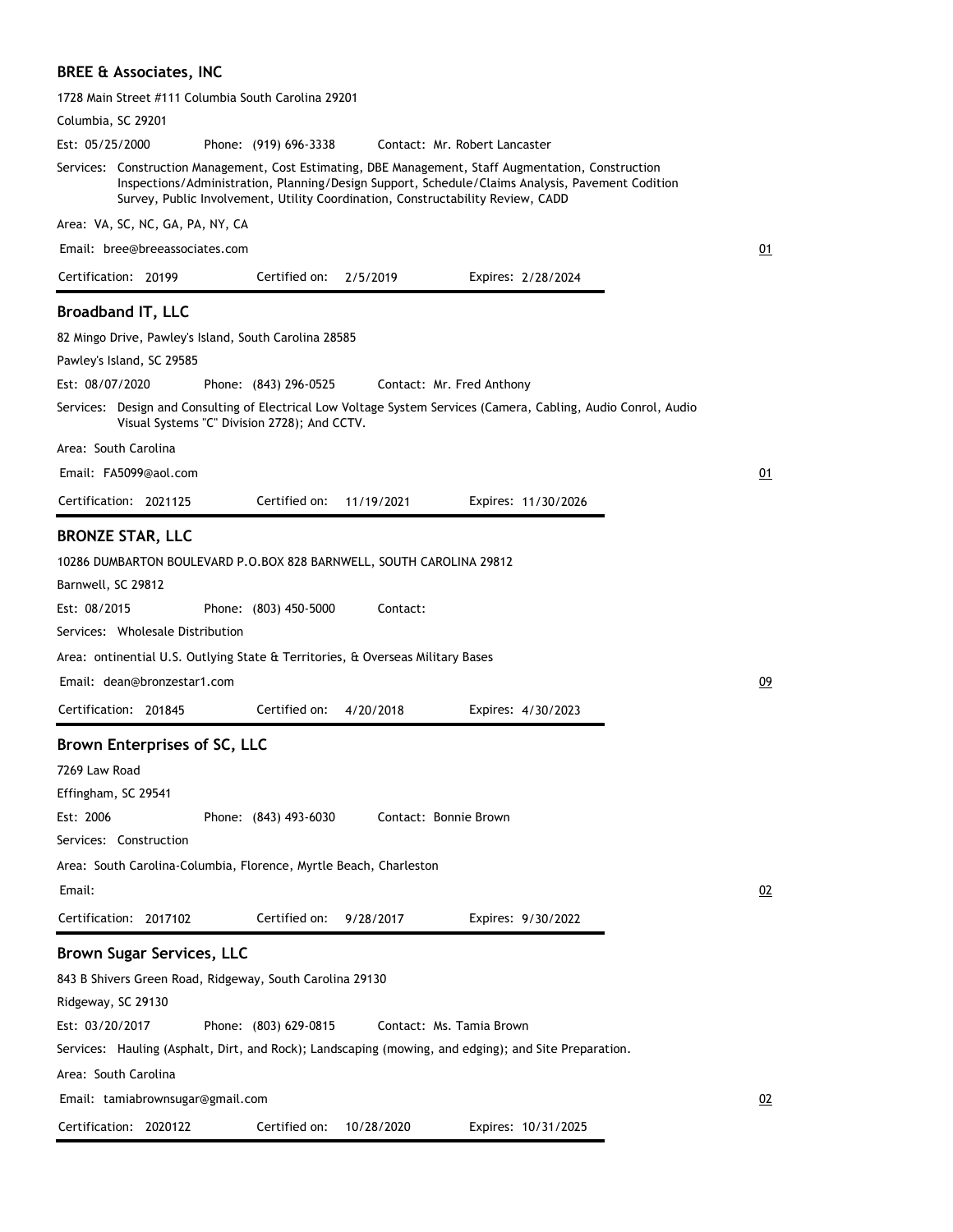# **Brownstone Builders, LLC/ Brownstone Roffing & Remodeling**

| 136-4 Forum Drive # F-7, Columbia, South Carolina 29229                                                                                                         |    |
|-----------------------------------------------------------------------------------------------------------------------------------------------------------------|----|
| Columbia, SC 29229<br>Est: 03/11/2020                                                                                                                           |    |
| Phone: (803) 600-7603<br>Contact: Mr. Demond Caldwell<br>Services: Roofing, Flooring, Painting, Drywall, Framing, Hardwood, Tile, Wood Refinishing, and Siding. |    |
| Area:  Columbia, South Carolina                                                                                                                                 |    |
| Email: d.caldwell@brownstonebuildersllc.com                                                                                                                     | 01 |
| Certification: 202139<br>Certified on:<br>4/6/2021<br>Expires: 4/30/2026                                                                                        |    |
|                                                                                                                                                                 |    |
| <b>Brownstone Construction Group, LLC</b>                                                                                                                       |    |
| 1330 Lady Street Suite 500, Columbia, South Carolina 29201                                                                                                      |    |
| Columbia, SC 29201                                                                                                                                              |    |
| Est: 06/01/2005<br>Phone: (803) 376-6044<br>Contact: Mr. Dale Collier, Mr. Darrell Campbell                                                                     |    |
| Services: Construction Management & Product Management Services; Archtectural and Engineering Services;<br>Construction Engineering Inspection Services.        |    |
| Area: South Carolina, North Carolina, Georgia                                                                                                                   |    |
| Email: dcollier@bstonegroup.com                                                                                                                                 | 01 |
| Certification: 2020144<br>Certified on:<br>11/25/2020<br>Expires: 11/30/2025                                                                                    |    |
| Building Cleaning and Maintenance, Inc.                                                                                                                         |    |
| 143 Rabon Road, Columbia, SC 29223                                                                                                                              |    |
| Columbia, SC 29229                                                                                                                                              |    |
| Est: 1992<br>Phone: (803) 419-1144<br>Contact: Mr. Roy Lim                                                                                                      |    |
| Services: Janitorial Cleaning and Maintenance Services.                                                                                                         |    |
| Area: Midlands, SC                                                                                                                                              |    |
| Email: bcminc@bellsouth.net                                                                                                                                     | 09 |
| Certified on:<br>Certification: 202156<br>6/7/2021<br>Expires: 6/30/2026                                                                                        |    |
| <b>Bullzeye Equipment and Supply</b>                                                                                                                            |    |
| 3049 A-109 Old Highway 52                                                                                                                                       |    |
| Moncks Corner, SC                                                                                                                                               |    |
| Est: 2012<br>Phone: (843) 899-4001<br>Contact: Kristie Collins                                                                                                  |    |
| Services: Traffic control products, safety products, erosion control products, equipment, rent equipment, tools,<br>and many other products                     |    |
| Area: US                                                                                                                                                        |    |
| Email: KCollins@bullzeyeequipment.com                                                                                                                           | 03 |
| Certification: 201816<br>Expires: 2/28/2023<br>Certified on:<br>2/9/2018                                                                                        |    |
| <b>Buy Gear Up, LLC</b>                                                                                                                                         |    |
| 2801 Wade Hampton Blbd Suite 115-259, Taylors South Carolina, 29687                                                                                             |    |
| Taylors, SC 29687                                                                                                                                               |    |
| Est: 05/09/2017<br>Phone: (864) 303-7306<br>Contact:                                                                                                            |    |
| Services: Equipment storage for Military, Police and first responders                                                                                           |    |
| Area: Upstate South Carolina                                                                                                                                    |    |
| Email: mandystarkey@yahoo.com                                                                                                                                   | 03 |
|                                                                                                                                                                 |    |
| Certification: 201884<br>Certified on:<br>6/20/2018<br>Expires: 6/30/2023                                                                                       |    |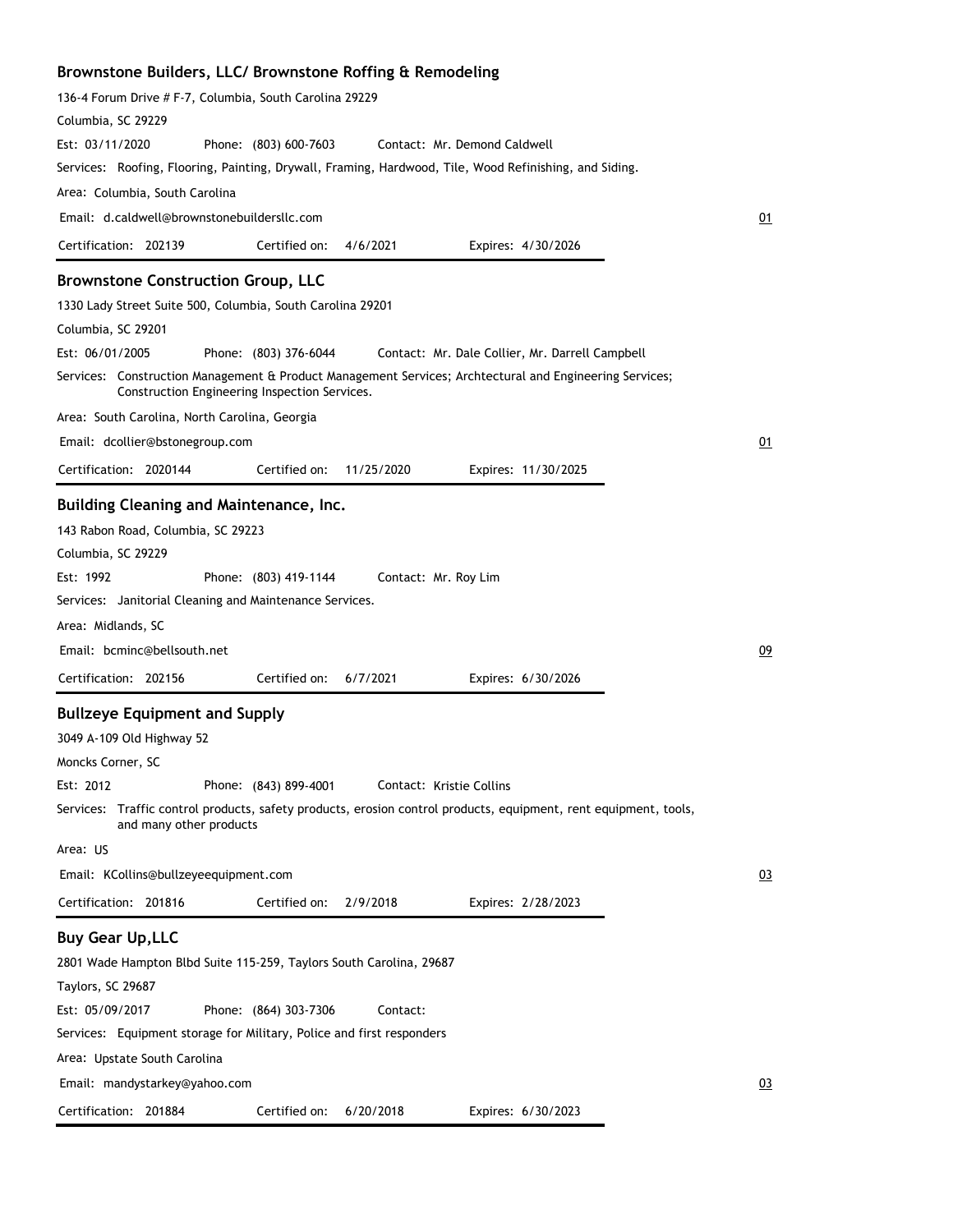### **By Myself Transport**

1498 Cook Road, Ridgeway, SC

Ridgeway, SC

Phone: (803) 337-0197 Est: 2012 Contact: LeRoy F. Porterfield

Local and long distance hauling of household commodities including bottles, beverages, mattresses, Services: and produce

Expires: 9/30/2022

Expires: 6/30/2025

01

04

 $01$ 

02

Area:

Email: operations@bymyselftransport.com

Certification: 201795 Certified on: 9/8/2017

### **C & O Miller Enterprise, LLC**

512 Thomas Green Boulevard, Clemson, SC 29631

Clemson, SC 29631

Phone: (407) 276-7311 Est: 2014 Contact: Maria Miller

Services: Transportation consulting, transportation asset management

Area: SC

Email: macarub@gmail.com

Certification: 2017127 Expires: 11/30/2022 Certified on: 11/22/2017

Certified on: 6/24/2020

### **C & S Tours, LLC**

101 Ballenttine Park road, Suite C, Irmo, South Carolina

Ballentine, SC 29002

Phone: (803) 780-4460 Est: 9/26/2012 Contact: Mr. Samuel Savage

Services: Certified Travel Agency and Insured Motorcoach Company Charter Bus Executive Coach, Hotel and allinclusive travel to resort areas- Develop Tours (day trips, incentive trips ect), and manage client travel. Transportation- Transport clients via motorchoaches and mini-coaches. Domestic and International Travel.

Area: USA

Email: info@cstourstravel.com

Certification: 202057

### **C & T Hauling, LLC**

2767 West Georgia Road, Piedmont, South Carolina 29673 Piedmont, SC 29673 Phone: (864) 325-7185 Services: Local Hauling (2)- Dirt, Asphalt, Rock, Gravel, and Construction Material. Area: South Carolina Est: 06/19/2019 Certification: 2020153 Contact: Ms. Tonya Proctor Email: c&thauling864@gmail.com Expires: 12/31/2025 Certified on: 12/8/2020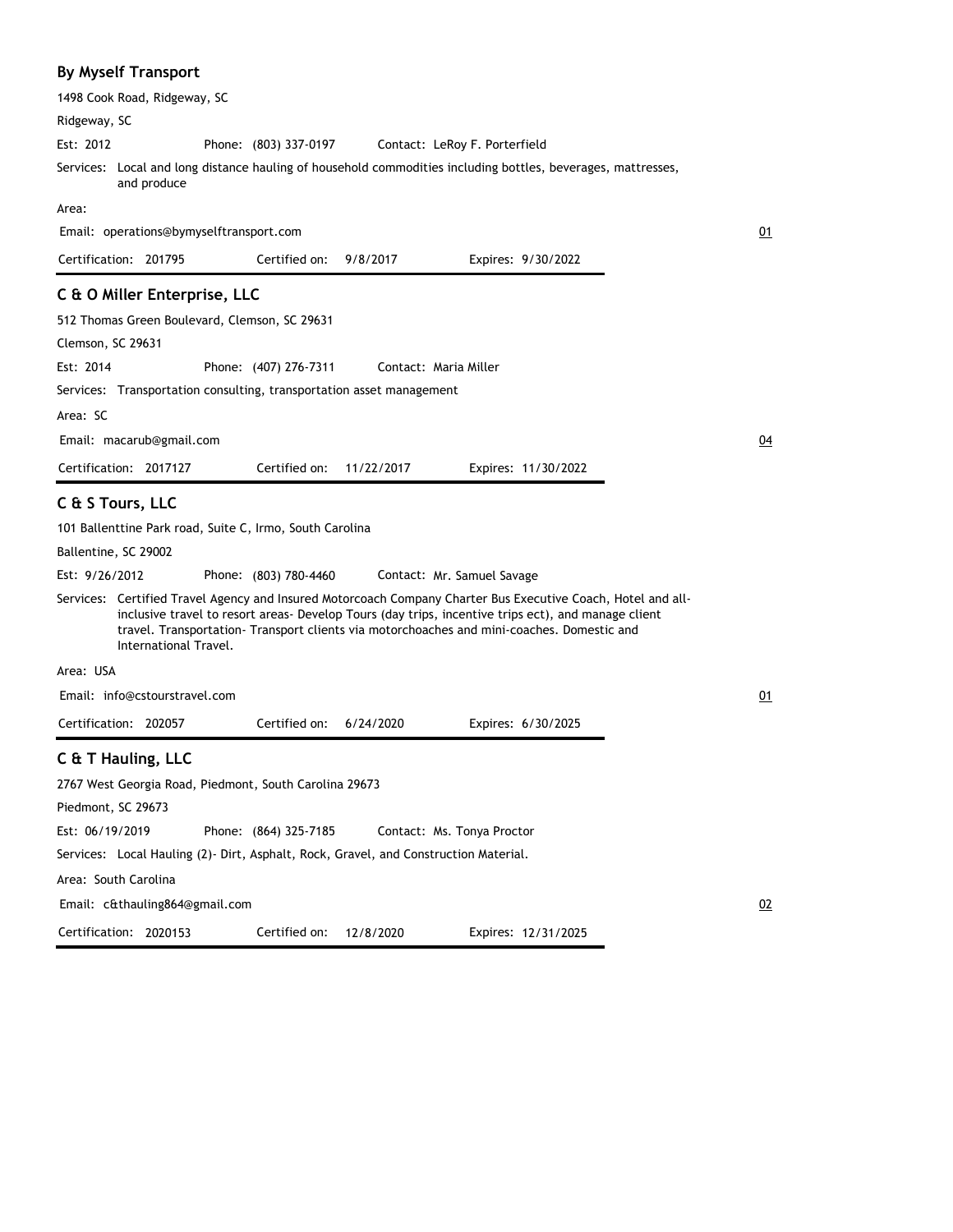## **C 3 Construction, LLC**

170 Meting Street Suite 110, Charlestion, South Carolina 29401

| Charleston, SC 29401                                                                                                                                                                                                           |    |
|--------------------------------------------------------------------------------------------------------------------------------------------------------------------------------------------------------------------------------|----|
| Est: 03-31-2010<br>Phone: (854) 222-7407<br>Contact: Mr. Che'von Davenport                                                                                                                                                     |    |
| Services: We specialize in construction management services for commercial projects. We've managed the<br>folling scopes: Insulation, Firestopping, Site Services, Equipment, Demolition and Saw Cutting, Safety<br>Equipment. |    |
| Area: North Carolina, North Carolina, Virginia, Maryland                                                                                                                                                                       |    |
| Email: Cdavenport@c-3constructionllc.com                                                                                                                                                                                       | 01 |
| Certification: 202143<br>Certified on:<br>4/22/2021<br>Expires: 4/30/2026                                                                                                                                                      |    |
| C. B. Hill Millworks, Inc.                                                                                                                                                                                                     |    |
| 1755 Park Avenue SE                                                                                                                                                                                                            |    |
| Aiken, SC 29802                                                                                                                                                                                                                |    |
| Est: 2016<br>Phone: (904) 562-0839<br>Contact: Elijah McKenzie                                                                                                                                                                 |    |
| Services: Wood, Flooring, and Molding                                                                                                                                                                                          |    |
| Area:                                                                                                                                                                                                                          |    |
| Email: elijah@cbhillmillworks.com                                                                                                                                                                                              | 01 |
|                                                                                                                                                                                                                                |    |
| Certification: 2017115<br>Certified on:<br>11/3/2017<br>Expires: 11/30/2022                                                                                                                                                    |    |
| C. R. Hipp Construction, Inc.                                                                                                                                                                                                  |    |
| 4981 Dorchester Road, N. Charleston, SC 29418                                                                                                                                                                                  |    |
| N. Charleston, SC 29415                                                                                                                                                                                                        |    |
| Est: 1962<br>Phone: (843) 744-4477<br>Contact: Pete L. Bailey                                                                                                                                                                  |    |
| Services: Mechanical contractor and mechanical service provider. Construction and repair of HVAC, Plumbing,                                                                                                                    |    |
| and Process Piping and Equipment. Customers include industrial healthcare, and institutional facilities.                                                                                                                       |    |
| Area: Charleston, Berkeley, and Dorchester Counties                                                                                                                                                                            |    |
| Email: Pete.Bailey@crhippconstruction.com                                                                                                                                                                                      | 07 |
| Certification: 2017131<br>Certified on:<br>12/4/2017<br>Expires: 12/31/2022                                                                                                                                                    |    |
| C.K.R.E, LLC                                                                                                                                                                                                                   |    |
| 521 S. Summers Way, Hopkins, South Carolina, 29061                                                                                                                                                                             |    |
| Hopkins, SC 29061                                                                                                                                                                                                              |    |
| Est: 02/25/2016<br>Phone: (809) 351-8868<br>Contact:                                                                                                                                                                           |    |
| Services: Hauling Asphalt milling, Gravel, Cement, Stockpile dirt, and Clearing.                                                                                                                                               |    |
| Area: SC, NC                                                                                                                                                                                                                   |    |
| Email: ckrellc1@gmail.com                                                                                                                                                                                                      | 01 |
|                                                                                                                                                                                                                                |    |
| Certification: 201869<br>Certified on:<br>6/4/2018<br>Expires: 6/30/2023                                                                                                                                                       |    |
| Caldwell and Son Trucking in Lexington, LLC                                                                                                                                                                                    |    |
| 226 Pico Place, Lexington, South Carolina 29073                                                                                                                                                                                |    |
| Lexington, SC 29073                                                                                                                                                                                                            |    |
| Est: 03/2015<br>Phone: (803) 477-6041<br>Contact: Mr. Quentin Caldwell                                                                                                                                                         |    |
| Services: Hauling (3x): (Stone, Dirt, and Asphalt).                                                                                                                                                                            |    |
| Area: South Carolina                                                                                                                                                                                                           |    |
| Email: Quentin6041@aol.com                                                                                                                                                                                                     | 01 |
| Certification: 202125<br>Certified on:<br>3/4/2021<br>Expires: 3/31/2026                                                                                                                                                       |    |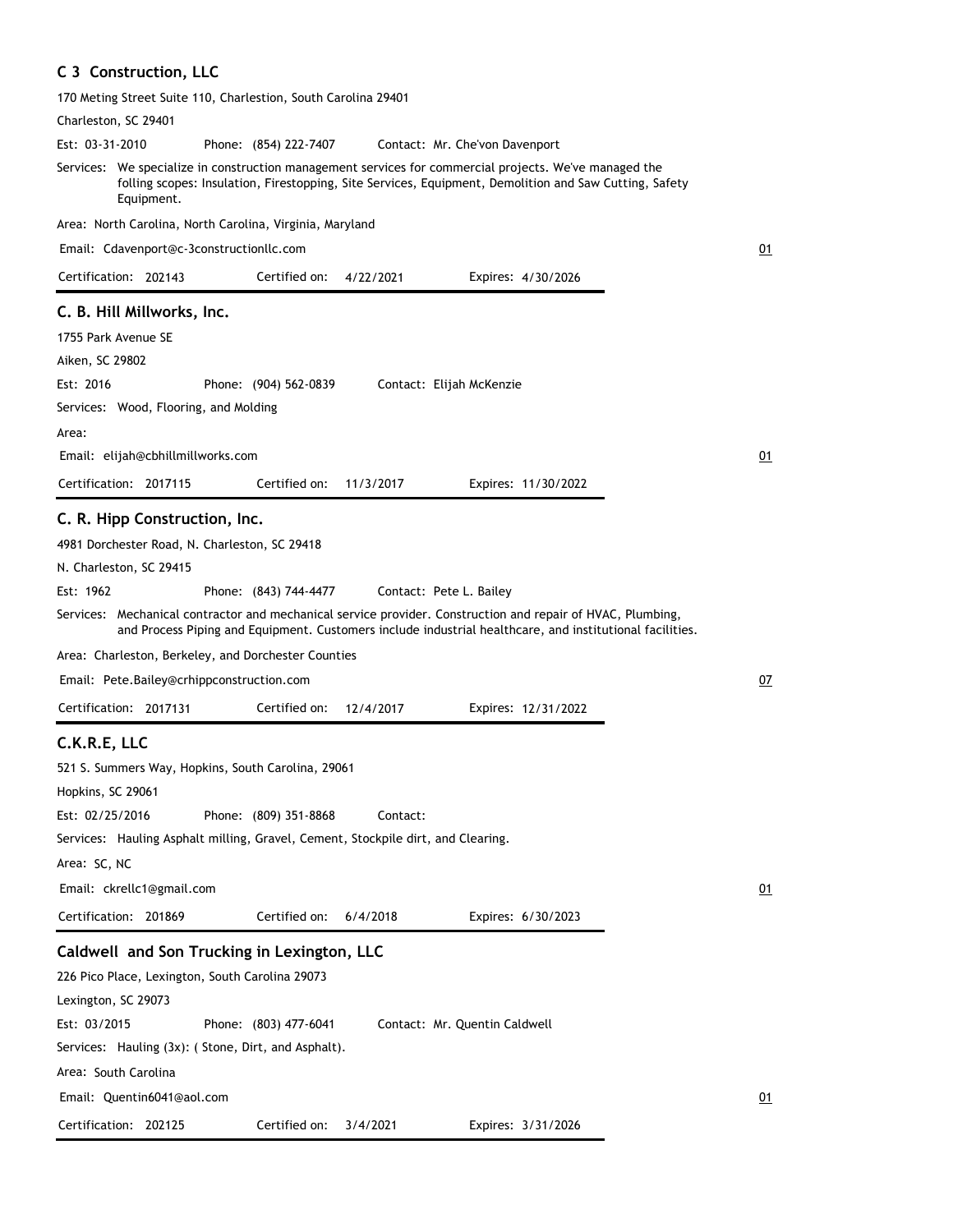|  | <b>Candies Construction, LLC</b> |  |  |
|--|----------------------------------|--|--|
|--|----------------------------------|--|--|

| 3792 Ladson Road # D, Ladosn, South Carolina 29456                                                                                                                                                                 |    |
|--------------------------------------------------------------------------------------------------------------------------------------------------------------------------------------------------------------------|----|
| Summerville, SC 29484                                                                                                                                                                                              |    |
| Est: 04/2006<br>Contact: Mr. Ernest Candies<br>Phone: (843) 821-2504                                                                                                                                               |    |
| Services: Specializes in Grading, Concrete, Site Preparation, Clearing & Grubbing, Utilities, Asphallt Paving,<br><b>Painting and Coating</b>                                                                      |    |
| Area: South Carolina                                                                                                                                                                                               |    |
| Email:                                                                                                                                                                                                             | 01 |
| Certification: 201941<br>Certified on:<br>4/11/2019<br>Expires: 4/30/2024                                                                                                                                          |    |
| <b>Canebranch Site Construction, LLC</b>                                                                                                                                                                           |    |
| 18 Edward Road, Walterboro, SC 29488                                                                                                                                                                               |    |
| Walterboro, SC 29488                                                                                                                                                                                               |    |
| Est: 10/2015<br>Phone: (843) 909-8794<br>Contact: Edith Ackerman                                                                                                                                                   |    |
| Services: Storm drain installation, site preparation, road construction, water line, grading, and heavy<br>equipment operations                                                                                    |    |
| Area:                                                                                                                                                                                                              |    |
| Email: canebranchsiteconstruction@gmail.com                                                                                                                                                                        | 03 |
| Certification: 20188<br>Certified on:<br>1/30/2018<br>Expires: 1/31/2023                                                                                                                                           |    |
| Capital A Janitorial, LLC                                                                                                                                                                                          |    |
| 111 Northman Drive, Columbia, SC 29210                                                                                                                                                                             |    |
| Columbia, SC 29210                                                                                                                                                                                                 |    |
| Est: 2016<br>Contact: Alonzo Avents<br>Phone: (757) 515-3899                                                                                                                                                       |    |
| Services: Janitorial Services                                                                                                                                                                                      |    |
| Area: Lexington and Richland Counties, SC                                                                                                                                                                          |    |
| Email: capitalallc@gmail.com                                                                                                                                                                                       | 01 |
| Certification: 201785<br>Certified on:<br>9/7/2017<br>Expires: 9/30/2022                                                                                                                                           |    |
| <b>Capitol Hill Healthcare Consulting, LLC</b>                                                                                                                                                                     |    |
| 18 Polo Ridge Circle, Columbia, South Carolina 29223                                                                                                                                                               |    |
| Columbia, SC 29223                                                                                                                                                                                                 |    |
| Est: 05/03/2011<br>Phone: (202) 553-5162<br>Contact: Ms. Shirley Robinson                                                                                                                                          |    |
| Services: Provide Consulting Services to Healthcare business to include the folling training, Risk Management,<br>Business Analysis, Strategic Planning, Executive Caoching, Regulatory, Compliance, and Auditing. |    |
| Area: South Carolina                                                                                                                                                                                               |    |
| Email: Champion4good@gmail.com                                                                                                                                                                                     | 02 |
| Certification: 2020155<br>Certified on:<br>12/8/2020<br>Expires: 12/31/2025                                                                                                                                        |    |
| <b>CARBRA Construction and Design</b>                                                                                                                                                                              |    |
| 2204 Academy Street Columbia, SC 29203                                                                                                                                                                             |    |
| Columbia, SC 29229                                                                                                                                                                                                 |    |
| Est: 04/2015<br>Phone: (803) 445-9150<br>Contact: Betty Price                                                                                                                                                      |    |
| Services: Commerical and residential new construction, renovations and additions.                                                                                                                                  |    |
| Area: SC                                                                                                                                                                                                           |    |
| Email: info@carbradesign.com                                                                                                                                                                                       | 02 |
| Certification: 2018164<br>Certified on: 12/5/2018<br>Expires: 12/31/2023                                                                                                                                           |    |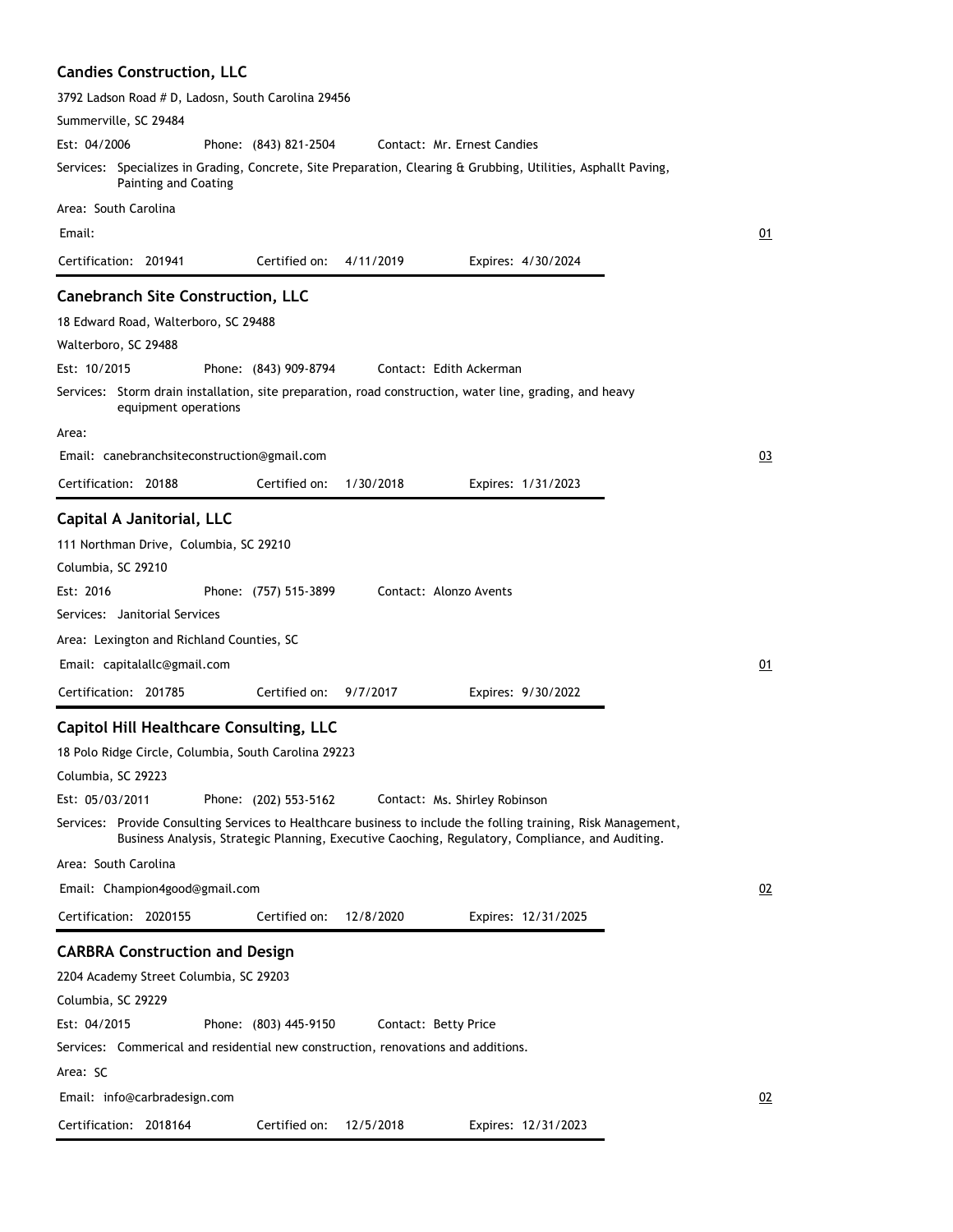| <b>Cardinal Builders, LLC</b>                                                                                                                                                                  |    |
|------------------------------------------------------------------------------------------------------------------------------------------------------------------------------------------------|----|
| 841 Harborside lane                                                                                                                                                                            |    |
| Columbia, SC 29229                                                                                                                                                                             |    |
| Est: 1/2016<br>Phone: (803) 563-0601<br>Contact: Christina Metts                                                                                                                               |    |
| Services: Commercial and residential renovations                                                                                                                                               |    |
| Area: Columbia, SC                                                                                                                                                                             |    |
| Email: cardinalbuildersllcm@gmail.com                                                                                                                                                          | 03 |
| Certification: 201781<br>Certified on:<br>8/30/2017<br>Expires: 8/31/2022                                                                                                                      |    |
| Carmine Communication, LLC d/b/a Carolina Improv                                                                                                                                               |    |
| 878 Kittiwake Lane, Murrells Inlet 29576                                                                                                                                                       |    |
| Murrells Inlet, SC 29576                                                                                                                                                                       |    |
| Est: 11/2008<br>Phone: (843) 597-6393<br>Contact: Ms. Gina Trimarco                                                                                                                            |    |
| Services: Employee Training, and Business Consulting, Leadership Sales, Customer Service Training, Marketing,<br>Sales & Operations.                                                           |    |
| Area: South Carolina                                                                                                                                                                           |    |
| Email: gina@carolinaimprov.com                                                                                                                                                                 | 03 |
| Certification: 2020136<br>Certified on:<br>11/19/2020<br>Expires: 11/30/2025                                                                                                                   |    |
| <b>Carolina Cardiac Care</b>                                                                                                                                                                   |    |
| 600 Westmoreland Road, Columbia, South Carolina 29229                                                                                                                                          |    |
| Columbia, SC 29229                                                                                                                                                                             |    |
| Est: 08/30/2016<br>Phone: (803) 845-0404<br>Contact: Cassandra Celena Allen                                                                                                                    |    |
| Services: Cardiovascular UltraSound Services, Echocardiagraphy , Carotid Duplex, Venous Untralsound, Renal<br>Untrasound, Artenal Untrasound, Abdominal Aorta Untrasound, Ankle Brachial Index |    |
| Area: SC, NC, GA                                                                                                                                                                               |    |
| Email: ccccardiac@gmail.com                                                                                                                                                                    | 02 |
| Certification: 2018102<br>Certified on:<br>7/17/2018<br>Expires: 7/31/2023                                                                                                                     |    |
| <b>Carolina Citizens Reality, LLC</b>                                                                                                                                                          |    |
| 717 Bruce Street, Columbia, South Carolina 29223                                                                                                                                               |    |
| Columbia, SC 29223                                                                                                                                                                             |    |
| Est: 07/26/2012<br>Phone: (803) 422-7547<br>Contact: Mr. Ulice D. Lance                                                                                                                        |    |
| Services: Negoatiate and arrange real estate transactions. Represent home owners when selling their homes.<br>Respeesent home buyers when purchasing a new or resale home.                     |    |
| Area: Richland and Lexington Counties                                                                                                                                                          |    |
| Email: Ulice.lance@yahoo.com                                                                                                                                                                   | 01 |
| Certification: 202162<br>Certified on:<br>6/16/2021<br>Expires: 6/30/2026                                                                                                                      |    |
| Carolina Commercial Contracting, Inc.                                                                                                                                                          |    |
| 110 Clair Drive, Piedmont South Carolina 29673                                                                                                                                                 |    |
| Taylors, SC 29687                                                                                                                                                                              |    |
| Est: 1998<br>Phone: (864) 630-2712<br>Contact: Pamela J. Smith                                                                                                                                 |    |
| Services: Installation of Drywall, Acoustical Ceilings, Metal Studs.                                                                                                                           |    |
| Area: Southeast US                                                                                                                                                                             |    |
| Email:                                                                                                                                                                                         | 03 |
| Certification: 2018136<br>Certified on:<br>10/18/2018<br>Expires: 10/31/2023                                                                                                                   |    |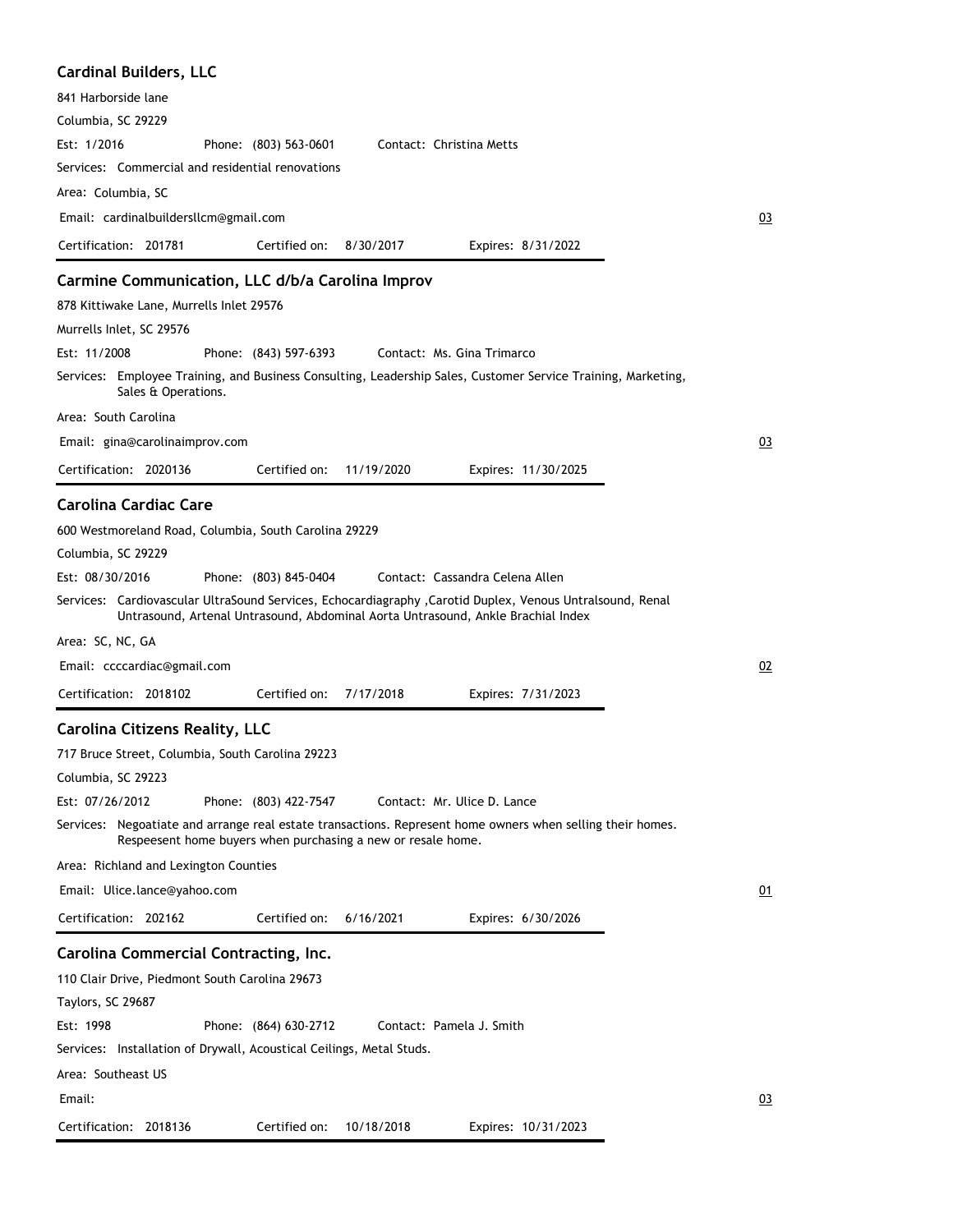# **Carolina Custom Contractors, LLC**

194 Baruch Lane, Pawley's Island, South Carolina 29485

| Pawley's Island, SC 29585                                                                                                                                                                                                                                                           |    |
|-------------------------------------------------------------------------------------------------------------------------------------------------------------------------------------------------------------------------------------------------------------------------------------|----|
| Est: 12/13/1999<br>Phone: (843) 995-2253<br>Contact: Mr. Patrick Condon                                                                                                                                                                                                             |    |
| Services: Commercial, Marine, Residential- New Construction, Repairs, Up-Fits, Maintencance, Project<br>Management, Light and Heavy Site work, Energy Consulting and Energy Project Implementation,<br>Forestry Consulting, Land Management and Improvements, Lead Paint Abatement. |    |
| Area: South Carolina                                                                                                                                                                                                                                                                |    |
| Email: pwcondon@gmail.com                                                                                                                                                                                                                                                           | 09 |
| Certified on:<br>Certification: 2020145<br>11/30/2020<br>Expires: 11/30/2025                                                                                                                                                                                                        |    |
| Carolina Dream Builders, Inc of Charleston                                                                                                                                                                                                                                          |    |
| 1725 North Highway 17 Mt. Pleasant South Carolina 29464                                                                                                                                                                                                                             |    |
| Mt. Pleasant, SC 29464                                                                                                                                                                                                                                                              |    |
| Est: 07/01/2013<br>Phone: (843) 936-6064<br>Contact: Mr. Sean Kershaw                                                                                                                                                                                                               |    |
| Services: Residential and Commercial Construction, Roofing, Painting, Concrete Foundations, Framing, Drywall.                                                                                                                                                                       |    |
| Area: SC                                                                                                                                                                                                                                                                            |    |
| Email:                                                                                                                                                                                                                                                                              | 01 |
| Certified on:<br>Certification: 201921<br>2/26/2019<br>Expires: 2/28/2024                                                                                                                                                                                                           |    |
| <b>Carolina Pines Realty, Inc</b>                                                                                                                                                                                                                                                   |    |
| 2500 Highway 544, Conway, South Carolina 29526                                                                                                                                                                                                                                      |    |
| Conway, SC 29526                                                                                                                                                                                                                                                                    |    |
| Est: 1996<br>Phone: (843) 333-6113<br>Contact: Ms. Beth Ross                                                                                                                                                                                                                        |    |
| Services: Real estate sales and rentals, property management, REOs and BPOs. Listing and selling of real estate<br>along with property management.                                                                                                                                  |    |
| Area: Horry, Georgetown and Marion, Williamsburg, Florence, Dillon Counties                                                                                                                                                                                                         |    |
| Email: sccarolinapines@gmail.com                                                                                                                                                                                                                                                    | 03 |
| Certification: 2020152<br>Certified on:<br>12/2/2020<br>Expires: 12/31/2025                                                                                                                                                                                                         |    |
| Carolina Premier Window Films, Inc.                                                                                                                                                                                                                                                 |    |
| 1051 Albright Road Suite 217 Rock Hill, South Carolina, 29730                                                                                                                                                                                                                       |    |
| Fort Mill, SC 29708                                                                                                                                                                                                                                                                 |    |
| Est: 05/15/2006<br>Phone: (803) 802-9062<br>Contact:                                                                                                                                                                                                                                |    |
| Services: Installation of Window tint for Commercial, Residential, Sun Control, Automotive, Safety and Security,<br>Decorative, Business and Auto Tinting.                                                                                                                          |    |
| Area: SC, NC                                                                                                                                                                                                                                                                        |    |
| Email: michelle@cpwindowfilms.com                                                                                                                                                                                                                                                   | 03 |
| Certification: 201877<br>6/11/2018<br>Expires: 6/30/2023<br>Certified on:                                                                                                                                                                                                           |    |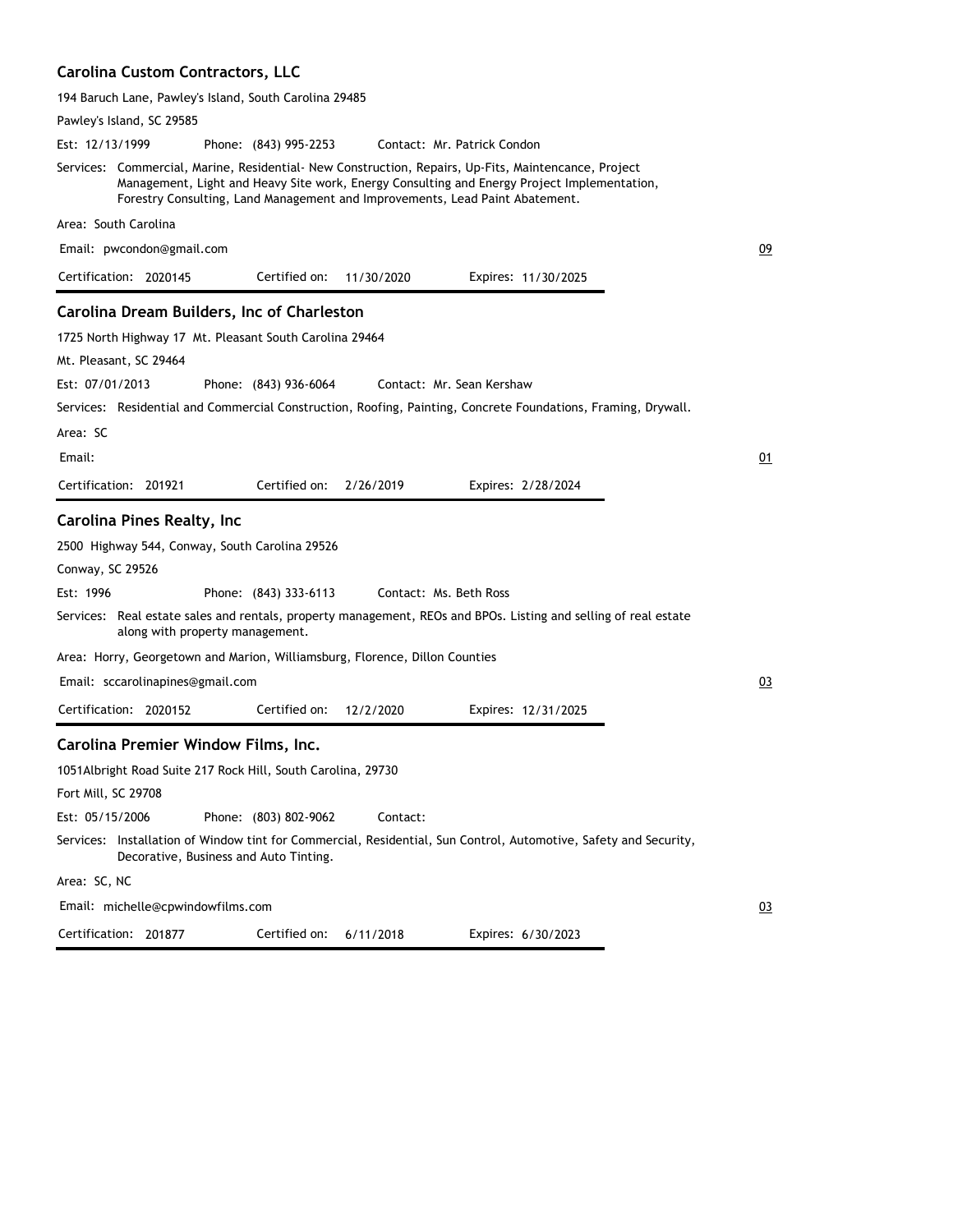### **Carolina Security Systems & Consulting, LLC**

| 701 W. 5TH North Street, Summerville SC, 29483                                                                                                                                                             |                  |
|------------------------------------------------------------------------------------------------------------------------------------------------------------------------------------------------------------|------------------|
| Summerville, SC 29483                                                                                                                                                                                      |                  |
| Est: 4/13/2005<br>Phone: (843) 452-6896<br>Contact: Ms. Catherine Jenkins                                                                                                                                  |                  |
| Services: Electronic Security Systems, Monitoring & maintenance of electronic security & fire Alarms, installs,<br>access control video surveilance, reseler of verizon internet services, coate operator. |                  |
| Area: SC, NC, GA                                                                                                                                                                                           |                  |
| Email: Cathy@carolinasecuritysys.com                                                                                                                                                                       | 03               |
| Certification: 201861<br>Certified on:<br>5/21/2018<br>Expires: 5/31/2023                                                                                                                                  |                  |
| <b>Carolina Total Staffing Solutions, LLC</b>                                                                                                                                                              |                  |
| 2514 River Road Suite 101 Piedmont, South Carolina 29673                                                                                                                                                   |                  |
| Piedmont, SC 29673                                                                                                                                                                                         |                  |
| Est: 9/26/2018<br>Phone: (877) 731-1345<br>Contact: Ms. Laura Egelhoff                                                                                                                                     |                  |
| Services: Temp Agency, Temporary Help Services, Career Counseling.                                                                                                                                         |                  |
| Area: Nationwide                                                                                                                                                                                           |                  |
| Email: legelhoff@carolinastss.com                                                                                                                                                                          | $\underline{04}$ |
| Certified on:<br>Certification: 2019121<br>11/19/2019<br>Expires: 11/30/2024                                                                                                                               |                  |
|                                                                                                                                                                                                            |                  |
| Carolina Transit of the Low Country / Carolina Transit                                                                                                                                                     |                  |
| 262 Spanish Wells Road, Hilton Head, SC 29923                                                                                                                                                              |                  |
| Hilton Head, SC 29925                                                                                                                                                                                      |                  |
| Est: 02/2004<br>Phone: (843) 681-3970<br>Contact: Benji Elliott                                                                                                                                            |                  |
| Services: Charter Buses                                                                                                                                                                                    |                  |
| Area: SC, USA                                                                                                                                                                                              |                  |
| Email: CarolinaTransit@yahoo.com                                                                                                                                                                           | 01               |
| Certification: 201849<br>Certified on:<br>4/26/2018<br>Expires: 4/30/2023                                                                                                                                  |                  |
| Carolina Transit of the Lowcountryd/b/a Carolina Transit                                                                                                                                                   |                  |
| 262 Spanish Wells Road, Hilton Head, South Carolina 29925                                                                                                                                                  |                  |
| Hilton Head, SC 29925                                                                                                                                                                                      |                  |
| Est: 06/12/1986<br>Phone: (843) 681-3970<br>Contact: Mr. Benjamin Elliott                                                                                                                                  |                  |
| Services: Charter Buses (47 & 55 passengers).                                                                                                                                                              |                  |
| Area: South Carolina                                                                                                                                                                                       |                  |
| Email: CarolinaTransit@yahoo.com                                                                                                                                                                           | 01               |
| Certification: 2020106<br>Certified on:<br>9/21/2020<br>Expires: 9/30/2025                                                                                                                                 |                  |
| <b>Carter and Carter Properties</b>                                                                                                                                                                        |                  |
| 102 Plamondon Drive Simpsonville, South Carolina 29680                                                                                                                                                     |                  |
| Simpsonville, SC 29680                                                                                                                                                                                     |                  |
| Est: 03/2015<br>Phone: (864) 201-4613<br>Contact: Mr James Carter/ Ms Veronica Belle-Carter                                                                                                                |                  |
| Services: Properties Management                                                                                                                                                                            |                  |
| Area: Southeast (NC, SC, GA)                                                                                                                                                                               |                  |
| Email: ronniecarter@hotmail.com                                                                                                                                                                            | 01               |
|                                                                                                                                                                                                            |                  |
| Certification: 201917<br>Certified on:<br>2/21/2019<br>Expires: 2/28/2024                                                                                                                                  |                  |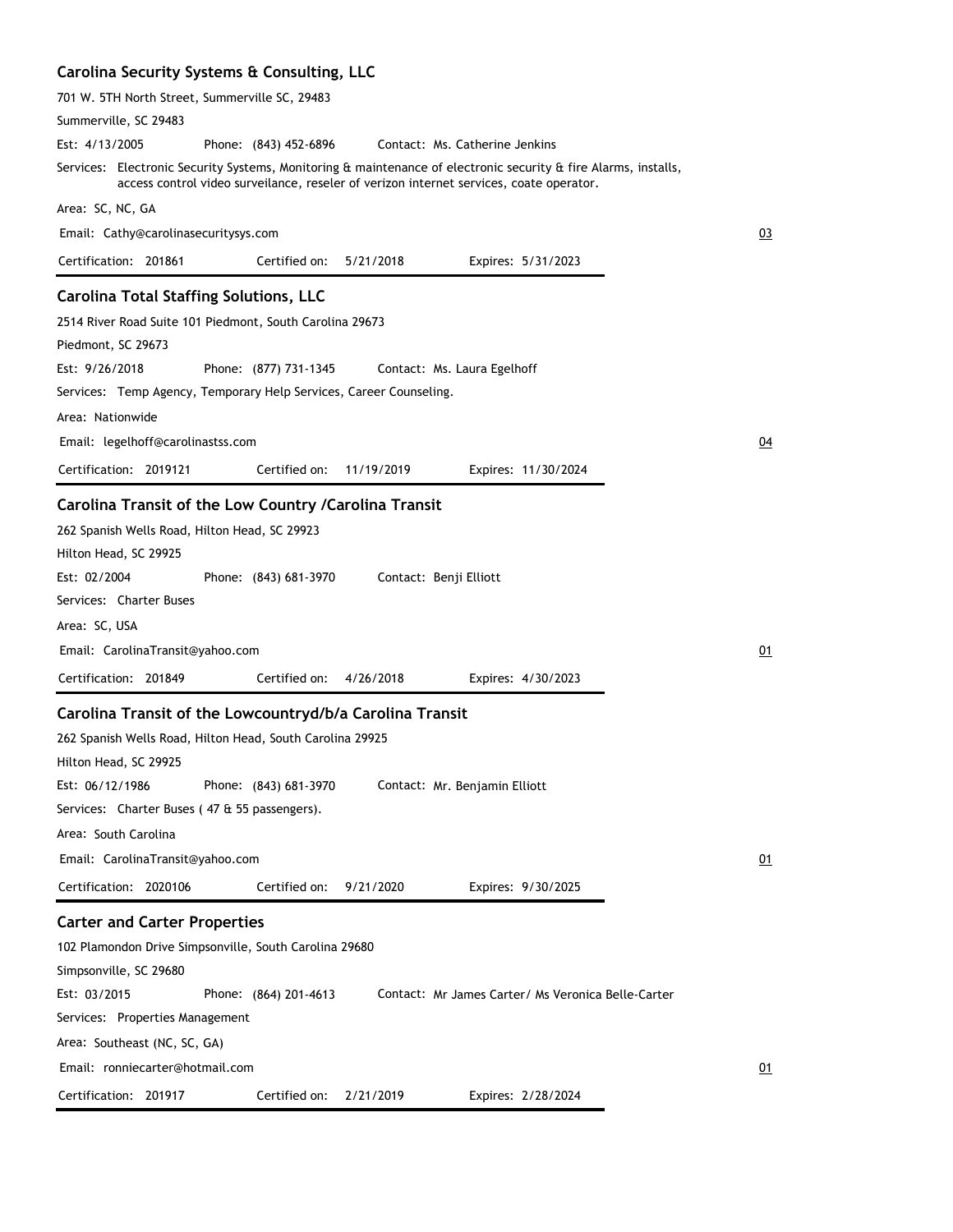# **Carwin Logistics, LLC**

| 3803 Popular Grove Place                               |                                                                |                      |                                                                                                                                                                                                                          |    |
|--------------------------------------------------------|----------------------------------------------------------------|----------------------|--------------------------------------------------------------------------------------------------------------------------------------------------------------------------------------------------------------------------|----|
| Summerville, SC 29483                                  |                                                                |                      |                                                                                                                                                                                                                          |    |
| Est: 2013                                              | Phone: (843) 304-1194                                          | Contact: Aldin Brown |                                                                                                                                                                                                                          |    |
| and long distance)                                     |                                                                |                      | Services: Moving, transport, and packing of furniture, merchandise, equipment, household, and office goods;<br>furniture assembly and disassembly; equipment and furniture installation, and courier services (local     |    |
| Area: SC - Local and long distance                     |                                                                |                      |                                                                                                                                                                                                                          |    |
| Email: carwinlogistics@gmail.com                       |                                                                |                      |                                                                                                                                                                                                                          | 05 |
| Certification: 2017126                                 | Certified on:                                                  | 11/21/2017           | Expires: 11/30/2022                                                                                                                                                                                                      |    |
| <b>Casarez Construction, LLC</b>                       |                                                                |                      |                                                                                                                                                                                                                          |    |
| 4750 Bluff Road Mullins, South Carolina 29574          |                                                                |                      |                                                                                                                                                                                                                          |    |
| Mullins, SC 29574                                      |                                                                |                      |                                                                                                                                                                                                                          |    |
| Est: 06/16/2017                                        | Phone: (843) 516-9920                                          |                      | Contact: Mr. Nerari Real Casarez                                                                                                                                                                                         |    |
| Services: Grading, Storm Drain, Silt Fence             |                                                                |                      |                                                                                                                                                                                                                          |    |
| Area: SC                                               |                                                                |                      |                                                                                                                                                                                                                          |    |
| Email: alberto@casarezconstructionllc.com              |                                                                |                      |                                                                                                                                                                                                                          | 04 |
| Certification: 20196                                   | Certified on:                                                  | 2/4/2019             | Expires: 2/28/2024                                                                                                                                                                                                       |    |
| <b>CASE Consulting, Inc.</b>                           |                                                                |                      |                                                                                                                                                                                                                          |    |
| 840 Shull Street, Suite 210, West Columbia, SC 29169   |                                                                |                      |                                                                                                                                                                                                                          |    |
| West Columbia, SC 291696765                            |                                                                |                      |                                                                                                                                                                                                                          |    |
| Est: 2002                                              | Phone: (803) 926-1600                                          | Contact: Calvin Wise |                                                                                                                                                                                                                          |    |
|                                                        | Contract Administration Commercial Construction Management     |                      | Services: Civil and Structural Engineering Services. Design, analysis, drafting, etc. of structural members and<br>structures for commercial projects. Construction Administration\\ Structural Consulting\\Construction |    |
| Area: NC and SC                                        |                                                                |                      |                                                                                                                                                                                                                          |    |
| Email: cwise@casecon.net                               |                                                                |                      |                                                                                                                                                                                                                          | 01 |
| Certification: 2018104                                 | Certified on:                                                  | 7/19/2018            | Expires: 7/31/2023                                                                                                                                                                                                       |    |
| <b>Cassy Electric, LLC</b>                             |                                                                |                      |                                                                                                                                                                                                                          |    |
| 112 Woodville Avenue, Greenville, South Carolina 29607 |                                                                |                      |                                                                                                                                                                                                                          |    |
| Greenville, SC 29607                                   |                                                                |                      |                                                                                                                                                                                                                          |    |
| Est: 01/2000                                           | Phone: (864) 451-3109                                          |                      | Contact: Ms. Ebony Sullivan                                                                                                                                                                                              |    |
|                                                        | rewires, service upgrades, conduit, low voltage, high voltage. |                      | Services: Commercial, Residential full service electrical services, industrial services, lighting installation,                                                                                                          |    |
| Area: South Carolina                                   |                                                                |                      |                                                                                                                                                                                                                          |    |
| Email: ebony@cassyelectric.com                         |                                                                |                      |                                                                                                                                                                                                                          | 02 |
| Certification: 202112                                  | Certified on:                                                  | 2/3/2021             | Expires: 2/28/2026                                                                                                                                                                                                       |    |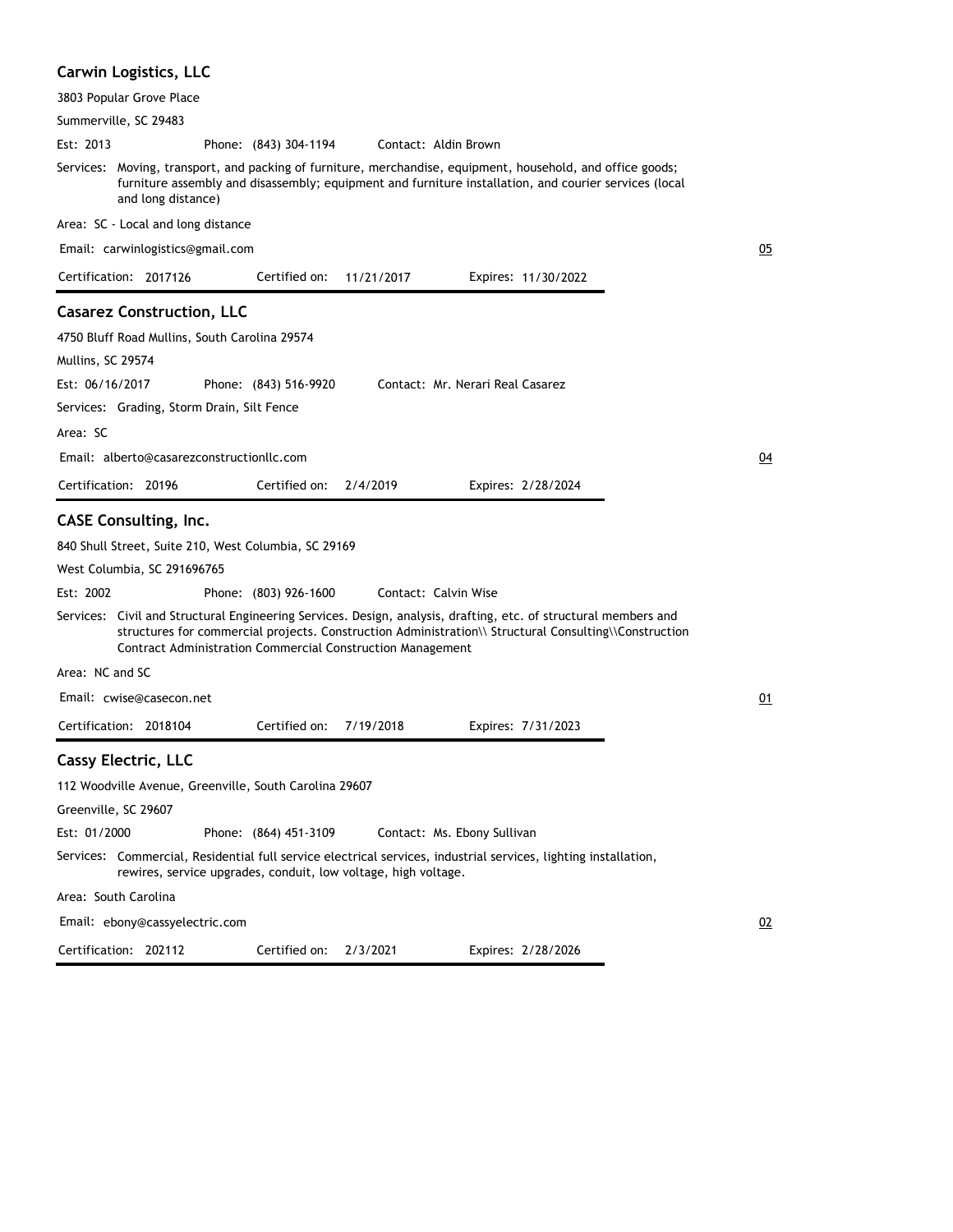# **Catawba Mechanical Services, LLC**

| 317 W Phillips Road, Ste C Greer, SC 29650                                                                                                                                                                                                                                                 |    |
|--------------------------------------------------------------------------------------------------------------------------------------------------------------------------------------------------------------------------------------------------------------------------------------------|----|
| Greer, SC 29650                                                                                                                                                                                                                                                                            |    |
| Est: 2002<br>Phone: (704) 907-1124<br>Contact: Tina Early                                                                                                                                                                                                                                  |    |
| Services: Refigeration, HVAC, Design and installation, service ammonia and freon refrigeration and HVAC<br>systems, commercial grade heating, cooling, and air ventilation systems, cold storage spaces, air<br>handlers, compressors, evaporators, split systmes, boilers, chillers, VRFs |    |
| Area: NC, SC, TN, VA                                                                                                                                                                                                                                                                       |    |
| Email: tinaearly@catawbamechanical.com                                                                                                                                                                                                                                                     | 03 |
| Certification: 202079<br>Certified on:<br>8/18/2020<br>Expires: 8/31/2025                                                                                                                                                                                                                  |    |
| <b>Catfish Construction, LLC</b>                                                                                                                                                                                                                                                           |    |
| 432 Golden Eagle Drive, Blythewood, South Carolina 29016                                                                                                                                                                                                                                   |    |
| Blythewood, SC 29016                                                                                                                                                                                                                                                                       |    |
| Est: 01/24/2014<br>Phone: (803) 218-9503<br>Contact: Mr. Marlon Glover                                                                                                                                                                                                                     |    |
| Services: Construction: Drywall, Metal Stud framing, Painting, Demolition and Renovation, Ceiling ACT, and<br>other construction related work.                                                                                                                                             |    |
| Area:   Southeast USA/  South Carolina                                                                                                                                                                                                                                                     |    |
| Email: Marlonglover@catfishconstructionllc.com                                                                                                                                                                                                                                             | 01 |
| Certification: 202055<br>Certified on:<br>6/24/2020<br>Expires: 6/30/2025                                                                                                                                                                                                                  |    |
| <b>CATO Fleet Transport, LLC</b>                                                                                                                                                                                                                                                           |    |
| 103 Swanson Drive, Summerville, South Carolina 29483                                                                                                                                                                                                                                       |    |
| Summerville, SC 29483                                                                                                                                                                                                                                                                      |    |
| Est: 08/30/2017<br>Phone: (803) 570-9697<br>Contact: Louis Steen Coles                                                                                                                                                                                                                     |    |
| Services: Hauling Sheet Steel, Crane Parts, Vehicles, Generators, Rebar, Pallepized Steel, Conestoga, Concrete<br>Barriors, Bagged Concrete, Construction Materials, Lumber, Aluminum Blocks and Engines.                                                                                  |    |
| Area: SC, GA, FL, NC                                                                                                                                                                                                                                                                       |    |
| Email: CATOFLEETTRANSPORTLLC@GMAIL.COM                                                                                                                                                                                                                                                     | 02 |
| Certification: 2018160<br>Certified on:<br>11/20/2018<br>Expires: 11/30/2023                                                                                                                                                                                                               |    |
| CB Smith Plumbing & Associates, Inc.                                                                                                                                                                                                                                                       |    |
| 150 Frey Rd, Spartanburg, SC 29301                                                                                                                                                                                                                                                         |    |
| Boiling Springs, SC 29316                                                                                                                                                                                                                                                                  |    |
| Phone: (864) 574-4275<br>Contact: Connie Smith<br>Est: 2004                                                                                                                                                                                                                                |    |
| Services: Water/sewer installation & replacement, new residential construction, water/sewer service & repairs                                                                                                                                                                              |    |
| Area: SC-Greenville, Spartanburg                                                                                                                                                                                                                                                           |    |
| Email: cbsmithplumbing@att.net                                                                                                                                                                                                                                                             | 03 |
| Certification: 202081<br>Certified on:<br>8/11/2020<br>Expires: 8/31/2025                                                                                                                                                                                                                  |    |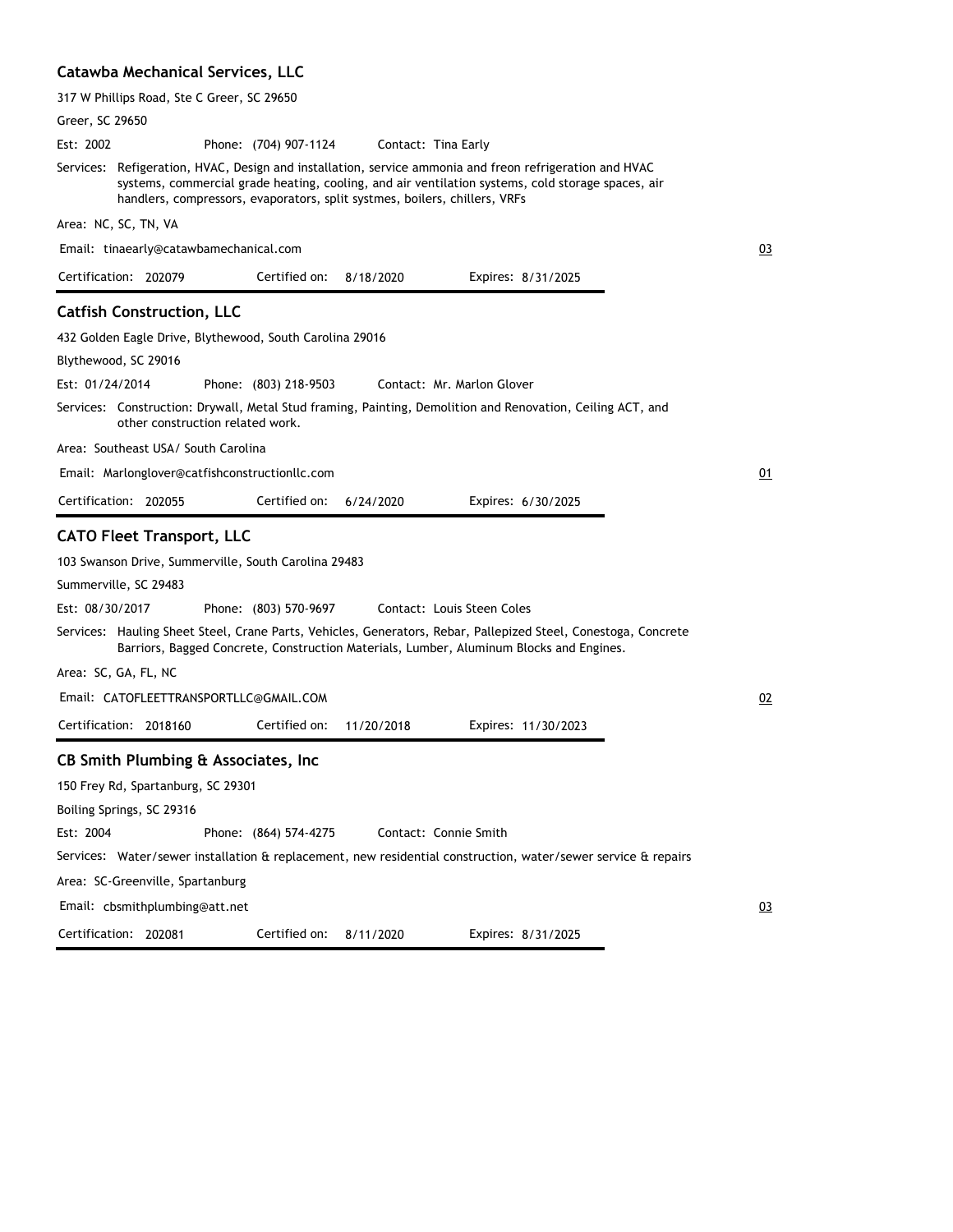# **CC&I Services, LLC**

4795 S. Church Street Ext. Suite 2 Roebuck South Carolina 29376

| Roebuck, SC 29376                                                                                                                                                                                                                                                                                                                                                                                                                                                                                                                                                                                                                                                                                                                                                                                                                                                                                   |    |
|-----------------------------------------------------------------------------------------------------------------------------------------------------------------------------------------------------------------------------------------------------------------------------------------------------------------------------------------------------------------------------------------------------------------------------------------------------------------------------------------------------------------------------------------------------------------------------------------------------------------------------------------------------------------------------------------------------------------------------------------------------------------------------------------------------------------------------------------------------------------------------------------------------|----|
| Est: 12/05/2013<br>Phone: (864) 586-6111<br>Contact: Jennifer Willis                                                                                                                                                                                                                                                                                                                                                                                                                                                                                                                                                                                                                                                                                                                                                                                                                                |    |
| Services: CC&I offers Chapter 1 building code inspections, Chapter 17 special inspections, code consulting,<br>building department supplemental services, plan review services, commercial property inspections,<br>poperty condition assessments (PCA), Phase 1 Environmental Site Assessment (ESA), third party<br>inspections, construction quality assurance, and other inspection services. Our team provides accurate<br>analysis, consultation, and detail documentation in a timely fashionfor residential, commercial, and<br>state owned properties. CC&I provides third party inspection services for the South Carolina Office of<br>School Facilities (OSF) and the South Carolina Office of the State Engineer (OSE). Our team of<br>inspectors has been a part of over 500 projects with these department and has a combined experience<br>of over 75 years in the inspection field. |    |
| Area: SC, NC, GA                                                                                                                                                                                                                                                                                                                                                                                                                                                                                                                                                                                                                                                                                                                                                                                                                                                                                    |    |
| Email: jwillis@cciservicesllc.com                                                                                                                                                                                                                                                                                                                                                                                                                                                                                                                                                                                                                                                                                                                                                                                                                                                                   | 03 |
| Certification: 20194<br>Certified on:<br>2/1/2019<br>Expires: 2/28/2024                                                                                                                                                                                                                                                                                                                                                                                                                                                                                                                                                                                                                                                                                                                                                                                                                             |    |
| <b>CDA Performance Construction, LLC</b><br>259 Twisting Road Lexington, South Carolina 29072<br>Lexington, SC 29072<br>Est: 10/27/2017<br>Phone: (803) 600-1613<br>Contact: Mr. David Aguilar<br>Services: Concrete pavers and Retention Walls.<br>Area: South Carolina                                                                                                                                                                                                                                                                                                                                                                                                                                                                                                                                                                                                                            |    |
| Email: cdaperformanceconstruction@gmail.com                                                                                                                                                                                                                                                                                                                                                                                                                                                                                                                                                                                                                                                                                                                                                                                                                                                         | 04 |
| Certification: 201982<br>Certified on:<br>8/9/2019<br>Expires: 8/31/2024                                                                                                                                                                                                                                                                                                                                                                                                                                                                                                                                                                                                                                                                                                                                                                                                                            |    |
| <b>CES Group Engineers, LLP</b><br>274 N. Hwy 16 Business, Ste. 300, Denver, NC<br>Ft. Mill, SC 29078<br>Est: 2011<br>Phone: (704) 489-1500<br>Contact: Judy Heleine<br>Services: Engineering Services, Environmental Consulting Services, ?Surveying, Mapping, and Landscape<br>Architecture<br>Area: NC and SC<br>Email: jheleine@ces-group.net<br>Expires: 2/28/2023<br>Certification: 201818<br>Certified on: $2/2/2018$                                                                                                                                                                                                                                                                                                                                                                                                                                                                        | 03 |
| <b>CFL Facilities, INC</b><br>775 Senate Parkway Anderson, South Carolina 29621<br>Anderson, SC 29621<br>Est: 01/12/2018<br>Phone: (864) 540-8118<br>Contact: Michael Howard<br>Services:   CFL is a diversified multi-service provider. We offer facilities services that range from  janitorial to<br>the more technical aspect. The general services would include day porters, window cleaning, support<br>services, pressure washing, warehouse cleaning, stripping and waxing floors, and concrete floor<br>sealing. The technical services offered are, vision systems, production support, and robot<br>programming.<br>Area: South Carolina, North Carolina, Virginia                                                                                                                                                                                                                      |    |
| Email: heather@cflfacilities.com                                                                                                                                                                                                                                                                                                                                                                                                                                                                                                                                                                                                                                                                                                                                                                                                                                                                    | 01 |
| Certification: 201954<br>6/18/2019<br>Expires: 6/30/2024<br>Certified on:                                                                                                                                                                                                                                                                                                                                                                                                                                                                                                                                                                                                                                                                                                                                                                                                                           |    |
|                                                                                                                                                                                                                                                                                                                                                                                                                                                                                                                                                                                                                                                                                                                                                                                                                                                                                                     |    |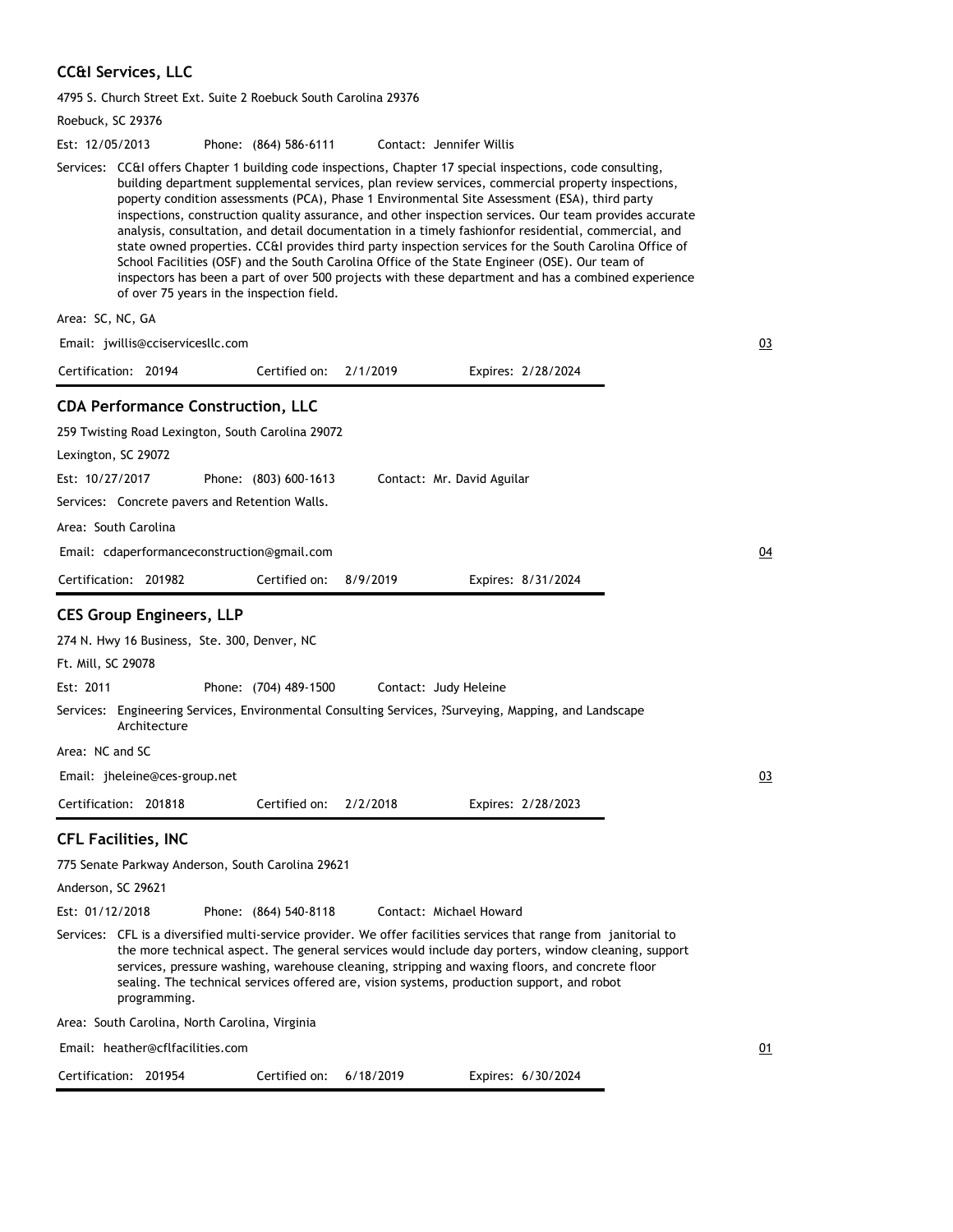| <b>Champ Express, LLC</b>                                                                                                                                                                                                                                                                                                                                                                                                                                        |    |
|------------------------------------------------------------------------------------------------------------------------------------------------------------------------------------------------------------------------------------------------------------------------------------------------------------------------------------------------------------------------------------------------------------------------------------------------------------------|----|
| 88 Tamwood Lane, Elgin, South Carolina, 29045                                                                                                                                                                                                                                                                                                                                                                                                                    |    |
| Elgin, SC 29045                                                                                                                                                                                                                                                                                                                                                                                                                                                  |    |
| Est: 01/14/2016<br>Phone: (803) 391-5808<br>Contact:                                                                                                                                                                                                                                                                                                                                                                                                             |    |
| Services: Hauling Asphalt, Gravel and Sand                                                                                                                                                                                                                                                                                                                                                                                                                       |    |
| Area: SC                                                                                                                                                                                                                                                                                                                                                                                                                                                         |    |
| Email: champ200606@yahoo.com                                                                                                                                                                                                                                                                                                                                                                                                                                     | 01 |
| Certification: 201878<br>Certified on:<br>6/11/2018<br>Expires: 6/30/2023                                                                                                                                                                                                                                                                                                                                                                                        |    |
| <b>Champagne &amp; Associates Consulting</b>                                                                                                                                                                                                                                                                                                                                                                                                                     |    |
| 8586 Refuge Point Circle North Charleston, South Carolina 29420                                                                                                                                                                                                                                                                                                                                                                                                  |    |
| North Charleston, SC 29420                                                                                                                                                                                                                                                                                                                                                                                                                                       |    |
| Est: 09/2017<br>Phone: (843) 952-5910<br>Contact: Ms. Kimberly Champagne                                                                                                                                                                                                                                                                                                                                                                                         |    |
| Services: Administration, Management, and Information Technology Consulting                                                                                                                                                                                                                                                                                                                                                                                      |    |
| Area: SC                                                                                                                                                                                                                                                                                                                                                                                                                                                         |    |
| Email: Kimberly@chaconsultants.com                                                                                                                                                                                                                                                                                                                                                                                                                               | 02 |
| Certification: 2018117<br>Certified on:<br>9/10/2018<br>Expires: 9/30/2023                                                                                                                                                                                                                                                                                                                                                                                       |    |
|                                                                                                                                                                                                                                                                                                                                                                                                                                                                  |    |
| <b>Chance Again Temporary Service, LLC</b>                                                                                                                                                                                                                                                                                                                                                                                                                       |    |
| 507 Northlake Drive Anderson, South Carolina 29625                                                                                                                                                                                                                                                                                                                                                                                                               |    |
| Anderson, SC 29625                                                                                                                                                                                                                                                                                                                                                                                                                                               |    |
| Est: 06/15/2019<br>Phone: (864) 712-8655<br>Contact: Mr. Alonzo Junior Sims                                                                                                                                                                                                                                                                                                                                                                                      |    |
| Services: The office engage in providing search, Recruitment, and placement service for clients with specific<br>executive, and senior management position requirements. The range of services provided by these<br>establishments may include, developing a search straegy and position specification based on the<br>culture and needs of the client, researching, identifying, screening, and interviewing canidates,<br>verifying canindates qualifications. |    |
| Area: Southeastern                                                                                                                                                                                                                                                                                                                                                                                                                                               |    |
| Email: asims@scocoscommunity.com                                                                                                                                                                                                                                                                                                                                                                                                                                 | 01 |
| Certification: 2021123<br>Certified on:<br>11/10/2021<br>Expires: 11/30/2026                                                                                                                                                                                                                                                                                                                                                                                     |    |
| Chao and Associates, Inc                                                                                                                                                                                                                                                                                                                                                                                                                                         |    |
| 7 Clusters Court, Columbia, South Carolina 29210                                                                                                                                                                                                                                                                                                                                                                                                                 |    |
| Columbia, SC 29210                                                                                                                                                                                                                                                                                                                                                                                                                                               |    |
| Est: 07/01/1987<br>Phone: (803) 772-8420<br>Contact: Mr. Ta-Wei David Chao                                                                                                                                                                                                                                                                                                                                                                                       |    |
| Services: Structural Engineering, Civill Engineering, Land Surveying, Asbestos Survey.                                                                                                                                                                                                                                                                                                                                                                           |    |
| Area: South Carolina                                                                                                                                                                                                                                                                                                                                                                                                                                             |    |
| Email: DavidC@chaoinc.com                                                                                                                                                                                                                                                                                                                                                                                                                                        | 09 |
| Certification: 202117<br>Certified on:<br>2/5/2021<br>Expires: 2/28/2026                                                                                                                                                                                                                                                                                                                                                                                         |    |
| <b>Charles Abatement, LLC</b>                                                                                                                                                                                                                                                                                                                                                                                                                                    |    |
| 116 Hollytree Circle, Ladson, South Carolina 29456                                                                                                                                                                                                                                                                                                                                                                                                               |    |
| Ladson, SC 29456                                                                                                                                                                                                                                                                                                                                                                                                                                                 |    |
| Est: 10/17/2019<br>Phone: (843) 616-3647<br>Contact: Clifton R. Charles Jr.                                                                                                                                                                                                                                                                                                                                                                                      |    |
| Services: Remediation Services & Demolition                                                                                                                                                                                                                                                                                                                                                                                                                      |    |
| Area: Charleston, South Carolina                                                                                                                                                                                                                                                                                                                                                                                                                                 |    |
| Email: Cabatellc@gmail.com                                                                                                                                                                                                                                                                                                                                                                                                                                       | 01 |
|                                                                                                                                                                                                                                                                                                                                                                                                                                                                  |    |
| Certification: 2021120<br>Certified on:<br>11/10/2021<br>Expires: 11/30/2026                                                                                                                                                                                                                                                                                                                                                                                     |    |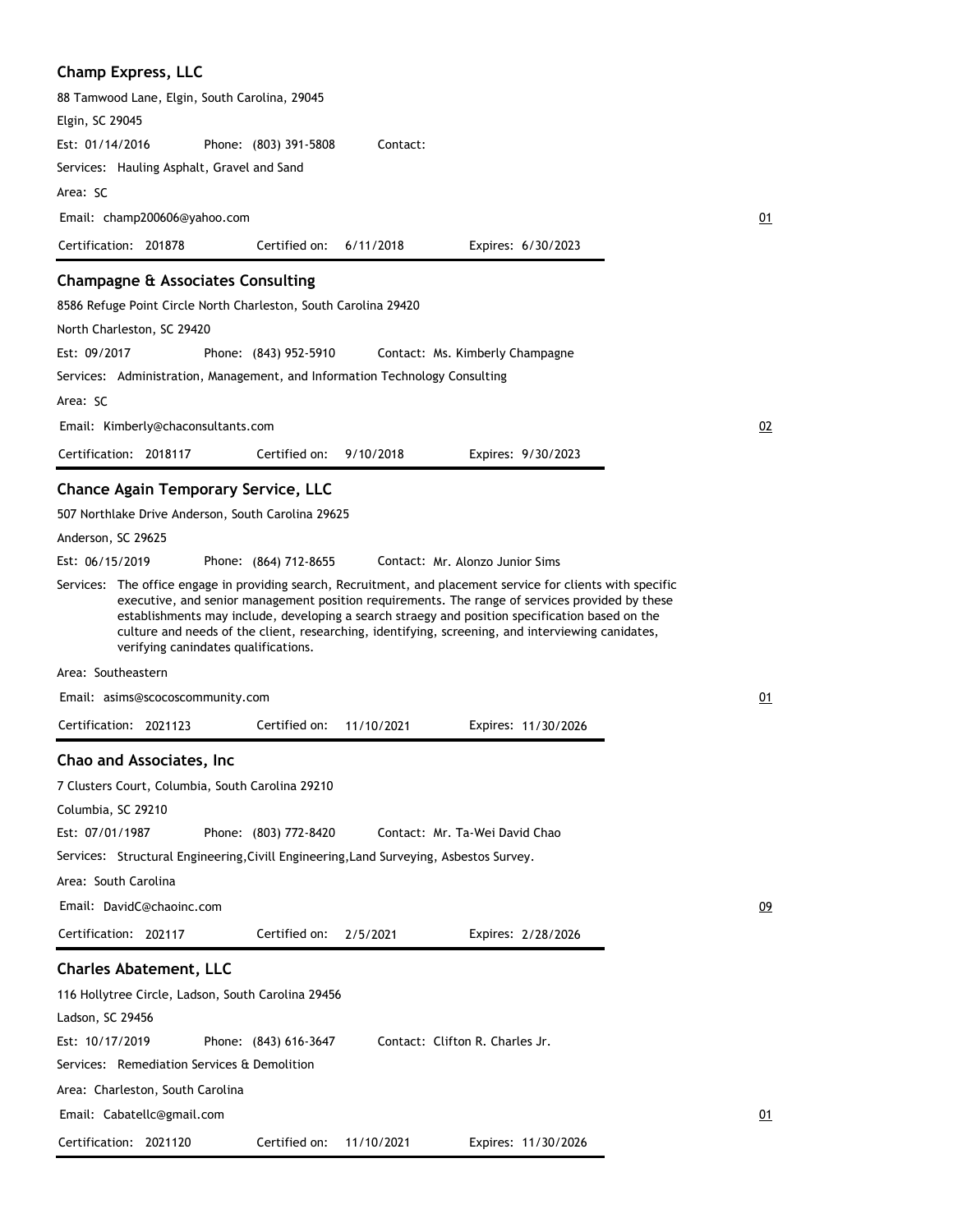# **Charles Williams Painting, LLC**

| 210 Pine Lane, Cayce, South Carolina 29033                                                                                                                                                                      |    |
|-----------------------------------------------------------------------------------------------------------------------------------------------------------------------------------------------------------------|----|
| Cayce, SC 29033                                                                                                                                                                                                 |    |
| Est: 07/05/2004<br>Phone: (803) 269-3528<br>Contact: Mr. Charles Williams                                                                                                                                       |    |
| Services: A Commercial and Residential Painting Contractor that offers full service interior, and exterior<br>painting services. We also provide drywall instalation, and power washing, and cleaning services. |    |
| Area: South Carolina, North Carolina, Georgia                                                                                                                                                                   |    |
| Email: cwpropainting@yahoo.com                                                                                                                                                                                  | 01 |
| Certification: 202171<br>Certified on:<br>7/1/2021<br>Expires: 7/31/2026                                                                                                                                        |    |
| <b>Charleston Greenery</b>                                                                                                                                                                                      |    |
| 119 Manning Court, Summerville, South Carolina 29485                                                                                                                                                            |    |
| Summerville, SC 29485                                                                                                                                                                                           |    |
| Est: 02/10/2005<br>Contact: Ms. JoEllen Patrick<br>Phone: (843) 860-3942                                                                                                                                        |    |
| Services: Lease Sell and Maintain Plants and Labor to maintain.                                                                                                                                                 |    |
| Area: Berkeley, Dorchester, Charleston County, Trident Area"                                                                                                                                                    |    |
| Email: jepartrick58@gmail.com                                                                                                                                                                                   | 03 |
|                                                                                                                                                                                                                 |    |
| Certification: 202077<br>Certified on:<br>8/10/2020<br>Expires: 8/31/2025                                                                                                                                       |    |
| <b>CHARLESTON LANDSCAPE</b>                                                                                                                                                                                     |    |
| 295 SEVEN FARMS DRIVE C136 CHARLESTON, SC 29492                                                                                                                                                                 |    |
| CHARLESTON, SC 29492                                                                                                                                                                                            |    |
| Est: 05/2006<br>Phone: (843) 296-7592<br>Contact:                                                                                                                                                               |    |
| Services: Installs landscape designs for homes, Multi-family projects & Commercial properties                                                                                                                   |    |
| Area: SC                                                                                                                                                                                                        |    |
| Email: darla.reese@charlestonlandscape.com                                                                                                                                                                      | 03 |
| Certification: 201838<br>Certified on:<br>4/10/2018<br>Expires: 4/30/2023                                                                                                                                       |    |
| Charleston's Rigging & Marine, Inc d/b/a Carolina's Rigging                                                                                                                                                     |    |
|                                                                                                                                                                                                                 |    |
| P.O. Box 21255 Charleston, South Carolina 29413                                                                                                                                                                 |    |
| Charleston, SC 29413<br>Est: 07/09/2012                                                                                                                                                                         |    |
| Phone: (843) 723-7145<br>Contact: Ms. Jessica Sage                                                                                                                                                              |    |
| Services: Manufacturer/Fabricator/Repair of Wire, Nylon, and Chain Rigging Slings                                                                                                                               |    |
| Area: South Carolina                                                                                                                                                                                            |    |
| Email: jsage@charlestonsrigging.com                                                                                                                                                                             | 03 |
| Certification: 202015<br>Certified on:<br>3/6/2020<br>Expires: 3/31/2025                                                                                                                                        |    |
| CHEA, LLC (d/b/a Brilliant Lighting Solutions)                                                                                                                                                                  |    |
| 816 Crescent Avenue, Greenville, South Carolina 29601                                                                                                                                                           |    |
| Greenville, SC 29601                                                                                                                                                                                            |    |
| Est: 06/17/2019<br>Phone: (864) 918-5019<br>Contact: Mr. Chet Chea                                                                                                                                              |    |
| Services: Commercial, Industrial, and Architectural lighting products and services.                                                                                                                             |    |
| Area: South Carolina, North Carolina, Georgia                                                                                                                                                                   |    |
| Email: sales@brilliantlightingus.com                                                                                                                                                                            | 09 |
| Certification: 202094<br>Certified on:<br>Expires: 8/31/2025<br>8/27/2020                                                                                                                                       |    |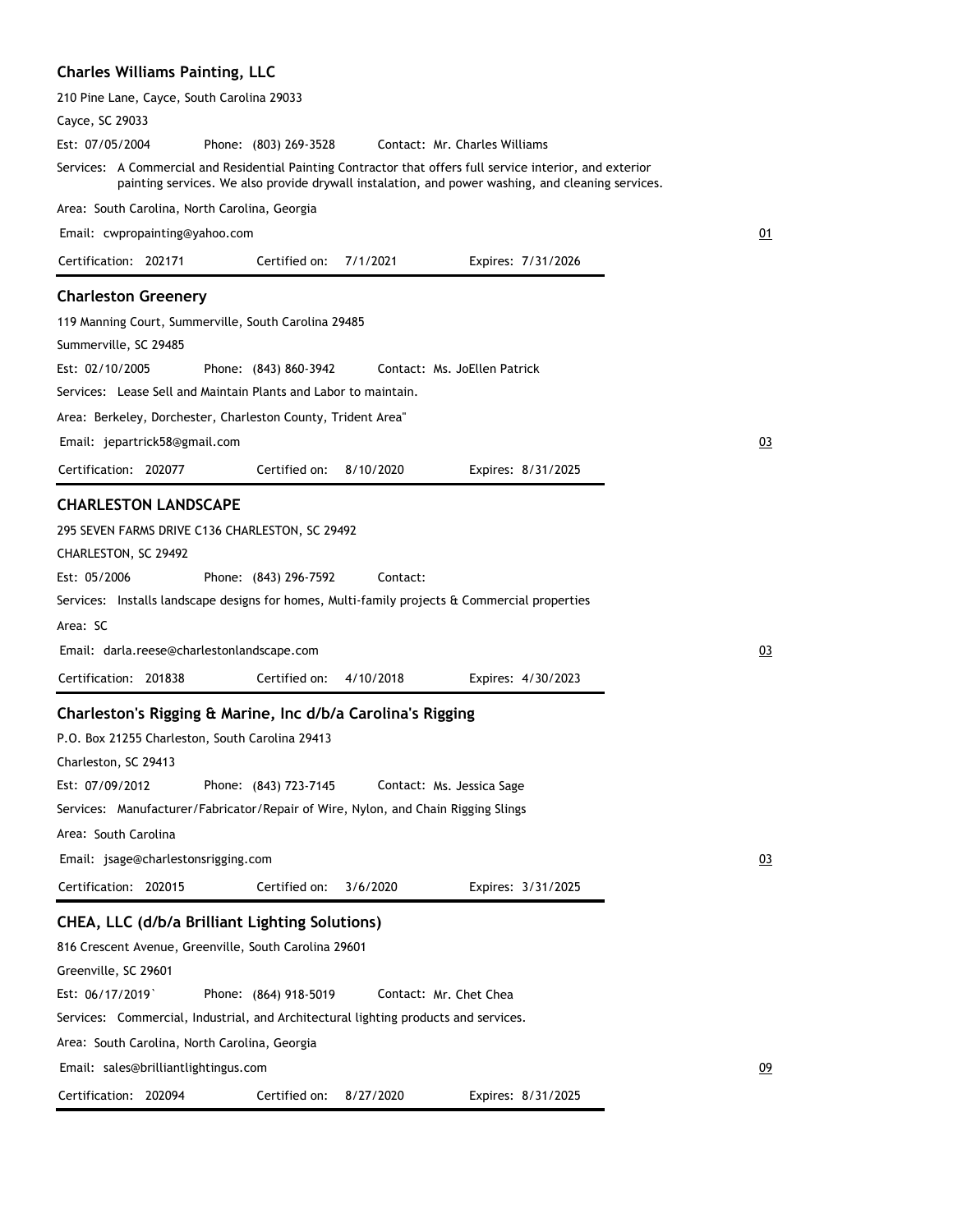#### **Chel Hair Experience, LLC d/b/a Cherows**

207 Moore Street, Lancaster, South Carolina 29720

Lancaster, SC 29720 Phone: (803) 526-7786 Services: Transport of dry goods and general freight long distance, truck load, short haul and epedite. Alos land for storage, crop production and education related build. Janitoral, commercial and residential move in cleaning. Area: United States Est: 05/2018 Certification: 202239 Contact: Ms Debbie Stewart Email: Info@chetows.com Expires: 4/30/2027 02 Certified on: 4/27/2022 **Childs Architecture, LLC** 24 Vardry Street, Suite 302 Greenville, SC 29602 Phone: (864) 242-6977 Services: Architectural design, interior design, planning services Area: SC, NC, GA, AL Est: 2001 Certification: 2017119 Contact: Suzanne R. Childs Email: srchilds@childsarchitecture.com Expires: 11/30/2022 03 Certified on: 11/13/2017 **Childs Elite Construction, LLC** 2117 Kathleen Drive, Columbia, South Carolina 29210 Columbia, SC 29210 Phone: (803) 509-2678 Services: Childs Elite Construction, LLC offers masonry services including installing bricks, blocks, and stones. Area: South Carolina Est: 05/19/2016 Certification: 202147 Contact: Mr. Nichalas Childs Email: childseliteconstruction@gmail.com Expires: 4/30/2026 01 Certified on: 4/26/2021 **CK & Associates, LLC** 3139 Tall Oaks Drive Florence, South Carolina 29506 Florence, SC 29506 Phone: (678) 458-8915 Services: Installation, Maintenance repair of Copper, Coax, Fiber, Move and changes inside and outside plant work for communication. VOIP, VOICE/DATA, VIDEO CABLING, CAT 3, 5, 5E, 6, 6A, 7 FIBER-OPTIC CABLING, FUSION, AND MECHANICAL SPLICING, NETWORK INFRASTRUCTURES, COMMUNICATIONS ROOM DESIGN AND BUILD-OUT, CABLE MANAGEMENT, COAXIAL CABLING FOR CATV & CCTV, HIGH-COUNT COPPER AND FIBER FEEDS. INSTALLATION & REPAIR, MOVES,ADDS & CHANGES (MAC;S), SINGLE-MODE & MULTI-MODE FIBER. OPTIC WIRING FOR HORIZONTAL BACKBONE & OUTSIDE PLANT, TROUBLESHOOTING (WALL PANELS, PATCH CORDS, ETC), CABINETS AND CABLES, CONSULTING/ESTIMATING/DESIGN PROJECT MANAGEMENT, SITE DEMOLISH. Area: South Carolina Est: 04/03/2018 Contact: Ms. Charmaine Dozier

Email: charmanedozier@ckassociatesllc.com

| Certification: 2019122 |  | Certified on: 11/20/2019 |  | Expires: 11/30/2024 |
|------------------------|--|--------------------------|--|---------------------|
|------------------------|--|--------------------------|--|---------------------|

02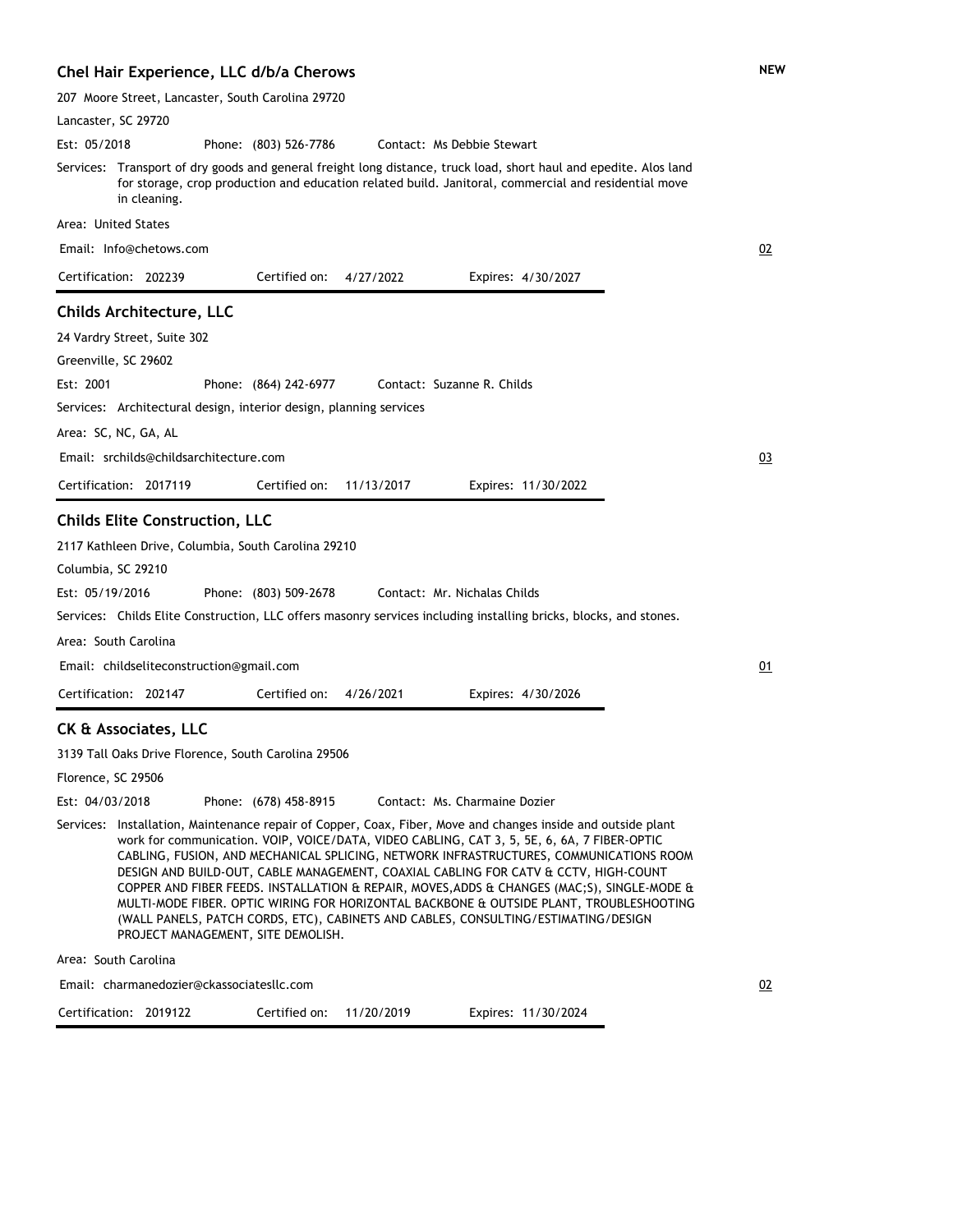| Clare Morris Agency, Inc.                                                                                                                                                                                                                                 |    |
|-----------------------------------------------------------------------------------------------------------------------------------------------------------------------------------------------------------------------------------------------------------|----|
| 2519 Devine Street                                                                                                                                                                                                                                        |    |
| Columbia, SC 29205                                                                                                                                                                                                                                        |    |
| Est: 2006<br>Contact: Clare Folio Morris<br>Phone: (803) 413-6808                                                                                                                                                                                         |    |
| Services: Marketing and Public Relations                                                                                                                                                                                                                  |    |
| Area:                                                                                                                                                                                                                                                     |    |
| Email: clare@claremorrisagency.com                                                                                                                                                                                                                        | 03 |
| Certification: 20182<br>Certified on:<br>1/5/2018<br>Expires: 1/31/2023                                                                                                                                                                                   |    |
| <b>ClarkeStone Trucking, LLC</b>                                                                                                                                                                                                                          |    |
| 702 Wildlife Lane, Columbia, South Carolina 29209                                                                                                                                                                                                         |    |
| Columbia, SC 29209                                                                                                                                                                                                                                        |    |
| Est: 07/29/2020<br>Phone: (803) 386-9546<br>Contact: Ms. Stephanie Greene                                                                                                                                                                                 |    |
| Services: Local Hauling, Catch and run, Sand, Gravel, Asphalt, Dirt, and Rocks.                                                                                                                                                                           |    |
| Area: South Carolina                                                                                                                                                                                                                                      |    |
| Email:                                                                                                                                                                                                                                                    | 02 |
|                                                                                                                                                                                                                                                           |    |
| Certification: 202076<br>Certified on:<br>8/10/2020<br>Expires: 8/31/2025                                                                                                                                                                                 |    |
| <b>Clavis Coaching and Consulting Group, LLC</b>                                                                                                                                                                                                          |    |
| 3031 Scotsman Road, Suite # 28, Columbia, South Carolina 29223                                                                                                                                                                                            |    |
| Columbia, SC 29202                                                                                                                                                                                                                                        |    |
| Est: 07/01/2013<br>Phone: (803) 348-1370<br>Contact: Ms. Clavis B. Anderson                                                                                                                                                                               |    |
| Services: Coaching and Consulting schools, Small Businesses, Individuals. Providing workforce development skills<br>and support to job seekers and career changers.                                                                                       |    |
| Area: South Carolina                                                                                                                                                                                                                                      |    |
| Email: mustdv8@gmail.com                                                                                                                                                                                                                                  | 02 |
| Certification: 202159<br>Certified on:<br>Expires: 6/30/2026<br>6/14/2021                                                                                                                                                                                 |    |
| Cleean World USA, LLC                                                                                                                                                                                                                                     |    |
| 2327 Prosperity Way, Florence, South Carolina 29501                                                                                                                                                                                                       |    |
| Florence, SC 29501                                                                                                                                                                                                                                        |    |
| Est: 01/01/2007<br>Phone: (843) 669-2273<br>Contact: Mr. Justin Hempstead                                                                                                                                                                                 |    |
| Services: Janitorial Services, Supplies (Construction Wiring, Mechanical Air Conditioning Units, Plumbing<br>Material, and Sheet Rocks) and also provides Business Consulting.                                                                            |    |
| Area: South Carolina                                                                                                                                                                                                                                      |    |
| Email:                                                                                                                                                                                                                                                    | 01 |
| Certified on:<br>Certification: 2021106<br>10/1/2021<br>Expires: 10/31/2026                                                                                                                                                                               |    |
| <b>Clements Electrical, Inc</b>                                                                                                                                                                                                                           |    |
| 802 Friendship Road, Seneca, South Carolina 29678                                                                                                                                                                                                         |    |
| Seneca, SC 29679                                                                                                                                                                                                                                          |    |
| Est: 09/15/1981<br>Phone: (864) 882-7759<br>Contact: Ms. Janet Clements                                                                                                                                                                                   |    |
| Services: Electrial Installations, Maintenance, Trouble, Lighting, HVAC, Controls, Fire Alarms, CCTV, Emergency<br>Power Systems, Safety and Quality Inspections, Infrared Inspections, Security Systems, New<br>Construction, Renovations, Design Build. |    |
| Area: South Carolina, North Carolina, and Georga                                                                                                                                                                                                          |    |
| Email: janet@clementselectrical.com                                                                                                                                                                                                                       | 03 |
| Certified on:<br>Certification: 202051<br>6/9/2020<br>Expires: 6/30/2025                                                                                                                                                                                  |    |
|                                                                                                                                                                                                                                                           |    |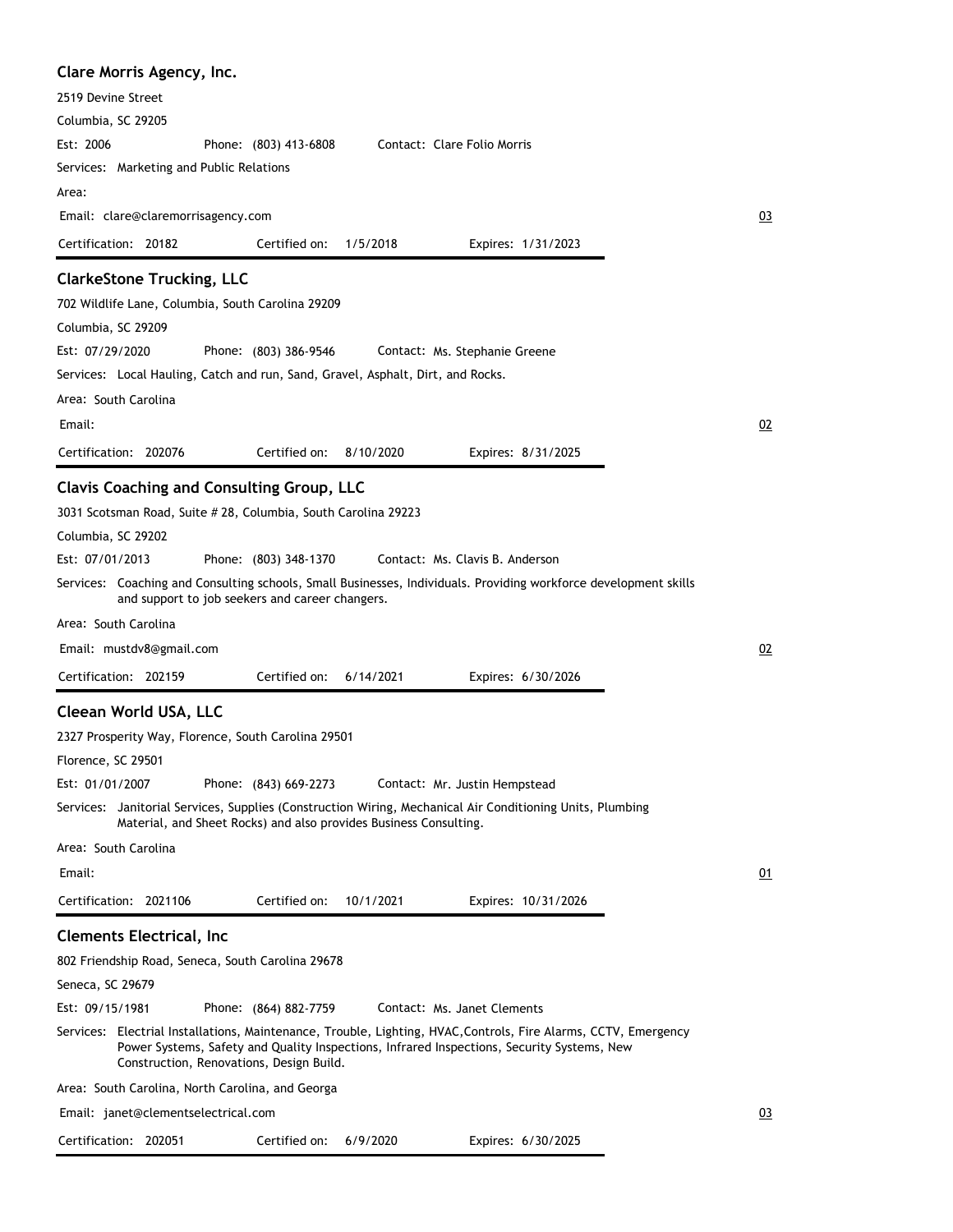## **Clemons Business Group, LLC**

| One Bridal Path Court, Columbia, South Carolina 29229                                                                                         |    |
|-----------------------------------------------------------------------------------------------------------------------------------------------|----|
| Columbia, SC 29229                                                                                                                            |    |
| Est: 04/12/2013<br>Phone: (803) 315-5101<br>Contact: Mr. Brack Clemons                                                                        |    |
| Services: Information Technology Solutions and Services Provider: Consulting, Solutions, Installation, Training,<br>and Services              |    |
| Area: South Carolina                                                                                                                          |    |
| Email: bclemons@clemonsbusinessgroup.com                                                                                                      | 01 |
| Certification: 202127<br>Certified on:<br>3/17/2021<br>Expires: 3/31/2026                                                                     |    |
| <b>Clemson Cleaning Services Inc</b>                                                                                                          |    |
| 301 Pinehurst Court Seneca, South Carolina 29672                                                                                              |    |
| Clemson, SC 29633                                                                                                                             |    |
| Est: 09/29/2008<br>Phone: (864) 885-1821<br>Contact: Patti Walter                                                                             |    |
| Services: Office and facility cleaning, floor car & window cleaning.                                                                          |    |
| Area: Upstate South Carolina                                                                                                                  |    |
| Email: pwalter4@aol.com                                                                                                                       | 03 |
| Certification: 201987<br>Certified on:<br>8/27/2019<br>Expires: 8/31/2024                                                                     |    |
|                                                                                                                                               |    |
| <b>CLR Construction, LLC</b>                                                                                                                  |    |
| 118 Wingate Ave. Florence, South Carolina 29506                                                                                               |    |
| Florence, SC 29506                                                                                                                            |    |
| Est: 04/27/2015<br>Phone: (843) 617-3385<br>Contact: Mr. Curtis L. Richardson                                                                 |    |
| Services: Construcion and Plumbing Services for Commercial and Residential Properties.                                                        |    |
| Area: South Carolina                                                                                                                          |    |
| Email: Clrichardson1906@gmail.com                                                                                                             | 01 |
| Certification: 202086<br>Certified on:<br>8/20/2020<br>Expires: 8/31/2025                                                                     |    |
| <b>CMA Services, Inc.</b>                                                                                                                     |    |
| 532 West BoBo Newsom Highway, Hartsvills, SC 29550                                                                                            |    |
| Hartsville, SC 29551                                                                                                                          |    |
| Est: 1994<br>Phone: (843) 857-9300<br>Contact: Colon M Abraham                                                                                |    |
| Janitorial Services, Unarmed Decurity Guards, Yards & Grounds Maintenance, Temporaty Staffing,<br>Services:<br><b>Other Contract Services</b> |    |
| Area: South Carolina, Kentucky, Tennessee                                                                                                     |    |
| Email: colona@cmaservicesinc.com                                                                                                              | 01 |
| Certification: 20214<br>Certified on:<br>1/12/2021<br>Expires: 1/31/2026                                                                      |    |
| Coast 2 Coast Lawns, LLC                                                                                                                      |    |
| 675 Old Pireway Rd, Conway, SC 29526                                                                                                          |    |
| Conway, SC 29526                                                                                                                              |    |
| Est: 2016<br>Phone: (843) 251-3939<br>Contact: Jeremy Ballen                                                                                  |    |
| Services: Landscape Maintenance, Landscaping, Groundskeeping                                                                                  |    |
| Area: South Carolina                                                                                                                          |    |
| Email: c2clawns@gmail.com                                                                                                                     | 01 |
| Certified on:<br>Certification: 202041<br>5/20/2020<br>Expires: 5/31/2025                                                                     |    |
|                                                                                                                                               |    |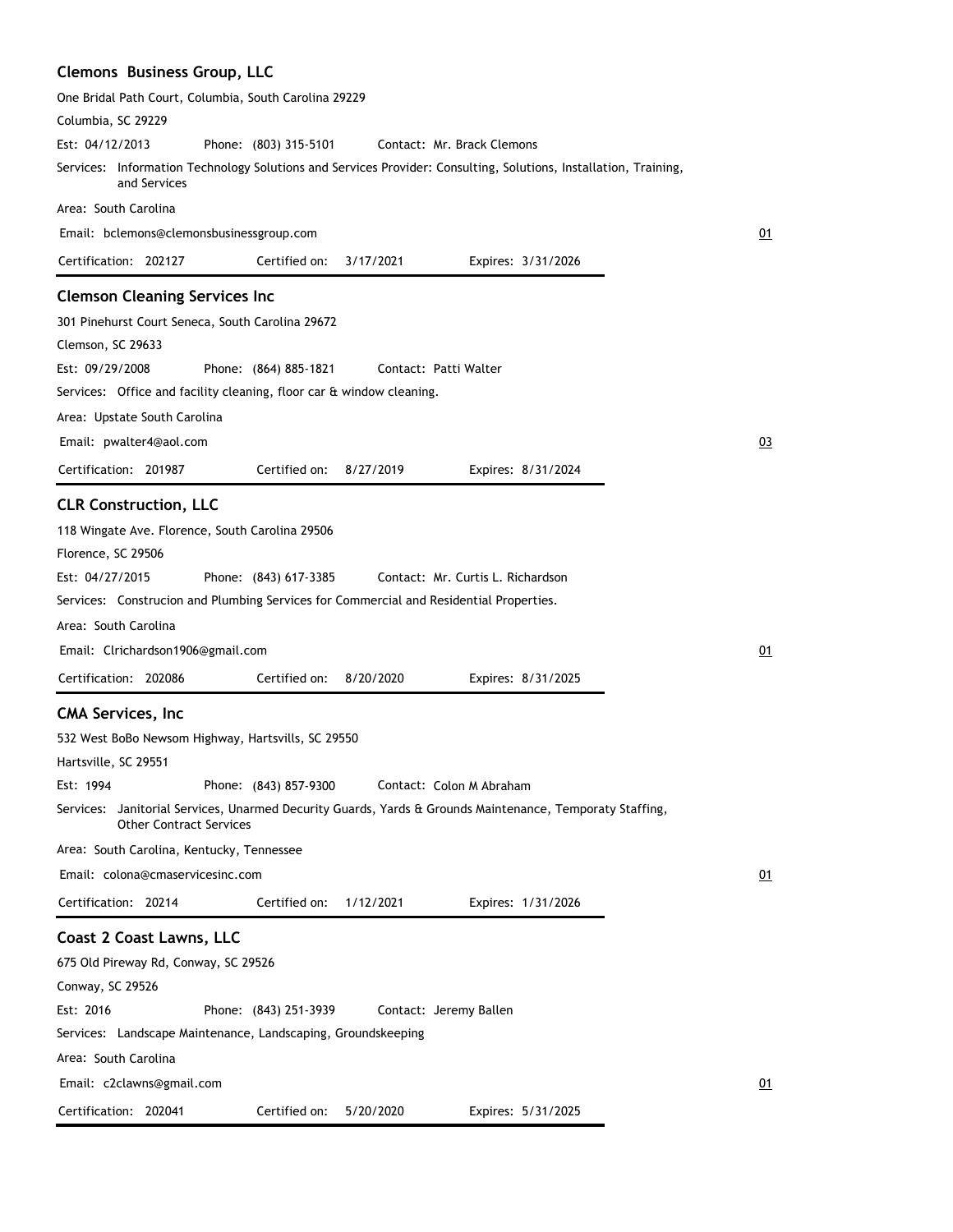| Color Addix, Inc                                                                                        |            |
|---------------------------------------------------------------------------------------------------------|------------|
| 5535 Rosebank Court Lexington, South Carolina 29073                                                     |            |
| Lexington, SC 29073                                                                                     |            |
| Est: 10/01/2010<br>Phone: (803) 661-9078<br>Contact: Ms. Abigail Downey                                 |            |
| Services: Paint and Body Shop.                                                                          |            |
| Area: South Carolina                                                                                    |            |
| Email:                                                                                                  | 03         |
| Certification: 20203<br>Certified on:<br>1/13/2020<br>Expires: 1/31/2025                                |            |
| Color Printing Inc dba Pip Printing #533                                                                |            |
| 1005 N. Fant Street, Anderson, South Carolina 29621                                                     |            |
| Anderson, SC 29621                                                                                      |            |
| Est: 1979<br>Phone: (864) 225-1471<br>Contact: Ms. Theresa Taylar                                       |            |
| Services: Graphic Design, Printing, Promotional Products, Signage and Marketing.                        |            |
| Area: Upstate South Carolina                                                                            |            |
| Email: theresa@pip.com                                                                                  | 03         |
| Certification: 2021132<br>Certified on:<br>12/2/2021<br>Expires: 12/31/2026                             |            |
| Comfy Wear, LLC                                                                                         | <b>NEW</b> |
| 2052 E. Park Drive, Lancaster, South Carolina 29720                                                     |            |
| Rock Hill, SC 29730                                                                                     |            |
| Est: 11/01/2019<br>Phone: (803) 203-8467<br>Contact: Ms. Stephanie Baxter                               |            |
| Services: 100% Organic T-Shirts, Sock, Men Boxer Briefs, Underwear, Panties, Clothes.                   |            |
| Area: South Carolina, North Carolina                                                                    |            |
| Email: Stephanie.baxter@comfywear.me                                                                    | 02         |
|                                                                                                         |            |
| Certification: 202241<br>Certified on:<br>4/29/2022<br>Expires: 4/30/2027                               |            |
| <b>Community Revitalization Group, LLC</b>                                                              |            |
| 113 Moores Creek Drive, Columbia, South Carolina 29209                                                  |            |
| Columbia, SC 29209                                                                                      |            |
| Phone: (803) 315-3479<br>Est: 5/6/2019<br>Contact: Mr. Jonathan Moody                                   |            |
| Services: Purchase run down property and renovate it. Providing homes to veterans.                      |            |
| Area: South Carolina                                                                                    |            |
| Email: communityrevitalizationgrp@gmail.com                                                             | 01         |
| Certification: 202197<br>Certified on:<br>9/7/2021<br>Expires: 9/30/2026                                |            |
| <b>Compass 5 Partners, LLC</b>                                                                          |            |
| 1329 State Street                                                                                       |            |
| Cayce, SC 29033                                                                                         |            |
| Est: 01/2009<br>Phone: (803) 765-0838<br>Contact: Maryellyn Cannizzaro                                  |            |
| Services: Architectural planning, design & project management, public, healthcare and education clients |            |
| Area: SC, GA, NC                                                                                        |            |
| Email: mcannizzaro@compass5partners.com                                                                 | 03         |
| Certification: 2018100<br>Certified on:<br>7/16/2018<br>Expires: 7/31/2023                              |            |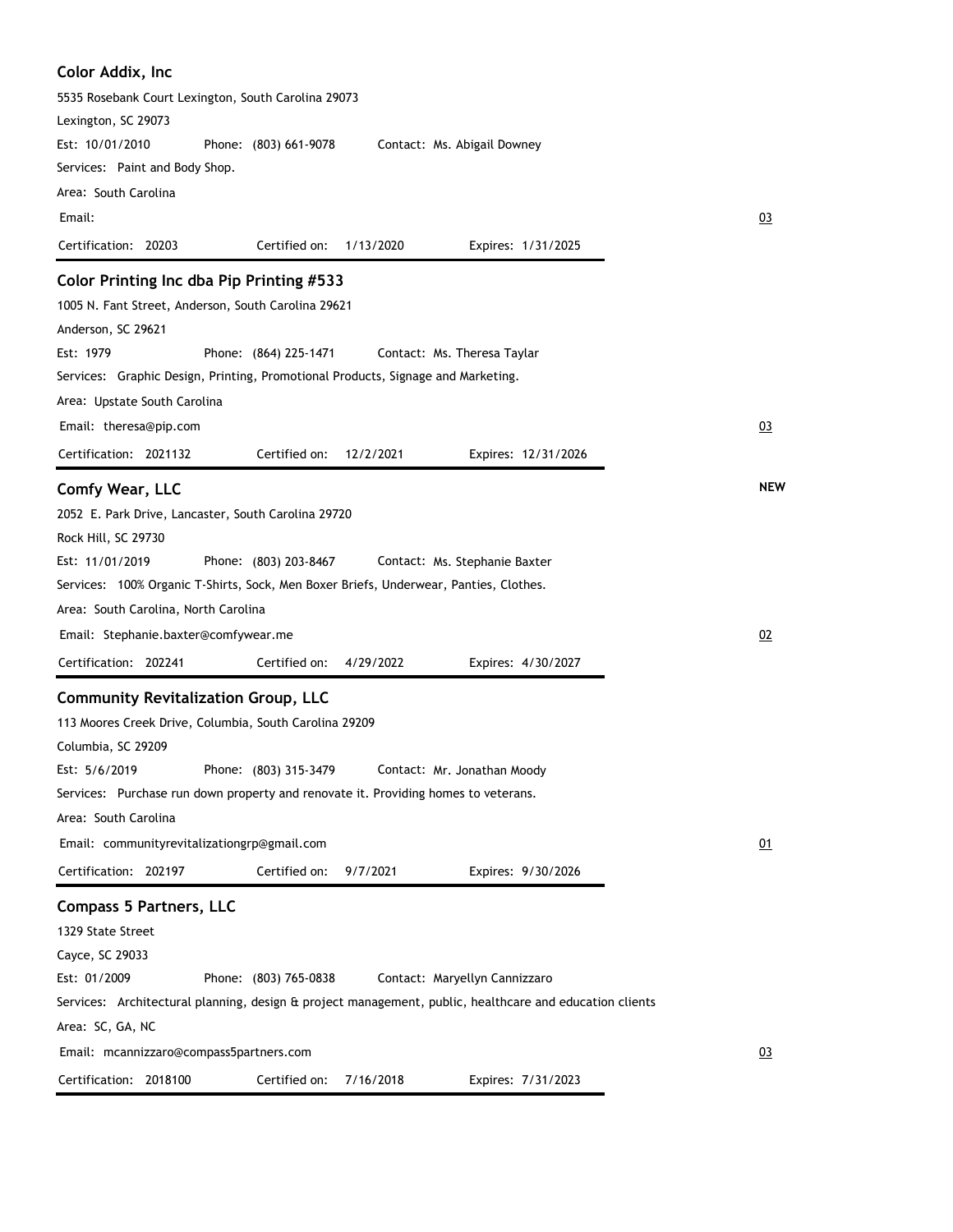## **Compliance Centre, Inc**

|                     |                                           | 920 Saint Andrews Road Columbia, South Carolina 29210               |            |                                                                                                                                                                                                                                                                                                                                                                                                   |    |
|---------------------|-------------------------------------------|---------------------------------------------------------------------|------------|---------------------------------------------------------------------------------------------------------------------------------------------------------------------------------------------------------------------------------------------------------------------------------------------------------------------------------------------------------------------------------------------------|----|
| Columbia, SC 29210  |                                           |                                                                     |            |                                                                                                                                                                                                                                                                                                                                                                                                   |    |
| Est: June 2005      |                                           | Phone: (803) 772-1430                                               |            | Contact: Ms. Christy B. Brabham                                                                                                                                                                                                                                                                                                                                                                   |    |
|                     |                                           | projects for clients. Allso licensed to perform asbestos abatement. |            | Services: The Company provides services for environmental assessments, safety, and occupational health                                                                                                                                                                                                                                                                                            |    |
|                     | Area: South Carolina                      |                                                                     |            |                                                                                                                                                                                                                                                                                                                                                                                                   |    |
|                     | Email: christy@compliancecentre.net       |                                                                     |            |                                                                                                                                                                                                                                                                                                                                                                                                   | 03 |
|                     | Certification: 2019108                    | Certified on:                                                       | 10/22/2019 | Expires: 10/31/2024                                                                                                                                                                                                                                                                                                                                                                               |    |
|                     | <b>Comprehensive Business Consultants</b> |                                                                     |            |                                                                                                                                                                                                                                                                                                                                                                                                   |    |
|                     | 1805 Clemson Rd #290433                   |                                                                     |            |                                                                                                                                                                                                                                                                                                                                                                                                   |    |
| Columbia, SC 29229  |                                           |                                                                     |            |                                                                                                                                                                                                                                                                                                                                                                                                   |    |
| Est: 2007           |                                           | Phone: (803) 733-1607                                               |            | Contact: Gloria Tanner                                                                                                                                                                                                                                                                                                                                                                            |    |
|                     |                                           |                                                                     |            | Services: Contracts managements, project program management, pubic involvment/outreach programs, project<br>controls, facilitation services, professional training and development, compliance, construction,<br>auditing, diversity program management, DBE/MBE/WBE certification assistance, project scheduling,<br>marketing consulting, graphic design, public relations, Title VI compliance |    |
| Area: US            |                                           |                                                                     |            |                                                                                                                                                                                                                                                                                                                                                                                                   |    |
|                     | Email: gtanner@cbcllc-us.com              |                                                                     |            |                                                                                                                                                                                                                                                                                                                                                                                                   | 05 |
|                     | Certification: 201810                     | Certified on:                                                       | 2/5/2018   | Expires: 2/28/2023                                                                                                                                                                                                                                                                                                                                                                                |    |
|                     | <b>Computer CPR, LLC</b>                  | 1912 Mt. Gallant Road Suite 101, Rock Hill, South Carolina 29732    |            |                                                                                                                                                                                                                                                                                                                                                                                                   |    |
| Rock Hill, SC 29732 |                                           |                                                                     |            |                                                                                                                                                                                                                                                                                                                                                                                                   |    |
| Est: 10/1/2010      |                                           | Phone: (803) 412-9121                                               |            | Contact: Ms. Shawna Williams                                                                                                                                                                                                                                                                                                                                                                      |    |
|                     | options.                                  |                                                                     |            | Services: Computer Repairs, Hardware and software repair or installation, configuring network, cellphone and<br>tablet repair, data recovery, maintenance, network installation, server administration, finance                                                                                                                                                                                   |    |
|                     | Area: South Carolina, North Carolina      |                                                                     |            |                                                                                                                                                                                                                                                                                                                                                                                                   |    |
|                     |                                           | Email: custerservice@1computercpr@gmail.com                         |            |                                                                                                                                                                                                                                                                                                                                                                                                   | 02 |
|                     | Certification: 202140                     | Certified on:                                                       | 4/7/2021   | Expires: 4/30/2026                                                                                                                                                                                                                                                                                                                                                                                |    |
| Connect2NICU        |                                           |                                                                     |            |                                                                                                                                                                                                                                                                                                                                                                                                   |    |
|                     | 1 Madeline Circle, Taylors, SC 29687      |                                                                     |            |                                                                                                                                                                                                                                                                                                                                                                                                   |    |
| Taylors, SC 29687   |                                           |                                                                     |            |                                                                                                                                                                                                                                                                                                                                                                                                   |    |
| Est:                |                                           | Phone: (864) 607-8214                                               |            | Contact: Shante Nixon                                                                                                                                                                                                                                                                                                                                                                             |    |
|                     |                                           | Services: NICU services, NICU application software, medical         |            |                                                                                                                                                                                                                                                                                                                                                                                                   |    |
| Area: SC            |                                           |                                                                     |            |                                                                                                                                                                                                                                                                                                                                                                                                   |    |
|                     | Email: snixon@connect2nicu.com            |                                                                     |            |                                                                                                                                                                                                                                                                                                                                                                                                   | 02 |
|                     | Certification: 201789                     | Certified on:                                                       | 9/7/2017   | Expires: 9/30/2022                                                                                                                                                                                                                                                                                                                                                                                |    |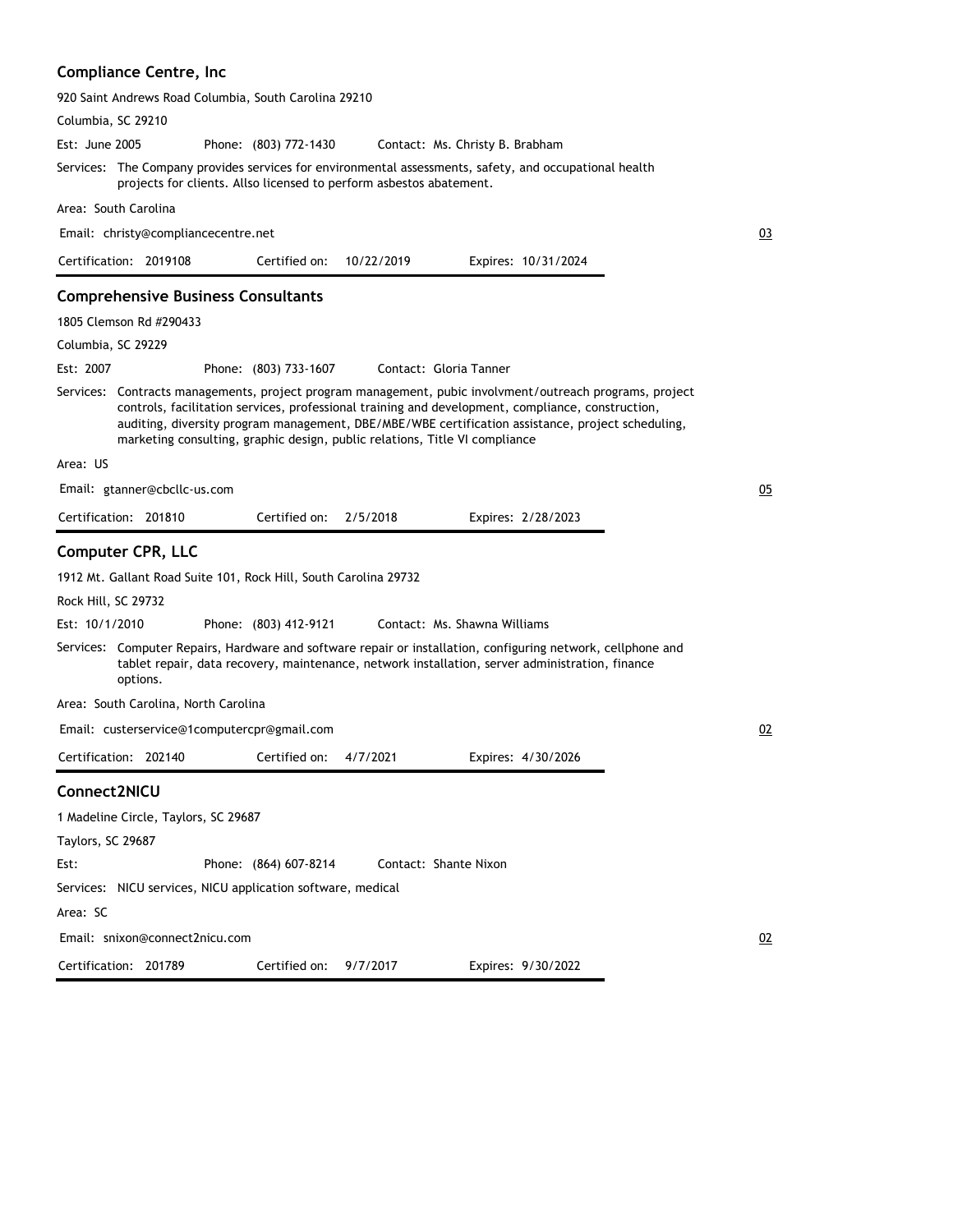| Constasis, LLC                                                                                                                                                         |    |
|------------------------------------------------------------------------------------------------------------------------------------------------------------------------|----|
| 107 Tin Can Ally, Summerville, SC 29483                                                                                                                                |    |
| Summerville, SC 29483                                                                                                                                                  |    |
| Est: 2017<br>Phone: (843) 870-3554<br>Contact: Vicky Ducworth                                                                                                          |    |
| Services: Consulting, Systems Engineering, Operational Evaluation and Analysis, R&D                                                                                    |    |
| Area: US                                                                                                                                                               |    |
| Email: vducworth@constasis.com                                                                                                                                         | 09 |
| Certification: 202040<br>Certified on:<br>5/19/2020<br>Expires: 5/31/2025                                                                                              |    |
| <b>Construction Support Services</b>                                                                                                                                   |    |
| 1318 R. L. Coward Rd., Hopkins, SC 29061                                                                                                                               |    |
| Columbia, SC 29290                                                                                                                                                     |    |
| Est: 2001<br>Phone: (803) 776-9909<br>Contact: Jay Joshi                                                                                                               |    |
| Services: Land surveying services.                                                                                                                                     |    |
| Area: SC                                                                                                                                                               |    |
| Email: jsjoshi@constructionsupportsc.com                                                                                                                               | 09 |
| Certification: 20195<br>2/1/2019<br>Certified on:<br>Expires: 2/28/2024                                                                                                |    |
|                                                                                                                                                                        |    |
| <b>Continental Business Media (CBM BASICS)</b>                                                                                                                         |    |
| 105 Knightbury Court Unit 2 A Murrells Inlet, South Carolina 29576                                                                                                     |    |
| Murrells Inlet, SC 29576                                                                                                                                               |    |
| Est: 1977<br>Phone: (843) 685-4726<br>Contact: Ms. Jerri Campbell                                                                                                      |    |
| Services: Promotional Items, Tot Bags, Pens, etc.                                                                                                                      |    |
| Area: South Carolina                                                                                                                                                   |    |
| Email: cbmbasics@sc.rr.com                                                                                                                                             | 03 |
| Certified on:<br>Certification: 201980<br>8/7/2019<br>Expires: 8/31/2024                                                                                               |    |
| <b>Continuity Consulting Management Group, LLC</b>                                                                                                                     |    |
| 1700 Alta Vista Road Suit 260 B Columbia, South Carolina 29223                                                                                                         |    |
| Columbia, SC 29223                                                                                                                                                     |    |
| Est: 03/27/2015<br>Phone: (803) 769-0011<br>Contact: Mr. Angelo McBride                                                                                                |    |
| Services: Business Development, Training, Strategic Planning, Market entry Strategy, Business Planning,<br>Economic Development Consultation, and Feasibility Studies. |    |
| Area: South Carolina                                                                                                                                                   |    |
| Email: Angelo.mcbride@CCMGLLC-1.com                                                                                                                                    | 01 |
| Certification: 2019101<br>Certified on:<br>9/24/2019<br>Expires: 9/30/2024                                                                                             |    |
| Contour Mining & Construction, LLC                                                                                                                                     |    |
| 2300 Wayne St. Columbia, SC 29201                                                                                                                                      |    |
| Columbia, SC 29202                                                                                                                                                     |    |
| Est: 3/2012<br>Phone: (803) 764-1739<br>Contact:                                                                                                                       |    |
| Services: Contract Sprip Mining & Overburden Removal, Site Development, Consulting, Utilities Construction,<br>Earthmoving                                             |    |
| Area: Southeast                                                                                                                                                        |    |
| Email: mhanna@contourmc.com                                                                                                                                            | 03 |
| Certification: 201840<br>Certified on:<br>4/10/2018<br>Expires: 4/30/2023                                                                                              |    |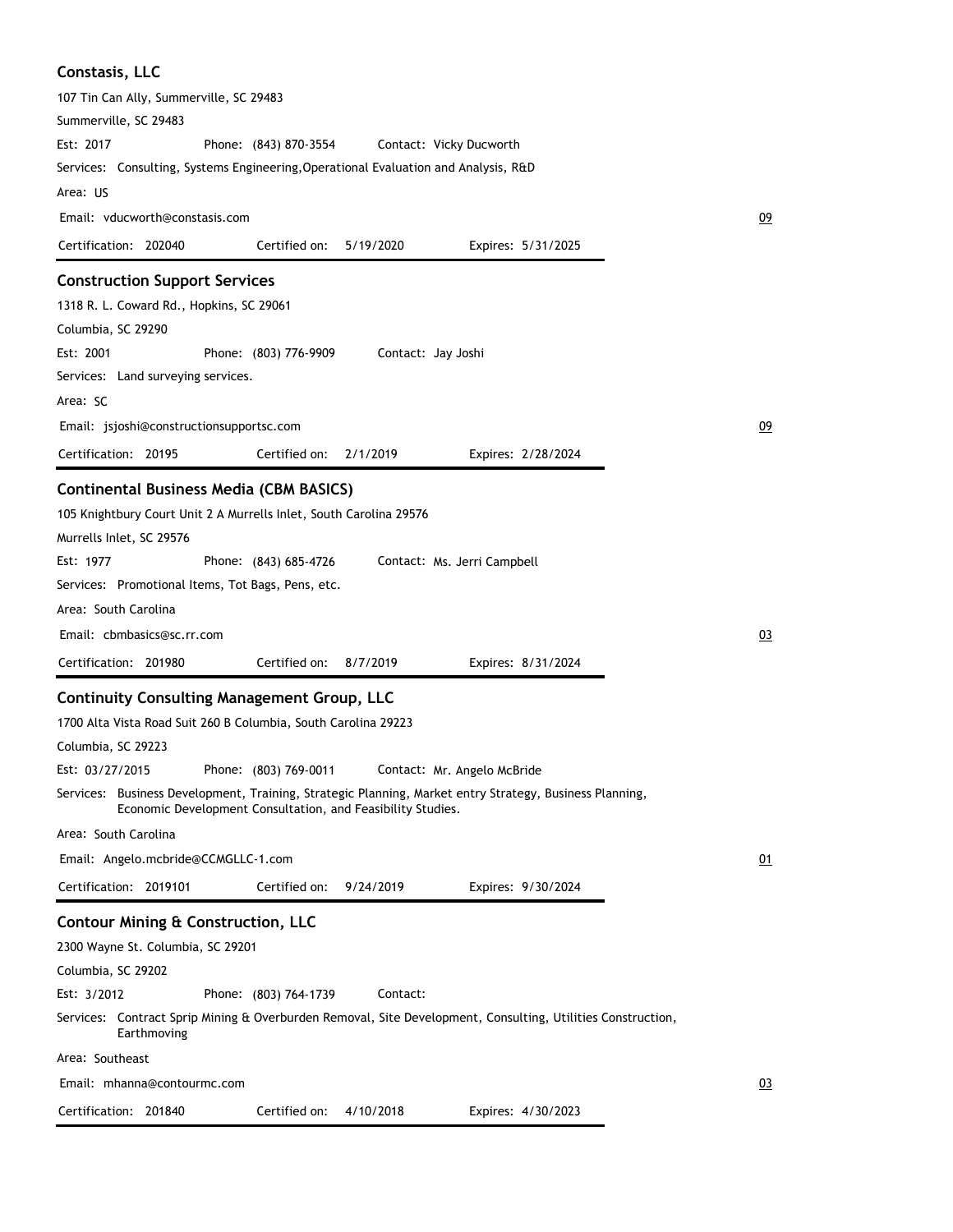#### **CoolMinus Creations, LLC**

|                      |                                               | 208 Crescent Avenue, Sumter, South Carolina 29150             |                                                             |                                                                                                                                                                                                                                                                                                |  |
|----------------------|-----------------------------------------------|---------------------------------------------------------------|-------------------------------------------------------------|------------------------------------------------------------------------------------------------------------------------------------------------------------------------------------------------------------------------------------------------------------------------------------------------|--|
| Sumter, SC 29150     |                                               |                                                               |                                                             |                                                                                                                                                                                                                                                                                                |  |
| Est: 2000            |                                               | Phone: (803) 774-7700                                         |                                                             | Contact: Mr. Dwayn Hairston                                                                                                                                                                                                                                                                    |  |
|                      | of products.                                  |                                                               |                                                             | Services: Broker of Promotional/adverstising products, assists with the disigning with designing and marketing                                                                                                                                                                                 |  |
| Area: South Carolina |                                               |                                                               |                                                             |                                                                                                                                                                                                                                                                                                |  |
| Email:               |                                               |                                                               |                                                             |                                                                                                                                                                                                                                                                                                |  |
|                      | Certification: 2021129                        | Certified on:                                                 | 11/22/2021                                                  | Expires: 11/30/2026                                                                                                                                                                                                                                                                            |  |
|                      | <b>Cooper Planning Group</b>                  |                                                               |                                                             |                                                                                                                                                                                                                                                                                                |  |
|                      | 412 Woodland Oaks Ct. Simpsonville, SC 29681  |                                                               |                                                             |                                                                                                                                                                                                                                                                                                |  |
|                      | Simpsonville, SC 29681                        |                                                               |                                                             |                                                                                                                                                                                                                                                                                                |  |
| Est: 05/2009         |                                               | Phone: (864) 962-3039                                         | Contact:                                                    |                                                                                                                                                                                                                                                                                                |  |
|                      |                                               |                                                               |                                                             | Services: Structure&Inplement Group benefits plans; Concil and implement individual insurance                                                                                                                                                                                                  |  |
|                      | Area: Greenville County and surrounding areas |                                                               |                                                             |                                                                                                                                                                                                                                                                                                |  |
| Email:               |                                               |                                                               |                                                             |                                                                                                                                                                                                                                                                                                |  |
|                      | Certification: 201834                         | Certified on:                                                 | 3/26/2018                                                   | Expires: 3/31/2023                                                                                                                                                                                                                                                                             |  |
|                      | <b>CORG Management Group, LLC</b>             |                                                               |                                                             |                                                                                                                                                                                                                                                                                                |  |
|                      |                                               | 1000 Andrews Road Suite D, Columbia, South Carolina 29210     |                                                             |                                                                                                                                                                                                                                                                                                |  |
| Columbia, SC 29210   |                                               |                                                               |                                                             |                                                                                                                                                                                                                                                                                                |  |
| Est: 03/12/2006      |                                               | Phone: (803) 200-1013                                         |                                                             | Contact: Ms. Vickey Evans                                                                                                                                                                                                                                                                      |  |
|                      |                                               |                                                               |                                                             | Services: Facilities Maintenance, Construction Management, HVAC, Plumbing, Electrical-Specialty Tades, Real<br>Estate Asset Management, Janitorial Services, Landscaping Services, Program Management, Project<br>Management, and Admininistrative and General Management Consulting Services. |  |
| Area: South Carolina |                                               |                                                               |                                                             |                                                                                                                                                                                                                                                                                                |  |
|                      | Email: vevans@corg1.com                       |                                                               |                                                             |                                                                                                                                                                                                                                                                                                |  |
|                      | Certification: 202175                         | Certified on:                                                 | 7/12/2021                                                   | Expires: 7/31/2026                                                                                                                                                                                                                                                                             |  |
|                      | <b>Cosmic Goddess Divine, LLC</b>             |                                                               |                                                             |                                                                                                                                                                                                                                                                                                |  |
|                      |                                               | 1125 Pope Street Upper Suite B Columbia, South Carolina 29201 |                                                             |                                                                                                                                                                                                                                                                                                |  |
| Columbia, SC 29201   |                                               |                                                               |                                                             |                                                                                                                                                                                                                                                                                                |  |
| Est: 08/01/2015      |                                               | Phone: (803) 229-0122                                         |                                                             | Contact: LaToya Stephen                                                                                                                                                                                                                                                                        |  |
|                      |                                               |                                                               | Workshops & Spritiual Counseling, Holistic Health Workshops | Services: Cancer, HBP, Diabetes disease prevention & awareness workshops, Women wellness advoacy,<br>Workshops, & Specialty Hip Baths, STD prevention & Awareness Workshops, Personal Development                                                                                              |  |
|                      | Area: United States & International           |                                                               |                                                             |                                                                                                                                                                                                                                                                                                |  |
|                      | Email: cosmicgoddessdivine@gmail.com          |                                                               |                                                             |                                                                                                                                                                                                                                                                                                |  |

Expires: 8/31/2023

Certification: 2018114 Certified on: 8/29/2018  $\overline{2}$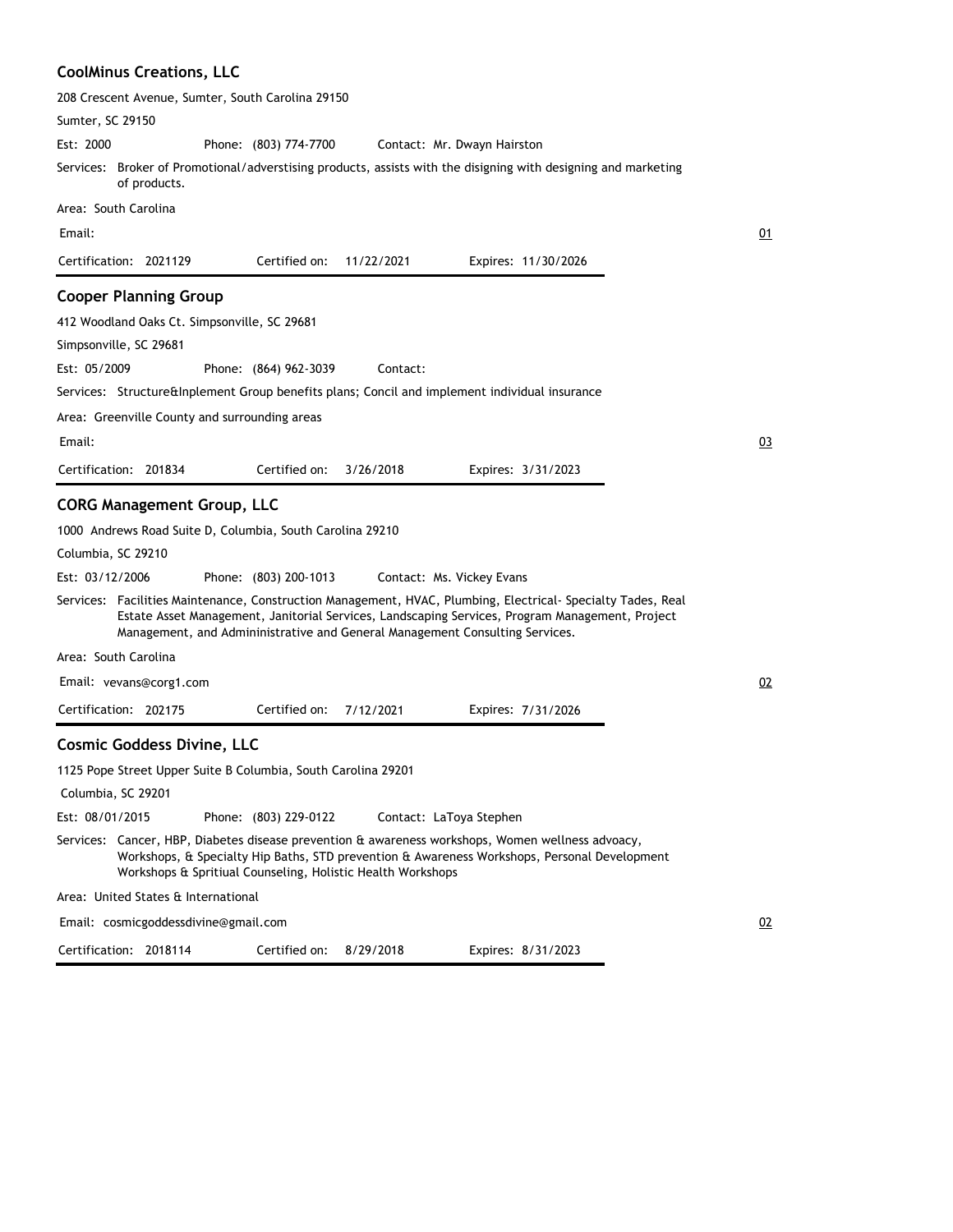# **CR Trucking Enterprises, LLC**

| 610 W Pinedale Rd                                                                                                                                                                                          |    |
|------------------------------------------------------------------------------------------------------------------------------------------------------------------------------------------------------------|----|
| Anderson, SC 29626                                                                                                                                                                                         |    |
| Est: 9/2012<br>Phone: (864) 332-7502<br>Contact: Chikosi Reed                                                                                                                                              |    |
| Services: Trucking, Flatbed Hauling - lumber, metal, stone, generators and dyes                                                                                                                            |    |
| Area: Southeast US                                                                                                                                                                                         |    |
| Email: CRTruckingSC@yahoo.com                                                                                                                                                                              | 05 |
| Certification: 201764<br>Certified on:<br>7/18/2017<br>Expires: 7/31/2022                                                                                                                                  |    |
| <b>Crenshaw Erosion Control, LLC</b>                                                                                                                                                                       |    |
| 336 Smith Drive Willamston, South Carolina 29697                                                                                                                                                           |    |
| Williamston, SC 29697                                                                                                                                                                                      |    |
| Est: 01/29/2016<br>Phone: (864) 608-1907<br>Contact: Bailey Crenshaw                                                                                                                                       |    |
| Services: Hydro Seeding, Installing Erosion Sontrol Blankets, and Slits Fences                                                                                                                             |    |
| Area: SC                                                                                                                                                                                                   |    |
| Email: crenshawerosioncontrol@gmail.com                                                                                                                                                                    | 03 |
| Certification: 2018155<br>Certified on:<br>11/8/2018<br>Expires: 11/30/2023                                                                                                                                |    |
| <b>Cross Property Group, LLC</b>                                                                                                                                                                           |    |
| 308 Kingston Trace Road, Columbia, South Carolina 29229                                                                                                                                                    |    |
| Columbia, SC 29229                                                                                                                                                                                         |    |
| Est: 08/12/2015<br>Phone: (803) 228-1463<br>Contact: Mr. Gary Cross                                                                                                                                        |    |
| Services: We offer property management services for investor and owners of residential and commercial<br>properities. We handle repairs, maintenance issues, accounting services, screening of tenants and |    |
| evictions.                                                                                                                                                                                                 |    |
| Area: Richland & Lexington Counties                                                                                                                                                                        |    |
| Email: gcrossrealty@icloud.com                                                                                                                                                                             | 01 |
| Certification: 202233<br>Certified on:<br>4/5/2022<br>Expires: 4/30/2027                                                                                                                                   |    |
| <b>Crossroads Environmental, LLC</b>                                                                                                                                                                       |    |
| 1258 Boiling Springs Road                                                                                                                                                                                  |    |
| Spartanburg, SC 29303                                                                                                                                                                                      |    |
| Est: 2009<br>Phone: (864) 541-8736<br>Contact: Kay Horton                                                                                                                                                  |    |
| Services: Consulting Services-Inspection, Project design, project Mangement, and Monitoring for the presence<br>of Asbestos, lead, Mold, Industrial Hygiene                                                |    |
| Area: SC, NC, GA                                                                                                                                                                                           |    |
| Email: khorton@crossroadsenv.net                                                                                                                                                                           | 03 |
| Certification: 2017138<br>Certified on:<br>12/21/2017<br>Expires: 12/31/2022                                                                                                                               |    |
| CS Plumbing, Inc.                                                                                                                                                                                          |    |
| 5025 Tenacity Court                                                                                                                                                                                        |    |
| Lancaster, SC 29720                                                                                                                                                                                        |    |
| Est: 2011<br>Phone: (704) 858-2151<br>Contact: Maria Camacho                                                                                                                                               |    |
| Services: Installation of plumbing services                                                                                                                                                                |    |
| Area: Charlotte, NC, SC                                                                                                                                                                                    |    |
| Email: csplumbinginc@gmail.com                                                                                                                                                                             | 04 |
| Certification: 202028<br>Certified on:<br>4/27/2020<br>Expires: 4/30/2025                                                                                                                                  |    |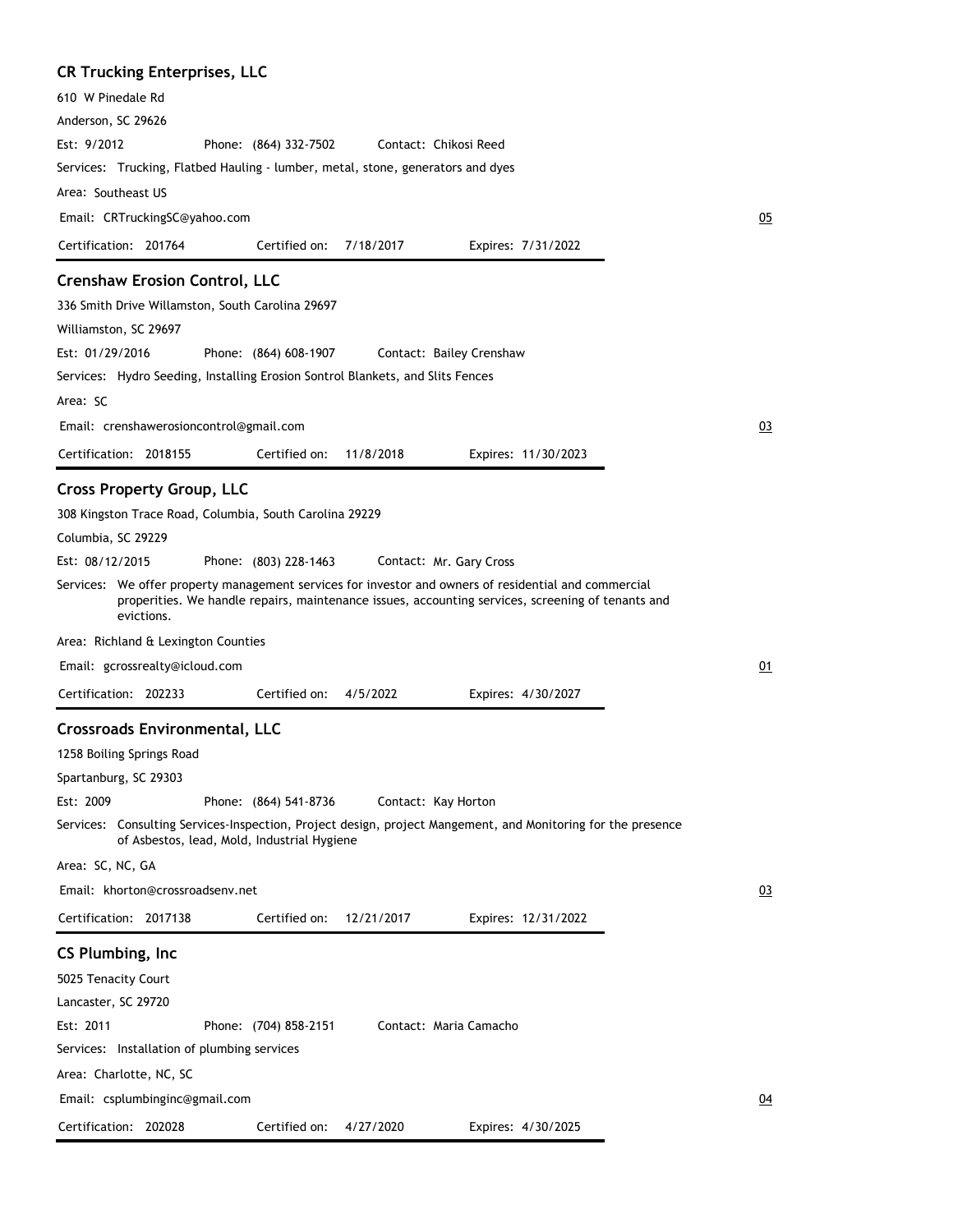# **CTI Leasing, LLC**

| 135 Jonesville Road, Hilton Head, South Carolina 29925                                                                                                                                                  |                       |           |                               |                    |    |
|---------------------------------------------------------------------------------------------------------------------------------------------------------------------------------------------------------|-----------------------|-----------|-------------------------------|--------------------|----|
| Hilton Head, SC 29925                                                                                                                                                                                   |                       |           |                               |                    |    |
| Est: 01/01/2000                                                                                                                                                                                         | Phone: (843) 684-1624 |           | Contact: Mr. Benjamin Elliott |                    |    |
| Services: Hauling-(2) (Transport Containers, Haul Dirt, Gravel, Asphalt, and Sand).                                                                                                                     |                       |           |                               |                    |    |
| Area: South Carolina                                                                                                                                                                                    |                       |           |                               |                    |    |
| Email: carolinatransit@yahoo.com                                                                                                                                                                        |                       |           |                               |                    | 01 |
| Certification: 2020105                                                                                                                                                                                  | Certified on:         | 9/21/2020 |                               | Expires: 9/30/2025 |    |
| <b>Cummings Consulting, LLC</b>                                                                                                                                                                         |                       |           |                               |                    |    |
| 1293 Cummings Road, Ridge Spring, South Carolina 29129                                                                                                                                                  |                       |           |                               |                    |    |
| Ridge Spring, SC 29129                                                                                                                                                                                  |                       |           |                               |                    |    |
| Est: 04/20/2017                                                                                                                                                                                         | Phone: (803) 814-4498 |           | Contact: Mr. Mason Cummings   |                    |    |
| Services: Organizational development consulting firm specializing in consulting soft-skill training, Workforce<br>Development, Education Consulting and operational Consulting.                         |                       |           |                               |                    |    |
| Area: South Carolina                                                                                                                                                                                    |                       |           |                               |                    |    |
| Email: info.cummingsconsulting@gmail.com                                                                                                                                                                |                       |           |                               |                    | 01 |
| Certification: 202053                                                                                                                                                                                   | Certified on:         | 6/24/2020 |                               | Expires: 6/30/2025 |    |
| <b>Curry Construction</b><br>217 Tannery Dr<br>Lexington, SC 29073<br>Est: 2013<br>Services: Line striping, pavement markings, parking lot sign install, install wheel stops, aviation, flight services | Phone: (803) 603-5318 |           | Contact: Tiffany Curry        |                    |    |
| and support                                                                                                                                                                                             |                       |           |                               |                    |    |
| Area: SC                                                                                                                                                                                                |                       |           |                               |                    |    |
| Email: tiffanylfisher@yahoo.com                                                                                                                                                                         |                       |           |                               |                    | 06 |
| Certification: 201773                                                                                                                                                                                   | Certified on:         | 8/4/2017  |                               | Expires: 8/31/2022 |    |
| <b>Custom Commercial Cleaning Corp.</b><br>1342 North Pleasantburg Drive. Greenville, South Carolina, 29607<br>Greenville, SC 29607                                                                     |                       |           |                               |                    |    |
| Est: 2010                                                                                                                                                                                               | Phone: (864) 346-1912 |           | Contact: Ms. Sharon Reid      |                    |    |
| Services: Post construction and commercial cleaning servces, Janitorial Service, Dry Ice Blasting, Pressure<br>Washing.                                                                                 |                       |           |                               |                    |    |
| Area: Upstate South Carolina, Eastern Georgia                                                                                                                                                           |                       |           |                               |                    |    |
| Email: sharon@customcommercialcleaning.com                                                                                                                                                              |                       |           |                               |                    | 03 |
| Certification: 202154                                                                                                                                                                                   | Certified on:         | 6/4/2021  |                               | Expires: 6/30/2026 |    |
| <b>Cutrite Landscaping, LLC</b>                                                                                                                                                                         |                       |           |                               |                    |    |
| 201 Woodward Way                                                                                                                                                                                        |                       |           |                               |                    |    |
| Easley, SC 29640                                                                                                                                                                                        |                       |           |                               |                    |    |
| Est: 2016                                                                                                                                                                                               | Phone: (864) 905-0195 |           | Contact: Juan Garcia          |                    |    |
| Services: landscape maintenance, hardscapes, irrigation install and repair                                                                                                                              |                       |           |                               |                    |    |
| Area: SC                                                                                                                                                                                                |                       |           |                               |                    |    |
| Email: juan@cutriteusa.com                                                                                                                                                                              |                       |           |                               |                    | 04 |
| Certification: 201766                                                                                                                                                                                   | Certified on:         | 8/2/2017  |                               | Expires: 8/31/2022 |    |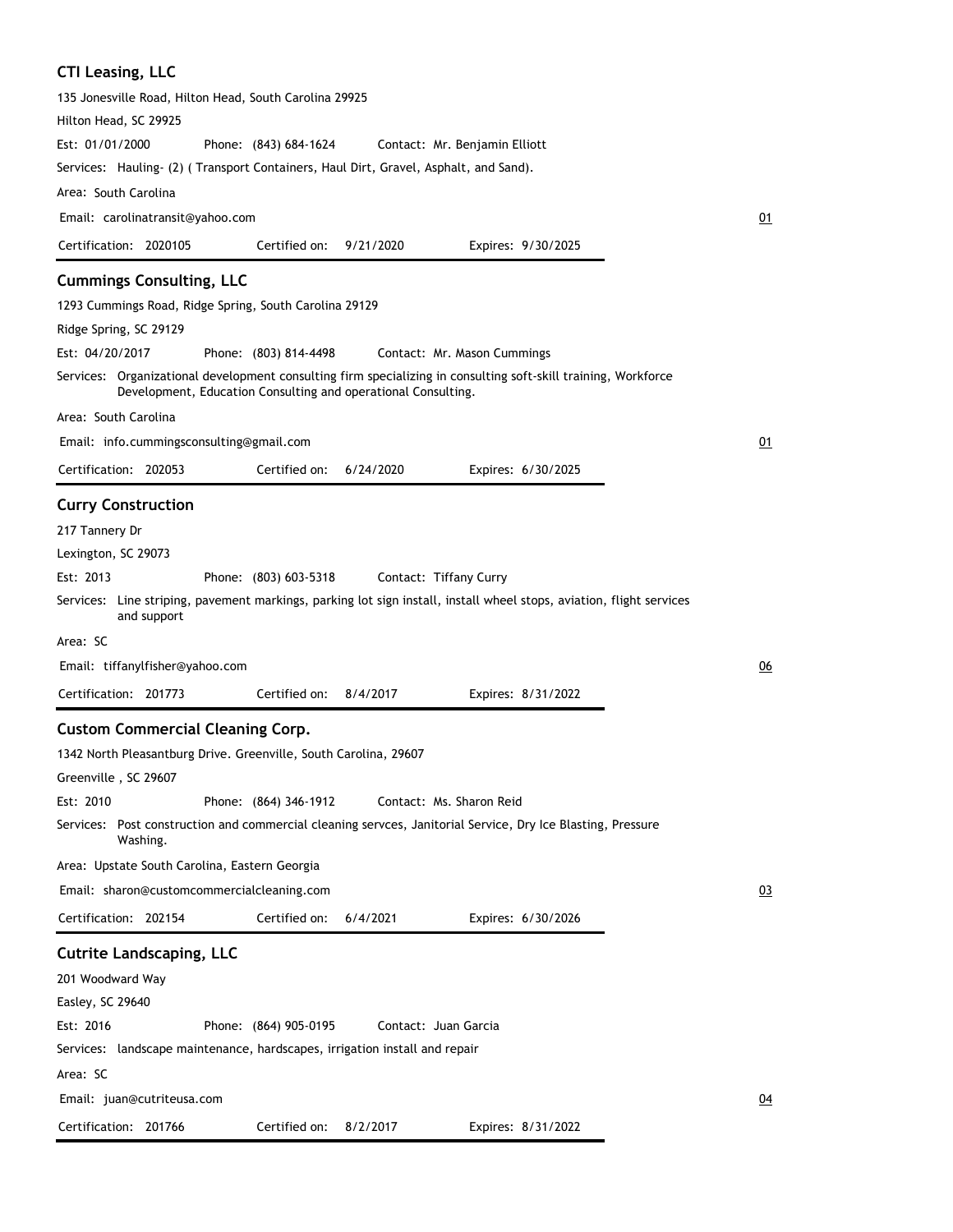#### **Cutting Up, LLC**

| <b>Cutting Up, LLC</b>                                                                                                                                                                                           |    |
|------------------------------------------------------------------------------------------------------------------------------------------------------------------------------------------------------------------|----|
| 100 Green Meadow Circle Anderson, South Carolina 29626                                                                                                                                                           |    |
| Anderson, SC 29626                                                                                                                                                                                               |    |
| Est: 01/2012<br>Phone: (864) 617-9773<br>Contact: Mr. Jamie Scott                                                                                                                                                |    |
| Services: Mowing Grass, Soding, Triming Shrubs, Trees, and Landscaping, Debrie removeal.                                                                                                                         |    |
| Area: South Carolina                                                                                                                                                                                             |    |
| Email: jrscott@charter.net                                                                                                                                                                                       | 01 |
| Certification: 202056<br>Certified on:<br>6/25/2020<br>Expires: 6/30/2025                                                                                                                                        |    |
| D W Construction and Hauling, LLC                                                                                                                                                                                |    |
| 315 Doty Road Ext, Winnsboro, South Carolina 29180                                                                                                                                                               |    |
| Winnsboro, SC 39180                                                                                                                                                                                              |    |
| Est: 05/17/2016<br>Phone: (803) 445-9161<br>Contact: Mr. Drunta Watkins                                                                                                                                          |    |
| Services: Hauling (3) Asphalt, Dirt, Concrete, Milling, and site preparation for commercial and residental<br>properties.                                                                                        |    |
| Area: South Carolina                                                                                                                                                                                             |    |
| Email:                                                                                                                                                                                                           | 01 |
| Certification: 20209<br>Certified on:<br>3/3/2020<br>Expires: 3/31/2025                                                                                                                                          |    |
| Dad N' Associates, LLC                                                                                                                                                                                           |    |
| 3021 McMaughton Drive Suite 8, Columbia, South Carolina 29223                                                                                                                                                    |    |
| Columbia, SC 29223                                                                                                                                                                                               |    |
| Est: 11/03/2016<br>Phone: (803) 788-7779<br>Contact: Ms. Nina Patel/ Mr. Dipak Patel                                                                                                                             |    |
| Services: Traffic Engineering Services, Data Collection, Transportation, Planning and Optimization Services,<br>Concepts Geometric, Design and Analysis, Transportation Modeling and Highway safety engineering. |    |
| Area: South Carolina                                                                                                                                                                                             |    |
| Email: dpatel@dadn.engineering                                                                                                                                                                                   | 09 |
| Certification: 202215<br>Certified on:<br>2/24/2022<br>Expires: 2/28/2027                                                                                                                                        |    |
| Daniel Investing Group, LLC                                                                                                                                                                                      |    |
| 316 South Fairfied Rd, Greenvile, SC 29605                                                                                                                                                                       |    |
| Greenville, SC 29605                                                                                                                                                                                             |    |
| Est: 2007<br>Phone: (864) 908-2497<br>Contact: Kenneth Daniel                                                                                                                                                    |    |
| Services: Fiber Optic Construction, Splicing, Testing,, Installation and Service of Copper Cat5, Cat6, Cat7, Cable<br>Testing and Certification, Structural Cabling                                              |    |
| Area: East Coast and Mid West America                                                                                                                                                                            |    |
| Email: danielinvestinggroupllc@live.com                                                                                                                                                                          | 01 |
| Certification: 202046<br>Certified on:<br>5/19/2020<br>Expires: 5/31/2025                                                                                                                                        |    |
| Datasoft Technologies, Inc                                                                                                                                                                                       |    |
| 34 Parkway Commons Way, Greer, South Carolina 29650                                                                                                                                                              |    |
| Greer, SC 29650                                                                                                                                                                                                  |    |
| Est: 11/14/1994<br>Phone: (864) 278-0608<br>Contact: Mr. Jayadev Manyapu                                                                                                                                         |    |

Services: Consulting and Staffing- Engineering, Finance, Information Technology, and Software Development.

Area: South Carolina Certification: 2020133 Email: jmanyapu@data-tech.com Expires: 11/30/2025 07 Certified on: 11/10/2020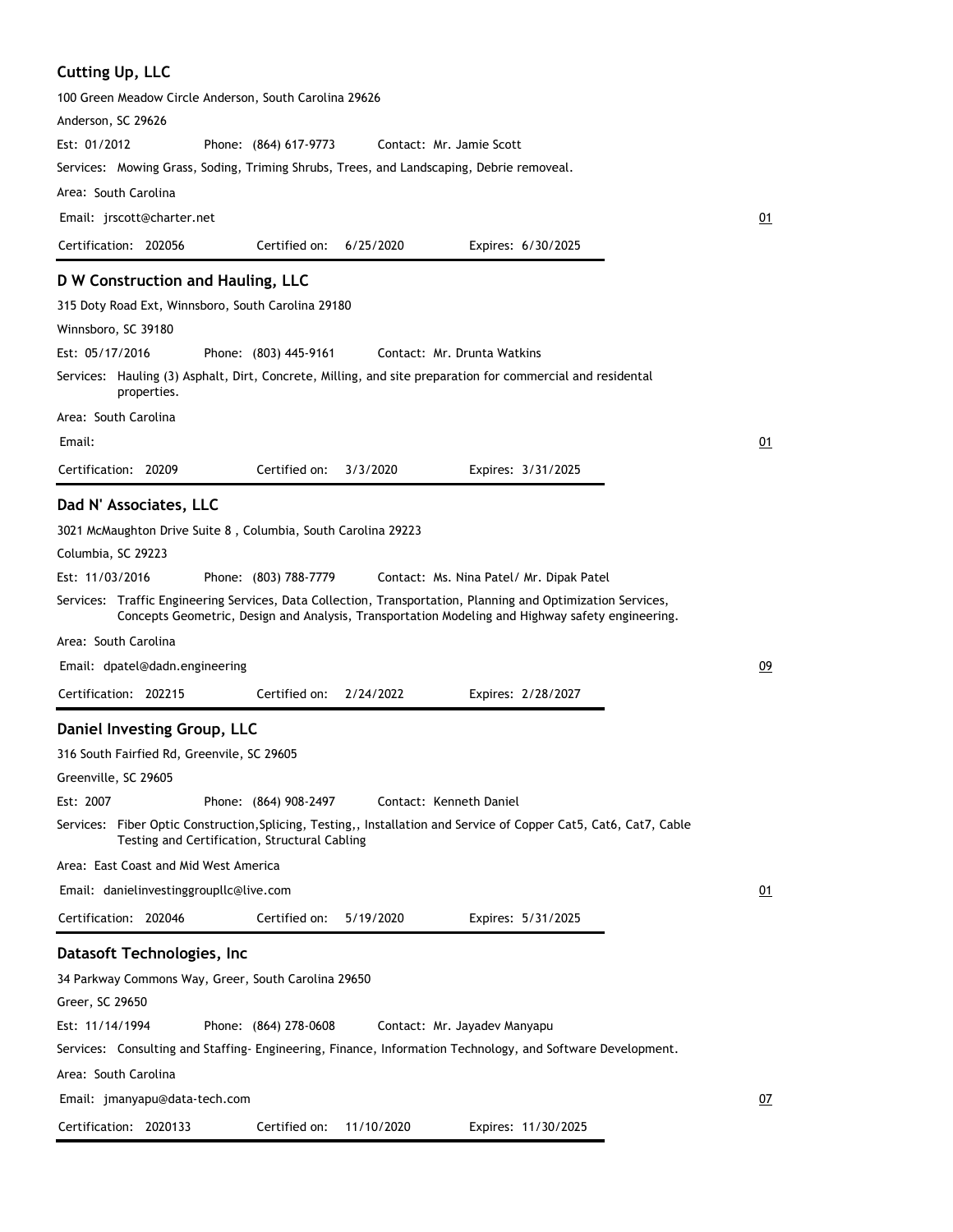| Davenport Consulting Group, LLC                                                                                     |                                  |
|---------------------------------------------------------------------------------------------------------------------|----------------------------------|
| 7620 Rivers Ave, Suite 370-146, Charleston, SC 29406                                                                |                                  |
| Charleston, SC 29406<br>Est: 0825/2008                                                                              |                                  |
| Phone:                                                                                                              | Contact:                         |
| Services: Temporary staffing and consulting                                                                         |                                  |
| Area: SC                                                                                                            |                                  |
| Email:                                                                                                              | 02                               |
| Certification: 201851<br>Certified on:                                                                              | 5/8/2018<br>Expires: 5/31/2023   |
| David's Lawn & Stump Grinding, LLC                                                                                  |                                  |
| 128 David Circle Bennettsville, South Carolina 29512                                                                |                                  |
| Bennettsville, SC 29512                                                                                             |                                  |
| Est: 07/01/1998<br>Phone: (843) 439-0567                                                                            | Contact: Mr. Michael David       |
| Services: Landscaping, Tree Removal, Prunning, Stump Grinding, Grading & Clearing, Installing Sod & Flower<br>Beds. |                                  |
| Area: South Carolina                                                                                                |                                  |
| Email: Mbdavid66@gmail.com                                                                                          | 01                               |
| Certification: 2020156<br>Certified on:                                                                             | 12/8/2020<br>Expires: 12/31/2025 |
| Davis Construction and Utilities, LLC                                                                               |                                  |
| 1230 Larrimore Drive, Manning, SC 29102                                                                             |                                  |
| Manning, SC 29102                                                                                                   |                                  |
| Est: 01/2004<br>Phone: (803) 410-1342                                                                               | Contact: Willie L. Davis         |
| Services: Underground electrical wiring                                                                             |                                  |
| Area:                                                                                                               |                                  |
| Email: willieutility@gmail.com                                                                                      | 01                               |
| Certification: 20185<br>Certified on:                                                                               | 1/11/2018<br>Expires: 1/31/2023  |
| Davis Printing Company, Inc                                                                                         |                                  |
| 715 Broad Street, Camden, SC 29020                                                                                  |                                  |
| Camden, SC 29021                                                                                                    |                                  |
| Est: 1946<br>Phone: (803) 432-1901                                                                                  | Contact: Ann Davis Hayes         |
| Services: Printing, Direct mailing, Foil stamping, Graphic design                                                   |                                  |
| Area: Southeast US                                                                                                  |                                  |
| Email: adhayes@davisprintingcompany.com                                                                             | Q <sub>3</sub>                   |
| Certification: 2017107<br>Certified on:                                                                             | 10/9/2017<br>Expires: 10/31/2022 |
| <b>Davis Trucking</b>                                                                                               |                                  |
| 15 Sterling Green Court, Camden SC 29020                                                                            |                                  |
| Camden, SC 29020                                                                                                    |                                  |
| Est: 6/2014<br>Phone: (803) 718-1699                                                                                | Contact:                         |
| Services: Specialized Freight                                                                                       |                                  |
| Area: SC                                                                                                            |                                  |
| Email:                                                                                                              | $Q_1$                            |
| Certification: 201847<br>Certified on:                                                                              | Expires: 4/30/2023<br>4/24/2018  |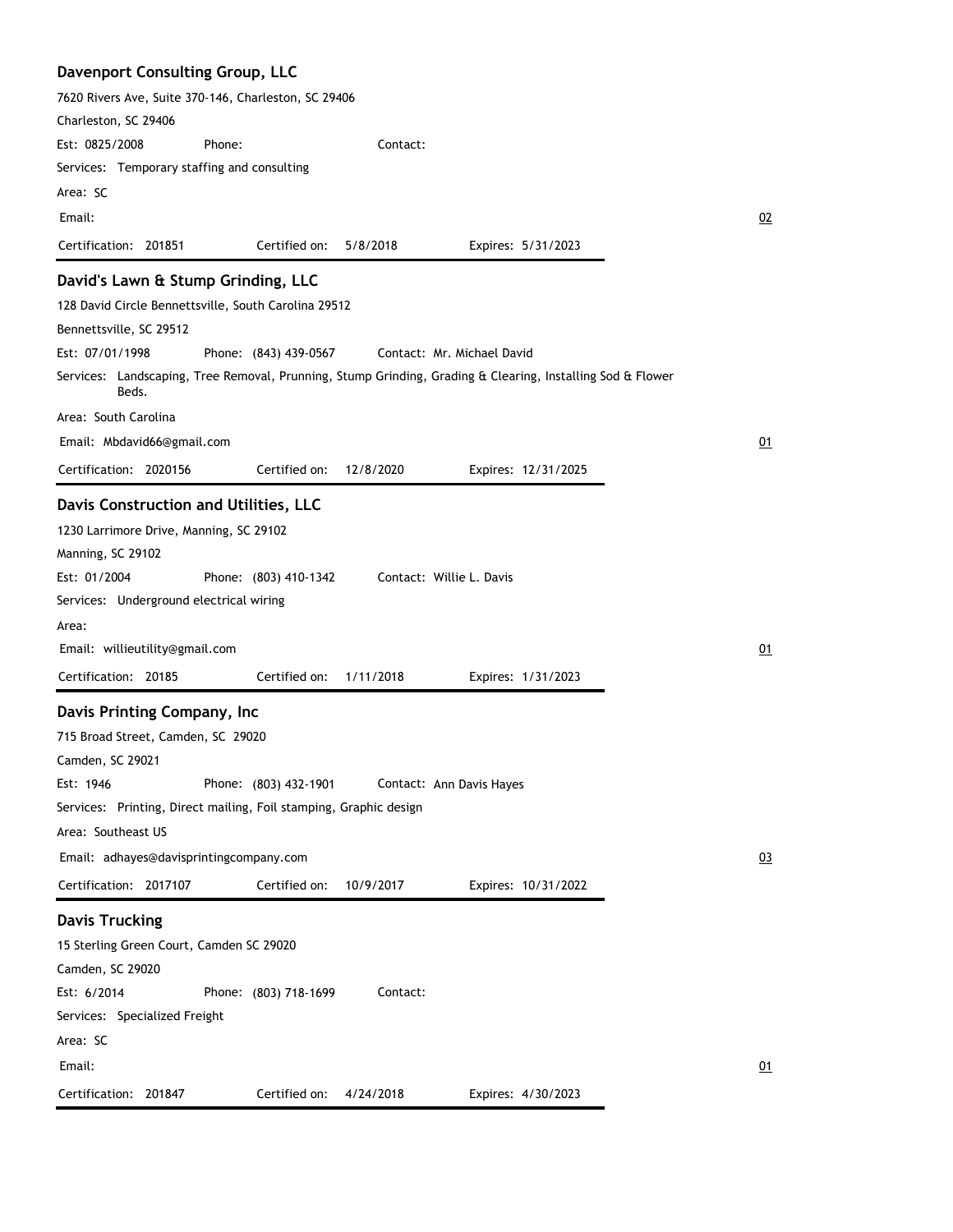#### **DayStar Cleaning Services, LLC** 859 Redwolf Trail, Myrtle Beach, South Carolina 29579 Myrtle Beach, SC 29579 Phone: (843) 685-8518 Services: Cleaning, Janitoral & disinfectent Services, for Offices, Bussiness, & Commercial- also offers cleaningdisinfectant for Covid- Virus. Area: Horry County & Surrounding area Est: 2012 Contact: Ms. Alisha Cooke Email: aaacooke@gmail.com

Certified on: 4/22/2021

Expires: 4/30/2026

Contact: Cesar Leon

#### **Deliberate Solutions, LLC**

167 Glade Spring Drive Lexington, SC 29072 Phone: (803) 609-9490 Est: 2013

Certification: 202144

Services: Plumbing, Electrical, Painting, Repairs Area:

Email: 803solutions@gmail.com

Certification: 2017100 Expires: 9/30/2022 Certified on: 9/18/2017

#### **Delta Diva Trucking, LLC**

899 Broad River Drive, Beaufort, South Carolina 29906 Beaufort, SC 29906 Phone: (843) 263-2999 Services: Local Hauling (1) of Dirt, Sand, Asphalt, and Rocks. Area: Souith Carolina Est: 01/12/2019 Contact: Ms. Yvette W. Johnson

Email: deltadivatrucking@gmail.com

Certification: 202063 Expires: 7/31/2025 Certified on: 7/14/2020

#### **Denean The Coffee Queen, LLC**

221 221 Hollyridge Lane Columbia, South Carolina 29229 Columbia, SC 29229 Phone: (803) 602-5358 Services: Coffee Vendor/Mobile Coffee Bar. Area: South Carolina Est: 01/18/2018 Certification: 202035 Contact: Ms. Denean R. Ambersley Email: info@deneantheCoffeeQueen.com Expires: 5/31/2025 02 Certified on: 5/13/2020 **Design the Sign, LLC**

#### 1740 Hwy 501 Myrtle Beach, SC 29577 Phone: (843) 808-9301 Services: offset printing including business cards, brochures, flyers, posters, banners, yard signs, metal signs, vinyl graphics, wall murals, floor graphics Area: SC Est: 2012 Certification: 201751 Contact: Volha Kazakova Email: olga.kazakova01@gmail.com Expires: 6/30/2022 Certified on: 6/30/2017

03

04

02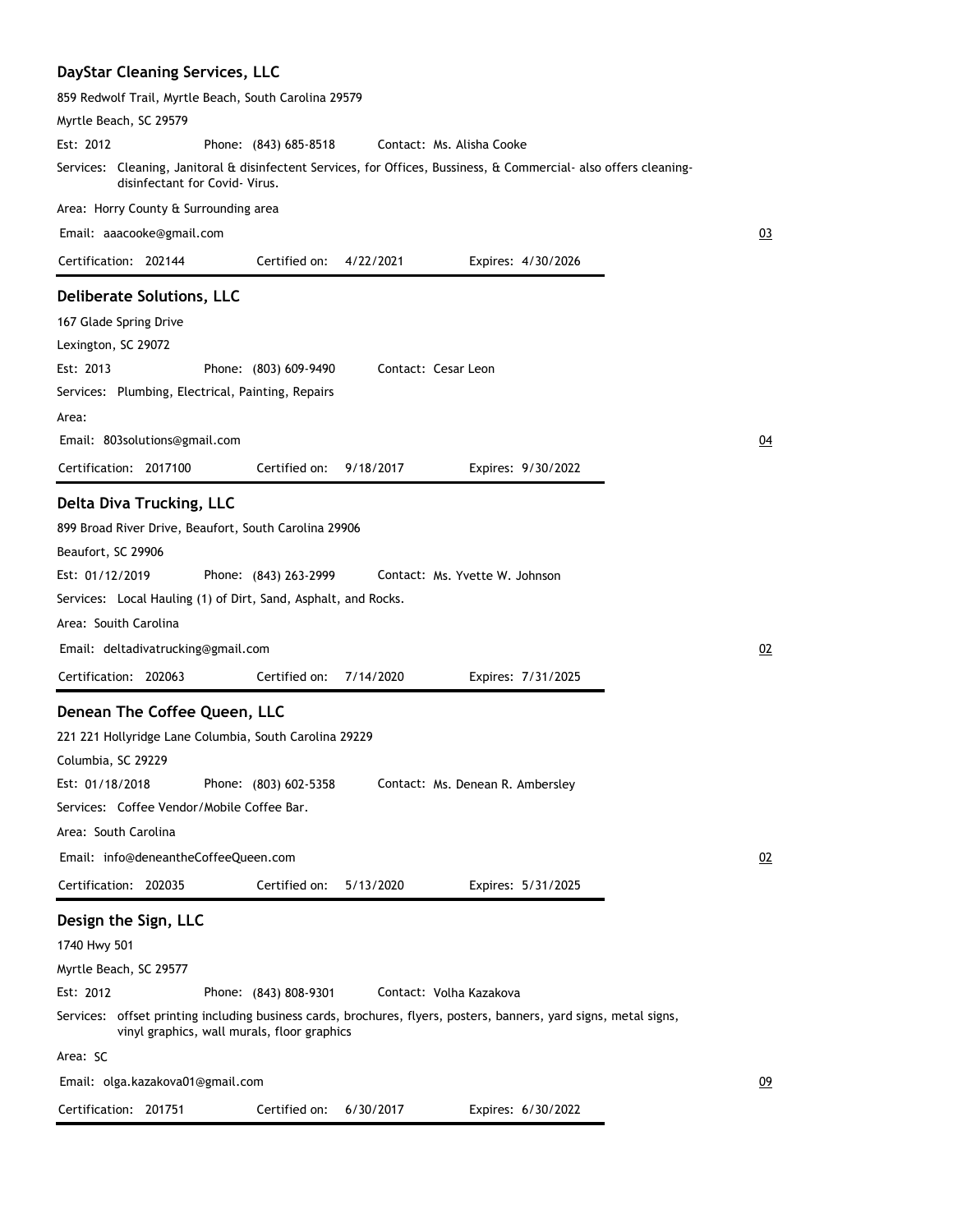## **DesignEDGE, LLC**

| 303 Turkey Run Greenville, South Carolina 29611                                                                                                                                                                                                                                                  |                    |
|--------------------------------------------------------------------------------------------------------------------------------------------------------------------------------------------------------------------------------------------------------------------------------------------------|--------------------|
| Greenville, SC 29604                                                                                                                                                                                                                                                                             |                    |
| Est: 02/06/2014<br>Phone: (803) 730-5864<br>Contact: Isaiah Dunlap                                                                                                                                                                                                                               |                    |
| Services: The company provides Architechtural Design services for Healthcare, Commercial, Higher Education,<br>Industrial, and Religioue Building types. Master and Strategic planning services. Visualizations and 3d<br>rendering are additional services. Government Buildings included also. |                    |
| Area: Southeast                                                                                                                                                                                                                                                                                  |                    |
| Email: idunlap@idesignedge.com                                                                                                                                                                                                                                                                   | 01                 |
| Certification: 20193<br>Certified on:<br>2/1/2019                                                                                                                                                                                                                                                | Expires: 2/28/2024 |
| <b>Diamond Transportation</b>                                                                                                                                                                                                                                                                    |                    |
| 1227 Cosmos Road Summerville, South Carolina 29483                                                                                                                                                                                                                                               |                    |
| Summerville, SC 29483                                                                                                                                                                                                                                                                            |                    |
| Est: 03/1997<br>Phone: (843) 287-9662<br>Contact: Mr. Julius Mitchell                                                                                                                                                                                                                            |                    |
| Services: Transport- Clean Containers, Has the ablilty to move any product, next door, next town, next state,<br>next country.                                                                                                                                                                   |                    |
| Area: Golbally                                                                                                                                                                                                                                                                                   |                    |
| Email: siluerjm1957@yahoo.com                                                                                                                                                                                                                                                                    | 01                 |
| Certification: 202061<br>Certified on:<br>7/13/2020                                                                                                                                                                                                                                              | Expires: 7/31/2025 |
| Dibs on Park, LLC                                                                                                                                                                                                                                                                                |                    |
| 126 Thomason Farm Road, Laurens, South Carolina 29360                                                                                                                                                                                                                                            |                    |
| Laurens, SC 29360                                                                                                                                                                                                                                                                                |                    |
| Est: 10/22/2019<br>Phone: (864) 871-4912<br>Contact: Ms. Rachel Caldwell                                                                                                                                                                                                                         |                    |
| Services: DIBS is an APP that allows college students and faculty to message each other to find parking space, it<br>allows students meet and interact with each other to find parking. It allows students and faculty to<br>create profiles.                                                    |                    |
| Area: United States of America                                                                                                                                                                                                                                                                   |                    |
| Email: racheldendycaldwell@gmail.com                                                                                                                                                                                                                                                             | 02                 |
| Certification: 202170<br>Certified on:<br>6/29/2021                                                                                                                                                                                                                                              | Expires: 6/30/2026 |
| DICORTE EXCAVATING, INC                                                                                                                                                                                                                                                                          |                    |
| 2080 US HIGHWAY 76 LITTLE MOUNTAIN SC 29075                                                                                                                                                                                                                                                      |                    |
| LITTLE MOUNTAIN, SC 29075                                                                                                                                                                                                                                                                        |                    |
| Est: 08/2007<br>Phone: (803) 345-7774<br>Contact:                                                                                                                                                                                                                                                |                    |
| Services: Land Clearing; Excavation; Demolition; Grading; Debris Removal; Landscaping; Drainage; Ground<br>Maintenance.                                                                                                                                                                          |                    |
| Area: SC                                                                                                                                                                                                                                                                                         |                    |
| Email:                                                                                                                                                                                                                                                                                           | <u>04</u>          |
| Certification: 201841<br>Certified on:<br>4/10/2018                                                                                                                                                                                                                                              | Expires: 4/30/2023 |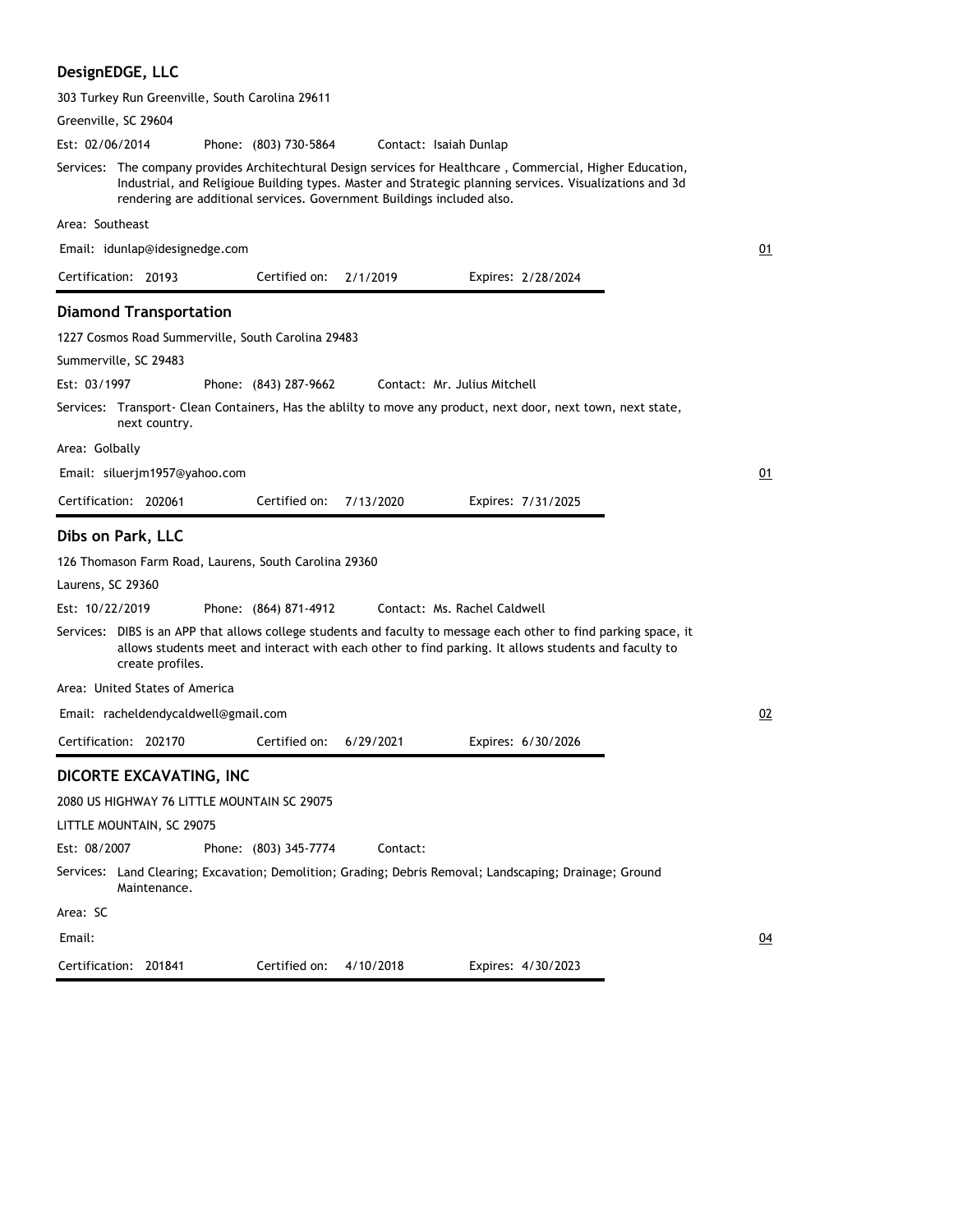| Digital Packing & Delivery Systems Inc./Strongman Movers                                                                                                                                                                                                            |    |
|---------------------------------------------------------------------------------------------------------------------------------------------------------------------------------------------------------------------------------------------------------------------|----|
| 233 Aristides Drive Irmo, South Carolina 29063                                                                                                                                                                                                                      |    |
| Irmo, SC 29063                                                                                                                                                                                                                                                      |    |
| Est: 1998<br>Phone: (803) 407-0708<br>Contact: Johnny Mmanuike                                                                                                                                                                                                      |    |
| Services: Transportation Packing & Cleaning Service, Moving Company, and Storage                                                                                                                                                                                    |    |
| Area: South Carolina                                                                                                                                                                                                                                                |    |
| Email: smovers.craters@gmail.com                                                                                                                                                                                                                                    | 01 |
| Certification: 201965<br>Certified on:<br>7/12/2019<br>Expires: 7/31/2024                                                                                                                                                                                           |    |
| Diligent Decon, LLC<br>2313 Ridgeway Road Lugoff, South Carolina 29078<br>Lugoff, SC 29078<br>Est: 03/17/2014<br>Phone: (803) 220-4106<br>Contact: Ms. Holly Dubois<br>Services: Biohazard Remediation, Virus Decontamination                                       |    |
| Area: South Carolina                                                                                                                                                                                                                                                |    |
|                                                                                                                                                                                                                                                                     |    |
| Email: Holly@DiligentDecon.com                                                                                                                                                                                                                                      | 03 |
| Certification: 201933<br>Certified on:<br>3/21/2019<br>Expires: 3/31/2024                                                                                                                                                                                           |    |
| Diligent Decon, LLC<br>2313 Ridgeway Road Lugoff, South Carolina 29078<br>Lugoff, SC 29078<br>Est: 03/17/2014<br>Phone: (803) 220-4106<br>Contact: Ms. Holly Dubois                                                                                                 |    |
| Services: Biohazard Remediation, Virus Decontamination                                                                                                                                                                                                              |    |
| Area: South Carolina                                                                                                                                                                                                                                                |    |
| Email: Holly@DiligentDecon.com                                                                                                                                                                                                                                      | 03 |
| Certification: 201932<br>Certified on:<br>3/21/2019<br>Expires: 3/31/2024                                                                                                                                                                                           |    |
| Discount Toner & Ink, LLC<br>2719 Chatsworth Road Columbia, South Carolina, 29223<br>Columbia, SC 29223<br>Est: 03/01/2009<br>Phone: (803) 865-1900<br>Contact: Dorothy Christie<br>Services: Free Shipping Local Service, Warenty, Repair of Printer.<br>Area: USA |    |
| Email: DtRsc@bellsouth.net                                                                                                                                                                                                                                          | 03 |
| 9/19/2019<br>Certification: 201990<br>Certified on:<br>Expires: 9/30/2024                                                                                                                                                                                           |    |
| <b>DLT Roofing, Inc</b><br>248 W Evans St, Florence, SC 29503<br>Florence, sc 29503<br>Est: 2010<br>Phone: (919) 284-5800<br>Contact: Teresa Tedder<br>Services: Roof replacement/repairs, Gutters, Downspouts                                                      |    |
| Area: NC, SC                                                                                                                                                                                                                                                        |    |
| Email: dltroofing@yahoo.com                                                                                                                                                                                                                                         | 07 |
| Certification: 201763<br>Certified on:<br>7/18/2017<br>Expires: 7/31/2022                                                                                                                                                                                           |    |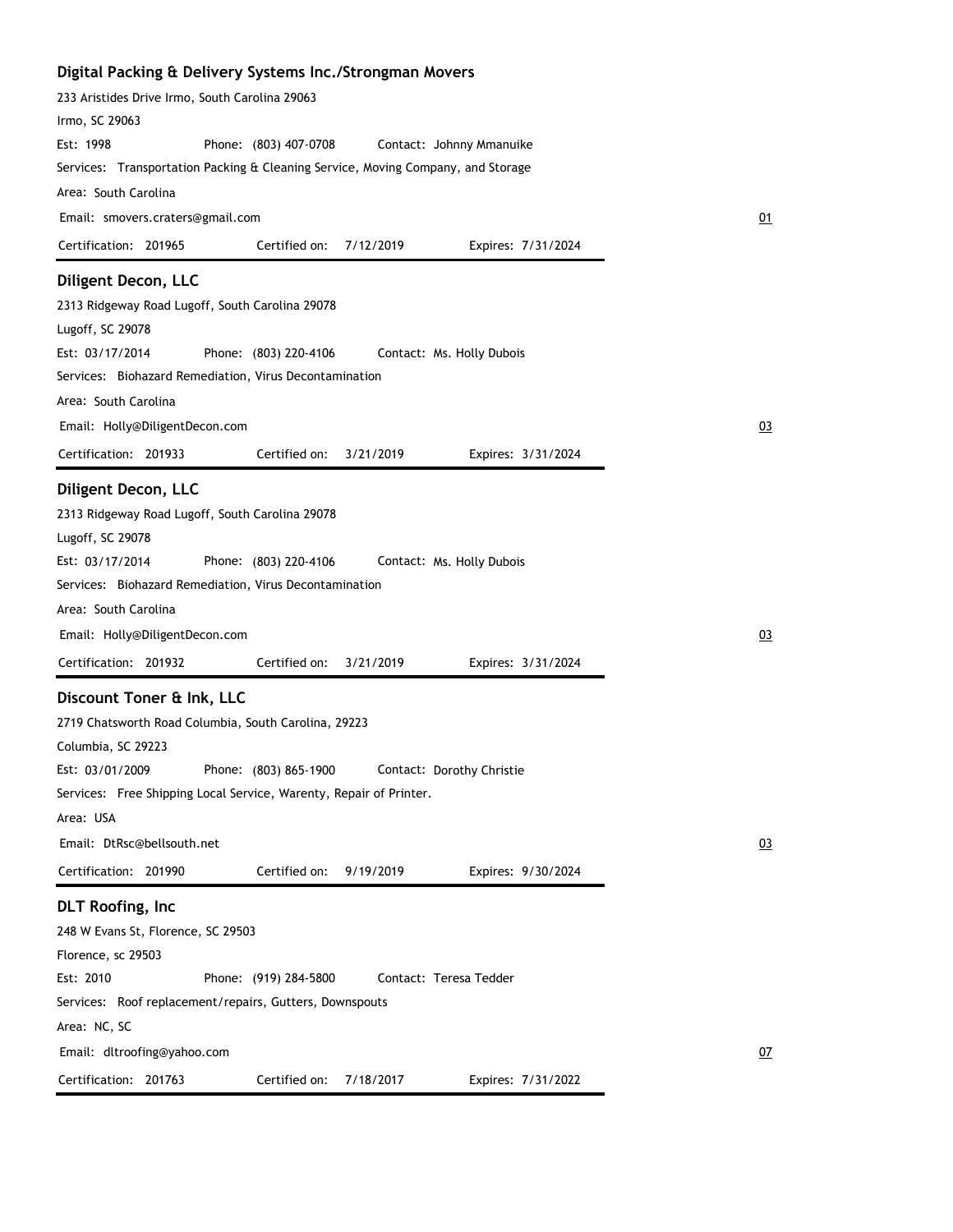| <b>DMS Printing and Promo</b>                                                                                                     |    |
|-----------------------------------------------------------------------------------------------------------------------------------|----|
| 2139 Bull Street                                                                                                                  |    |
| Columbia, SC 29201                                                                                                                |    |
| Contact: Otto Smith<br>Est:<br>Phone: (803) 764-1804                                                                              |    |
| Services: Printing Promotional                                                                                                    |    |
| Area: Richland/Lexington and Pee Dee                                                                                              |    |
| Email: info@dmsprintingandpromo.com                                                                                               | 01 |
| Certification: 2018157<br>11/9/2018<br>Certified on:<br>Expires: 11/30/2023                                                       |    |
| DNNL, LLC dba Spherion Staffing                                                                                                   |    |
| 519 W. Evans Street, Florence, SC 29501                                                                                           |    |
| Florence, SC 29501                                                                                                                |    |
| Est: 1986<br>Phone: (843) 664-0050<br>Contact: Doris Lockhart                                                                     |    |
| Services: Temporary and permanent staffing. Temp to Permanent Staffing. Training in job seeking skills and in<br>time management. |    |
| Area: Horry County, Sumter County, Georgetown County, and Pee Dee Area                                                            |    |
| Email: dlockhart@spherion.com                                                                                                     | 02 |
| Certification: 202070<br>Certified on:<br>7/28/2020<br>Expires: 7/31/2025                                                         |    |
| <b>DNR Construction, LLC</b>                                                                                                      |    |
| 567 Wise ferry Road, Lexington, South Carolina 29072                                                                              |    |
| Lexington, SC 29072                                                                                                               |    |
| Est: 2/14/2013<br>Phone: (803) 513-9495<br>Contact: Ms. Heather Powers                                                            |    |
| Services: Site Contractor.                                                                                                        |    |
| Area: South Carolina                                                                                                              |    |
| Email: dnrconstruction@outlook.com                                                                                                | 03 |
|                                                                                                                                   |    |
| Certification: 2020151<br>Certified on:<br>12/2/2020<br>Expires: 12/31/2025                                                       |    |
| Dowling Investigations, LLC                                                                                                       |    |
| P. O. Box 779 Orangeburg, South Carolina 29115                                                                                    |    |
| Orangeburg, SC 29116                                                                                                              |    |
| Est: 06/01/1990<br>Phone: (803) 662-2153<br>Contact: Mr. Charles Dowling, PDC                                                     |    |
| Services: Criminal Defense, Skip Trancing, Process Server, and Background Checks.                                                 |    |
| Area: South Carolina                                                                                                              |    |
| Email: dowlinginvestigations2013@yahoo.com                                                                                        | 01 |
| Certification: 202058<br>Certified on:<br>6/25/2020<br>Expires: 6/30/2025                                                         |    |
| Dream team Construction, LLC                                                                                                      |    |
| 717 Old Trolley rpad, Suite 6 # 359, Summerville, South Carolina 29485                                                            |    |
| Summerville, SC 29485                                                                                                             |    |
| Est: 11/22/2006<br>Phone: (843) 330-7489<br>Contact: Ms. Rhondel Wade                                                             |    |
| Services: General & Mechanical Construction, Building Construction, Mechanical Contracting, New & Old<br>Renovations.             |    |
| Area: South Carolina                                                                                                              |    |
| Email: info@dreamteamcon.org                                                                                                      | 02 |
| Certification: 2021128<br>Certified on:<br>11/22/2021<br>Expires: 11/30/2026                                                      |    |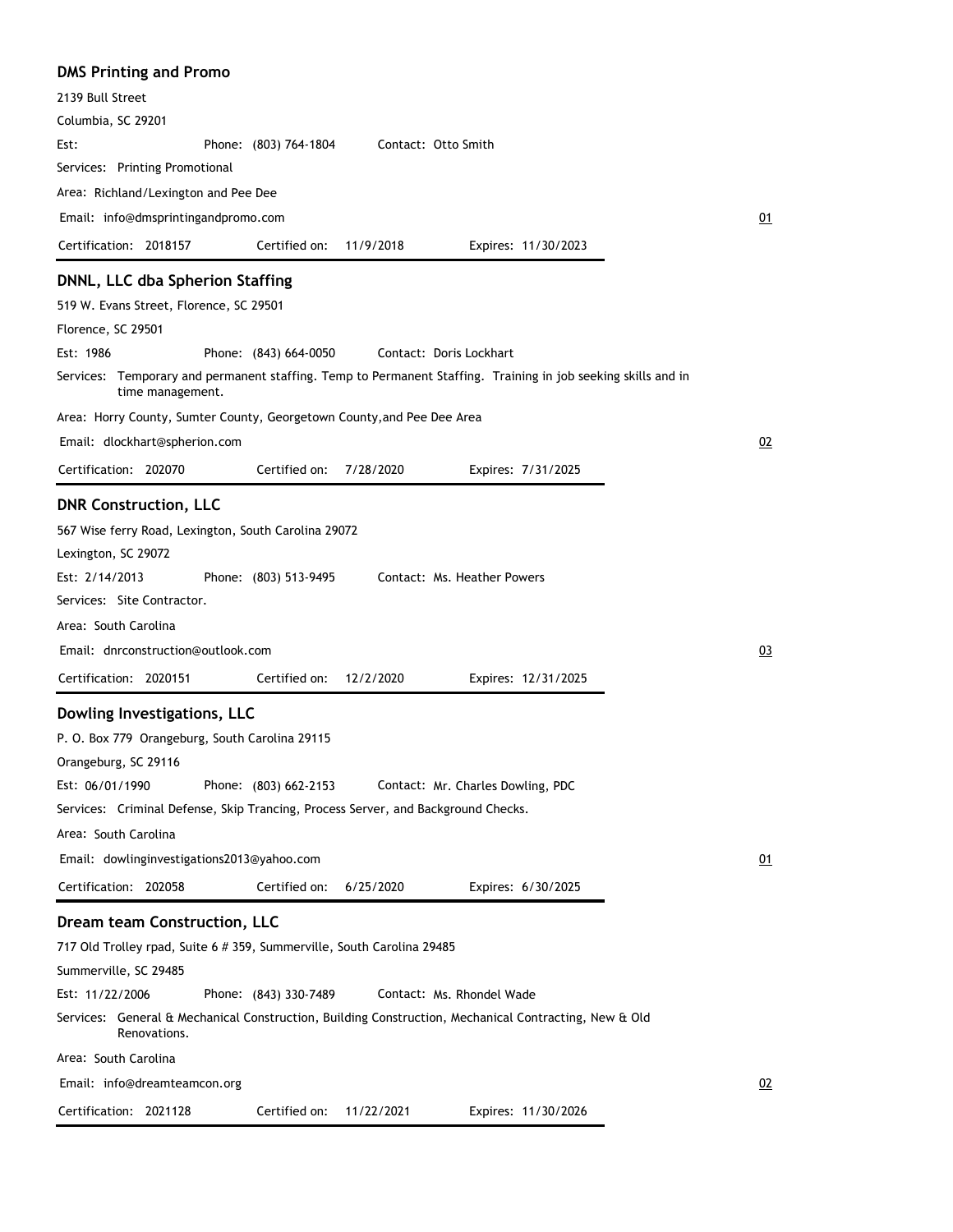#### **Dream Team Consulting Firm, LLC**

18 Regents Court, Columbia, SC 29209

Hopkins, SC 29061 Phone: (803) 402-6323 Services: A full service Organizational Development Consulting Firm, specializing in the Enhancement of day to day operations and the Recruitment and Retention of Qualified Individuals. Business Consullting: Planning, Development, Leadership Training, Start-ups, Nonprofits, Business Plans. Organization Assessments: Employee Satisfaction Surveys, Organizational Assessments, Strategic Planning, New Product Development, Chamge Management, Project Management. Workforce Development: Leadership Coaching, Recruitment Services, Complete Assessment of Recruitment Operation, Training and Deveolpment, Analyze Training Practices, Construct New Training Methods, Provide Proven Theoretical Support, On-going Organizational Support Training, Motivational Speaking, Public Speking, Custom Curriculum Development, Soft Skills Training, and Assistance with Staffing. Area: SC Est: 05/15/2017 Certification: 2018129 Contact: Dr. Jermaine Johnson Email: Expires: 10/31/2023 01 Certified on: 10/10/2018 **Dreamcatcher & Associates, LLC** 138 Newton Corners Road, Estill, South Carolina 29918 Estill, SC 29918 Phone: (803) 680-6425 Equine-Assisted Learning; Equine Handling: Recreational Riding; Stable Management; Therapeutic; Services: Equine-Assisted Psychotherapy; School Programs; Veteran Programs; Boarding. Area: Lowcountry of South Carolina Est: 04/24/2015 Certification: 2021113 Contact: Ms. Tonya R. Beckett Email: trbeckett@daydreamstables.com Expires: 10/31/2026 02 Certified on: 10/18/2021 **DRG Security and IT Services,LLC** 1612 Marion St Dte 212-A Columbia, SC 29201 Phone: (803) 622-0453 Services: Security, tech, IT Area: US Est: 2010 Certification: 202069 Contact: Ira Spann Email: iralspan@gmail.com Expires: 7/31/2025 01 Certified on: 7/13/2020 **Duality Business and Technology Consulting, LLC** 1208 Broad River Road, J4, Columbia, SC 29210 Columbia, SC 29201 Phone: (615) 635-9300 Services: Education consulting, information technology training, business and website development Area: SC Est: 2016 Certification: 2017133 Contact: Kenneth Sessions Email: kdsessions1@gmail.com Expires: 12/31/2022 01 Certified on: 12/5/2017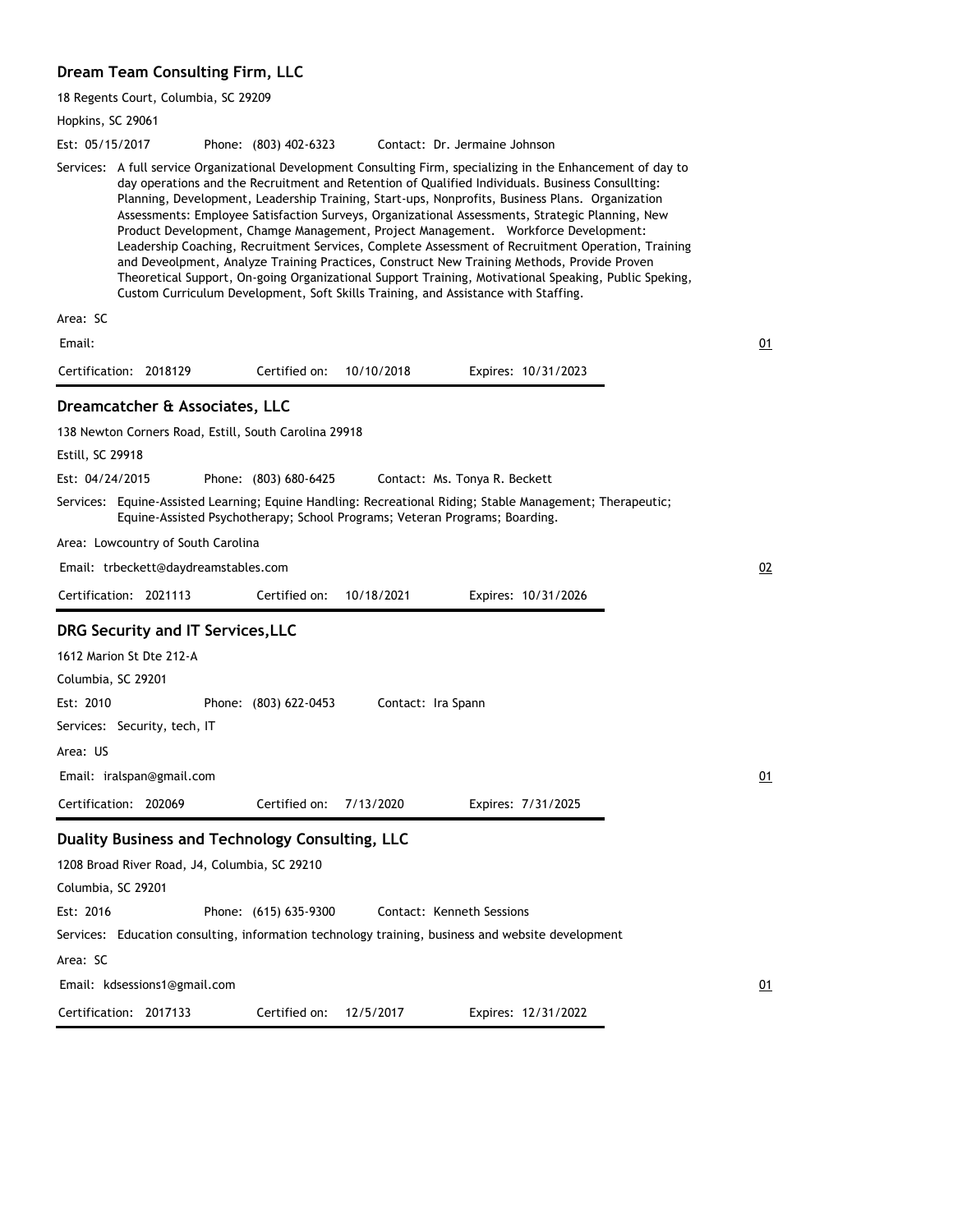### **DuBose Cleaning, LLC**

| 2005 Sunset Blvd West Columbia, South Carolina 29169                                                                           |           |
|--------------------------------------------------------------------------------------------------------------------------------|-----------|
| West Columbia, SC 29169                                                                                                        |           |
| Est: 03/1/2015<br>Phone: (803) 617-2397<br>Contact: Mr & Mrs. Joseph and Annette DuBose                                        |           |
| Services: Cleaning Service ie, Floors, Offices Building, Mental Health Facilities, Schools Buildings, Government<br>Building.  |           |
| Area: South Carolina, North Carolina                                                                                           |           |
| Email: DuBosecleaning@yahoo.com                                                                                                | 01        |
| Certification: 201936<br>Certified on:<br>3/21/2019<br>Expires: 3/31/2024                                                      |           |
| Dustless Blasting of Columbia, LLC                                                                                             |           |
| 148 < errimont Drive, Blythewood, South Carolina 29016                                                                         |           |
| Blythewood, SC 29016                                                                                                           |           |
| Est: 12/31/2016<br>Phone: (803) 767-4550<br>Contact: Ms. Lisandra Valdebenito                                                  |           |
| Services: Surface Cleaning, & Restoration Services through power blasting with or without abrasives & dry or<br>wet abrasives. |           |
| Area: South Carolina                                                                                                           |           |
| Email: dustlessblastingofcolumbia@gmail.com                                                                                    | 04        |
| Certification: 2020137<br>Certified on:<br>11/19/2020<br>Expires: 11/30/2025                                                   |           |
| <b>E&amp;K SERVICES, LLC</b>                                                                                                   |           |
| 225 FALLING CREEK ROAD, SPARTANBURG, SC 29301                                                                                  |           |
| SPARTANBURG, SC 29301                                                                                                          |           |
| Est: 1031/2011<br>Contact:<br>Phone: (864) 764-5993                                                                            |           |
| Services: GENERAL FREIGHT TRUCKING                                                                                             |           |
| Area: SPARTANBURG, SC                                                                                                          |           |
| Email: EKServices@live.com                                                                                                     | 03        |
| Certification: 201836<br>Certified on:<br>4/10/2018<br>Expires: 4/30/2023                                                      |           |
| E. L. Cook Construction, LLC                                                                                                   |           |
| 229 Muirfield Parkway, Charleston, SC 29414                                                                                    |           |
| Charleston, SC 29414                                                                                                           |           |
| Est: 20075<br>Phone: (843) 296-3984<br>Contact: Eric L. Cook                                                                   |           |
| Services: Residential and Commercial Construction                                                                              |           |
| Area: SC, NC, GA                                                                                                               |           |
| Email: ericlcook2@gmail.com                                                                                                    | <u>01</u> |
| Certification: 201817<br>Certified on:<br>2/12/2018<br>Expires: 2/28/2023                                                      |           |
| <b>Earth Movers Trucking, LLC</b>                                                                                              |           |
| 2 Gardenhill Drive, Columbia, South Carolina 29229                                                                             |           |
| Columbia, SC 29229                                                                                                             |           |
| Est: 03/09/2016<br>Phone: (803) 476-2020<br>Contact: Ms. Rosetta Harris                                                        |           |
| Services: Local hauling of Milling, Sand, Gravel, Asphalt, and Dirt.                                                           |           |
| Area: SC                                                                                                                       |           |
| Email: rozieharris@att.net                                                                                                     | 02        |
| Certification: 2018166<br>Certified on:<br>12/6/2018<br>Expires: 12/31/2023                                                    |           |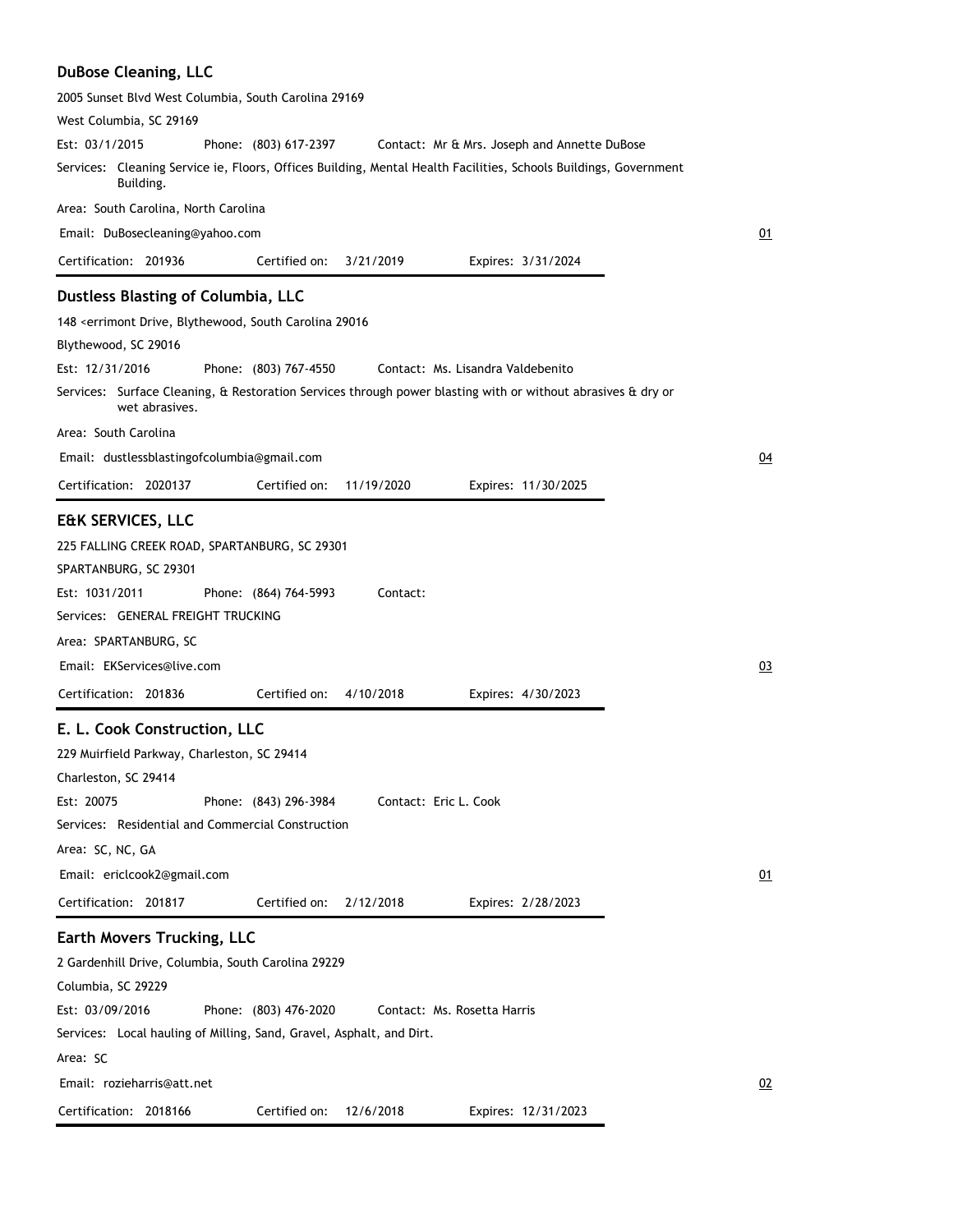| Easy Jack, LLC                                                                                                                                                                                                                                                                                                                                 |    |
|------------------------------------------------------------------------------------------------------------------------------------------------------------------------------------------------------------------------------------------------------------------------------------------------------------------------------------------------|----|
| 504 Piedmont Golf Course Rd                                                                                                                                                                                                                                                                                                                    |    |
| Piedmont, SC 29673                                                                                                                                                                                                                                                                                                                             |    |
| Est: 2015<br>Contact: Ortagus Bennett<br>Phone: (864) 346-4185                                                                                                                                                                                                                                                                                 |    |
| Services: vehicle jack manufacturer                                                                                                                                                                                                                                                                                                            |    |
| Area: Upstate SC                                                                                                                                                                                                                                                                                                                               |    |
| Email:                                                                                                                                                                                                                                                                                                                                         | 01 |
| Certification: 201778<br>Certified on:<br>8/25/2017<br>Expires: 8/31/2022                                                                                                                                                                                                                                                                      |    |
| <b>ECH Consultants</b>                                                                                                                                                                                                                                                                                                                         |    |
| 2879 DeWitt Circle, Darlington, South Carolina 29532                                                                                                                                                                                                                                                                                           |    |
| Darlington, SC 29532                                                                                                                                                                                                                                                                                                                           |    |
| Est: 01/2015<br>Phone: (803) 807-6488<br>Contact: Ms. Enga Hair                                                                                                                                                                                                                                                                                |    |
| Services: Perform asbestos and mold surveys and provides remediation services for asbestos and mold. Perform<br>air monitoring services for asbestos and mold remediation. Provide construction management<br>services. Lead base Paint removable.                                                                                             |    |
| Area: SC                                                                                                                                                                                                                                                                                                                                       |    |
| Email: enga@echconsultants.com                                                                                                                                                                                                                                                                                                                 | 03 |
| Certification: 2021108<br>Certified on:<br>10/6/2021<br>Expires: 10/31/2026                                                                                                                                                                                                                                                                    |    |
| <b>Ed McCrory Logistics, LLC</b>                                                                                                                                                                                                                                                                                                               |    |
| 2700 Old Airport Road, Winnsboro, SC 29180                                                                                                                                                                                                                                                                                                     |    |
| Winnsboro, SC 29180                                                                                                                                                                                                                                                                                                                            |    |
| Est: 02/01/2013<br>Contact:<br>Phone: (803) 635-3676                                                                                                                                                                                                                                                                                           |    |
| Services: Local Hauling of Asphalt, Sand, Gravel, Dirt                                                                                                                                                                                                                                                                                         |    |
| Area: SC                                                                                                                                                                                                                                                                                                                                       |    |
| Email: edmccrory42@gmail.com                                                                                                                                                                                                                                                                                                                   | 01 |
| Certification: 201879<br>Certified on:<br>6/11/2018<br>Expires: 6/30/2023                                                                                                                                                                                                                                                                      |    |
| Ed Rush Consulting and Development Group, LLC                                                                                                                                                                                                                                                                                                  |    |
| 3255 Landmark Drive, Suite 214, N. Charleston, SC 29418                                                                                                                                                                                                                                                                                        |    |
| N. Charleston, SC 29418                                                                                                                                                                                                                                                                                                                        |    |
| Est: 05/2012<br>Contact: Ms. Keena Edwards<br>Phone: (843) 494-9504                                                                                                                                                                                                                                                                            |    |
| Services: Real Estate Development, Right of Way Acquisition, Project Management, Construction Consulting,<br>Security Guards and Patrol Services, Facilitator of Drug and Alcohol Testing and Background Checks,<br>Tracking Services, Flagging Operations, and Traffic Control Operations, Broker of Uniforms, Clothing<br>Apparel, and Tires |    |
| Area: SC, NC, and GA                                                                                                                                                                                                                                                                                                                           |    |
| Email: keena@edrushcdg.com                                                                                                                                                                                                                                                                                                                     | 02 |
| Certification: 20189<br>Certified on:<br>Expires: 1/31/2023<br>1/31/2018                                                                                                                                                                                                                                                                       |    |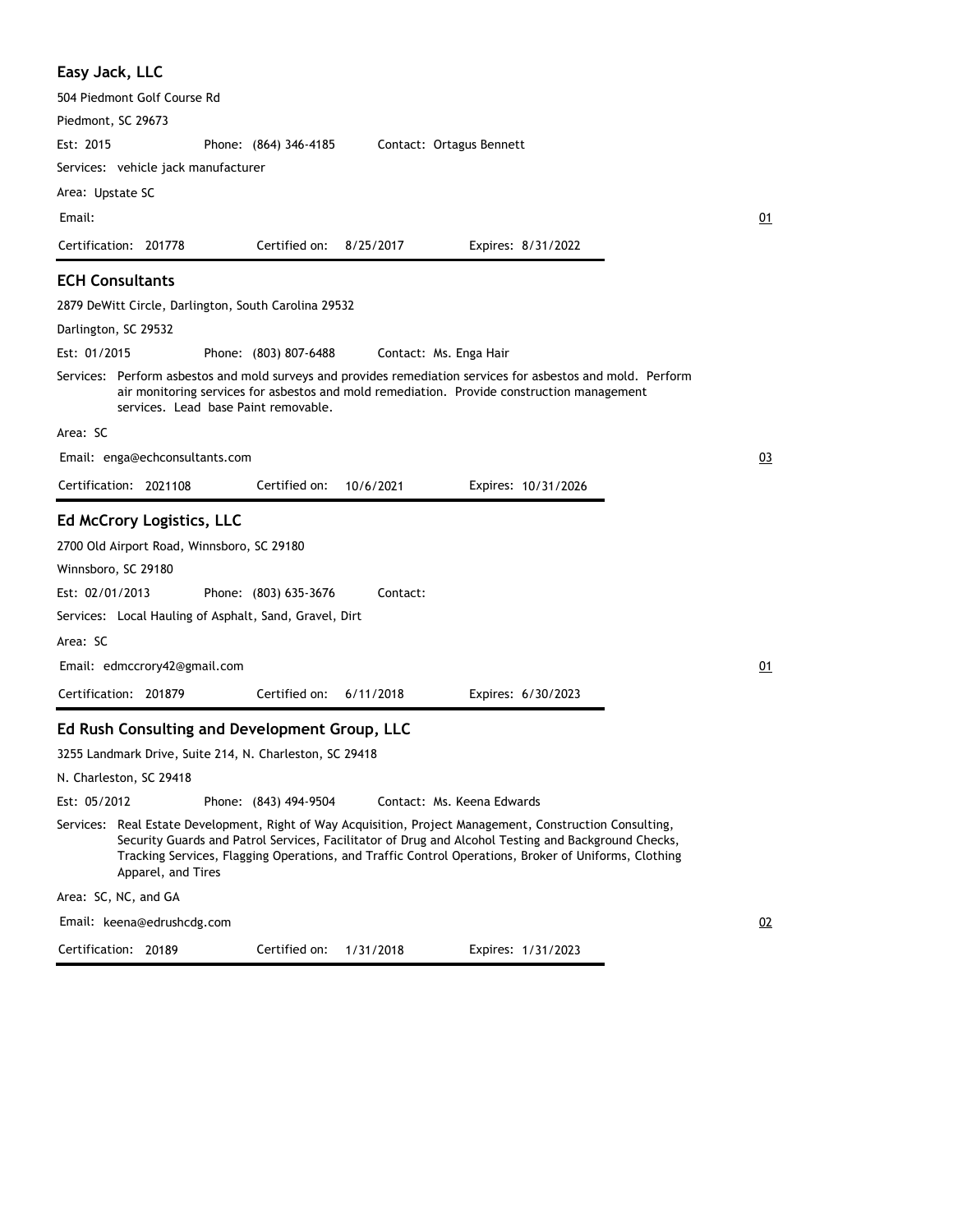### **Edie's Diva D Enterprises, LLC**

| 147 Vacuum Lane, Ridgeville, SC 29472                                                                                                                                                                                                                                                                                            |    |
|----------------------------------------------------------------------------------------------------------------------------------------------------------------------------------------------------------------------------------------------------------------------------------------------------------------------------------|----|
| Ridgeville, SC 29472                                                                                                                                                                                                                                                                                                             |    |
| Est: 02/16/2016<br>Phone: (843) 879-0023<br>Contact: Dawn Eadie                                                                                                                                                                                                                                                                  |    |
| Services: Site Work, Asphalt Paving, Prepping, and Clearing Land                                                                                                                                                                                                                                                                 |    |
| Area: SC, NC, GA                                                                                                                                                                                                                                                                                                                 |    |
| Email: dawn@eadiesconstruction.com                                                                                                                                                                                                                                                                                               | 03 |
| Certification: 201872<br>6/4/2018<br>Certified on:<br>Expires: 6/30/2023                                                                                                                                                                                                                                                         |    |
| <b>Education Prescriptions, Inc</b>                                                                                                                                                                                                                                                                                              |    |
| 1420 Leatherman Road, conway, South Carolina 29527                                                                                                                                                                                                                                                                               |    |
| Conway, SC 29527                                                                                                                                                                                                                                                                                                                 |    |
| Est: 06/01/2020<br>Phone: (843) 369-0600<br>Contact: Dr. Terita Gusby                                                                                                                                                                                                                                                            |    |
| Services: Virtual tutoring services (grades 1-12). Workshops and Trainings towards self-esteem, GED Prep<br>Services, Special Education Tutoring Services, High School Career Planning, English Language Larning<br>Services.                                                                                                    |    |
| Area: United States                                                                                                                                                                                                                                                                                                              |    |
| Email: educationprescriptions@gmail.com                                                                                                                                                                                                                                                                                          | 02 |
| Certification: 202163<br>Certified on:<br>6/22/2021<br>Expires: 6/30/2026                                                                                                                                                                                                                                                        |    |
| <b>Efficient Safe Cleaning Services</b>                                                                                                                                                                                                                                                                                          |    |
| 1128 Northland Drive, Cayce, SC 29003                                                                                                                                                                                                                                                                                            |    |
| Cayce, SC 29003                                                                                                                                                                                                                                                                                                                  |    |
| Est: 12/18/2016<br>Contact: Eric Abramson<br>Phone: (803) 708-1985                                                                                                                                                                                                                                                               |    |
| Services: Cleaning and Janitorial                                                                                                                                                                                                                                                                                                |    |
| Area:                                                                                                                                                                                                                                                                                                                            |    |
| Email: eric@efficientsafecleaning.com                                                                                                                                                                                                                                                                                            | 01 |
| Certification: 20181<br>Certified on:<br>1/5/2018<br>Expires: 1/31/2023                                                                                                                                                                                                                                                          |    |
|                                                                                                                                                                                                                                                                                                                                  |    |
| EFP Technology Services, LLC dba Cultivating the Learning                                                                                                                                                                                                                                                                        |    |
| 125 History Lane, Summerville, SC 29485                                                                                                                                                                                                                                                                                          |    |
| Summerville, SC 29485                                                                                                                                                                                                                                                                                                            |    |
| Est: 07/2013<br>Phone: (843) 697-3473<br>Contact: Eileen Fernandez-Parker                                                                                                                                                                                                                                                        |    |
| Services: Prepare and Conduct Seminars, Give Speeches at Conf/Mtgs; Provide Technical Assistance, Analyze<br>SDE or Other Education Operations, Serve on/ Chair Task Force of Education, Develop Education<br>Curriculum/ related Documents, Develop, Edit/ Review Education Assessments, Serve as a Mentor,<br>Coach, Assessor. |    |
| Area: SC                                                                                                                                                                                                                                                                                                                         |    |
| Email: efptechsolutions@gmail.com                                                                                                                                                                                                                                                                                                | 04 |
| Certification: 2018132<br>Certified on:<br>10/16/2018<br>Expires: 10/31/2023                                                                                                                                                                                                                                                     |    |
| Elegence Pressure Washing & Landscaping Services                                                                                                                                                                                                                                                                                 |    |
| 158 Freida Road, Lexington, South Carolina 29073                                                                                                                                                                                                                                                                                 |    |
| Lexington, SC 29073                                                                                                                                                                                                                                                                                                              |    |
| Phone: (803) 361-7542<br>Est: 07/2/2010<br>Contact: Mr. Gregory L. Robinson                                                                                                                                                                                                                                                      |    |
| Services: Pressure Washing, Landscaping and ect.                                                                                                                                                                                                                                                                                 |    |
|                                                                                                                                                                                                                                                                                                                                  |    |
| Area: Lexington and Richland Counties                                                                                                                                                                                                                                                                                            |    |
| Email: gregrobinson1972@gmail.com                                                                                                                                                                                                                                                                                                | 01 |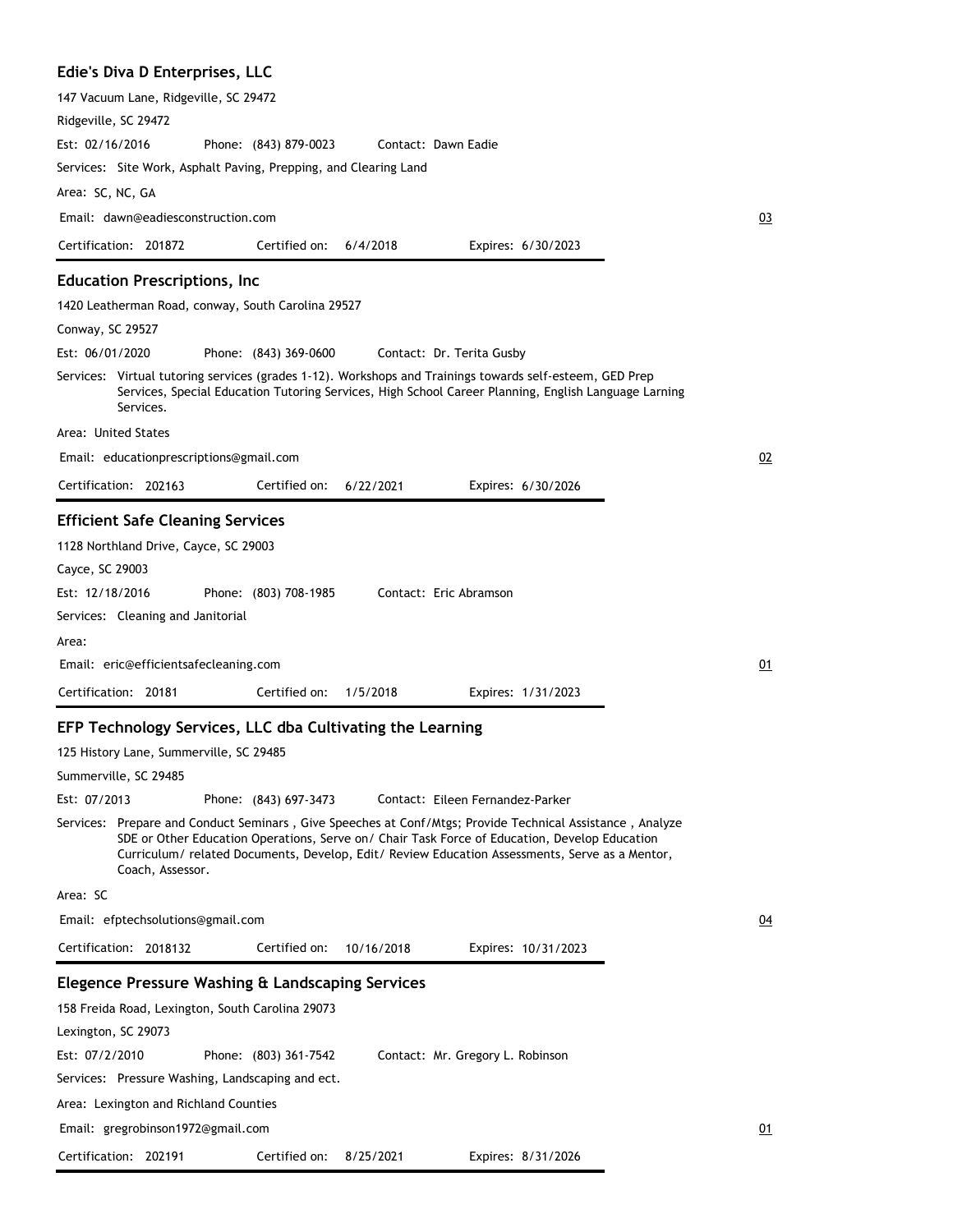| <b>Elite Limo Service</b>                                                                                                                                                                 |            |
|-------------------------------------------------------------------------------------------------------------------------------------------------------------------------------------------|------------|
| 120 Dorchester Manor                                                                                                                                                                      |            |
| N. Charleston, SC 29420                                                                                                                                                                   |            |
| Est: 2000<br>Contact: Alice Lawrence<br>Phone: (843) 814-6905                                                                                                                             |            |
| Services: Taxi, limo, and shuttle service                                                                                                                                                 |            |
| Area: SC                                                                                                                                                                                  |            |
| Email: alawre17@yahoo.com                                                                                                                                                                 | 02         |
| Certification: 20186<br>Certified on:<br>1/22/2018<br>Expires: 1/31/2023                                                                                                                  |            |
| <b>Elite Properties of Charleston, LLC</b>                                                                                                                                                |            |
| 116 Welchman Ave                                                                                                                                                                          |            |
| Goose Creek, SC 29445                                                                                                                                                                     |            |
| Est: 09/11/2015<br>Phone: (843) 764-1800<br>Contact: Larry D Broadnax Jr                                                                                                                  |            |
| Services: janitorial and maintenance services                                                                                                                                             |            |
| Area: SC                                                                                                                                                                                  |            |
| Email: elitepropertiesofcharlestonsc@yahoo.co                                                                                                                                             | <u>01</u>  |
| Certification: 201727<br>Certified on:<br>5/11/2017<br>Expires: 5/31/2022                                                                                                                 |            |
| Elite Techniques, Inc                                                                                                                                                                     |            |
| 1817 Bishopville Hwy                                                                                                                                                                      |            |
| Camden, SC 29020                                                                                                                                                                          |            |
| Est: 10/2011                                                                                                                                                                              |            |
| Phone: (803) 427-7851<br>Contact: April Rodgers                                                                                                                                           |            |
| Services: Drilling services, environmental and geotechnical drilling services-auger, mud rotary, air, SPT drilling,<br>well installation and sampling, well development, well abandonment |            |
| Area: Southeast US                                                                                                                                                                        |            |
| Email: arodgers@elitetechniquesinc.com                                                                                                                                                    | 03         |
| Certification: 201760<br>Certified on:<br>7/13/2017<br>Expires: 7/31/2022                                                                                                                 |            |
|                                                                                                                                                                                           |            |
| Ella Rose Group, LLC                                                                                                                                                                      |            |
| 147 Peaceful Lane Columbia, SC 29223<br>Columbia, SC 29223                                                                                                                                |            |
| Est: 03/22/2017<br>Contact: Tosha Jordan                                                                                                                                                  |            |
| Phone: (803) 673-2753<br>Services: Provide assistance with life insurance, Financial Coaching, Retirement Planning, Mortgage Protection                                                   |            |
| Planning, Estate Planner, Financial Literacy, Workshope & Investment Planning                                                                                                             |            |
| Area: SC, NC, FL                                                                                                                                                                          |            |
| Email: tosha@toshajordan.com                                                                                                                                                              | 02         |
| Certified on:<br>Certification: 2018115<br>8/29/2018<br>Expires: 8/31/2023                                                                                                                |            |
| <b>Elm Construction, LLC</b>                                                                                                                                                              | <b>NEW</b> |
| 1898 N. Pamlico Hwy, Pamplico, South Carolina 29583                                                                                                                                       |            |
| Pamplico, SC 29583                                                                                                                                                                        |            |
| Est: 06/01/2001<br>Phone: (843) 616-1314<br>Contact: Mr. George M. Mack                                                                                                                   |            |
| Services: Demolition (Building), Concrete (foundations, Finishings, Slabs, Driveway, Storage space). Building (                                                                           |            |
| Residental, Commercial).                                                                                                                                                                  |            |
| Area: Southeast                                                                                                                                                                           |            |
| Email: Elmbiz5@gmail.com                                                                                                                                                                  | 01         |
| Certification: 202234<br>Certified on: 4/6/2022<br>Expires: 4/30/2027                                                                                                                     |            |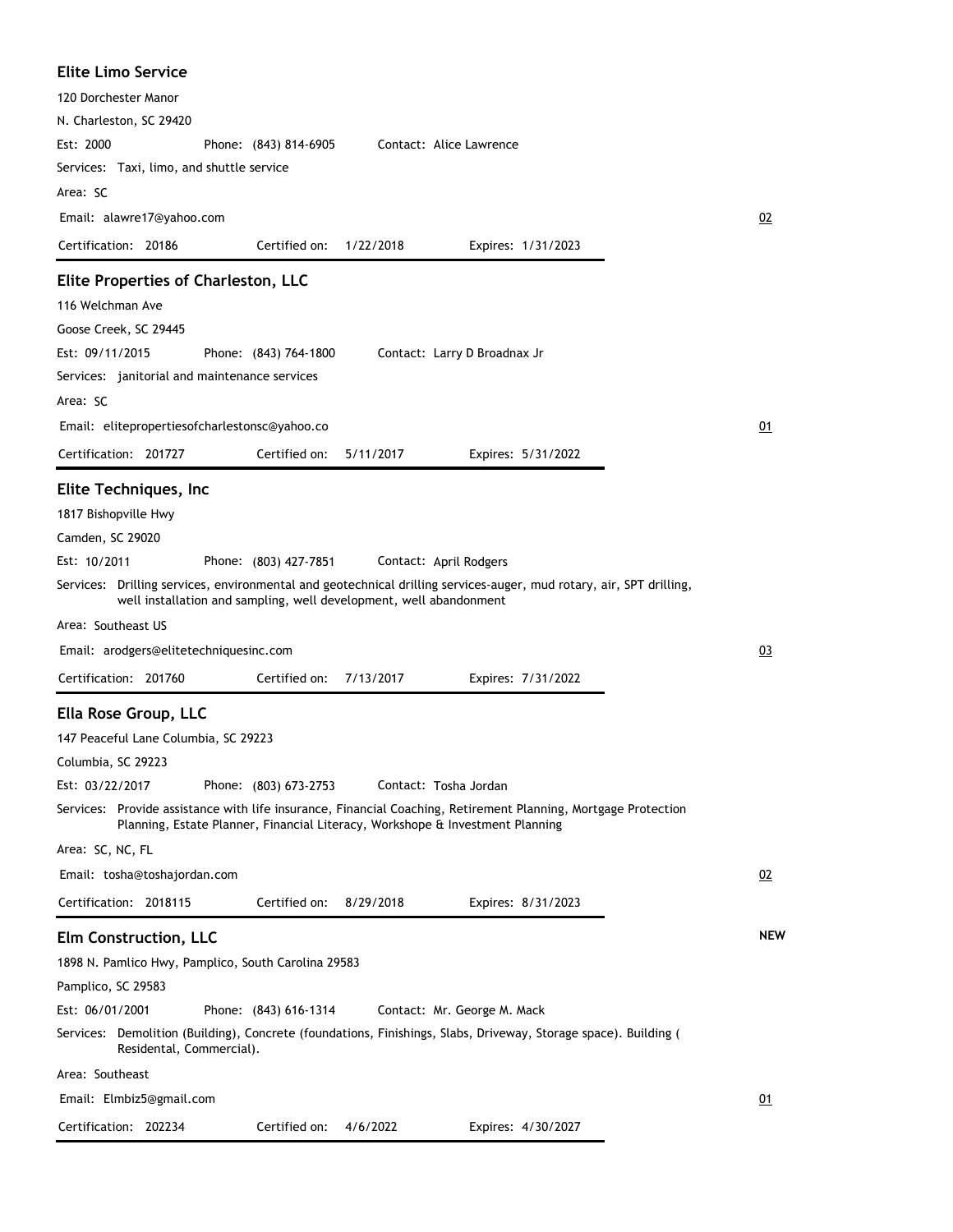#### **Elodie, LLC**

| 201 Sigma Drive, Suite 300 Summerville, South Carolina 29486                                                                                                                                                                                                                                                          |           |
|-----------------------------------------------------------------------------------------------------------------------------------------------------------------------------------------------------------------------------------------------------------------------------------------------------------------------|-----------|
| Summerville, SC 29488                                                                                                                                                                                                                                                                                                 |           |
| Est: 04/30/2018<br>Phone: (843) 608-8851<br>Contact: Ms. Danialle Larkins                                                                                                                                                                                                                                             |           |
| Services: Professional Counseling, Psychological Evaluations, Diagnoistic Assessments, Bocational Evaluations,<br>Trauma Therapy.                                                                                                                                                                                     |           |
| Area: Berkeley, Dorchester, Charleston, orangeburg and surrounding counties.                                                                                                                                                                                                                                          |           |
| Email: dlarkins@elodiellc.com                                                                                                                                                                                                                                                                                         | 02        |
| Certification: 202050<br>Certified on:<br>6/9/2020<br>Expires: 6/30/2025                                                                                                                                                                                                                                              |           |
| <b>Elvis Welding Services Inc</b>                                                                                                                                                                                                                                                                                     |           |
| 3824 Business Street, Myrtle Beach, South Carolina 29578                                                                                                                                                                                                                                                              |           |
| Myrtle Beach, SC 29578                                                                                                                                                                                                                                                                                                |           |
| Est: 11/24/1986<br>Phone: (843) 236-6118<br>Contact: Ms Kimberly Lineweber                                                                                                                                                                                                                                            |           |
| Services: We offer structural steel per your plans and need, welding, fabrication and erection of that steel. We<br>work close with a steel detailer, the architect, and engineer to make sure the job is done to all<br>specific plans and codes. All our welders are certified and trained in their specific areas. |           |
| Area: Horry and Georgetown Counties                                                                                                                                                                                                                                                                                   |           |
| Email: kimlineweber@elviswelding.com                                                                                                                                                                                                                                                                                  | 03        |
| Certified on:<br>Certification: 202165<br>6/24/2021<br>Expires: 6/30/2026                                                                                                                                                                                                                                             |           |
| <b>Elysian Consulting, LLC</b>                                                                                                                                                                                                                                                                                        |           |
| 731 Naples Ave, Cayce, SC 29033                                                                                                                                                                                                                                                                                       |           |
| Cayce, SC 29033                                                                                                                                                                                                                                                                                                       |           |
| Est: 02/15/2016<br>Contact: Christina Coble<br>Phone: (610) 639-4584                                                                                                                                                                                                                                                  |           |
| Services:   administrative management, general management, environmental consulting services, environmental<br>impact assessments, wetland consulting                                                                                                                                                                 |           |
| Area: SC, LA, NY                                                                                                                                                                                                                                                                                                      |           |
| Email: ccoble@elysianconsultingllc.com                                                                                                                                                                                                                                                                                | <u>04</u> |
| Certified on:<br>Certification: 201732<br>5/11/2017<br>Expires: 5/31/2022                                                                                                                                                                                                                                             |           |
| <b>Embark Business Solutions, LLC</b>                                                                                                                                                                                                                                                                                 |           |
| 105 Summerchase Drive                                                                                                                                                                                                                                                                                                 |           |
| Greenville, SC 29680                                                                                                                                                                                                                                                                                                  |           |
| Est: 2017<br>Phone: (803) 476-5840<br>Contact: Leon Hunt                                                                                                                                                                                                                                                              |           |
| Services: Business start-up assistance, training and development, payroll, bookkeeping, human resources,<br>Specializes in staffing and developing employees in Human Resources, Administrative, and Accounting<br>Positions. We provide entry level or experienced personnel at these position.                      |           |
| Area: SC,NC,GA                                                                                                                                                                                                                                                                                                        |           |
| Email: leon@embarkbs.com                                                                                                                                                                                                                                                                                              | 01        |
| Certified on:<br>12/12/2019<br>Expires: 12/31/2024<br>Certification: 2019135                                                                                                                                                                                                                                          |           |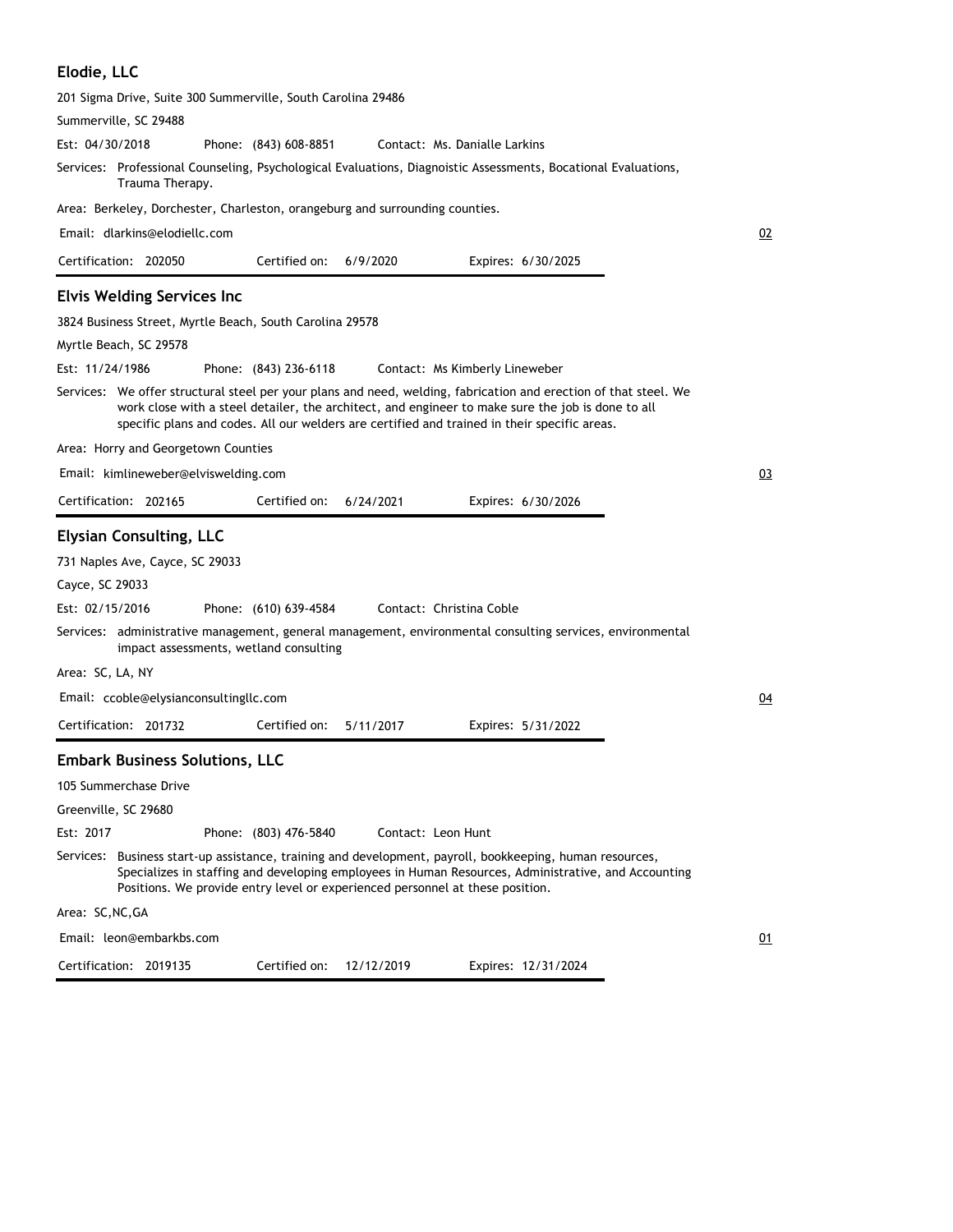## **Empire LTD, LLC**

| Linpire LTD, LLC                                                                                  |    |
|---------------------------------------------------------------------------------------------------|----|
| 205 Trade Street Greer, SC 29651                                                                  |    |
| Greer, SC 29651                                                                                   |    |
| Est: 10/2012<br>Contact: Mr. James Carter/ Ms. Veronica Belle-Carter<br>Phone: (803) 741-6065     |    |
| Services: Dry Cleaning, Alternations and Shoes Shine and Shoe Repair.                             |    |
| Area: Southeast (NC, SC, GA)                                                                      |    |
| Email: ronniecarter@hotmail.com                                                                   | 01 |
| Certification: 201916<br>Certified on:<br>2/21/2019<br>Expires: 2/28/2024                         |    |
| English For Life Academy, LLC                                                                     |    |
|                                                                                                   |    |
| 105 Chalet Pl Greenville, South Carolina 29607                                                    |    |
| Greenville, SC 29607                                                                              |    |
| Est: 2004<br>Contact: Kim Carroll<br>Phone: (864) 987-0067                                        |    |
| Services: Intercultural Communication, and Language Training, and Consulting.                     |    |
| Area: South Carolina                                                                              |    |
| Email:                                                                                            | 03 |
| Certification: 2018152<br>Certified on:<br>11/5/2018<br>Expires: 11/30/2023                       |    |
| <b>Enterainment Advertising, LLC</b>                                                              |    |
| 108 Pearman Drive Pendleton, South Carolina 29670                                                 |    |
| Anderson, SC 29623                                                                                |    |
| Est: 05/22/2013<br>Phone: (843) 575-0396<br>Contact: Ms. Kmberly Harding                          |    |
| Services: Aerial and Professional Photography, Graphic Design, Damage Assessment, SAR Emergency,  |    |
| Inspections, Surveying, Exploitation, Site Planning, Photography in General, Graphic Design.      |    |
| Area: South Carolina, North Carolina, Georgia                                                     |    |
| Email: kim.sisterspub@gmail.com                                                                   | 03 |
| Certification: 201972<br>Certified on:<br>7/25/2019<br>Expires: 7/31/2024                         |    |
| Enterprise OpsAssure, LLC                                                                         |    |
| 4600 Goer Dr, Ste 205                                                                             |    |
| North Charleston, SC 29403                                                                        |    |
| Est: 2015<br>Phone: (843) 746-9829<br>Contact: Herbert L Drayton III                              |    |
| Services: Business management consulting, task management via mobile application                  |    |
| Area: SC                                                                                          |    |
| Email:                                                                                            |    |
|                                                                                                   | 05 |
| Certification: 201749<br>Certified on:<br>6/30/2017<br>Expires: 6/30/2022                         |    |
| <b>ENVIRO AgScience, Inc</b>                                                                      |    |
| 1190 Buckner Road, Columbia, SC 29203                                                             |    |
| Columbia, SC 29224                                                                                |    |
| Est: 11/1985<br>Phone: (803) 714-7290<br>Contact: Dr. Louis B. Lynn                               |    |
| Services: Construction Management, General Contracting and Commercial Landscaping and Maintenance |    |
| Area: SC, GA                                                                                      |    |
| Email: louis.lynn@enviroags.com                                                                   | 01 |
| Certification: 201831<br>Certified on:<br>3/28/2018<br>Expires: 3/31/2023                         |    |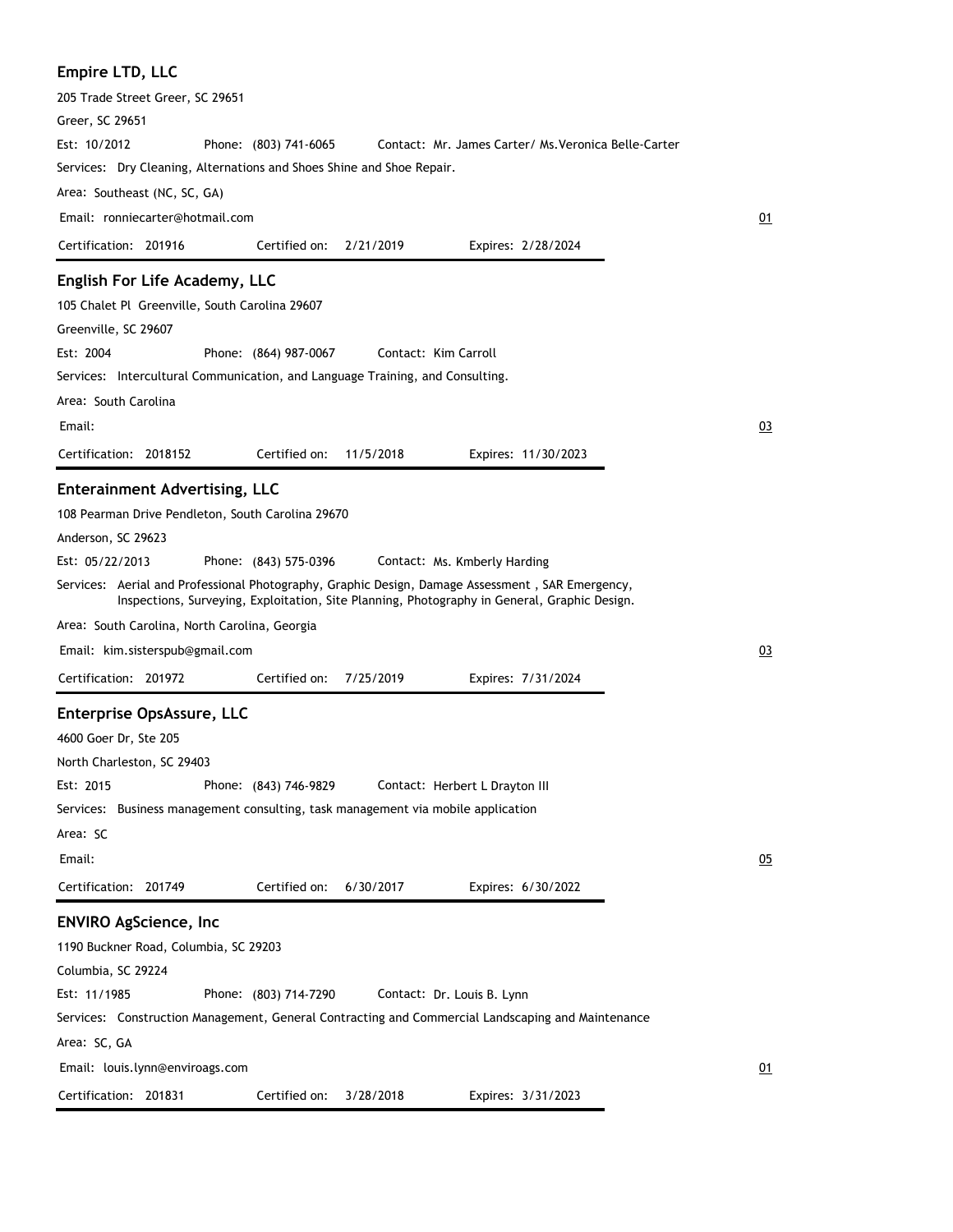## **Eric Muldrow Enterprises, Inc**

| 309 Liberty Drive, Easley, South Carolina 29640<br>Easley, SC 29640<br>Est: 1/1/2017<br>Phone: (864) 640-6017<br>Contact: Mr. Eric Muldrow<br>Services: Supping Books in Math and Science.                                                                                                                                                             |    |
|--------------------------------------------------------------------------------------------------------------------------------------------------------------------------------------------------------------------------------------------------------------------------------------------------------------------------------------------------------|----|
| Area: United States                                                                                                                                                                                                                                                                                                                                    |    |
| Email: Eric.Muldrow@emsourcingusa.com                                                                                                                                                                                                                                                                                                                  | 01 |
| Certification: 2021117<br>Certified on:<br>10/28/2021<br>Expires: 10/31/2026                                                                                                                                                                                                                                                                           |    |
| <b>Estate Planners, LLC</b>                                                                                                                                                                                                                                                                                                                            |    |
| 109 Stump Road                                                                                                                                                                                                                                                                                                                                         |    |
| Lexington, SC 29073                                                                                                                                                                                                                                                                                                                                    |    |
| Est: 8/2006<br>Phone: (803) 292-2227<br>Contact: Robert Kim<br>Services: Commercial, industrial, residential equipment and buildings, HVAC, refrigeration, distribution,                                                                                                                                                                               |    |
| installation of HVAC and refrigeration                                                                                                                                                                                                                                                                                                                 |    |
| Area: SC, GA                                                                                                                                                                                                                                                                                                                                           |    |
| Email: rkim777@gmail.com                                                                                                                                                                                                                                                                                                                               | 09 |
| 7/13/2017<br>Certification: 201757<br>Certified on:<br>Expires: 7/31/2022                                                                                                                                                                                                                                                                              |    |
| <b>Evergreen Paper Products</b>                                                                                                                                                                                                                                                                                                                        |    |
| 2125 Woodtrail Drive, Columbia, South Carolina 29210<br>Columbia, SC 29210<br>Est: 05/2010<br>Phone: (803) 260-0757<br>Contact: Ms. Amakia Gibson<br>Services:   Distribution of Paper Products, Bathroom Paper, Hand Towels, Soaps.Trash Can Liners, Bedding, Sales.<br>Area: South Carolina                                                          |    |
| Email: egreenpaper@aol.com                                                                                                                                                                                                                                                                                                                             | 02 |
| Certification: 2020115<br>Certified on:<br>10/26/2020<br>Expires: 10/31/2025                                                                                                                                                                                                                                                                           |    |
|                                                                                                                                                                                                                                                                                                                                                        |    |
| <b>Evidence Based Services, Inc</b><br>176 Crogham Spur Road Suite 104 Charleston, South Carolina 29407<br>Folly Beach, SC 29439<br>Est: 12/29/2005<br>Phone: (843) 345-6780<br>Contact: Dr. Jeff Randall : Dr. Phillippe B. Cunningham                                                                                                                |    |
| Services: We are co-developers of an evidenced-based treatment for adolescents with substance abuse and<br>conduct related problems. We provide consultation sevices for agencies who wish to implement our<br>treatment approach.                                                                                                                     |    |
| Area: United States, England, Denmark                                                                                                                                                                                                                                                                                                                  |    |
| Email: Jeff@EvidenceBasedServices.com                                                                                                                                                                                                                                                                                                                  | 01 |
| Certification: 201924<br>Certified on:<br>3/4/2019<br>Expires: 3/31/2024                                                                                                                                                                                                                                                                               |    |
| <b>Excellent Affairs Services, LLC</b><br>204 Cayden Court, Chapin, South Carolina 29036<br>Irmo, SC 29063<br>Est: 09/8/2011<br>Phone: (803) 848-5400<br>Contact: Ms. Samantha Delee<br>Services: We provide cleaning services for make ready properties. We also provide painting services for units.<br>We prepare the units for tenants to move in. |    |
| Area: Richland, Lexington, Northeast of Columbia                                                                                                                                                                                                                                                                                                       |    |
| Email: Eaffairsllc@gmail.com                                                                                                                                                                                                                                                                                                                           | 02 |
| Certification: 202185<br>Certified on:<br>8/9/2021<br>Expires: 8/31/2026                                                                                                                                                                                                                                                                               |    |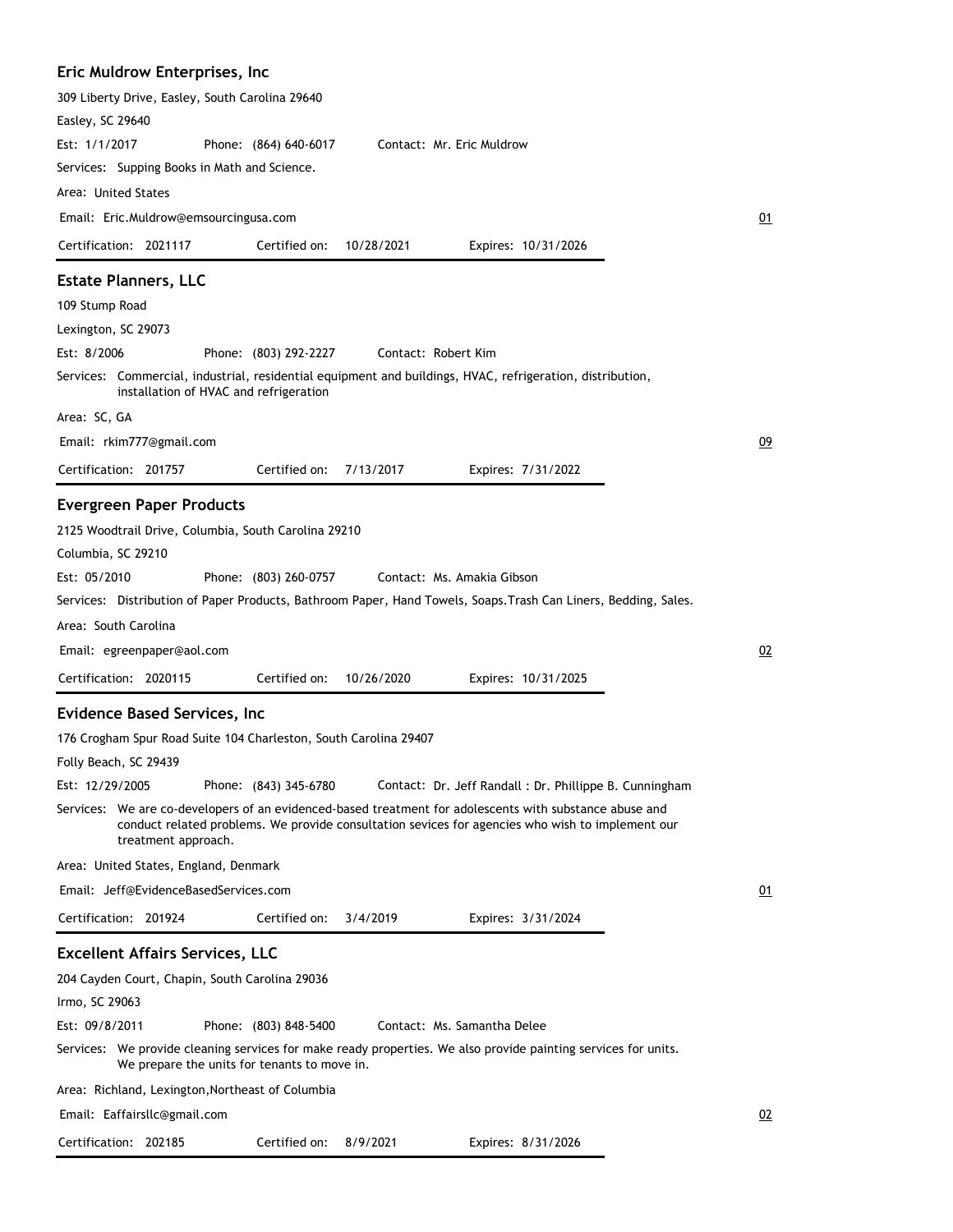### **Executive Coaching Institute for Minority Women, LLC**

| 2615 Jefford Road North, Lamar, South Carolina 29069<br>Lamar, SC 29069                                                                                                           |    |
|-----------------------------------------------------------------------------------------------------------------------------------------------------------------------------------|----|
| Est: 06/25/2007<br>Phone: (803) 807-7595<br>Contact: Ms. Tracy R. Powell                                                                                                          |    |
| Services: Executive Coaching Services for individuals and organizations, Public Speaking.                                                                                         |    |
| Area: South Carolina                                                                                                                                                              |    |
| Email: drtracy@ecifmw.org                                                                                                                                                         | 02 |
| Certification: 202110<br>Certified on:<br>1/25/2021<br>Expires: 1/31/2026                                                                                                         |    |
| <b>Exquisite Enterprises Inc, LLC</b>                                                                                                                                             |    |
| 5524 Dutton Avenue, Suite B3 North Charleston, South Carolina 29406                                                                                                               |    |
| North Charleston, SC 29406                                                                                                                                                        |    |
| Est: 03/15/2013<br>Phone: (843) 732-1568<br>Contact: Ms. Kimberly Bowman                                                                                                          |    |
| Services: Publishing and Advertising service, as well as support services to businesses and professionalsin areas<br>of business coaching, marketing, branding, photography, etc. |    |
| Area: Charleston, South Carolina                                                                                                                                                  |    |
| Email: admin@exquisiteenterprisesinc.com                                                                                                                                          | 02 |
| Certification: 201984<br>Certified on:<br>8/15/2019<br>Expires: 8/31/2024                                                                                                         |    |
| <b>Exterior Building Services, LLC</b>                                                                                                                                            |    |
| 2154 N center Street Ste C301, North Charleston, SC 29406                                                                                                                         |    |
| Charleston, SC 29492                                                                                                                                                              |    |
| Est: 01/21/2016<br>Phone: (843) 990-3854<br>Contact: Kathryn Peterson                                                                                                             |    |
| Services: waterproofing, exterior building shell maintenance, masonry, general contracting, window & glazing,<br>concrete                                                         |    |
| Area: SC, NC                                                                                                                                                                      |    |
| Email: kpeterson@extbuildingservices.com                                                                                                                                          | 03 |
| Certification: 201729<br>Certified on:<br>5/11/2017<br>Expires: 5/31/2022                                                                                                         |    |
| <b>Extraordinary Headhunters, LLC</b>                                                                                                                                             |    |
| 1320 Main Street, Ste 300                                                                                                                                                         |    |
| Columbia, SC 29201                                                                                                                                                                |    |
| Est: 2018<br>Phone: (803) 552-0794<br>Contact: Kiara Streater                                                                                                                     |    |
| Services: Staffing agency, staffing, recruiting                                                                                                                                   |    |
| Area: SC, FL, PA                                                                                                                                                                  |    |
| Email: kiarastreater@extraordinaryheadhuntersl                                                                                                                                    | 02 |
| Certification: 202149<br>Certified on:<br>4/28/2021<br>Expires: 4/30/2026                                                                                                         |    |
|                                                                                                                                                                                   |    |
| Familty C.A.R.E. Services, Inc                                                                                                                                                    |    |
| 3305 Pelman Road, Suite B Greenville, South Carolina 29615                                                                                                                        |    |
| Greenville, SC 29615                                                                                                                                                              |    |
| Est: 5/1995<br>Phone: (864) 888-7310<br>Contact: Dr. Debra King                                                                                                                   |    |
| Services: Counseling and Consulting.                                                                                                                                              |    |
| Area: South Carolina, North Carolina, Vinginia                                                                                                                                    |    |
| Email: drdak@careconciergecounselors.com                                                                                                                                          | 02 |
| Certification: 202223<br>Certified on:<br>3/14/2022<br>Expires: 3/31/2027                                                                                                         |    |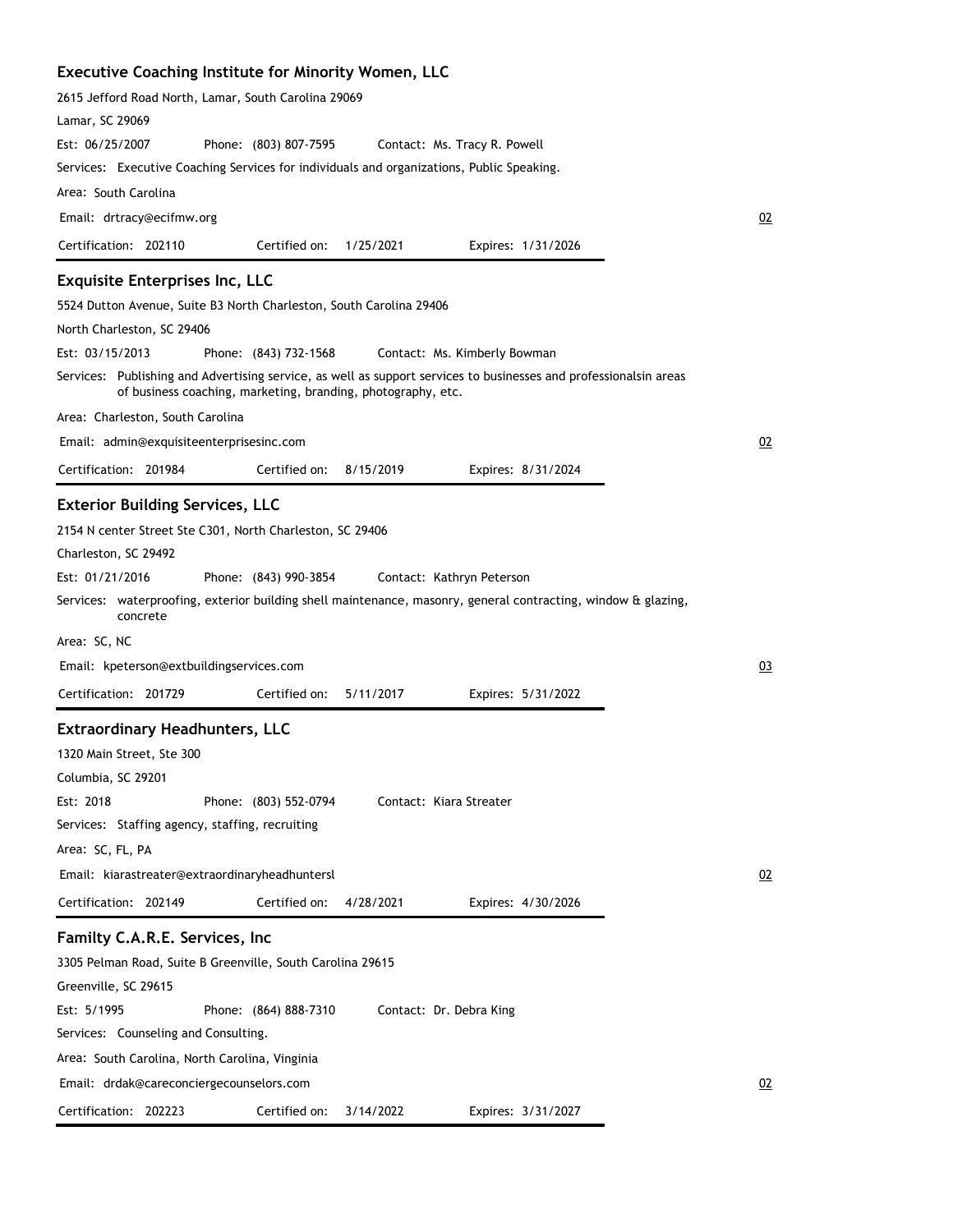| <b>Farmer Construction, LLC</b>                                                                                                                                                                                                                                                                                                                                     |    |
|---------------------------------------------------------------------------------------------------------------------------------------------------------------------------------------------------------------------------------------------------------------------------------------------------------------------------------------------------------------------|----|
| 2601 Read Street, Suit I-10, Columbia, SC 29204                                                                                                                                                                                                                                                                                                                     |    |
| Columbia, SC 29204                                                                                                                                                                                                                                                                                                                                                  |    |
| Est: 08/2004<br>Contact: Willie Farmer<br>Phone: (803) 728-0964                                                                                                                                                                                                                                                                                                     |    |
| Services: Electrical and Interior Renovations                                                                                                                                                                                                                                                                                                                       |    |
| Area: SC                                                                                                                                                                                                                                                                                                                                                            |    |
| Email: fconstruction@fcllc.biz                                                                                                                                                                                                                                                                                                                                      | 01 |
| Certification: 2018148<br>Certified on:<br>10/31/2018<br>Expires: 10/31/2023                                                                                                                                                                                                                                                                                        |    |
| <b>Farmer National, LLC</b>                                                                                                                                                                                                                                                                                                                                         |    |
| 142 View Drive, Blythewood, South Carolina 29016                                                                                                                                                                                                                                                                                                                    |    |
| Blythewood, SC 29016                                                                                                                                                                                                                                                                                                                                                |    |
| Est: 07/2018<br>Phone: (803) 665-1457<br>Contact: Mr. Andra Farmer                                                                                                                                                                                                                                                                                                  |    |
| Services: Lawn & landscaping, Tree Removal, Vegetation Management, Stomp Grinding, Site Preparation,<br>Clearing, Forest Underbrush Clearing, Right-of-way for Utilities, Storm Damage & Disater Clean Up,<br>Field and Pasture Restoration, Trail & Road Overgrowth Clearing, Fence Line Clearing, Soil Grading,<br>Bush Hogging, Anger Boring, Roll Off Dumpters. |    |
| Area: Midlands, SC, NC, GA (Southeast)                                                                                                                                                                                                                                                                                                                              |    |
| Email: backyardbarber142@gmail.com                                                                                                                                                                                                                                                                                                                                  | 01 |
| Certification: 2021121<br>Certified on:<br>11/10/2021<br>Expires: 11/30/2026                                                                                                                                                                                                                                                                                        |    |
| Filters South, Inc.                                                                                                                                                                                                                                                                                                                                                 |    |
| 656 Wraggs Ferry Road                                                                                                                                                                                                                                                                                                                                               |    |
| Georgetown, SC 29440                                                                                                                                                                                                                                                                                                                                                |    |
| Est: 1997<br>Phone: (843) 833-1042<br>Contact: Ms. Deborah Wills Powell                                                                                                                                                                                                                                                                                             |    |
| Services: Sale of all type filters made for machinery, HVAC, in Manufacturing Plants, Offices Buildings,<br>Hospitals, Etc.                                                                                                                                                                                                                                         |    |
| Area: SC & NC                                                                                                                                                                                                                                                                                                                                                       |    |
| Email: dwillspowell@earthlink.net                                                                                                                                                                                                                                                                                                                                   | 03 |
| Certified on:<br>Certification: 202078<br>8/10/2020<br>Expires: 8/31/2025                                                                                                                                                                                                                                                                                           |    |
| Filtration Solutions, Inc.                                                                                                                                                                                                                                                                                                                                          |    |
| 4361 Charlotte Hwy, Ste. 301                                                                                                                                                                                                                                                                                                                                        |    |
| Lake Wylie, SC 29710                                                                                                                                                                                                                                                                                                                                                |    |
| Est: 1989<br>Phone: (800) 5831-837<br>Contact: Kelly Farrell                                                                                                                                                                                                                                                                                                        |    |
| Services: Oil/water/air Filters, wastewater filtration, transformer oil filtration systems, food/beverage<br>filtration, filtration products, thermal & ultrasonic imagery, electrical plant walk thrus to meet OSHA<br>requirements                                                                                                                                |    |
| Area: NC, SC, GA, & FL                                                                                                                                                                                                                                                                                                                                              |    |
| Email: billie@filtrationsolutions.com                                                                                                                                                                                                                                                                                                                               | 03 |
| 8/4/2017<br>Certification: 201771<br>Certified on:<br>Expires: 8/31/2022                                                                                                                                                                                                                                                                                            |    |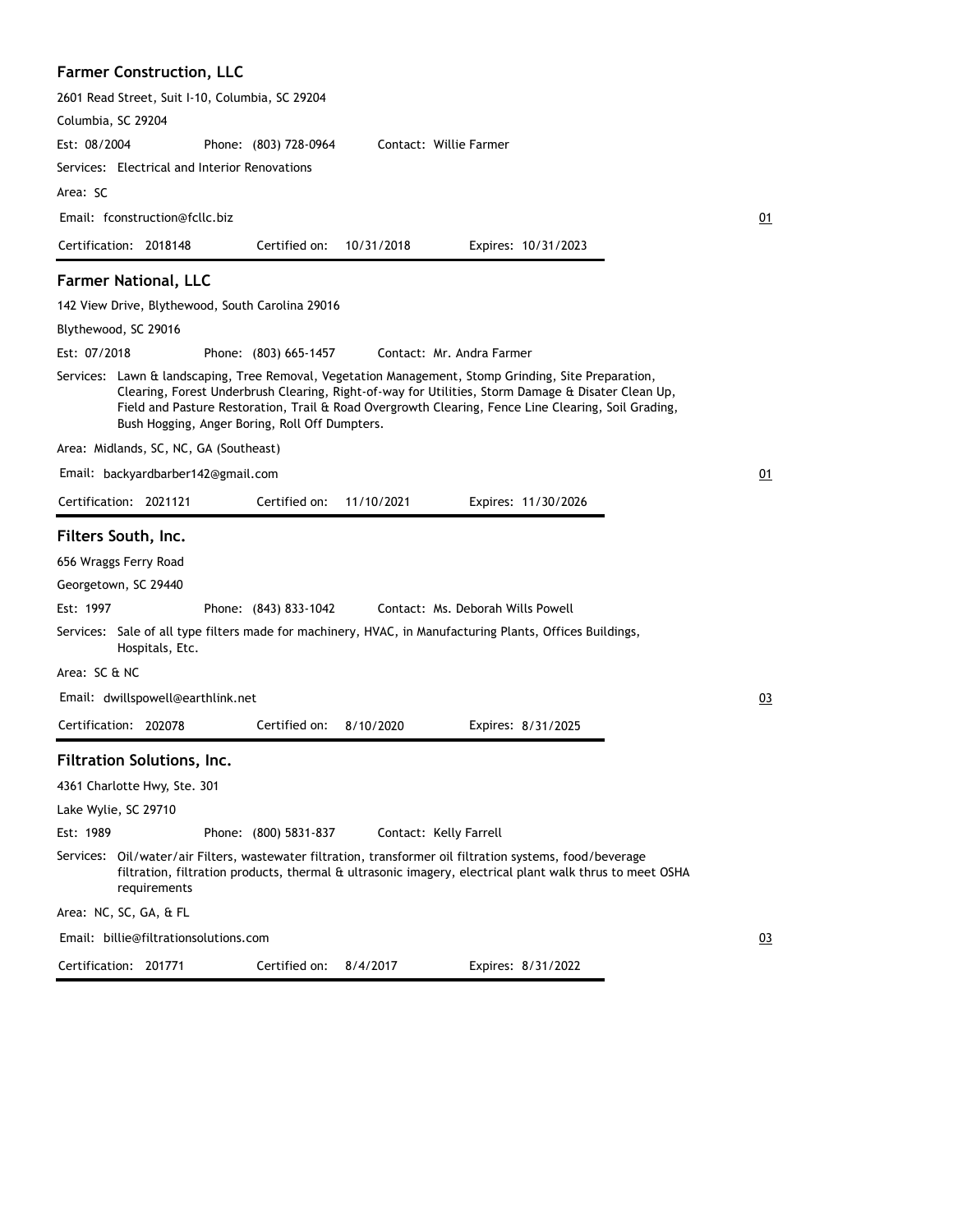| <b>Fine Cuts Lawn Care, LLC</b>                                                                                                                                                                                                                                                                                                           |           |
|-------------------------------------------------------------------------------------------------------------------------------------------------------------------------------------------------------------------------------------------------------------------------------------------------------------------------------------------|-----------|
| 208 Mason Street, Greer, South Carolina. 29651                                                                                                                                                                                                                                                                                            |           |
| Greer, SC 29652                                                                                                                                                                                                                                                                                                                           |           |
| Est: 07/24/2019<br>Phone: (864) 889-5201<br>Contact: Mr. Craig Johnson                                                                                                                                                                                                                                                                    |           |
| Services: Lawn Care                                                                                                                                                                                                                                                                                                                       |           |
| Area: Greenville and Spartanburg Counties                                                                                                                                                                                                                                                                                                 |           |
| Email: finecutsllc@gmail.com                                                                                                                                                                                                                                                                                                              | 01        |
| Certification: 202182<br>Certified on:<br>8/9/2021<br>Expires: 8/31/2026                                                                                                                                                                                                                                                                  |           |
| <b>First Class Barbers, LLC</b>                                                                                                                                                                                                                                                                                                           |           |
| 387 S Pleasantburg Drive                                                                                                                                                                                                                                                                                                                  |           |
| Greenville, SC 29607                                                                                                                                                                                                                                                                                                                      |           |
| Est: 2008<br>Phone: (864) 232-3526<br>Contact: Ortagus Bennett                                                                                                                                                                                                                                                                            |           |
| Services: Salon, Personal grooming                                                                                                                                                                                                                                                                                                        |           |
| Area: Upstate SC                                                                                                                                                                                                                                                                                                                          |           |
| Email: tay.5star.ent@gmail.com                                                                                                                                                                                                                                                                                                            | 01        |
| Certification: 201777<br>Certified on:<br>8/25/2017<br>Expires: 8/31/2022                                                                                                                                                                                                                                                                 |           |
| FloorCo, Inc                                                                                                                                                                                                                                                                                                                              |           |
| 5 Biloxi Square, West Columbia, South Carolina 29170                                                                                                                                                                                                                                                                                      |           |
| West Columbia, SC 29170                                                                                                                                                                                                                                                                                                                   |           |
| Est: 10/01/2013<br>Phone: (803) 622-7150<br>Contact: Ms. Tena Meermans                                                                                                                                                                                                                                                                    |           |
| Services: Installation of all floor coverings.                                                                                                                                                                                                                                                                                            |           |
| Area: South Carolina, North Carolina, Georgia                                                                                                                                                                                                                                                                                             |           |
| Email: Tmeermans@msn.com                                                                                                                                                                                                                                                                                                                  | <u>03</u> |
| Certified on:<br>Certification: 2020111<br>10/7/2020<br>Expires: 10/31/2025                                                                                                                                                                                                                                                               |           |
| <b>Florence Concrete Products, Inc</b>                                                                                                                                                                                                                                                                                                    |           |
| 1517 North Cashua Drive Florence, South Carolina 29501                                                                                                                                                                                                                                                                                    |           |
| Florence, SC 29501                                                                                                                                                                                                                                                                                                                        |           |
| Est: 1996<br>Phone: (843) 662-2549<br>Contact: Ms. Sherrt Jones                                                                                                                                                                                                                                                                           |           |
| Services: Sales and Manufacture of pre-cast/pre-stressed concrete products                                                                                                                                                                                                                                                                |           |
| Area: South Carolina                                                                                                                                                                                                                                                                                                                      |           |
| Email: smjonesfcp@aol.com                                                                                                                                                                                                                                                                                                                 | 03        |
| Certified on:<br>Certification: 201993<br>9/24/2019<br>Expires: 9/30/2024                                                                                                                                                                                                                                                                 |           |
| Florence Ogburu Enterprises, LLC                                                                                                                                                                                                                                                                                                          |           |
| 4801 N. Main Street, Columbia, SC 29203                                                                                                                                                                                                                                                                                                   |           |
| Columbia, SC 29224                                                                                                                                                                                                                                                                                                                        |           |
| Est: 2003<br>Phone: (803) 363-7760<br>Contact: Florence Ogburu                                                                                                                                                                                                                                                                            |           |
| Services: Professional & Construction Engineering Services. Road Striping, Construction & Repair of Buildings.<br>Supplies office products, textiles, commodities. Commericial & Residential upfit, Interior Renovation,<br>Water & Sewer, Masonary, Repair & Painting, Drywall, Erosion Control, Pre-Highway Construction<br>Inspection. |           |
| Area: Metropolitan Columbia                                                                                                                                                                                                                                                                                                               |           |
| Email: fogburu@gmail.com                                                                                                                                                                                                                                                                                                                  | 02        |
| Certification: 202137<br>Certified on: $4/6/2021$<br>Expires: 4/30/2026                                                                                                                                                                                                                                                                   |           |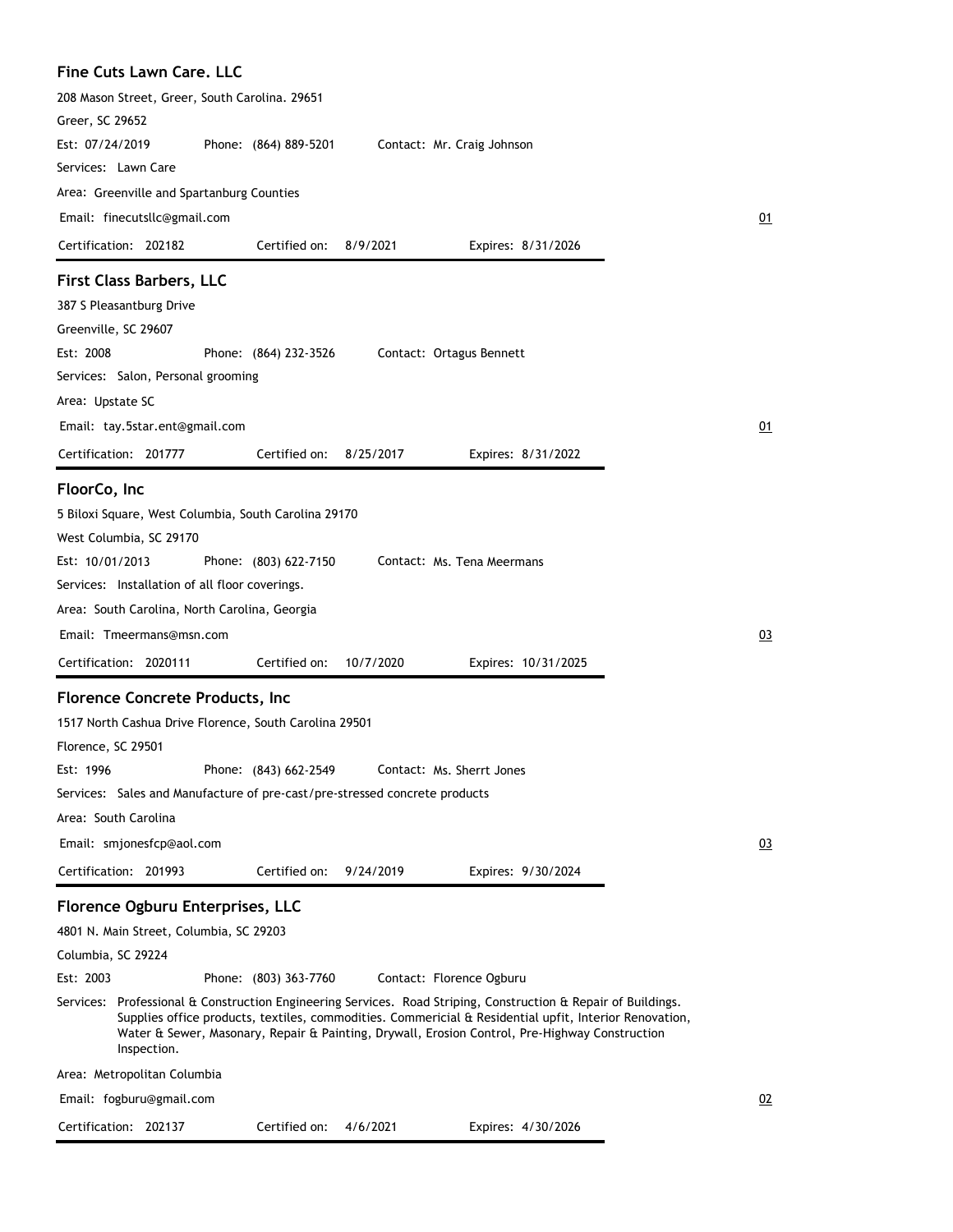## **Flow-Rite Plumbing, LLC**

| 9005 Tow Notch Road Suite 30, Columbia, South Carolina 29223                                                                                             |            |
|----------------------------------------------------------------------------------------------------------------------------------------------------------|------------|
| Columbia, SC 29223                                                                                                                                       |            |
| Est: 04/16/2009<br>Phone: (803) 403-6132<br>Contact: Mr. Kevin B. Richardson                                                                             |            |
| Services: Plumbing, Installation, and Repairs Commercial/Residentail.                                                                                    |            |
| Area: South Carolina                                                                                                                                     |            |
| Email: flowriteplumbingllc@gmail.com                                                                                                                     | 01         |
| Certified on:<br>Certification: 202181<br>7/26/2021<br>Expires: 7/31/2026                                                                                |            |
| <b>FM Supplies, LLC</b>                                                                                                                                  | <b>NEW</b> |
| 156 Oakland Ave. Suite D, Rock Hill, South Carolina 29730                                                                                                |            |
| Winston-Salem, NC 27117                                                                                                                                  |            |
| Est: 11/6/2009<br>Contact: Mr. Fassil Mitiku<br>Phone: (336) 391-8653                                                                                    |            |
| Services: Pllumbing, Piping Fixtures, Valves, & other plumbing related items. Electrical-Lighting, Wiring, Panel<br>Boards, and all other related items. |            |
| Area: South Carolina, North Carolina                                                                                                                     |            |
| Email: FMITIKU@TRIAD.RR.COM                                                                                                                              | 01         |
| Certification: 202238<br>Certified on:<br>4/27/2022<br>Expires: 4/30/2027                                                                                |            |
| Formula Automatic Door Co, Inc                                                                                                                           |            |
| 1033 D. Wappoo Road, Charleston, South Carolina 29407                                                                                                    |            |
| Charleston, SC 29407                                                                                                                                     |            |
| Est: 06/2011<br>Phone: (843) 225-4610<br>Contact: Ms Abgail Meyer                                                                                        |            |
| Services: Sales and services of Formula Automatic Doors and sell commercial doors, door hardware, frames,                                                |            |
| sliding doors.                                                                                                                                           |            |
| Area: South Carolina                                                                                                                                     |            |
| Email:                                                                                                                                                   | 03         |
| Certified on:<br>Certification: 2020120<br>10/27/2020<br>Expires: 10/31/2025                                                                             |            |
| Fox Events, LLC                                                                                                                                          |            |
| 1304 Erckmann Drice Suite B, Mt. Pleasant, South Carolina                                                                                                |            |
| Mt. Pleasant, SC 29464                                                                                                                                   |            |
| Est: 05/03/2013<br>Phone: (843) 732-0006<br>Contact: Frances Lauren Fox                                                                                  |            |
| Services: Event Planning Services                                                                                                                        |            |
| Area: Southern United States                                                                                                                             |            |
| Email: lauren@afoxevent.com                                                                                                                              | 03         |
| Certification: 202199<br>Certified on:<br>9/21/2021<br>Expires: 9/30/2026                                                                                |            |
| Freeman J. Burns Realty                                                                                                                                  |            |
| 1244 Tanner Crossing Lane Indian Land, South Carolina, 29707                                                                                             |            |
| Indian Land, SC 29707                                                                                                                                    |            |
| Est: 01/01/2013<br>Phone: (704) 996-2613<br>Contact: Mr. Freeman J. Burns                                                                                |            |
| Services: Realtor-Acquisition and sal of real property                                                                                                   |            |
| Area: South Carolina, North Carolina                                                                                                                     |            |
| Email: Freeman@freemanjburns.com                                                                                                                         | 01         |
| Certification: 2018113<br>Certified on:<br>Expires: 8/31/2023<br>8/27/2018                                                                               |            |
|                                                                                                                                                          |            |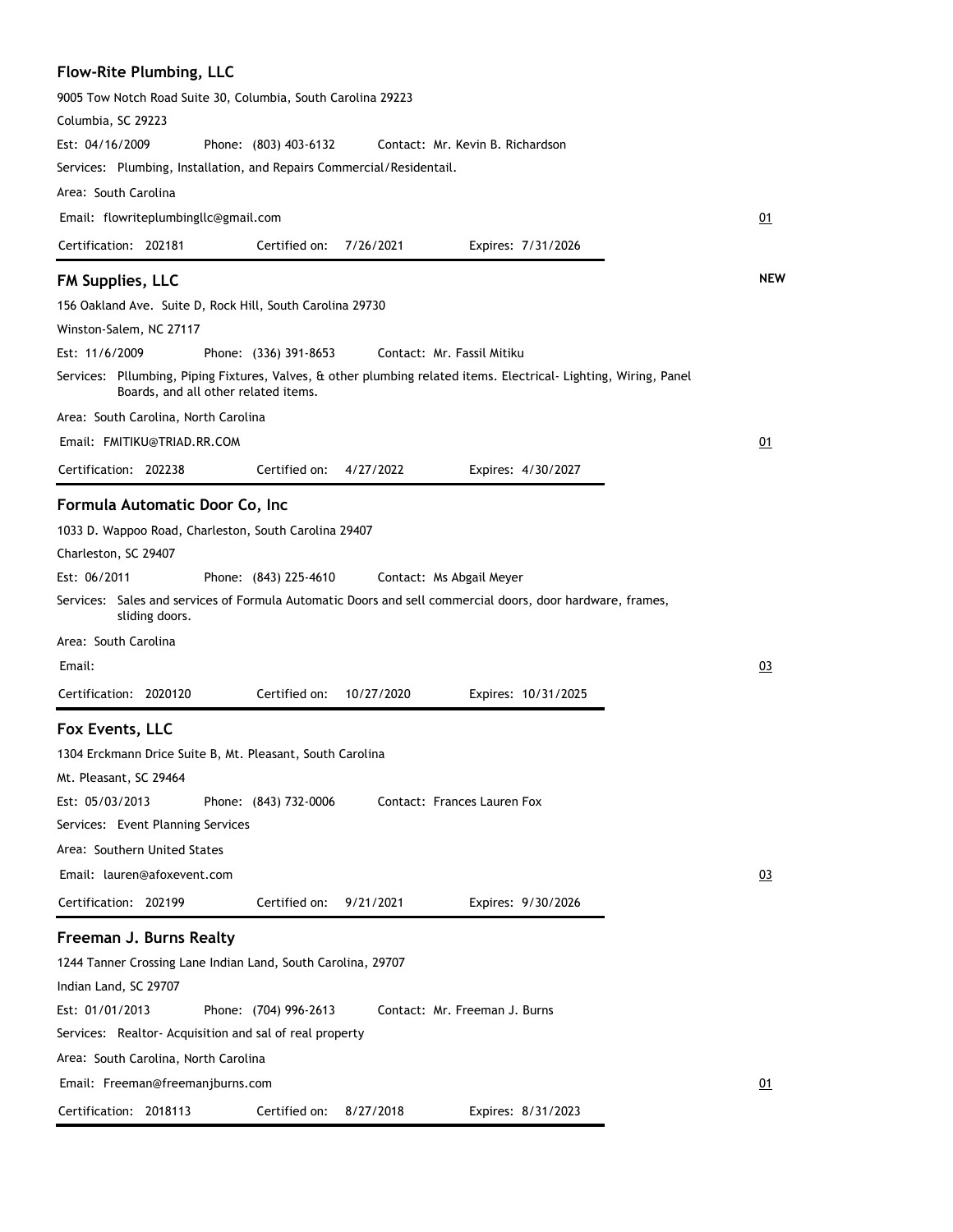## **Freeman8, LLC d/b/a Trio Specialty Foods**

| 310 Westinghouse Road, Pendleton, South Carolina 29670                                                                                                                                                                                  |    |
|-----------------------------------------------------------------------------------------------------------------------------------------------------------------------------------------------------------------------------------------|----|
| Pendleton, SC 29670                                                                                                                                                                                                                     |    |
| Est: 08/18/2017<br>Phone: (864) 624-6225<br>Contact: Mr. Josephus D. Freeman Jr                                                                                                                                                         |    |
| Services: Dumplings are made and then distributed to grocery stores.<br>Area: South Carolina,                                                                                                                                           |    |
|                                                                                                                                                                                                                                         |    |
| Email: free8man76@gmail.com                                                                                                                                                                                                             | 01 |
| 3/11/2022<br>Certification: 202221<br>Certified on:<br>Expires: 3/31/2027                                                                                                                                                               |    |
| <b>Fullington Construction, LLC</b>                                                                                                                                                                                                     |    |
| 2128 Belle Chase Rock Hill, South Carolina 29732                                                                                                                                                                                        |    |
| Rock Hill, SC 29732                                                                                                                                                                                                                     |    |
| Est: 09/09/2016<br>Phone: (803) 873-2780<br>Contact: Mr. Quincy Fullington                                                                                                                                                              |    |
| Services: Bridge Repair, Bridge Overlay, Joint Repair, and Bridge Deck Repair                                                                                                                                                           |    |
| Area: South Carolina                                                                                                                                                                                                                    |    |
| Email:                                                                                                                                                                                                                                  | 01 |
| Certified on:<br>Certification: 201962<br>7/10/2019<br>Expires: 7/31/2024                                                                                                                                                               |    |
| G & I Security Company, LLC                                                                                                                                                                                                             |    |
| 323 Long Pointe Lane, Ste 100                                                                                                                                                                                                           |    |
| Columbia, SC 29229                                                                                                                                                                                                                      |    |
| Est: 2011<br>Phone: (803) 466-5778<br>Contact: Melvin Dewitt                                                                                                                                                                            |    |
| Services: Security, 24/7 security guard services, eviction/legal documents service, foot and motor patrol<br>security, shared site security protection, construction and commercial site security protection, social<br>events security |    |
| Area: SC, NC, GA                                                                                                                                                                                                                        |    |
| Email: info@gisecuritycompany.com                                                                                                                                                                                                       | 01 |
| Certification: 201772<br>Certified on:<br>8/4/2017<br>Expires: 8/31/2022                                                                                                                                                                |    |
| G & S Adventures                                                                                                                                                                                                                        |    |
| 196 Royal Creek Drive Lexington, South Carolina 29072                                                                                                                                                                                   |    |
| Lexington, SC 29072                                                                                                                                                                                                                     |    |
| Phone: (803) 318-5863<br>Contact: Mr. Gerald Sitton<br>Est:                                                                                                                                                                             |    |
| Services: Construction Services, Renovations, Painting, Educational Facilities-Interior/Exterior                                                                                                                                        |    |
| Area: South Carolina                                                                                                                                                                                                                    |    |
| Email: gsitton44@gmail.com                                                                                                                                                                                                              | 01 |
| Certification: 201927<br>Certified on:<br>3/6/2019<br>Expires: 3/31/2024                                                                                                                                                                |    |
| <b>G</b> and C General Contractors, LLC                                                                                                                                                                                                 |    |
| 2125 Woodtrail Drive Columbia, South Carolina 29210                                                                                                                                                                                     |    |
| Columbia, SC 29210                                                                                                                                                                                                                      |    |
| Est: 0110/2019<br>Phone: (803) 260-0757<br>Contact: Mr. Pervis Gibson Jr.                                                                                                                                                               |    |
| Services: General Contractor, Providing general construction service.                                                                                                                                                                   |    |
| Area: Southeast Region                                                                                                                                                                                                                  |    |
| Email: prvrll22@aol.com                                                                                                                                                                                                                 | 01 |
| Certification: 20204<br>Certified on:<br>1/22/2020<br>Expires: 1/31/2025                                                                                                                                                                |    |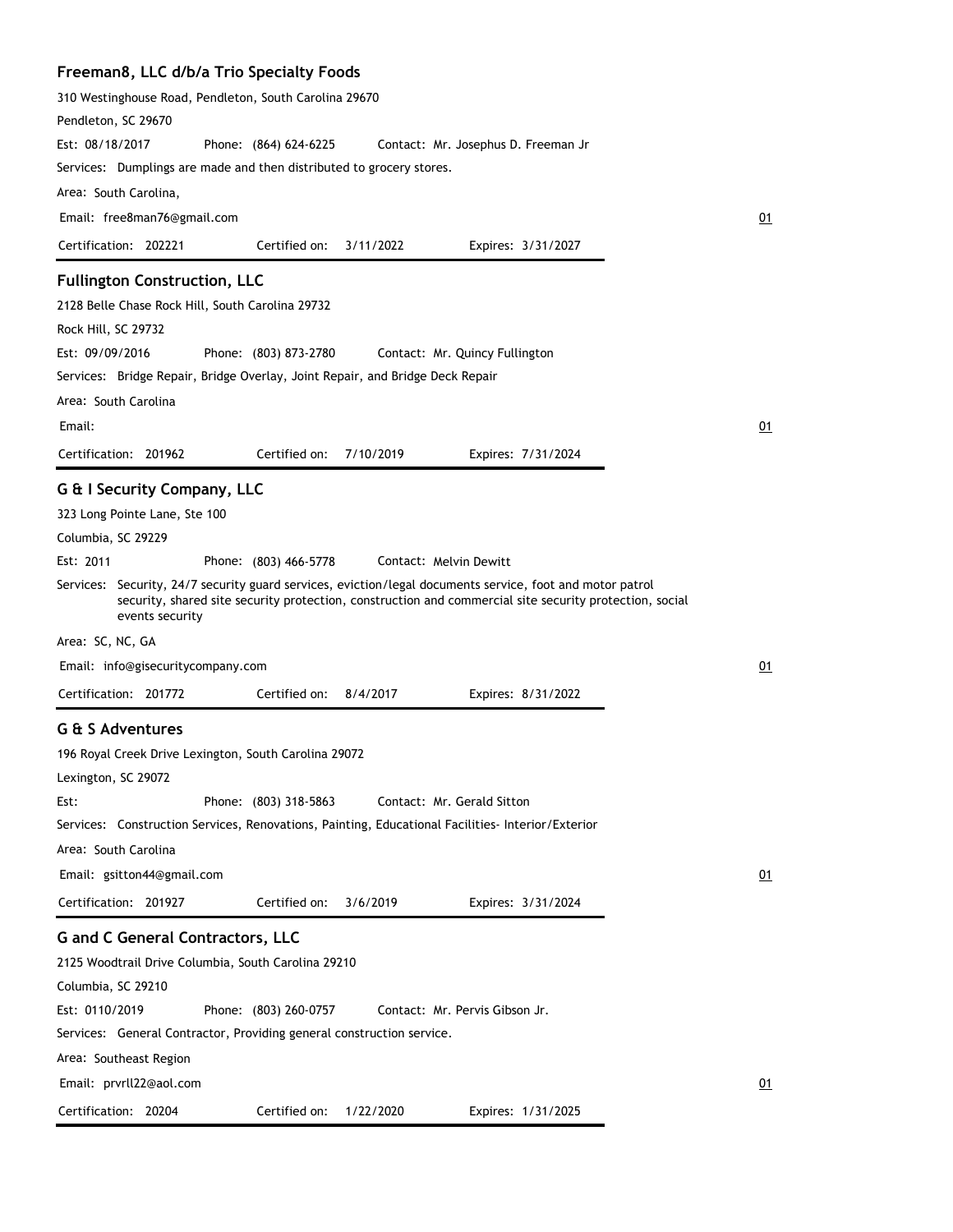## **G&P Construction, Hauling and Environmental, LLC**

| 310 Belair Road, North Augusta, SC 29841                                                                                                 |    |
|------------------------------------------------------------------------------------------------------------------------------------------|----|
| North Augusta, SC 29841                                                                                                                  |    |
| Est: 2014<br>Phone: (803) 624-9735<br>Contact: Debra Pearson                                                                             |    |
| Services: Demolition, Asbestos/Lead/Mold Abatement, Land Clearing, Grubbing, Concrete                                                    |    |
| Area: South Carolina                                                                                                                     |    |
| Email: debpears8@gmail.com                                                                                                               | 02 |
| Certification: 202048<br>Certified on:<br>5/19/2020<br>Expires: 5/31/2025                                                                |    |
| Gainey Machine & Fab, LLC                                                                                                                |    |
| 961 Patrick Highway                                                                                                                      |    |
| Hartsville, SC 29550                                                                                                                     |    |
| Est: 2005<br>Phone: (843) 332-6011<br>Contact: Donna Gainey                                                                              |    |
| Services: Manufacturer of parts, short run production machining and fabrication job shop                                                 |    |
| Area: Eastern US                                                                                                                         |    |
| Email: gaineymachinefab@bellsouth.net                                                                                                    | 03 |
| 2/6/2019<br>Certification: 201912<br>Certified on:<br>Expires: 2/28/2024                                                                 |    |
| Gee and Gee Concrete Paving and Solutions, LLC                                                                                           |    |
| 6564 Margate Street Columbia, South Carolina, 29203                                                                                      |    |
| Columbia, SC 29203                                                                                                                       |    |
| Est: 05/2016<br>Phone: (704) 631-7169<br>Contact:                                                                                        |    |
| Services: Concrete Insulation, Concrete Repairs and Demolition, Concrete Curbs, Gutters, and Sidewalks. Maro<br>Slabs on grade. Footers  |    |
| Area: South Carolina                                                                                                                     |    |
| Email: geeandgeeconcrete@gmail.com                                                                                                       | 01 |
| Certification: 201876<br>Certified on:<br>6/7/2018<br>Expires: 6/30/2023                                                                 |    |
|                                                                                                                                          |    |
| <b>Genesis Landscapes, LLC</b>                                                                                                           |    |
| 3211 Bryson Drive, Florence, South Carolina 29501                                                                                        |    |
| Florence, SC 29504                                                                                                                       |    |
| Est: 09/18/2015<br>Phone: (843) 601-2257<br>Contact: Mr. Marvin James                                                                    |    |
| Services: Grading, french Drains, Dry Wells, Irrigation, Lawn Care, Landscapes Installs, Landscape Designs, and<br>Water Features.       |    |
| Area: South Carolina                                                                                                                     |    |
| Email: genesislandscapes15@gmail.com                                                                                                     | 01 |
| Certification: 202230<br>Certified on:<br>4/1/2022<br>Expires: 4/30/2027                                                                 |    |
| <b>GEOMETRIX, INC</b>                                                                                                                    |    |
| 305 North Fork Drive Anderson, South Carolina 29621                                                                                      |    |
| Anderson, SC 29621                                                                                                                       |    |
| Est: 3/25/2015<br>Contact: Endia N. Jones<br>Phone: (678) 592-0718                                                                       |    |
| Services: EROSION Control Services, NPDES permitting and monitoring for silt-runoff, Auto Cad. Stream<br>Delineation and Classification. |    |
| Area: Southern United States                                                                                                             |    |
| Email: rjones@geometrixsolutions.com                                                                                                     | 02 |
| Certification: 2019119<br>Certified on:<br>10/31/2019<br>Expires: 10/31/2024                                                             |    |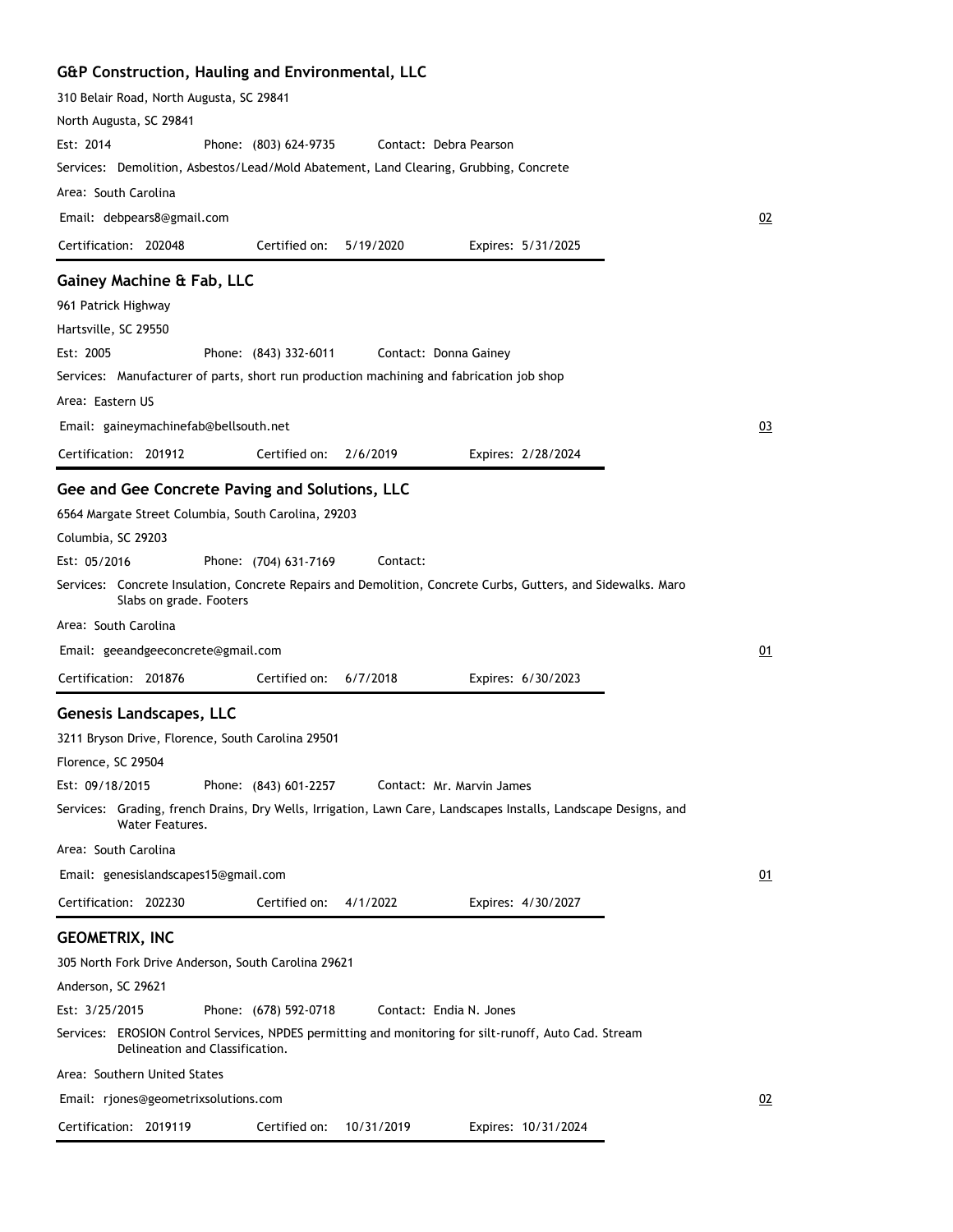| Gilly Vending, Inc                                                                                                                                                                                                                                                                                                              |                  |
|---------------------------------------------------------------------------------------------------------------------------------------------------------------------------------------------------------------------------------------------------------------------------------------------------------------------------------|------------------|
| 990 NW 166 Street, Miami, FL 33169                                                                                                                                                                                                                                                                                              |                  |
| Columbia, SC 29223                                                                                                                                                                                                                                                                                                              |                  |
| Est: 1999<br>Phone: (305) 620-8081<br>Contact: Gilda Rosenberg                                                                                                                                                                                                                                                                  |                  |
| Services: Vending machine services                                                                                                                                                                                                                                                                                              |                  |
| Area: National                                                                                                                                                                                                                                                                                                                  |                  |
| Email: gilda@gillyvending.com                                                                                                                                                                                                                                                                                                   | $\underline{04}$ |
| Certification: 2017128<br>Certified on:<br>11/22/2017<br>Expires: 11/30/2022                                                                                                                                                                                                                                                    |                  |
| Gira Steel, LLC                                                                                                                                                                                                                                                                                                                 |                  |
| 841 Williams Street, W Columbia, SC 29169                                                                                                                                                                                                                                                                                       |                  |
| Wesrt Columbia, SC 29169                                                                                                                                                                                                                                                                                                        |                  |
| Est: 1997<br>Phone: (803) 796-9495<br>Contact: Gira Patel                                                                                                                                                                                                                                                                       |                  |
| Services: Stell fabrication                                                                                                                                                                                                                                                                                                     |                  |
| Area: Southeast US                                                                                                                                                                                                                                                                                                              |                  |
| Email: gira@girasteel.com                                                                                                                                                                                                                                                                                                       | 09               |
| Certification: 202080<br>Certified on:<br>8/18/2020<br>Expires: 8/31/2025                                                                                                                                                                                                                                                       |                  |
| <b>GLK Legal &amp; Logistics Group, LLC</b>                                                                                                                                                                                                                                                                                     |                  |
| 723 Cocoa Road, Barnwell, South Carolina 29812                                                                                                                                                                                                                                                                                  |                  |
| Cumming, GA 30040                                                                                                                                                                                                                                                                                                               |                  |
| Est: 10/1/2020<br>Phone: (888) 742-5455<br>Contact: Ms. Lisa Keech                                                                                                                                                                                                                                                              |                  |
| Services: Transportation and Logistics Consulting Firm- also ass personnel in the transportation indust with<br>acquiring legal shield.                                                                                                                                                                                         |                  |
| Area: South Carolina, Georgia                                                                                                                                                                                                                                                                                                   |                  |
| Email: Info@glkenterprisegroup.com                                                                                                                                                                                                                                                                                              | 02               |
| Certification: 20229<br>Certified on:<br>2/9/2022<br>Expires: 2/28/2027                                                                                                                                                                                                                                                         |                  |
| <b>Global Construction &amp; Development Group, LLC</b>                                                                                                                                                                                                                                                                         |                  |
| 323 North Main Street, Sumter, South Carolina 29150                                                                                                                                                                                                                                                                             |                  |
| Sumter, SC 29150                                                                                                                                                                                                                                                                                                                |                  |
| Est: 09/2016<br>Phone:<br>Contact:                                                                                                                                                                                                                                                                                              |                  |
| Services: General Contractor Commercial and Residential Building and Renovations                                                                                                                                                                                                                                                |                  |
| Area: South Carolina                                                                                                                                                                                                                                                                                                            |                  |
| Email:                                                                                                                                                                                                                                                                                                                          | 02               |
| Certified on:<br>7/30/2018<br>Certification: 2018106<br>Expires: 7/31/2023                                                                                                                                                                                                                                                      |                  |
| <b>Global Oak Capital Markets, LLC</b>                                                                                                                                                                                                                                                                                          |                  |
| 25 1/2 Legare Street, Charleston, South Carolina 29401                                                                                                                                                                                                                                                                          |                  |
| Charleston, SC 29401                                                                                                                                                                                                                                                                                                            |                  |
| Est: 12/16/2002<br>Phone: (312) 585-7989<br>Contact: Mr. Euclid Walker                                                                                                                                                                                                                                                          |                  |
| Services: Global Oak Capital Markets, LLC is a broker/dealer registered with the Securities and Exchange<br>Commission and a member of the Financial Industry Regulatory Authority. The firm engages in the<br>following; corporate equities, debt, and private placements. The Firm is also permitted to be an<br>underwriter. |                  |
| Area: United States                                                                                                                                                                                                                                                                                                             |                  |
| Email: euchid.walker@globaloakcm.com                                                                                                                                                                                                                                                                                            | 01               |
|                                                                                                                                                                                                                                                                                                                                 |                  |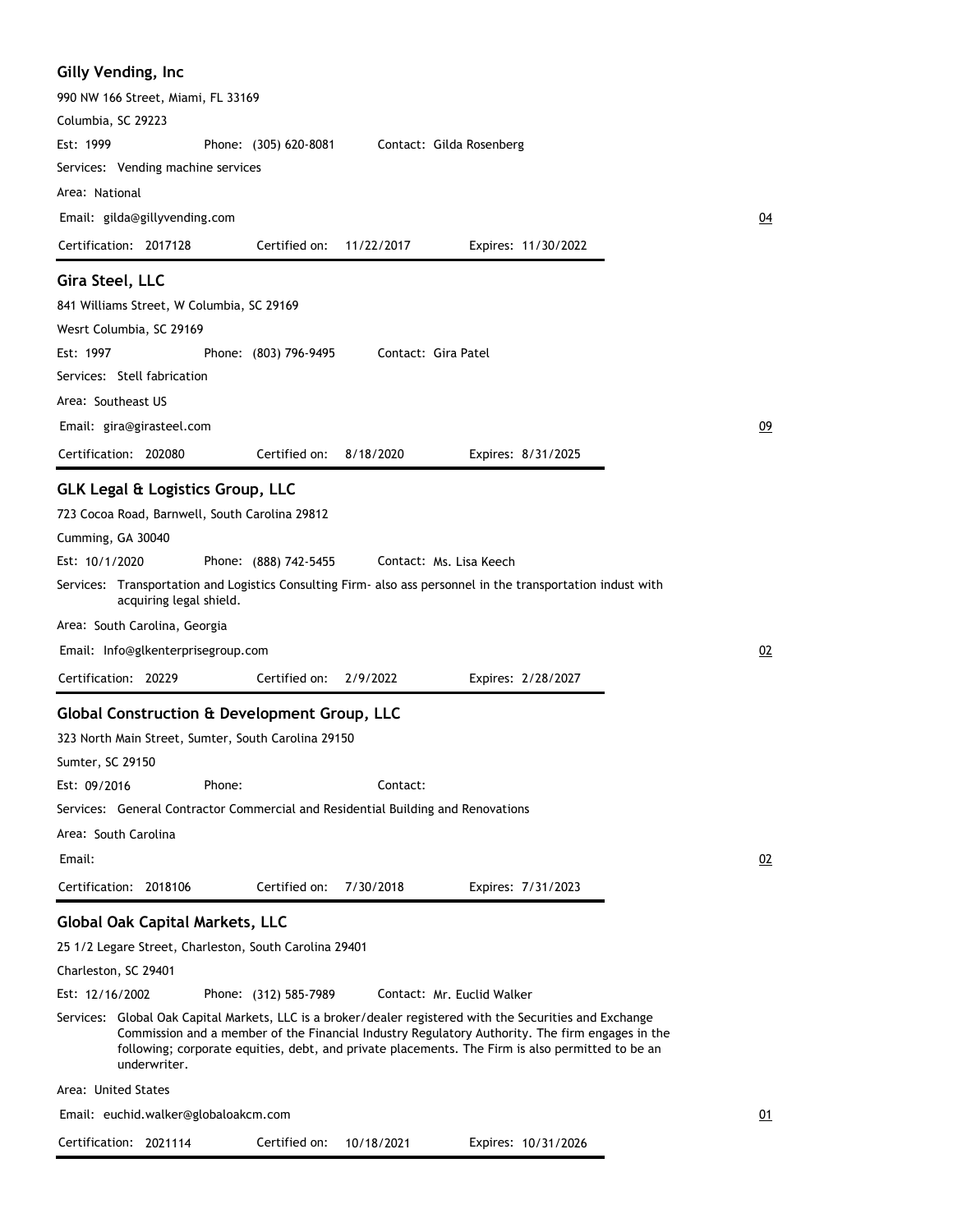### **Globalpundits Technology Consultancy, Inc**

| 4715D Sunset Blvd                                                                                                                                                                                                                                                                       |    |
|-----------------------------------------------------------------------------------------------------------------------------------------------------------------------------------------------------------------------------------------------------------------------------------------|----|
| Lexington, SC 29072                                                                                                                                                                                                                                                                     |    |
| Est: 2000<br>Phone: (803)354-9400<br>Contact: Joe Doyle                                                                                                                                                                                                                                 |    |
| Services: Temporaray help solutions, engineering services, computer programming, computer systems design,<br>computer facilities management, computer services, scientific and technical consulting                                                                                     |    |
| Area: Nationwide and offshore resources                                                                                                                                                                                                                                                 |    |
| Email: gp@globalpundits.com                                                                                                                                                                                                                                                             | 07 |
| Certification: 2017104<br>Certified on:<br>9/28/2017<br>Expires: 9/30/2022                                                                                                                                                                                                              |    |
| <b>Glory Painting Company, LLC</b>                                                                                                                                                                                                                                                      |    |
| 1517 Legion Drive Columbia, South Carolina 29229                                                                                                                                                                                                                                        |    |
| Columbia, SC 29221                                                                                                                                                                                                                                                                      |    |
| Est: 01/12/2016<br>Contact: Mr. Thomas Williams<br>Phone: (803) 261-3897                                                                                                                                                                                                                |    |
| Services: A Commercial and Residential Painting Contractor that offers full service interior, and exterior<br>painting. Glory Painting offers dependable and afforable services throughout the state of South<br>Carolina. We also provide drywall installation, and cleaning services. |    |
| Area: South Carolina                                                                                                                                                                                                                                                                    |    |
| Email: glorypaintingco@gmail.com                                                                                                                                                                                                                                                        | 01 |
| Certification: 201950<br>Certified on:<br>6/10/2019<br>Expires: 6/30/2024                                                                                                                                                                                                               |    |
| <b>Glow By Michelle, LLC</b>                                                                                                                                                                                                                                                            |    |
| P.O. Box 1934 Simpsonville, South Carolina 29681                                                                                                                                                                                                                                        |    |
| Simpsoville, SC 29680                                                                                                                                                                                                                                                                   |    |
| Est: 01/01/2012<br>Phone: (843) 992-2444<br>Contact: Mr. Michelle Henderson                                                                                                                                                                                                             |    |
| Services: glow by Michelle formulates and develops natural skincare products such as natural soaps, body<br>creams, bath & body oils, facial and body scrubs, and hair oils.                                                                                                            |    |
| Area: Globally-online business                                                                                                                                                                                                                                                          |    |
| Email: info@glowbymichelle.com                                                                                                                                                                                                                                                          | 02 |
| Certification: 202180<br>Certified on:<br>7/20/2021<br>Expires: 7/31/2026                                                                                                                                                                                                               |    |
| <b>GM Brown Consulting, LLC</b>                                                                                                                                                                                                                                                         |    |
| 2 Furman Street Hardeeville, South Carolina                                                                                                                                                                                                                                             |    |
| Hardeeville, SC 29927                                                                                                                                                                                                                                                                   |    |
| Est: 02/8/2018<br>Phone: (610) 209-0212<br>Contact: Dr. Glenda Brown                                                                                                                                                                                                                    |    |
| Services: Education Consulting and Marriage Counseling.                                                                                                                                                                                                                                 |    |
| Area: South Carolina, Georgia                                                                                                                                                                                                                                                           |    |
| Email:                                                                                                                                                                                                                                                                                  | 02 |
| Certification: 201974<br>Certified on:<br>7/31/2019<br>Expires: 7/31/2024                                                                                                                                                                                                               |    |
| GNPC, LLC                                                                                                                                                                                                                                                                               |    |
| 193 Park Place Circle, Lexington, South Carolina 29072                                                                                                                                                                                                                                  |    |
| Lexington, SC 29072                                                                                                                                                                                                                                                                     |    |
| Est: 01/01/2017<br>Phone: (678) 858-2367<br>Contact: Ms. Nam Goss                                                                                                                                                                                                                       |    |
| Services: Janitorial Services (Commercial & Residential)                                                                                                                                                                                                                                |    |
| Area: Southeast                                                                                                                                                                                                                                                                         |    |
| Email: namgoss54@gmail.com                                                                                                                                                                                                                                                              | 09 |
| Certification: 202092<br>Certified on:<br>Expires: 8/31/2025<br>8/26/2020                                                                                                                                                                                                               |    |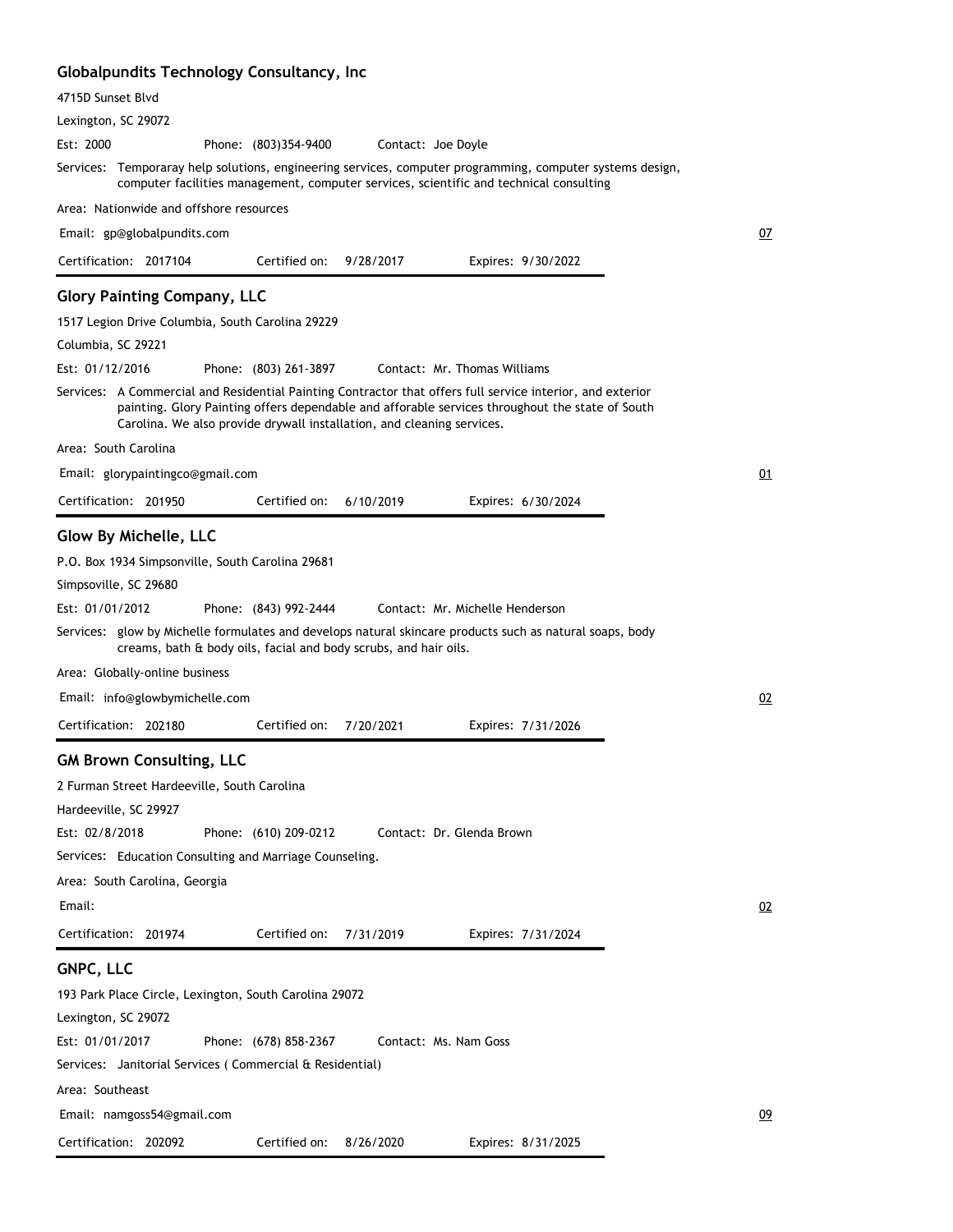#### **Golden Tech Systems, Inc**

6650 Rivers Ave, Ste 100 Charleston, SC 29406

charleston, SC 29406

Phone: (704) 236-2939 Est: 2007 Contact: Pushpinder Sing Garcha

Services: Professional IT consulting services, Custom computer programming services

Area: Greater Charlotte, NC, SC

Email: pushpinder@golden-tech-systems.com

| Certification: 201779 |  | Certified on: 8/30/2017 |  | Expires: 8/31/2022 |
|-----------------------|--|-------------------------|--|--------------------|
|-----------------------|--|-------------------------|--|--------------------|

#### **Good Sence Automation, LLC**

101 North Main Street # 302, Greenville, South Carolina 29601

Greenville, SC 29615

Phone: (864) 300-4230 Est: 08/22/2012 Contact: Mr. Shan Smith

Services: Provides Products and Services related to Industrial, and Building Automation, for example Computer based systems, Robotic based system, Electrical Services, Lighting and lighting Components. Flooring and Training Services.

Area: Southeast United States

Email: Lashan@gsaeast.com

Certification: 201915 Expires: 2/28/2024 Certified on: 2/22/2019

#### **GOODSTOCK Consulting, LLC**

724 South Shelmore Blvd, Unit 200, Mt. Pleasant, South Carolina 29464

Mt. Pleasant, SC 29646

Phone: (803) 351-1182 Est: 06/01/2018 Contact: Ms. Kimberly Butler-Willis; Ms. Kellye McKenzie

Services: GOODSTOCK Consulting is a Health Equity firm that partners with agencies to strategically increase equitable policies, practices, and processes that consider strengths and disadvantages of minority and Underserved Communities. We offer Strategic Planning, Training, Consumer Engagement activities and Panel Presentations.

Area: United States

Email: Info@goodstockconsulting.com

Certification: 2020103 Expires: 9/30/2025 Certified on: 9/17/2020

#### **Grace CPR**

2041 Elvington Road, Johns Island 29455

Johns Island, SC 29455

Phone: (843) 872-6264 Est: 07/24/2014 Contact:

Services: Provide Cariopulmonary Resuscitation Training to all individuals whether Physicians, Nurses, Babysitters, or Laypersons in the community.

Area: Tri-county Area, Low Country

Email: grace2v8@gmail.com

Certification: 2018101

Certified on: 7/16/2018

Expires: 7/31/2023

09

01

02

01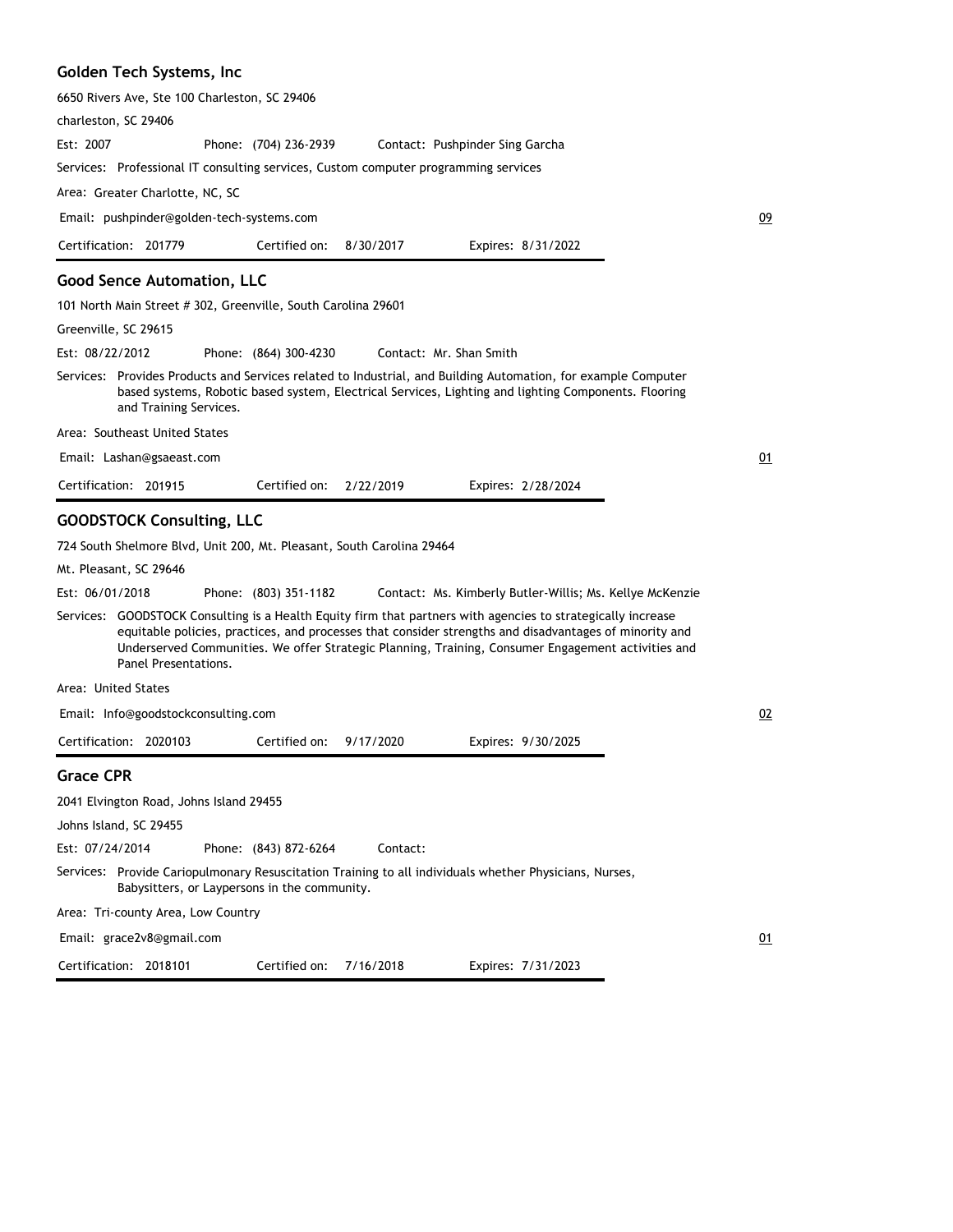#### **Grace Glass**

| Est: 04/05/2017<br>Phone: (803) 209-4942<br>Contact:                                                             |  |
|------------------------------------------------------------------------------------------------------------------|--|
| Services: Installation and fabrication of glass, windows, and doors                                              |  |
| Area: South Carolina, North Carolina, Georgia                                                                    |  |
| Email: graceglassllc@gmail.com                                                                                   |  |
| Certification: 201866<br>Certified on:<br>5/24/2018<br>Expires: 5/31/2023                                        |  |
| <b>Grass Masters of South Carolina, LLC</b>                                                                      |  |
| 1390 Dogwood Dr                                                                                                  |  |
| Orangeburg, SC 29118                                                                                             |  |
| Est: 01/2015<br>Phone: (803) 747-2163<br>Contact: Darnell Johnson                                                |  |
| Services: Landscaping, tree and debris removal, janitorial                                                       |  |
| Area: South Carolina-Midlands, Lowcountry, Piedmont                                                              |  |
| Email: grassmasters_sc@yahoo.com                                                                                 |  |
| Certification: 201761<br>Certified on:<br>7/18/2017<br>Expires: 7/31/2022                                        |  |
| <b>Greater Works, LLC</b>                                                                                        |  |
| 39 Madera Drive, Columbia, South Carolina 29203                                                                  |  |
| Columbia, SC 29203                                                                                               |  |
| Est: 04/9/2015<br>Phone: (707) 359-8903<br>Contact: Ms. Darla E. Davenport-Powell                                |  |
| Services: Individual Consultings, Digital Marketing, and casting (Talent)                                        |  |
| Area: Online Global Reach                                                                                        |  |
| Email: GreaterworksLLC@gmail.com                                                                                 |  |
| Certified on:<br>Certification: 202054<br>6/24/2020<br>Expires: 6/30/2025                                        |  |
| Green Construction Co of Summerville, Inc                                                                        |  |
|                                                                                                                  |  |
|                                                                                                                  |  |
| 120- B Pidgeon Bay Road Unit-A, Summerville, South Carolina 29483                                                |  |
| Summerville, SC 29484                                                                                            |  |
| Est: 1978<br>Phone: (843) 871-9120<br>Contact: Mr. Marion Green                                                  |  |
| Services: Provide Service for Water and Sewer Lines, Pump Stations, Concrete and Asphalt Paving.                 |  |
| Area: South Carolina                                                                                             |  |
| Email: beckyrich202@bellsouth.net<br>Certification: 2020148<br>Certified on:<br>12/1/2020<br>Expires: 12/31/2025 |  |
|                                                                                                                  |  |
| Green River Terrazo, Inc.<br>1678 Pine Bluff Court                                                               |  |
| Fort Mill, SC 29708                                                                                              |  |
| Est: 2009<br>Phone: (704) 919-6582<br>Contact: Norma A. Ramos                                                    |  |
| Services: Flooring and Terrazzo Installation                                                                     |  |
| Area: South Carolina                                                                                             |  |
| Email: normaramos0313@hotmail.com                                                                                |  |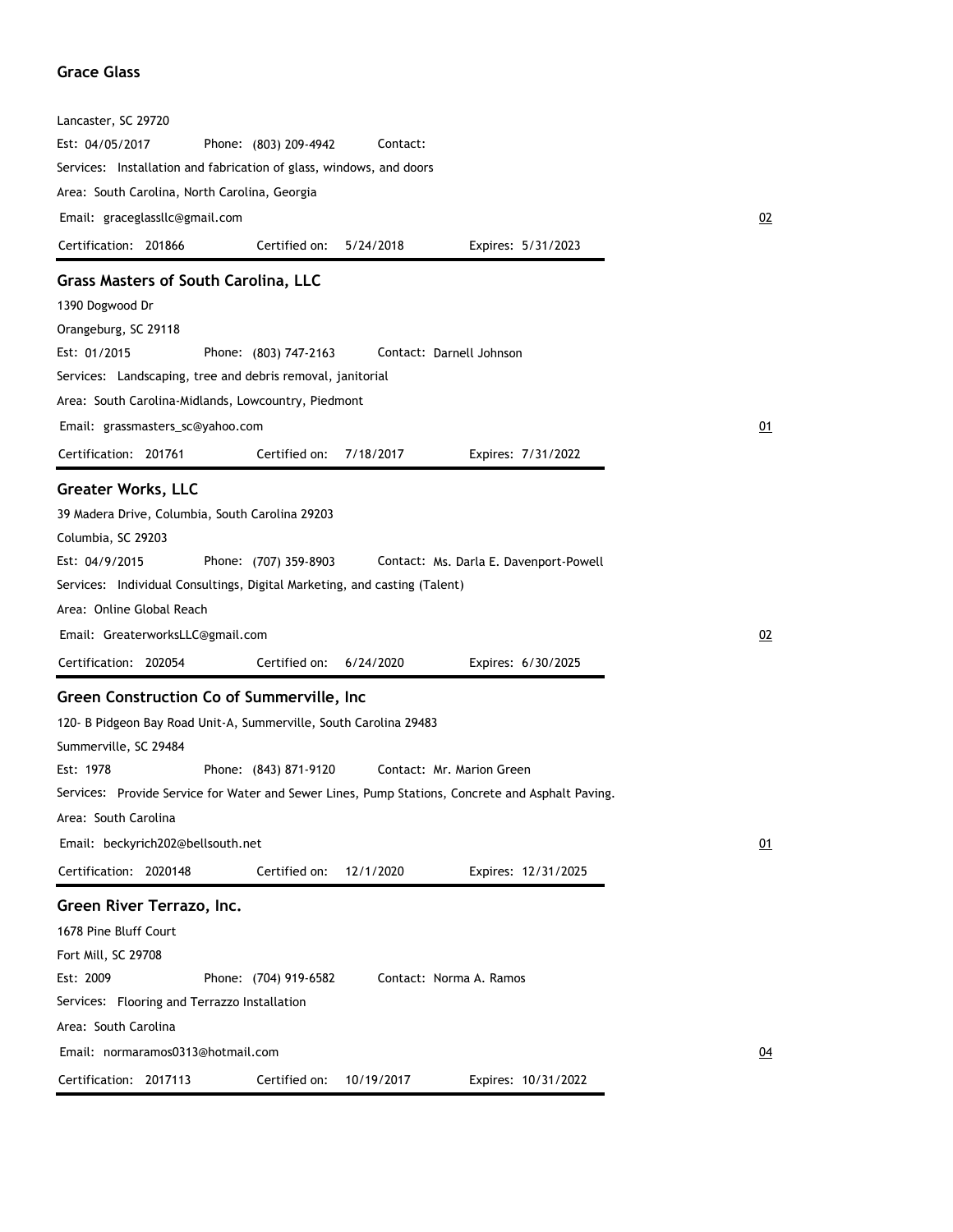### **Green's Commercial Cleaning Inc**

| 607B 28th Street, North Myrtle Beach SC 29577                                                                                                       |    |
|-----------------------------------------------------------------------------------------------------------------------------------------------------|----|
| North Myrtle Beach, SC 29577                                                                                                                        |    |
| Est: 2003<br>Phone: (704) 525-5859<br>Contact: Michael Parkins                                                                                      |    |
| Services: janitorial cleaning, carpet cleaning, window cleaning, construction clean-up, janitorial supplies,<br>faciities maintenance, landscaping  |    |
| Area: SC, NC                                                                                                                                        |    |
| Email: mparkins@gccpride.com                                                                                                                        | 01 |
| Certification: 201735<br>Certified on:<br>6/13/2017<br>Expires: 6/30/2022                                                                           |    |
| Greenville Basketball Training/ Hoops University, LLC                                                                                               |    |
| 100 Powers Boulevard Piedmont, South Carolina, 29673                                                                                                |    |
| Piedmont, SC 29673                                                                                                                                  |    |
| Est: 03/01/2017<br>Phone: (864) 275-9954<br>Contact: Mr. Myson Jones                                                                                |    |
| Services: Basketball training, Clinics, Individual and group training, and development/travel teams                                                 |    |
| Area: Greater Upstate Area of South Carolina                                                                                                        |    |
| Email: info@hoopsuniversitytraining.com                                                                                                             | 01 |
| Certification: 202020<br>Certified on:<br>3/10/2020<br>Expires: 3/31/2025                                                                           |    |
|                                                                                                                                                     |    |
| Greenville Safety Consultants, Inc                                                                                                                  |    |
| 143 Commons Way, Greenville, SC 29611                                                                                                               |    |
| Greenville, SC 29611                                                                                                                                |    |
| Est: 07/2013<br>Phone: (864) 609-4320<br>Contact: Juanita Worthy                                                                                    |    |
| Services: Safety training, safety auditing, MSHA training, OSHA training, flagger training, CPR training, Confined<br>space rescue, Fall protection |    |
| Area: SC, NC, GA                                                                                                                                    |    |
| Email: info@greenvillesafety.com                                                                                                                    | 04 |
| Certification: 201832<br>Certified on:<br>3/26/2018<br>Expires: 3/31/2023                                                                           |    |
| <b>Gregg's Lawn and Landscaping</b>                                                                                                                 |    |
| 309 Breengate Drive Columbia South Carolina 29223                                                                                                   |    |
| Columbia, SC 29223                                                                                                                                  |    |
| Est: 06/2010<br>Phone: (803) 457-2643<br>Contact: Gregory McRae                                                                                     |    |
| Services: Welding and Landscaping                                                                                                                   |    |
| Area: South Carolina                                                                                                                                |    |
| Email: gregmcrae24@yahoo.com                                                                                                                        | 01 |
| Certification: 2018120<br>9/20/2018<br>Certified on:<br>Expires: 9/30/2023                                                                          |    |
|                                                                                                                                                     |    |
| <b>Greystone Maintenance, LLC</b>                                                                                                                   |    |
| 4232 Highway 41, Huger, South Carolina, 29450                                                                                                       |    |
| Huger, SC 29450                                                                                                                                     |    |
| Est: 04/09/2018<br>Phone: (843) 284-6858<br>Contact: Ms. Bertha Irving                                                                              |    |
| Services: Commercial/Residential Janitoral Cleaning and Landscaping Services,                                                                       |    |
| Area: South Carolina                                                                                                                                |    |
| Email: greystonemaintenancellc@gmail.com                                                                                                            | 02 |
| Certification: 202073<br>Certified on:<br>8/4/2020<br>Expires: 8/31/2025                                                                            |    |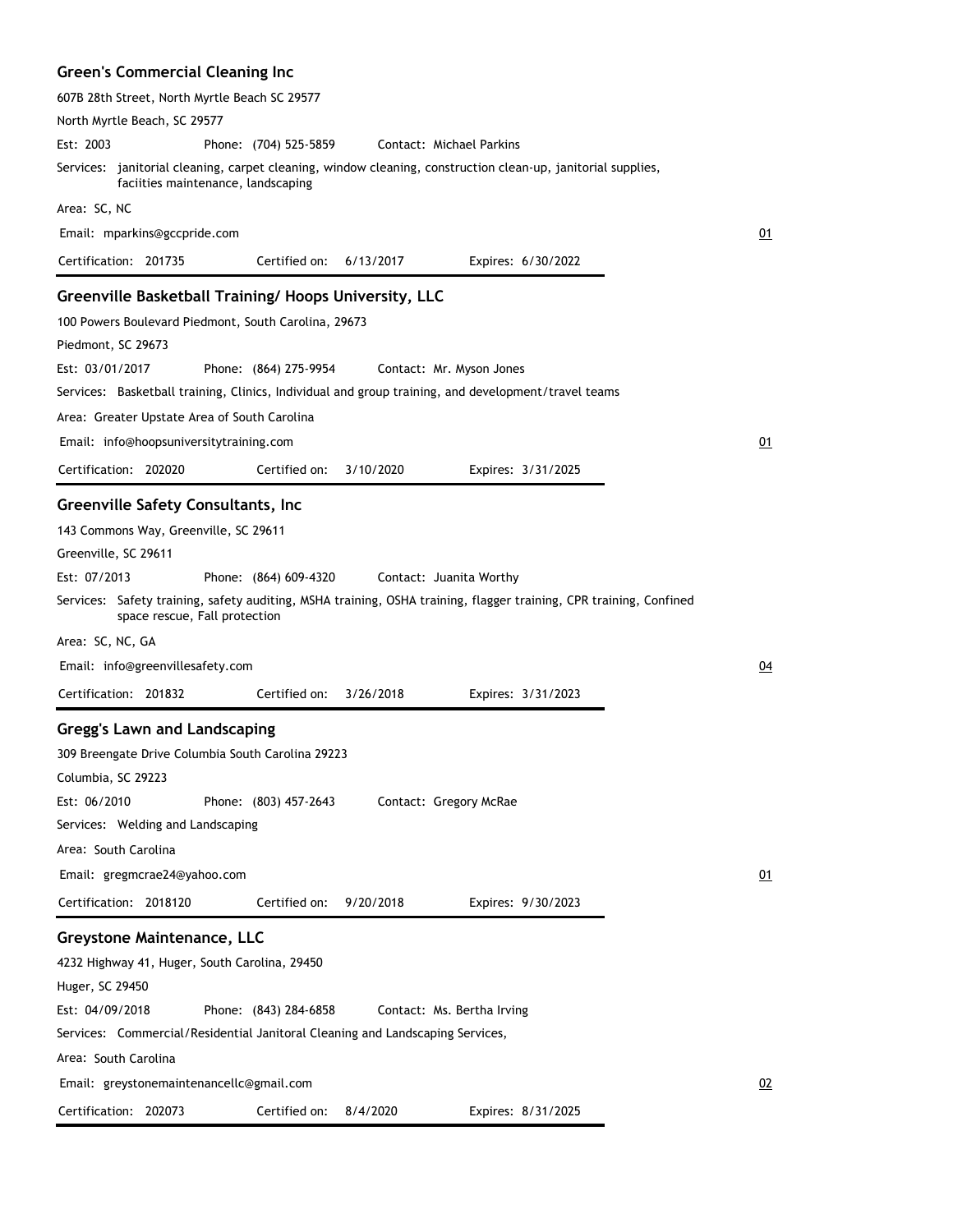### **GRIDS SECURITY SERVICES, LLC**

| 1612 Marion Street Suite 212-A Columbia, South Carolina 29201                                                                                                                  |    |
|--------------------------------------------------------------------------------------------------------------------------------------------------------------------------------|----|
| Columbia, SC 29201                                                                                                                                                             |    |
| Est: 01/2010<br>Phone: (803) 622-0453<br>Contact: Ira Span                                                                                                                     |    |
| Services: Legal's/ Law Training; Certified Vendeors for Homeland Security; FEMA and Custom and Border Patrol;<br>CCTV Sales and Installations (Multiple Platforms and Systems) |    |
| Area: South Carolina                                                                                                                                                           |    |
| Email: iralspan@gmail.com                                                                                                                                                      | 01 |
| Certification: 2018112<br>Certified on:<br>8/21/2018<br>Expires: 8/31/2023                                                                                                     |    |
| <b>GT Services, LLC</b>                                                                                                                                                        |    |
| P.O. Box 857 Revenel, South Carolina 29470                                                                                                                                     |    |
| Revenel, SC 29470                                                                                                                                                              |    |
| Est: 03/17/2007<br>Phone: (843) 514-0271<br>Contact: Mr. Feldmon Taylor                                                                                                        |    |
| Services: Site Preparation, Clearing, Grading, and Excavation.                                                                                                                 |    |
| Area: South Carolina                                                                                                                                                           |    |
| Email: fmtaylor@ymail.com                                                                                                                                                      | 01 |
| Certified on:<br>Certification: 202122<br>3/4/2021<br>Expires: 3/31/2026                                                                                                       |    |
|                                                                                                                                                                                |    |
| <b>GT Supply Co</b>                                                                                                                                                            |    |
| 1806 Washington Street                                                                                                                                                         |    |
| Columbia, SC 29201<br>Est: 2019<br>Contact: Darrin Thomas                                                                                                                      |    |
| Phone: (803) 467-9030<br>Services: PPE, Protective mask, Gloves, Sanitizer, Face sheilds. Disinfectant wipes                                                                   |    |
| Area: US                                                                                                                                                                       |    |
|                                                                                                                                                                                |    |
| Email: darrin@blackpagesusa.com                                                                                                                                                | 01 |
| Certification: 202052<br>Certified on:<br>6/24/2020<br>Expires: 6/30/2025                                                                                                      |    |
| <b>Gulfstream Company, LLC</b>                                                                                                                                                 |    |
| 156 Langsdale Raod, Columbia, South Carolina 29212                                                                                                                             |    |
| Columbia, SC 29212                                                                                                                                                             |    |
| Est: 07/27/2016<br>Phone: (803) 707-0369<br>Contact: Ms Kelly McCrary Houck                                                                                                    |    |
| Services: Light Commercial Construction                                                                                                                                        |    |
| Area: South Carolina                                                                                                                                                           |    |
| Email: kmhouck82@gmail.com                                                                                                                                                     | 03 |
| Certification: 2021112<br>Certified on:<br>10/18/2021<br>Expires: 10/31/2026                                                                                                   |    |
| Hard Hat transportation, LLC                                                                                                                                                   |    |
| P.O. Box 41106, North Charleston, South Carolina 29423                                                                                                                         |    |
| North Charleston, SC 29423                                                                                                                                                     |    |
| Est: 07/15/2012<br>Phone: (843) 270-4863<br>Contact: Mr. Frank Ancrum III                                                                                                      |    |
| Services: Transportation distribution and logistics: Hauling; (2) Supplier of Medical/ Office Supplies General<br>Material and Supplies.                                       |    |
| Area: South Carolina, North Carolina, Georgia, Alabama, Tennesee                                                                                                               |    |
| Email: hardhattransportation@gmail.com                                                                                                                                         | 01 |
| Certification: 2020160<br>Certified on:<br>Expires: 12/31/2025<br>12/21/2020                                                                                                   |    |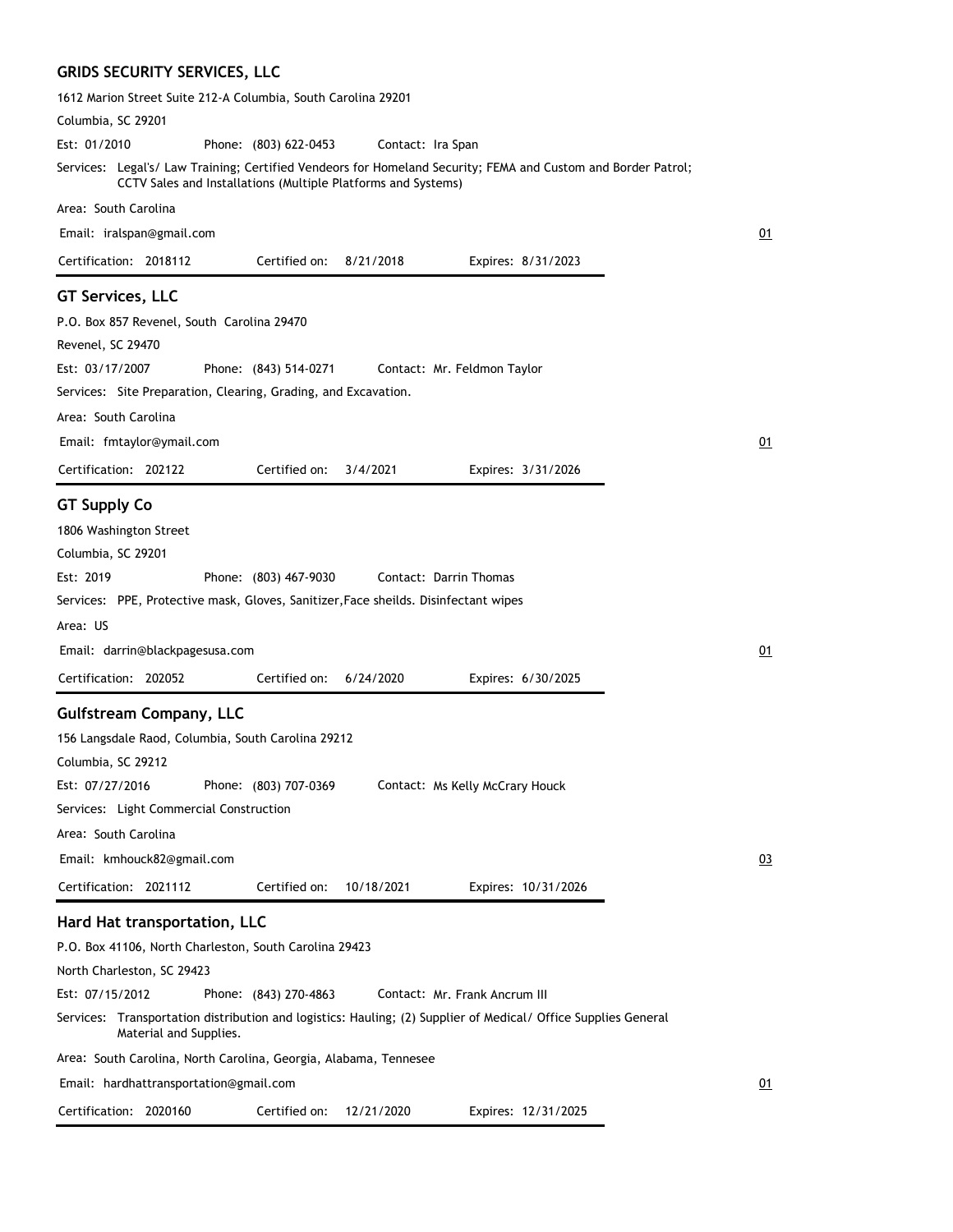#### **Hardaway Investment, LLC**

| 113 South Mercer Drive, Irmo, South Carolina 29063                                                                                                            |    |
|---------------------------------------------------------------------------------------------------------------------------------------------------------------|----|
| Irmo, SC 29063                                                                                                                                                |    |
| Est: 04/01/2020<br>Phone: (757) 535-8638<br>Contact: Ms. Cynthia Jordan                                                                                       |    |
| Services: Afforable Multifamily Housing options and Interior/Exterior Painting.                                                                               |    |
| Area: Columbia, South Carolina                                                                                                                                |    |
| Email: hardawayinvestments@gmail.com                                                                                                                          | 02 |
| Certification: 202161<br>Certified on:<br>6/16/2021<br>Expires: 6/30/2026                                                                                     |    |
| HARP Globap Solutions, LLC (formly SHRP Business Solutions, LLC                                                                                               |    |
| 425 Piedmont Avenue, clinton, South Carolina 29325                                                                                                            |    |
| Clinton, SC 29325                                                                                                                                             |    |
| Est: 4/22/2016<br>Phone: (864) 421-2763<br>Contact: Ms. Carolyn C. Calwise                                                                                    |    |
| Services: Executive Search Services, Employment Placement Services, Leadership Training & Development,<br>Logistics (suppliers), Logistics Consulting.        |    |
| Area: South Carolina                                                                                                                                          |    |
| Email: ccalwise@harpglobalsol.com                                                                                                                             | 02 |
| Certification: 202168<br>Certified on:<br>6/29/2021<br>Expires: 6/30/2026                                                                                     |    |
|                                                                                                                                                               |    |
| Harper's Trucking, LLC                                                                                                                                        |    |
| 233 Straight Shot Road, Jenkinsville, SC                                                                                                                      |    |
| Jenkinsville, SC                                                                                                                                              |    |
| Est: 1994<br>Phone: (803) 271-8279<br>Contact: John B. Harper                                                                                                 |    |
| Services: Hauling sand, gravel, fill dirt, asphalt, milled asphalt, broken up concrete, demolition materials, slag,<br>tree stumps, and sawn wood, yard trash |    |
| Area:                                                                                                                                                         |    |
| Email:                                                                                                                                                        | 01 |
| Certified on:<br>Certification: 201796<br>Expires: 9/30/2022<br>9/8/2017                                                                                      |    |
| <b>Harrison's Travels, LLC</b>                                                                                                                                |    |
| 337 Baker Street N, Blackville, South Carolina 29817                                                                                                          |    |
| Blackville, SC 29817                                                                                                                                          |    |
| Est: 01/01/2016<br>Phone: (803) 290-7298<br>Contact: Ms. Shawnta Harrison                                                                                     |    |
| Services: We offer travel planning services to includedomestic and international travel.                                                                      |    |
| Area: South Carolina, Georgia, North Carolina                                                                                                                 |    |
| Email: Shawnta@harrisonstravelsc.com                                                                                                                          | 02 |
| Certification: 202120<br>Certified on:<br>2/19/2021<br>Expires: 2/28/2026                                                                                     |    |
| <b>Hazel Concrete, LLC</b>                                                                                                                                    |    |
| 13 Briar Base Lane, Beaufort, South Carolina, 29906                                                                                                           |    |
| Beaufort, SC 29906                                                                                                                                            |    |
| Est: 01/29/2007<br>Phone: (843) 473-9537<br>Contact:                                                                                                          |    |
| Services: Concrete-foundation: sidewalks, Curbs; Patios; Structural Foundations; Decorative Stamp Concrete;<br>abd Grading                                    |    |
| Area: South Carolina                                                                                                                                          |    |
| Email:                                                                                                                                                        | 01 |
| Certified on:<br>Certification: 201886<br>6/22/2018<br>Expires: 6/30/2023                                                                                     |    |
|                                                                                                                                                               |    |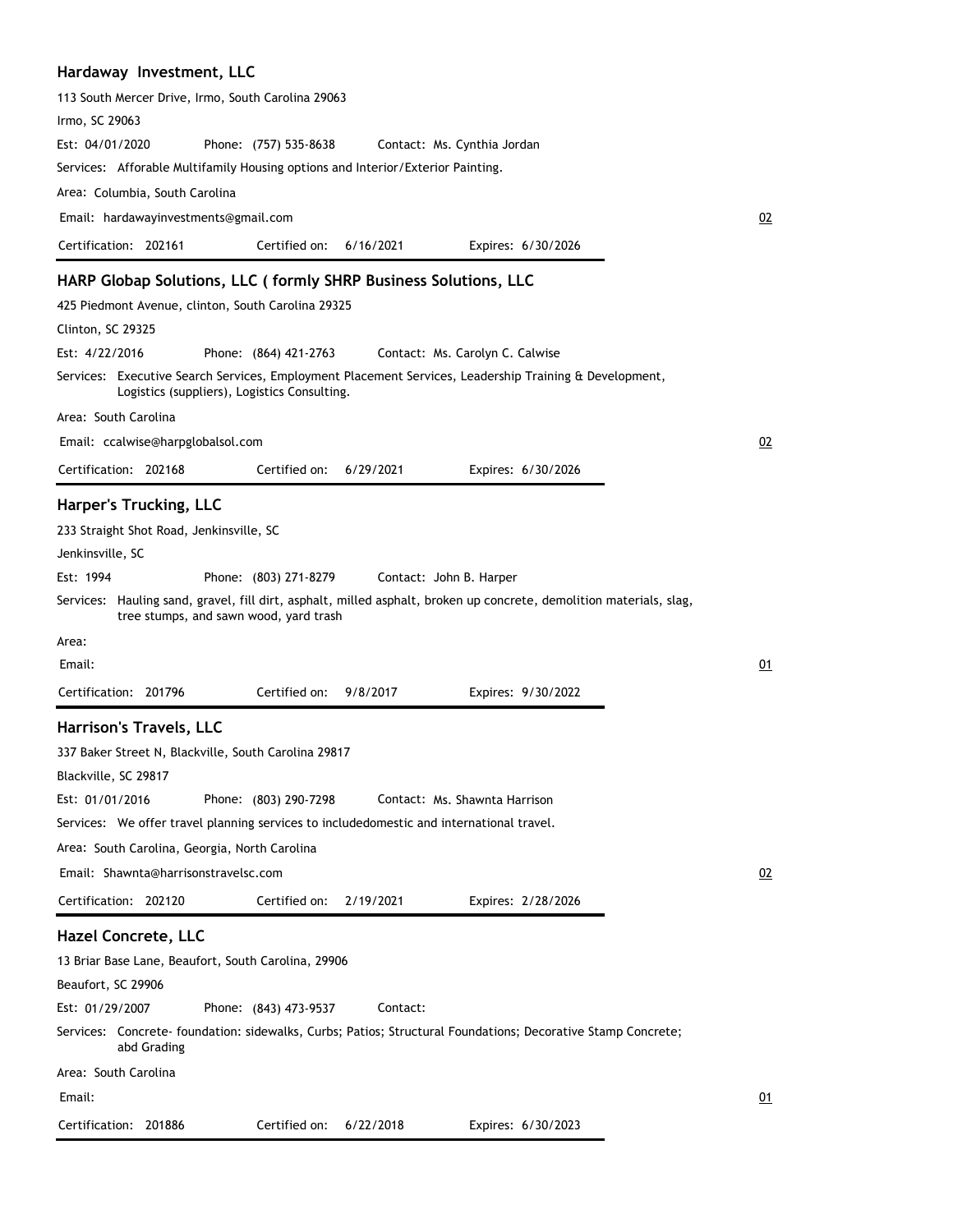#### **Health and Wellness Pharmacy, LLC**

Myrtle Beach, SC 29588

Phone: (843) 215-8200 Est: 2015 Contact: Janet Ibrahim

Services: Pharmacy, prescription education and counseling, prescription programs

Area: Myrtle Beach, South Carolina

Email: carolinahealthpharmacy@gmail.com

Certification: 201768 Expires: 8/31/2022 Certified on: 8/2/2017

#### **Health Force, LLC**

1335 Elm Abode Terrace, Columbia, South Carolina 29210

Columbia, SC 29210

Phone: (877) 244-9151 Est: 12/17/2013 Contact: Ms. Valerie Aiken

Services: Provision of Temporary Staffing Services (both Medical and General); Additionally provide RN's, LPN's, Social Workers for Case Management Services.

Area: South Carolina

Email: vaiken@healthforceus.com

Certification: 2020149 Expires: 12/31/2025 Certified on: 12/2/2020

#### **Healthcare Etc, LLC**

7340 Parklane Road Suite 101 Columbia, South Carolina 29223

Columbia, SC 29223

Phone: (803) 708-4750 Est: 2009 Contact: Ms. Valarie Squirewell

Services: Healthcare Etc, LLC is a Durable Medical Equipment and Supply compnay which provides; Incontince Supplies (Adult Diapers/Briefs, Youth Diapers/Briefs, Choldren Diapers, Disposable Wipes, Bedpads/Chuxs). Bath Safety Equipment (Shower Chairs, Transfer Shower Benches, Handheld Showers, Commodes, Bedpans). Durable Medical Equipment ( Wheelchairs, Walkers, Canes, Hospital Beds, mattresses, Lifts). Other Medical Supplies (Diabetic Shoes/Inserts, Wrist Splints/Brace, Nutritional Supplements, (boost, Ensure, Padiasure), Gloves, Hand Sanitizer, Masks, Gauze, Bandages, Syringes). Also provides Non-Medical In-Home Care Services to the ederly and disabled

Area: SC

Email: Valarie@HealthcareEtcLLC.com

Certification: 2018168 Expires: 12/31/2023 Certified on: 12/12/2018

#### **Healthy ideas, Inc d/b/a Southeastern Medical Supply**

2711 Alphine Road Suite 210, Columbia, South Carolina 29223

Columbia, SC 29223

Phone: (803) 233-3691 Est: 08/22/2011 Contact: Mr. Cedric A. Waddell

Services: We sell health and wellness products to businesses and the general public. Products sold are Nebulizers, Blood Pressure Monitors, Stethscopes, AED'S, Pedometers, Pulse Oximeters, Medical Bags, Thermometers, Rollators, New Walkers, etc.

Area: United States, Canada

Email: cwaddell@semedicalsupply.com

Certification: 2020121 Expires: 10/31/2025 Certified on: 10/27/2020

01

02

03

02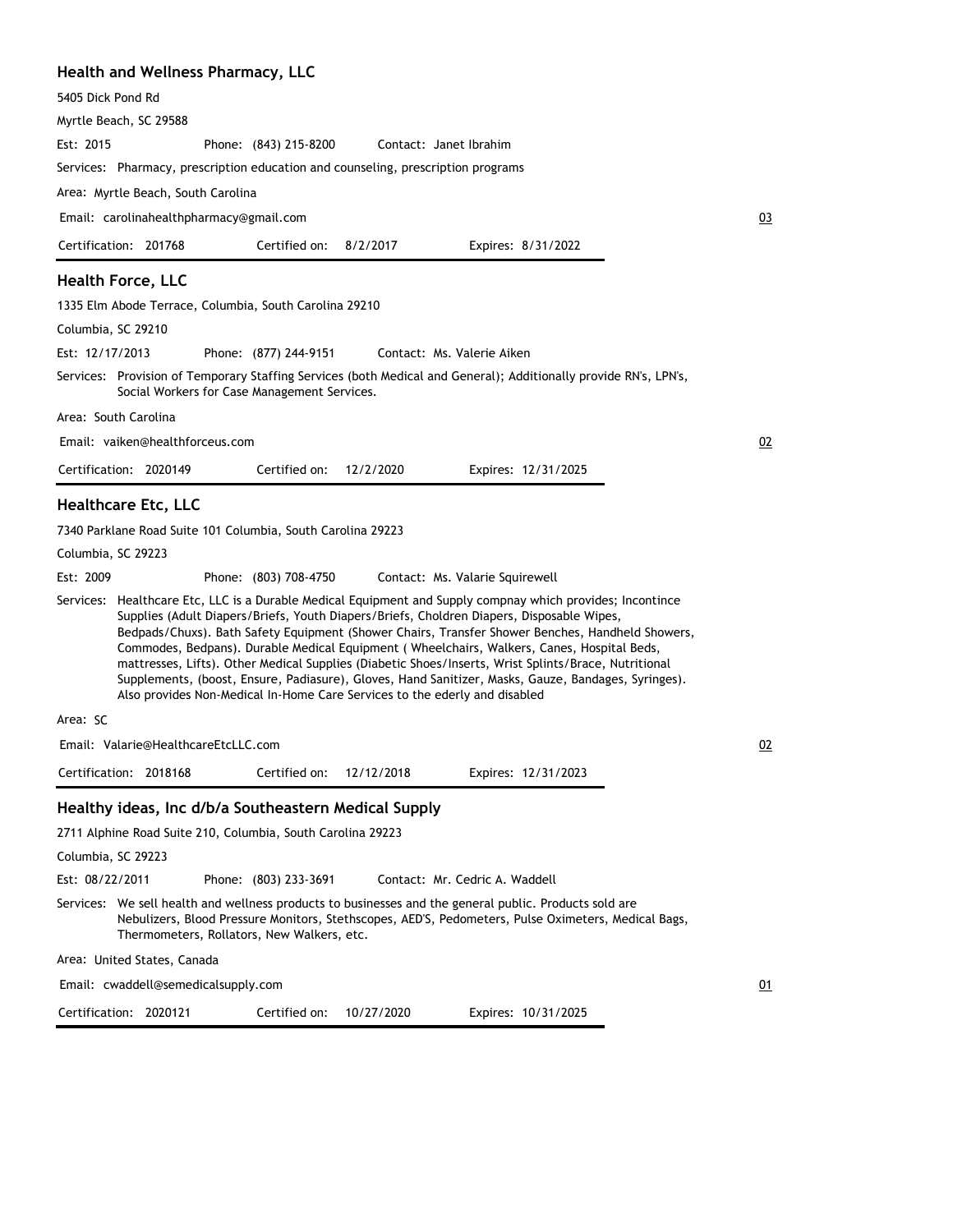#### **Heaven Sent Helpers, LLC**

| 1825 St. Julian Place Columbia, South Carolina 29204                                                                                                                                                                                                                |                     |
|---------------------------------------------------------------------------------------------------------------------------------------------------------------------------------------------------------------------------------------------------------------------|---------------------|
| Columbia, SC 29204                                                                                                                                                                                                                                                  |                     |
| Est: 02/2013<br>Phone: (803) 261-4751<br>Contact: Aaliyah McNary                                                                                                                                                                                                    |                     |
| Services: Provider of medical equipment and medical supply facility distributer. In home care services assisting<br>seniors, and the disabled with selectively trained and screened caregivers. Professional recruiting and<br>staffing for health care facilities. |                     |
| Area: South Carolina                                                                                                                                                                                                                                                |                     |
| Email: heavensent79@hotmail.com                                                                                                                                                                                                                                     | 02                  |
| Certification: 2018158<br>Certified on:<br>11/15/2018                                                                                                                                                                                                               | Expires: 11/30/2023 |
| <b>Heavenly 7 Cleaning</b>                                                                                                                                                                                                                                          |                     |
| 130 N High Point Road, Spartanburg, South Carolina, 29301                                                                                                                                                                                                           |                     |
| Spartanburg, SC 29301                                                                                                                                                                                                                                               |                     |
| Est: 03/2015<br>Phone: (864) 285-7563<br>Contact:                                                                                                                                                                                                                   |                     |
| Services: Residential cleaning (commercial facilities) service.                                                                                                                                                                                                     |                     |
| Area: Spartanburg, SC                                                                                                                                                                                                                                               |                     |
| Email:                                                                                                                                                                                                                                                              | 01                  |
| Certified on:<br>Certification: 201848<br>4/25/2018                                                                                                                                                                                                                 | Expires: 4/30/2023  |
|                                                                                                                                                                                                                                                                     |                     |
| <b>Heavenly Scent Cleaning Service, LLC</b>                                                                                                                                                                                                                         |                     |
| 821 Pinesprings Rd, Columbia, SC 29201                                                                                                                                                                                                                              |                     |
| Irmo, SC 29063                                                                                                                                                                                                                                                      |                     |
| Est: 2018<br>Phone: (803) 862-6840<br>Contact: Bianca Geddie                                                                                                                                                                                                        |                     |
| Services: residential cleaning, commercial cleaning, new construction, trash outs, move out/in of commercial<br>and residential properties                                                                                                                          |                     |
| Area: columbia, lexington and surrounding countes of sc                                                                                                                                                                                                             |                     |
| Email: heavenlyscleaningservice@gmail.com                                                                                                                                                                                                                           | 02                  |
| Certification: 2019125<br>Certified on:<br>12/4/2019                                                                                                                                                                                                                | Expires: 12/31/2024 |
|                                                                                                                                                                                                                                                                     |                     |
| Hedges R Us Landscaping Co.                                                                                                                                                                                                                                         |                     |
| 8548Chole Lane, North Charleston, South Carolina 29423                                                                                                                                                                                                              |                     |
| Charleston, SC 29423                                                                                                                                                                                                                                                |                     |
| Est: 03/13/2014<br>Phone: (843) 303-0631<br>Contact: Mr. Marcus Gambrell                                                                                                                                                                                            |                     |
| Services: Erosion control, Grading, Hardscape Design, Turf Management, Pesticide Management.                                                                                                                                                                        |                     |
| Area: South Carolina                                                                                                                                                                                                                                                |                     |
| Email: hedgesrus@gmail.com                                                                                                                                                                                                                                          | 01                  |
| Certification: 202011<br>Certified on:<br>3/3/2020                                                                                                                                                                                                                  | Expires: 3/31/2025  |
| <b>Helping Hands Transportation, LLC</b>                                                                                                                                                                                                                            |                     |
| 111 Pine Haven Drive, Barnwell, South Carolina 29812                                                                                                                                                                                                                |                     |
| Barnwell, SC 29812                                                                                                                                                                                                                                                  |                     |
| Est: 11/01/2016<br>Phone: (803) 686-2169<br>Contact: Dedra Harley                                                                                                                                                                                                   |                     |
| Services: Hauling Rock, Dirt and aggregrete material haul to various worksites, Hauling heavy long freight.                                                                                                                                                         |                     |
| Area: South Carolina                                                                                                                                                                                                                                                |                     |
| Email: helpinghandscareservice@yahoo.com                                                                                                                                                                                                                            | 02                  |
| Certification: 2020158<br>Certified on:<br>12/10/2020                                                                                                                                                                                                               | Expires: 12/31/2025 |
|                                                                                                                                                                                                                                                                     |                     |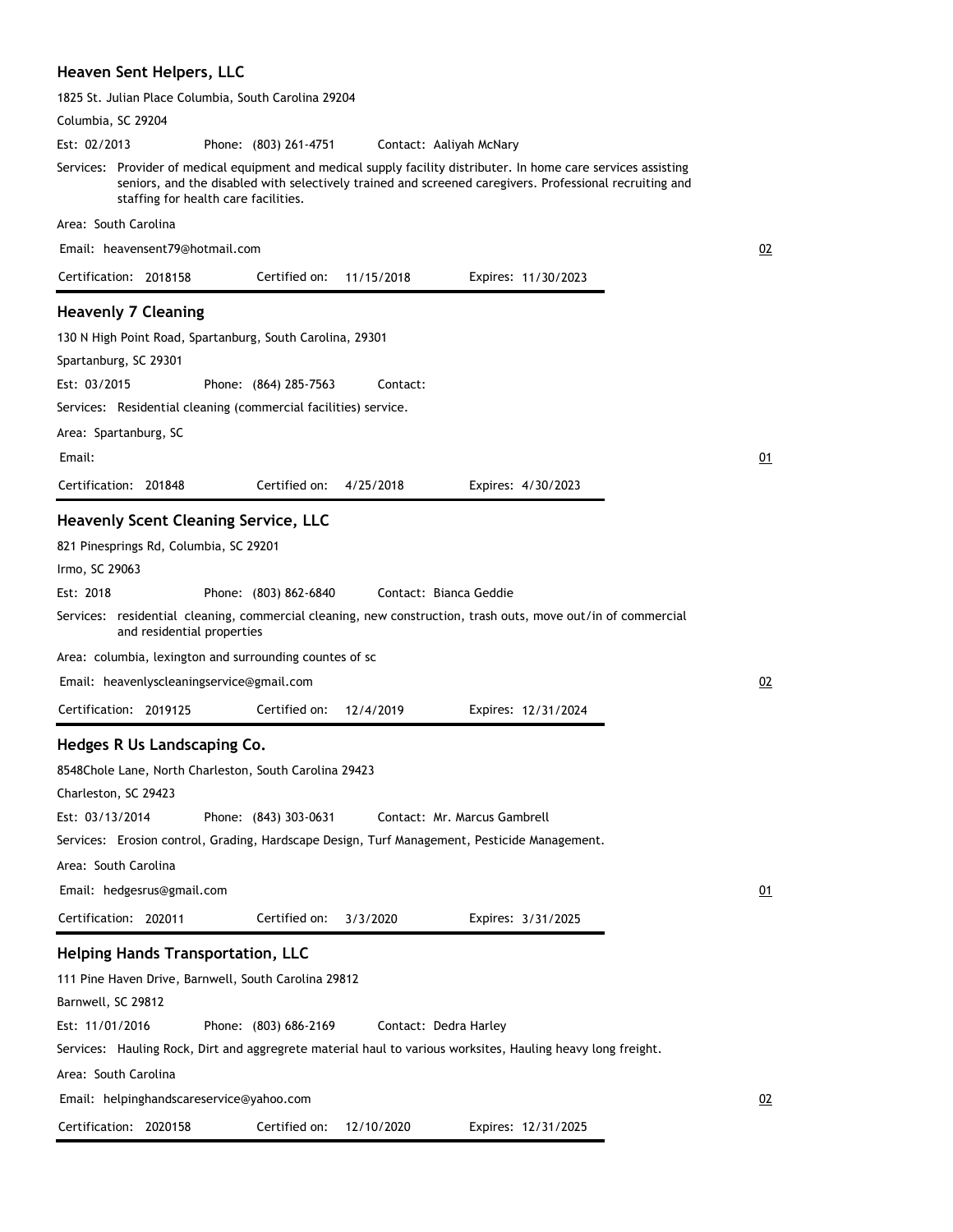#### **HH Construction, Inc dba HHJ Construction, Inc**

854 South Parker Drive Apt A Florence, South Carolina 29501

| Florence, SC                                                                                                                                                                                                                                        |    |
|-----------------------------------------------------------------------------------------------------------------------------------------------------------------------------------------------------------------------------------------------------|----|
| Est: 02/14/1998<br>Phone: (704) 393-6490<br>Contact:                                                                                                                                                                                                |    |
| Services: General Contractor in South Carolina and North Carolina, Interior Uplift (Painting, Drywall, Acoustic<br>Ceiling, Floor Installation, HVAC, Green Landscaping, Eectrical, Framing, Bird Netting, Provide Skill<br>and Unskilled Laborers. |    |
| Area: North Carolina, South Carolina, Virginia, Georgia                                                                                                                                                                                             |    |
| Email: president@hhjconstruction.com                                                                                                                                                                                                                | 01 |
| Certified on:<br>Certification: 202032<br>5/12/2020<br>Expires: 5/31/2025                                                                                                                                                                           |    |
| <b>Hibbitts Enterprises, LLC</b>                                                                                                                                                                                                                    |    |
| 735 Main Street N                                                                                                                                                                                                                                   |    |
| New Ellenton, SC 29803                                                                                                                                                                                                                              |    |
| Est: 2015<br>Phone: (803) 443-0077<br>Contact: Amy Hibbitts                                                                                                                                                                                         |    |
| Services: pharmacy, healthcare items, healthcare equipment, drug store, immunizations, blood pressure<br>checks, medical screenings, medication therapy management, medication packaging                                                            |    |
| Area: SC                                                                                                                                                                                                                                            |    |
| Email: hibbittsland@hotmail.com                                                                                                                                                                                                                     | 03 |
| Certification: 201742<br>Certified on:<br>6/29/2017<br>Expires: 6/30/2022                                                                                                                                                                           |    |
| Hill's Industrial Pressure Wash, LLC                                                                                                                                                                                                                |    |
| 101 Parlock Court, Irmo, South Carolian 29063<br>Irmo, SC 29063<br>Est: 01/2018<br>Phone: (803) 269-5898<br>Contact: Mr. Fredrick Hill<br>Services: Pressure Washing, Homes, Businesses, Automobiles, Driveways, Schools, and Office Buildings.     |    |
| Area: South Carolina                                                                                                                                                                                                                                |    |
| Email: Fredrickhill31@yahoo.com                                                                                                                                                                                                                     | 01 |
| Certification: 202141<br>Certified on:<br>4/20/2021<br>Expires: 4/30/2026                                                                                                                                                                           |    |
| <b>Hill's Mobile Detailing Service</b>                                                                                                                                                                                                              |    |
| 101 Parlock Court, Irmo, South Carolina 29063                                                                                                                                                                                                       |    |
| Irmo, SC 29063                                                                                                                                                                                                                                      |    |
| Est: 02/2000<br>Contact: Mr. Fredrick Hill<br>Phone: (803) 269-5898                                                                                                                                                                                 |    |
| Services: Mobile Presure Washing Service.                                                                                                                                                                                                           |    |
| Area: South Carolina                                                                                                                                                                                                                                |    |
| Email: Fredrickhill31@yahoo.com                                                                                                                                                                                                                     | 01 |
| Certified on:<br>Certification: 202142<br>4/20/2021<br>Expires: 4/30/2026                                                                                                                                                                           |    |
| <b>Holy City Linen Services</b>                                                                                                                                                                                                                     |    |
| 705 Long Point Road                                                                                                                                                                                                                                 |    |
| Mt. Pleasant, SC 29464                                                                                                                                                                                                                              |    |
| Est: 2014<br>Phone: (843) 619-1608<br>Contact: Ann Son                                                                                                                                                                                              |    |
| Services: Dry Cleaning, Laundry, Commercial Laundry                                                                                                                                                                                                 |    |
| Area: Charleston County, SC                                                                                                                                                                                                                         |    |
| Email: ann@holycitylinen.com                                                                                                                                                                                                                        | 09 |
| Certification: 201783<br>Certified on:<br>9/7/2017<br>Expires: 9/30/2022                                                                                                                                                                            |    |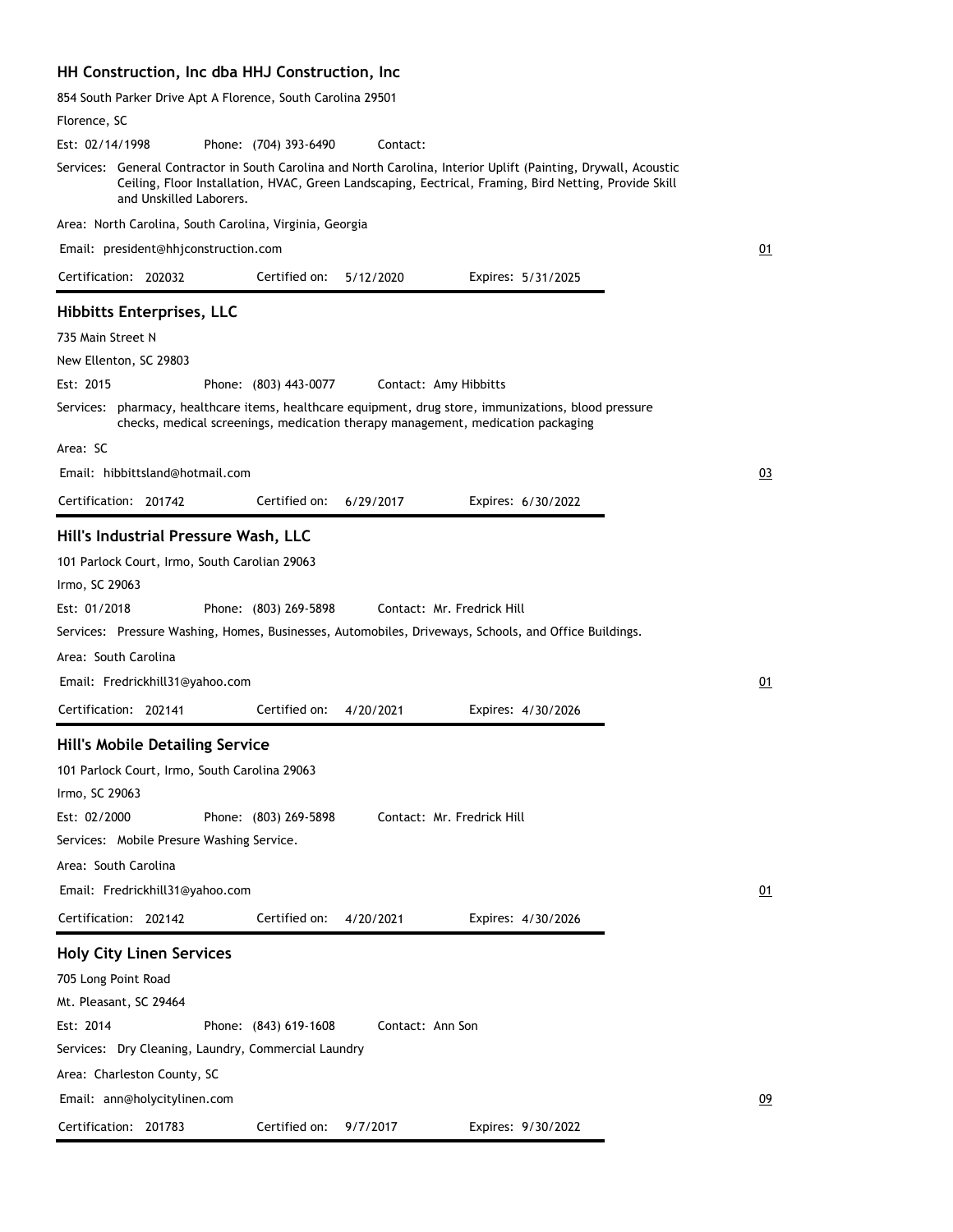#### **Home Sweet Home Interiors, LLC**

| 100 Laurens St, Clinton, SC 29325                                                                                                                                 |    |
|-------------------------------------------------------------------------------------------------------------------------------------------------------------------|----|
| Clinton, SC 29325                                                                                                                                                 |    |
| Est: 2014<br>Phone: (864) 547-1700<br>Contact: Denita Jan Richards                                                                                                |    |
| Services: Home furnishings, appliances, bedding, electronics, accessories, sources for commercial and<br>institutional items, industrial, hospitality grade items |    |
| Area: South Carolina                                                                                                                                              |    |
| Email: homesweethomeint@att.net                                                                                                                                   | 03 |
| Certification: 201753<br>Certified on:<br>7/10/2017<br>Expires: 7/31/2022                                                                                         |    |
| Homeyer Strategy Group, LLC                                                                                                                                       |    |
| 6107 Martha's Glen Road, Columbia SC 29209                                                                                                                        |    |
| Columbia, SC 29202                                                                                                                                                |    |
| Est: 2007<br>Phone: (803)661-8487<br>Contact: Wendy Homeyer                                                                                                       |    |
| Services: Strategic communications, Issues Management and Public Relations                                                                                        |    |
| Area: SC                                                                                                                                                          |    |
| Email: wendy@homeyerstrategy.com                                                                                                                                  | 03 |
| Certification: 2017120<br>Certified on:<br>11/13/2017<br>Expires: 11/30/2022                                                                                      |    |
| HR Assist ME, Inc                                                                                                                                                 |    |
| 31 Boland Court, Ste 122, Greenville, SC 29615                                                                                                                    |    |
| Greenville, SC 29615                                                                                                                                              |    |
| Est: 2019<br>Phone: (864) 335-5280<br>Contact: Cassandra Beaudry                                                                                                  |    |
| Services: Human Resourse Services, Payroll, Recruitment                                                                                                           |    |
| Area: South Carolina-Greenville                                                                                                                                   |    |
| Email: cbeaudry@hrassistme.com                                                                                                                                    |    |
| Certified on:<br>Certification: 20216<br>1/12/2021<br>Expires: 1/31/2026                                                                                          |    |
| <b>HR Coastal, LLC</b>                                                                                                                                            |    |
| 103 Redtail Drive, Bluffton, South Carolina 29909                                                                                                                 |    |
| Bluffton, SC 29909                                                                                                                                                |    |
| Phone: (843) 816-4985<br>Est: 10/05/2016<br>Contact: Linda Klingman                                                                                               |    |
| Services: Employee training, managemant training, leadership development, employee recruiting, criminal<br>background checks, performance management.             |    |
| Area: South Carolina, North Carolina, Georgia                                                                                                                     |    |
| Email: Lklingman@hrcoastal.com                                                                                                                                    | 03 |
| Certification: 20221<br>Certified on:<br>1/10/2022<br>Expires: 1/31/2027                                                                                          |    |
| <b>H-TEK NETWORKSLLC</b>                                                                                                                                          |    |
| 118 Lockman Drive Greenville, South Carolina 29611                                                                                                                |    |
| Greenville, SC 29610                                                                                                                                              |    |
| Est: 7/28/2018<br>Phone: (864) 775-8350<br>Contact: Mr. Darius Hall Sr.                                                                                           |    |
| Services: CSP, Network Structured Cabling, Access Controls, Fiber Optics, Das, CCTV, AV, Fusion Splice.                                                           |    |
| Area: East Coast                                                                                                                                                  |    |
| Email: Dariushall@hteknetworks.com                                                                                                                                | 01 |
| Certification: 202038<br>Certified on:<br>5/18/2020<br>Expires: 5/31/2025                                                                                         |    |
|                                                                                                                                                                   |    |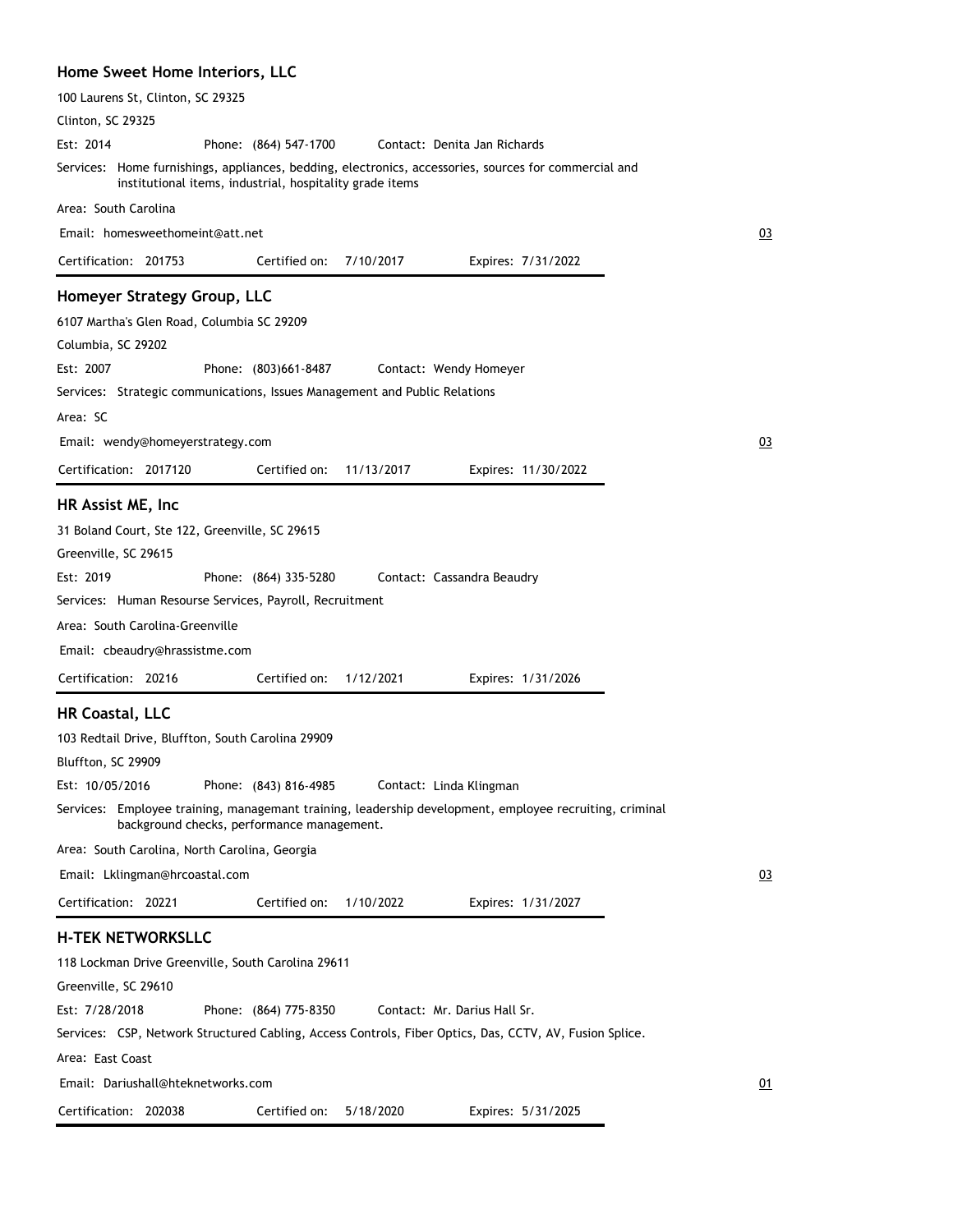#### **Huger Construction Company, Inc.**

| 112 Rapture Lane, Wando, South Carolina 29492        |                                          |           |                                                                                                                                                                                                               |       |
|------------------------------------------------------|------------------------------------------|-----------|---------------------------------------------------------------------------------------------------------------------------------------------------------------------------------------------------------------|-------|
| Wando, SC 29492                                      |                                          |           |                                                                                                                                                                                                               |       |
| Est: 07/1992                                         | Phone: (843) 607-6518                    |           | Contact: Me. James L. Smalls, Sr                                                                                                                                                                              |       |
|                                                      | Sidewalks, Installation of catch basins. |           | Services: Place and finish concrete foundations driveways, Building Construction, Interior Renovations,                                                                                                       |       |
| Area: Charleston, Berkeley, and Dorchester counties  |                                          |           |                                                                                                                                                                                                               |       |
| Email: jlsmallssr@aol.com                            |                                          |           |                                                                                                                                                                                                               | 01    |
| Certification: 202155                                | Certified on:                            | 6/4/2021  | Expires: 6/30/2026                                                                                                                                                                                            |       |
| <b>Ideal Welding, LLC</b>                            |                                          |           |                                                                                                                                                                                                               |       |
| 150 Shady Grove Lane, Wellford, South Carolina 29385 |                                          |           |                                                                                                                                                                                                               |       |
| Wellford, SC 29385                                   |                                          |           |                                                                                                                                                                                                               |       |
| Est: 07/02/2019                                      | Phone: (864) 621-2050                    |           | Contact: Ms. Chrystal Atkins                                                                                                                                                                                  |       |
| products per customer drawings.                      |                                          |           | Services: Custom fabrication tables, benches, column supports, gussets, corbels and brackets, Welding of                                                                                                      |       |
| Area: Upstate South Carolina                         |                                          |           |                                                                                                                                                                                                               |       |
| Email: Idealwelding@yahoo.com                        |                                          |           |                                                                                                                                                                                                               | 03    |
| Certification: 202186                                | Certified on:                            | 8/10/2021 | Expires: 8/31/2026                                                                                                                                                                                            |       |
|                                                      |                                          |           |                                                                                                                                                                                                               |       |
| Image Resource, LLC                                  |                                          |           |                                                                                                                                                                                                               |       |
| 405 N. Maple Street, Suite A2, Summerville, SC 29483 |                                          |           |                                                                                                                                                                                                               |       |
| Summerville, SC 29483                                |                                          |           |                                                                                                                                                                                                               |       |
| Est: 2007                                            | Phone: (843) 900-8306                    |           | Contact: Cheryl Olson                                                                                                                                                                                         |       |
| installation. Signage Installation.                  |                                          |           | Services: Full service signage contractor. Sale of ADA signage and signage systems, exterior signs, letters,<br>custom signs, informational and directional signage. Signage design, supply, consultation and |       |
| Area: Charleston and surrounding area                |                                          |           |                                                                                                                                                                                                               |       |
| Email: c.imageresource@gmail.com                     |                                          |           |                                                                                                                                                                                                               | 03    |
| Certification: 2020101                               | Certified on:                            | 9/14/2020 | Expires: 9/30/2025                                                                                                                                                                                            |       |
| Immaculate Pressure Washing Service, LLC             |                                          |           |                                                                                                                                                                                                               |       |
| 2143 Kingsbury Drive, Sumter, South Carolina 29154   |                                          |           |                                                                                                                                                                                                               |       |
| Sumter, SC 29154                                     |                                          |           |                                                                                                                                                                                                               |       |
| Est: 06/09/2009                                      | Phone: (803) 446-9975                    |           | Contact: Mr. Warren Manning                                                                                                                                                                                   |       |
|                                                      | Automobiles and Commerical Vehicles.     |           | Services: Pressure Washing Services, Residential/Commerical Property, and Mobile Car Washing/Detailing for                                                                                                    |       |
| Area: South Carolina                                 |                                          |           |                                                                                                                                                                                                               |       |
| Email:                                               |                                          |           |                                                                                                                                                                                                               | $Q_1$ |
| Certification: 202026                                | Certified on:                            | 3/27/2020 | Expires: 3/31/2025                                                                                                                                                                                            |       |
|                                                      |                                          |           |                                                                                                                                                                                                               |       |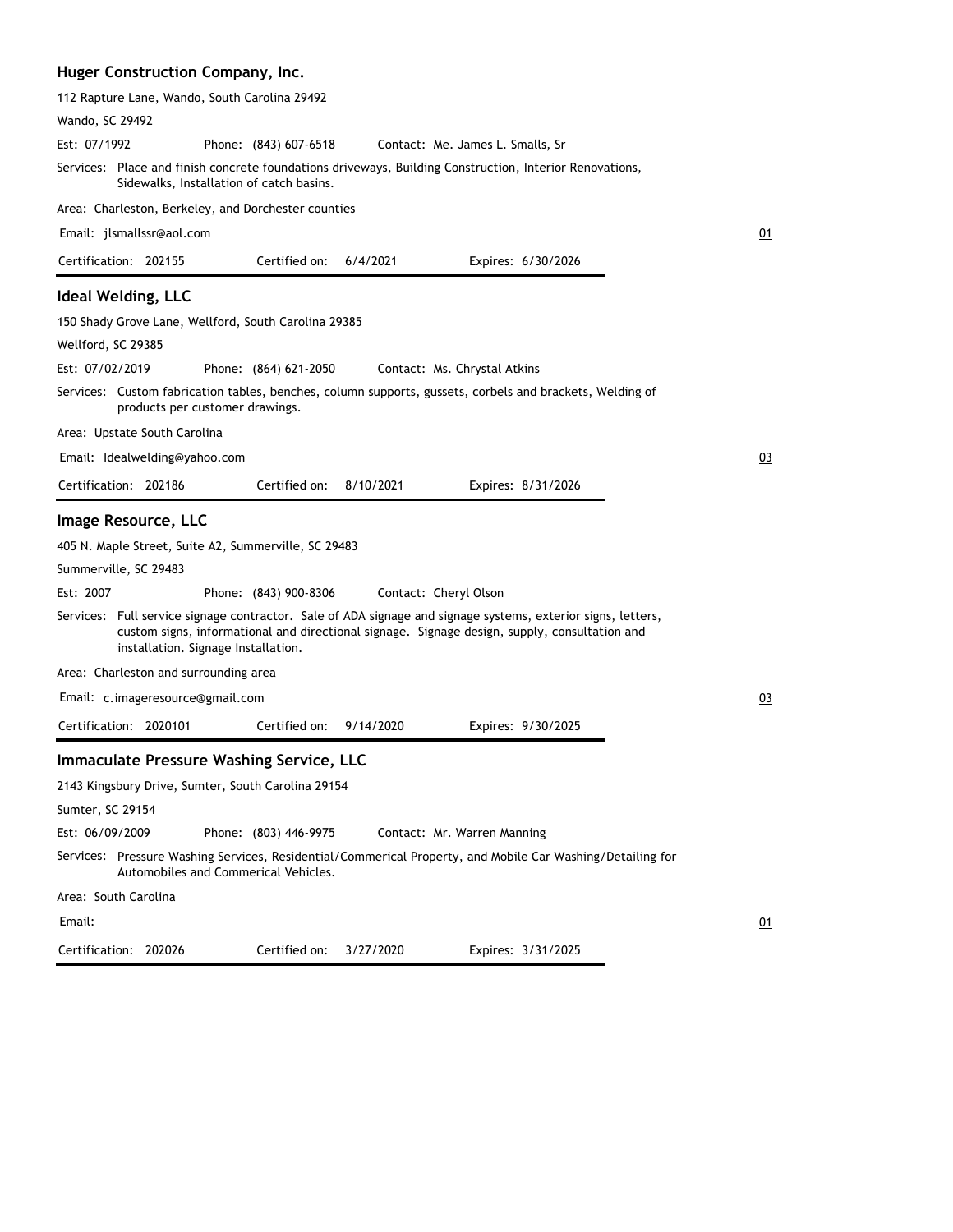#### **Industrial Safety Coatings Inc**

| 38 Isbell Lane                                                                                                                                                                                                                                                                                                                                                                                                                        |    |
|---------------------------------------------------------------------------------------------------------------------------------------------------------------------------------------------------------------------------------------------------------------------------------------------------------------------------------------------------------------------------------------------------------------------------------------|----|
| Greenville, SC 29607                                                                                                                                                                                                                                                                                                                                                                                                                  |    |
| Est: 10/2005<br>Phone: (864) 607-1410<br>Contact: Anne Williams                                                                                                                                                                                                                                                                                                                                                                       |    |
| Services: industrial expoxy coatings, floors, walls, chemical containment, surface preparation, cleaning, and<br>installation of exposy coatings, removal of old coating systems                                                                                                                                                                                                                                                      |    |
| Area: SC, NC                                                                                                                                                                                                                                                                                                                                                                                                                          |    |
| Email: anne@iscoatings.com                                                                                                                                                                                                                                                                                                                                                                                                            | 03 |
| Certification: 201733<br>Certified on: $6/1/2017$<br>Expires: 6/30/2022                                                                                                                                                                                                                                                                                                                                                               |    |
| <b>InfiNeXt Educational Solutions, LLC</b>                                                                                                                                                                                                                                                                                                                                                                                            |    |
| 784 Pebblebranch Lane, Blythewood, South Carolina 29016                                                                                                                                                                                                                                                                                                                                                                               |    |
| Coulmbia, SC 29224                                                                                                                                                                                                                                                                                                                                                                                                                    |    |
| Est:<br>Phone: (803) 470-5466<br>Contact: Mr. Ishmael Brown Jr.                                                                                                                                                                                                                                                                                                                                                                       |    |
| Services: Educational Solutions: Adult training, tutoring, development; K-12 tutoring, Academic Coaching, test<br>Prepaaration, Semimars, Workshops & more.                                                                                                                                                                                                                                                                           |    |
| Area: Global Market, Online, Face to Face, Local Richland and Lexington Counties.                                                                                                                                                                                                                                                                                                                                                     |    |
| Email: ibrown@infinexted.com                                                                                                                                                                                                                                                                                                                                                                                                          | 01 |
| Certification: 202098<br>Certified on: 9/14/2020<br>Expires: 9/30/2025                                                                                                                                                                                                                                                                                                                                                                |    |
| <b>Infinity Home and More, LLC</b>                                                                                                                                                                                                                                                                                                                                                                                                    |    |
| 109 West Elon Court, Hopkins, South Carolina 29061                                                                                                                                                                                                                                                                                                                                                                                    |    |
| Hopkins, SC 29061                                                                                                                                                                                                                                                                                                                                                                                                                     |    |
| Est: 12/2012<br>Phone: (803) 998-1633<br>Contact: Ms. Willette Davis                                                                                                                                                                                                                                                                                                                                                                  |    |
| Services: Assist Clientss in buying, selling, and investing in real estate. I also offer property preservation, to<br>include re-keying, lawn maintenance, boarding up/securing, move in ready repairs, [painting,<br>flooring, utility managemaent, trash-out/clean-cuts, occupancy checks, valuation services, support in<br>closings, title searches, cash for keys stabilization, property management, property valautions/BPO's. |    |
| Area: Richland, Lexington, Kershaw, Orangeburg, and Sumter Counties                                                                                                                                                                                                                                                                                                                                                                   |    |
| Email: buymyhouseinsc@gmail.com                                                                                                                                                                                                                                                                                                                                                                                                       | 02 |
| Certification: 202095<br>Certified on:<br>8/26/2020<br>Expires: 8/31/2025                                                                                                                                                                                                                                                                                                                                                             |    |
| <b>Infinity One Corporarion</b>                                                                                                                                                                                                                                                                                                                                                                                                       |    |
| 3031 Scotsman Road Suite 25 Columbia, South Carolina 29223                                                                                                                                                                                                                                                                                                                                                                            |    |
| Columbia, SC 29202                                                                                                                                                                                                                                                                                                                                                                                                                    |    |
| Est: 5/19/2006<br>Phone: (803) 465-9085<br>Contact: Mr. Preston Anderson                                                                                                                                                                                                                                                                                                                                                              |    |
| Services: Temporary Staffing Agency                                                                                                                                                                                                                                                                                                                                                                                                   |    |
| Area: South Carolina                                                                                                                                                                                                                                                                                                                                                                                                                  |    |
| Email: preston@infinityonecorporation.com                                                                                                                                                                                                                                                                                                                                                                                             | 01 |
| Certification:<br>2019137<br>Certified on:<br>12/20/2019<br>Expires: 12/31/2024                                                                                                                                                                                                                                                                                                                                                       |    |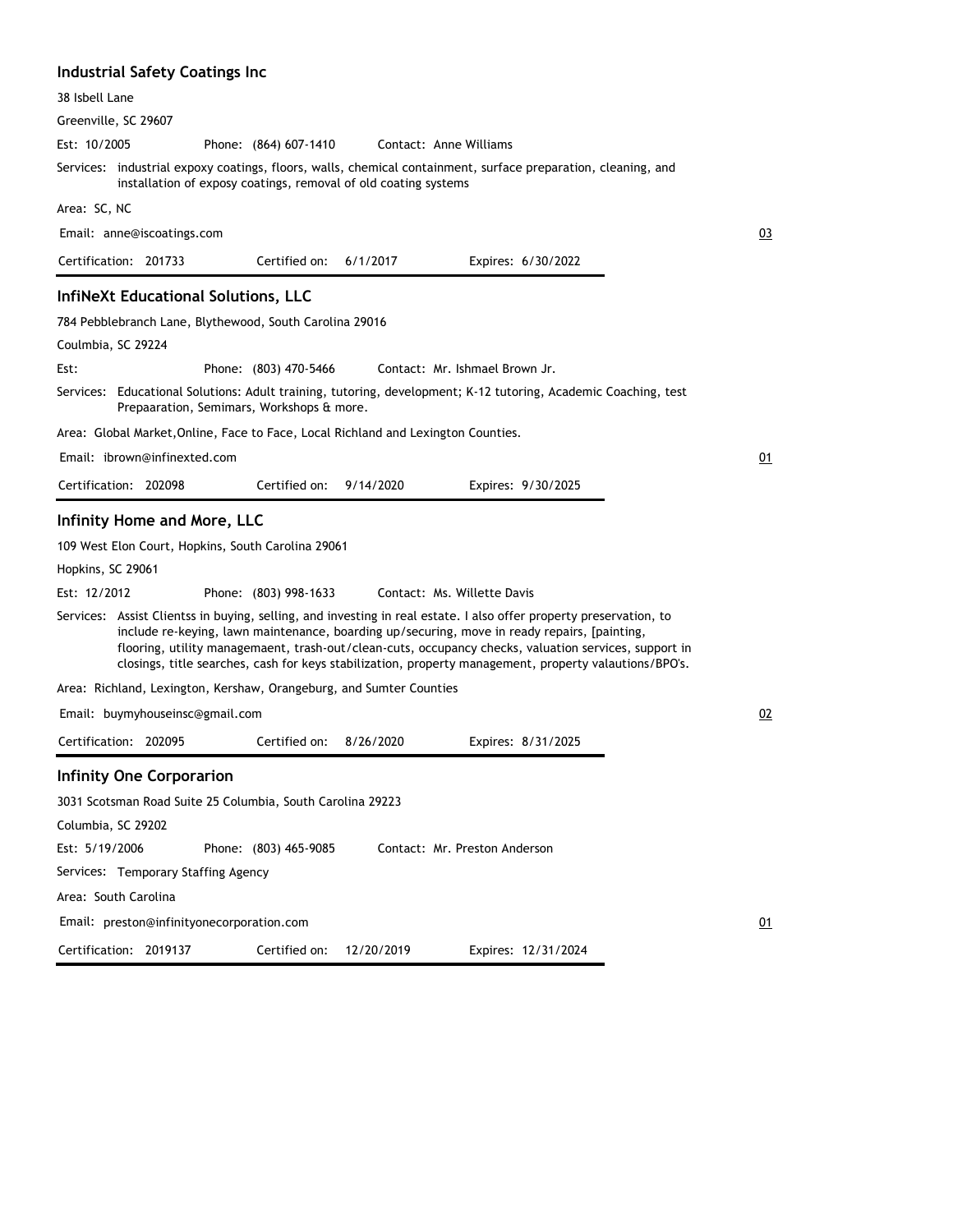# **Infinity Wholesale & Supply, LLC**

| 461 Union Street Spartanburg, South Carolina 29306                                                                   |                  |
|----------------------------------------------------------------------------------------------------------------------|------------------|
|                                                                                                                      |                  |
| Spartanburg, SC 29306                                                                                                |                  |
| Est: 4/12/2018<br>Phone: (864) 884-3986<br>Contact: Mr. Connie Young                                                 |                  |
| Services: Freight Transportation and arragement (Auto Dealers)                                                       |                  |
| Area: South Carolina                                                                                                 |                  |
| Email: jayyoung489@gmail.com                                                                                         | 01               |
| Certification: 2019111<br>Certified on:<br>10/22/2019<br>Expires: 10/31/2024                                         |                  |
| <b>Interchange Staffing Services, LLC</b>                                                                            |                  |
| 33 Market Point Drive Greenville, South Carolina 29607                                                               |                  |
| Greenville, SC 29607                                                                                                 |                  |
| Est: 12/01/2017<br>Phone: (864) 908-4313<br>Contact: Ms. Ruby Bennett                                                |                  |
| Services: Temporary and Permanent Staffing in Administration, Light Industrial and Healthcare, and<br>Manufactoring. |                  |
| Area: Greenville, South Carolina                                                                                     |                  |
| Email: rbennett@interchangestaffing.com                                                                              | 02               |
| Certification: 2019131<br>Certified on:<br>12/5/2019<br>Expires: 12/31/2024                                          |                  |
| <b>Interior Business Services, LLC</b>                                                                               |                  |
| 10711-A Wilson Blvd                                                                                                  |                  |
| Blythewood, SC 29016                                                                                                 |                  |
| Est: 11/2011<br>Phone: (803) 412-0080<br>Contact: Taricka Taylor                                                     |                  |
|                                                                                                                      |                  |
| Services: Commercial Interior Design, Project Management Services, Furniture Bid Services                            |                  |
| Area: SC, NC, GA & USA Online                                                                                        |                  |
| Email: taricka@interiorbusinessservices.com                                                                          | 02               |
| Certification: 2017121<br>Certified on:<br>11/13/2017<br>Expires: 11/30/2022                                         |                  |
| Interior Plants by Chaparral Nursery, LLC                                                                            |                  |
| 404 N. Mano Street, Moncks Corner, SC 29461                                                                          |                  |
| Moncks Corner, SC 29461                                                                                              |                  |
| Est: 2003<br>Phone: (843) 761-2314<br>Contact: Katherine F. Bell                                                     |                  |
| Services: Landscaping, foliage management                                                                            |                  |
| Area:                                                                                                                |                  |
| Email: gardencenter@homesc.com                                                                                       | $\underline{06}$ |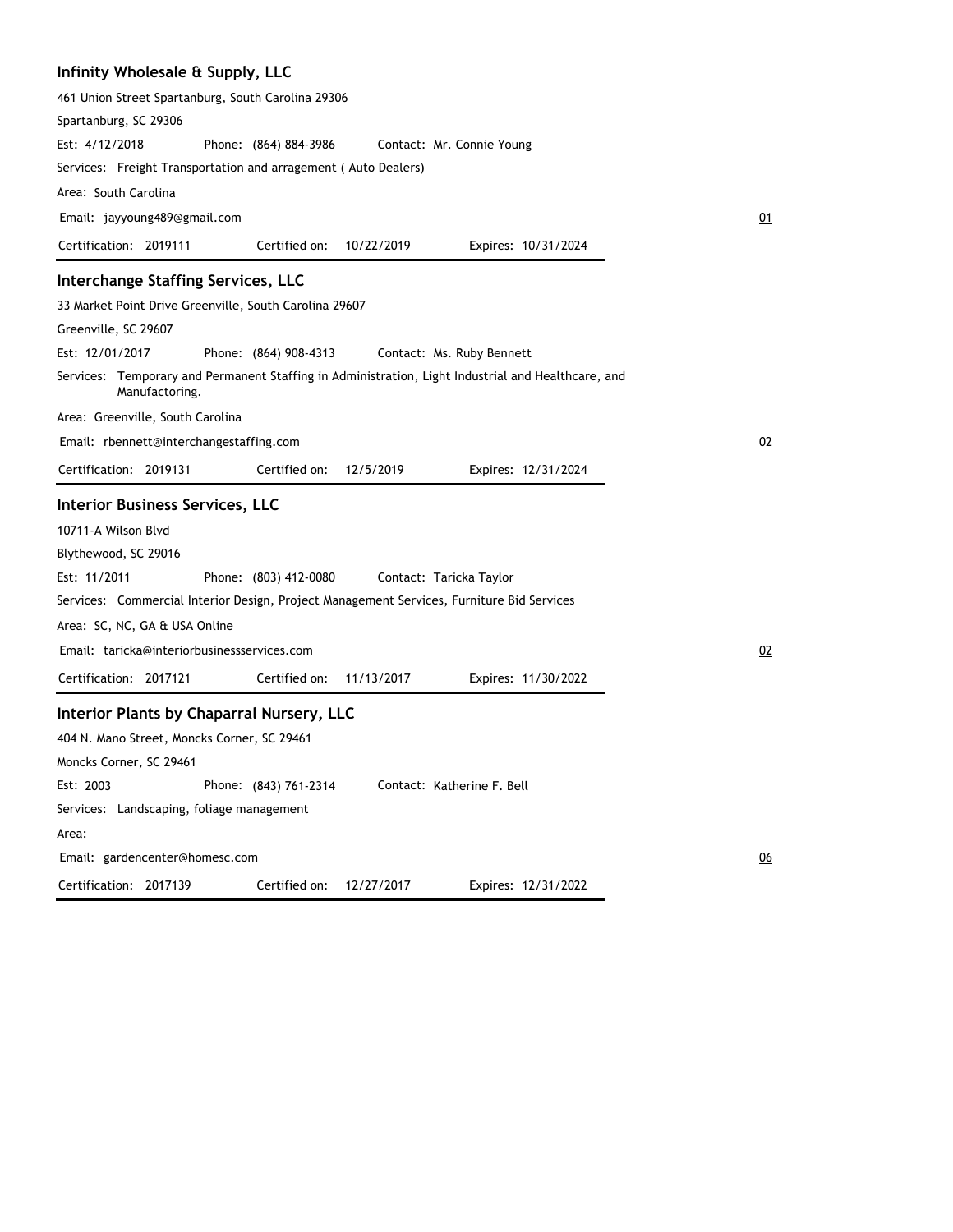## **iPro Consulting & IT services, LLC**

345 Hawkins Creek Road, Bythewood, South Carolina 29016

|                  | Blythewood, SC 29016                                             |                       |           |                                                                                                                                                                                                                                                                                                                                                                                                                                                                                                                                     |    |
|------------------|------------------------------------------------------------------|-----------------------|-----------|-------------------------------------------------------------------------------------------------------------------------------------------------------------------------------------------------------------------------------------------------------------------------------------------------------------------------------------------------------------------------------------------------------------------------------------------------------------------------------------------------------------------------------------|----|
| Est: 10/24/2017  |                                                                  | Phone: (706) 332-7626 |           | Contact: Mr. Vincent White                                                                                                                                                                                                                                                                                                                                                                                                                                                                                                          |    |
|                  | shooting, camera consulting, and replacement of monitors.        |                       |           | Services: Installation of Network Cables, Software, Low-Voltage digatal signage screens, cable runs, cameras,<br>printers, point of sale, smart hands support, new store readiness surveys, wireless access points, Voice<br>Over IP, rack and stack, voice/data and cellular conversion, Wi-Fi TTU, DMARC computer software,<br>hardware upgrades, turnkey kiosk, fingerprint installation, SD-Wan deployment, time clock<br>installation, and cloud migration. Provides data, general information technology, IT support, trouble |    |
|                  | Area: SOUTH CAROLINA                                             |                       |           |                                                                                                                                                                                                                                                                                                                                                                                                                                                                                                                                     |    |
|                  | Email: vencentwhite@i-proglobal.com                              |                       |           |                                                                                                                                                                                                                                                                                                                                                                                                                                                                                                                                     | 01 |
|                  | Certification: 201966                                            | Certified on:         | 7/16/2019 | Expires: 7/31/2024                                                                                                                                                                                                                                                                                                                                                                                                                                                                                                                  |    |
|                  | IPW Construction Group, LLC                                      |                       |           |                                                                                                                                                                                                                                                                                                                                                                                                                                                                                                                                     |    |
|                  | 7623 Dorchester Rd                                               |                       |           |                                                                                                                                                                                                                                                                                                                                                                                                                                                                                                                                     |    |
|                  | Charleston, SC 29423                                             |                       |           |                                                                                                                                                                                                                                                                                                                                                                                                                                                                                                                                     |    |
| Est: 02/22/2013  |                                                                  | Phone: (843) 308-0524 |           | Contact: Cyrus Sinor                                                                                                                                                                                                                                                                                                                                                                                                                                                                                                                |    |
|                  | sitework, concrete, plumbing and electrical                      |                       |           | Services: construction services, new construction, construction repairs, renovations, historical renovations,                                                                                                                                                                                                                                                                                                                                                                                                                       |    |
| Area: SC, NC, GA |                                                                  |                       |           |                                                                                                                                                                                                                                                                                                                                                                                                                                                                                                                                     |    |
|                  | Email: cyrussinor@ipwco.com                                      |                       |           |                                                                                                                                                                                                                                                                                                                                                                                                                                                                                                                                     | 09 |
|                  | Certification: 201723                                            | Certified on:         | 5/11/2017 | Expires: 5/31/2022                                                                                                                                                                                                                                                                                                                                                                                                                                                                                                                  |    |
|                  | iRealty International, LLC                                       |                       |           |                                                                                                                                                                                                                                                                                                                                                                                                                                                                                                                                     |    |
|                  | 3201 Broad River Road, Columbia, SC                              |                       |           |                                                                                                                                                                                                                                                                                                                                                                                                                                                                                                                                     |    |
| Columbia, SC     |                                                                  |                       |           |                                                                                                                                                                                                                                                                                                                                                                                                                                                                                                                                     |    |
| Est: 2011        |                                                                  | Phone: (803) 479-4317 |           | Contact: April James                                                                                                                                                                                                                                                                                                                                                                                                                                                                                                                |    |
|                  | Services: Real Estate Agent and Broker, Right-of-Way Acquisition |                       |           |                                                                                                                                                                                                                                                                                                                                                                                                                                                                                                                                     |    |
| Area:            |                                                                  |                       |           |                                                                                                                                                                                                                                                                                                                                                                                                                                                                                                                                     |    |
|                  | Email: aprilglennjames@gmail.com                                 |                       |           |                                                                                                                                                                                                                                                                                                                                                                                                                                                                                                                                     | 02 |
|                  | Certification: 201794                                            | Certified on:         | 9/8/2017  | Expires: 9/30/2022                                                                                                                                                                                                                                                                                                                                                                                                                                                                                                                  |    |
| Iron Elk, LLC    |                                                                  |                       |           |                                                                                                                                                                                                                                                                                                                                                                                                                                                                                                                                     |    |
|                  | 10 Cassaway Court, Greer, South Carolina 29650                   |                       |           |                                                                                                                                                                                                                                                                                                                                                                                                                                                                                                                                     |    |
| Greer, SC 29650  |                                                                  |                       |           |                                                                                                                                                                                                                                                                                                                                                                                                                                                                                                                                     |    |
| Est: 02/05/2016  |                                                                  | Phone: (864) 516-5692 |           | Contact: Ms. Laura Biggerstaff                                                                                                                                                                                                                                                                                                                                                                                                                                                                                                      |    |
|                  | Services: Logo Design, Website Design, Digital Marketing.        |                       |           |                                                                                                                                                                                                                                                                                                                                                                                                                                                                                                                                     |    |
|                  | Area: Soouth Carolina                                            |                       |           |                                                                                                                                                                                                                                                                                                                                                                                                                                                                                                                                     |    |
|                  | Email: sales@matsamerica.com                                     |                       |           |                                                                                                                                                                                                                                                                                                                                                                                                                                                                                                                                     | 03 |
|                  | Certification: 202130                                            | Certified on:         | 3/29/2021 | Expires: 3/31/2026                                                                                                                                                                                                                                                                                                                                                                                                                                                                                                                  |    |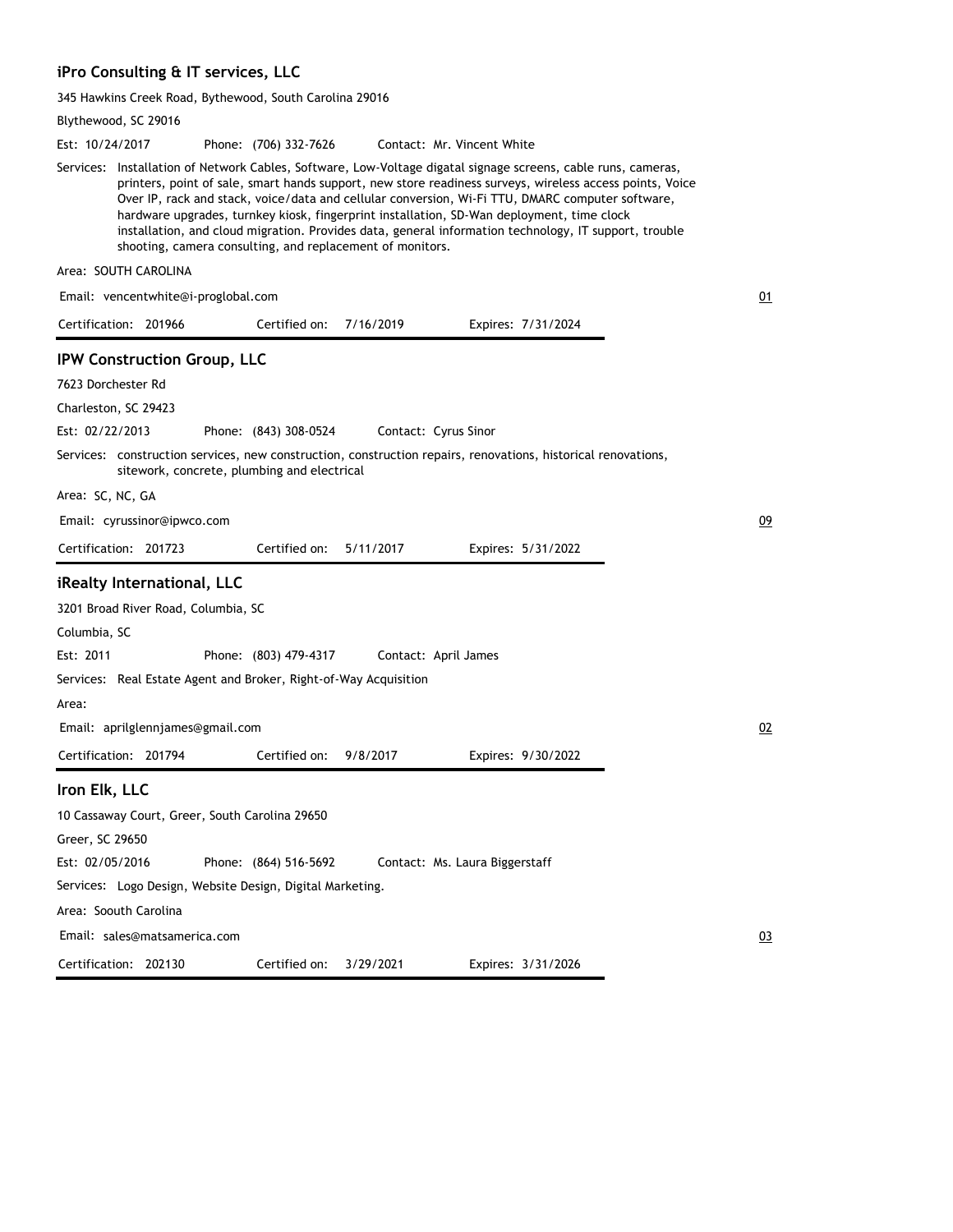#### **ISHVAN ENTERPRISE, LLC**

| 742 Trailhead Lane, Fort Mill, SC 29708                                                                                                                                                      |    |
|----------------------------------------------------------------------------------------------------------------------------------------------------------------------------------------------|----|
| Fort Mill, SC 29708                                                                                                                                                                          |    |
| Est: 10/02/2017<br>Phone: (571) 499-7263<br>Contact: Venu Parepalli                                                                                                                          |    |
| Services: Civil Construction Engineering and Consultling; Engineering and Design, Consulting and Drafting for<br>Highway and Road Construction Projects                                      |    |
| Area: SC, NC                                                                                                                                                                                 |    |
| Email:                                                                                                                                                                                       | 09 |
| Certification: 2018123<br>Certified on:<br>10/3/2018<br>Expires: 10/31/2023                                                                                                                  |    |
| J Haleem, LLC                                                                                                                                                                                |    |
| 3307 Broad Rive Road Suite B Columbia, South Carolina 29210                                                                                                                                  |    |
| Columbia, SC 29210                                                                                                                                                                           |    |
| Est: 05/2013<br>Phone: (803) 610-1717<br>Contact: Mr. Jamar Washington                                                                                                                       |    |
| Services: Photography Services-Headshots, Events, Products & Commerical / Marketing, Video/ Film-Trainings,<br>Recruitment, Marketing, Events (Meetings, Conference, Award Ceremonies)       |    |
| Area: South Carolina, North Carolina, Georgia                                                                                                                                                |    |
| Email: jamar@jhaleem.com                                                                                                                                                                     | 01 |
| Certification: 201920<br>Certified on:<br>2/26/2019<br>Expires: 2/28/2024                                                                                                                    |    |
| <b>J.Bell Consulting, LLC</b>                                                                                                                                                                |    |
| 94 Old Well Road Irmo South Carolina 29063                                                                                                                                                   |    |
| Irmo, SC 29063                                                                                                                                                                               |    |
| Est: 07/16/2017<br>Phone: (803) 209-5610<br>Contact: Latonja Walker                                                                                                                          |    |
| Services: J. Bell Consulting is a Criminal Justice and Correctional Consulting Firm tha offers Training in<br>Leadership, Management, Institutional Operations and Inmate Re-Entry Services. |    |
| Area: Richland County                                                                                                                                                                        |    |
| Email: anasherrell@gmail.com                                                                                                                                                                 | 02 |
| Certification: 2018137<br>Certified on:<br>10/18/2018<br>Expires: 10/31/2023                                                                                                                 |    |
| J.D. Powers, LLC                                                                                                                                                                             |    |
| 708 Chester Street, Columbia, SC 29201                                                                                                                                                       |    |
| Columbia, SC 29201                                                                                                                                                                           |    |
| Est: 06/30/2014<br>Phone: (803) 381-1031<br>Contact:                                                                                                                                         |    |
| Services: Residental and Commercial Constructing (Roofling, Carpentry, Interior, and Exterior Renovation).<br>Concrete paving, and Real Estate Broker.                                       |    |
| Area: South Carolina                                                                                                                                                                         |    |
| Email: info@jdpowersllc.com                                                                                                                                                                  | 03 |
| Certification: 201852<br>Certified on:<br>5/8/2018<br>Expires: 5/31/2023                                                                                                                     |    |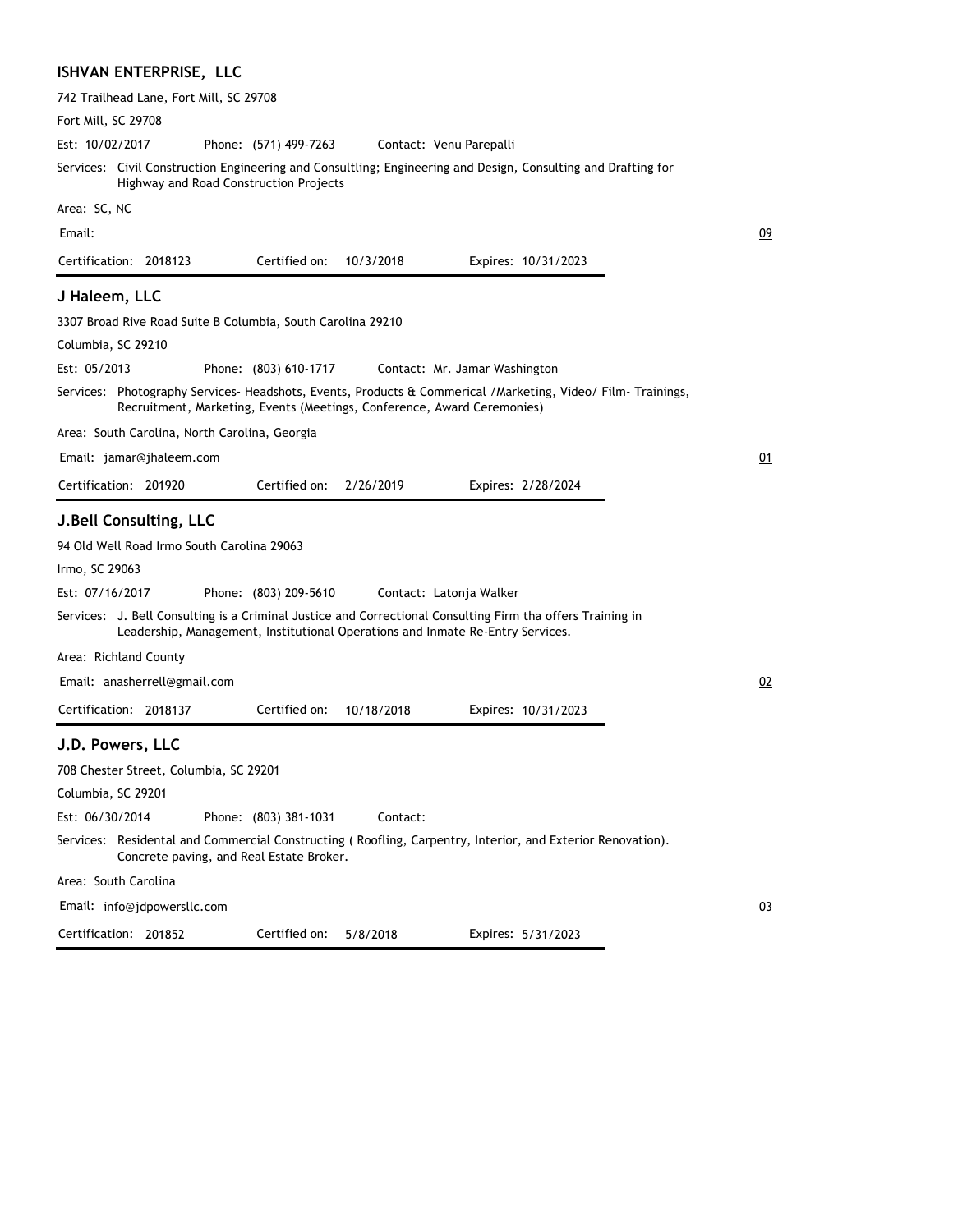| Jakes Building Maintenance                                                                                                                                                 |           |
|----------------------------------------------------------------------------------------------------------------------------------------------------------------------------|-----------|
| 1324 Golden Ridge Road                                                                                                                                                     |           |
| Lake Wylie, SC 29710                                                                                                                                                       |           |
| Est: 10/2000<br>Phone: (704) 858-4359<br>Contact: Joy Ziegler                                                                                                              |           |
| Services: Janitorial service, clearing, floor maintenance, stripping and waxing, VCT tile, carpet cleaning,<br>window clearing, pressure washing                           |           |
| Area: SC & NC                                                                                                                                                              |           |
| Email: joyzjbm@gmail.com                                                                                                                                                   | <u>03</u> |
| Certified on:<br>Certification: 20192<br>1/17/2019<br>Expires: 1/31/2024                                                                                                   |           |
| <b>James Towing, LLC</b>                                                                                                                                                   |           |
| 1648 Raymond Street, Columbia, South Carolina 29223<br>Columbia, SC 29223                                                                                                  |           |
| Est: 02/06/2006<br>Phone: (803) 333-9000<br>Contact: Mr. Earnest Johnson<br>Services: Vehicle Towing Service and Minor Roadside Assistance                                 |           |
| Area: South Carolina                                                                                                                                                       |           |
| Email:                                                                                                                                                                     | <u>01</u> |
| Certification: 2019103<br>Certified on:<br>10/7/2019<br>Expires: 10/31/2024                                                                                                |           |
| Jaminson Consultants, LLC                                                                                                                                                  |           |
| 1536 Fording Island, Hilton Head, South Carolina 29926<br>Bluffton, SC 29910<br>Est: 5/2011<br>Phone: (843) 836-5200<br>Contact: Ms. Stephanie Jamison-Void                |           |
| Services: Case Management Servces, Children and Adolescent Mental Health, Psychotherapy and Counseling<br>Services, Pediatric and Express Care, and Medication Management. |           |
| Area: Low Country of South Carolina                                                                                                                                        |           |
| Email: Stephanis@jamisonConsultants.com                                                                                                                                    | 02        |
| Certification: 202219<br>Certified on:<br>3/11/2022<br>Expires: 3/31/2027                                                                                                  |           |
| Javis Financial Services, LLC                                                                                                                                              |           |
| 7171 Two Notch Road Columbia, South Carolina 29223<br>Columbia, SC 29223<br>Est: 02/26/1998<br>Phone: (803) 419-1001<br>Contact: Ms. Kadeni Javis                          |           |
| Services: Accounting Services; Tax Prep; Bookkeeping; Payroll; Insurance; credit Repair; Tax Resolution.                                                                   |           |
| Area: South Carolina                                                                                                                                                       |           |
| Email: info@javistax.com                                                                                                                                                   | 02        |
| Certification: 2019123<br>Certified on:<br>11/21/2019<br>Expires: 11/30/2024                                                                                               |           |
|                                                                                                                                                                            |           |
| <b>JD Lane Construction, LLC</b>                                                                                                                                           |           |
| 320 Lindsey Bridge Road, Taylors. South Carolina 29687<br>Taylors, SC 29687                                                                                                |           |
| Est: 6/15/2010<br>Phone: (864) 895-8481<br>Contact: Ms. Connie Lane                                                                                                        |           |
| Services: Remodel Homes, and Offices.                                                                                                                                      |           |
| Area: South Carolina                                                                                                                                                       |           |
| Email: jdlaneconstruction@gmail.com                                                                                                                                        | 03        |
| Certification: 2020113<br>Certified on:<br>10/21/2020<br>Expires: 10/31/2025                                                                                               |           |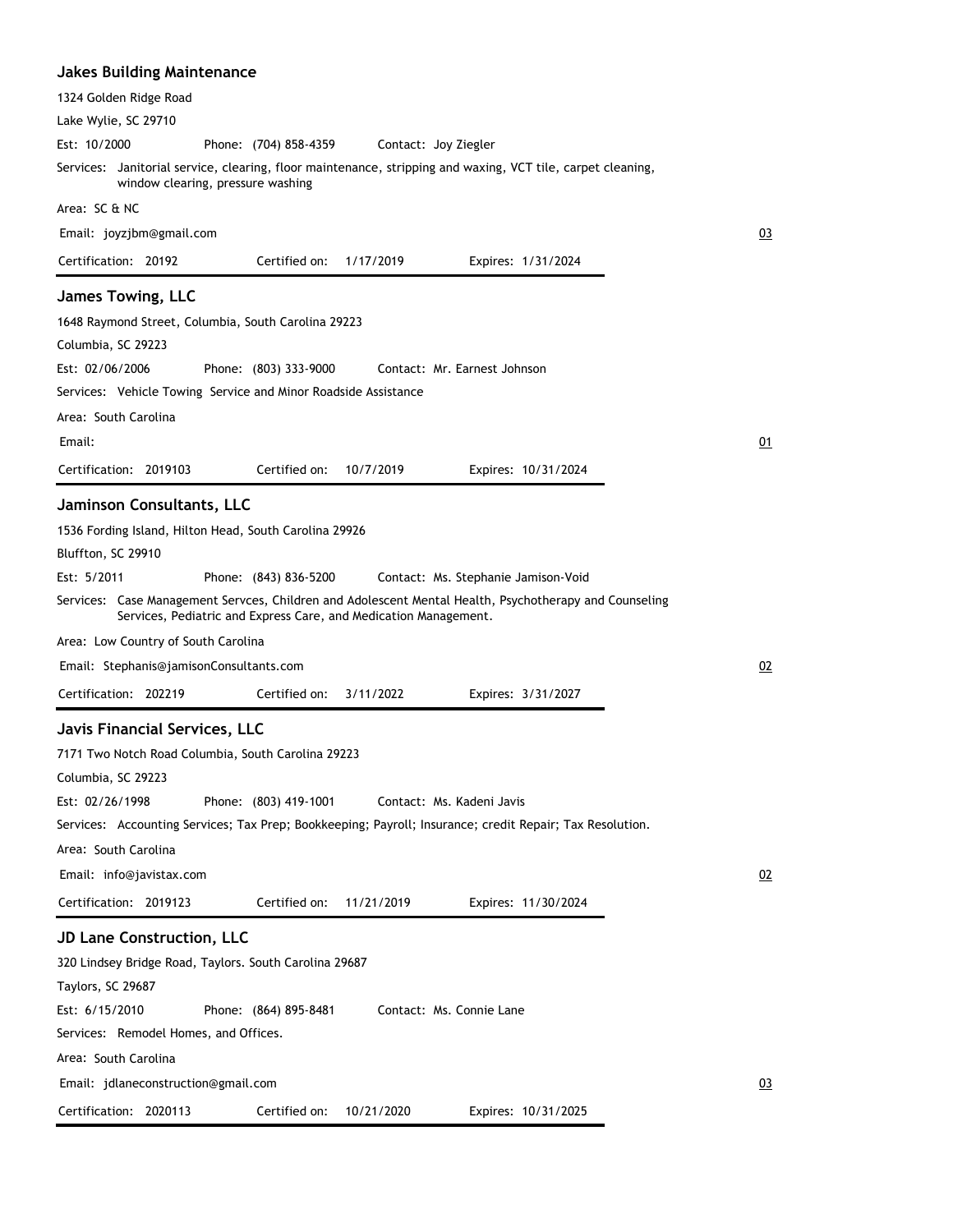| Jerry's Kettlecorn, LLC                                                                                                                                                                                                                                                                                                                                                                                                                                                                                                                                                                                                                     |    |
|---------------------------------------------------------------------------------------------------------------------------------------------------------------------------------------------------------------------------------------------------------------------------------------------------------------------------------------------------------------------------------------------------------------------------------------------------------------------------------------------------------------------------------------------------------------------------------------------------------------------------------------------|----|
| 2495 Dexter St                                                                                                                                                                                                                                                                                                                                                                                                                                                                                                                                                                                                                              |    |
| Blackville, SC 29817                                                                                                                                                                                                                                                                                                                                                                                                                                                                                                                                                                                                                        |    |
| Est: 7/2016<br>Phone: (803) 284-0120<br>Contact: Jerry Johnson                                                                                                                                                                                                                                                                                                                                                                                                                                                                                                                                                                              |    |
| Services: Popcorn and kettlecorn sales/vendor, concessions                                                                                                                                                                                                                                                                                                                                                                                                                                                                                                                                                                                  |    |
| Area: SC                                                                                                                                                                                                                                                                                                                                                                                                                                                                                                                                                                                                                                    |    |
| Email:                                                                                                                                                                                                                                                                                                                                                                                                                                                                                                                                                                                                                                      | 05 |
| Certification: 201759<br>Certified on:<br>7/13/2017<br>Expires: 7/31/2022                                                                                                                                                                                                                                                                                                                                                                                                                                                                                                                                                                   |    |
| JIT Industries of SC, Inc.                                                                                                                                                                                                                                                                                                                                                                                                                                                                                                                                                                                                                  |    |
| 105 Karhula Court                                                                                                                                                                                                                                                                                                                                                                                                                                                                                                                                                                                                                           |    |
| Easley, SC 29641                                                                                                                                                                                                                                                                                                                                                                                                                                                                                                                                                                                                                            |    |
| Est: 1993<br>Phone: (864) 855-0744<br>Contact: Celeste Marro                                                                                                                                                                                                                                                                                                                                                                                                                                                                                                                                                                                |    |
| Services: Industrial supplies including: cutting tools, indexable tools, abrasives, coolants, machine lubricants,<br>tool holders, work holding, fasteners, hand tools, MRO items, safety products, saw blades, tapes,<br>quality control tools, chemicals, brushes, etc                                                                                                                                                                                                                                                                                                                                                                    |    |
| Area:                                                                                                                                                                                                                                                                                                                                                                                                                                                                                                                                                                                                                                       |    |
| Email: ssetzer@jitind.com                                                                                                                                                                                                                                                                                                                                                                                                                                                                                                                                                                                                                   | 03 |
| Certified on:<br>Certification: 2017111<br>10/16/2017<br>Expires: 10/31/2022                                                                                                                                                                                                                                                                                                                                                                                                                                                                                                                                                                |    |
| JMB Security and Meritus Solutions Group, LLC<br>3830 Davies Drive, Columbia, SC 29223<br>Columbia, SC 29223<br>Est: 2018<br>Phone: (845) 401-7191<br>Contact: Brian Webb<br>Services: Armed and unarmed security services, special event security, protection, safety, surveillance, FEMA                                                                                                                                                                                                                                                                                                                                                  |    |
| Area: Richland County, Columbia, SC                                                                                                                                                                                                                                                                                                                                                                                                                                                                                                                                                                                                         |    |
| Email: Brian@jmbsecurity.com                                                                                                                                                                                                                                                                                                                                                                                                                                                                                                                                                                                                                | 01 |
| Certification: 201929<br>Certified on:<br>3/11/2019<br>Expires: 3/31/2024                                                                                                                                                                                                                                                                                                                                                                                                                                                                                                                                                                   |    |
| <b>JN Utilities Support, LLC</b><br>263 arrowood Avenue, Lancaster, South Carolina 29720<br>Lancaster, SC 29720<br>Est: 01/02/2010<br>Phone: (803) 320-3195<br>Contact: Ms. Laura P. Nunnery<br>Services: Sandblasting, and Painting above ground pipework for natural gas utility companies.<br>Area: South Carolina, North Carolina, Georgia<br>Email: jen7@comporium.net<br>Certification: 2020159<br>Certified on:<br>12/21/2020<br>Expires: 12/31/2025<br>Joe Brown Logging, LLC<br>1073 SHIVERS Green Road, Ridgeway, South Carolina 29130<br>Ridgeway, SC 29130<br>Est: 0101/2019<br>Phone: (803) 438-5543<br>Contact: Mr. Jow Brown | 03 |
| Services: Hauling, Logging and Forestry.<br>Area: South Carolina                                                                                                                                                                                                                                                                                                                                                                                                                                                                                                                                                                            |    |
| Email: joebrownlogging@gmail.com                                                                                                                                                                                                                                                                                                                                                                                                                                                                                                                                                                                                            | 01 |
|                                                                                                                                                                                                                                                                                                                                                                                                                                                                                                                                                                                                                                             |    |
| Certification: 202075<br>Certified on:<br>8/10/2020<br>Expires: 8/31/2025                                                                                                                                                                                                                                                                                                                                                                                                                                                                                                                                                                   |    |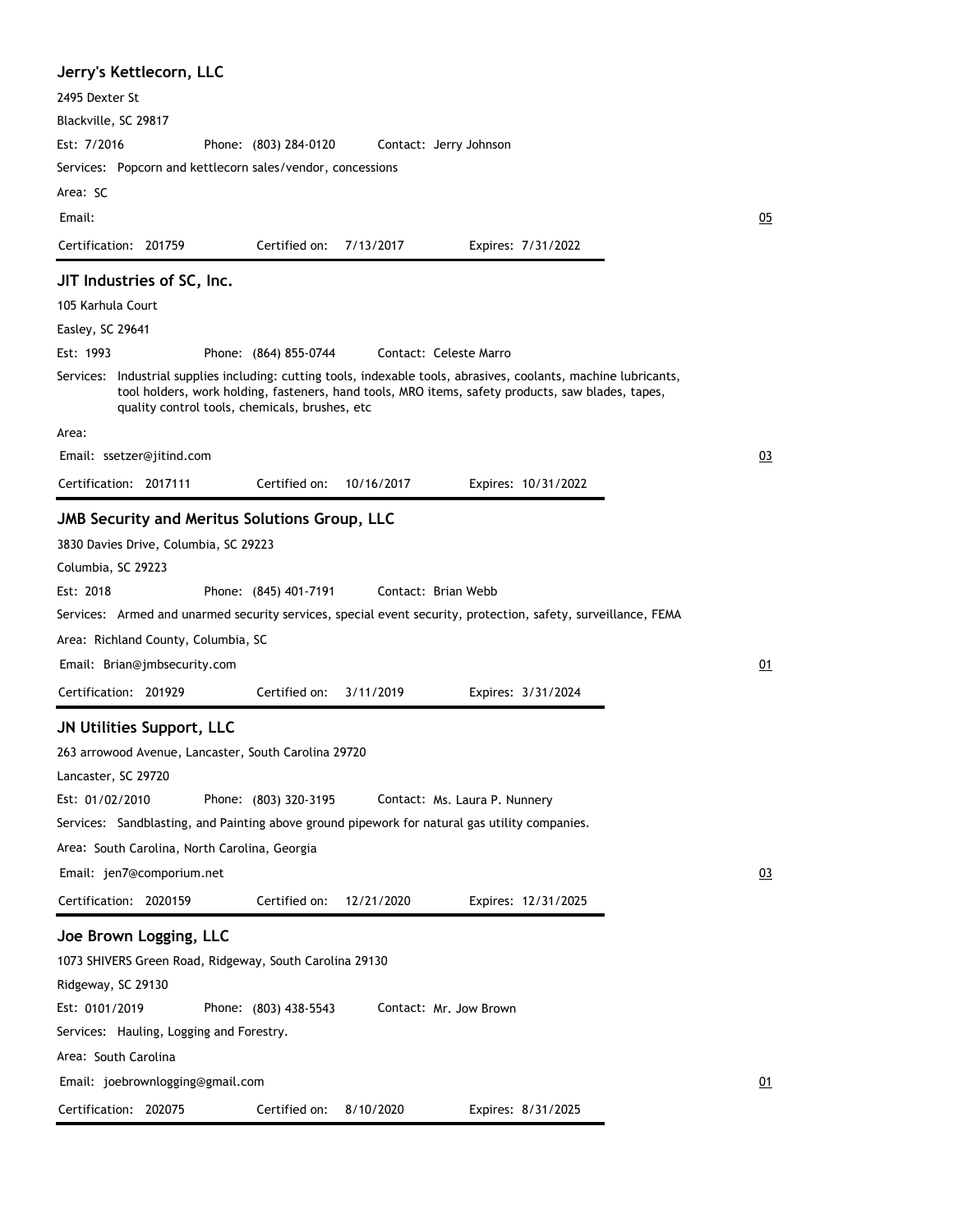### **John Davenport Engineering, Inc.**

| 1156 Bowman Road, Suite 262, Mt. Pleasant, SC 29464                                                                                                                                             |    |
|-------------------------------------------------------------------------------------------------------------------------------------------------------------------------------------------------|----|
| Mt. Pleasant, SC 29464                                                                                                                                                                          |    |
| Est: 2003<br>Phone: (336) 744-1636<br>Contact: John M. Davenport, Jr.                                                                                                                           |    |
| Services: Transport Engineering                                                                                                                                                                 |    |
| Area:<br>Email: jdavenport@davenportworld.com                                                                                                                                                   |    |
|                                                                                                                                                                                                 | 01 |
| Certification: 201797<br>Certified on:<br>Expires: 9/30/2022<br>9/8/2017                                                                                                                        |    |
| Johnson & Wilson Real Estate, LLC                                                                                                                                                               |    |
| 1830 Savannah Highway, Charleston, South Carolina 29407                                                                                                                                         |    |
| Charleston, SC 29407                                                                                                                                                                            |    |
| Est: 3/2000<br>Phone: (843) 486-1600<br>Contact: Ms. Tiffany Johnson-Wilson<br>Services:   Real Estate Sales, Rentals, Relocation, Property, Residential, Commercial, Vacant Land, Development, |    |
| Assest Management, Destination & Departure Services, New Construction, Renovation.                                                                                                              |    |
| Area: Tri- County Area of South Carolina                                                                                                                                                        |    |
| Email: tiffany@johnsonandwilson.com                                                                                                                                                             | 02 |
| Certification: 2021130<br>Certified on:<br>12/2/2021<br>Expires: 12/31/2026                                                                                                                     |    |
| Jones and Jones Painting, LLC                                                                                                                                                                   |    |
| 2090 Executive Hall Road Suite 180, Charleston, South Carolina 29418                                                                                                                            |    |
| Charleston, SC 29407                                                                                                                                                                            |    |
| Est: 08/24/2018<br>Phone: (843) 864-8284<br>Contact: Mr. Rafael Jones                                                                                                                           |    |
| Services: Interior/ Exterior Painting & Pressure Washing, Caulking, Wood Staining.                                                                                                              |    |
| Area: Charleston, Dorchester, Berkely Counties                                                                                                                                                  |    |
| Email: jonesandjonespaint@gmail.com                                                                                                                                                             | 01 |
| Certification: 2021118<br>Certified on:<br>10/28/2021<br>Expires: 10/31/2026                                                                                                                    |    |
| Jones Grading & Fencinbg, Inc                                                                                                                                                                   |    |
|                                                                                                                                                                                                 |    |
| 1726 Toal Street Charlotte, North Carolina 29806<br>Chester, SC 29706                                                                                                                           |    |
| Est: 1977<br>Phone: (704) 331-9224<br>Contact: Mr. Nathaniel Jones Jr.                                                                                                                          |    |
| Services: Demolitions, Grading, Site Work, Trucking, Hauling, Erosion Control, Cleaning and grubbing                                                                                            |    |
| Area: South Carolina, North Carolina                                                                                                                                                            |    |
| Email: jgfinc@bellsouth.net                                                                                                                                                                     | 01 |
| Certification: 202066<br>Certified on:<br>7/14/2020<br>Expires: 7/31/2025                                                                                                                       |    |
|                                                                                                                                                                                                 |    |
| Jordon Construction Company, LLC<br>24 Vardry Street, Suite 201 Greenville, South Carolina 29601                                                                                                |    |
| Greenville, SC 29601                                                                                                                                                                            |    |
| Est: 09/01/2012<br>Phone:<br>Contact: James D. Jordon                                                                                                                                           |    |
| Services: General Construction Services, Primarily Commercial, Interior Renovations, and Jantorial Services.                                                                                    |    |
| Area: South Carolina, North Carolina, Georgia, Florida, Alabama                                                                                                                                 |    |
| Email: james@jordoncompanies.com                                                                                                                                                                | 01 |
| Certification: 201991<br>Certified on:<br>9/19/2019<br>Expires: 9/30/2024                                                                                                                       |    |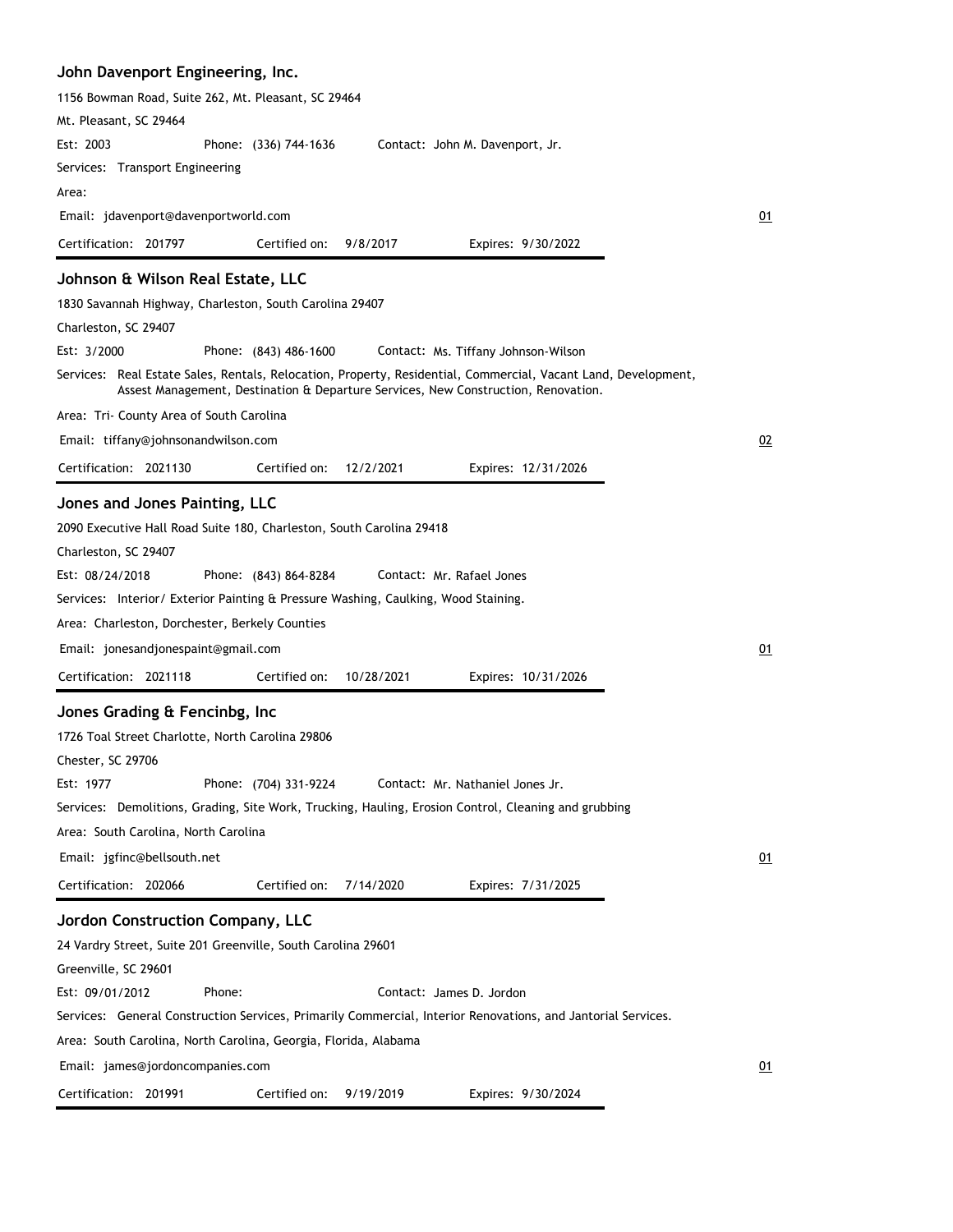# **JQC dba Spyker Construction, LLC**

| 1823 Saturn Lane Columbia, South Carolina 29209                                                                                |                                  |
|--------------------------------------------------------------------------------------------------------------------------------|----------------------------------|
| Columbia, SC 29209                                                                                                             |                                  |
| Est: 08/12/2002<br>Phone: (803) 240-0085                                                                                       | Contact: Mr. Shaun Jackson       |
| Services: Construction Contracting, Interior Renovations, Painting, Dry Wall, Flooring, Plumbing Repair,<br>Carpentry, Roofing |                                  |
| Area: Columbia, South Carolina                                                                                                 |                                  |
| Email: Shaun@SPYKerconstruction.com                                                                                            | 01                               |
| Certification: 20205<br>Certified on:                                                                                          | 1/22/2020<br>Expires: 1/31/2025  |
| JT Connections Staffing and Recruiting, LLC                                                                                    |                                  |
| 2040 S Church St, Spartanburg, SC 29306                                                                                        |                                  |
| Spartanburg, SC 29306                                                                                                          |                                  |
| Est: 2016<br>Phone: (803) 594-2402                                                                                             | Contact: Margaret Fullenwinder   |
| Services: Personnel staffing, recruiting, labor relations, staff training, general staffing                                    |                                  |
| Area: SC                                                                                                                       |                                  |
| Email: jtconnectionssc@gmail.com                                                                                               | 02                               |
| Certification: 201752<br>Certified on:                                                                                         | 7/10/2017<br>Expires: 7/31/2022  |
|                                                                                                                                |                                  |
| Judah Med Care, LLC                                                                                                            |                                  |
| 5 Clusters Court Suite 101 Columbia, SC 29210                                                                                  |                                  |
| Columbia, SC 29210                                                                                                             |                                  |
| Est: 08/21/2019<br>Phone: (803) 233-7554                                                                                       | Contact: Ms. Lateya Smith        |
| Services: Non Medical Home Care, and Medical Facility Staffing.                                                                |                                  |
| Area: South Carolina                                                                                                           |                                  |
| Email: Judahmedcare@yahoo.com                                                                                                  | 02                               |
|                                                                                                                                |                                  |
| Certification: 2020125<br>Certified on:                                                                                        | 11/3/2020<br>Expires: 11/30/2025 |
| Julietta Landscape Management, LLC                                                                                             |                                  |
| 2910 Landing Way                                                                                                               |                                  |
| Columbia, SC 29229                                                                                                             |                                  |
| Est: 2010<br>Phone: (803) 614-1144                                                                                             | Contact: Robert M. Nance         |
| Services: Landscaping & Lawn Maintenance                                                                                       |                                  |
| Area: SC                                                                                                                       |                                  |
| Email: gojulietta@gmail.com                                                                                                    | 01                               |
| Certification: 201854<br>Certified on:<br>5/9/2018                                                                             | Expires: 5/31/2023               |
| <b>Junction GS Transport Services, LLC</b>                                                                                     |                                  |
| 5 Junction Court Greenville, South Carolina 29611                                                                              |                                  |
| Greenville, SC 29611                                                                                                           |                                  |
| Est: 10/04/2018<br>Phone: (864) 551-5723                                                                                       | Contact: Ms. Deanna N. Canada    |
| Services: Distribution Services, Pickup and deliver of manufactured goods, including heavy equipment,<br>excluding perishales. |                                  |
| Area: South Carolina, and Surrounding States                                                                                   |                                  |
| Email: Junctiongstransport@gmail.com                                                                                           | 02                               |
| Certification: 202114<br>Certified on:<br>2/3/2021                                                                             | Expires: 2/28/2026               |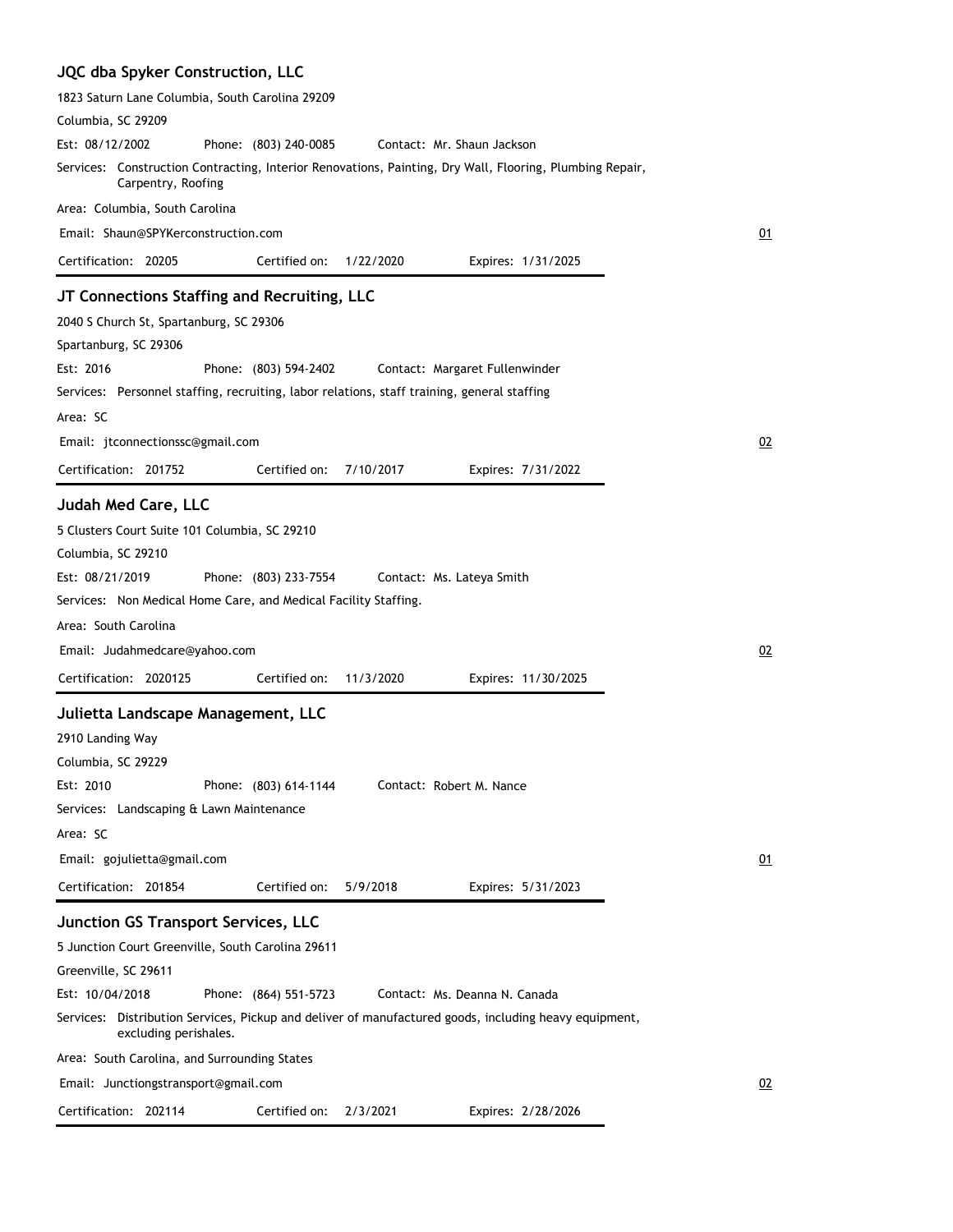## **JV Barr Construction, LLC**

| Columbia, SC 29204                                                                                                                                                                              |    |
|-------------------------------------------------------------------------------------------------------------------------------------------------------------------------------------------------|----|
| Est: 01/2019<br>Phone: (843) 424-3451<br>Contact: Ms. Amie Barr                                                                                                                                 |    |
| Services: Residential & Commercial Construction Management, Plumbing, General Construction, Site Grading,<br>Electrical, Landscaping, Metal and Wood Framing, Remodeling, Upfiting, Demolition. |    |
| Area: South Carolina                                                                                                                                                                            |    |
| Email: JVBarrConstruction@gmail.com                                                                                                                                                             | 02 |
| Certification: 20223<br>Certified on:<br>1/20/2022<br>Expires: 1/31/2027                                                                                                                        |    |
| <b>JW Painting &amp; Repairs, LLC</b>                                                                                                                                                           |    |
| 2112 Commander Road, North Charleston, SC 29405                                                                                                                                                 |    |
| North Charleston, SC 29405                                                                                                                                                                      |    |
| Est: 1980<br>Phone: (803) 509-5665<br>Contact:                                                                                                                                                  |    |
| Services: Renovations such as Heating & Air, Plumbing, Electrical, Carpenter, Painting, and Sheet Rock                                                                                          |    |
| Area: South Carolina                                                                                                                                                                            |    |
| Email:                                                                                                                                                                                          | 01 |
| Certification: 201890<br>Certified on:<br>7/9/2018<br>Expires: 7/31/2023                                                                                                                        |    |
| <b>JWJ Consulting, LLC</b>                                                                                                                                                                      |    |
| 2106-A Celanese Road Rock Hill, South Carolina 29732                                                                                                                                            |    |
| Rock Hill, SC 29731                                                                                                                                                                             |    |
| Est: 1/10/2011<br>Phone: (803) 984-2718<br>Contact: James W. Jones III                                                                                                                          |    |
| Services: Enviromental Protection. Inspection and Detection of Asbestos. Air monitoring Lead Based Paint                                                                                        |    |
| Inspections, Indoor Air Quakity Consulting, Abatement project specification, Design,                                                                                                            |    |
| Area: South Carolina, North Carolina                                                                                                                                                            |    |
|                                                                                                                                                                                                 |    |
| Email: jwjones3@jwjconsulting.net                                                                                                                                                               | 01 |
| Certification: 201977<br>Certified on:<br>7/31/2019<br>Expires: 7/31/2024                                                                                                                       |    |
| <b>JWJ Trucking, LLC</b>                                                                                                                                                                        |    |
| 1431 Dunlap Roddey Road, Rock Hill, South Carolina 29730                                                                                                                                        |    |
| Rock Hill, SC 29731                                                                                                                                                                             |    |
| Est: 02/07/2020<br>Phone: (803) 984-2718<br>Contact: Mr. James W. Jones III                                                                                                                     |    |
| Services: Freight Brokrage, Transportation of Freight.                                                                                                                                          |    |
| Area: South Carolina, North Carolina                                                                                                                                                            |    |
| Email: jwjones3@jwjconsulting.net                                                                                                                                                               | 01 |
| Certification: 2021137<br>Certified on:<br>12/15/2021<br>Expires: 12/31/2026                                                                                                                    |    |
| K & M Logistics, LLC                                                                                                                                                                            |    |
| 1278 Cook Road Ridgeway, South Carolina 29130                                                                                                                                                   |    |
| Ridgeway, SC 29130                                                                                                                                                                              |    |
| Est: 2009<br>Phone: (803) 335-0950<br>Contact: NO CONTACT NAME                                                                                                                                  |    |
| Services: Transportation Services, Dealer and Sellers, Transport Dry Freight is, Paper, Dry Food Goods, Lumber,<br>Cement Construction Equipment.                                               |    |
| Area: Southeast, Northeast, Midwest, Western                                                                                                                                                    |    |
| Email: Kmrepairsc@gmail.com                                                                                                                                                                     | 01 |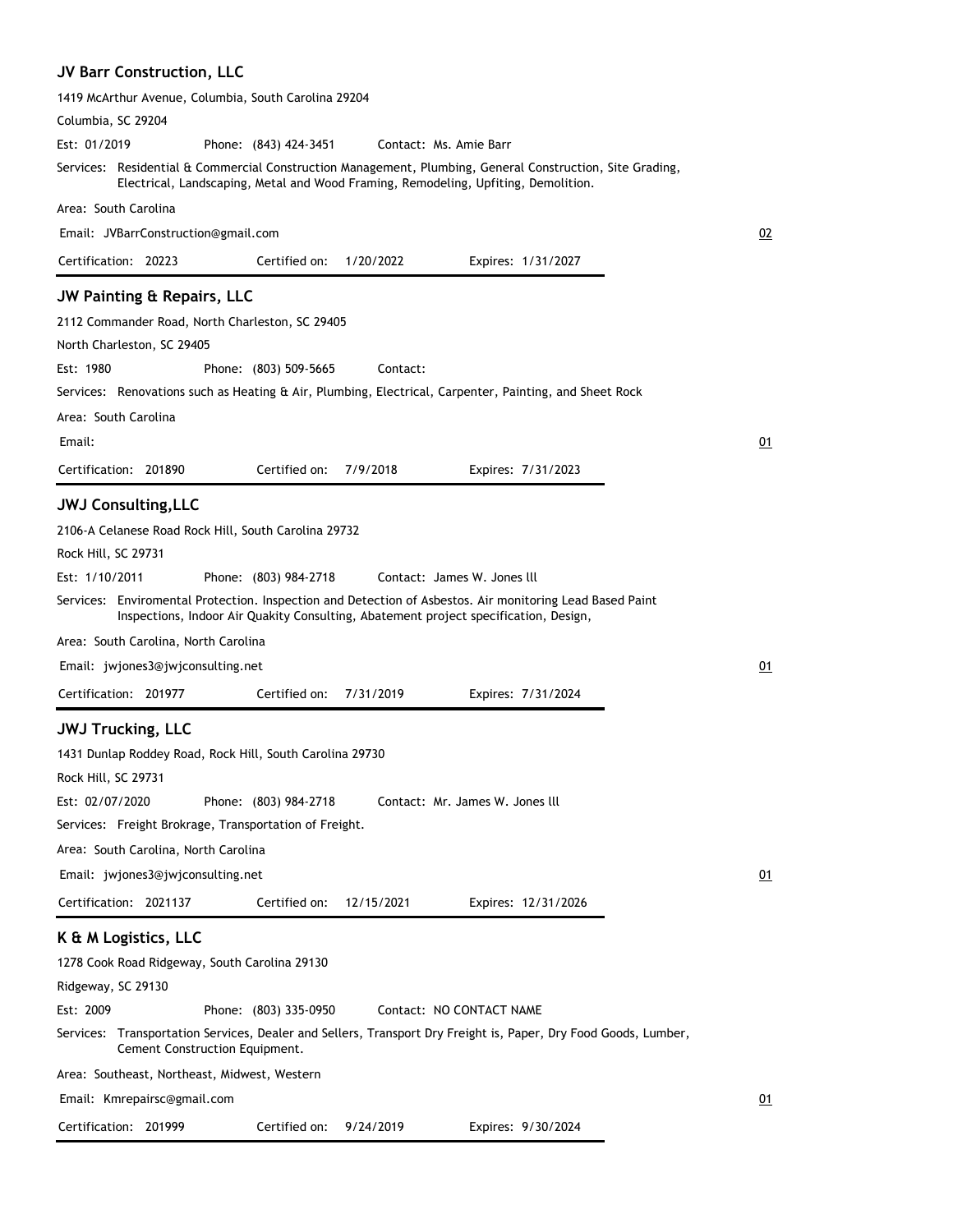## **K and D Masonry and Concrete, LLC**

| N and D Masoni y and Concrete, LLC                                                                                                                                                                                                                                                                   |    |
|------------------------------------------------------------------------------------------------------------------------------------------------------------------------------------------------------------------------------------------------------------------------------------------------------|----|
| 2727 Welland Street                                                                                                                                                                                                                                                                                  |    |
| Columbia, SC 29203                                                                                                                                                                                                                                                                                   |    |
| Est: 01/2007<br>Phone: (803) 862-7789<br>Contact: Kenneth Boyles                                                                                                                                                                                                                                     |    |
| Services: Masonry and concrete construction services; small demolition, hauling, and tree removal services                                                                                                                                                                                           |    |
| Area: SC, NC, and GA                                                                                                                                                                                                                                                                                 |    |
| Email: ken@kdmasonryconcrete.com                                                                                                                                                                                                                                                                     | 01 |
| Certification: 201812<br>2/9/2018<br>Certified on:<br>Expires: 2/28/2023                                                                                                                                                                                                                             |    |
| K and M Hauler, LLC                                                                                                                                                                                                                                                                                  |    |
| 814 Pelican Circle Columbia, South Carolina 29203                                                                                                                                                                                                                                                    |    |
| Columbia, SC 29203                                                                                                                                                                                                                                                                                   |    |
| Est: 12/21/2017<br>Phone: (803) 269-8827<br>Contact: Ms. Kiante Smith                                                                                                                                                                                                                                |    |
| Services: Local Hauling of Asphalt, Dirt, and Gravel                                                                                                                                                                                                                                                 |    |
| Area: South Carolina                                                                                                                                                                                                                                                                                 |    |
| Email: Kandmhauler@yahoo.com                                                                                                                                                                                                                                                                         | 02 |
| Certification: 201935<br>Certified on:<br>3/21/2019<br>Expires: 3/31/2024                                                                                                                                                                                                                            |    |
| KAL, Inc. d/b/a Fitness Forum                                                                                                                                                                                                                                                                        |    |
| 120 E. Elm Street, Florence South Carolina, 29506                                                                                                                                                                                                                                                    |    |
| Florence, SC 29506                                                                                                                                                                                                                                                                                   |    |
| Est: 2000<br>Contact: Karen Leatherman<br>Phone: (843) 661-3800                                                                                                                                                                                                                                      |    |
| Services: Fitness Memberships: Occupational Testing Services (Wellness Screnings, Drug Testing,<br>Firefighter/Police/EMS Annual Testing, Spa Services (pedicures, manicures, facials, massages).<br>Atheltic Soes and accessories for runners and exercisers. Skin care products through there spa. |    |
| Area: Florence, SC                                                                                                                                                                                                                                                                                   |    |
| Email: kleatherman@fitnessforumonline.com                                                                                                                                                                                                                                                            | 03 |
| Certification: 2018130<br>Certified on:<br>10/15/2018<br>Expires: 10/31/2023                                                                                                                                                                                                                         |    |
| Kapasi Glass Mart, Inc                                                                                                                                                                                                                                                                               |    |
| 398 West Main Street, Spartanburg, South Carolina                                                                                                                                                                                                                                                    |    |
| Spartanburg, SC 29301                                                                                                                                                                                                                                                                                |    |
| Est: 1979<br>Phone: (864) 583-5200<br>Contact: Mr. Talib Kapasi                                                                                                                                                                                                                                      |    |
| Services: Glass repairing of all types of glass for residential and commercial customer, this includes Storefront<br>Glass, Window Repair, Shower Door Repair, Glass Tabletop repair, Mirror Repair.                                                                                                 |    |
| Area: South Carolina, North Carolina, Georgia                                                                                                                                                                                                                                                        |    |
| Email: kapasiglass@yahoo.com                                                                                                                                                                                                                                                                         | 09 |
|                                                                                                                                                                                                                                                                                                      |    |

Certification: 202089 Expires: 8/31/2025 Certified on: 8/25/2020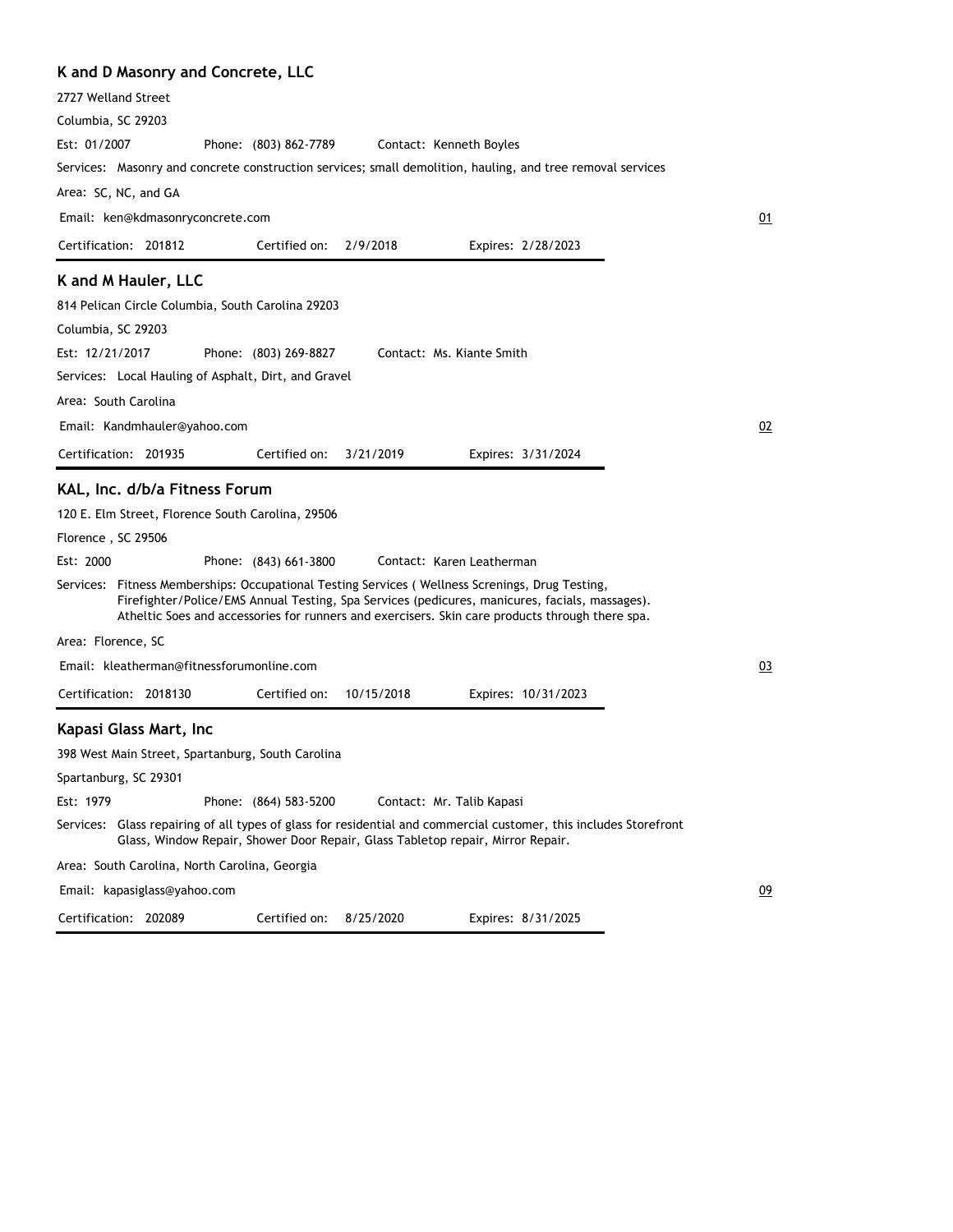### **Karaton Services, LLC**

| 33 Devereaux Avenue, Charleston, South Carolina 29403                                                                                                                                                                                                                                                      |    |
|------------------------------------------------------------------------------------------------------------------------------------------------------------------------------------------------------------------------------------------------------------------------------------------------------------|----|
| Charleston, SC 29403                                                                                                                                                                                                                                                                                       |    |
| Est: 07/01/2004<br>Phone: (843) 514-5679<br>Contact: Dr. Barbara D. Dilligard                                                                                                                                                                                                                              |    |
| Services: Strategic planning, program evalustions, curriculum development, employee performance appraisal,<br>organizations structure for foundations and non-profitss, grant writing and implementation<br>management salary studies, and schedule develpoment, webpage design, and back office services. |    |
| Area: United States                                                                                                                                                                                                                                                                                        |    |
| Email: bdilligard@karatonservices.com                                                                                                                                                                                                                                                                      | 02 |
| Certification: 2020102<br>Certified on:<br>9/15/2020<br>Expires: 9/30/2025                                                                                                                                                                                                                                 |    |
| Kare Pro Janitorial Services, LLC                                                                                                                                                                                                                                                                          |    |
| 206 W. Bowmore Drive, Blythewood, South Carolina 29016                                                                                                                                                                                                                                                     |    |
| Blythewood, SC 29016                                                                                                                                                                                                                                                                                       |    |
| Est: 01/02/2015<br>Phone: (803) 518-2803<br>Contact: Mr. Cliford Lewis                                                                                                                                                                                                                                     |    |
| Services: Janitorial services for commercial & residential; pressure washing, mobile automobile detailing and<br>carpet cleaning.                                                                                                                                                                          |    |
| Area: South Carolina                                                                                                                                                                                                                                                                                       |    |
| Email: Kareprojs@gmail.com                                                                                                                                                                                                                                                                                 | 01 |
| Certification: 2020107<br>Certified on:<br>9/30/2020<br>Expires: 9/30/2025                                                                                                                                                                                                                                 |    |
| Kare Pro Janitorial Services, LLC                                                                                                                                                                                                                                                                          |    |
| 206 W Bowmore Dr                                                                                                                                                                                                                                                                                           |    |
| Blythewood, SC 29016                                                                                                                                                                                                                                                                                       |    |
| Est: 01/2015<br>Phone: (803) 518-2003<br>Contact: Clifford Lewis                                                                                                                                                                                                                                           |    |
| Services: Janitorial services-commercial and residential, pressure washing, mobile automobile detailing, carpet<br>cleaning                                                                                                                                                                                |    |
| Area: SC                                                                                                                                                                                                                                                                                                   |    |
| Email: kareprojts@gmail.com                                                                                                                                                                                                                                                                                | 05 |
| Certification: 201758<br>Certified on:<br>7/13/2017<br>Expires: 7/31/2022                                                                                                                                                                                                                                  |    |
| <b>KARST, INC</b>                                                                                                                                                                                                                                                                                          |    |
| 3436 Rivers Avenue, North Charleston, South Carolina 29405                                                                                                                                                                                                                                                 |    |
| North Charleston, SC 29405                                                                                                                                                                                                                                                                                 |    |
| Est: 1998<br>Phone: (843) 884-4280<br>Contact: Ms. Michelle Harris                                                                                                                                                                                                                                         |    |
| Services: Decorated Apparel, Logo Promotional Products, Printed Materials, Marketing+Strategy, Virtual<br>Conference Kits, Tradeshow Booths+ Material Branding Merchandise for Gifting or Resal, Graphic<br>Design.                                                                                        |    |
| Area: USA                                                                                                                                                                                                                                                                                                  |    |
| Email: michelle@karstpromo.com                                                                                                                                                                                                                                                                             | 03 |
| Certification: 202178<br>7/19/2021<br>Certified on:<br>Expires: 7/31/2026                                                                                                                                                                                                                                  |    |
|                                                                                                                                                                                                                                                                                                            |    |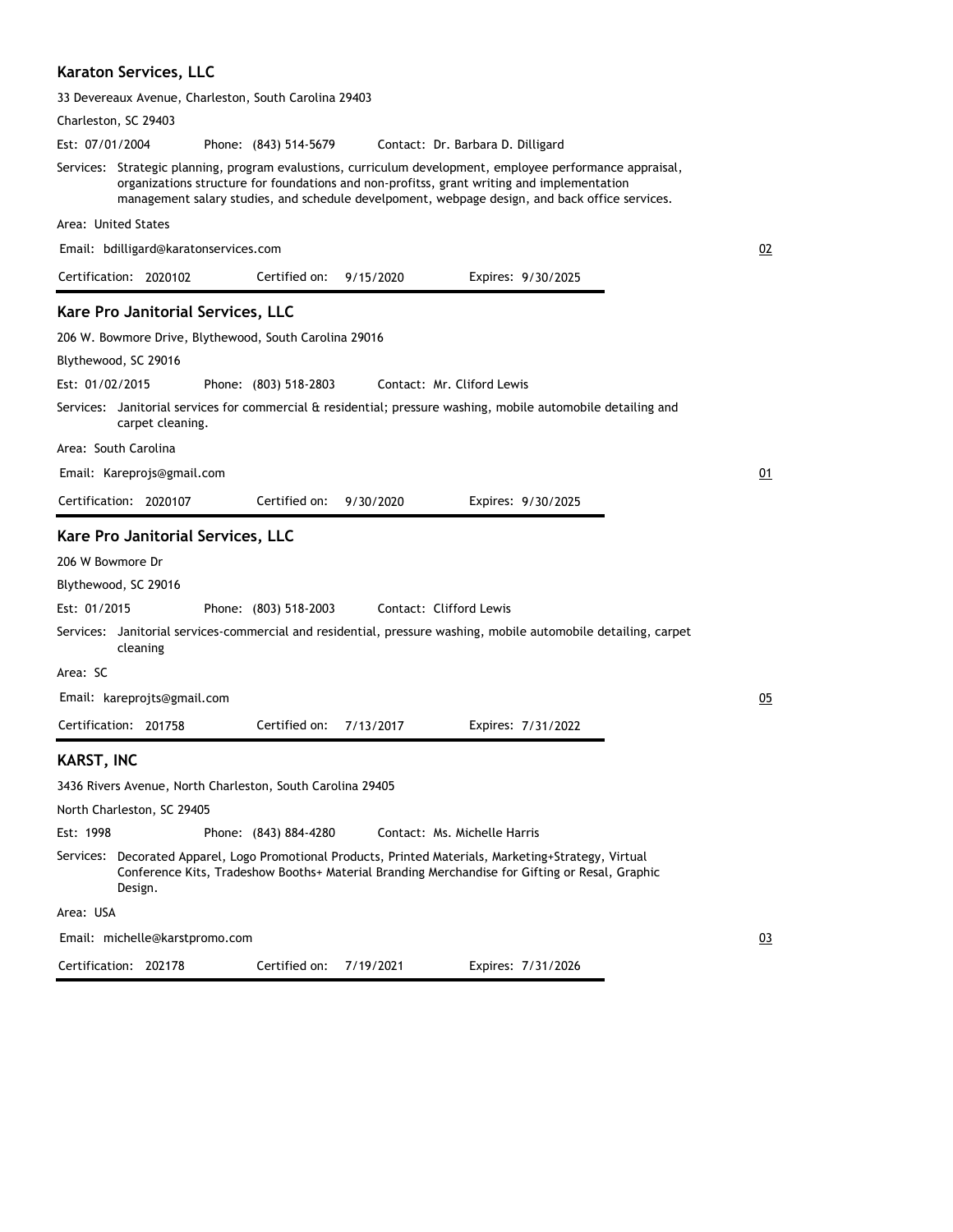## **Katherine's Heavenly Cleaning Services, LLC**

| 1401 Rosewood Drive, Columbia, South Carolina 29205                                                                                                                                                                                                                               |    |
|-----------------------------------------------------------------------------------------------------------------------------------------------------------------------------------------------------------------------------------------------------------------------------------|----|
| Columbia, SC 29205                                                                                                                                                                                                                                                                |    |
| Est: 09/18/2015<br>Phone: (803) 381-3883<br>Contact: Ms. Yolanda Johnson                                                                                                                                                                                                          |    |
| Services: Professoinal janitorial services for residential and commercial properties.                                                                                                                                                                                             |    |
| Area: South Carolina                                                                                                                                                                                                                                                              |    |
| Email: info@katherinesheavenlycleaning.com                                                                                                                                                                                                                                        | 02 |
| Certification: 202167<br>Certified on:<br>6/28/2021<br>Expires: 6/30/2026                                                                                                                                                                                                         |    |
| Keep Alive Technologies, LLC                                                                                                                                                                                                                                                      |    |
| 111 Boxford Court, Greenville, SC                                                                                                                                                                                                                                                 |    |
| Greenville, SC                                                                                                                                                                                                                                                                    |    |
| Est: 2015<br>Phone: (864) 735-0571<br>Contact: Nyletta S. Gamble                                                                                                                                                                                                                  |    |
| Services: Communication Equipment Repair and Maintenance, Computer and Office Machine Repair and<br>Maintenance, Consumer Electronics Repair and Maintenance, Data Processing, Hosting, and Related<br>Services, Electrical Contractors and Other Wiring Installation Contractors |    |
| Area: SC                                                                                                                                                                                                                                                                          |    |
| Email: keepalive.tech@outlook.com                                                                                                                                                                                                                                                 | 05 |
| Certification: 201791<br>Certified on:<br>9/8/2017<br>Expires: 9/30/2022                                                                                                                                                                                                          |    |
| Kehoe Consultants, LLC                                                                                                                                                                                                                                                            |    |
| 227 YMCA Road                                                                                                                                                                                                                                                                     |    |
| Lexington, SC 29073                                                                                                                                                                                                                                                               |    |
| Est: 2010<br>Phone: (803) 951-0494<br>Contact: Alysia Kehoe                                                                                                                                                                                                                       |    |
| Services: HR Consultant, Personnel Coaching and Mentoring                                                                                                                                                                                                                         |    |
| Area:                                                                                                                                                                                                                                                                             |    |
| Email: alysia@kehoeconsultants.com                                                                                                                                                                                                                                                | 03 |
| Certification: 2017110<br>Certified on:<br>10/13/2017<br>Expires: 10/31/2022                                                                                                                                                                                                      |    |
| Kelly's Professional Cleaning Service, Inc                                                                                                                                                                                                                                        |    |
| 1110 West Bulter Road, Suite H; Greenvile, SC 29607                                                                                                                                                                                                                               |    |
| Mauldin, SC 29662                                                                                                                                                                                                                                                                 |    |
| Est: 0801/1987<br>Phone: (864) 299-8900<br>Contact:                                                                                                                                                                                                                               |    |
| Services: Jantorial Service                                                                                                                                                                                                                                                       |    |
| Area: South Carolina, North Carolina, Tennessee, Georgia                                                                                                                                                                                                                          |    |
| Email: kgilreath@kpcsinc.com                                                                                                                                                                                                                                                      | 03 |
| Certification: 201863<br>Certified on:<br>5/22/2018<br>Expires: 5/31/2023                                                                                                                                                                                                         |    |
| Kennion Trucking & Management, LLC                                                                                                                                                                                                                                                |    |
| 302 Airport Road Trenton, South Carolina 29847                                                                                                                                                                                                                                    |    |
| Trenton, SC 29847                                                                                                                                                                                                                                                                 |    |
| Est: 05/2018<br>Phone: (803) 640-0626<br>Contact: Mr. Gerald L. Kennion                                                                                                                                                                                                           |    |
| Services: Hauling, of Rocks, Sand and Asphalt.                                                                                                                                                                                                                                    |    |
| Area: South Carolina, Georgia                                                                                                                                                                                                                                                     |    |
| Email: kenniongerald302@yahoo.com                                                                                                                                                                                                                                                 | 01 |
| Certification: 2020128<br>Certified on:<br>11/3/2020<br>Expires: 11/30/2025                                                                                                                                                                                                       |    |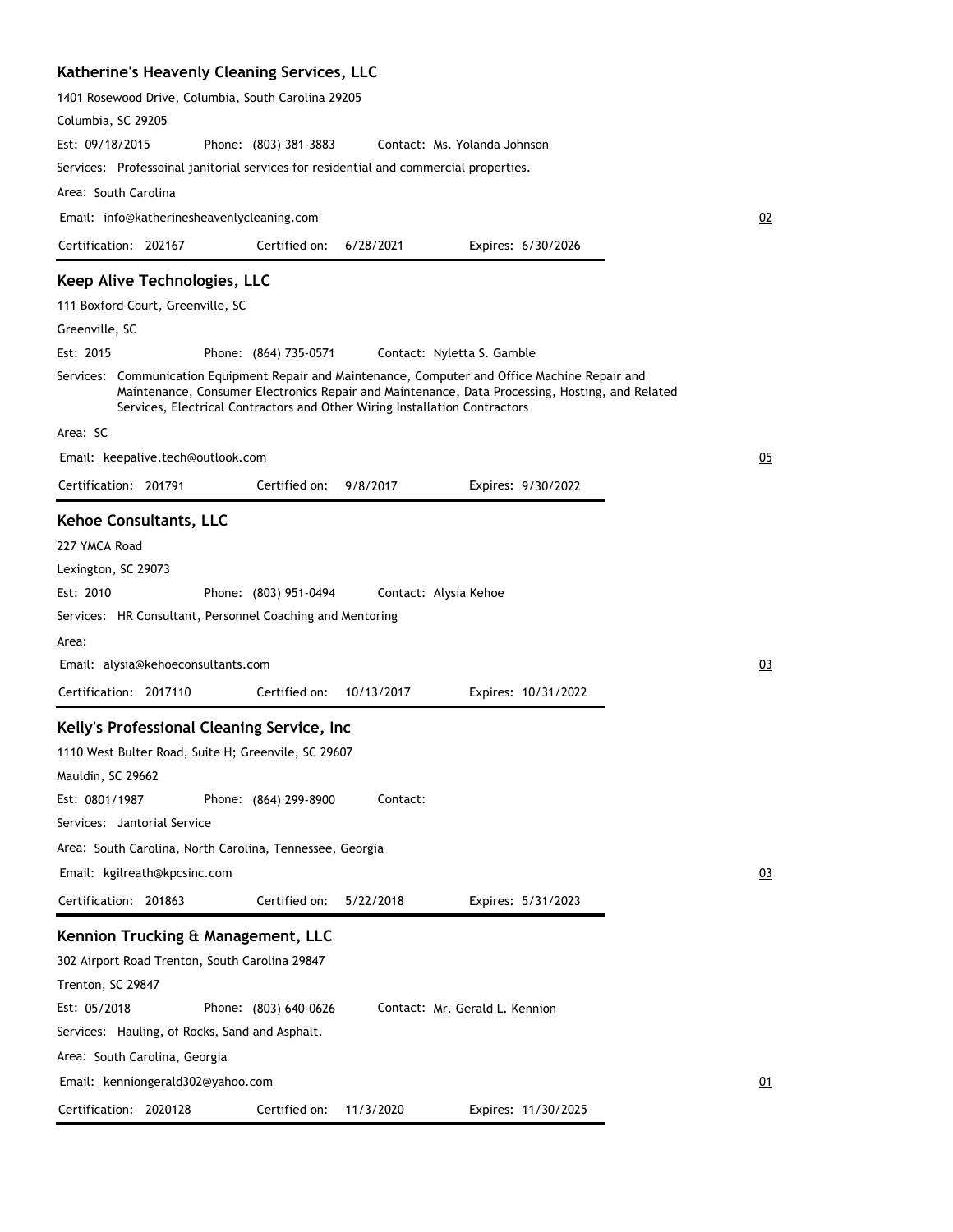### **Kershaw Builders, Inc**

| 1628 Dry Branch Road, Lugoff, South Carolina, 29078                                                                                                                  |    |
|----------------------------------------------------------------------------------------------------------------------------------------------------------------------|----|
| Lugoff, SC 29078                                                                                                                                                     |    |
| Est: 1984<br>Phone: (803) 900-6105<br>Contact: Ms. Matha Blizzard                                                                                                    |    |
| Services: Site Prep, Hauling (1), Erosion Control, Concrete, Curb and Gutter, Water & Sewer, Utilities<br>Instalation, Sorm Drain Installation, Grading, and Paving. |    |
| Area: South Carolina (Midlands)                                                                                                                                      |    |
| Email: kbi@movescdirt.com                                                                                                                                            | 03 |
| Certification: 2020126<br>Certified on:<br>11/3/2020<br>Expires: 11/30/2025                                                                                          |    |
| <b>KG Workforce Solutions</b>                                                                                                                                        |    |
| 334 Old Chapin Rd, Lexington, SC 29072                                                                                                                               |    |
| Lexington, SC 29071                                                                                                                                                  |    |
| Est: 05/2016<br>Phone: (803) 470-2006<br>Contact: Kelli Long                                                                                                         |    |
| Services: Professional and executive recruiting, contract and contract to hire, direct placement services,<br>recruiter training, resume writing services            |    |
| Area: SC                                                                                                                                                             |    |
| Email: klong@kgworkforcesolutions.com                                                                                                                                | 03 |
| Certification: 201780<br>Certified on:<br>8/30/2017<br>Expires: 8/31/2022                                                                                            |    |
| <b>KG4L Transport, LLC</b>                                                                                                                                           |    |
| 4552 North Road, Orangeburg, South Carolina 29115                                                                                                                    |    |
| Orangeburg, SC 29115                                                                                                                                                 |    |
| Est: 03/23/2018<br>Phone: (803) 290-1770<br>Contact: Mr. Kendall Green                                                                                               |    |
| Services: Hauling                                                                                                                                                    |    |
| Area: South Carolina                                                                                                                                                 |    |
| Email:                                                                                                                                                               | 01 |
| Certification: 2020157<br>Certified on:<br>12/8/2020<br>Expires: 12/31/2025                                                                                          |    |
| Kidz In Motion Transportation Service, LLC                                                                                                                           |    |
| 318 Hillandale Road Spartanburg, South Carolina 29301                                                                                                                |    |
| Spartanburg, SC 29301                                                                                                                                                |    |
| Est: 11/05/2014<br>Phone: (864) 621-8478<br>Contact: Ms. Marcia Nesbitt                                                                                              |    |
| Services: Safe, reliable and affordable transportation for school age children and adults.                                                                           |    |
| Area: South Carolina                                                                                                                                                 |    |
| Email: mnesbitt416@charter.net                                                                                                                                       | 02 |
| Certification: 201931<br>3/14/2019<br>Expires: 3/31/2024<br>Certified on:                                                                                            |    |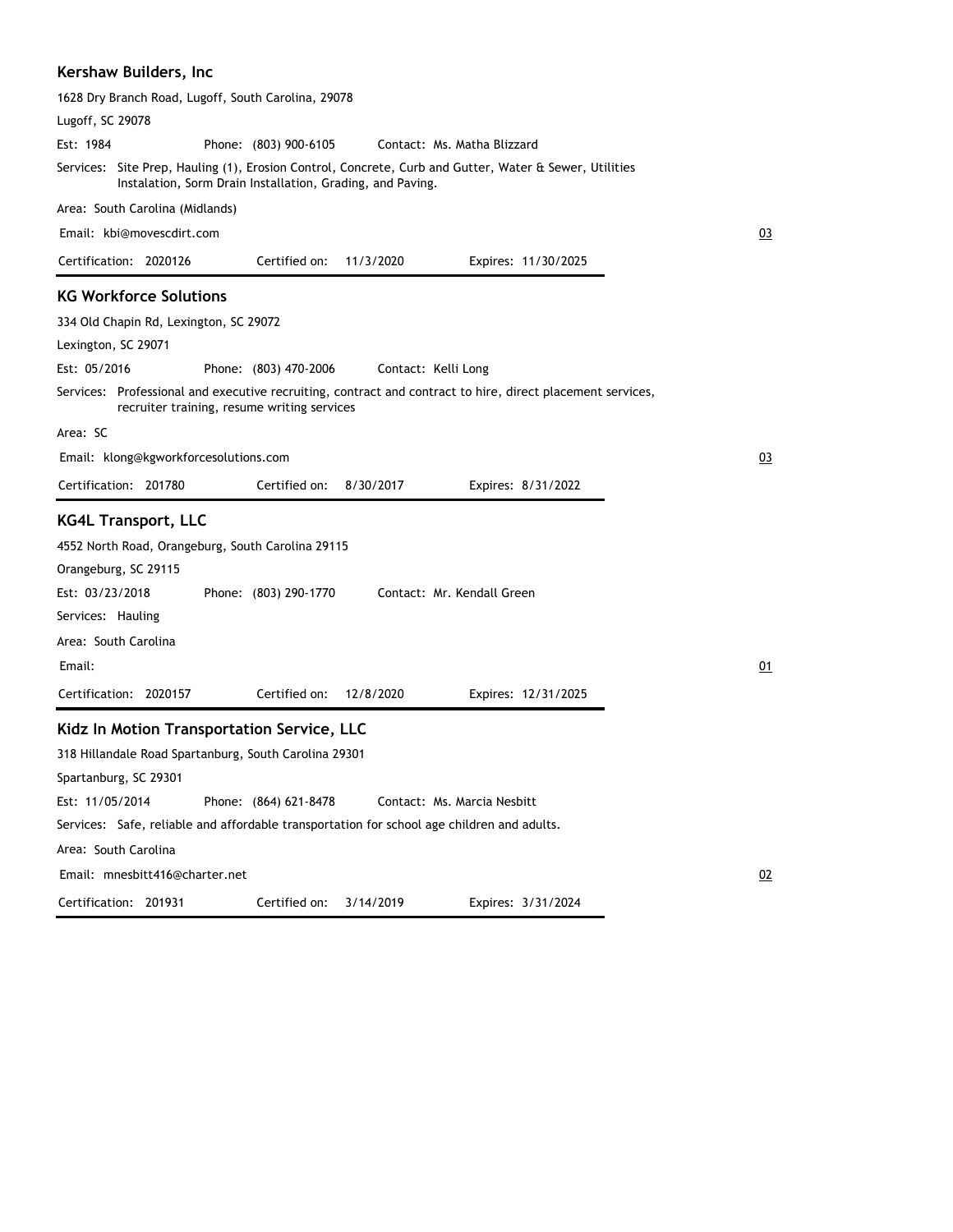#### **Kitch and Cloud Building Services, Inc**

1508/ Azalea Drive Surfside Beach, South Carolina 29575

Surfside Beach, SC 29575 Phone: (843) 651-5588 Services: General Contracting, Design Build Services, Equipment, Instalation, Kitchen Upgrades, Mechanical, Electrical, Plumbing Upgrade, Chiller/Boiler Installations. Commercial General Contractor, Construction Management, Construction Consulting, Engineering, Consulting, Design, Build, Design Planning, Architecture, Architectural Project Management, Structural Design, Analysis, and Drafting, Kitchen Upgrades. Commercial Remodeling, Interior Renovations, Exterior Renovations, Equipment Installation, Cabinetry, Mechanical, Electrical, Plumbing, HVAC, Framing, Drywall, Flooring, Millwork, Paint, Concrete, Masonry, Signage, Wiring, Security Sustem, IT, Duct Work, Power Systems. Area: United States mostly East Coast Est: 06/05/2019 Certification: 2018162 Contact: Ms. Deanne Lewis Email: dlewis@kitchandcloud.com Expires: 12/31/2023 03 Certified on: 12/5/2018 **Klear Technologies, LLC** 1225 Laurel Street Suite 415 Columbia, South Carolina 29201 Columbia, SC 29201 Phone: (803) 545-0590 Services: Information Technology, Consulting, and Services Area: South Carolina Est: 11/20/2009 Certification: 201953 Contact: Ms. Yvonne Rodgers Email: yrodgers@kleartechnologies.com Expires: 6/30/2024 04 Certified on: 6/11/2019 **Knot Yet Cabinet Works, Inc** 230 Hands Mill Rock Hill, South Carolina 29732 Rock Hill, SC 29732 Phone: (803) 329-3724 Services: Design services for Cabinetry lay-out, Installation of Cabinetry and Counter-Tops: Install Residential Cabinstry, Commercial Cabinetry, and Counter-Tops Area: York County or within 100 Miles of the county Est: 02/22/2017 Certification: 2018150 Contact: Ms. Rhonda Jacobson Email: Commercial@knotyetcabinetworks.com Expires: 11/30/2023 03 Certified on: 11/2/2018 **Kotori Technologies, LLC** 4221 Rivers Avenue Suite 350 North Charleston, South Carolina 29405 North Charleston, SC 29406 Phone: (843) 553-8800 Services: Network security & managed services; IT business consulting; network hardware; tech support; VoIP services; disaster recovery, user training and structured cabling Area: South Carolina Est: 10/2006 Certification: 2018111 Contact: Neadom Tucker Email: neadom@kotoritechnologies.com Expires: 8/31/2023 07 Certified on: 8/13/2018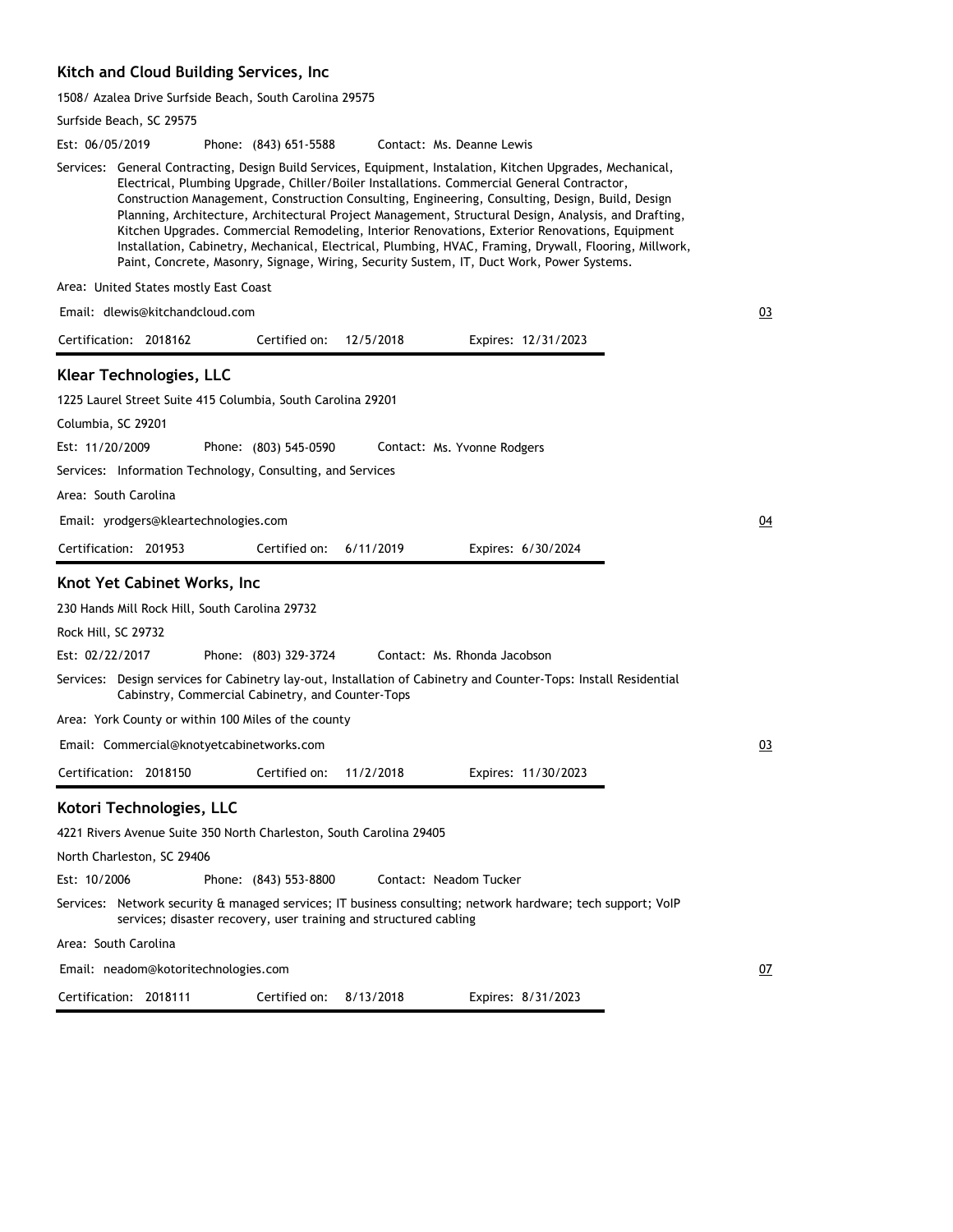### **KPM, LLC d/b/a KPM Flooring**

| Hilton Head, SC 29926                                                                                                                                                                                                                                              |    |
|--------------------------------------------------------------------------------------------------------------------------------------------------------------------------------------------------------------------------------------------------------------------|----|
| Est: 09/2007<br>Phone: (843) 342-4955<br>Contact: Ms. Kathleen P. Mayers                                                                                                                                                                                           |    |
| Services: Installation of Carpet, Tile, Wood, Stone, and Area rugs.                                                                                                                                                                                                |    |
| Area: Nationwide                                                                                                                                                                                                                                                   |    |
| Email: accounting@KPMFlooring.com                                                                                                                                                                                                                                  | 03 |
| Certified on:<br>Certification: 2018170<br>12/13/2018<br>Expires: 12/31/2023                                                                                                                                                                                       |    |
| <b>KRJ Consulting, LLC</b>                                                                                                                                                                                                                                         |    |
| 5301 N. Trenholm Road, Columbia, SC 29206                                                                                                                                                                                                                          |    |
| Columbia, SC 29229                                                                                                                                                                                                                                                 |    |
| Est: 04/2008<br>Contact: Karen Jenkins<br>Phone: (803) 386-8028                                                                                                                                                                                                    |    |
| Services: Consulting, Training, Development and Implementation Services for IT and Project Management (non-<br>construction), workshops, facilitate public meetings/forums/outreach, certified coach, staff<br>development, speaker and program-project management |    |
| Area:                                                                                                                                                                                                                                                              |    |
| Email:                                                                                                                                                                                                                                                             | 05 |
| 1/8/2018<br>Certification: 20183<br>Certified on:<br>Expires: 1/31/2023                                                                                                                                                                                            |    |
| Kurtis Logistic System, LLC                                                                                                                                                                                                                                        |    |
| 118 Fox Glove Lane, Columbia, South Carolina 29210<br>Columbia, SC 29210                                                                                                                                                                                           |    |
| Est: 07/16/2020<br>Phone: (803) 209-5610<br>Contact: Ms Latonja Walker                                                                                                                                                                                             |    |
| Services: Three Categories of Transportation & Documents, Lab Services, Small Packages, and Pallet Deliveries.                                                                                                                                                     |    |
| Area: South Carolina                                                                                                                                                                                                                                               |    |
|                                                                                                                                                                                                                                                                    |    |
| Email: Kurtislogistics@gmail.com                                                                                                                                                                                                                                   | 02 |
| Certification: 2021102<br>Certified on:<br>9/21/2021<br>Expires: 9/30/2026                                                                                                                                                                                         |    |
| L & S Trucking and Construction of Charleston, LLC                                                                                                                                                                                                                 |    |
| 9930 Winged Elm Street Ladson, South Carolina 29420                                                                                                                                                                                                                |    |
| Ladson, SC 29420                                                                                                                                                                                                                                                   |    |
| Est: 05/14/2018<br>Phone: (843) 566-3343<br>Contact: Mr. Christopher Tucker                                                                                                                                                                                        |    |
| Services: Hauling(2) Gravel, Dirt, Asphalt, and Rocks.                                                                                                                                                                                                             |    |
| Area: South Carolina                                                                                                                                                                                                                                               |    |
| Email: landstrucking@outlook.com                                                                                                                                                                                                                                   | 01 |
| Certification: 202034<br>Certified on:<br>5/13/2020<br>Expires: 5/31/2025                                                                                                                                                                                          |    |
| L Tindal Transport, LLC                                                                                                                                                                                                                                            |    |
| 2635 W Oakland Ave                                                                                                                                                                                                                                                 |    |
| Sumter, SC 29154                                                                                                                                                                                                                                                   |    |
| Est: 11/2014<br>Phone: (803) 236-5881<br>Contact: Kenneth Tindal                                                                                                                                                                                                   |    |
| Services: Local hauling (3) of rocks, dirt, sand, and top soil                                                                                                                                                                                                     |    |
| Area: South Carolina                                                                                                                                                                                                                                               |    |
| Email: l.tindal04@yahoo.com                                                                                                                                                                                                                                        | 05 |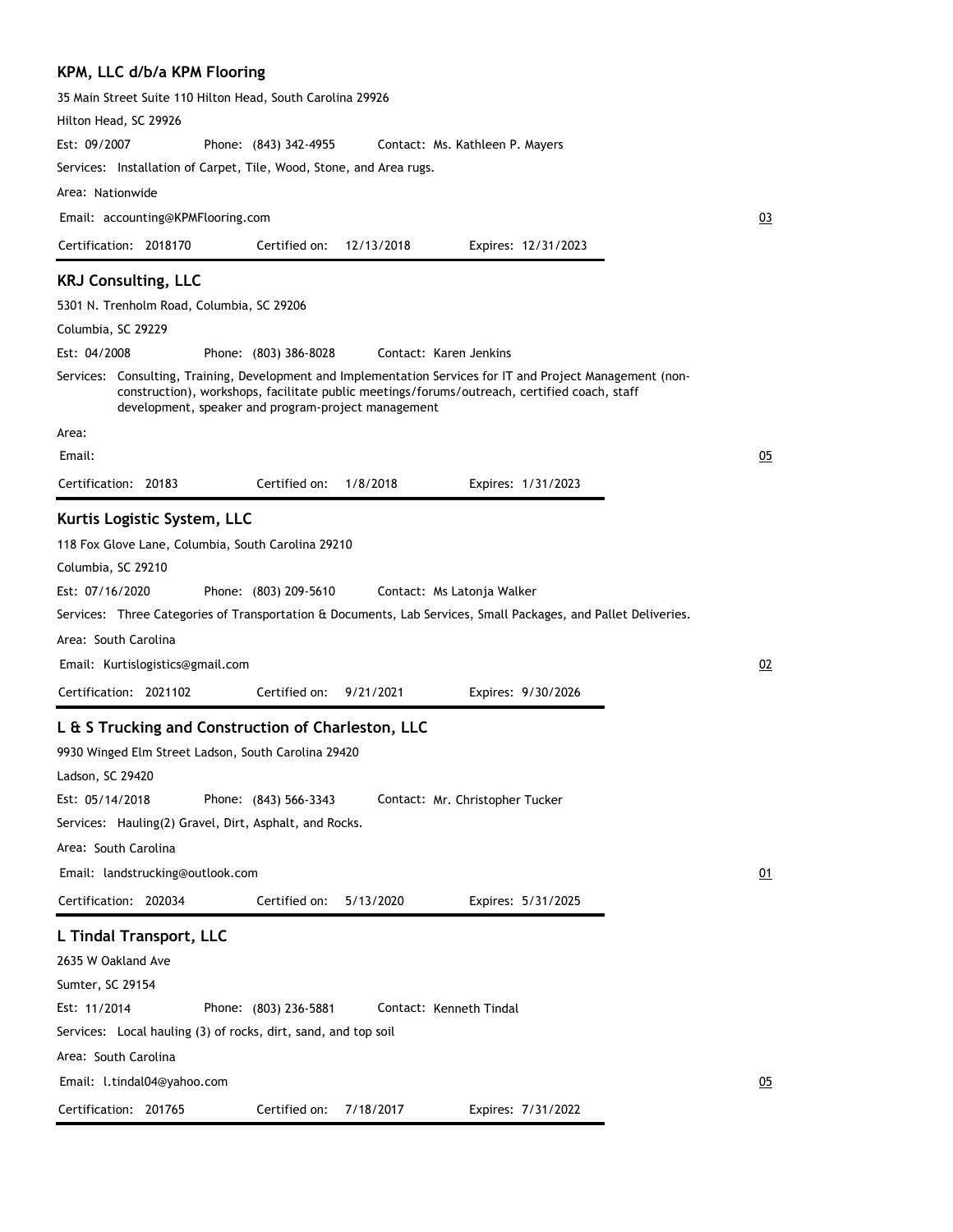# **L&P Transport, LLC**

| 225 Stabler Farm Road, St. Matthews, SC                                                                                                                                           |    |
|-----------------------------------------------------------------------------------------------------------------------------------------------------------------------------------|----|
| St. Matthews, SC                                                                                                                                                                  |    |
| Est: 2015<br>Phone: (803) 707-0878<br>Contact: Larry Young                                                                                                                        |    |
| Services: Hauling of asphalt and aggregates                                                                                                                                       |    |
| Area: SC, Southeast                                                                                                                                                               |    |
| Email: larryyoung08071956@gmail.com                                                                                                                                               | 01 |
| Certification: 201792<br>Certified on:<br>9/8/2017<br>Expires: 9/30/2022                                                                                                          |    |
| LaLa World dba Hirequest Direct, LLC                                                                                                                                              |    |
| 1218 W Evans St Florence, South Carolina 29501                                                                                                                                    |    |
| Fort Mill, sc 29708                                                                                                                                                               |    |
| Est: 2012<br>Phone: (843) 697-6030<br>Contact: Laurie Turmer                                                                                                                      |    |
| Services: Staffing for Commercial Construction, Warehouse, and Light Industrial. Hospitality and Venue<br>Staffing, Staffing payroll employees, background checks, drug sceening. |    |
| Area: SC/NC                                                                                                                                                                       |    |
| Email: laurie.turner@hirequestdirect.com.com                                                                                                                                      | 03 |
| 7/2/2018<br>Certification: 201887<br>Certified on:<br>Expires: 7/31/2023                                                                                                          |    |
| <b>Lamar's Fabrication</b>                                                                                                                                                        |    |
| 474 Cary Drive, Beech Island, South Carolina, 29842                                                                                                                               |    |
| North Augusta, SC 29841                                                                                                                                                           |    |
| Est: 09/02/2008<br>Phone: (706) 513-1992<br>Contact:                                                                                                                              |    |
| Services: Pipe Spool Fabrication; Structural Steel Fabrication; Welding; CNC plasma cutting; Mobile Welding<br>service; and C.A.D detailing.                                      |    |
| Area: USA                                                                                                                                                                         |    |
| Email: Michael.Lfab@gmail.com                                                                                                                                                     | 01 |
| Certification: 201868<br>Certified on:<br>6/1/2018<br>Expires: 6/30/2023                                                                                                          |    |
|                                                                                                                                                                                   |    |
| <b>Lanaverde Steel Construction, LLC</b>                                                                                                                                          |    |
| 2230 Leaphart Road, West Columbia, South Carolina 29169                                                                                                                           |    |
| West Columbia, SC 29169                                                                                                                                                           |    |
| Phone: (571) 723-7793<br>Est: 11/03/2020<br>Contact: Ms. Estela Landaverde Luna                                                                                                   |    |
| Services: Welding, Steel Erection, Miscellangous Steel, Pre- Engineered Building, Factory Mechanical &<br>Maintenance.                                                            |    |
| Area: South Carolina, North Carolina, Al, TN, GA                                                                                                                                  |    |
| Email: landaverdesteelconstruction@gmail.com                                                                                                                                      | 04 |
| Certification: 202220<br>Certified on:<br>3/11/2022<br>Expires: 3/31/2027                                                                                                         |    |
| <b>Landmark Consulting, LLC</b>                                                                                                                                                   |    |
| 1728 Main Street, Suite 206, Columbia, SC 29201                                                                                                                                   |    |
| Columbia, SC 29201                                                                                                                                                                |    |
| Est: 1996<br>Phone: (504) 524-8880<br>Contact: Ms. Keely C. Thibodeaux                                                                                                            |    |
| Services: Management consulting; project management, program management, grant management, project<br>controls, architectural services                                            |    |
| Area: SC                                                                                                                                                                          |    |
| Email:                                                                                                                                                                            | 02 |
| Certification: 201798<br>Certified on: 9/12/2017                                                                                                                                  |    |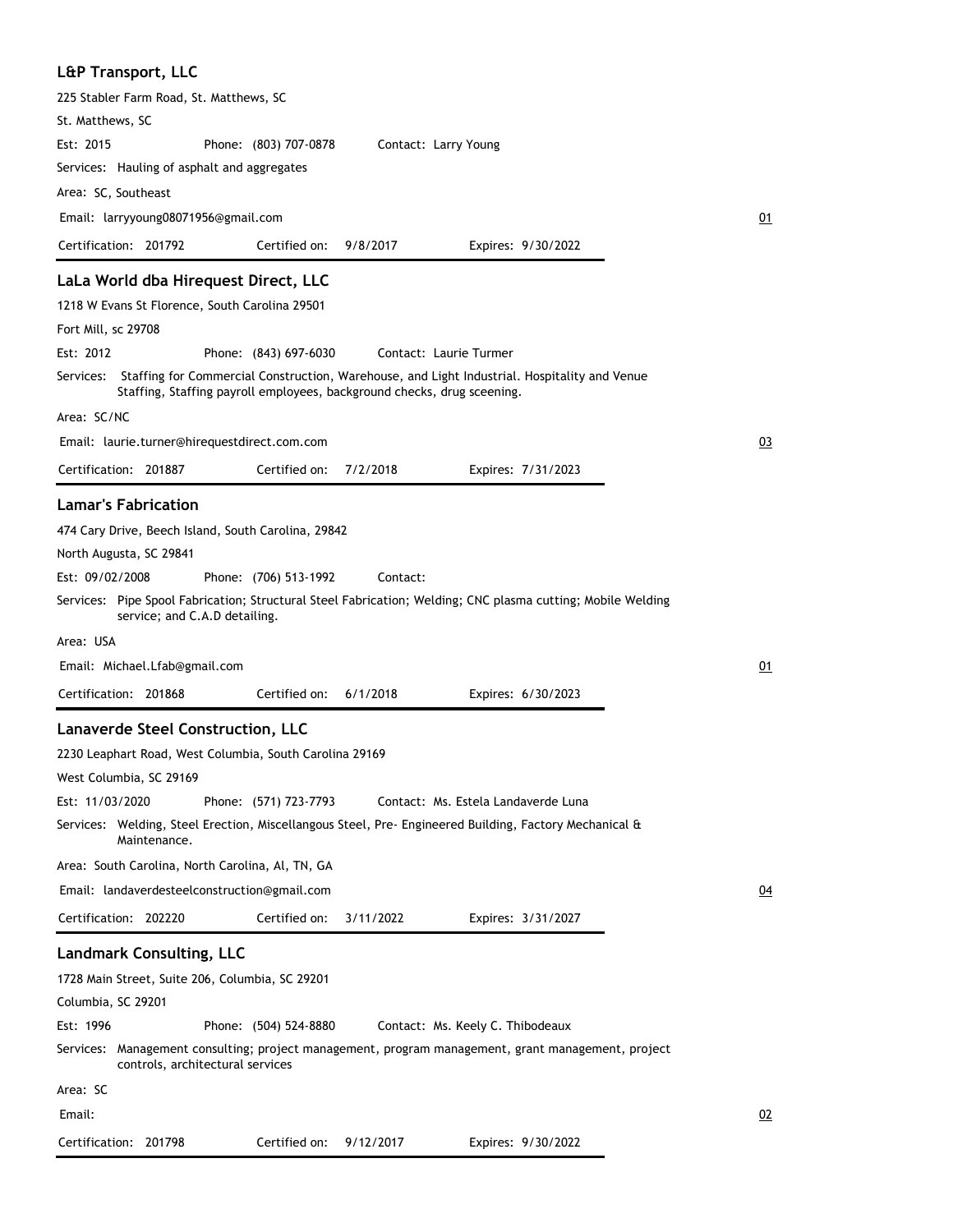## **LDR Constriction dba Paul Davis Restoration and Remodeling**

| 419 Jessen Lane Suite B Charleston, South Carolina 29492                                                                                                                                        |    |
|-------------------------------------------------------------------------------------------------------------------------------------------------------------------------------------------------|----|
| Charleston, SC 29492                                                                                                                                                                            |    |
| Est: 12/01/2018<br>Phone: (843) 216-3331<br>Contact: Mr. Kenneth P. gamble                                                                                                                      |    |
| Services: Water, Fire, Smoke damage restoration, Reconstruction (Residential, and Multi-family                                                                                                  |    |
| Area: Berkeley, Charleston, Dorchester Counties                                                                                                                                                 |    |
| Email: Kenny.Gamble@Pauldavis.com                                                                                                                                                               | 01 |
| Certified on:<br>Certification: 2019128<br>12/9/2019<br>Expires: 12/31/2024                                                                                                                     |    |
| Leader's Imago, LLC                                                                                                                                                                             |    |
| 109 Hope Trace Way, Irmo, South Carolina 29063                                                                                                                                                  |    |
| Irmo, SC 29063                                                                                                                                                                                  |    |
| Est: 04/30/2013<br>Phone: (803) 261-4035<br>Contact: Ms. Elizabeth Brownlee                                                                                                                     |    |
| Services: Business/Management Consulting Services, Leadership Training, development and delivery of<br>programs/ workshops coaching engagements.                                                |    |
| Area: United States& Canada                                                                                                                                                                     |    |
| Email: Lisa@LeadersImago.com                                                                                                                                                                    | 03 |
| Certification: 202116<br>Certified on:<br>2/3/2021<br>Expires: 2/28/2026                                                                                                                        |    |
| Leadership Principles Consulting, LLC                                                                                                                                                           |    |
| 5011 Lang Road, Columbia, South Carolina 29204                                                                                                                                                  |    |
| Columbia, SC 29204                                                                                                                                                                              |    |
| Est: 03/2018<br>Phone: (803) 361-5387<br>Contact: Ms. Yvonne F. Keitt                                                                                                                           |    |
| Services: Leadership Principles Consulting, LLC company is a Consulting, and Training Business. Area of<br>Expertise: Personal Development, Coaching, Master Classes, Comunication, Counseling. |    |
| Area: Richlan, Lexington, Sumter and Fairfield Counties.                                                                                                                                        |    |
| Email: yvonnekeitt5@gmail.com                                                                                                                                                                   | 02 |
| 7/28/2020<br>Certification: 202071<br>Certified on:<br>Expires: 7/31/2025                                                                                                                       |    |
| LeDons Events, LLC                                                                                                                                                                              |    |
| 103 Plamondon Dr, Greenville, SC 29680                                                                                                                                                          |    |
| Greenville, SC 29607                                                                                                                                                                            |    |
| Est: 2015<br>Phone: (864) 315-1704<br>Contact: Erika McDuffie                                                                                                                                   |    |
| Services: Event Planning, event management                                                                                                                                                      |    |
| Area: Upstate and Midlands South Carolina,                                                                                                                                                      |    |
| Email: erika@ledons.com                                                                                                                                                                         | 02 |
| Certification: 201767<br>Certified on:<br>8/2/2017<br>Expires: 8/31/2022                                                                                                                        |    |
|                                                                                                                                                                                                 |    |
| Let It Flo, LLC dba No Grease Barbershop                                                                                                                                                        |    |
| 929 Gervais Street, Suite B Columbia, South Carolina 29201                                                                                                                                      |    |
| Columbia, SC 29229                                                                                                                                                                              |    |
| Est: 10/09/2019<br>Phone: (803) 834-3674<br>Contact: Mr. Timothy W. Dow<br>Services: Hair Care                                                                                                  |    |
|                                                                                                                                                                                                 |    |
| Area: Columbia, South Carolina and Sorrounding area<br>Email: DOEBOY3939@GMAIL.COM                                                                                                              | 01 |
| Certification: 2019116<br>Certified on:<br>10/28/2019<br>Expires: 10/31/2024                                                                                                                    |    |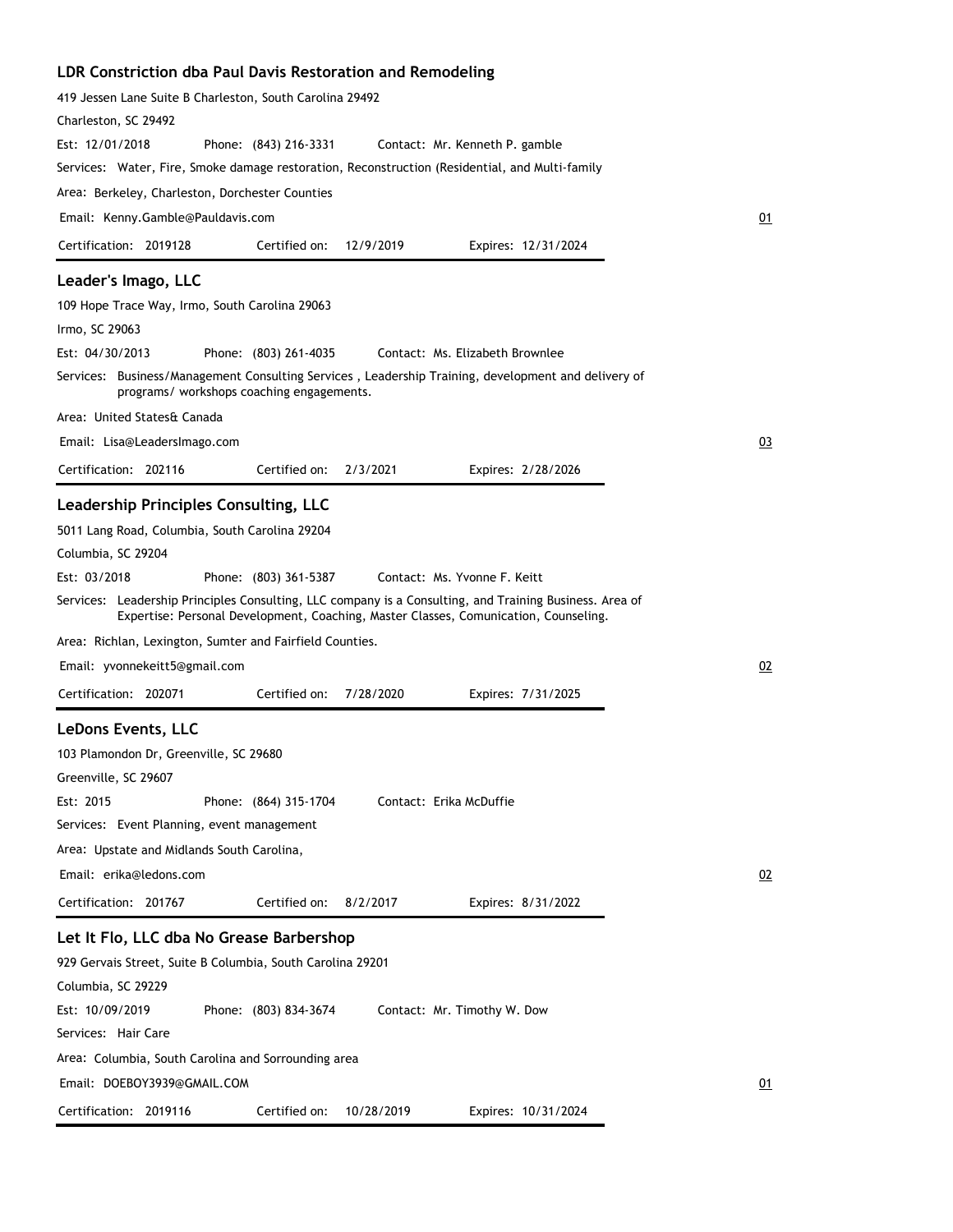|  |  |  |  | Lexann, LLC d/b/a The Cleaning Crew & Company |  |  |  |  |
|--|--|--|--|-----------------------------------------------|--|--|--|--|
|--|--|--|--|-----------------------------------------------|--|--|--|--|

| 517 Marsh Pointe Drive, Columbia, South Carolina 29229                                                                                                                                                                                                                                                                                                                                                                                                                        |    |
|-------------------------------------------------------------------------------------------------------------------------------------------------------------------------------------------------------------------------------------------------------------------------------------------------------------------------------------------------------------------------------------------------------------------------------------------------------------------------------|----|
| Columbia, SC 29229                                                                                                                                                                                                                                                                                                                                                                                                                                                            |    |
| Est: 01/2013<br>Phone: (803) 626-2186<br>Contact: Ms. Victoria Alexander                                                                                                                                                                                                                                                                                                                                                                                                      |    |
| Services: Janitorial- Floor Care -Office Cleaning- Restaurants- Window Cleaning- Post Construction- warehouse<br>Cleaning Commercial Cleaning - Stripping Floors - Apartment Turnovers - Residential Cleaning -<br>Construction Clean-UP, Waxing.                                                                                                                                                                                                                             |    |
| Area: South Carolina                                                                                                                                                                                                                                                                                                                                                                                                                                                          |    |
| Email: Victoria@cleaningsc.com                                                                                                                                                                                                                                                                                                                                                                                                                                                | 02 |
| Certification: 202213<br>Certified on:<br>2/24/2022<br>Expires: 2/28/2027                                                                                                                                                                                                                                                                                                                                                                                                     |    |
| Lexington Safe & Lock<br>1051 Ashford Ferry Road Blair, South Carolina 29015<br>Blair, SC 29015<br>Est: 01/02/1993<br>Phone: (864) 906-5111<br>Contact: Mr. Dexter W. Sharp                                                                                                                                                                                                                                                                                                   |    |
| Services: Bank Vault Equipment                                                                                                                                                                                                                                                                                                                                                                                                                                                |    |
| Area: South Carolina, North Carolina, Gerogia, Virginia<br>Email: dsharplsc@gmail.com<br>Certified on:<br>Certification: 2019127<br>12/9/2019<br>Expires: 12/31/2024                                                                                                                                                                                                                                                                                                          | 07 |
|                                                                                                                                                                                                                                                                                                                                                                                                                                                                               |    |
| <b>LG Solutions, LLC</b><br>5 Fairlake Court Columbia, South Carolina 29212<br>Columbia, SC 29212<br>Est: 11/2013<br>Phone: (803) 570-2474<br>Contact: Latia Gary<br>Services: Compliance and Quality Assurance Management Consulting<br>Area: South Carolina                                                                                                                                                                                                                 |    |
| Email: Lgary@lgsolutionlimited.com                                                                                                                                                                                                                                                                                                                                                                                                                                            | 02 |
| Certification: 2018122<br>Certified on:<br>9/27/2018<br>Expires: 9/30/2023                                                                                                                                                                                                                                                                                                                                                                                                    |    |
| <b>LG Utility Contractors, Inc.</b><br>1410 Brevard Road, Lugoff, South Carolina 29078<br>Lugodff, SC 29078<br>Phone: (803) 309-4998<br>Est: 04/25/2017<br>Contact: Ms. Susan Bell Leitner<br>Services: Warer, Sanitary, Sewer, and Storm Drainage Line Construction<br>Area: South Carolina<br>Email: Susan@LGUtilityContractors.com<br>Certification: 201996<br>Certified on:<br>9/24/2019<br>Expires: 9/30/2024<br>Life After Coaching Services Transitional Coaching, LLC | 03 |
| 111 Mill Pond Road, Powderville, South Carolina 29642<br>Powderville, SC 29642<br>Est: 06/06/2018<br>Phone: (864) 671-0414<br>Contact: Ms. Rolande S. Sumner<br>Services: Life After Service Transitional Coaching, LLC offers clients coaching, development, and training.<br>Area: United States, and Canada                                                                                                                                                                |    |
| Email: rsumner@lastco.vet                                                                                                                                                                                                                                                                                                                                                                                                                                                     | 02 |
| Certification: 202146<br>Certified on:<br>4/26/2021<br>Expires: 4/30/2026                                                                                                                                                                                                                                                                                                                                                                                                     |    |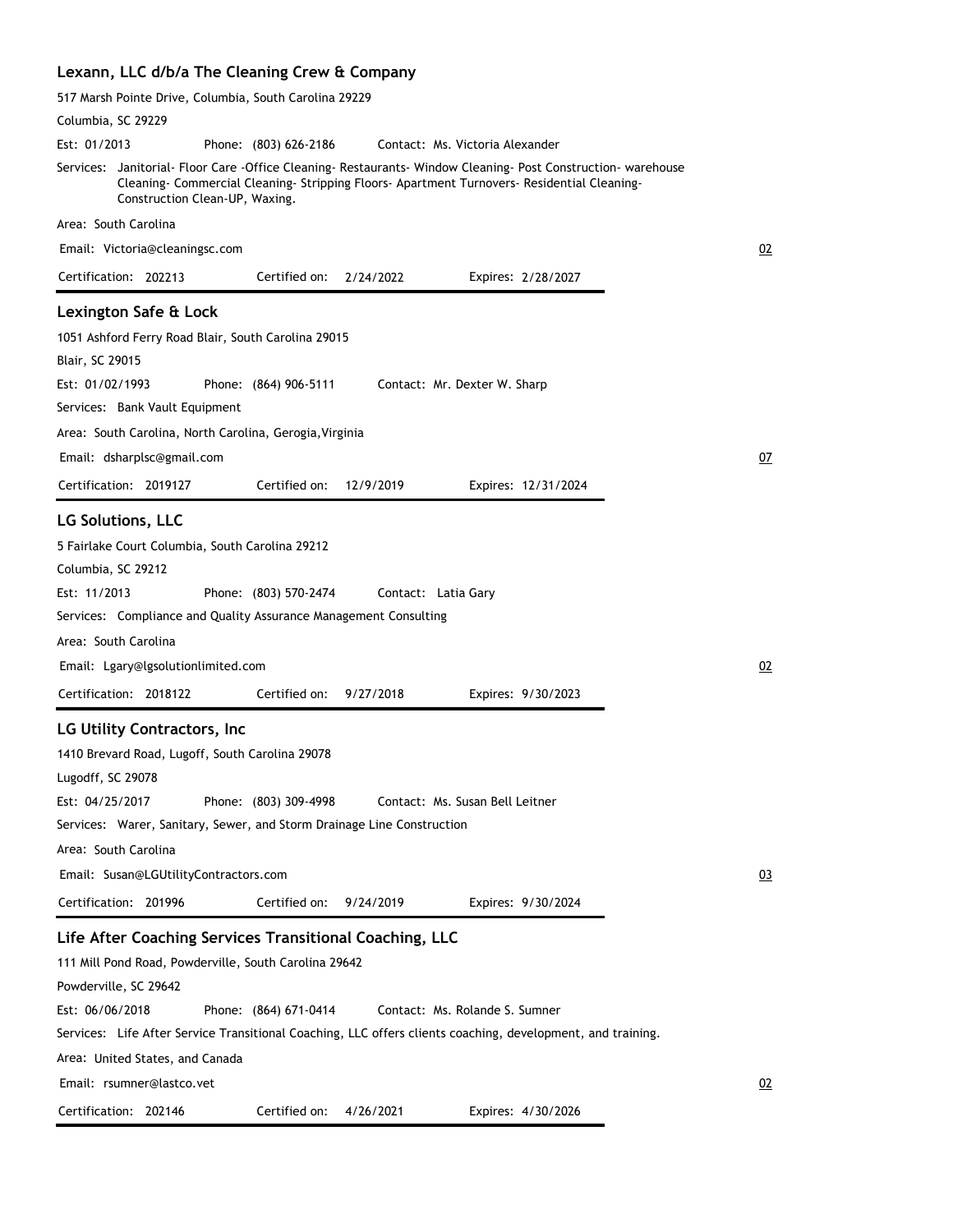## **LightHouse Logistics**

| 7768 Rosin Drive North Charleston, South Carolina 29418                                                                                          |    |
|--------------------------------------------------------------------------------------------------------------------------------------------------|----|
| Charleston, SC 29423                                                                                                                             |    |
| Est: 08/12/2015<br>Phone: (843) 810-7164<br>Contact: Ms. Letty Clay                                                                              |    |
| Services: Logistic company limited to relocation of goods and services to designated area in and throughout<br>Charleston and surrounding areas. |    |
| Area: Charleston, and surrounding areas.                                                                                                         |    |
| Email: lighthouselogistics@gmail.com                                                                                                             | 02 |
| Certification: 201930<br>Certified on:<br>3/14/2019<br>Expires: 3/31/2024                                                                        |    |
| Lillie Ollie Lifestyle Events & Catering Company, LLC                                                                                            |    |
| 3353 Meeting Street Road, North Charleston, South Carolina 29405                                                                                 |    |
| North Charleston, SC 29405                                                                                                                       |    |
| Est: 05/27/2016<br>Phone: (843) 693-0222<br>Contact: Mr. JA Ariel Moore                                                                          |    |
| Services: Specializes in event catering, Food Production, and Contract food services.                                                            |    |
| Area: South Carolina                                                                                                                             |    |
| Email: jamoore@lillieollieco.com                                                                                                                 | 01 |
| Certification: 2020118<br>Certified on:<br>10/27/2020<br>Expires: 10/31/2025                                                                     |    |
|                                                                                                                                                  |    |
| Lillie's Of Charleston, LLC                                                                                                                      |    |
| 4328 Cloudmont Dr. Hollywood, SC 29449                                                                                                           |    |
| Charleston, SC 29416                                                                                                                             |    |
| Est: 2001<br>Phone: (843) 402-9787<br>Contact: Tracey Richardson                                                                                 |    |
| Services: Gourmet Bar-b-Q sauces, hot sauces, marinades, and spices, seasoning mixes                                                             |    |
| Area: United States and Canada                                                                                                                   |    |
| Email: info@lilliesofcharleston.com                                                                                                              | 02 |
| Certification: 2017129<br>Certified on:<br>12/4/2017<br>Expires: 12/31/2022                                                                      |    |
| Lindler's Construction of South Carolina, LLC                                                                                                    |    |
| 8253 SC 34 P.O. Box 731 Newberry, South Carolina 29108                                                                                           |    |
| Newberry, SC 29108                                                                                                                               |    |
| Est: 06/29/2005<br>Phone: (803) 276-6557<br>Contact: Ms. Healter Lindler                                                                         |    |
| Services: Full Service Site Preparation, Including Clearing, Grading, Grubbing, Demolition, Water and Sewer,<br>Road Construction, Trucking      |    |
| Area: South Carolina                                                                                                                             |    |
| Email: heather@lindlers.com                                                                                                                      | 03 |
| Certified on:<br>Certification: 201961<br>6/26/2019<br>Expires: 6/30/2024                                                                        |    |
| Little Rabbit Trucking, INC                                                                                                                      |    |
| 850 Hayne Street, Spartanburg, South Carolina 29301                                                                                              |    |
| Spartanburg, SC 29301                                                                                                                            |    |
| Est: 12/03/2001<br>Phone: (864) 310-4880<br>Contact: Wadiya Woodward                                                                             |    |
| Services: Hauling, Trucking, Transportation                                                                                                      |    |
| Area: South East                                                                                                                                 |    |
| Email: littlerabbit2016@aol.com                                                                                                                  | 01 |
| Certification: 2018163<br>Certified on:<br>12/5/2018<br>Expires: 12/31/2023                                                                      |    |
|                                                                                                                                                  |    |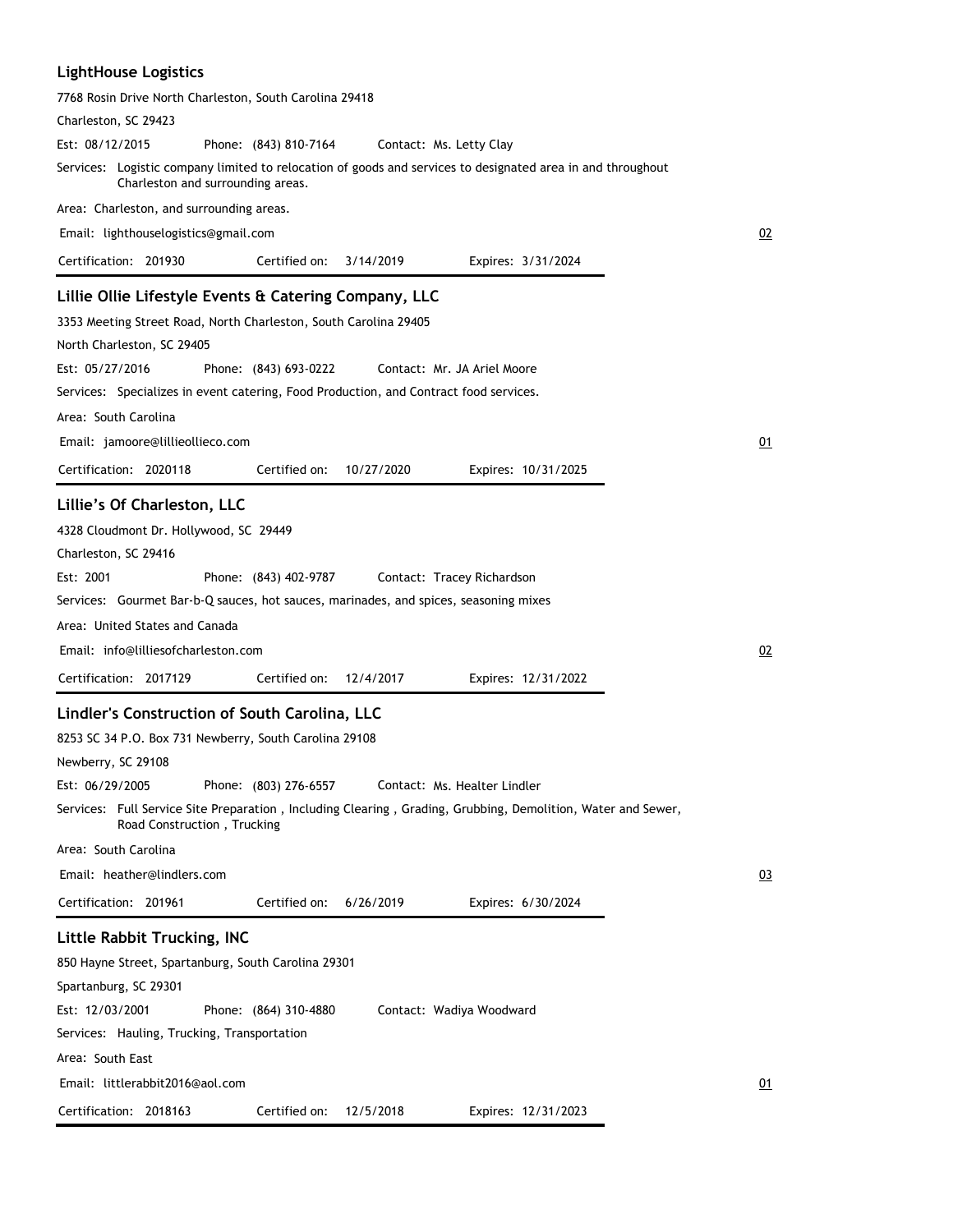| Loadstar, LLC                                                                                     |           |
|---------------------------------------------------------------------------------------------------|-----------|
| 104 Wilmont Drive Lexington, South Carolina 29072                                                 |           |
| Lexington, SC 89072                                                                               |           |
| Est: 07/21/2016<br>Phone: (843) 323-8152<br>Contact: Mr. Eugene Washington Jr.                    |           |
| Services: Hauling (5) Local; Sand, Dirt, Gravel, Rocks, and Asphalt.                              |           |
| Area: South Carolina                                                                              |           |
| Email: loadstarhauling@gmail.com                                                                  | 01        |
| Certification: 201968<br>Certified on:<br>7/16/2019<br>Expires: 7/31/2024                         |           |
| <b>Locklear Painting &amp; Construction</b>                                                       |           |
| 5557 Pleasant Hill Road, Wallace, South Carolina 29596                                            |           |
| Wallace, SC 29596                                                                                 |           |
| Est: 07/2010<br>Phone: (843) 537-8074<br>Contact:                                                 |           |
| Services: Commercial and Residential Painting and Construction. Remodeling businesses, and Homes. |           |
| Area: South Carolina; North Carolina                                                              |           |
| Email: locklearpainting@yahoo.com                                                                 | 07        |
| Certification: 201874<br>Certified on:<br>6/7/2018<br>Expires: 6/30/2023                          |           |
| Lockwood Outdoor Advertising, LLC                                                                 |           |
| 2414 Clemonts Ferry Road, Charleston, South Carolina 29492                                        |           |
| Huger, SC 29450                                                                                   |           |
| Est: 08/02/2018<br>Phone: (843) 860-7325<br>Contact: Mr. Rodney Lockwood                          |           |
| Services: Selling Outdooor Advertising                                                            |           |
| Area: South Carolina                                                                              |           |
| Email: info@lockwoodoutdoor.com                                                                   | 01        |
| Certified on:<br>Certification: 2020141<br>11/20/2020<br>Expires: 11/30/2025                      |           |
| Longhorn Hauling, LLC                                                                             |           |
| 2741 Slab Landing Road Orangeburg, South Carolina 29115                                           |           |
| Orangeburg, SC 29115                                                                              |           |
| Est: 01/12/2018<br>Phone: (803) 308-2550<br>Contact: Ms. Brenda B. Backhaus                       |           |
| Services: Hauling/Transportation of aggraget materials, asphalt.                                  |           |
| Area: Richland, Lexington, and Orangeburg Counties                                                |           |
| Email: ronbackhaus@gmail.com                                                                      | <u>07</u> |
| Certified on:<br>Certification: 201948<br>6/10/2019<br>Expires: 6/30/2024                         |           |
| <b>Lorick Office Products</b>                                                                     |           |
| 910 Washington Street, Columbia South Carolina, 29201                                             |           |
| Columbia, SC 29202                                                                                |           |
| Est: 1937<br>Phone: (803) 252-5380<br>Contact: Jeanne Brutschy                                    |           |
| Services: Office Supplies & Office Furniture                                                      |           |
| Area: SC                                                                                          |           |
| Email: jbrutschy@lorick.com                                                                       | 03        |
| Certification: 2018107<br>Certified on:<br>8/3/2018<br>Expires: 8/31/2023                         |           |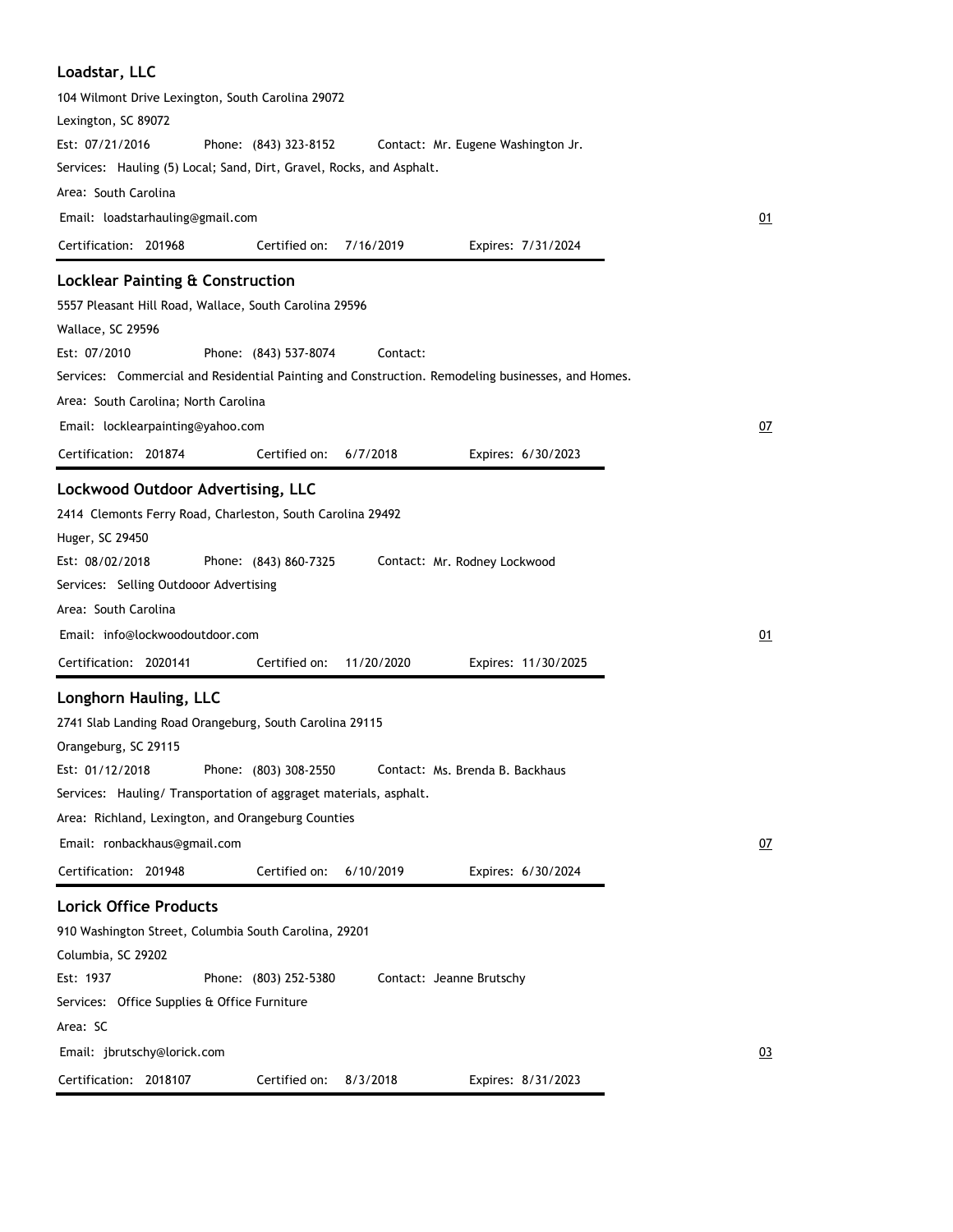### **Love Mechnical, INC**

| 1212 Bullswamp Road, North, South Carolina 29112                                                                                                                                                                                                                                                                                                               |    |
|----------------------------------------------------------------------------------------------------------------------------------------------------------------------------------------------------------------------------------------------------------------------------------------------------------------------------------------------------------------|----|
| Orangeburg, SC 29116                                                                                                                                                                                                                                                                                                                                           |    |
| Est: 01/18/1990<br>Phone: (803) 707-0896<br>Contact: Ms. Lucy Love                                                                                                                                                                                                                                                                                             |    |
| Services: Industrial Contractor- Equipment Installation, Heavy Rigging, Process piping, Metal Fabrication-Labor                                                                                                                                                                                                                                                |    |
| Area: South Carolina                                                                                                                                                                                                                                                                                                                                           |    |
| Email: triplove@gmail.com                                                                                                                                                                                                                                                                                                                                      | 03 |
| Certification: 202136<br>Certified on:<br>3/30/2021<br>Expires: 3/31/2026                                                                                                                                                                                                                                                                                      |    |
| Low 7 Consulting, LLC                                                                                                                                                                                                                                                                                                                                          |    |
| 463 Robin Song Court, Blythewood, SC 29016                                                                                                                                                                                                                                                                                                                     |    |
| Blythewood, SC 20016                                                                                                                                                                                                                                                                                                                                           |    |
| Est: 07/15/2017<br>Phone: (804) 937-2332<br>Contact:                                                                                                                                                                                                                                                                                                           |    |
| Services: Provides exceptional Commercial and Residential Cleaning Services (move-in/move-out cleaning),<br>Painting, and grounds keeping services to our clients. They provide quaility service that will exceed<br>expectations and customer satisfaction at a great cost saving to small and large businesses throughout<br>the Southeastern United States. |    |
| Area: South Carolina, North Carolina, Georgia                                                                                                                                                                                                                                                                                                                  |    |
| Email: low@low7consult.com                                                                                                                                                                                                                                                                                                                                     | 01 |
| Certification: 2018103<br>Certified on:<br>7/19/2018<br>Expires: 7/31/2023                                                                                                                                                                                                                                                                                     |    |
| LowCountry Housekeeping, LLC                                                                                                                                                                                                                                                                                                                                   |    |
| 1944 Seaside Road, St Helena Island, SC 29920                                                                                                                                                                                                                                                                                                                  |    |
| St Helena Island, SC 29920                                                                                                                                                                                                                                                                                                                                     |    |
| Est: 04/18/2006<br>Phone: (843) 476-1626<br>Contact: Naajiya Coaxum                                                                                                                                                                                                                                                                                            |    |
| Services: residential cleaning services, commercial janitorial cleaning services                                                                                                                                                                                                                                                                               |    |
| Area: South Carolina                                                                                                                                                                                                                                                                                                                                           |    |
| Email:                                                                                                                                                                                                                                                                                                                                                         | 02 |
| Certification: 201736<br>Certified on:<br>6/13/2017<br>Expires: 6/30/2022                                                                                                                                                                                                                                                                                      |    |
|                                                                                                                                                                                                                                                                                                                                                                |    |
| Loyalty Business Solutions, LLC                                                                                                                                                                                                                                                                                                                                |    |
| 108 Loyal Lane, Jamestown, South Carolina 29453                                                                                                                                                                                                                                                                                                                |    |
| Jamestown, SC 29453                                                                                                                                                                                                                                                                                                                                            |    |
| Est: 01/01/2005<br>Phone: (843) 729-3127<br>Contact: Ms. Deborah Loyal                                                                                                                                                                                                                                                                                         |    |
| Services: Information Technology Consulting Services, Electronic Device Repairs, (Computer, Ce;;[hones, TV's,<br>etc)                                                                                                                                                                                                                                          |    |
| Area: United States                                                                                                                                                                                                                                                                                                                                            |    |
| Email: DLOYAL@LTSOLNS.com                                                                                                                                                                                                                                                                                                                                      | 02 |
| Certification: 202068<br>Certified on:<br>7/17/2020<br>Expires: 7/31/2025                                                                                                                                                                                                                                                                                      |    |
| LSG, Inc.                                                                                                                                                                                                                                                                                                                                                      |    |
| 222 Arrowhead Circle Spartanburg, South Carolina 29301                                                                                                                                                                                                                                                                                                         |    |
| Spartanburg, SC 29301                                                                                                                                                                                                                                                                                                                                          |    |
| Est: 1989<br>Phone: (864) 576-8654<br>Contact: Linda S. Brewer                                                                                                                                                                                                                                                                                                 |    |
| Services: Promotional products, Marketing and business facilitation.                                                                                                                                                                                                                                                                                           |    |
| Area: US & International                                                                                                                                                                                                                                                                                                                                       |    |
| Email: lindab@lsgcorporate.com                                                                                                                                                                                                                                                                                                                                 | 03 |
| Certification: 201919<br>Certified on: 2/26/2019<br>Expires: 2/28/2024                                                                                                                                                                                                                                                                                         |    |
|                                                                                                                                                                                                                                                                                                                                                                |    |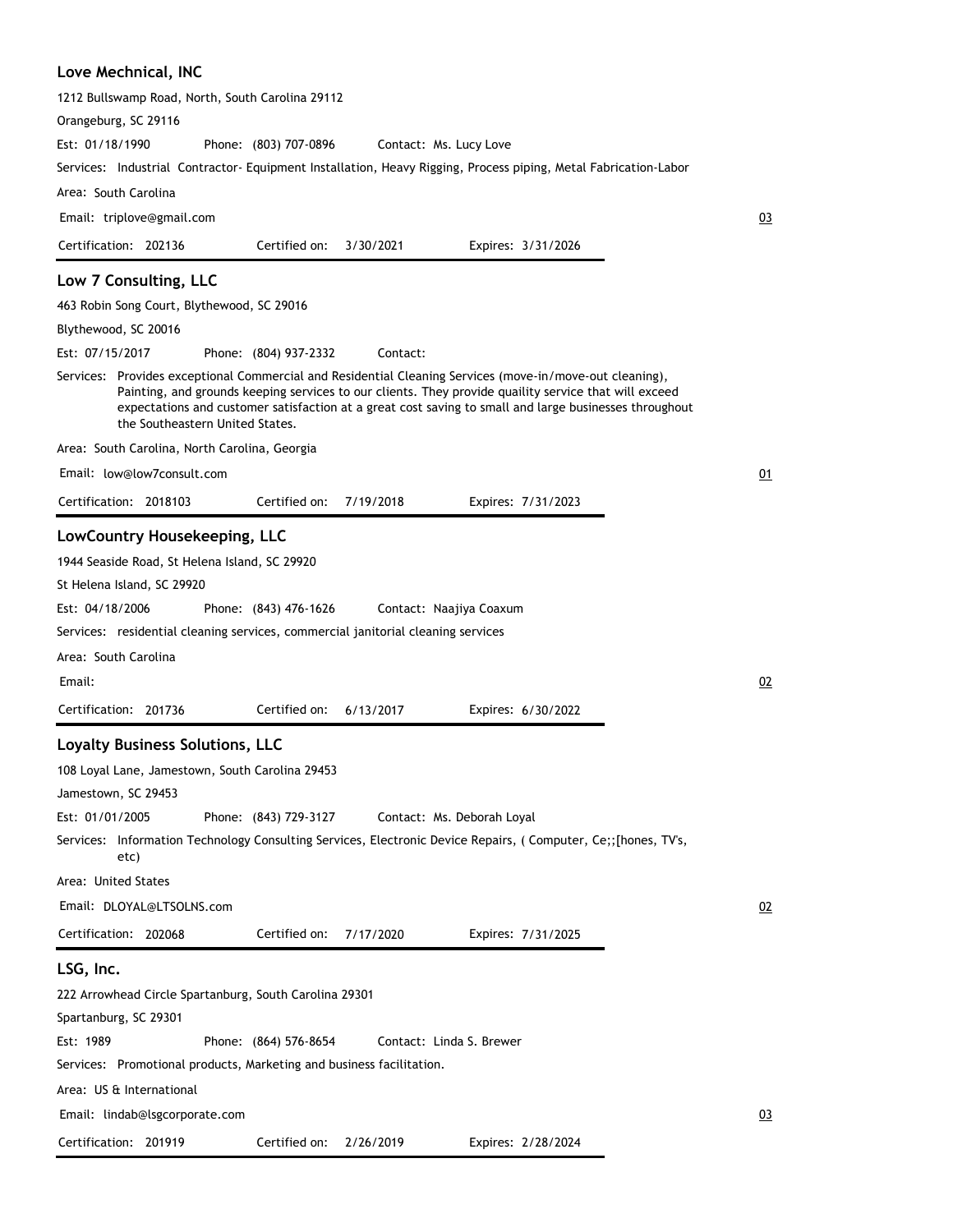|  |  | <b>M &amp; M Precision Machine Company</b> |  |  |
|--|--|--------------------------------------------|--|--|
|--|--|--------------------------------------------|--|--|

| 847 W. Newhope Road, Coward, South Carolina 29530                                                                        |                       |            |                               |    |
|--------------------------------------------------------------------------------------------------------------------------|-----------------------|------------|-------------------------------|----|
| Coward, SC 29530                                                                                                         |                       |            |                               |    |
| Est: 03/1991                                                                                                             | Phone: (757) 580-7294 |            | Contact: Mr. Landry Frison    |    |
| Services: Drilling, Milling, Tapping, Welding, Blue Print Reading,, Engineer Creativity, Designer, Fabrication,<br>Dyes. |                       |            |                               |    |
| Area: South Carolina                                                                                                     |                       |            |                               |    |
| Email: Lfrison6@gmail.com                                                                                                |                       |            |                               | 01 |
| Certification: 202189                                                                                                    | Certified on:         | 8/20/2021  | Expires: 8/31/2026            |    |
| M & P, LLC                                                                                                               |                       |            |                               |    |
| 550 St Paul Church Road, Gilbert, South Carolina 29072                                                                   |                       |            |                               |    |
| Lexington, SC 29072                                                                                                      |                       |            |                               |    |
| Est: 05/2017                                                                                                             | Phone: (803) 334-1421 |            | Contact: Mr. Milton Davis Jr. |    |
| Services: Hauling                                                                                                        |                       |            |                               |    |
| Area: South Carolina                                                                                                     |                       |            |                               |    |
| Email: Mp.Bucks10@gmail.com                                                                                              |                       |            |                               | 01 |
| Certification: 202124                                                                                                    | Certified on:         | 3/4/2021   | Expires: 3/31/2026            |    |
| M and M Towing and Transport, LLC                                                                                        |                       |            |                               |    |
| 1183 Aruba Circle, Charleston, South Carolina 29412                                                                      |                       |            |                               |    |
| Charlestion, SC 29412                                                                                                    |                       |            |                               |    |
| Est: 6/11/2018                                                                                                           | Phone: (843) 253-4565 |            | Contact: Ms. Mounifa Odeimeh  |    |
| Services: Transport Operable, and Inoperable Vehilces on Customer.                                                       |                       |            |                               |    |
| Area: South Carolina, North Carolina, Florida, Georgia, Alabama, Texas, Tennessee                                        |                       |            |                               |    |
| Email: admin@mmtowing.online                                                                                             |                       |            |                               | 09 |
| Certification: 2021116                                                                                                   | Certified on:         | 10/28/2021 | Expires: 10/31/2026           |    |
| M Petroleum Group, LLC                                                                                                   |                       |            |                               |    |
| 9085 Fairforest Rd, Apt E-11                                                                                             |                       |            |                               |    |
| Spartanburg, SC 29301                                                                                                    |                       |            |                               |    |
| Est: 2015                                                                                                                | Phone: (864) 285-7675 |            | Contact: Albert Bethea Jr     |    |
| Services: Petroleum fuel broker, asphalt                                                                                 |                       |            |                               |    |
| Area: SC                                                                                                                 |                       |            |                               |    |
| Email: princessmyallc@gmail.com                                                                                          |                       |            |                               | 05 |
| Certification: 201774                                                                                                    | Certified on:         | 8/4/2017   | Expires: 8/31/2022            |    |
| <b>M Ramsey Enterprises, LLC</b>                                                                                         |                       |            |                               |    |
| 251 Stuckey Town Rd, Rembert, SC                                                                                         |                       |            |                               |    |
| Rembert, SC 29128                                                                                                        |                       |            |                               |    |
| Est: 01/14/2015                                                                                                          | Phone: (803) 427-0865 |            | Contact: Melissa Ramsey       |    |
| Services: Pressure Washing, Lawn Care, Site Clean-up, Janitorial                                                         |                       |            |                               |    |
| Area: SC                                                                                                                 |                       |            |                               |    |
| Email: info@ramseyspressurewashing.com                                                                                   |                       |            |                               | 05 |
| Certification: 201731                                                                                                    | Certified on:         | 5/11/2017  | Expires: 5/31/2022            |    |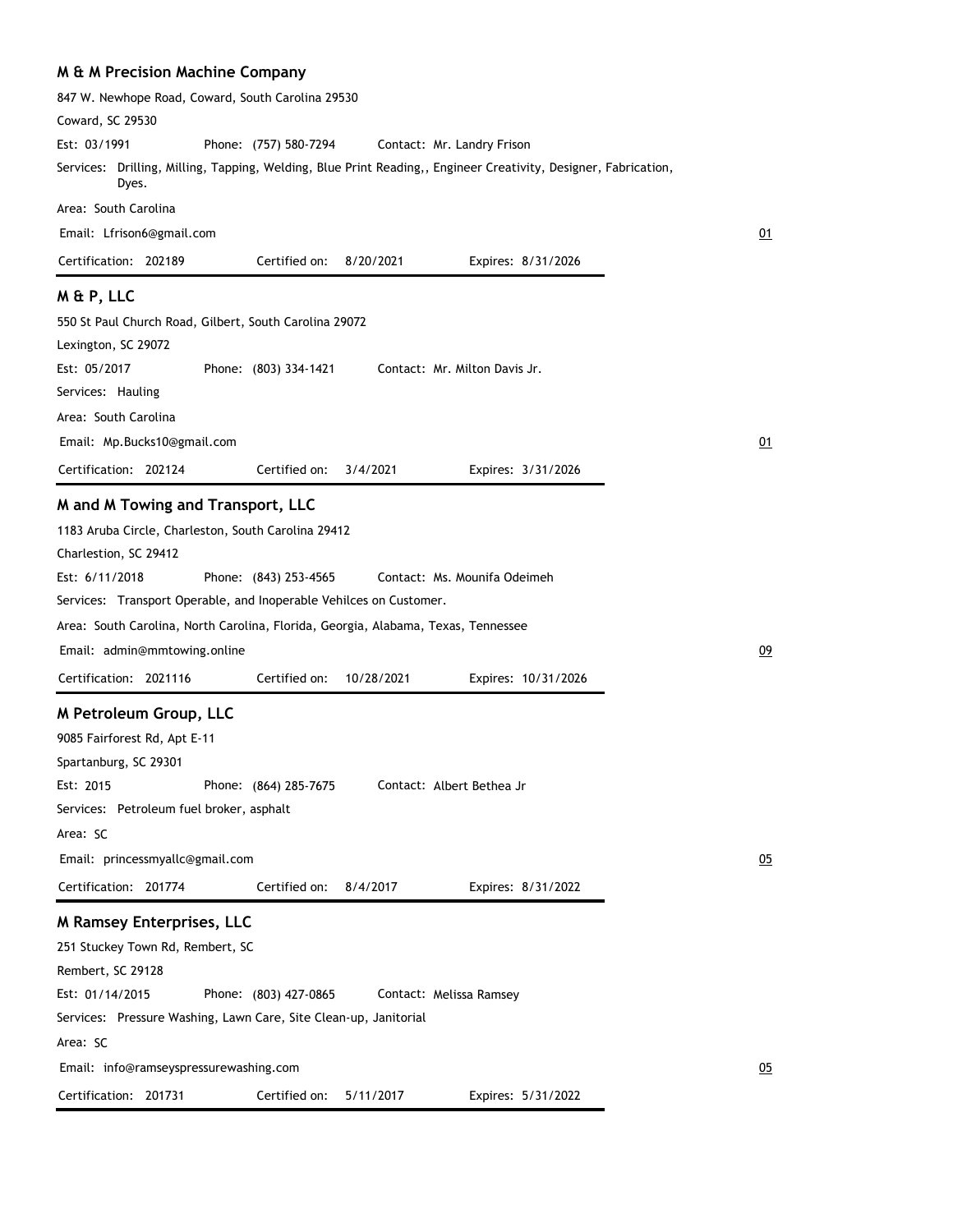| <b>M&amp;M Cleaning Services, LLC</b> |  |
|---------------------------------------|--|
|---------------------------------------|--|

|                         | 9005 Two Notch Road, Columbia, SC 29223 |                                                                                                                                                                                                                                                                                                                                                                          |           |                                    |                    |                                                                                                       |  |
|-------------------------|-----------------------------------------|--------------------------------------------------------------------------------------------------------------------------------------------------------------------------------------------------------------------------------------------------------------------------------------------------------------------------------------------------------------------------|-----------|------------------------------------|--------------------|-------------------------------------------------------------------------------------------------------|--|
| Columbia, SC 29229      |                                         |                                                                                                                                                                                                                                                                                                                                                                          |           |                                    |                    |                                                                                                       |  |
| Est: 04/2006            |                                         | Phone: (803) 665-2615                                                                                                                                                                                                                                                                                                                                                    |           | Contact: Ms. Michelle Mckiehendley |                    |                                                                                                       |  |
|                         |                                         | Services: Residential and Commercial cleaning services.                                                                                                                                                                                                                                                                                                                  |           |                                    |                    |                                                                                                       |  |
|                         | Area: Richland County, South Carolina   |                                                                                                                                                                                                                                                                                                                                                                          |           |                                    |                    |                                                                                                       |  |
|                         | Email: mmckie54@gmail.com               |                                                                                                                                                                                                                                                                                                                                                                          |           |                                    |                    | 02                                                                                                    |  |
|                         | Certification: 201858                   | Certified on:                                                                                                                                                                                                                                                                                                                                                            | 5/18/2018 |                                    | Expires: 5/31/2023 |                                                                                                       |  |
| <b>M&amp;M Trucking</b> |                                         |                                                                                                                                                                                                                                                                                                                                                                          |           |                                    |                    |                                                                                                       |  |
| 253 Jet Ridge Rd        |                                         |                                                                                                                                                                                                                                                                                                                                                                          |           |                                    |                    |                                                                                                       |  |
| Holly Hill, SC 29059    |                                         |                                                                                                                                                                                                                                                                                                                                                                          |           |                                    |                    |                                                                                                       |  |
| Est: 1996               |                                         | Phone: (803) 942-1382                                                                                                                                                                                                                                                                                                                                                    |           | Contact: Larry Mc Millian          |                    |                                                                                                       |  |
|                         |                                         | Services: Hauling (3) rock, sand, dirt, gravel, trucking, specialized freight                                                                                                                                                                                                                                                                                            |           |                                    |                    |                                                                                                       |  |
| Area: SC                |                                         |                                                                                                                                                                                                                                                                                                                                                                          |           |                                    |                    |                                                                                                       |  |
| Email:                  |                                         |                                                                                                                                                                                                                                                                                                                                                                          |           |                                    |                    | 05                                                                                                    |  |
|                         | Certification: 201750                   | Certified on:                                                                                                                                                                                                                                                                                                                                                            | 6/30/2017 |                                    | Expires: 6/30/2022 |                                                                                                       |  |
| M. Benton, LLC          |                                         |                                                                                                                                                                                                                                                                                                                                                                          |           |                                    |                    |                                                                                                       |  |
|                         |                                         | 68 Loggerhead Drive Suite 100 Columbia, South Carolina, 29229                                                                                                                                                                                                                                                                                                            |           |                                    |                    |                                                                                                       |  |
| Columbia, SC 29229      |                                         |                                                                                                                                                                                                                                                                                                                                                                          |           |                                    |                    |                                                                                                       |  |
| Est: 04/2017            |                                         | Phone: (803) 712-3539                                                                                                                                                                                                                                                                                                                                                    |           | Contact: Marion Benton             |                    |                                                                                                       |  |
|                         |                                         | Services: Sanitize & Deodorize Transportation Vehicles and Interior Spaces                                                                                                                                                                                                                                                                                               |           |                                    |                    |                                                                                                       |  |
|                         | Area: South Carolina                    |                                                                                                                                                                                                                                                                                                                                                                          |           |                                    |                    |                                                                                                       |  |
|                         | Email: nosmell@gmail.com                |                                                                                                                                                                                                                                                                                                                                                                          |           |                                    |                    | 01                                                                                                    |  |
|                         | Certification: 2018108                  | Certified on:                                                                                                                                                                                                                                                                                                                                                            | 8/6/2018  |                                    | Expires: 8/31/2023 |                                                                                                       |  |
|                         | <b>M/D Technologies</b>                 |                                                                                                                                                                                                                                                                                                                                                                          |           |                                    |                    |                                                                                                       |  |
|                         | 3400 Forest Drive, Suite 2040           |                                                                                                                                                                                                                                                                                                                                                                          |           |                                    |                    |                                                                                                       |  |
| Columbia, SC 29204      |                                         |                                                                                                                                                                                                                                                                                                                                                                          |           |                                    |                    |                                                                                                       |  |
| Est: 2001               |                                         | Phone: (803) 661-0962                                                                                                                                                                                                                                                                                                                                                    |           | Contact: Rogers McFadden           |                    |                                                                                                       |  |
|                         |                                         | Services: Communications/Data cabling, voice/data wiring; phone system servicing, installation &<br>troubleshooting; data network designs; LAN administration; computer repair; internet connectivity;<br>fiber optic and accessories installation; OPS wiring installation; service/switch support, microwave<br>entrance security and ground/bonding backbone systems. |           |                                    |                    | systems, audio/video systems, Internet Connectivity, security systems to include cameras and building |  |
| Area: Southeast US      |                                         |                                                                                                                                                                                                                                                                                                                                                                          |           |                                    |                    |                                                                                                       |  |
|                         | Email: office@mdtechllc.com             |                                                                                                                                                                                                                                                                                                                                                                          |           |                                    |                    | 01                                                                                                    |  |

Certification: 201939

Certified on: 4/2/2019

Expires: 4/30/2024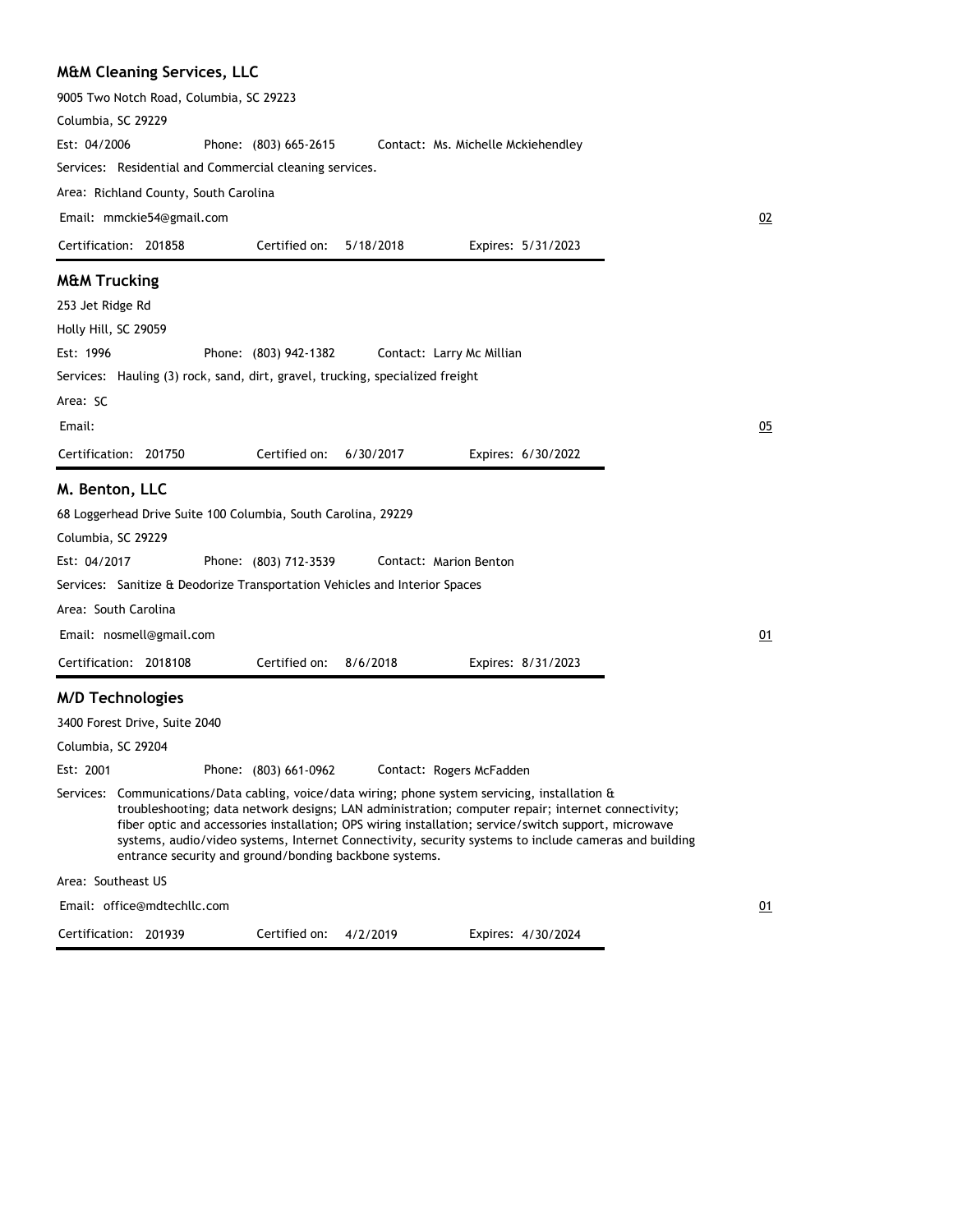## **Maco Contracting & Consulting Services**

| 517 Aspen Glade Court Lexington, South Carolina 29072                                                                                                                                                                                                                                                                                       |    |
|---------------------------------------------------------------------------------------------------------------------------------------------------------------------------------------------------------------------------------------------------------------------------------------------------------------------------------------------|----|
| Lexington, SC 29072                                                                                                                                                                                                                                                                                                                         |    |
| Est: 06/19/2014<br>Phone: (803) 556-8429<br>Contact: Ms Erica Wotley                                                                                                                                                                                                                                                                        |    |
| Services: Renovations of Commericial and Residential Structures, Install HVAC System, Roofing, Decks,<br>Plumbing, Electrical, ADA Bathrooms, Sidewalks Ramps (handling), Concrete, Windows, Dooors,<br>Masconry, Drywall, Waterproofing, Drains, Gutters, Lawn Care, Curbs, and Pressure Washing.                                          |    |
| Area: South Carolina, North Carolina                                                                                                                                                                                                                                                                                                        |    |
| Email: emotley@solidstructures.info                                                                                                                                                                                                                                                                                                         | 03 |
| Certification: 201956<br>Certified on:<br>6/24/2019<br>Expires: 6/30/2024                                                                                                                                                                                                                                                                   |    |
| <b>Made You Look Marketing, LLC</b>                                                                                                                                                                                                                                                                                                         |    |
| 180 Pineview Church Road                                                                                                                                                                                                                                                                                                                    |    |
| Blythewood, SC 29016                                                                                                                                                                                                                                                                                                                        |    |
| Est: 2004<br>Phone: (803) 333-0448<br>Contact: Keisha Crain                                                                                                                                                                                                                                                                                 |    |
| Services: Advertising Consulting, Graphic Design, Promotional Items and Marketing                                                                                                                                                                                                                                                           |    |
| Area: national                                                                                                                                                                                                                                                                                                                              |    |
| Email:                                                                                                                                                                                                                                                                                                                                      | 03 |
| Certification: 2017130<br>Certified on:<br>12/4/2017<br>Expires: 12/31/2022                                                                                                                                                                                                                                                                 |    |
| Magnobrain, LLC                                                                                                                                                                                                                                                                                                                             |    |
| 350 Pisgah Flats Circle, Lexington, SC 29072                                                                                                                                                                                                                                                                                                |    |
| Lexington, SC 29072                                                                                                                                                                                                                                                                                                                         |    |
| Est: 08/12/2014<br>Phone: (888) 600-2914<br>Contact: Nicola Clarke-Morgan                                                                                                                                                                                                                                                                   |    |
| Services: Educational resources for Pre K-12, family enrichment workshops, instructional parents training,<br>instructional teacher training, activity based learning for students, activities to enhance lanquage and<br>literacy skills, vocabulary, social and emotional skills development, memory and critical thinking<br>development |    |
| Area: SC, GA, FL                                                                                                                                                                                                                                                                                                                            |    |
| Email: nicola.morgan@magnobrain.com                                                                                                                                                                                                                                                                                                         | 02 |
| Certification: 201737<br>Certified on:<br>6/13/2017<br>Expires: 6/30/2022                                                                                                                                                                                                                                                                   |    |
| Mar. Co Trucking                                                                                                                                                                                                                                                                                                                            |    |
| 103 Cactus Lane St. Maatthew, South Carolina 29135                                                                                                                                                                                                                                                                                          |    |
| St. Matthew, SC 29135                                                                                                                                                                                                                                                                                                                       |    |
| Est: 08/22/2016<br>Phone: (803) 707-8634<br>Contact: Mr. & Nrs. Marcus & Tywasha Jeffcoat                                                                                                                                                                                                                                                   |    |
| Services: Local Hauling (1) Aggregate, Rocks, Gravel, and Sand                                                                                                                                                                                                                                                                              |    |
| Area: South Carolina                                                                                                                                                                                                                                                                                                                        |    |
| Email: Marcusjeffcoat1961@gmail.com                                                                                                                                                                                                                                                                                                         | 05 |
| Certification: 2019104<br>Certified on:<br>10/7/2019<br>Expires: 10/31/2024                                                                                                                                                                                                                                                                 |    |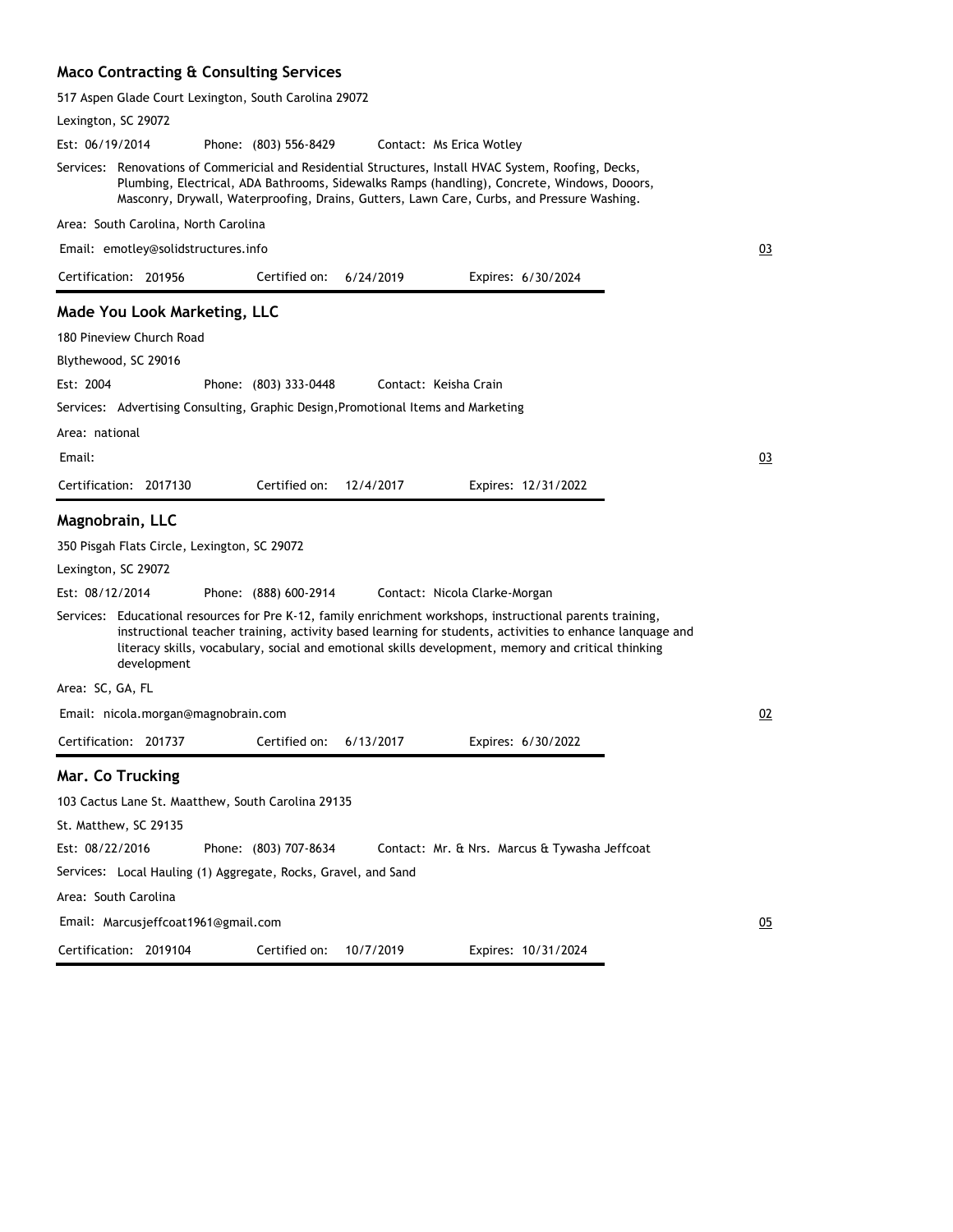## **MarketMeGroup, LLC**

| 125 Mrs Macks Road Irmo, South Carolina 29063                                                                                                                                                                                                                                                                                                                                                                                                                                                                                                                                                                              |    |
|----------------------------------------------------------------------------------------------------------------------------------------------------------------------------------------------------------------------------------------------------------------------------------------------------------------------------------------------------------------------------------------------------------------------------------------------------------------------------------------------------------------------------------------------------------------------------------------------------------------------------|----|
| Irmo, SC 29063                                                                                                                                                                                                                                                                                                                                                                                                                                                                                                                                                                                                             |    |
| Est: 06/30/2015<br>Phone: (803) 351-3626<br>Contact: Ms. Mary M. Place                                                                                                                                                                                                                                                                                                                                                                                                                                                                                                                                                     |    |
| Services: Environmental Consulting to include writing standard operating procedures, webinar training, and<br>research/completion of paperwork to help clients to service their customers hazardous and<br>nonhazardous waste.                                                                                                                                                                                                                                                                                                                                                                                             |    |
| Area: South Carolina                                                                                                                                                                                                                                                                                                                                                                                                                                                                                                                                                                                                       |    |
| Email: recyclingplace@aol.com                                                                                                                                                                                                                                                                                                                                                                                                                                                                                                                                                                                              | 03 |
| Certification: 201979<br>Certified on:<br>8/2/2019<br>Expires: 8/31/2024                                                                                                                                                                                                                                                                                                                                                                                                                                                                                                                                                   |    |
| Martika Trucking, Inc<br>105 Spring Meadow Dr<br>Bluffton, SC 29910<br>Est: 2008<br>Contact: Alberto Manzanares<br>Phone: (843) 247-7874                                                                                                                                                                                                                                                                                                                                                                                                                                                                                   |    |
| Services: Trucking, Local hauling (9) of dirt, asphalt, rocks                                                                                                                                                                                                                                                                                                                                                                                                                                                                                                                                                              |    |
| Area: SC                                                                                                                                                                                                                                                                                                                                                                                                                                                                                                                                                                                                                   |    |
| Email: albertom1221@yahoo.com                                                                                                                                                                                                                                                                                                                                                                                                                                                                                                                                                                                              | 04 |
| Certification: 201775<br>Certified on:<br>8/4/2017<br>Expires: 8/31/2022                                                                                                                                                                                                                                                                                                                                                                                                                                                                                                                                                   |    |
| Marvin's Produce, LLC                                                                                                                                                                                                                                                                                                                                                                                                                                                                                                                                                                                                      |    |
| 136 Blackely Road Simpsonvile, South Carolina 29680<br>Greer, SC 29651<br>Est: 2001<br>Contact: Ms. Rita Jones<br>Phone: (864) 244-5611                                                                                                                                                                                                                                                                                                                                                                                                                                                                                    |    |
| Services: Fresh Fruits and Vegatables sales and distribution.                                                                                                                                                                                                                                                                                                                                                                                                                                                                                                                                                              |    |
| Area: 150 Air Miles from 136 Blakely Road, Simpsonville, South Carolina                                                                                                                                                                                                                                                                                                                                                                                                                                                                                                                                                    |    |
| Email: Rita@marvinsproduce.com                                                                                                                                                                                                                                                                                                                                                                                                                                                                                                                                                                                             | 03 |
| Certification: 2020132<br>Certified on:<br>11/5/2020<br>Expires: 11/30/2025                                                                                                                                                                                                                                                                                                                                                                                                                                                                                                                                                |    |
| MaryMeganIndustries, LP, dba GRRIPP Industries<br>8605 San Marcello Drive Suite 202, Myrtle Beach, South Carolina, 29579<br>Myrtle Beach, SC 29579<br>Phone: (217) 729-3997<br>Est: 02/02/2018<br>Contact: Ms. Tine Wright<br>Services: Development, Sales, and licensing of patent.<br>Area: United States<br>Email: grrippindustries@gmail.com<br>Certification: 202153<br>Certified on:<br>Expires: 6/30/2026<br>6/1/2021<br><b>Master Builder Constructors, Inc.</b><br>6817 Bluff Road, Hopkins, South Carolina 29061<br>Hopkins, SC 29061<br>Est: 07/6/2005<br>Phone: (803) 667-9471<br>Contact: Ms. Marcella Sumter | 02 |
| Services: General Constractor- Electrical and Water and Sewer Lines.                                                                                                                                                                                                                                                                                                                                                                                                                                                                                                                                                       |    |
| Area: South Carolina                                                                                                                                                                                                                                                                                                                                                                                                                                                                                                                                                                                                       |    |
| Email: msumter@masterbuildersconstructors.co                                                                                                                                                                                                                                                                                                                                                                                                                                                                                                                                                                               | 02 |
| Certified on:<br>Certification: 2021103<br>10/1/2021<br>Expires: 10/31/2026                                                                                                                                                                                                                                                                                                                                                                                                                                                                                                                                                |    |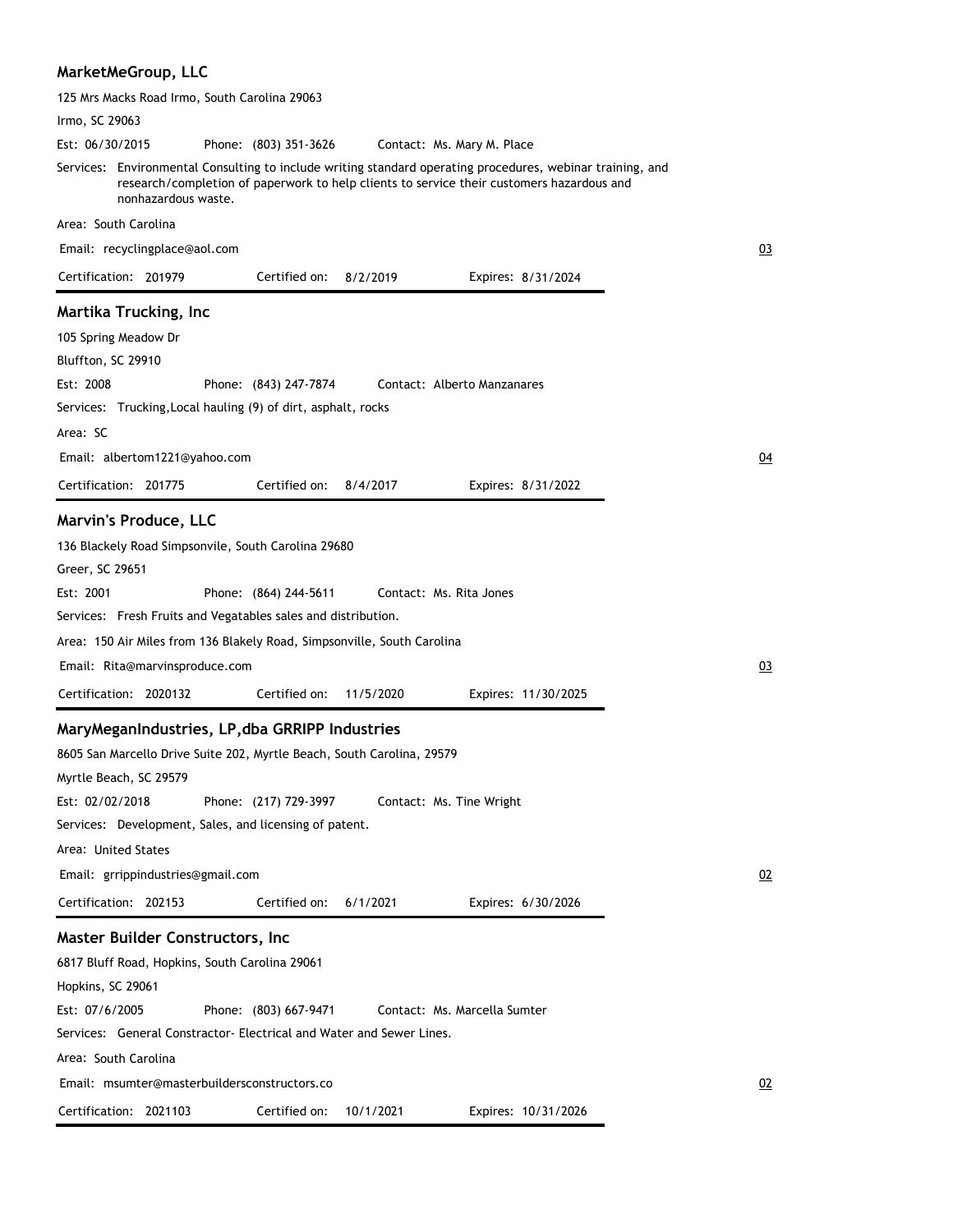| Matt's Professional Cleaning Services, LLC                                                                                                |                |
|-------------------------------------------------------------------------------------------------------------------------------------------|----------------|
| 2976 Twisted Antler Dr                                                                                                                    |                |
| North Charleston, SC 29419                                                                                                                |                |
| Est: 2001<br>Contact: Matthew Robinson<br>Phone: (843) 553-1339                                                                           |                |
| Services: carpet cleaning (steam & bonnet), floor stripping and waxing, grout cleaning, full service janitorial,<br>construction clean up |                |
| Area: SC                                                                                                                                  |                |
| Email: mattspc@att.net                                                                                                                    | 01             |
| Certification: 201726<br>Certified on:<br>5/11/2017<br>Expires: 5/31/2022                                                                 |                |
| <b>Maybin Hauling, LLC</b>                                                                                                                |                |
| 651 Apple Lane, Newberry, South Carolina 29108                                                                                            |                |
| Newberry, SC 29108                                                                                                                        |                |
| Est: 04/16/2018<br>Phone: (803) 537-0715<br>Contact: Mr. Raphael Maybin                                                                   |                |
| Services: Local Hauling (1) Asphalt, Rocks, Sand, And Dirt.                                                                               |                |
| Area: South Carolina                                                                                                                      |                |
| Email: Maybin12@yahoo.com                                                                                                                 | 01             |
| Certification: 2019109<br>Certified on:<br>10/22/2019<br>Expires: 10/31/2024                                                              |                |
| <b>MBD Media, LLC</b>                                                                                                                     |                |
| 2346-B Two Notch Road                                                                                                                     |                |
| Columbia, SC 29211                                                                                                                        |                |
| Est: 2006<br>Phone: (803) 256-4015<br>Contact: Nathaniel Abraham, Jr.                                                                     |                |
| Services: Photography                                                                                                                     |                |
| Area:                                                                                                                                     |                |
| Email: cpanorama@aol.com                                                                                                                  | 02             |
| Certification: 2017116<br>Certified on:<br>11/3/2017<br>Expires: 11/30/2022                                                               |                |
| <b>MBF Charters, LLC</b>                                                                                                                  |                |
| 86 Blackgum Road                                                                                                                          |                |
| Pawleys Island, SC 29585                                                                                                                  |                |
| Phone: (843) 235-8941<br>Contact: Ms. Sharon Carr<br>Est: 07/2006                                                                         |                |
| Services: Tours and travel/ charter coaches services                                                                                      |                |
| Area: Eastern and Southern United States                                                                                                  |                |
| Email: mbftours@gmail.com                                                                                                                 | 02             |
| Certification: 202019<br>Certified on:<br>3/16/2020<br>Expires: 3/31/2025                                                                 |                |
| <b>MBM Consulting, LLC</b>                                                                                                                |                |
| 12 Wood Creek Drive, Piedmont, South Carolina 29673                                                                                       |                |
| Easley, SC 29673                                                                                                                          |                |
| Est: 08/11/2011<br>Phone: (864) 630-5115<br>Contact: Frances B. Metz                                                                      |                |
| Services: Bookkeeping Services, Owner Agent Services (future plan)                                                                        |                |
| Area: South Carolina                                                                                                                      |                |
| Email: mbmbkkpg@gmail.com                                                                                                                 | Q <sub>3</sub> |
| Certification: 202025<br>Certified on:<br>3/18/2020<br>Expires: 3/31/2025                                                                 |                |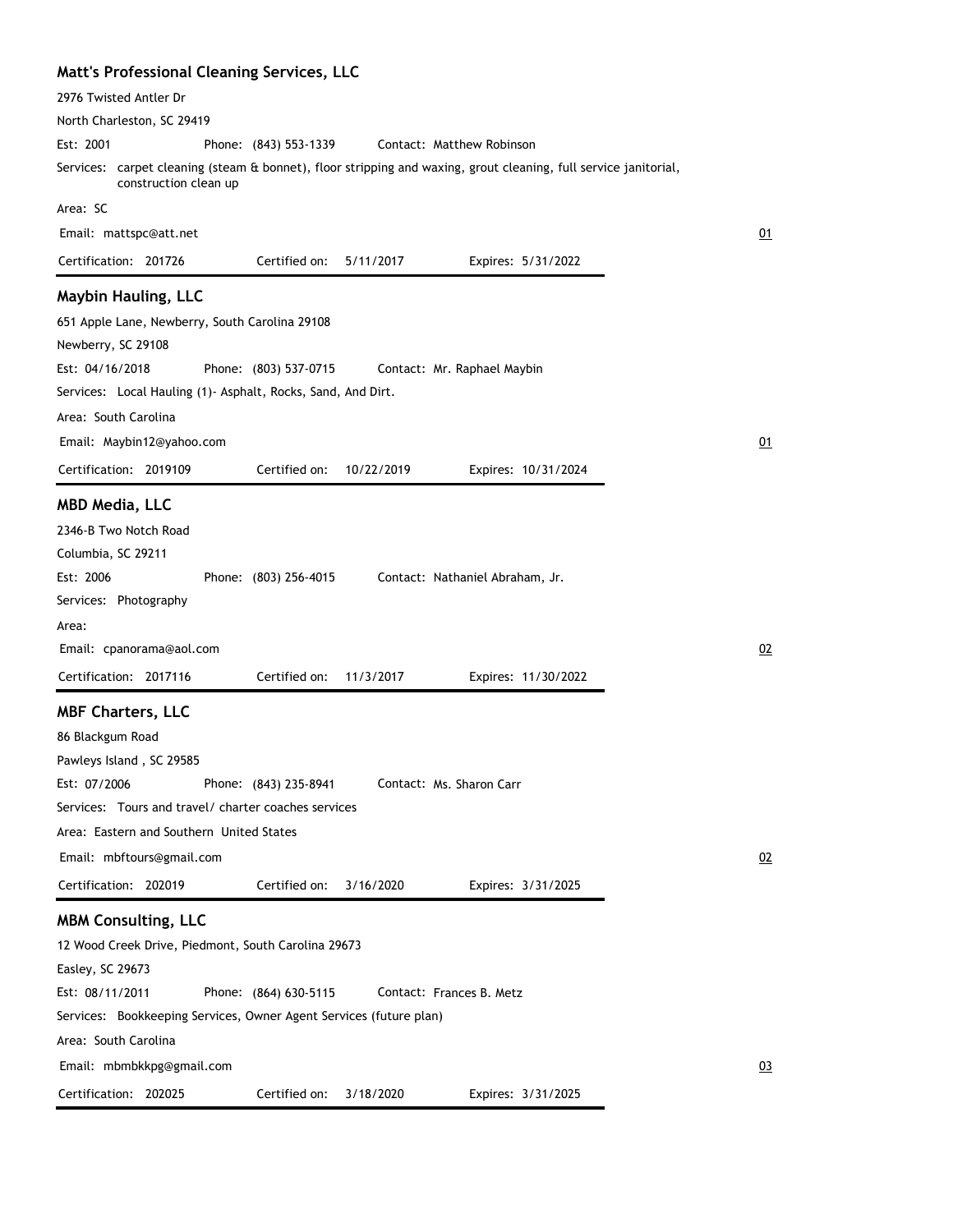**MCC Transport, LLC** 715 Clayton Street, McCormick, South Carolina 29835 McCormick, SC 29835 Phone: (803) 640-6313 Services: Hauling ( Construction Material, and Equipment). Area: South Carolina Est: 12/05/18 Certification: 202064 Contact: Dorcas Cloud Email: mctransport715@yahoo.com Expires: 7/31/2025 Certified on: 7/14/2020 **McLeod Butler Communications, LLC** 141 Gervais Street 5th Floor, Columbia, South Carolina 29201 Columbia, SC 29229 Phone: (803) 251-9476 Services: Corporate Communications, Executive Coaching, Public Relations, Messaging, Messaging Strategies, Community Rlations, Crisis Communication, Administrative Management, Facilitation, Training, and Diversity Consulting. Area: South Carolina Est: 01/17/2003 Certification: 2020123 Contact: Ms. Mia McLeod Email: mia@mcleodbutler.com Expires: 10/31/2025 Certified on: 10/28/2020 **Medical Home Development Group, LLC** 4975 Lacross Road, Suite 153 North Charleston, South Carolina 29406

North Charleston, SC 29406

Phone: (843) 554-2533 Est: 08/29/1212 Contact: Ms. Audrey Whetsell

Services: Health Care Technology, Consulting and Management Services, Software, Operations, Patient Care, Medical Business Development, Managed Care, Opoids, Medication Assisted Treatment, Labs, Medical Services, Mental Health, Substance use Disorder.

Area: Nation Wide

Email: tmercer@consultrp.net

Certification: 2018167 Expires: 12/31/2023 Certified on: 12/6/2018

#### **Melanin Parks, LLC**

| 109 Joe Louis Street, Fort Mill, South Carolina 29715 |                       |                                   |  |
|-------------------------------------------------------|-----------------------|-----------------------------------|--|
| Fort Mill, SC 29715                                   |                       |                                   |  |
| Est: 7/1/2020                                         | Phone: (704) 654-5573 | Contact: Ms. Lorette Polite-Young |  |
| Services: Camping, Travel                             |                       |                                   |  |
| Area: United States                                   |                       |                                   |  |
| Email: lorettepolite@gmail.com                        |                       |                                   |  |
| Certification: 202210                                 | Certified on:         | Expires: 2/28/2027<br>2/10/2022   |  |

01

02

02

02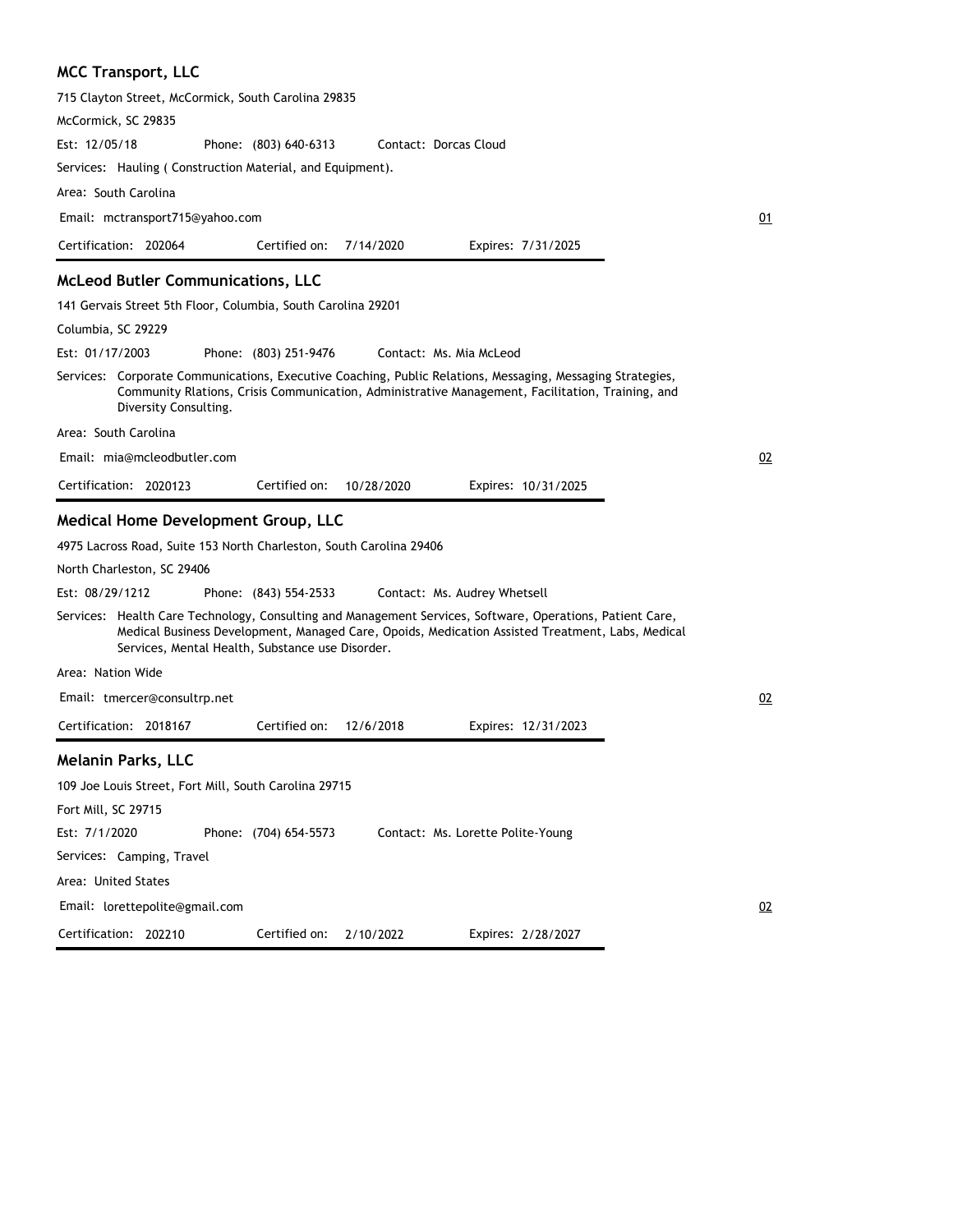## **Mess to Freshh, LLC**

| 11 Jolly Street Greenville, South Carolina 29602                      |                                                       |            |                                                                                                                                                                                                                 |    |
|-----------------------------------------------------------------------|-------------------------------------------------------|------------|-----------------------------------------------------------------------------------------------------------------------------------------------------------------------------------------------------------------|----|
| Greenville, SC 29602                                                  |                                                       |            |                                                                                                                                                                                                                 |    |
| Est: 2010                                                             | Phone: (215) 237-7816                                 |            | Contact: Victoria Irby                                                                                                                                                                                          |    |
| pressure washing.                                                     |                                                       |            | Services: Janitorial cleaning, carpet cleaning, floor cleaning (stripping and waxing), window cleaning, and                                                                                                     |    |
| Area: South Carolina                                                  |                                                       |            |                                                                                                                                                                                                                 |    |
| Email: contact@messtofreshh.com                                       |                                                       |            |                                                                                                                                                                                                                 | 02 |
| Certification: 201992                                                 | Certified on:                                         | 9/19/2019  | Expires: 9/30/2024                                                                                                                                                                                              |    |
| <b>Metro Waste Services, LLC</b>                                      |                                                       |            |                                                                                                                                                                                                                 |    |
| 140 Wildwood Park Drive Suite 101 Columbia, South Carolina 29223      |                                                       |            |                                                                                                                                                                                                                 |    |
| Columbia, SC 29223                                                    |                                                       |            |                                                                                                                                                                                                                 |    |
| Est: 04/01/2016                                                       | Phone: (803) 210-6746                                 |            | Contact: Mr. Ricardo Homes                                                                                                                                                                                      |    |
| throughout South Carolina.                                            |                                                       |            | Services: Excavate, Haul, and Deliver Ashphalt, Rock, Sand, Stockpile, Ect to various contractors & job sites                                                                                                   |    |
| Area: Midland, Greenville Area, Charleston & Florence, South Carolina |                                                       |            |                                                                                                                                                                                                                 |    |
| Email: metrowasteservices@gmail.com                                   |                                                       |            |                                                                                                                                                                                                                 | 01 |
| Certification: 2019113                                                | Certified on:                                         | 10/25/2019 | Expires: 10/31/2024                                                                                                                                                                                             |    |
| <b>Metro-Dwellings, LLC</b>                                           |                                                       |            |                                                                                                                                                                                                                 |    |
| 20 Helton Dr, Apt 1214                                                |                                                       |            |                                                                                                                                                                                                                 |    |
| Columbia, SC 29209                                                    |                                                       |            |                                                                                                                                                                                                                 |    |
| Est: 10/2005                                                          | Phone: (803) 750-1388                                 |            | Contact: Kevin Giles                                                                                                                                                                                            |    |
|                                                                       | insulation, small demolition, construction management |            | Services: General contracting, construction services-painting, roofing, concrete installation and repairs,                                                                                                      |    |
| Area: SC                                                              |                                                       |            |                                                                                                                                                                                                                 |    |
| Email: kevin.giles@metrodwellingsllc.com                              |                                                       |            |                                                                                                                                                                                                                 | 01 |
| Certification: 201756                                                 | Certified on:                                         | 7/12/2017  | Expires: 7/31/2022                                                                                                                                                                                              |    |
| <b>MHG Consulting, LLC</b>                                            |                                                       |            |                                                                                                                                                                                                                 |    |
| 3282 Cimmeron Road, Lancaster, South Carolina 29720                   |                                                       |            |                                                                                                                                                                                                                 |    |
| Lancaster, SC 29720                                                   |                                                       |            |                                                                                                                                                                                                                 |    |
| Est: 11/16/2015                                                       | Phone: (803) 804-1503                                 |            | Contact: Dr. Kathie Greer                                                                                                                                                                                       |    |
|                                                                       | of Teaching Instructor, Special Projects.             |            | Services: Educational Training and Instruction in Trauma, and Stress Mitigation, Educational Leadership,<br>Restorative Practices, School Dropout Prevention, Program Design, Grant Writing, Mentoring, Methods |    |
| Area: United States, Open to other Countries                          |                                                       |            |                                                                                                                                                                                                                 |    |
| Email: greer1514@yahoo.com                                            |                                                       |            |                                                                                                                                                                                                                 | 02 |
| Certification: 202176                                                 | Certified on:                                         | 7/12/2021  | Expires: 7/31/2026                                                                                                                                                                                              |    |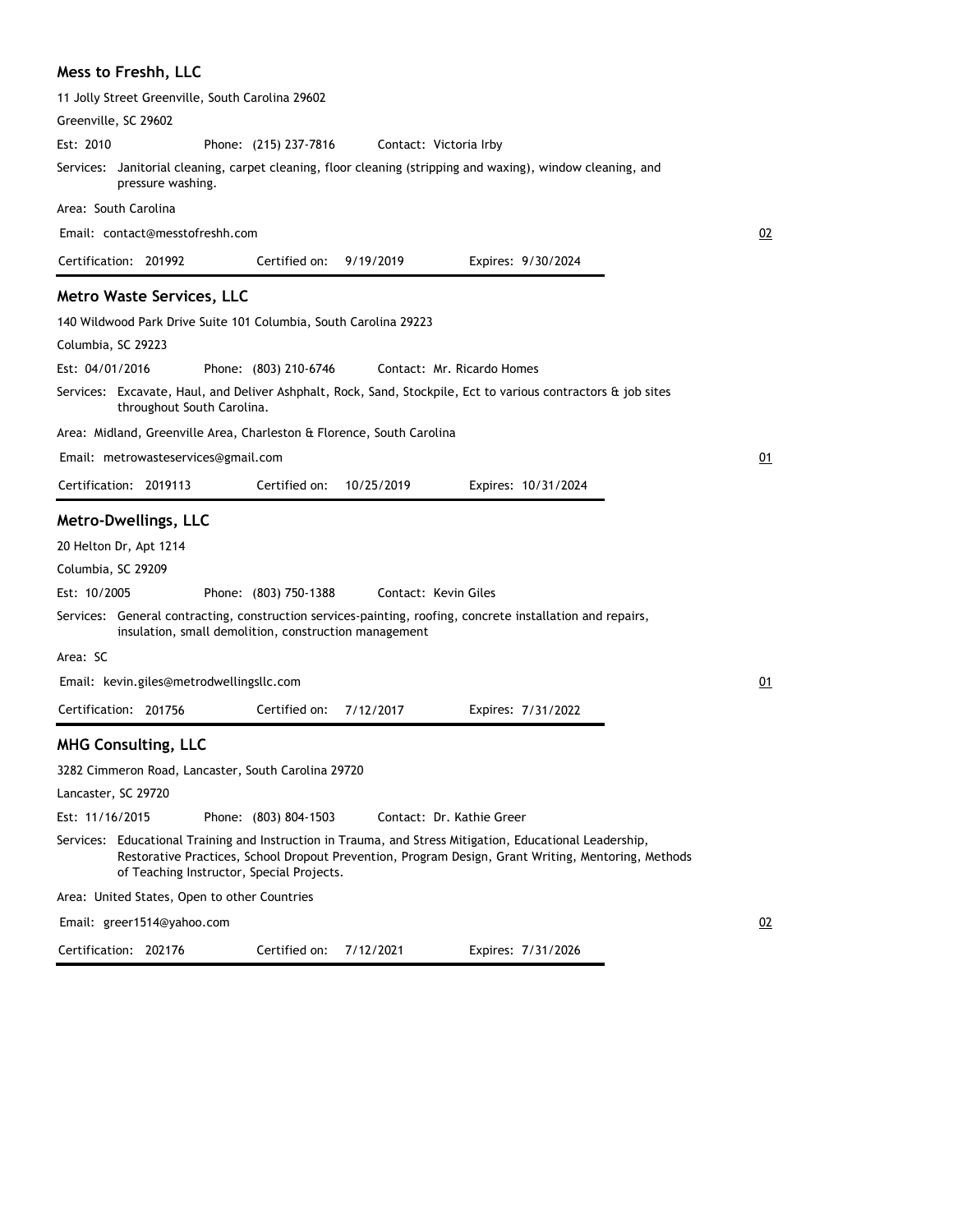#### **Michael M. Simpson & Associates, Inc.**

30 Patewood Drive, Ste 100 Greenville, South Carolina 29615

|                 | Greenville, SC 29616                             |                                                            |            |                                                                                                                                                                                            |                     |                                                                                                                                                                                                                            |    |
|-----------------|--------------------------------------------------|------------------------------------------------------------|------------|--------------------------------------------------------------------------------------------------------------------------------------------------------------------------------------------|---------------------|----------------------------------------------------------------------------------------------------------------------------------------------------------------------------------------------------------------------------|----|
| Est: 08/09/1999 |                                                  | Phone: (864) 331-1201                                      |            | Contact: Michael M Simpson                                                                                                                                                                 |                     |                                                                                                                                                                                                                            |    |
|                 |                                                  | Services. Project range in size from 100SF to 840,000 GSF. |            | Services: Offers consulting structural engineering services. Background experience includes<br>U.S. Department of Housing and Urban Development (HUD), Multi-family Construction inpection |                     | justice/institutional bldgs. low and mid-rise ofc. bldgs., park garages, research lab's, Gov. offices. and<br>schools, healthcare facilities, K-12 schools, light industrial facilities, recreational/sport facilities and |    |
|                 | Area: Southeastern United States                 |                                                            |            |                                                                                                                                                                                            |                     |                                                                                                                                                                                                                            |    |
|                 | Email: msimpson@mmsainc.com                      |                                                            |            |                                                                                                                                                                                            |                     |                                                                                                                                                                                                                            | 01 |
|                 | Certification: 202059                            | Certified on:                                              | 7/1/2020   |                                                                                                                                                                                            | Expires: 7/31/2025  |                                                                                                                                                                                                                            |    |
|                 |                                                  | Mid-Atlantic Ev=nvironmental Equipment, Inc                |            |                                                                                                                                                                                            |                     |                                                                                                                                                                                                                            |    |
|                 | 15 Carroll Drive, Bluffton, South Carolina 29910 |                                                            |            |                                                                                                                                                                                            |                     |                                                                                                                                                                                                                            |    |
|                 | Bluffton, SC 29910                               |                                                            |            |                                                                                                                                                                                            |                     |                                                                                                                                                                                                                            |    |
| Est: 5/1996     |                                                  | Phone: (843) 296-4582                                      |            | Contact: Ms. Kathryn R. Evans                                                                                                                                                              |                     |                                                                                                                                                                                                                            |    |
|                 |                                                  |                                                            |            | Services: Provide components and groundwater system assembled to our customer's specifications.                                                                                            |                     |                                                                                                                                                                                                                            |    |
|                 | Area: South East, Oregon, Kansas                 |                                                            |            |                                                                                                                                                                                            |                     |                                                                                                                                                                                                                            |    |
|                 | Email: kevans@mae2.com                           |                                                            |            |                                                                                                                                                                                            |                     |                                                                                                                                                                                                                            | 03 |
|                 | Certification: 2020114                           | Certified on:                                              | 10/21/2020 |                                                                                                                                                                                            | Expires: 10/31/2025 |                                                                                                                                                                                                                            |    |
|                 |                                                  | Midlands Neurology & Pain Associates, PA                   |            |                                                                                                                                                                                            |                     |                                                                                                                                                                                                                            |    |
|                 | 2601 Millwood Avenue, Columbia, SC 29205         |                                                            |            |                                                                                                                                                                                            |                     |                                                                                                                                                                                                                            |    |
|                 | State Park, SC 29147                             |                                                            |            |                                                                                                                                                                                            |                     |                                                                                                                                                                                                                            |    |
| Est: 1996       |                                                  | Phone: (803) 788-0038                                      |            | Contact: Bridget Ogbonnaya                                                                                                                                                                 |                     |                                                                                                                                                                                                                            |    |
|                 | Services: Medical                                |                                                            |            |                                                                                                                                                                                            |                     |                                                                                                                                                                                                                            |    |
|                 | Area: Southeast US                               |                                                            |            |                                                                                                                                                                                            |                     |                                                                                                                                                                                                                            |    |
|                 | Email: ARAMSO2000@yahoo.com                      |                                                            |            |                                                                                                                                                                                            |                     |                                                                                                                                                                                                                            | 01 |
|                 | Certification: 201983                            | Certified on:                                              | 8/13/2019  |                                                                                                                                                                                            | Expires: 8/31/2024  |                                                                                                                                                                                                                            |    |
|                 | MILE-A-MINUTE DELIVERY, INC                      |                                                            |            |                                                                                                                                                                                            |                     |                                                                                                                                                                                                                            |    |
|                 |                                                  | 894 Piccadilly Circle, James Island, South Carolina 29412  |            |                                                                                                                                                                                            |                     |                                                                                                                                                                                                                            |    |
|                 | James Island, SC 29412                           |                                                            |            |                                                                                                                                                                                            |                     |                                                                                                                                                                                                                            |    |
| Est: 09/01/1993 |                                                  | Phone: (843) 406-6044                                      |            | Contact: Ms. Cynthia M. Stewart                                                                                                                                                            |                     |                                                                                                                                                                                                                            |    |
|                 | Services: Local Trucking for Manufacturers       |                                                            |            |                                                                                                                                                                                            |                     |                                                                                                                                                                                                                            |    |
|                 | Area: South Carolina                             |                                                            |            |                                                                                                                                                                                            |                     |                                                                                                                                                                                                                            |    |
|                 | Email: psmaminc@bellsouth.net                    |                                                            |            |                                                                                                                                                                                            |                     |                                                                                                                                                                                                                            | 03 |
|                 | Certification: 20208                             | Certified on:                                              | 2/25/2020  |                                                                                                                                                                                            | Expires: 2/28/2025  |                                                                                                                                                                                                                            |    |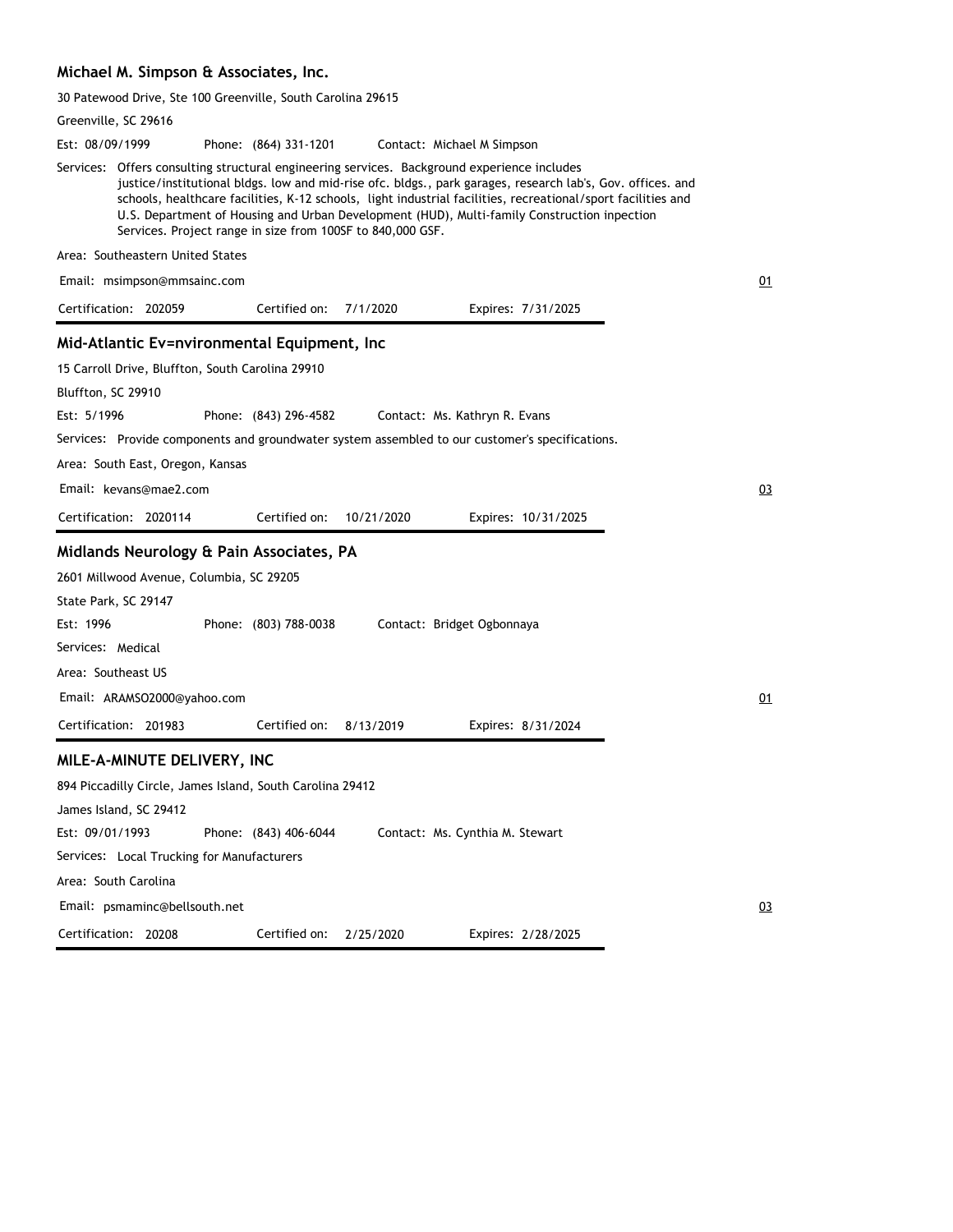#### **Miles Services Inc**

| 2821 Constitution Drive, Florence, SC 29501                                                                                                                |    |
|------------------------------------------------------------------------------------------------------------------------------------------------------------|----|
| Florence, SC 29504                                                                                                                                         |    |
| Est: 09/1999<br>Phone: (843) 664-0533<br>Contact: Danny Miles                                                                                              |    |
| Services: Debris removal, buildings and ground maintenance, labor services for waste companies, Portable<br>toilets                                        |    |
| Area: SC-Pee Dee area                                                                                                                                      |    |
| Email: milesservices@sc.rr.com                                                                                                                             | 01 |
| Certification: 2017124<br>Certified on:<br>11/20/2017<br>Expires: 11/30/2022                                                                               |    |
| Mills Termite & Pest Control, Construction Co, LLC                                                                                                         |    |
| 2020 Holt Drive Columbia, South Carolina 29205                                                                                                             |    |
| Columbia, SC 29202                                                                                                                                         |    |
| Est: 03/1985<br>Phone: (803) 252-1467<br>Contact: Mr. Rodney S. Mills                                                                                      |    |
| Services: Exterminating Services, Construction Services                                                                                                    |    |
| Area: South Carolina                                                                                                                                       |    |
| Email: Millspestc@aol.com                                                                                                                                  | 01 |
|                                                                                                                                                            |    |
| Certification: 2019133<br>Certified on:<br>12/4/2019<br>Expires: 12/31/2024                                                                                |    |
| <b>Miss Terry's Cleaning Service</b>                                                                                                                       |    |
| 2365 Eden Terrace Apt # 104 Rock Hill, South Carolina 29730                                                                                                |    |
| Rock Hill, SC 29730                                                                                                                                        |    |
| Est: 9/16/2016<br>Contact: Ms. Simmone Clark<br>Phone: (803) 203-3104                                                                                      |    |
| Services: Cleaning Services, Janitorial Cleaning Services.                                                                                                 |    |
| Area: South Carolina                                                                                                                                       |    |
| Email: simmone.clark2@aol.com                                                                                                                              | 02 |
| Certification: 2021134<br>Certified on:<br>12/2/2021<br>Expires: 12/31/2026                                                                                |    |
| MI-TECH, Inc.                                                                                                                                              |    |
| 6685 Jet Park Drive                                                                                                                                        |    |
| N. Charleston, SC 29419                                                                                                                                    |    |
| Est: 1985<br>Phone: (843) 553-2743<br>Contact: William Totten                                                                                              |    |
| Services: On-site and/or in-shop manufacture, repair and refurbishment of marine and industrial turbines,                                                  |    |
| reduction gears, pumps, blowers, compressors, speed increasors including relining of babbitt bearings<br>and any other rotating or reciprocating equipment |    |
| Area: Worldwide                                                                                                                                            |    |
| Email: bill@mi-tech.net                                                                                                                                    | 01 |
| Certification: 201770<br>Certified on:<br>8/4/2017<br>Expires: 8/31/2022                                                                                   |    |
| <b>MLS Transport, LLC</b>                                                                                                                                  |    |
| 9708 Tackle St, Ladson SC 29456                                                                                                                            |    |
| Ladson, SC 29456                                                                                                                                           |    |
| Est: 05/28/2009<br>Phone: (843) 906-4950<br>Contact: Shannon Roper                                                                                         |    |
| Services: specialized freight, trucking, local hauling of dirt, rocks, gravel, salt, flatbed trucking of heavy<br>equipment and bulk material              |    |
| Area: SC, US                                                                                                                                               |    |
| Email: mlstransportllc@gmail.com                                                                                                                           | 05 |
| Certification: 201738<br>Certified on:<br>6/13/2017<br>Expires: 6/30/2022                                                                                  |    |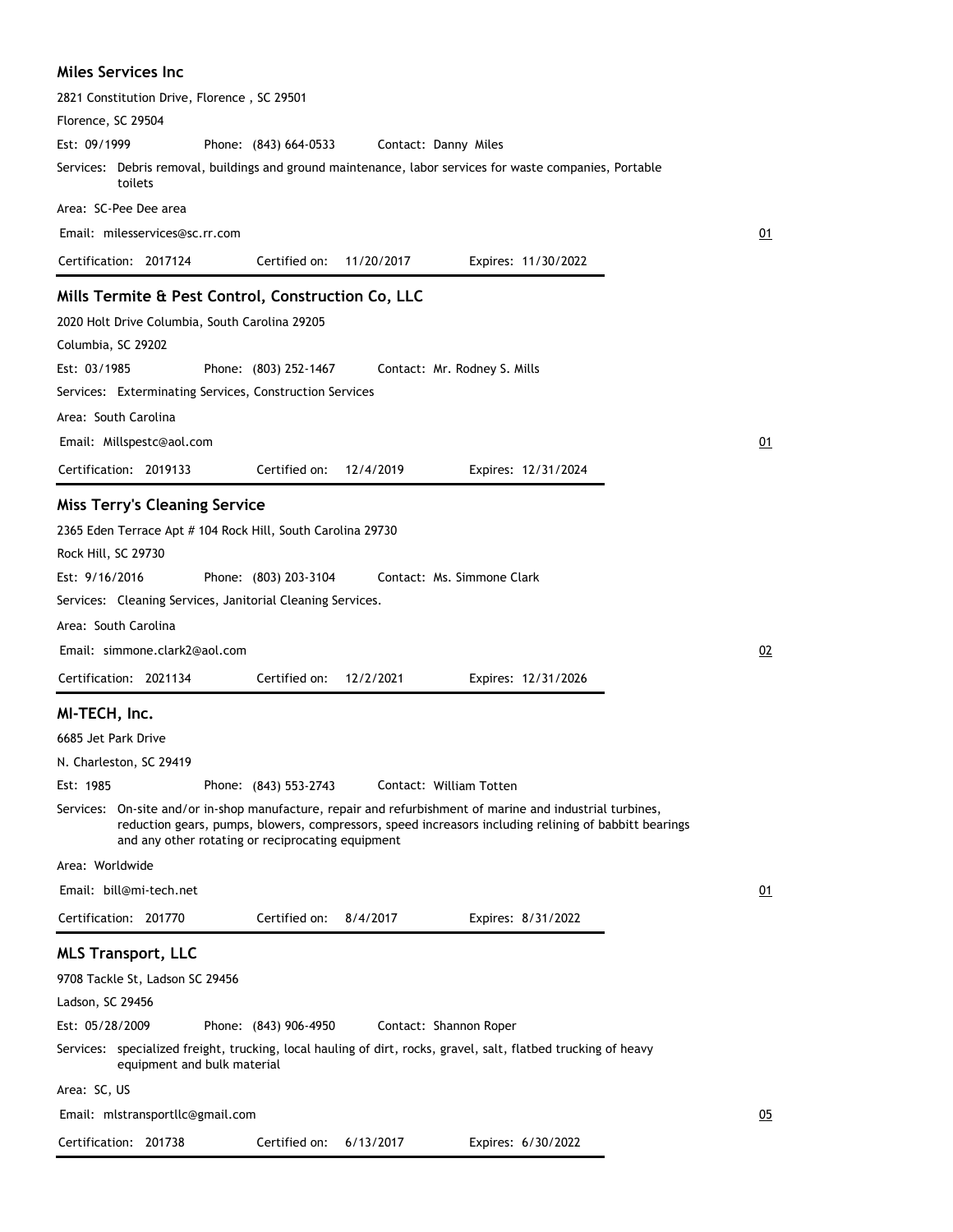| <b>MO Trucking, LLC</b>                                                                                                                                                            |    |
|------------------------------------------------------------------------------------------------------------------------------------------------------------------------------------|----|
| 1278 Cook Road Ridgeway, South Carolina 29130                                                                                                                                      |    |
| Ridgeway, SC 29130                                                                                                                                                                 |    |
| Est: 05/24/2014<br>Phone: (803) 335-0953<br>Contact: Mr. Khadim Amar                                                                                                               |    |
| Services: Hauling Dry Goods.                                                                                                                                                       |    |
| Area: Southeast, Northeast, Midwest, Mideast                                                                                                                                       |    |
| Email: sale@kmtrucktrailer.com                                                                                                                                                     | 01 |
| Certification: 2019100<br>Certified on:<br>9/24/2019<br>Expires: 9/30/2024                                                                                                         |    |
| Mobile Specimen Collection Services, LLC                                                                                                                                           |    |
| 131 Lackland Ave Moore, South Carolina 29369                                                                                                                                       |    |
| Moore, SC 29369                                                                                                                                                                    |    |
| Est: 12/05/2017<br>Phone: (864) 234-7000<br>Contact: Ms. Katherine Burriss                                                                                                         |    |
| Services: Mobile Drug Testing; On-Site drug collection services, We will come to your business or job site to<br>collect Urine, Hair, Blood, Salive, and Breath Alcohol specimens. |    |
| Area: South Carolina                                                                                                                                                               |    |
| Email: Katherine@mobilescs.com                                                                                                                                                     | 02 |
| Certified on:<br>Certification: 201946<br>5/3/2019<br>Expires: 5/31/2024                                                                                                           |    |
| <b>Molinas Concrete Construction, LLC</b>                                                                                                                                          |    |
| 700 Greenlawn Drive, Apt. 1702, Columbia, SC 29209                                                                                                                                 |    |
| Columbia, SC 29209                                                                                                                                                                 |    |
| Est: 03/23/2018<br>Phone:<br>Contact: Mr. Christian X. Molina                                                                                                                      |    |
| Services: Concrete Construction: Sidewalks, Handicap Ramps, Concrete Foundations, Concrete Driveways.                                                                              |    |
| Area: South Carolina                                                                                                                                                               |    |
| Email: MolinasConcrete@gmail.com                                                                                                                                                   | 04 |
| Certification: 201976<br>7/31/2019                                                                                                                                                 |    |
| Certified on:<br>Expires: 7/31/2024                                                                                                                                                |    |
| Mop & Bucket, LLC                                                                                                                                                                  |    |
| 29 Ridgeway Drive, Greenville, South Carolina 29605                                                                                                                                |    |
| Simpsonville, SC 29681                                                                                                                                                             |    |
| Est: 06/02/2013<br>Phone: (864) 757-8041<br>Contact: Ms. Debra Stokes                                                                                                              |    |
| Services: New Construction Cleaning, Janitorial Service, Commercial Cleaning, Rental Properties, Resaale, Final<br>Cleaning.                                                       |    |
| Area: South Carolina, North carolina                                                                                                                                               |    |
| Email: mopbkt@gmail.com                                                                                                                                                            | 02 |
| Certification: 2019105<br>Certified on:<br>10/9/2019<br>Expires: 10/31/2024                                                                                                        |    |
| <b>Moriaan Construction Company, LLC</b>                                                                                                                                           |    |
| 510 West 5th Ave. Easley, SC 29640                                                                                                                                                 |    |
| Easley, SC 29640                                                                                                                                                                   |    |
| Est: 07/2015<br>Phone: (864) 230-2465<br>Contact:                                                                                                                                  |    |
| Services: Landscape, Tree Removal, Concrete finishing, Concrete removal, Fencing Installation, Tree Trimming<br>and Stup removal                                                   |    |
| Area: Upstate South Carolina                                                                                                                                                       |    |
| Email: moriaanconstructioncompanyllc@gmail.c                                                                                                                                       | 01 |
| Certification: 201891<br>Certified on:<br>7/11/2018<br>Expires: 7/31/2023                                                                                                          |    |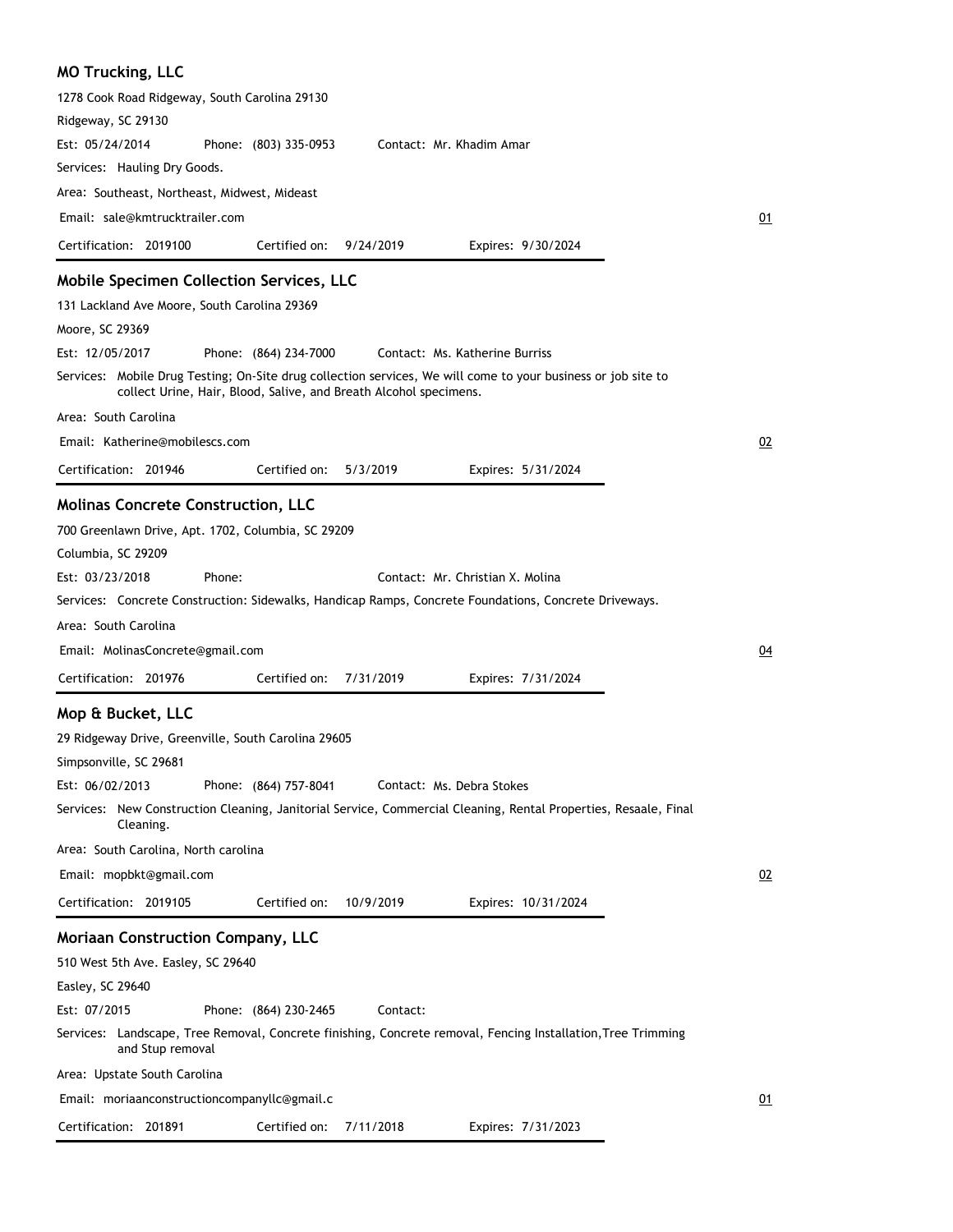| <b>Mota Enterprises, LLC</b>                                                                                                                      |            |
|---------------------------------------------------------------------------------------------------------------------------------------------------|------------|
| 1215-G Augusta Road, West Columbia, SC 29169                                                                                                      |            |
| West Columbia, SC 29169                                                                                                                           |            |
| Est: 2009<br>Phone: (803) 220-6372<br>Contact: Vanessa Mota                                                                                       |            |
| Services: Bridging markets with translation, interpretations, cross-linking markets; translate, interpret                                         |            |
| Area: NC, SC, GA                                                                                                                                  |            |
| Email:                                                                                                                                            | <u>04</u>  |
| Certification: 201828<br>Certified on:<br>3/15/2018<br>Expires: 3/31/2023                                                                         |            |
| <b>Mullinax Tab Inc</b>                                                                                                                           | <b>NEW</b> |
| 257 Old Race Track Road, Gaffney, Soutth Carolina 29340                                                                                           |            |
| Gaffney, SC 29340                                                                                                                                 |            |
| Est: 08/2009<br>Phone: (864) 649-1091<br>Contact: Barbara Mullinax                                                                                |            |
| Services: Test, Adjust, and Balance Commercial HVAC systems                                                                                       |            |
| Area: South Carolina                                                                                                                              |            |
| Email: barbara@mtabinc.com                                                                                                                        | 03         |
| 4/18/2022<br>Certification: 202236<br>Certified on:<br>Expires: 4/30/2027                                                                         |            |
|                                                                                                                                                   |            |
| MULTI-INNOVATION WORKS, LLC                                                                                                                       |            |
| 236 SWALLOWTAIL LANE, GOOSE CREEK, SOUTH CAROLINA 29445                                                                                           |            |
| GOOSE CREEK, SC 29445                                                                                                                             |            |
| Est: 03/2017<br>Contact:<br>Phone: (843) 696-2379                                                                                                 |            |
| Services: Landscaping, Lot Clearing, Tree Work, Pine Straw and Mulch Installation, Mowing and Bush Trimmimg                                       |            |
| Area: Goose Creek, Charleston, Berkeley County, Charleston County                                                                                 |            |
| Email: bjL92185@comcast.net                                                                                                                       | <u>01</u>  |
| Certified on:<br>Certification: 201846<br>4/23/2018<br>Expires: 4/30/2023                                                                         |            |
|                                                                                                                                                   |            |
| Murray Masonry & Concrete, LLC                                                                                                                    |            |
| 1150 Calvin Mays Road, Hopkins, South Carolina 29061                                                                                              |            |
| Lexington, SC 29072                                                                                                                               |            |
| Phone: (703) 459-5898<br>Est: 01/15/2019<br>Contact: Mr. Armond Alford                                                                            |            |
| Services: Masory installation and repair, Concrete Foundations installations and repairs, Standard concrete<br>driveways/slab install and repair. |            |
| Area: South Carolina                                                                                                                              |            |
| Email: akalford0908@yahoo.com                                                                                                                     | 01         |
| Certified on:<br>Certification: 202169<br>6/29/2021<br>Expires: 6/30/2026                                                                         |            |
| <b>Musical Innovations (Tracy Leenman)</b>                                                                                                        |            |
| 150-G Tanner Road, Greenville, South Carolina 09607                                                                                               |            |
| Greenville, SC 29607                                                                                                                              |            |
| Est: 02/05/2009<br>Phone: (864) 286-8742<br>Contact: Ms. Tracy Leenman                                                                            |            |
| Services: Reoairs lessons, School Service Visits. School Music Instrument, Accessories & Print Music.                                             |            |
| Area: South Carolina, Western North Carolina                                                                                                      |            |
| Email: teleenman@bellsouth.net                                                                                                                    | 03         |
| Certification: 2020100<br>Certified on:<br>9/14/2020<br>Expires: 9/30/2025                                                                        |            |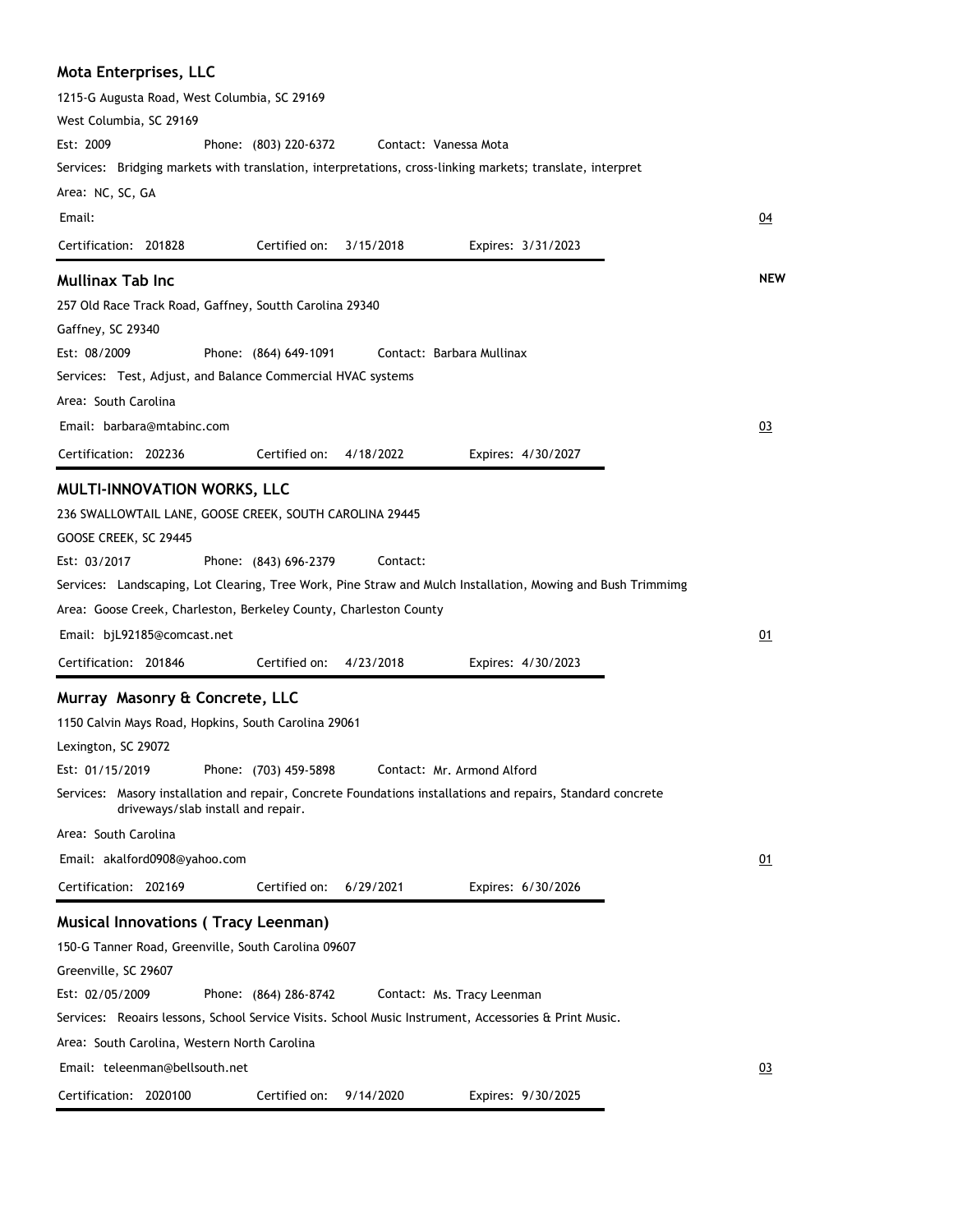# **MYB Consulting, INC**

| 218 N. Lanford Road, Spartanburg, South Carolina 29301                                                                                                                                                         |    |
|----------------------------------------------------------------------------------------------------------------------------------------------------------------------------------------------------------------|----|
| Spartanburg, SC 29301                                                                                                                                                                                          |    |
| Est: 01/01/2017<br>Contact:<br>Phone: (864) 866-3689                                                                                                                                                           |    |
| Services: Business Writing, Copyediting, and Proofreading Services                                                                                                                                             |    |
| Area: South Carolina, North Carolina                                                                                                                                                                           |    |
| Email: info@theparentpal.com                                                                                                                                                                                   | 02 |
| Certified on:<br>Certification: 201870<br>6/4/2018<br>Expires: 6/30/2023                                                                                                                                       |    |
| <b>MZJS Maintenance And Services, Inc.</b>                                                                                                                                                                     |    |
| 7620 Rivers Ave. Suite 370 North Charleston, South Carolina 29406                                                                                                                                              |    |
| North Charleston, SC 29406                                                                                                                                                                                     |    |
| Est: 04/01/2013<br>Phone: (843) 330-1317<br>Contact: Ms. Maria Sweeney                                                                                                                                         |    |
| Services: Moving, Hanging Picture Frames, TV's, Sheetrock, Painting, Flooring,, Roofing, Plumbing Repairs.<br>Landscaping, Fencing, Changing Light Bulbs, Decking, Masonry, Framing, and making picture frames |    |
| Area: South Carolina                                                                                                                                                                                           |    |
| Email: yeah1463@gmail.com                                                                                                                                                                                      | 02 |
| Certification: 2019134<br>Certified on:<br>12/12/2019<br>Expires: 12/31/2024                                                                                                                                   |    |
| <b>Nada Consulting Group, LLC</b>                                                                                                                                                                              |    |
| 8 Poppy Hill Road, Beauufort, South Carolina 29906                                                                                                                                                             |    |
| Beaufort, SC 29902                                                                                                                                                                                             |    |
| Est: 03/22/2019<br>Phone: (843) 593-2897<br>Contact: Ms. Linanna Washington                                                                                                                                    |    |
| Services: Other Management Consulting Services (Database Analysis, Operating Opportunties, Change<br>Management, Agribusiness, and Emerging Technology).                                                       |    |
| Area: South Carolina                                                                                                                                                                                           |    |
| Email: info@nadaconsultinggroup.com                                                                                                                                                                            | 02 |
| Certification: 202082<br>Certified on:<br>8/20/2020<br>Expires: 8/31/2025                                                                                                                                      |    |
| ND3, Inc                                                                                                                                                                                                       |    |
|                                                                                                                                                                                                                |    |
| 115 Hollingwood Drive Columbia, South Carolina 29223                                                                                                                                                           |    |
| Columbia, SC 29223<br>Phone: (803) 603-2735<br>Est: 08/02/2018<br>Contact: Mr. Nathaniel Durant                                                                                                                |    |
| Services: Consulting Services, Information Technology and Cyber Security.                                                                                                                                      |    |
| Area: South Carolina                                                                                                                                                                                           |    |
| Email: ndurant3@nd3inc.com                                                                                                                                                                                     |    |
|                                                                                                                                                                                                                | 01 |
| Certification: 202036<br>Certified on:<br>5/13/2020<br>Expires: 5/31/2025                                                                                                                                      |    |
| Neighbor to Neighbor Transport Services, LLC                                                                                                                                                                   |    |
| 4647 Yarrow Street                                                                                                                                                                                             |    |
| Rock Hill, SC 29732                                                                                                                                                                                            |    |
| Est: 2016<br>Phone: (803) 757-0100<br>Contact: Lauren Hannah                                                                                                                                                   |    |
| Services: Trucking, transport                                                                                                                                                                                  |    |
| Area: Trucking, transport                                                                                                                                                                                      |    |
| Email: neighbortoneighbortransport@gmail.com                                                                                                                                                                   | 02 |
| Certification: 2017101<br>Certified on:<br>9/19/2017<br>Expires: 9/30/2022                                                                                                                                     |    |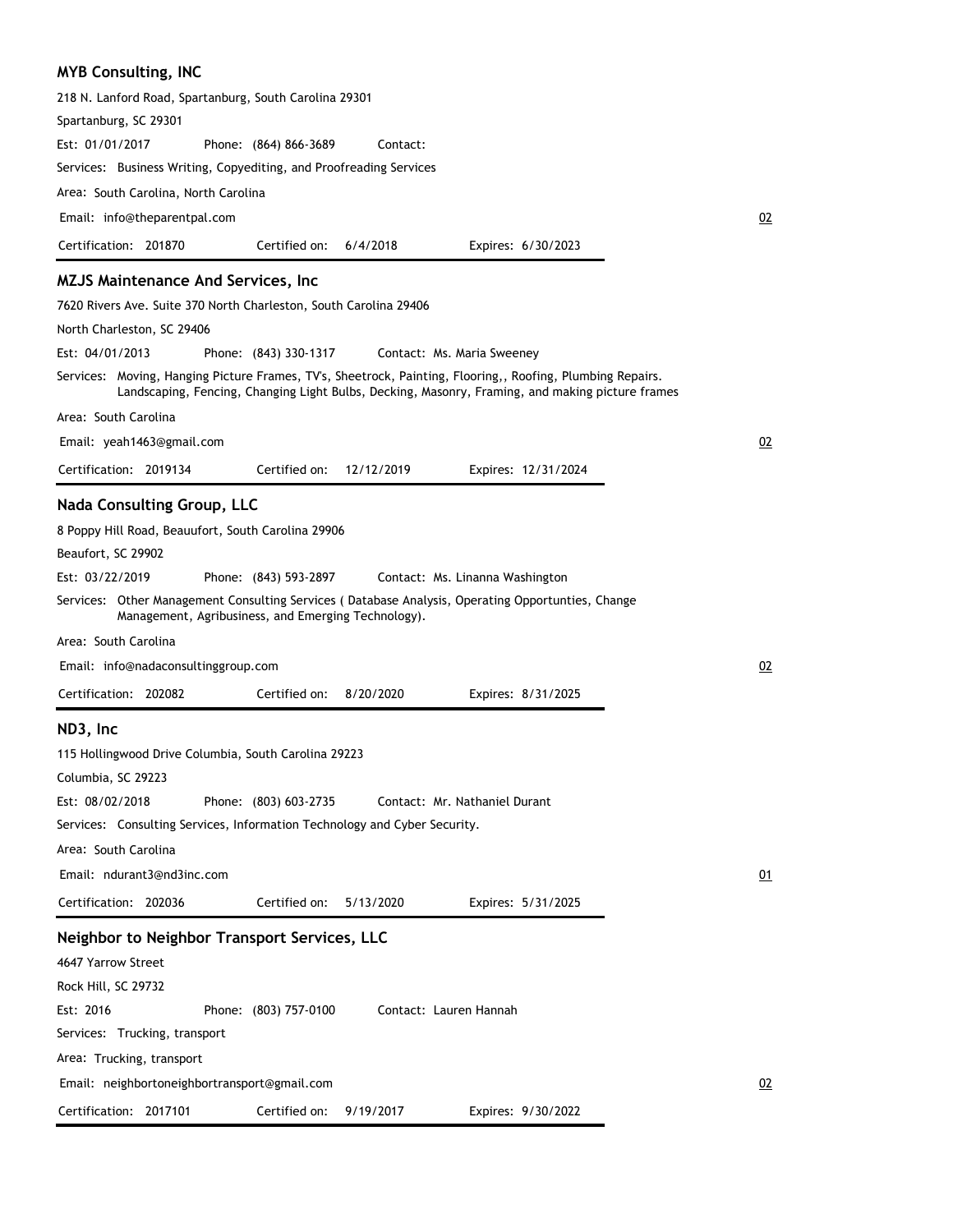|  | Nelo's Naturals dba Aryana Afghan Cuisine, LLC |  |  |  |  |  |
|--|------------------------------------------------|--|--|--|--|--|
|--|------------------------------------------------|--|--|--|--|--|

| 210 East Coffee Street Greenville, South Carolina 29650                                                                                                                                                                                     |    |
|---------------------------------------------------------------------------------------------------------------------------------------------------------------------------------------------------------------------------------------------|----|
| Greenville, SC 29650                                                                                                                                                                                                                        |    |
| Est: 03/2014<br>Phone: (484) 641-3401<br>Contact: Nelofar Mayar                                                                                                                                                                             |    |
| Services: Restaurant Services, Catering, Vegan Food availble, Meeting area where Lunch or Dinner can be<br>served.                                                                                                                          |    |
| Area: Greenville, South Carolina                                                                                                                                                                                                            |    |
| Email: aryanagreenville@gmail.com                                                                                                                                                                                                           | 09 |
| Certification: 20201<br>Certified on:<br>1/9/2020<br>Expires: 1/31/2025                                                                                                                                                                     |    |
| <b>Network Laser</b>                                                                                                                                                                                                                        |    |
| 1544 Leesburg Road                                                                                                                                                                                                                          |    |
| Columbia, SC 29209                                                                                                                                                                                                                          |    |
| Est: 1995<br>Phone: (803) 647-0440<br>Contact: Charlie Wright, Jr.                                                                                                                                                                          |    |
| Services: Repair Laser Printers, computers, and fax machines and sell supplies, sales of electrical materials                                                                                                                               |    |
| Area: SC                                                                                                                                                                                                                                    |    |
| Email: charlesw@networklaser.com                                                                                                                                                                                                            | 01 |
| Certified on:<br>2/9/2018<br>Certification: 201811<br>Expires: 2/28/2023                                                                                                                                                                    |    |
|                                                                                                                                                                                                                                             |    |
| <b>Nevaeh Transport, LLC</b>                                                                                                                                                                                                                |    |
| 4670 Easy Street, Rembert, South Carolina 29128                                                                                                                                                                                             |    |
| Rembert, SC 29128                                                                                                                                                                                                                           |    |
| Est: 5-22-2018<br>Phone: (803) 306-2033<br>Contact: Mr. Albert Kirkland                                                                                                                                                                     |    |
| Services: We transport goods throughout the United States                                                                                                                                                                                   |    |
| Area: South Carolina                                                                                                                                                                                                                        |    |
| Email: navaehtransportllc@gmail.com                                                                                                                                                                                                         | 01 |
| Certification: 202135<br>Certified on:<br>3/30/2021<br>Expires: 3/31/2026                                                                                                                                                                   |    |
| New Age Protection, Inc.                                                                                                                                                                                                                    |    |
| 6564 Loisdale Court Suite 1000, Springfield, Virginia 22150                                                                                                                                                                                 |    |
| Columbia, SC 29201                                                                                                                                                                                                                          |    |
| Est: 09/2003<br>Phone: (703) 924-3057<br>Contact: Mr. Lawrence Burns                                                                                                                                                                        |    |
| Services: Security Guard and Patrol Services, Administrative Support Services. Administrative Services, Human<br>Capital Management, Intelligence and Analytical Services, Logistics, Management Solutions, Security<br>Services, Training. |    |
| Area: South Carolina, North Carolina, Virginia: United States                                                                                                                                                                               |    |
| Email: LBURNS@NEW-AGE-INC.COM                                                                                                                                                                                                               | 01 |
| Certification: 2020124<br>Certified on:<br>10/28/2020<br>Expires: 10/31/2025                                                                                                                                                                |    |
| <b>Nexus Technologies, LLC</b>                                                                                                                                                                                                              |    |
| 1195 Saint Matthews Road, Orangeburg, South Carolina 29115                                                                                                                                                                                  |    |
| Orangeburg, SC 29115                                                                                                                                                                                                                        |    |
| Est: 01/01/2001<br>Phone: (803) 937-4310<br>Contact: Mr. Alphonzo Baylor Jr                                                                                                                                                                 |    |
| Services: IT Installations, Repairs, and Consulting Services.                                                                                                                                                                               |    |
| Area: South Carolina                                                                                                                                                                                                                        |    |
| Email:                                                                                                                                                                                                                                      | 01 |
|                                                                                                                                                                                                                                             |    |
| Certification: 202226<br>Certified on:<br>3/17/2022<br>Expires: 3/31/2027                                                                                                                                                                   |    |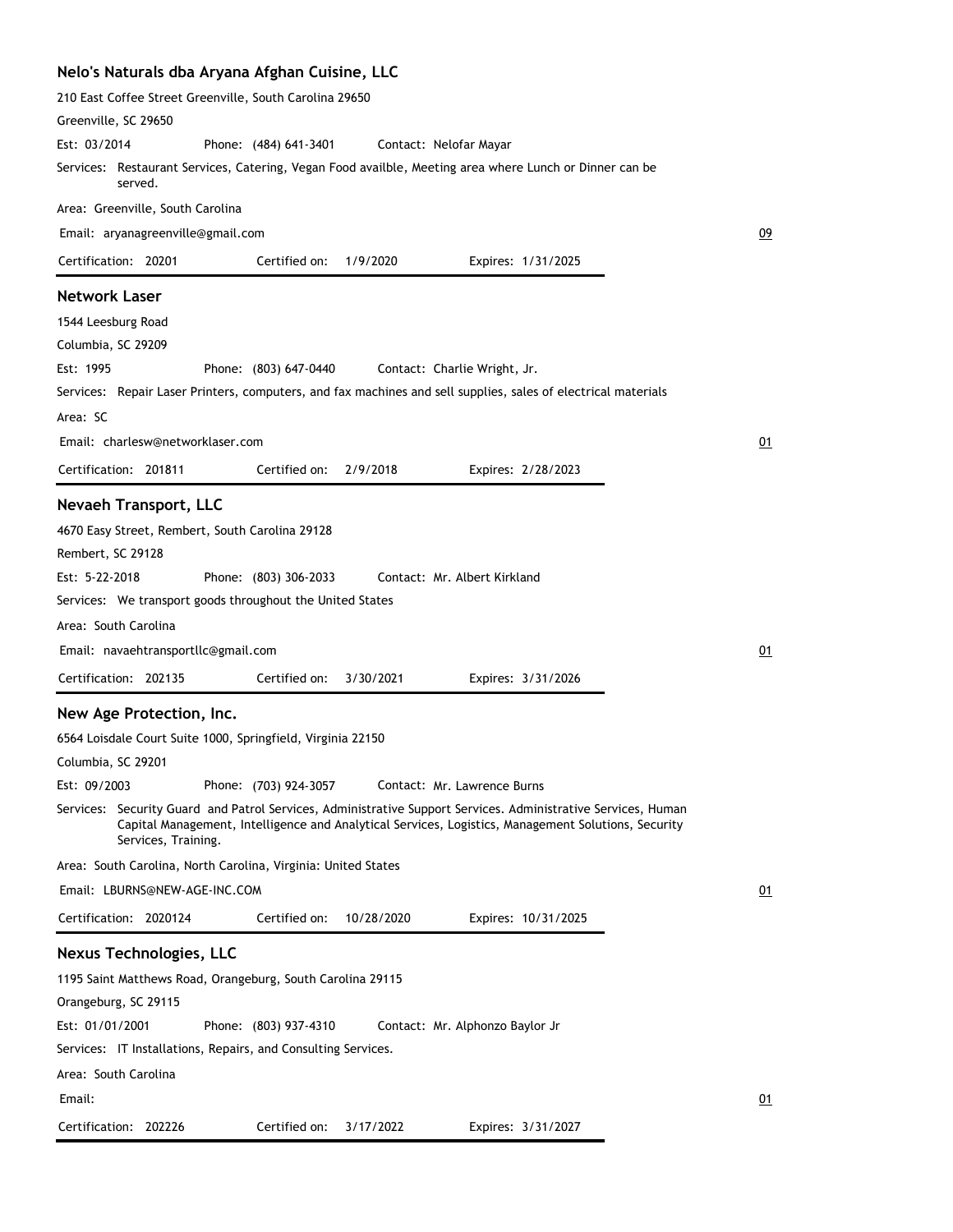### **NITI System Consultants, Inc**

| 6650 Rivers Avenue STE 100, Charleston, South Carolina 29406                                                           |                                          |                                                                                                      |                             |                     |    |
|------------------------------------------------------------------------------------------------------------------------|------------------------------------------|------------------------------------------------------------------------------------------------------|-----------------------------|---------------------|----|
| Charleston, SC 29406                                                                                                   |                                          |                                                                                                      |                             |                     |    |
| Est: 05/22/2019                                                                                                        | Phone:                                   |                                                                                                      | Contact: Mr. Jignesh Patel  |                     |    |
| Services: Business and technology Consulting for Transit, Transportation, Mobility, and Government Agencies            |                                          |                                                                                                      |                             |                     |    |
| Area: South Carolina, Georgia                                                                                          |                                          |                                                                                                      |                             |                     |    |
| Email: Jpatel@nitisys.com                                                                                              |                                          |                                                                                                      |                             |                     | 09 |
| Certification: 202214                                                                                                  |                                          | Certified on: 2/24/2022                                                                              | Expires: 2/28/2027          |                     |    |
| North American Flags & Flagpoles, LLC                                                                                  |                                          |                                                                                                      |                             |                     |    |
| 1624 Woodruff Road, Ste 1, Greenville, SC                                                                              |                                          |                                                                                                      |                             |                     |    |
| Greenville, SC 29607                                                                                                   |                                          |                                                                                                      |                             |                     |    |
| Est: 2009                                                                                                              | Phone: (864) 288-1418                    |                                                                                                      | Contact: Cathy Seidel       |                     |    |
| Services: Sales of flags, flagpoles, custom flags, collegiate flags, flagpole parts, decorative flags and installation | of and removal of flagpoles, flag repair |                                                                                                      |                             |                     |    |
| Area: International                                                                                                    |                                          |                                                                                                      |                             |                     |    |
| Email: usaflaglady2@gmail.com                                                                                          |                                          |                                                                                                      |                             |                     | 03 |
| Certification: 202031                                                                                                  |                                          | Certified on:<br>4/27/2020                                                                           | Expires: 4/30/2025          |                     |    |
| Nurse on Board, LLC                                                                                                    |                                          |                                                                                                      |                             |                     |    |
| 210 Golden Pond Road, Roebuck, South Carolina 29376                                                                    |                                          |                                                                                                      |                             |                     |    |
| Roebuck, SC 29376                                                                                                      |                                          |                                                                                                      |                             |                     |    |
| Est: 07/05/2016                                                                                                        | Phone: (864) 707-1128                    |                                                                                                      | Contact: Ms. Jessica Farmer |                     |    |
| Services: Conciege nursing services: IV Hydration, Injectable Vitimans & Minerals, Weight Program, Skin                | Therapy, and professional support.       |                                                                                                      |                             |                     |    |
| Area: South Carolina                                                                                                   |                                          |                                                                                                      |                             |                     |    |
| Email: nurseonboardllc@gmail.com                                                                                       |                                          |                                                                                                      |                             |                     | 02 |
| Certification: 202192                                                                                                  |                                          | Certified on:<br>8/26/2021                                                                           | Expires: 8/31/2026          |                     |    |
| <b>Nutrition IAM, LLC</b>                                                                                              |                                          |                                                                                                      |                             |                     |    |
| 351 South Jeffords Street, Florence South Carolina, 29506                                                              |                                          |                                                                                                      |                             |                     |    |
| Florence, SC 29506                                                                                                     |                                          |                                                                                                      |                             |                     |    |
| Est: 01/2014                                                                                                           | Phone: (706) 627-5864                    |                                                                                                      | Contact: Iris McDuffie      |                     |    |
| Services: Provide Medical Nutrition Therapy for individuals newly diagnosed with Chronic Kidney Disease (CKD)          | using blogs, podcast and recipes.        | Stages 2-4 and not yet on dialysis. Additionally, I provide a creative approach to management of CKD |                             |                     |    |
| Area: South Carolina, Georgia                                                                                          |                                          |                                                                                                      |                             |                     |    |
| Email: mcduffie_iris@yahoo.com                                                                                         |                                          |                                                                                                      |                             |                     | 02 |
| Certification: 2018133                                                                                                 |                                          | 10/17/2018<br>Certified on:                                                                          |                             | Expires: 10/31/2023 |    |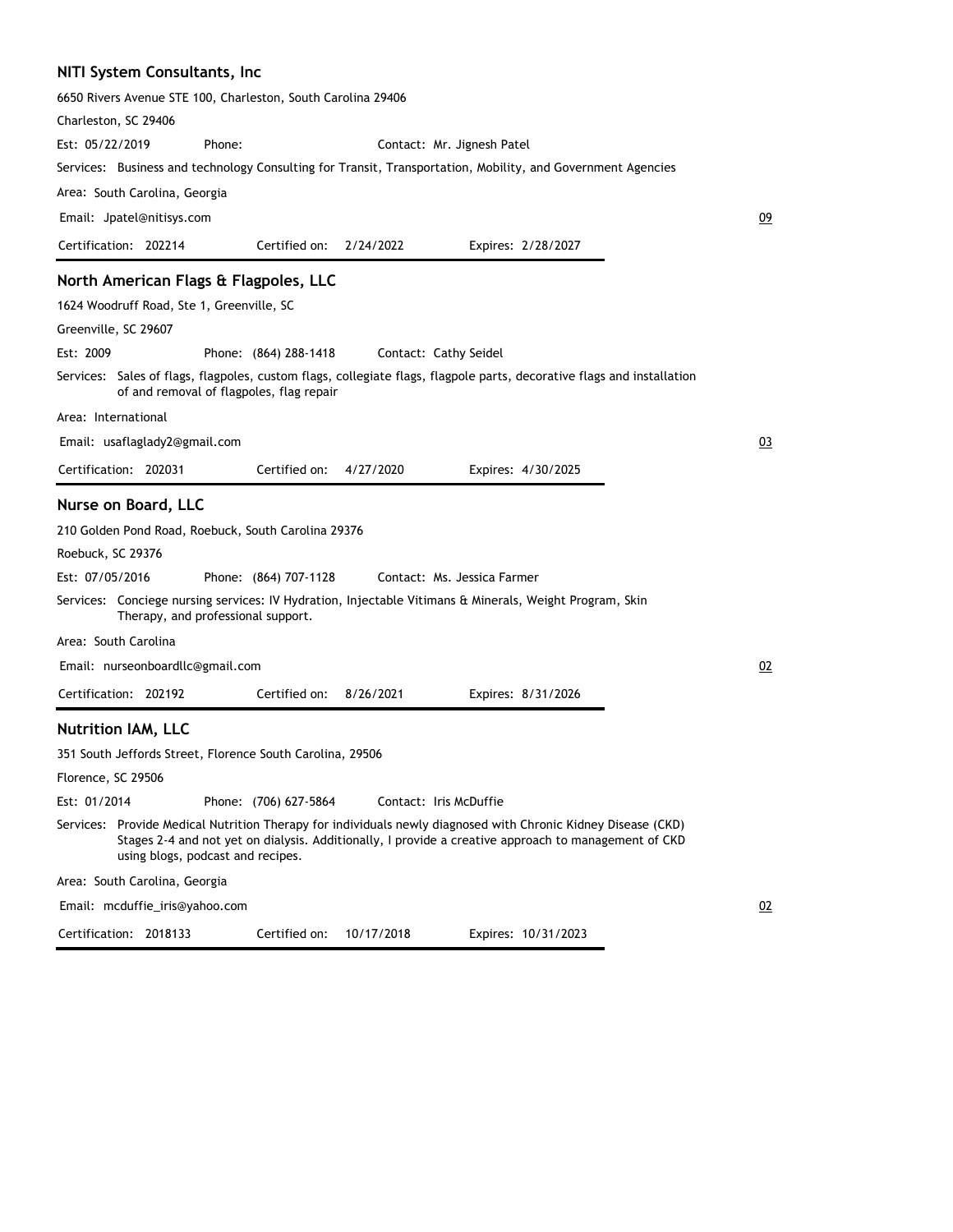# **Omar's Floorcovering of SC, LLC**

| 633 Highway 78, Ridgeville, South Carolina 29472                    |                       |                                                                |                                                                                                                                                                                                                                                                                                                                                                                                                                                                                                                                                                                              |    |
|---------------------------------------------------------------------|-----------------------|----------------------------------------------------------------|----------------------------------------------------------------------------------------------------------------------------------------------------------------------------------------------------------------------------------------------------------------------------------------------------------------------------------------------------------------------------------------------------------------------------------------------------------------------------------------------------------------------------------------------------------------------------------------------|----|
| Ridgeville, SC 29472                                                |                       |                                                                |                                                                                                                                                                                                                                                                                                                                                                                                                                                                                                                                                                                              |    |
| Est: 01/11/2001                                                     | Phone: (843) 900-8485 |                                                                | Contact: Mr. Johnnie Capers                                                                                                                                                                                                                                                                                                                                                                                                                                                                                                                                                                  |    |
|                                                                     |                       | construction and design of both new and existing construction. | Services: omar's floorcovering provides installation of all commodities listed, remodeling of existing                                                                                                                                                                                                                                                                                                                                                                                                                                                                                       |    |
| Area: South Carolina, Gerogia                                       |                       |                                                                |                                                                                                                                                                                                                                                                                                                                                                                                                                                                                                                                                                                              |    |
| Email: omarsfloor@gmail.com                                         |                       |                                                                |                                                                                                                                                                                                                                                                                                                                                                                                                                                                                                                                                                                              | 01 |
| Certification: 202172                                               | Certified on:         | 7/2/2021                                                       | Expires: 7/31/2026                                                                                                                                                                                                                                                                                                                                                                                                                                                                                                                                                                           |    |
| On The Spot Detail & Maintenance, LLC                               |                       |                                                                |                                                                                                                                                                                                                                                                                                                                                                                                                                                                                                                                                                                              |    |
| 809 Torwood Drive Columbiam South Carolina 29210                    |                       |                                                                |                                                                                                                                                                                                                                                                                                                                                                                                                                                                                                                                                                                              |    |
| Columbia, SC 29201                                                  |                       |                                                                |                                                                                                                                                                                                                                                                                                                                                                                                                                                                                                                                                                                              |    |
| Est: 08/09/2018                                                     | Phone: (803) 319-6056 |                                                                | Contact: Mr. Ryan Sumter                                                                                                                                                                                                                                                                                                                                                                                                                                                                                                                                                                     |    |
| Services: Janitorial and Automotive Detailing.\                     |                       |                                                                |                                                                                                                                                                                                                                                                                                                                                                                                                                                                                                                                                                                              |    |
| Area: South Carolina                                                |                       |                                                                |                                                                                                                                                                                                                                                                                                                                                                                                                                                                                                                                                                                              |    |
| Email: OntheSpot803@gmail.com                                       |                       |                                                                |                                                                                                                                                                                                                                                                                                                                                                                                                                                                                                                                                                                              | 01 |
| Certification: 201981                                               | Certified on:         | 8/9/2019                                                       | Expires: 8/31/2024                                                                                                                                                                                                                                                                                                                                                                                                                                                                                                                                                                           |    |
| One Stop Business Center, LLC                                       |                       |                                                                |                                                                                                                                                                                                                                                                                                                                                                                                                                                                                                                                                                                              |    |
| 126 Dasharon Lane                                                   |                       |                                                                |                                                                                                                                                                                                                                                                                                                                                                                                                                                                                                                                                                                              |    |
| Charleston, SC 29422                                                |                       |                                                                |                                                                                                                                                                                                                                                                                                                                                                                                                                                                                                                                                                                              |    |
| Est: 2012                                                           | Phone: (843) 270-6094 |                                                                | Contact: Teresa Oquendo                                                                                                                                                                                                                                                                                                                                                                                                                                                                                                                                                                      |    |
| Services: management, bookkeeping, business organization            |                       |                                                                |                                                                                                                                                                                                                                                                                                                                                                                                                                                                                                                                                                                              |    |
| Area: SC                                                            |                       |                                                                |                                                                                                                                                                                                                                                                                                                                                                                                                                                                                                                                                                                              |    |
| Email: tpluss@comcast.net                                           |                       |                                                                |                                                                                                                                                                                                                                                                                                                                                                                                                                                                                                                                                                                              | 02 |
| Certification: 201725                                               | Certified on:         | 5/11/2017                                                      | Expires: 5/31/2022                                                                                                                                                                                                                                                                                                                                                                                                                                                                                                                                                                           |    |
| <b>OneCore Workforce Solutions, LLc</b>                             |                       |                                                                |                                                                                                                                                                                                                                                                                                                                                                                                                                                                                                                                                                                              |    |
| 32 East calhoun Street Office Suite #5 Sumter, South Carolina 29150 |                       |                                                                |                                                                                                                                                                                                                                                                                                                                                                                                                                                                                                                                                                                              |    |
| Sumter, SC 29151                                                    |                       |                                                                |                                                                                                                                                                                                                                                                                                                                                                                                                                                                                                                                                                                              |    |
| Est: 03/03/2017                                                     | Phone: (803) 468-1617 |                                                                | Contact: Ms. Denise R. Nixon                                                                                                                                                                                                                                                                                                                                                                                                                                                                                                                                                                 |    |
|                                                                     |                       |                                                                | Services: Professional Development, New Employee Onboarding, Educational Consulting, Human Resource<br>Consulting, Educational Webinars, Grow Yoour Own Leaders Program Development, Substitute Teacher<br>Training, Soft Skills Training, Leadership Training, Employee Retention Programs, New Teacher<br>Support and Training, Mentoring, Recruitment Services, Public Speaking, Curriculum Design,<br>Curriculum Development, E-Learning, Online Course Development, Employee Evaluation, Teacher<br>Observations, Employee Handbook Review and Revision, Speeches, Task Force Committee |    |

Area: South Carolina, North Carolina, Georgia

Email: connect@onecoreworkforce.com

Certification: 2019117 Expires: 10/31/2024 Certified on: 10/29/2019

02

Participation, Program Analysis and Recommendations, Strategic Planning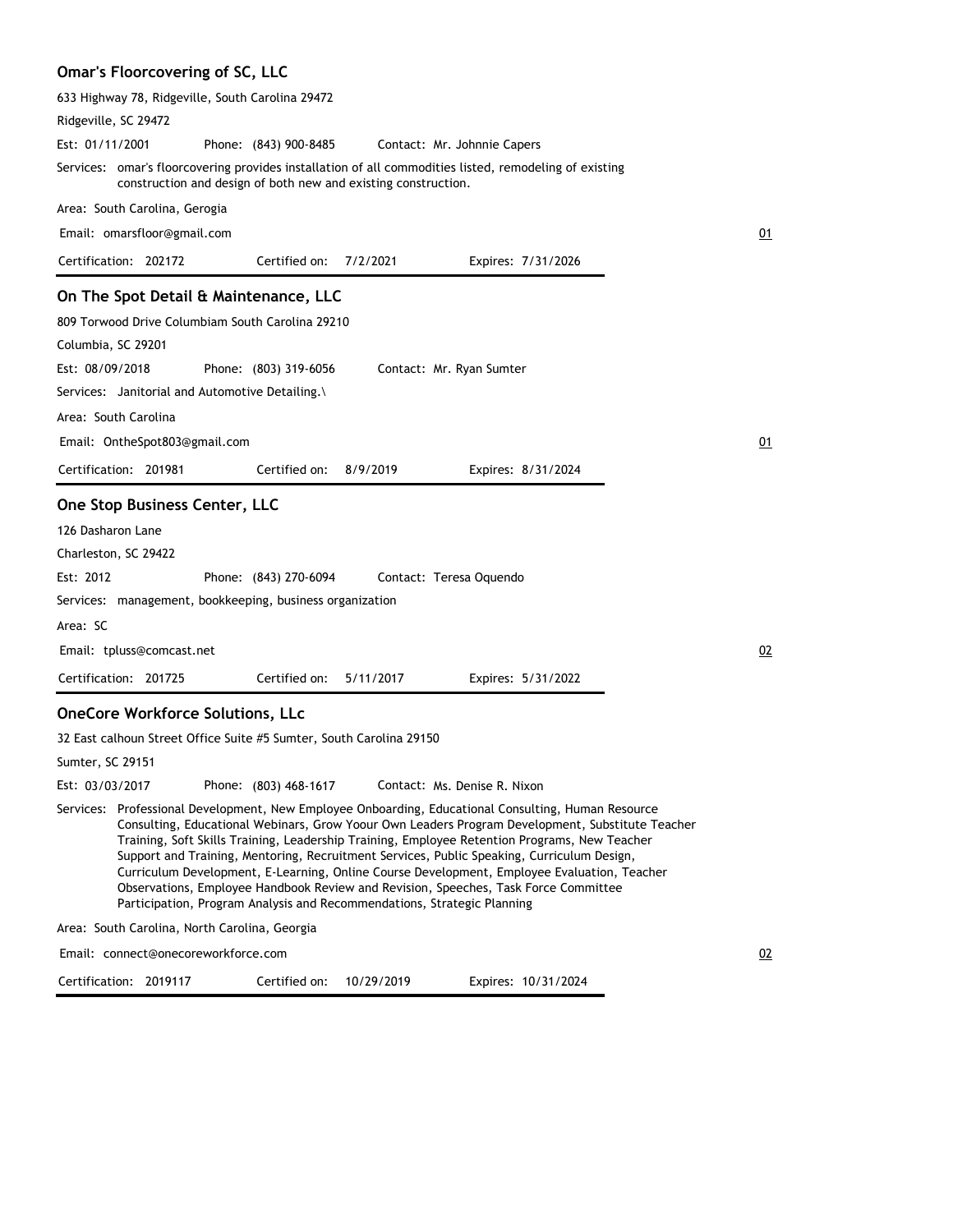# **Optima General Contractors, LLC**

5558 Crescent View Drive, North Charleston, South Carolina 29420

| North Charleston, SC 29420                                                                                                                                                                                                                                                                                                                                    |    |
|---------------------------------------------------------------------------------------------------------------------------------------------------------------------------------------------------------------------------------------------------------------------------------------------------------------------------------------------------------------|----|
| Est: 01/14/2021<br>Contact: Mr. Winchester X. Brown<br>Phone: (954) 615-7056                                                                                                                                                                                                                                                                                  |    |
| Services: Commercial Construction, Renovations & Demolitions, Residental Construction, Renovation &<br>Demolitions                                                                                                                                                                                                                                            |    |
| Area: South Carolina                                                                                                                                                                                                                                                                                                                                          |    |
| Email: wbrown@wxnaprojects.com                                                                                                                                                                                                                                                                                                                                | 01 |
| Certification: 20222<br>Certified on:<br>1/20/2022<br>Expires: 1/31/2027                                                                                                                                                                                                                                                                                      |    |
| <b>Osmium Development Group</b>                                                                                                                                                                                                                                                                                                                               |    |
| 500 Lawand Drive Suite 201 Columbia, South Carolina 29210                                                                                                                                                                                                                                                                                                     |    |
| Columbia, SC 29210                                                                                                                                                                                                                                                                                                                                            |    |
| Est: 05/01/2017<br>Phone: (803) 397-1203<br>Contact: Torrey Rush                                                                                                                                                                                                                                                                                              |    |
| Services: Real Estate Development, Brokerage, Property Management, and Project Management, General<br>Adminstrative Consulting, and Project Management, Interior General Contracting, Interior Demolition,<br>General Carpentry, Installation of Dry Wall, Acoustical, Ceilings, Painting, Door/Window, Flooring,<br>General Cleaning and Metal/Wood Framing. |    |
| Area: South Carolina                                                                                                                                                                                                                                                                                                                                          |    |
| Email: torrey@osmiumdg.com                                                                                                                                                                                                                                                                                                                                    | 01 |
| Certification: 2018134<br>Certified on:<br>10/17/2018<br>Expires: 10/31/2023                                                                                                                                                                                                                                                                                  |    |
| <b>Overcash Outdoors, LLC</b>                                                                                                                                                                                                                                                                                                                                 |    |
| 6199 Dongola Highway, Conway, South Carolina 29527                                                                                                                                                                                                                                                                                                            |    |
| Conway, SC 29527<br>Est: 05/28/2003<br>Phone: (843) 397-3362<br>Contact: Ms. Edna Leviner                                                                                                                                                                                                                                                                     |    |
| Services: Hydroseeding, Erosion Control, and Landscaping.                                                                                                                                                                                                                                                                                                     |    |
| Area: South Carolina                                                                                                                                                                                                                                                                                                                                          |    |
| Email: ednaleviner@gmail.com                                                                                                                                                                                                                                                                                                                                  | 03 |
|                                                                                                                                                                                                                                                                                                                                                               |    |
| Certification: 202010<br>Certified on:<br>3/3/2020<br>Expires: 3/31/2025                                                                                                                                                                                                                                                                                      |    |
| Oxeon, LLC                                                                                                                                                                                                                                                                                                                                                    |    |
| 669 North Academy Street, Greenville, South Caarolina 29601                                                                                                                                                                                                                                                                                                   |    |
| Greenville, SC 29601                                                                                                                                                                                                                                                                                                                                          |    |
| Phone: (408) 227-3796<br>Est: 08/18/2017<br>Contact: Mr. Jeff Griffin                                                                                                                                                                                                                                                                                         |    |
| Services: We Supply tempory Staffing Services, Payroll, long-term staffing, direct payment, PPE Services.                                                                                                                                                                                                                                                     |    |
| Area: South Carolina                                                                                                                                                                                                                                                                                                                                          |    |
| Email: jgriffin@oxeon-solutions.com                                                                                                                                                                                                                                                                                                                           | 01 |
| Certification: 202184<br>Certified on:<br>Expires: 8/31/2026<br>8/9/2021                                                                                                                                                                                                                                                                                      |    |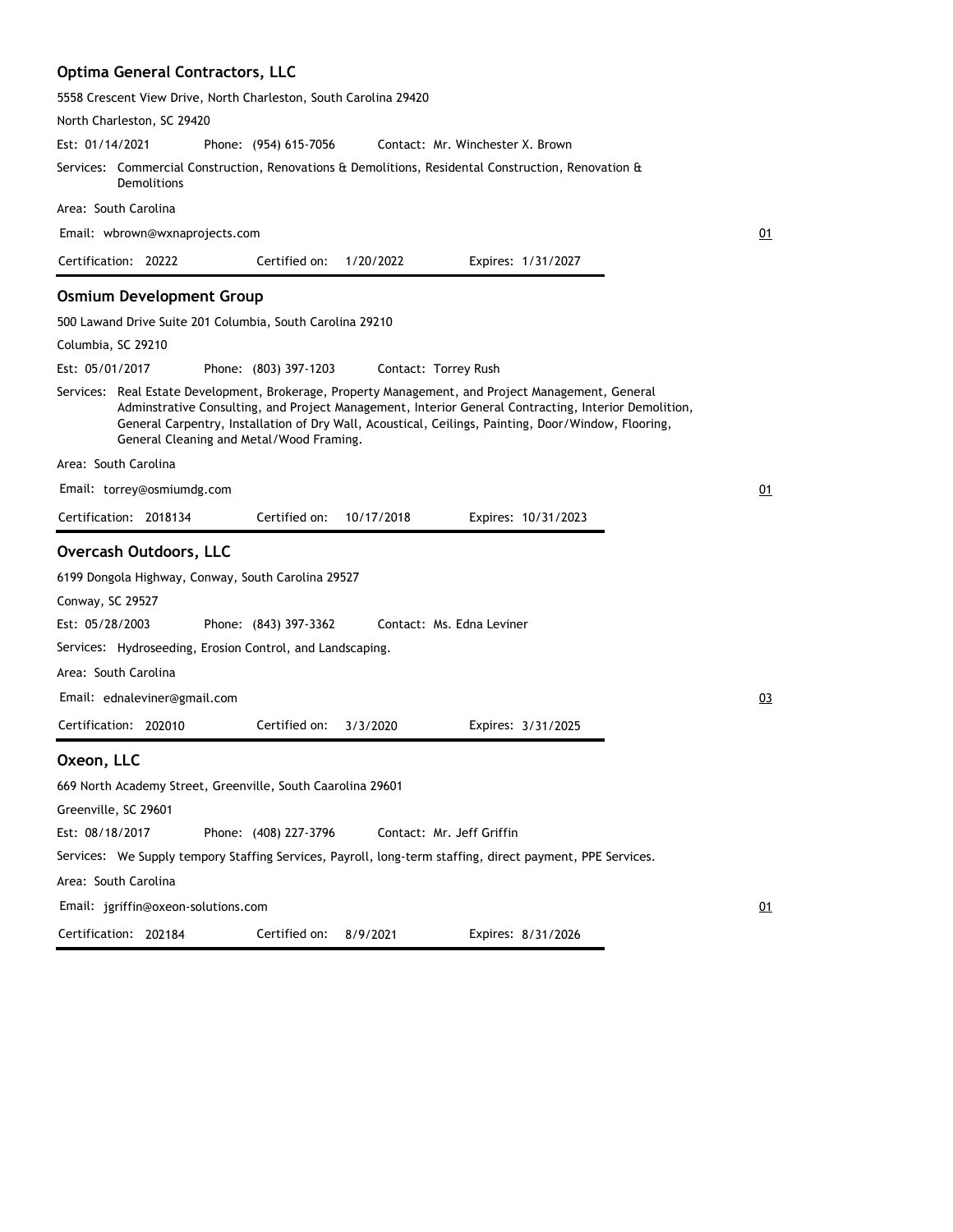# **Oyster Point Consulting, LLC**

| 145 Oyster Point Row Charleston, South Carolina, 29412                                                                                                                             |    |
|------------------------------------------------------------------------------------------------------------------------------------------------------------------------------------|----|
| Charleston, SC 29412                                                                                                                                                               |    |
| Est: 09/2012<br>Phone: (843) 847-7377<br>Contact: Kathy Borg                                                                                                                       |    |
| Services: Environmental Consulting Services, Phase 1 and 2 Environmental Site Assessments, Environmental Site<br>Assessment, Environmental Record Review, Refulatory Consultations |    |
| Area: United States: Nationwide                                                                                                                                                    |    |
| Email: kborg@oysterpointconsulting.com                                                                                                                                             | 03 |
| Certification: 201897<br>Certified on:<br>7/12/2018<br>Expires: 7/31/2023                                                                                                          |    |
| <b>P&amp;B Promotionals</b>                                                                                                                                                        |    |
| 8012 Garner Ferry Road, Columbia, SC 29209                                                                                                                                         |    |
| Hopkins, SC 29061                                                                                                                                                                  |    |
| Est: 1995<br>Phone: (803) 783-6929<br>Contact: Pelham Myers                                                                                                                        |    |
| Services: Promotional Products, Graphic Design (Artwork)                                                                                                                           |    |
| Area: SC                                                                                                                                                                           |    |
| Email: sales@pbpromotionals.net                                                                                                                                                    | 01 |
| Certified on:<br>Certification: 201889<br>7/2/2018<br>Expires: 7/31/2023                                                                                                           |    |
| P. M. Accounting Services, LLC                                                                                                                                                     |    |
| 2 Rosemoss Court                                                                                                                                                                   |    |
| Simpsonville, SC 29680                                                                                                                                                             |    |
| Est: 02/2014<br>Contact: Paola Martinez<br>Phone: (864) 525-2696                                                                                                                   |    |
| Services: Accounting and Tax Services                                                                                                                                              |    |
| Area: SC, NY, and MA                                                                                                                                                               |    |
| Email: Paola@PMAccountingServices.com                                                                                                                                              | 04 |
|                                                                                                                                                                                    |    |
| Certification: 201814<br>Certified on:<br>2/9/2018<br>Expires: 2/28/2023                                                                                                           |    |
| P.C.Painting, LLC                                                                                                                                                                  |    |
| 523 Spann Street, Mouny Plleasant, South Carolina 29464                                                                                                                            |    |
| Mount Pleasant, SC 29464                                                                                                                                                           |    |
| Est: 08/10/1997 Phone: (843) 696-2324<br>Contact: Mr. Peter Cambell Sr.                                                                                                            |    |
| Services: Painting, Sheet Rock installation and repair, Pressure Washing                                                                                                           |    |
| Area: South Carolina                                                                                                                                                               |    |
| Email: pcpaintingllc@gmail.com                                                                                                                                                     | 01 |
| Certification: 20207<br>Certified on:<br>2/25/2020<br>Expires: 2/28/2025                                                                                                           |    |
| PacketEx, LLC                                                                                                                                                                      |    |
| 5803 Robinson St                                                                                                                                                                   |    |
| N Charleston, SC 29420                                                                                                                                                             |    |
| Est: 12/2013<br>Phone: (844) 722-5389<br>Contact: Samuel Brown                                                                                                                     |    |
| Services: Information technology consulting, cyber security, computer hardware and network device broker                                                                           |    |
| Area: SC, US                                                                                                                                                                       |    |
| Email: samuel.brown@packet-ex.com                                                                                                                                                  | 05 |
| Certification: 201755<br>Certified on:<br>7/10/2017<br>Expires: 7/31/2022                                                                                                          |    |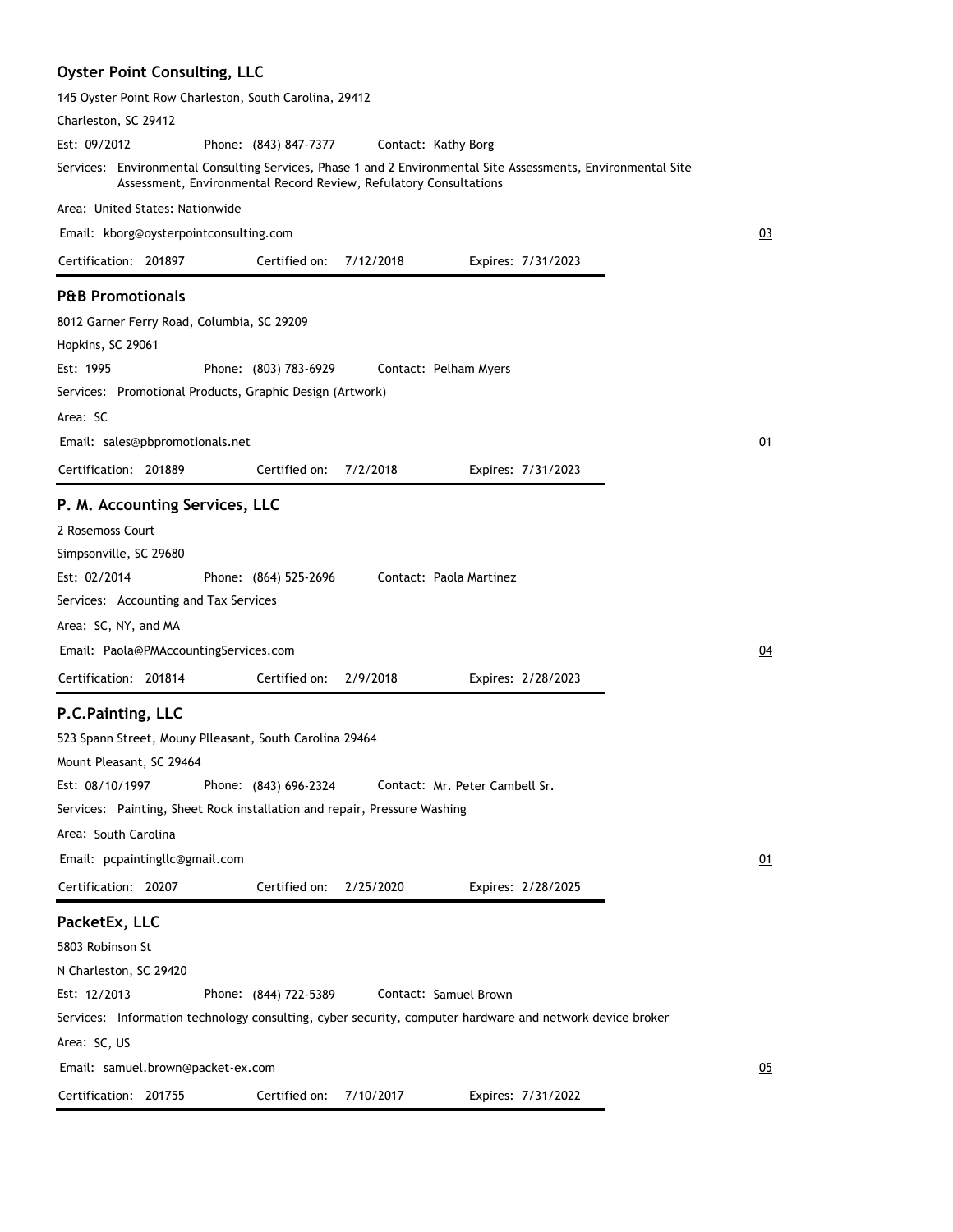# **PALMETTO DUCT FABRICATION, LLC**

| 156 HIGHWAY 601, LUGOFF, SOUTH CAROLINA, 29078                                                                                                                                                                                                                                                                                       |           |
|--------------------------------------------------------------------------------------------------------------------------------------------------------------------------------------------------------------------------------------------------------------------------------------------------------------------------------------|-----------|
| LUGOFF, SC 29078                                                                                                                                                                                                                                                                                                                     |           |
| Est: AUGUST 2015<br>Phone: (803) 408-1028<br>Contact:                                                                                                                                                                                                                                                                                |           |
| Services: Install Duct Work                                                                                                                                                                                                                                                                                                          |           |
| Area: South Carolin, North Carolina                                                                                                                                                                                                                                                                                                  |           |
| Email: sheila@palmettoduct.com                                                                                                                                                                                                                                                                                                       | 03        |
| Certification: 201843<br>Certified on:<br>4/16/2018<br>Expires: 4/30/2023                                                                                                                                                                                                                                                            |           |
| <b>Palmetto Isotopes</b>                                                                                                                                                                                                                                                                                                             |           |
| 405 Old House Road, Unit 101                                                                                                                                                                                                                                                                                                         |           |
| Ridgeland, SC 29936                                                                                                                                                                                                                                                                                                                  |           |
| Est:<br>Phone: (843) 645-8388<br>Contact: Melissa Etheridge                                                                                                                                                                                                                                                                          |           |
| Services: Diagnostic imaging for hospitals and cardiology clinics                                                                                                                                                                                                                                                                    |           |
| Area: SC                                                                                                                                                                                                                                                                                                                             |           |
| Email: mjetheridge@palmettoisotopes.com                                                                                                                                                                                                                                                                                              | 09        |
| Certification: 2017109<br>10/9/2017<br>Certified on:<br>Expires: 10/31/2022                                                                                                                                                                                                                                                          |           |
|                                                                                                                                                                                                                                                                                                                                      |           |
| <b>Palmetto State Appraisal and Consulting</b>                                                                                                                                                                                                                                                                                       |           |
| 220 East Main Street Lexington, South Carolina 29072                                                                                                                                                                                                                                                                                 |           |
| Lexington, SC 29072                                                                                                                                                                                                                                                                                                                  |           |
| Est: 10/22/2013<br>Phone: (803) 463-9119<br>Contact: Ms. Brantley Clark                                                                                                                                                                                                                                                              |           |
| Services: Real estate appraisals of commercial properties. My clients are typically banks and lending<br>institutions. Typically appraisal is required when a property is sold, refinanced, or going into<br>foreclosure. I also provide appraisals and consulting services to individual for appeals of their real<br>estate taxes. |           |
| Area: South Carolina                                                                                                                                                                                                                                                                                                                 |           |
| Email: brantleyclark@palmettostateappraisal.co                                                                                                                                                                                                                                                                                       | 03        |
| Certification: 2019129<br>Certified on:<br>12/4/2019<br>Expires: 12/31/2024                                                                                                                                                                                                                                                          |           |
| Paragon Site Solutions, LLC                                                                                                                                                                                                                                                                                                          |           |
| 722 Corporate Boulevard, Suite 103 Rock Hill, South Carolina 29730                                                                                                                                                                                                                                                                   |           |
| RockHill, SC 29730                                                                                                                                                                                                                                                                                                                   |           |
| Est: 10/30/2017<br>Phone: (803) 280-9206<br>Contact: Mr. Stephen McCarthy                                                                                                                                                                                                                                                            |           |
| Services: Water Line, Sewer Line, and Storm Pipe Installation and repairs, Jack & Bore, Water and Swere<br>Testing, Offsite and Municiple turn key wet utility installations.                                                                                                                                                        |           |
| Area: South Carolina, North Carolina, Georgia                                                                                                                                                                                                                                                                                        |           |
| Email: smccarthy@paragonsitesolutions.com                                                                                                                                                                                                                                                                                            | <u>07</u> |
| Certification: 202012<br>Certified on:<br>3/4/2020<br>Expires: 3/31/2025                                                                                                                                                                                                                                                             |           |
| Patcon Industries, Inc                                                                                                                                                                                                                                                                                                               |           |
| 604 Saddlebrook Lane Hopkins, South Carolina 29061                                                                                                                                                                                                                                                                                   |           |
| Hopkins, SC 29061                                                                                                                                                                                                                                                                                                                    |           |
| Est: 5/2010<br>Phone: (803) 783-4123<br>Contact: Mr. Willie Patterson                                                                                                                                                                                                                                                                |           |
| Services: Commercial an Government Brick and Block masonry.                                                                                                                                                                                                                                                                          |           |
| Area: South Carolina, North Carolina, Georgia                                                                                                                                                                                                                                                                                        |           |
| Email: patconindustries@gmail.com                                                                                                                                                                                                                                                                                                    | 01        |
| Certification: 2019130<br>Certified on:<br>12/9/2019<br>Expires: 12/31/2024                                                                                                                                                                                                                                                          |           |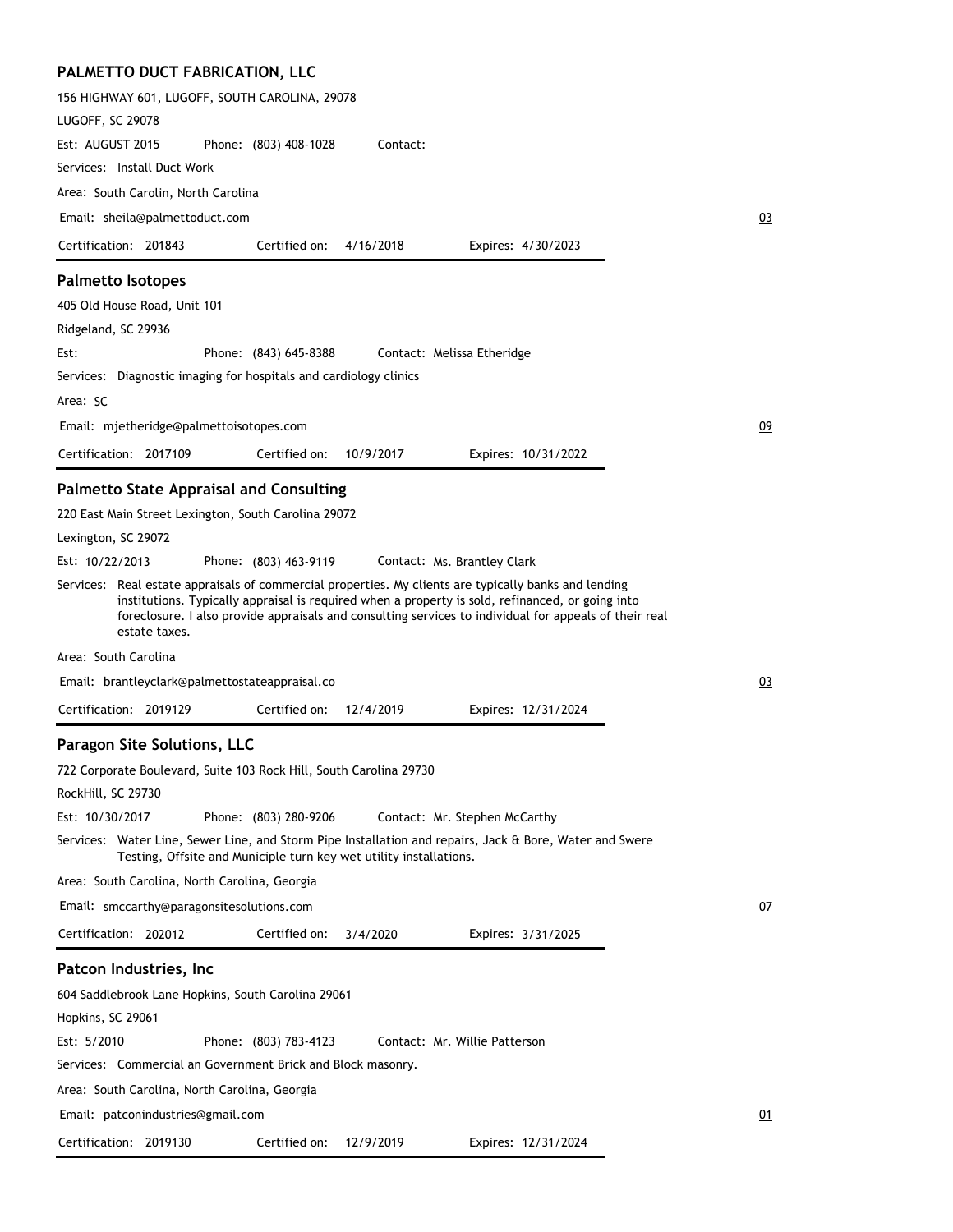| <b>Patriots Management, LLC</b>                                                    |                                                     |           |                                                                                                              |    |
|------------------------------------------------------------------------------------|-----------------------------------------------------|-----------|--------------------------------------------------------------------------------------------------------------|----|
| 760 Travelers Blvd, Suite C, Summerville, South Carolina 29485                     |                                                     |           |                                                                                                              |    |
| Summerville, SC 29485                                                              |                                                     |           |                                                                                                              |    |
| Est: 01/01/1991                                                                    | Phone: (843) 764-7853                               |           | Contact: Mr. Charles T. Frederick III                                                                        |    |
| Services: Paint/Wall coverings (interior, exterior) Flooring.                      |                                                     |           |                                                                                                              |    |
| Area: North Carolina, Georgia, and South Carolina                                  |                                                     |           |                                                                                                              |    |
| Email: Patriotsincorporated@gmail.com                                              |                                                     |           |                                                                                                              | 01 |
| Certification: 2020109                                                             | Certified on:                                       | 10/5/2020 | Expires: 10/31/2025                                                                                          |    |
| <b>Patterson's Saltwater Construction, LLC</b>                                     |                                                     |           |                                                                                                              |    |
| 5928 Channel Street North Myrtle Beach, South Carolina 29582                       |                                                     |           |                                                                                                              |    |
| North Myrtle Beach, SC 29582                                                       |                                                     |           |                                                                                                              |    |
| Est: 02/1999                                                                       | Phone: (843) 385-6086                               |           | Contact: Ms. Vera D. Patterson                                                                               |    |
|                                                                                    | Building, Highway, Fencing and Marine Construction. |           | Services: Roofing, Masonry, Carpentry, Bulkheads, Beach Crossovers, N.C. General Contracting License Limited |    |
| Area: South Carolina, North Carolina                                               |                                                     |           |                                                                                                              |    |
| Email: saltwaterconstruction@gmail.com                                             |                                                     |           |                                                                                                              | 03 |
| Certification: 2019132                                                             | Certified on:                                       | 12/4/2019 | Expires: 12/31/2024                                                                                          |    |
| Pavers, Walls and Stamped Concrete, LLC                                            |                                                     |           |                                                                                                              |    |
| 1211 Cabin Creek ct                                                                |                                                     |           |                                                                                                              |    |
| Fort Mill, SC 29715                                                                |                                                     |           |                                                                                                              |    |
| Est: 12/2008                                                                       | Phone: (803) 335-3028                               |           | Contact: Edith Grancho                                                                                       |    |
| stamped concrete and overlay                                                       |                                                     |           | Services: concrete faltwork, sidewalks, driveways, patios, curbs and gutters, monolithic islands, pavers and |    |
| Area: SC, NC                                                                       |                                                     |           |                                                                                                              |    |
| Email:                                                                             |                                                     |           |                                                                                                              | 04 |
| Certification: 201722                                                              | Certified on:                                       | 5/11/2017 | Expires: 5/31/2022                                                                                           |    |
| Pearly Extreme Clean, LLC                                                          |                                                     |           |                                                                                                              |    |
| 136 Kempshire Hopkins, South Carolina, 29061                                       |                                                     |           |                                                                                                              |    |
| Hopkins, SC 29061                                                                  |                                                     |           |                                                                                                              |    |
| Est: 01/05/2015                                                                    | Phone: (803) 201-7713                               |           | Contact: Ms. Brittany Greer                                                                                  |    |
| Services: ACDBE-Onsite mobile detailing, Janitorial Services, and Pressure Washing |                                                     |           |                                                                                                              |    |
| Area: South Carolina                                                               |                                                     |           |                                                                                                              |    |

Email:

Certification: 201963

Expires: 7/31/2024

# **Pearly Extreme Clean.LLC d/b/a Pearly Detailing**

| 136 Kempshire Blvd |                                                         |                       |           |                         |                    |  |
|--------------------|---------------------------------------------------------|-----------------------|-----------|-------------------------|--------------------|--|
| Hopkins, SC 29061  |                                                         |                       |           |                         |                    |  |
| Est: 1/2016        |                                                         | Phone: (803) 201-7713 |           | Contact: Brittany Greer |                    |  |
|                    | Services: auto detailing interior and exterior services |                       |           |                         |                    |  |
|                    | Area: columbia, south carolina                          |                       |           |                         |                    |  |
|                    | Email: brittanygreer23@gmail.com                        |                       |           |                         |                    |  |
| Certification:     | 201741                                                  | Certified on:         | 6/15/2017 |                         | Expires: 6/30/2022 |  |

Certified on: 7/10/2019

02

02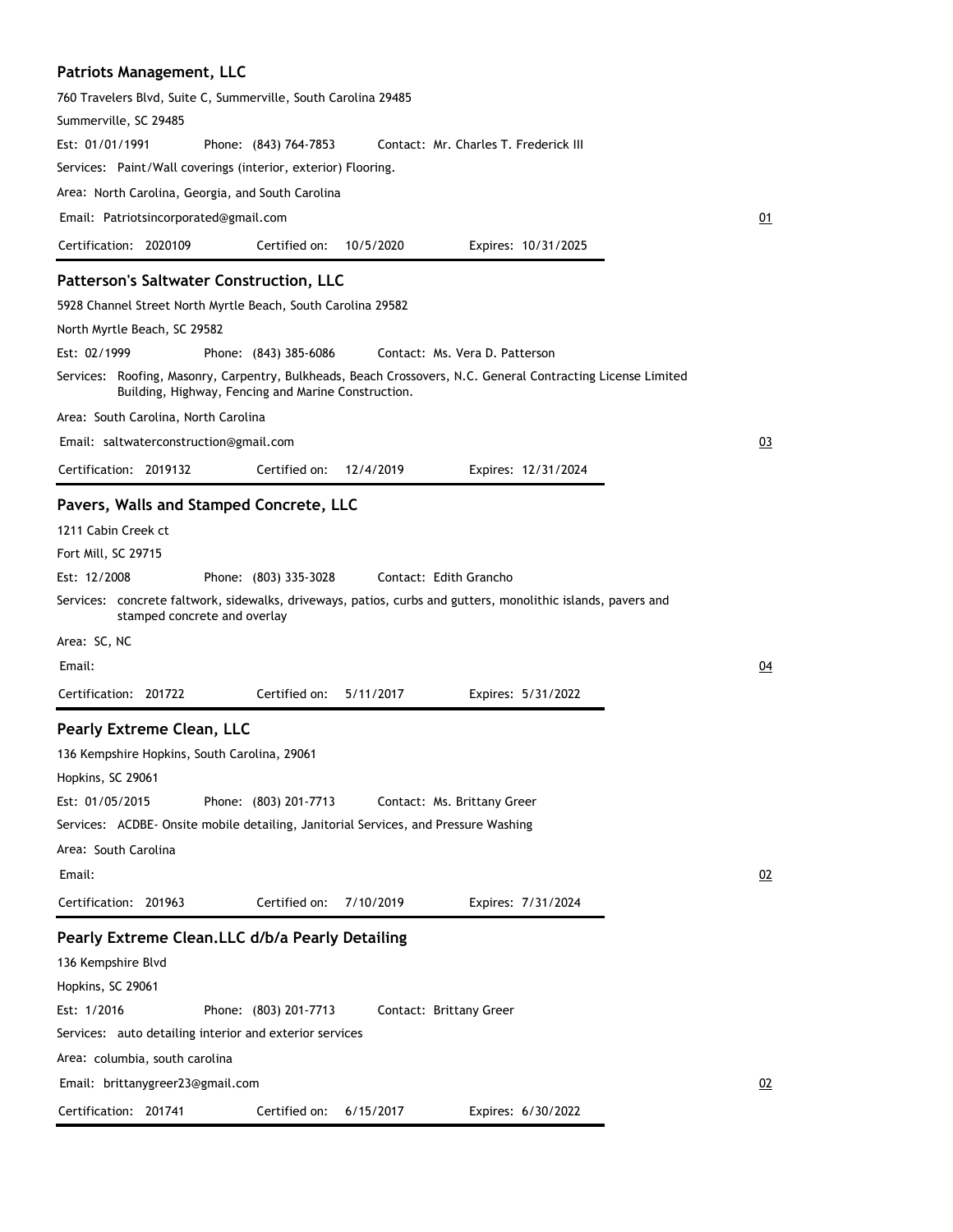### **Pedestal Technology, LLC**

200 N. Main Street, Suite 203 Greenville, South Carolina 29605

| Greenville, SC 29601                                                                                                                                                                                                                                                   |    |
|------------------------------------------------------------------------------------------------------------------------------------------------------------------------------------------------------------------------------------------------------------------------|----|
| Est: 02/2017<br>Phone: (203) 400-3560<br>Contact: Marcy Brucellaria/ Tim Quinn                                                                                                                                                                                         |    |
| Services: Designs and operates Enterprise Technology Environments including Enterprise System Design,<br>Workflow Automation, And Core Code Development. Pedestal indentifies Service Automations and<br>business efficiencies to improve the businesse's bottom line. |    |
| Area: United States areas of focus The North and Southeast US                                                                                                                                                                                                          |    |
| Email: mbrucellaria@pedestaltechnology.com                                                                                                                                                                                                                             | 03 |
| 9/19/2018<br>Certification: 2018118<br>Certified on:<br>Expires: 9/30/2023                                                                                                                                                                                             |    |
| Penguin Services Group, INC                                                                                                                                                                                                                                            |    |
| 460 King Street Charleston, South Carolina 29403                                                                                                                                                                                                                       |    |
| Charleston, SC 29403                                                                                                                                                                                                                                                   |    |
| Est: 10/02/2003<br>Phone: (843) 627-4767<br>Contact: Alexander Atwood                                                                                                                                                                                                  |    |
| Services: Penguin Service Group, Inc is a hospitality and event staffing agency. WE provide temportary and full-<br>time laboe for Bartending, Banquet Serving, Housemen, Culinary and Stewarding, Housekeeping,<br>Linens, and Warehouse.                             |    |
| Area: South Carolina, North Carolina, Virgina                                                                                                                                                                                                                          |    |
| Email:                                                                                                                                                                                                                                                                 | 04 |
| Certification: 2018138<br>Certified on:<br>10/18/2018<br>Expires: 10/31/2023                                                                                                                                                                                           |    |
|                                                                                                                                                                                                                                                                        |    |
| People's Choice Plumbing, LLC                                                                                                                                                                                                                                          |    |
| 1332 May Oak Circle Columbia, South Carolina 29229                                                                                                                                                                                                                     |    |
| Columbia, SC 29229                                                                                                                                                                                                                                                     |    |
| Est: 06/01/2016<br>Phone: (803) 550-7864<br>Contact: Ronald J. Washington                                                                                                                                                                                              |    |
| Services: New Construction, water heaters, drain cleaning, hydro-jetting, video inspection, Location services,<br>water leak repairs, & Total Plumbing Solutions, Training                                                                                             |    |
| Area: South Carolina                                                                                                                                                                                                                                                   |    |
| Email: peopleschoiceplumbingco@outlook.com                                                                                                                                                                                                                             | 01 |
| Certification: 201988<br>Certified on:<br>8/27/2019<br>Expires: 8/31/2024                                                                                                                                                                                              |    |
|                                                                                                                                                                                                                                                                        |    |
| <b>Percival Company</b>                                                                                                                                                                                                                                                |    |
| 1810 Castle Pinckney Road, Columbia, South Carolina 29223<br>Columbia, SC 29223                                                                                                                                                                                        |    |
| Est: 09/29/2021<br>Phone: (605) 906-4636<br>Contact: Mr. Dennic G. Lee Jr.                                                                                                                                                                                             |    |
| Services: Percival Company provides electrical construction to any establishment residential or commercial.                                                                                                                                                            |    |
| Area: South Carolina                                                                                                                                                                                                                                                   |    |
| Email: denniisee@percivalco.com                                                                                                                                                                                                                                        | 01 |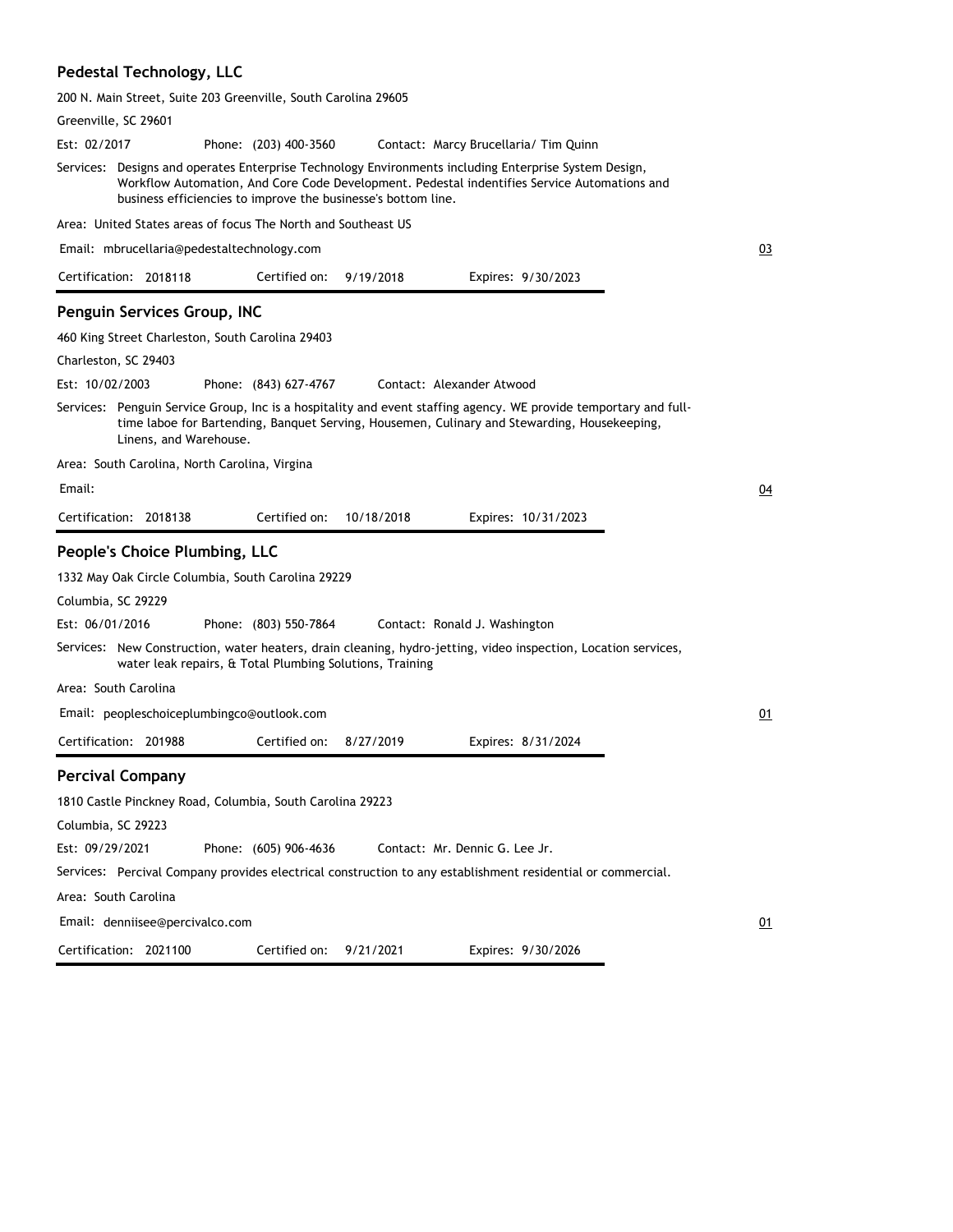## **Perfect Printing, LLP**

| 301 Veterans Road, Columbia, South Carolina 29209                                                                                                                                                                                                                                                                                                                                                                                                                                                                                                                                                                                                                                                           |           |
|-------------------------------------------------------------------------------------------------------------------------------------------------------------------------------------------------------------------------------------------------------------------------------------------------------------------------------------------------------------------------------------------------------------------------------------------------------------------------------------------------------------------------------------------------------------------------------------------------------------------------------------------------------------------------------------------------------------|-----------|
| Columbia, SC 29209                                                                                                                                                                                                                                                                                                                                                                                                                                                                                                                                                                                                                                                                                          |           |
| Est: 08/2004<br>Phone: (803) 695-7722<br>Contact: Mr. Jabari D. Wade                                                                                                                                                                                                                                                                                                                                                                                                                                                                                                                                                                                                                                        |           |
| Services: Screen Printing, Embroidery, Signs, Banners, Decals, Copying, Printing "paper", Promotional Items,<br>Graphic Design.                                                                                                                                                                                                                                                                                                                                                                                                                                                                                                                                                                             |           |
| Area: South Carolina, Georgia, North Carolina                                                                                                                                                                                                                                                                                                                                                                                                                                                                                                                                                                                                                                                               |           |
| Email: perfectprintingonline@gmail.com                                                                                                                                                                                                                                                                                                                                                                                                                                                                                                                                                                                                                                                                      | 01        |
| Certification: 202160<br>Certified on:<br>6/15/2021<br>Expires: 6/30/2026                                                                                                                                                                                                                                                                                                                                                                                                                                                                                                                                                                                                                                   |           |
| <b>Peterson Lawn Maintenance</b>                                                                                                                                                                                                                                                                                                                                                                                                                                                                                                                                                                                                                                                                            |           |
| 6701 Wingard Street Columbia, South Carolina 29209                                                                                                                                                                                                                                                                                                                                                                                                                                                                                                                                                                                                                                                          |           |
| Columbia, SC 29260                                                                                                                                                                                                                                                                                                                                                                                                                                                                                                                                                                                                                                                                                          |           |
| Est: 01/15/2015<br>Phone: (803) 828-9375<br>Contact: Ms. Sateria Peterson/ Mr. William Peterson                                                                                                                                                                                                                                                                                                                                                                                                                                                                                                                                                                                                             |           |
| Services: Commercial Grounds Maintenance & Landscaping; Mowing Services (Highway, Lawn, Road Strips, Right<br>of way Maintenance), Edging, Weeding, Parking, Lot Cleaning, Shrub Hedging, Pruning-Ornamental<br>tree and scrub), Small Tree Removal, Bush Removal, Limb Removal, Mulch Install, Pine Straw Install,<br>Rock Install, Flower Install and Regular Replacement, Interior Plantscaping, Maintenance of Plants and<br>Shrubs in Buildings, Lawn Seeding, Lawn Mulching, Dethatching, Aeration, Sod Laying, Cemetery Plot<br>care services, Debris Removal, Brush Clearing, Retention Pond Clearing, Field Mowing, Disease,<br>Insect, and Weed Management, Post Construction Cleanup and Hauling |           |
| Area: South Carolina                                                                                                                                                                                                                                                                                                                                                                                                                                                                                                                                                                                                                                                                                        |           |
| Email: info@petersonlandm.com                                                                                                                                                                                                                                                                                                                                                                                                                                                                                                                                                                                                                                                                               | 02        |
| Certification: 201923<br>2/28/2019<br>Certified on:<br>Expires: 2/28/2024                                                                                                                                                                                                                                                                                                                                                                                                                                                                                                                                                                                                                                   |           |
|                                                                                                                                                                                                                                                                                                                                                                                                                                                                                                                                                                                                                                                                                                             |           |
| <b>Phenomenal Communications, LLC</b>                                                                                                                                                                                                                                                                                                                                                                                                                                                                                                                                                                                                                                                                       |           |
| 508 Anderson Street Eastover, South Carolina 29044                                                                                                                                                                                                                                                                                                                                                                                                                                                                                                                                                                                                                                                          |           |
| Eastover, SC 29044                                                                                                                                                                                                                                                                                                                                                                                                                                                                                                                                                                                                                                                                                          |           |
| Est: 05/24/2008<br>Phone: (803) 875-0525<br>Contact: Paulette Cunningham                                                                                                                                                                                                                                                                                                                                                                                                                                                                                                                                                                                                                                    |           |
| Services: Professional Development: Speaker, Trainer, Coaching, and Consulting                                                                                                                                                                                                                                                                                                                                                                                                                                                                                                                                                                                                                              |           |
| Area: South Carolina                                                                                                                                                                                                                                                                                                                                                                                                                                                                                                                                                                                                                                                                                        |           |
| Email:                                                                                                                                                                                                                                                                                                                                                                                                                                                                                                                                                                                                                                                                                                      | <u>02</u> |
| Certification: 2018156<br>Certified on:<br>11/8/2018<br>Expires: 11/30/2023                                                                                                                                                                                                                                                                                                                                                                                                                                                                                                                                                                                                                                 |           |
| <b>Phillips Lawn Care &amp; Construction</b>                                                                                                                                                                                                                                                                                                                                                                                                                                                                                                                                                                                                                                                                |           |
| 1541 Old Georgia Highway                                                                                                                                                                                                                                                                                                                                                                                                                                                                                                                                                                                                                                                                                    |           |
| Gaffney, SC 29342                                                                                                                                                                                                                                                                                                                                                                                                                                                                                                                                                                                                                                                                                           |           |
| Est: 1997<br>Phone: (864) 838-2332<br>Contact: Reaco Phillips, Sr                                                                                                                                                                                                                                                                                                                                                                                                                                                                                                                                                                                                                                           |           |
| Services: Lawn and landscaping services, Grounds maintenance, clearing right aways                                                                                                                                                                                                                                                                                                                                                                                                                                                                                                                                                                                                                          |           |
| Area: SC-Gaffney, Spartanburg, Greenville                                                                                                                                                                                                                                                                                                                                                                                                                                                                                                                                                                                                                                                                   |           |
|                                                                                                                                                                                                                                                                                                                                                                                                                                                                                                                                                                                                                                                                                                             |           |
| Email: reacosr@charter.net                                                                                                                                                                                                                                                                                                                                                                                                                                                                                                                                                                                                                                                                                  | <u>01</u> |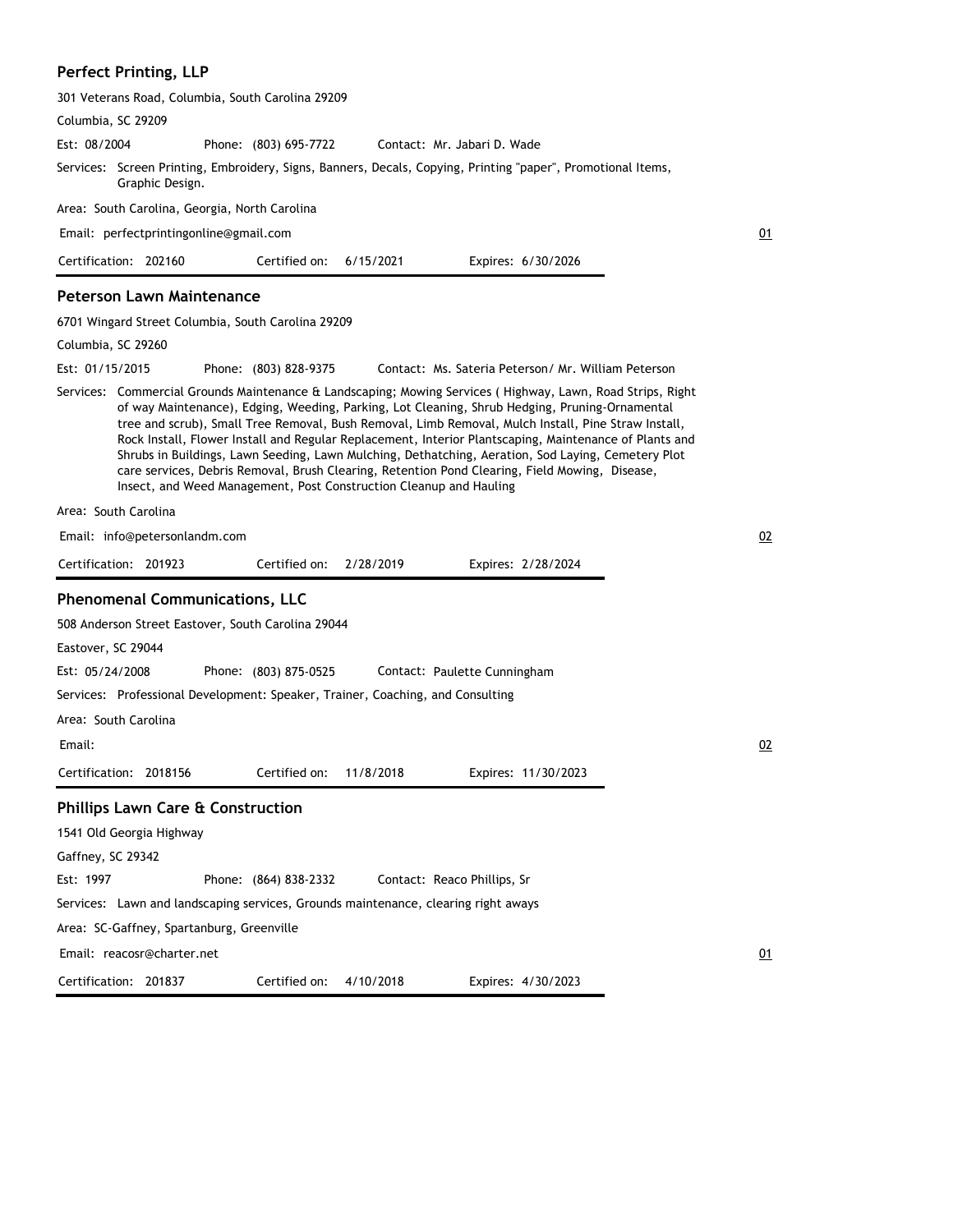### **Phoenix Management & Services, LLC**

| 1805 Clemson Road Unit 292077, Columbia, South Carolina, 29229 |  |  |  |
|----------------------------------------------------------------|--|--|--|
|----------------------------------------------------------------|--|--|--|

| Columbia, SC 29229                                                                                                                                                                                                                                                                                                                                                                                                                                                                                                                                                                                                                                                                                                                              |    |
|-------------------------------------------------------------------------------------------------------------------------------------------------------------------------------------------------------------------------------------------------------------------------------------------------------------------------------------------------------------------------------------------------------------------------------------------------------------------------------------------------------------------------------------------------------------------------------------------------------------------------------------------------------------------------------------------------------------------------------------------------|----|
| Est: 06/2004<br>Phone: (803) 200-1646<br>Contact:                                                                                                                                                                                                                                                                                                                                                                                                                                                                                                                                                                                                                                                                                               |    |
| Services: Training, Housing, Consturtion, Cleaning and Transportation for Veteran's, Housing for Homeless<br>Veteran's, and individuals that may become homeless.                                                                                                                                                                                                                                                                                                                                                                                                                                                                                                                                                                               |    |
| Area: South Carolina, Georgia, Flordia, North Carolina                                                                                                                                                                                                                                                                                                                                                                                                                                                                                                                                                                                                                                                                                          |    |
| Email: h.e.louis81@gmail.com                                                                                                                                                                                                                                                                                                                                                                                                                                                                                                                                                                                                                                                                                                                    | 01 |
| Certification: 201873<br>Certified on:<br>6/5/2018<br>Expires: 6/30/2023                                                                                                                                                                                                                                                                                                                                                                                                                                                                                                                                                                                                                                                                        |    |
| <b>Piedmont Electrical Distributors, LLC</b>                                                                                                                                                                                                                                                                                                                                                                                                                                                                                                                                                                                                                                                                                                    |    |
| 200 Bi LO Blvd Greenville, South Carolina 29607                                                                                                                                                                                                                                                                                                                                                                                                                                                                                                                                                                                                                                                                                                 |    |
| Greenville, SC 29604                                                                                                                                                                                                                                                                                                                                                                                                                                                                                                                                                                                                                                                                                                                            |    |
| Est: 12/01/2013<br>Phone: (864) 232-5352<br>Contact: MS. Francine Franke                                                                                                                                                                                                                                                                                                                                                                                                                                                                                                                                                                                                                                                                        |    |
| Services: Wholesale and retail seller and deliver of electrical products; such as Switchboards, Panelboards,<br>Breakers, Transformers, Wire, Conduit, Lighting, Wiring Devises and Hardware. We are authorized<br>distributor of GE/ ABB swithgear, Servicing Commercial, Industrial and Residential Customers primarily<br>in the Southeast United States. List of Products: Switchboards, Panelboards, Loadboards, Breakers,<br>Transformers, Disconnect Switches, Lighting Contractor, Busaway/ bus plugs, Fuses, Automatic tranfer<br>switches, UPS systems, Surge Arrestors, Plugs, Receptacles, Switchplates, Lighting, Lamps, Ballasts,<br>Conduit, Conduit Fittings, Ground Rods, Wire, Cable, Cable Tray, Strut, Enclosures, Hardware |    |
| Area: South Carolina, North Carolina, Georgia, United States                                                                                                                                                                                                                                                                                                                                                                                                                                                                                                                                                                                                                                                                                    |    |
| Email: ffranke@piedmontelectrical.com                                                                                                                                                                                                                                                                                                                                                                                                                                                                                                                                                                                                                                                                                                           | 03 |
| Certification: 2019120<br>Certified on:<br>11/19/2019<br>Expires: 11/30/2024                                                                                                                                                                                                                                                                                                                                                                                                                                                                                                                                                                                                                                                                    |    |
| Pine Forest Enterprises, LLC                                                                                                                                                                                                                                                                                                                                                                                                                                                                                                                                                                                                                                                                                                                    |    |
| 481-14 Town Center Place, Columbia, South Carolina 29229                                                                                                                                                                                                                                                                                                                                                                                                                                                                                                                                                                                                                                                                                        |    |
| Columbia, SC 29229                                                                                                                                                                                                                                                                                                                                                                                                                                                                                                                                                                                                                                                                                                                              |    |
| Est: 12/21/2016<br>Phone: (803) 528-0020<br>Contact: Mr. Willie Goins                                                                                                                                                                                                                                                                                                                                                                                                                                                                                                                                                                                                                                                                           |    |
| Services: Provide logistical services and transporting of general freight.                                                                                                                                                                                                                                                                                                                                                                                                                                                                                                                                                                                                                                                                      |    |
| Area: South Carolina                                                                                                                                                                                                                                                                                                                                                                                                                                                                                                                                                                                                                                                                                                                            |    |
| Email:                                                                                                                                                                                                                                                                                                                                                                                                                                                                                                                                                                                                                                                                                                                                          | 01 |
| Certification: 202217<br>Certified on:<br>2/25/2022<br>Expires: 2/28/2027                                                                                                                                                                                                                                                                                                                                                                                                                                                                                                                                                                                                                                                                       |    |
| Pine Press Of Lexington, Inc                                                                                                                                                                                                                                                                                                                                                                                                                                                                                                                                                                                                                                                                                                                    |    |
| 142 Ellis Avenue Lexington, South Carolina 29072                                                                                                                                                                                                                                                                                                                                                                                                                                                                                                                                                                                                                                                                                                |    |
| Lexington, SC 29071                                                                                                                                                                                                                                                                                                                                                                                                                                                                                                                                                                                                                                                                                                                             |    |
| Est: 04/10/1979<br>Phone: (803) 359-9162<br>Contact: Ms. Lori Moroz                                                                                                                                                                                                                                                                                                                                                                                                                                                                                                                                                                                                                                                                             |    |
| Services: Offset and Digital Printing (Business Cards, Brochures, Letterhead, Envelopes, Pocker Folders, Forms)<br>Marketing Material: (Promotional items, Apparel, Posters, Banners, Etc.) Sign and Graphics (Metal,<br>Corrugated and Foam Core Signs, VehicleGraphics and Wrapping).                                                                                                                                                                                                                                                                                                                                                                                                                                                         |    |
| Area: South Carolina                                                                                                                                                                                                                                                                                                                                                                                                                                                                                                                                                                                                                                                                                                                            |    |
| Email: lorimoroz@pinepressprinting.com                                                                                                                                                                                                                                                                                                                                                                                                                                                                                                                                                                                                                                                                                                          | 03 |
| Certification: 2019118<br>Certified on:<br>10/29/2019<br>Expires: 10/31/2024                                                                                                                                                                                                                                                                                                                                                                                                                                                                                                                                                                                                                                                                    |    |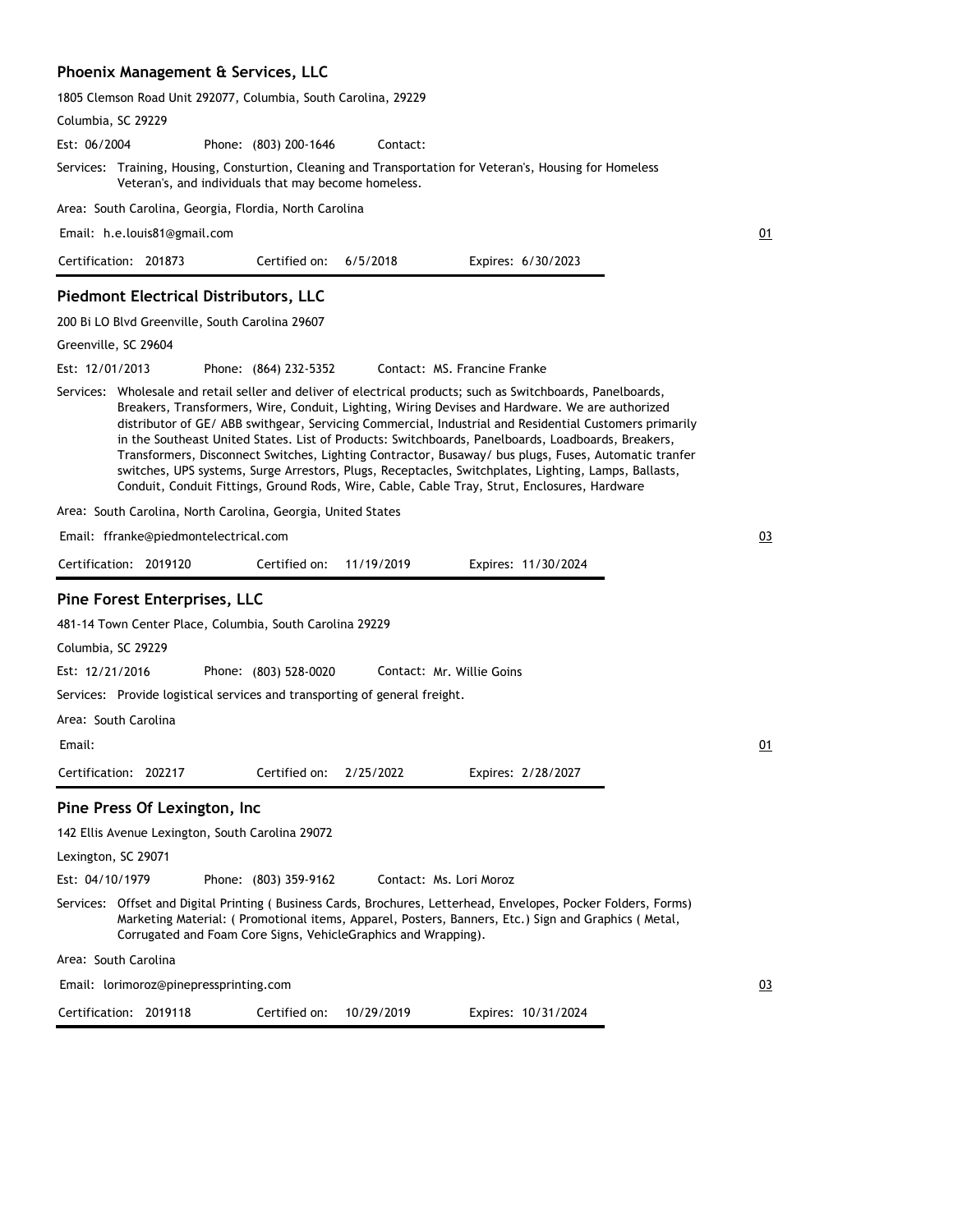#### **Pink Prints, LLC**

136-4 Forum Drive, Columbia, South Carolina 29229

Columbia, SC 29229

Phone: (877) 611-7465 Est: 04/29/2016 Contact: Ms. LaShana Hardy

Services: Quality custom silk screen printing for apparel, and promotional items.

Area: United States

Email: admin@pinkprintscustoms.com

| Certification: 202193 |  | Certified on: $8/26/2021$ |  | Expires: 8/31/2026 |
|-----------------------|--|---------------------------|--|--------------------|
|-----------------------|--|---------------------------|--|--------------------|

#### **Pixley's Home Healthcare, LLC**

220 Richland Ave. West, Aiken South Carolina 29801

Aiken, SC 29802

Phone: (803) 480-0998 Est: 04/21/2011 Contact: Karena Pixley

Services: Assist with Activities of Dailey Living (Bathing, Grooming, Dressing, Toileting, and Transfer), Prepare Meals, Medication Reminder, Transportation Services, Light House work, Run Errands, such as Grocery Shopping, Paying Bills, Pick-up Medications.

02

02

03

07

Area: Aiken, North Augusta, Edgefield, Lexington, Columbia South Carolina

Email: pixley.K.200@gmail.com

| Certification: 201914 |  | Certified on: 2/21/2019 |  | Expires: 2/28/2024 |
|-----------------------|--|-------------------------|--|--------------------|
|-----------------------|--|-------------------------|--|--------------------|

#### **Point Source Environmental, LLC**

21 Ellendale Avenue, Greenville, South Carolina 29609

Greenville, SC 29609

Phone: (843) 997-5930 Est: 05/01/2019 Contact: Ms. Rebecca Coates

Services: Specializes in Environmental Consulting and Technical Services. Environmental Consulting consists of NPDES compliance, State and Federal Environmental Regulation Compliance. PSE also provides Pond and Lake management and Water quaility Analysis as a Technical Services.

Area: South Carolina, North Carolina, Georgia, Virginia

Email: rcoates@pointsource.us

Certification: 201959

Certification: 202118 Expires: 2/28/2026 Certified on: 2/5/2021

#### **Porterfield Consulting Solutions, LLC**

600 Mims Ave, Johnston, South Carolina 29832 Johnston, SC 29832 Phone: (803) 292-8589 Services: Management Consulting, Contract Consulting, Civil Construction Consulting, Adminstrative Consulting, and Business Plans Area: South Carolina, Gergia Est: 12/03/2002 Contact: Mr. Richard Porterfield Email: rick@federalpcs.com

Certified on: 6/19/2019

Expires: 6/30/2024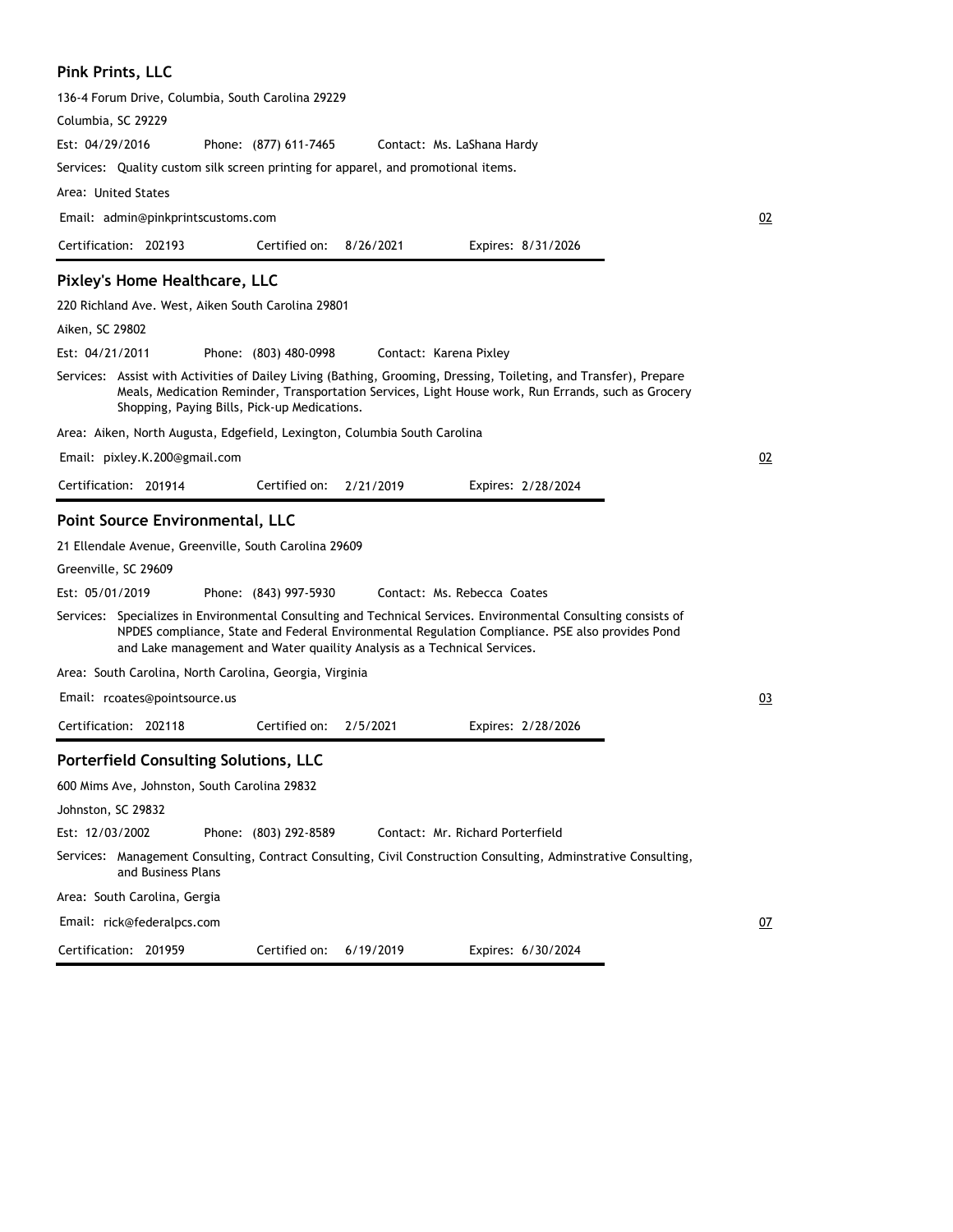### **positivehire**

| 1048 Amick Drive Irmo, SC 29063                                                                                                                                              |
|------------------------------------------------------------------------------------------------------------------------------------------------------------------------------|
| Irmo, SC 29063                                                                                                                                                               |
| Est: 1994<br>Phone: (803) 240-7990<br>Contact: Rebecca Looney                                                                                                                |
| Services: Landscape architecture, landscape design, landscape consulting                                                                                                     |
| Area: South Carolina                                                                                                                                                         |
| Email: rmlooney@rebeccamlooney.com                                                                                                                                           |
| Certification: 201746<br>Certified on:<br>6/29/2017<br>Expires: 6/30/2022                                                                                                    |
| <b>Post No Bills</b>                                                                                                                                                         |
| 1508 Greenleaf Street, Charleston, South Carolina, 29405                                                                                                                     |
| Charleston, SC 29405                                                                                                                                                         |
| Est: 12/06/1951<br>Phone: (843) 577-1071<br>Contact: Wanda Surett                                                                                                            |
| Services: Geotechnical Engineering, Construction, Materials Testing, Nondestructive Testing, Chapter 1 & 17<br>Special Inspections, Contract Drilling Services, Environental |
| Area: SC                                                                                                                                                                     |
| Email: info@postnobills.com                                                                                                                                                  |
| Certification: 201883<br>Certified on:<br>6/20/2018<br>Expires: 6/30/2023                                                                                                    |
|                                                                                                                                                                              |
| <b>Post No Bills</b>                                                                                                                                                         |
| 1508 Greenleaf Street, Charleston, South Carolina, 29405<br>Charleston, SC 29405                                                                                             |
| Est: 12/06/1951<br>Phone: (843) 577-1071<br>Contact: Wanda Surett                                                                                                            |
| Services: Geotechnical Engineering, Construction, Materials Testing, Nondestructive Testing, Chapter 1 & 17<br>Special Inspections, Contract Drilling Services, Environental |
| Area: SC                                                                                                                                                                     |
| Email: info@postnobills.com                                                                                                                                                  |
| Certified on:<br>Certification: 201882<br>6/20/2018<br>Expires: 6/30/2023                                                                                                    |
|                                                                                                                                                                              |
| Poster Invasion, Inc                                                                                                                                                         |
| 1111 W. Bramlett Road Suite 1001, Greenville, South Carolina 29611                                                                                                           |
| Easley, SC 29640<br>Est: 08/1/2019                                                                                                                                           |
| Phone: (717) 557-9871<br>Contact: Ms. Mandi van Aswegen<br>Services: We offer campuses turn-key programming via our Poster Sale Events.                                      |
| Area: United States                                                                                                                                                          |
| Email: mandi@posterinvasion.com                                                                                                                                              |
| Certification: 2021115                                                                                                                                                       |
| Certified on:<br>10/28/2021<br>Expires: 10/31/2026                                                                                                                           |
| Potter's Computer Systems, LLC                                                                                                                                               |
| 1314 Willow Oak Drive, Columbia, South Carolina 29223                                                                                                                        |
| Columbia, SC 29223                                                                                                                                                           |
| Est: 2002<br>Contact: Mr. Thomas Anderson<br>Phone: (803) 667-5348                                                                                                           |
| Services: Computer repairs and Network services                                                                                                                              |
| Area: South Carolina, Kershaw & Richland Counties                                                                                                                            |
| Email: tanderson@potterscomputers.com                                                                                                                                        |
| Certification: 201819<br>Certified on:<br>2/16/2018<br>Expires: 2/28/2023                                                                                                    |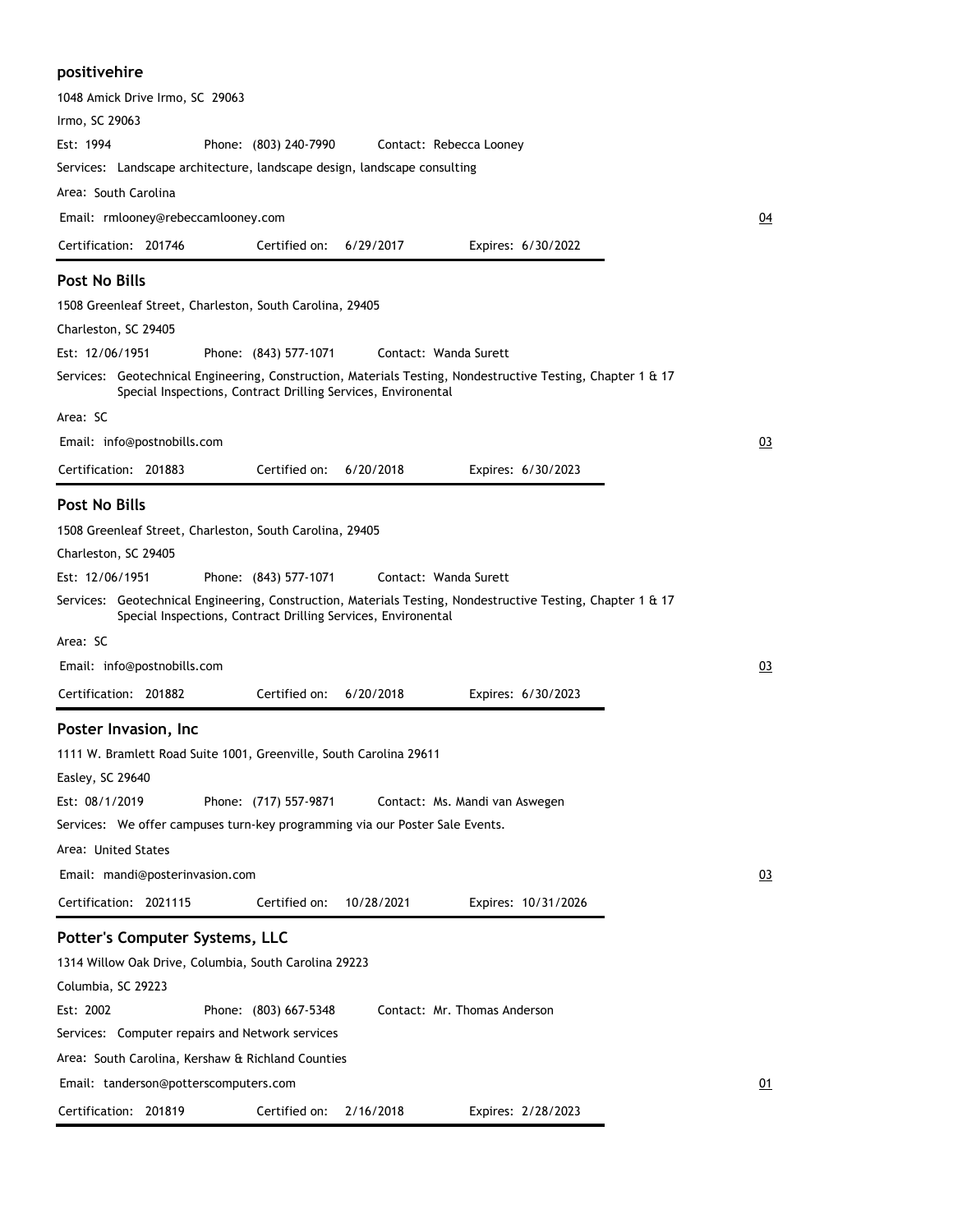# **POWER & SAFETY 1st, LLC**

| 2005 Anderson Road, Greenville, South Carolina 29611                                                                                                                                                                                                                                                                                                                                                                                                                 |    |
|----------------------------------------------------------------------------------------------------------------------------------------------------------------------------------------------------------------------------------------------------------------------------------------------------------------------------------------------------------------------------------------------------------------------------------------------------------------------|----|
| Greenville, SC 29611                                                                                                                                                                                                                                                                                                                                                                                                                                                 |    |
| Est: 07/12/2017<br>Phone: (321) 960-2225<br>Contact: Ms. Maribel Leon                                                                                                                                                                                                                                                                                                                                                                                                |    |
| Services: Staffing Services for electrical contractor companies. Services includes electrians with different<br>electrical levels and backgrounds such as top electricians. Top helpers and helpers.                                                                                                                                                                                                                                                                 |    |
| Area: South Carolina & North Carolina                                                                                                                                                                                                                                                                                                                                                                                                                                |    |
| Email: info@powerandsafety1st.com                                                                                                                                                                                                                                                                                                                                                                                                                                    | 04 |
| Certification: 202152<br>6/1/2021<br>Certified on:<br>Expires: 6/30/2026                                                                                                                                                                                                                                                                                                                                                                                             |    |
| <b>Prayers Therapeutic Touch</b>                                                                                                                                                                                                                                                                                                                                                                                                                                     |    |
| 975 Market Street, Fort Mill, SC 29715                                                                                                                                                                                                                                                                                                                                                                                                                               |    |
| VanWyck, SC 29744                                                                                                                                                                                                                                                                                                                                                                                                                                                    |    |
| Est: 2017<br>Phone: (803) 524-3267<br>Contact: Cassandra Watkins                                                                                                                                                                                                                                                                                                                                                                                                     |    |
| Services: medical massage, oncology massage, prenatal massage, geriatric massage                                                                                                                                                                                                                                                                                                                                                                                     |    |
| Area: SC-York County, Lancaster County                                                                                                                                                                                                                                                                                                                                                                                                                               |    |
| Email: cmhwatkins23@gmail.com                                                                                                                                                                                                                                                                                                                                                                                                                                        | 02 |
| Certification: 20211<br>Certified on:<br>1/11/2021<br>Expires: 1/31/2026                                                                                                                                                                                                                                                                                                                                                                                             |    |
|                                                                                                                                                                                                                                                                                                                                                                                                                                                                      |    |
| Precision Plumbing of Sandy Run, Inc<br>1137 Old Swamp Road Swansea, South Carolina 29160<br>Swansea, SC 29160<br>Est: 1983<br>Phone: (803) 791-5820<br>Contact: Ms. April White<br>Services: Plumbimg Contractor                                                                                                                                                                                                                                                    |    |
| Area: South Carolina                                                                                                                                                                                                                                                                                                                                                                                                                                                 |    |
| Email: awhite@precisionplumbingsr.com                                                                                                                                                                                                                                                                                                                                                                                                                                | 03 |
| Certification: 2019138<br>Certified on:<br>12/20/2019<br>Expires: 12/31/2024                                                                                                                                                                                                                                                                                                                                                                                         |    |
| <b>Premier App Solutions, LLC</b><br>721 Vanguard Street, Lexington, South Carolina 29703<br>Lexington, SC 29703<br>Est: 04/2011<br>Phone: (803) 638-8090<br>Contact: Ms. Brittany Matthews<br>Services: Marketing, Website Developer & Design<br>Area: South Carolina                                                                                                                                                                                               |    |
| Email: mypremierappsolutions@gmail.com                                                                                                                                                                                                                                                                                                                                                                                                                               | 02 |
| Certification: 2018147<br>Certified on:<br>10/29/2018<br>Expires: 10/31/2023                                                                                                                                                                                                                                                                                                                                                                                         |    |
| <b>Premier Constructors, Inc</b><br>13652 Church Street Williston South Carolina, 29853<br>West Columbia, SC 29171<br>Est: 2003<br>Contact: Freeman Bell<br>Phone: (803)507-3581<br>Services: Electrical underground conduit & fiber, Traffic Signals, ITS, Roadway Directional Signs, Dynamic<br>message signs, Roadway Lighting, Overhead Sign Structers, Camera & ITMS cable Installation,<br>Concrete, Flooring, Wall Covering, Painting<br>Area: South Carolina |    |
| Email: fbell@premierconstructors.net                                                                                                                                                                                                                                                                                                                                                                                                                                 | 01 |
|                                                                                                                                                                                                                                                                                                                                                                                                                                                                      |    |
| Certification: 20191<br>Expires: 9/30/2023<br>Certified on: 9/18/2018                                                                                                                                                                                                                                                                                                                                                                                                |    |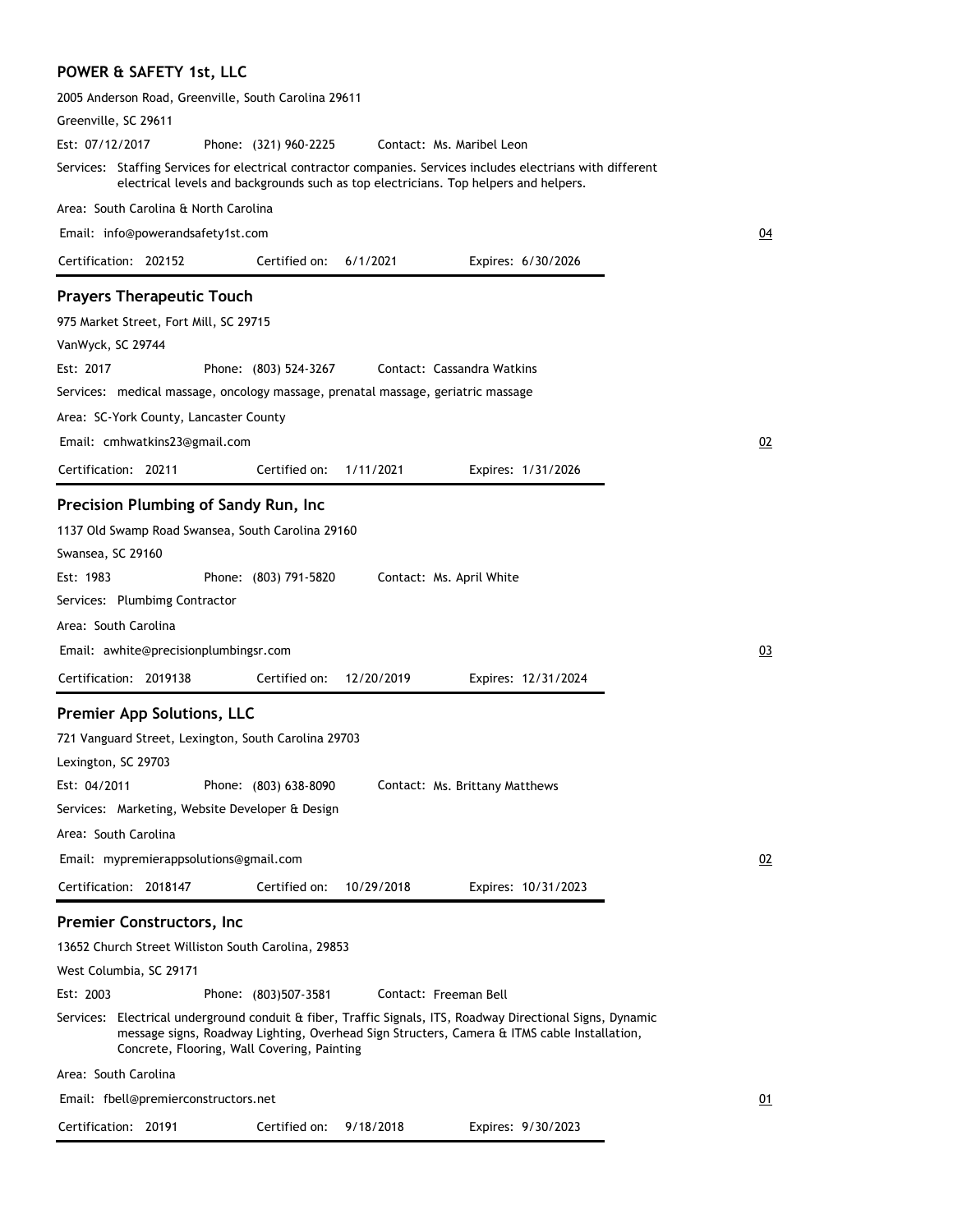### **Premier Investigations and Process Service, LLC**

| 234 Cat Tail Bay Drive, Conway, SC 29527                                                                                                                                                                                                                                                                                          |
|-----------------------------------------------------------------------------------------------------------------------------------------------------------------------------------------------------------------------------------------------------------------------------------------------------------------------------------|
| Conway, SC 29528                                                                                                                                                                                                                                                                                                                  |
| Est: 2012<br>Phone: (843) 902-9163<br>Contact: Curtis Wright                                                                                                                                                                                                                                                                      |
| Services: Process Service, Background checks, Private Investigations, Courier Service                                                                                                                                                                                                                                             |
| Area: Horry, Georgetown, Marion, Williamsburg, Columbia                                                                                                                                                                                                                                                                           |
| Email: premierinvestigationsllc@gmail.com                                                                                                                                                                                                                                                                                         |
| Certification: 202047<br>Certified on:<br>5/19/2020<br>Expires: 5/31/2025                                                                                                                                                                                                                                                         |
| <b>Premiere Concrete Supply, ILC</b>                                                                                                                                                                                                                                                                                              |
| 2537 Gervais Street, Columbia, South Carolina 29204                                                                                                                                                                                                                                                                               |
| Columbia, SC 29204                                                                                                                                                                                                                                                                                                                |
| Est: 02/18/2016<br>Phone: (513) 340-2030<br>Contact: Ms. Nikki Laub                                                                                                                                                                                                                                                               |
| Services: Distributor of concrete & Masonry related items- cure, seal, vapor barrier, readi-mix, rebar<br>aggregates, trench drain, expansion joints, accessories, tools, block fill, bagged and bulk cement<br>forms, insulation & lumber.                                                                                       |
| Area: Ohio, South Carolina, North Carolina, Kentucky, Indiana                                                                                                                                                                                                                                                                     |
| Email: nikkilaub@premieresupply.com                                                                                                                                                                                                                                                                                               |
| 7/12/2021<br>Certification: 202177<br>Certified on:<br>Expires: 7/31/2026                                                                                                                                                                                                                                                         |
| Prestige Environment Group, LLC                                                                                                                                                                                                                                                                                                   |
| 1431 Dunlap Roddey Road, Rock Hill, South Carolina 29730<br>Rock Hill, SC 29731<br>Est: 07/01/2018<br>Phone: (803) 833-4609<br>Contact: Mr. James W. Jones III<br>Services: Interior and Exterior Demolition and Asbestos and Lead Abatement.                                                                                     |
| Area: South Carolina, North Carolina                                                                                                                                                                                                                                                                                              |
| Email: fmoise@prestigegroupllc.com                                                                                                                                                                                                                                                                                                |
| Certification: 2021136<br>Certified on:<br>12/15/2021<br>Expires: 12/31/2026                                                                                                                                                                                                                                                      |
| <b>Pristine Commercial Cleaning, INC</b><br>320 Birchfield Drive, Columbia SC 29203<br>Columbia, SC 29203<br>Est: 01/2017<br>Phone: (803) 673-7487<br>Contact: Sheyla M. Perez<br>Services: Commercial Cleaning, Waxing floors, Removal of Asbestes and demoliction                                                               |
| Area: Columbia                                                                                                                                                                                                                                                                                                                    |
| Email:                                                                                                                                                                                                                                                                                                                            |
| Certification: 2018116<br>Certified on:<br>9/4/2018<br>Expires: 9/30/2023                                                                                                                                                                                                                                                         |
| <b>Pro Painters, LLC</b><br>3922 Hwy 246 N. Hodges, South Carolina 24653<br>Hodges, SC 294653<br>Est: 01/22/2019<br>Phone: (864) 344-3942<br>Contact: Mr. Sammie Brown Jr.<br>Services: Paint Service (Commercial, Industrial, Real Estate Property, Pressure Washing Services (Commercial,<br>Industrial, Real Estate Property). |
| Area: South Carolina                                                                                                                                                                                                                                                                                                              |

Email: propainters7@yahoo.com

Certification: 202187 Expires: 8/31/2026 Certified on: 8/10/2021

01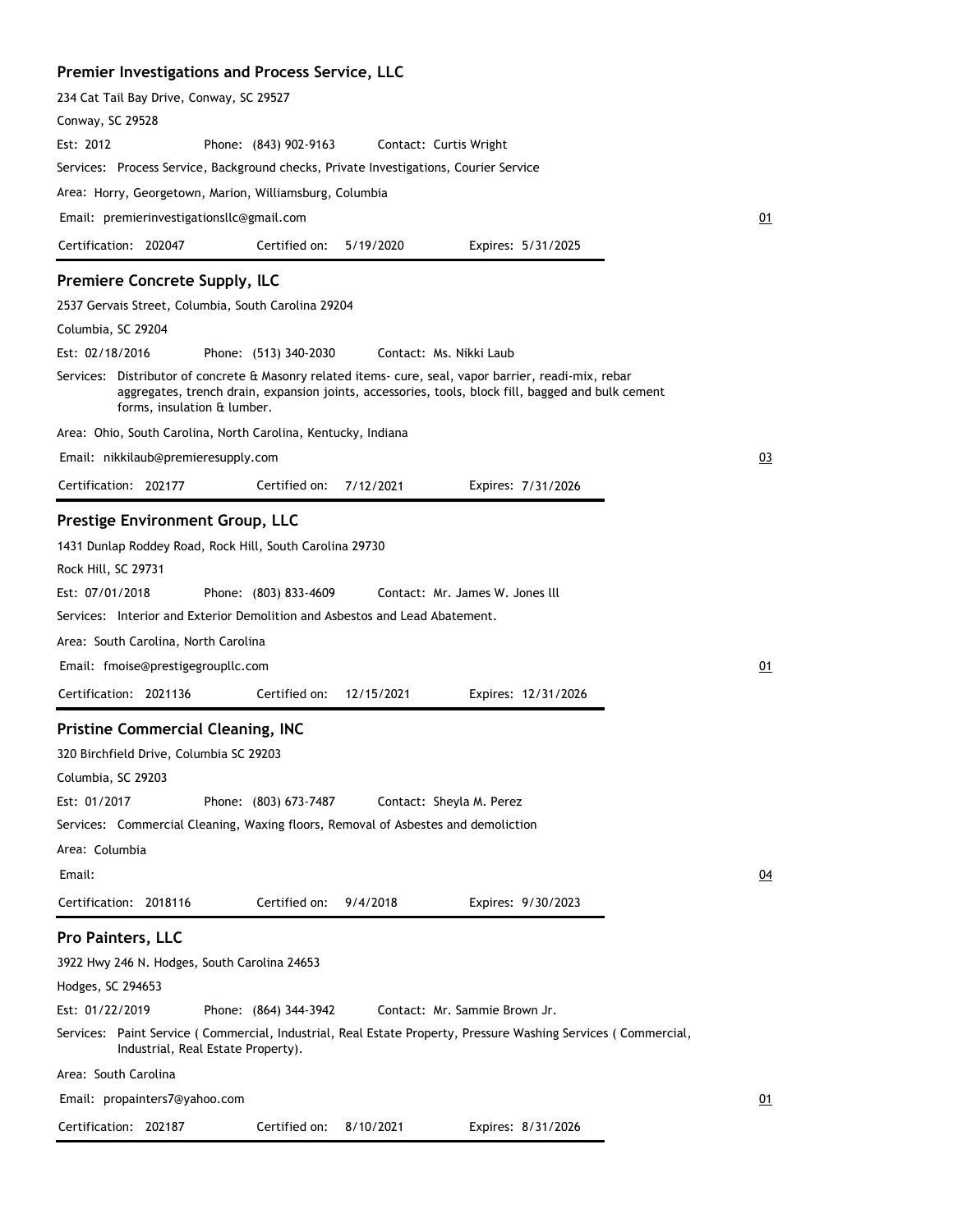# **ProTech Communications, Inc**

| 2200 Audubon Ave. Columbia, South Carolina 29223                                                                                                                                                        |    |
|---------------------------------------------------------------------------------------------------------------------------------------------------------------------------------------------------------|----|
| Columbia, SC 29223                                                                                                                                                                                      |    |
| Est: 04/11/2014<br>Phone: (803) 351-9347<br>Contact: Mr. Randolph Powell                                                                                                                                |    |
| Services: Installation of low voltage cable (Cat 6, Fiber and Copper Wire, Etc). Installation of Data Equipment<br>and Termination of Cabling. Installation of Devices.                                 |    |
| Area: South Carolina                                                                                                                                                                                    |    |
| Email: ran12pow23@yahoo.com                                                                                                                                                                             | 01 |
| Certification: 202039<br>Certified on:<br>5/19/2020<br>Expires: 5/31/2025                                                                                                                               |    |
| <b>Provision Facility Management Services, LLC</b>                                                                                                                                                      |    |
| 36 Cleyera Ct                                                                                                                                                                                           |    |
| Columbia, SC 29229                                                                                                                                                                                      |    |
| Est: 12/2015<br>Phone: (803) 318-6766<br>Contact: Leroy Barnett                                                                                                                                         |    |
| Services: Janitorial, Office/Janitorial supplies, Property management                                                                                                                                   |    |
| Area: South Carolina, North Carolina                                                                                                                                                                    |    |
| Email:                                                                                                                                                                                                  | 01 |
| Certification: 201762<br>Certified on:<br>7/18/2017<br>Expires: 7/31/2022                                                                                                                               |    |
|                                                                                                                                                                                                         |    |
| <b>Pruitt Consulting Services</b>                                                                                                                                                                       |    |
| 18 Mallet Hill Court, Columbia, SC                                                                                                                                                                      |    |
| Columbia, SC 29223                                                                                                                                                                                      |    |
| Est: 2016<br>Phone:<br>Contact: Dana Moore Pruitt                                                                                                                                                       |    |
| Services: Construction, Project Administration, and Construction Observation                                                                                                                            |    |
| Area: Columbia, Richland, South Carolina                                                                                                                                                                |    |
| Email:                                                                                                                                                                                                  | 03 |
| Certification: 2017132<br>Certified on:<br>12/5/2017<br>Expires: 12/31/2022                                                                                                                             |    |
| PST Group, Inc. d/b/a Designer Cabinetry                                                                                                                                                                |    |
| 915 Old Sandy Run Rd. Gaston, South Carolina 29053                                                                                                                                                      |    |
| Gaston, SC 29053                                                                                                                                                                                        |    |
| Est: 1995<br>Phone: (803) 429-9327<br>Contact: Sylvia A. Flanders                                                                                                                                       |    |
| Services: Cabinetry and casework installation                                                                                                                                                           |    |
| Area: South Carolina, North Carolina and Georgia                                                                                                                                                        |    |
| Email: pflanders@mac.com                                                                                                                                                                                | 03 |
| Certified on:<br>7/17/2020<br>Certification: 202067<br>Expires: 7/31/2025                                                                                                                               |    |
| <b>Pucci Enterprises, LLC</b>                                                                                                                                                                           |    |
| 710-B Buckner Road Columbia, SC 29203                                                                                                                                                                   |    |
| Columbia, SC 29203                                                                                                                                                                                      |    |
| Est: 2001<br>Phone: (803) 754-2219<br>Contact: Harold Gillens                                                                                                                                           |    |
| Services: New carpet sales; linoleum & ceramic tile, hardwood floors sales and installation; carpet & upholstery<br>cleaning; tile and grout cleaning; VCT stripping & waxing; water damage restoration |    |
| Area: Richland, Lexington, Kershaw, Lee, Sumter, Newberry, Fairfield, Clarendon Counties                                                                                                                |    |
| Email: suzanne.pucci@steemer.com                                                                                                                                                                        | 03 |
| Certification: 201888<br>Certified on: 7/2/2018<br>Expires: 7/31/2023                                                                                                                                   |    |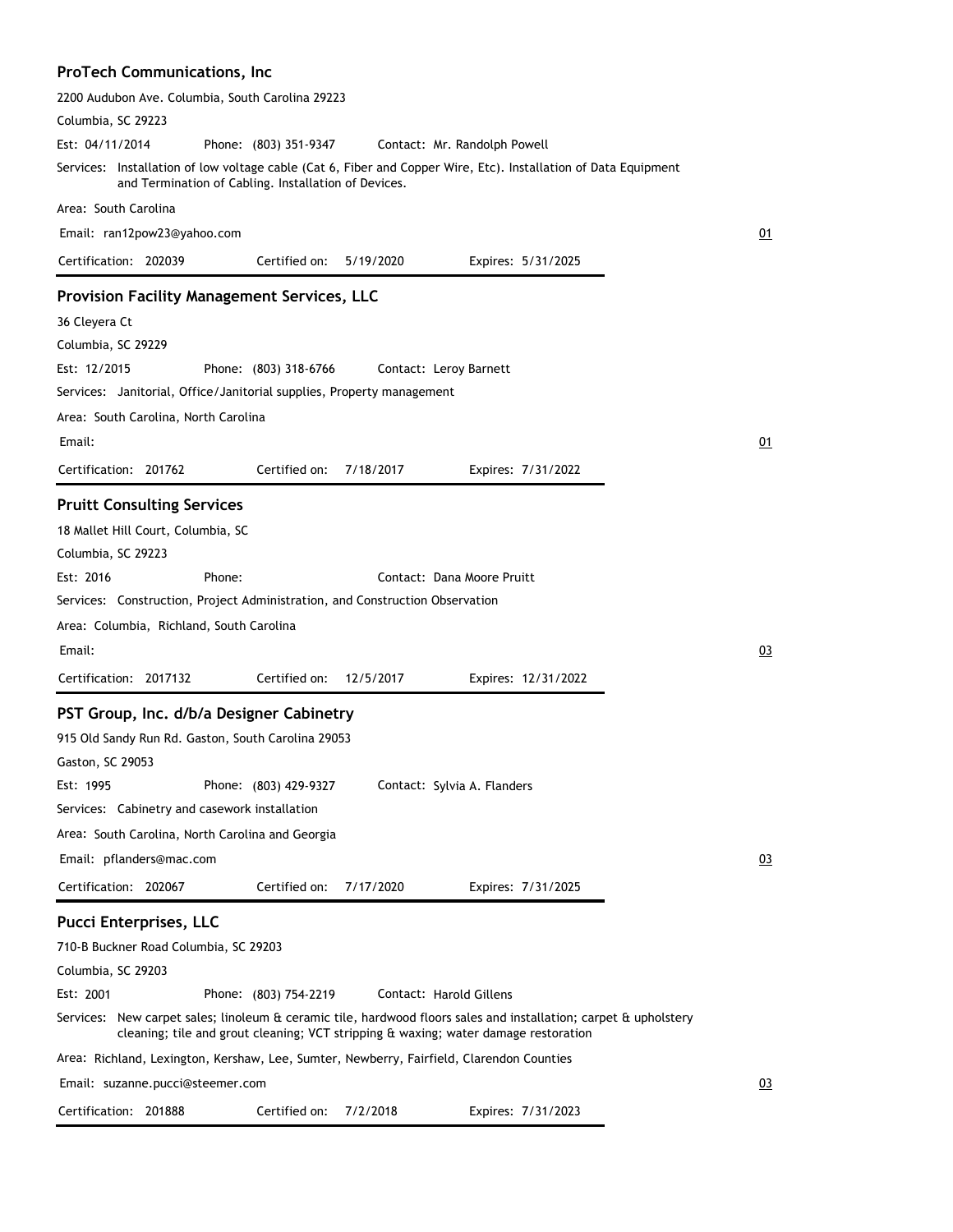| PursuitAlert, LLC                                                                                                                                                                                                                                                                |    |
|----------------------------------------------------------------------------------------------------------------------------------------------------------------------------------------------------------------------------------------------------------------------------------|----|
| 837 Pendleton Street, Pickens, SC 29671                                                                                                                                                                                                                                          |    |
| Pickens, SC 29671                                                                                                                                                                                                                                                                |    |
| Est: 10/7/2015<br>Phone:<br>Contact:                                                                                                                                                                                                                                             |    |
| Services: State of the Art Mobile warning system to alert motorist and civilians of a active police pursuit                                                                                                                                                                      |    |
| Area: United States                                                                                                                                                                                                                                                              |    |
| Email: Trish@pursuitalert.com                                                                                                                                                                                                                                                    | 03 |
| Certification: 201864<br>Certified on:<br>5/22/2018<br>Expires: 5/31/2023                                                                                                                                                                                                        |    |
| <b>Quality Cleaning Janitor Services, LLC</b>                                                                                                                                                                                                                                    |    |
| 718 Albright Road, Rock Hill, South Carolina 29730                                                                                                                                                                                                                               |    |
| Rock Hill, SC 29730                                                                                                                                                                                                                                                              |    |
| Est: 01/2007<br>Phone: (803) 328-9990<br>Contact: Mr. Eddie Pickett                                                                                                                                                                                                              |    |
| Services: Janitorial Services, Office Cleaning by Contract, Carpet Cleaning, Strip and Wax Floors.                                                                                                                                                                               |    |
| Area: South Carolina                                                                                                                                                                                                                                                             |    |
| Email: qualityclean@comporium.net                                                                                                                                                                                                                                                | 01 |
| Certification: 202231<br>Certified on:<br>4/4/2022<br>Expires: 4/30/2027                                                                                                                                                                                                         |    |
| <b>Quality Express, LLC</b>                                                                                                                                                                                                                                                      |    |
| 504 Piedmont Golf Course Road, Piedmont, South Carolina 29673                                                                                                                                                                                                                    |    |
| Piedmont, SC 29673                                                                                                                                                                                                                                                               |    |
| Est: 01/2017<br>Phone: (864) 201-5970<br>Contact: Monique R. Hillman                                                                                                                                                                                                             |    |
| Services: Freight Hauling Services Including Automotive parts, Building Materials, Lumber, Metal, Steel, Rebar,<br>Sod, and Asphalt.                                                                                                                                             |    |
| Area: South Carolina, North Carolina, Georgia                                                                                                                                                                                                                                    |    |
| Email: qualityexpressllc3@gmail.com                                                                                                                                                                                                                                              | 02 |
| Certification: 2018109<br>Certified on:<br>8/9/2018<br>Expires: 8/31/2023                                                                                                                                                                                                        |    |
| <b>Quality Touch Janitorial Service</b>                                                                                                                                                                                                                                          |    |
| 7252 Investment Drive North Charleston South Carolina 29419                                                                                                                                                                                                                      |    |
| North Charleston, SC 29419                                                                                                                                                                                                                                                       |    |
| Est: 1989<br>Phone: (843) 552-7303<br>Contact: John H. Brown                                                                                                                                                                                                                     |    |
| Services: Full service janitorial services (commercial and residential): contractural general cleaning; carpet<br>cleaning; construction cleaning; floor maintenance, porter and matron cleaning; mini-blind cleaning;<br>window cleaning, light fixture cleaning and relamping. |    |
| Area: Charleston and Tri-County area                                                                                                                                                                                                                                             |    |
| Email: jbrown@qtjservice.com                                                                                                                                                                                                                                                     | 01 |

Certification: 2018128 Expires: 10/31/2023 Certified on: 10/10/2018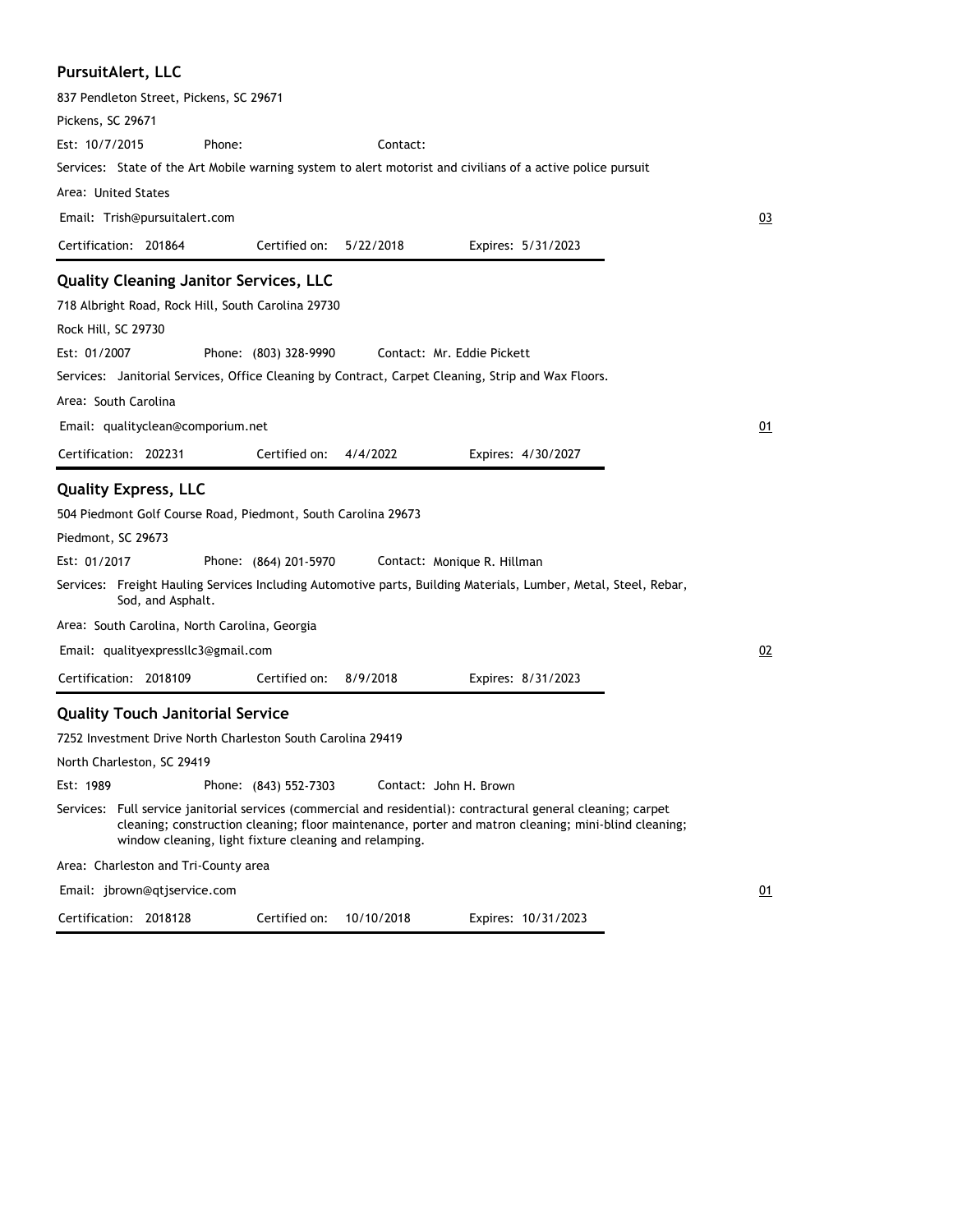### **Quintech Solutions, Inc.**

| 102 Sangaree Park Court, Suite 4                                                                                                                                                                                                                                                                        |    |
|---------------------------------------------------------------------------------------------------------------------------------------------------------------------------------------------------------------------------------------------------------------------------------------------------------|----|
| Summerville, SC 29486                                                                                                                                                                                                                                                                                   |    |
| Est: 1997<br>Phone: (843) 695-0170<br>Contact: Danielle Smith                                                                                                                                                                                                                                           |    |
| Services: General Contractor (BD5), Security consulting and construction, Industrial, Commercial & Institutional<br>Bldg Costruction, Painting/Wall Covering, Drywall, Framing, Roofing & Electrical Contractors, Door<br>hardware, Floor covering, Facilities support, Gneral renovation, Design/Build |    |
| Area: USA, International                                                                                                                                                                                                                                                                                |    |
| Email: hgillens@quintechengineering.com                                                                                                                                                                                                                                                                 | 01 |
| Certification: 2017123<br>Certified on:<br>11/20/2017<br>Expires: 11/30/2022                                                                                                                                                                                                                            |    |
| QZ Vending, LLC                                                                                                                                                                                                                                                                                         |    |
| 3418 State Highway 215, Blair, South Carolina 29015                                                                                                                                                                                                                                                     |    |
| Blair, SC 29015                                                                                                                                                                                                                                                                                         |    |
| Est: 08/13/2020<br>Phone: (803) 718-4962<br>Contact: Ms. Zeneeka Crosby                                                                                                                                                                                                                                 |    |
| Services: we provide vending machine services that beverages, snacks, and food to our customers in a manner                                                                                                                                                                                             |    |
| which best serves and supports our community.                                                                                                                                                                                                                                                           |    |
| Area: Blair, South Carolina and surrounding cities                                                                                                                                                                                                                                                      |    |
| Email: zeneekac@qzvending.com                                                                                                                                                                                                                                                                           | 02 |
| Certification: 2021122<br>Certified on:<br>11/10/2021<br>Expires: 11/30/2026                                                                                                                                                                                                                            |    |
| <b>R&amp;W Wiring, LLC</b>                                                                                                                                                                                                                                                                              |    |
|                                                                                                                                                                                                                                                                                                         |    |
| 6756 Spring Grove Road, Adams Run South Carolina, 29426<br>Adams Run, SC 29426                                                                                                                                                                                                                          |    |
| Est: 01/2006<br>Phone: (843) 696-0018<br>Contact: Wendy Donaldson                                                                                                                                                                                                                                       |    |
| Services: We Install Cat 6 wire, Fiber Optic's coax cable, and Card Access Cable for Computers, Telephone,                                                                                                                                                                                              |    |
| Cameras, And BadgeAccess for Doors.                                                                                                                                                                                                                                                                     |    |
| Area: South Carolina                                                                                                                                                                                                                                                                                    |    |
| Email: rwwiring@yahoo.com                                                                                                                                                                                                                                                                               | 03 |
| Certified on:<br>Certification: 2018143<br>10/24/2018<br>Expires: 10/31/2023                                                                                                                                                                                                                            |    |
| R. W. Tools, INC                                                                                                                                                                                                                                                                                        |    |
| 4669 Augusta Highway, Gilbert, South Carolina 29054                                                                                                                                                                                                                                                     |    |
| Gilbert, SC 29054                                                                                                                                                                                                                                                                                       |    |
| Est: 02/11/1998<br>Phone: (803) 892-5343<br>Contact: Ms. Rena Bazen                                                                                                                                                                                                                                     |    |
| Services: Safety Equipment (Gloves, Glasses, Masks, Respirators, Face Shields, ect). Tools (Drill Bits, Taps,<br>Dies, Grinding Stones, Sandpaper, Flap Discs, ect) Industrial Cutting Tools. Band-Saw Blades,<br>Reciprocating Blades, ect and Industrial Blades sharpening.                           |    |
| Area: South Carolina                                                                                                                                                                                                                                                                                    |    |
| Email: rwtools@comporium.net                                                                                                                                                                                                                                                                            | 03 |
| Certification: 201955<br>Certified on:<br>6/24/2019<br>Expires: 6/30/2024                                                                                                                                                                                                                               |    |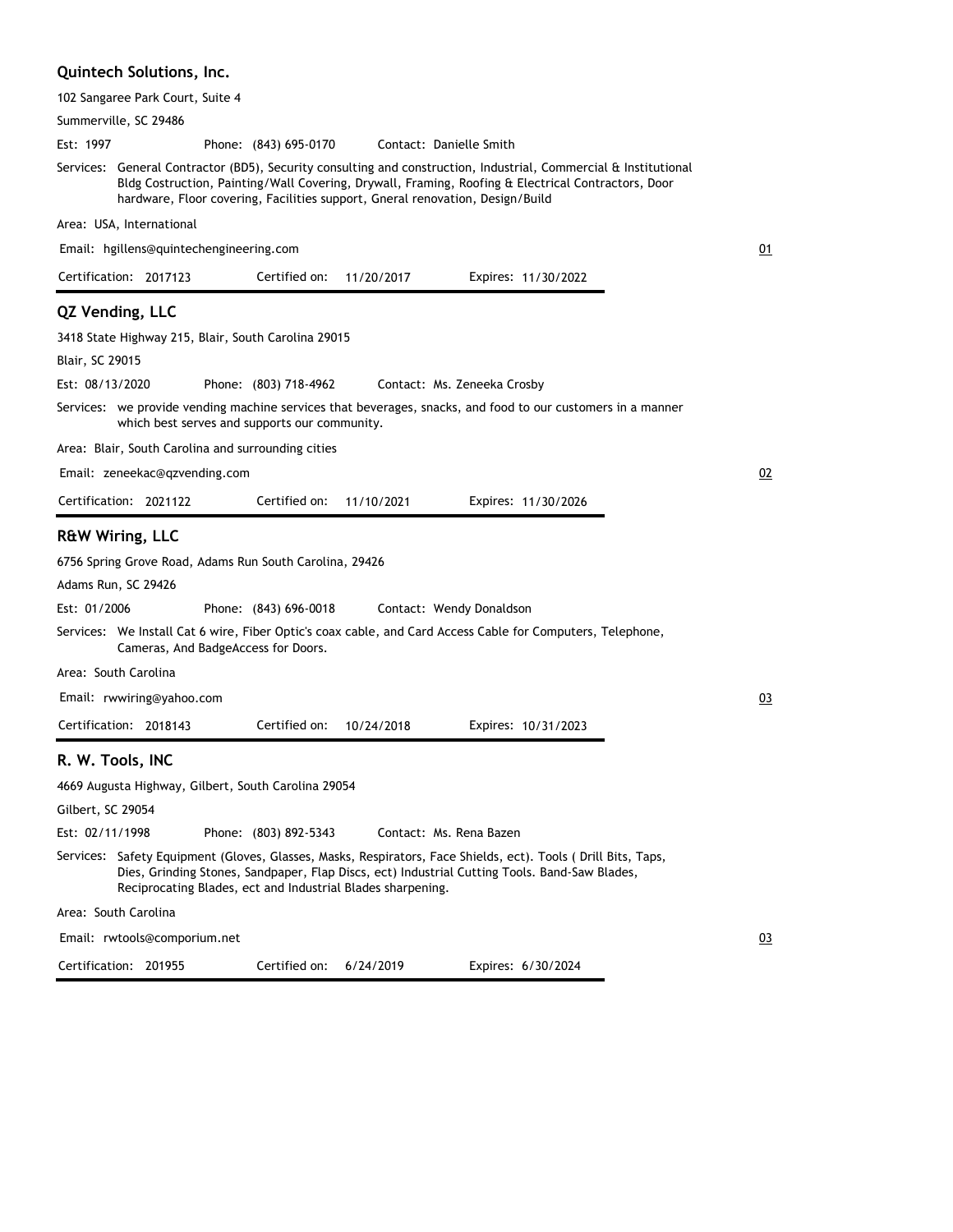### **R.B. Trucking & Grading, LLC**

| 1103 Belleview Street Suite 102 Columbia, South Carolina 29201                                                                                                                                                     |    |
|--------------------------------------------------------------------------------------------------------------------------------------------------------------------------------------------------------------------|----|
| Columbia, SC 29230                                                                                                                                                                                                 |    |
| Est: 02/10/2017<br>Phone: (803) 586-4379<br>Contact: Mr. Ronnie Brown                                                                                                                                              |    |
| Services: Hauling (1) Dirt, Sand, Gravel, Top Soil, Asphalt, Crush and Run, Post-Demolition Hauling.                                                                                                               |    |
| Area: South Carolina                                                                                                                                                                                               |    |
| Email: Scrap63@yahoo.com                                                                                                                                                                                           | 01 |
| Certified on:<br>Certification: 201922<br>2/28/2019<br>Expires: 2/28/2024                                                                                                                                          |    |
| R. YOUNG INC DBA JANI-KING of Greenville/Spartanburg                                                                                                                                                               |    |
| 498-A Garlington Raod, Greenville, SC 29615                                                                                                                                                                        |    |
| Greenville, SC 29615                                                                                                                                                                                               |    |
| Est: 10/31/1995<br>Phone: (864) 213-9544<br>Contact:                                                                                                                                                               |    |
| Services: Janitorial Services                                                                                                                                                                                      |    |
| Area: Upstate South Carolina                                                                                                                                                                                       |    |
| Email: Gwen@janikinggsp.com                                                                                                                                                                                        | 03 |
| Certification: 201853<br>Certified on:<br>5/9/2018<br>Expires: 5/31/2023                                                                                                                                           |    |
| Rabon Enterprises, Inc.                                                                                                                                                                                            |    |
| 2327 Springvale Rd. Ridgeway, SC                                                                                                                                                                                   |    |
| Lugoff, SC 29078                                                                                                                                                                                                   |    |
| Est: 2001<br>Phone: (803) 438-7416<br>Contact: Marthas Rabon                                                                                                                                                       |    |
| Services: Commercial masonry, including new construction and restoration-primary schools. Laying of bricks,                                                                                                        |    |
| blocks, cast stone, blockfill and brick cleaning.                                                                                                                                                                  |    |
| Area: SC                                                                                                                                                                                                           |    |
| Email: rabonenterprises@aol.com                                                                                                                                                                                    | 03 |
| Certification: 201855<br>Certified on:<br>5/9/2018<br>Expires: 5/31/2023                                                                                                                                           |    |
| Ramayan Supply, Inc.                                                                                                                                                                                               |    |
| 27-C Trotter Road                                                                                                                                                                                                  |    |
| West Columbia, SC 29169                                                                                                                                                                                            |    |
| Est: 1992<br>Phone: (803) 926-9777<br>Contact: Mia Lynch                                                                                                                                                           |    |
| Services: Sale of paper products - toilet tissue, paper cups, plates, paper towels; linens - bed sheets, pillow<br>cases, pillows, blankets; can liners, soaps, shampoo, bath towels, towels, janitorial supplies. |    |
| Area: Virginia, North Carolina, Maryland, Georgia, South Carolina                                                                                                                                                  |    |
| Email: ramayansupply.gov@hotmail.com                                                                                                                                                                               | 09 |
| Certification: 2017135<br>Certified on:<br>12/12/2017<br>Expires: 12/31/2022                                                                                                                                       |    |
| Rapid CPR SC, LLC                                                                                                                                                                                                  |    |
| 704-C Old Branwell Road, West Columbia, South Carolina 29170                                                                                                                                                       |    |
| West Columbia, SC 29170                                                                                                                                                                                            |    |
| Est: 08/27/2015<br>Phone: (803) 403-2570<br>Contact: Mr. Vinay Patel                                                                                                                                               |    |
| Services: We provide certification course approval by American Heart Association, ASHI and American Red Cross<br>we offer . CPR . First Aid Advance Cardiac life support and pediatric Avance Life Support Course. |    |
| Area: South Carolina                                                                                                                                                                                               |    |
| Email: RapidCPRsc@gmail.com                                                                                                                                                                                        | 09 |
| Certification: 2020129<br>Certified on:<br>11/3/2020<br>Expires: 11/30/2025                                                                                                                                        |    |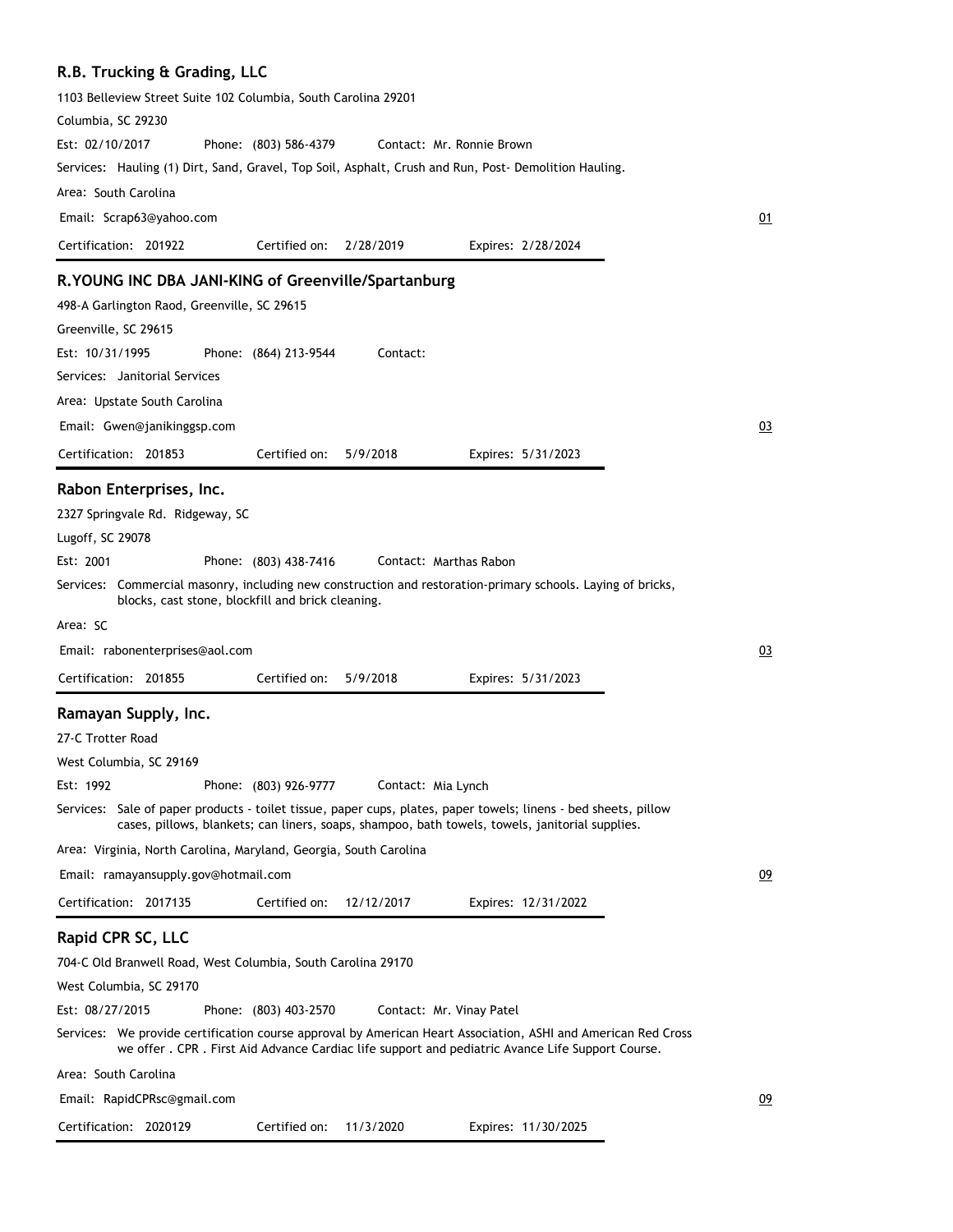# **Rapid Electric, LLC**

124 Old Mill Road (Suite I) Greenville, South Carolina 29607

| Greenville, SC 29607                                                                                                                                                                                                                                                    |                  |
|-------------------------------------------------------------------------------------------------------------------------------------------------------------------------------------------------------------------------------------------------------------------------|------------------|
| Est: 05/17/2006<br>Phone: (864) 349-8222<br>Contact: Ms. Juliana M. Ramos                                                                                                                                                                                               |                  |
| Services: We specialize in electrical design and installation services for full-custom remaodeling and new<br>construction projecs. We work together with general contractors and other sub-contractors to stay on<br>schedule and ensure the highest quality of work.  |                  |
| Area: South Carolina (Greenville, Columbia, Myrtle Beach, Charleston.                                                                                                                                                                                                   |                  |
| Email: rapid.electric@gmail.com                                                                                                                                                                                                                                         | $\underline{04}$ |
| Certification: 201985<br>Certified on:<br>8/15/2019<br>Expires: 8/31/2024                                                                                                                                                                                               |                  |
| Raymond Engineering-Georgia, Inc                                                                                                                                                                                                                                        |                  |
| 1900 S. Hwy 14, Suite A Greer, SC                                                                                                                                                                                                                                       |                  |
| Greer, SC 29650                                                                                                                                                                                                                                                         |                  |
| Est: 1992<br>Phone: (770) 483-9592<br>Contact: Kim Johnson                                                                                                                                                                                                              |                  |
| Services: A/E firm specializing in Master Planning Programing and space planning, Aechiteural Engineering<br>Design, Building Analysis, Structural Analysis and Design Construction Management, Buliding envelope<br>testing, Litigation support, and Asset Management. |                  |
| Area: South Carolina, North Carolina, Gerogia                                                                                                                                                                                                                           |                  |
| Email: kim.johnson@raymondllc.com                                                                                                                                                                                                                                       | 04               |
| Certification: 202090<br>Certified on:<br>8/25/2020<br>Expires: 8/31/2025                                                                                                                                                                                               |                  |
| <b>Red Door Builders, LLC</b>                                                                                                                                                                                                                                           |                  |
| 335 Mooney Ham Road, Sumter, South Carolina 29153                                                                                                                                                                                                                       |                  |
| Sumter, SC 29153                                                                                                                                                                                                                                                        |                  |
| Est: 01/31/2018<br>Phone: (803) 751-5932<br>Contact: Ms. Romeka Billie                                                                                                                                                                                                  |                  |
| Services: Residential Home Improvements- Flooring, Plumbing, Decks, Painting, Roofing, and Landscaping.                                                                                                                                                                 |                  |
| Area: South Carolina                                                                                                                                                                                                                                                    |                  |
| Email: reddoorbuildersllc1@gmail.com                                                                                                                                                                                                                                    | 02               |
| Certification: 201942<br>Certified on:<br>4/11/2019<br>Expires: 4/30/2024                                                                                                                                                                                               |                  |
| <b>Red Electrical Designs, LLC</b>                                                                                                                                                                                                                                      |                  |
| 230 South Live Oak Drive, Moncks Corner, South Carolina, 29461                                                                                                                                                                                                          |                  |
| Moncks Corner, SC 29461                                                                                                                                                                                                                                                 |                  |
| Est: 09/18/2012<br>Phone: (843) 761-5115<br>Contact: Crystal Olheiser                                                                                                                                                                                                   |                  |
| Services: Traffice Signal Installation, Highway, Street& Bridge Lighting, Fiber Communications,<br>Conduit/Directioal Bore Installation, Traffic Control, ADA Ramps, Intersection and Parking Lot Striping                                                              |                  |
| Area: South Carolina                                                                                                                                                                                                                                                    |                  |
| Email: crystal@getredsc.com                                                                                                                                                                                                                                             | $\underline{06}$ |
| Certification: 2018124<br>Certified on:<br>Expires: 10/31/2023<br>10/5/2018                                                                                                                                                                                             |                  |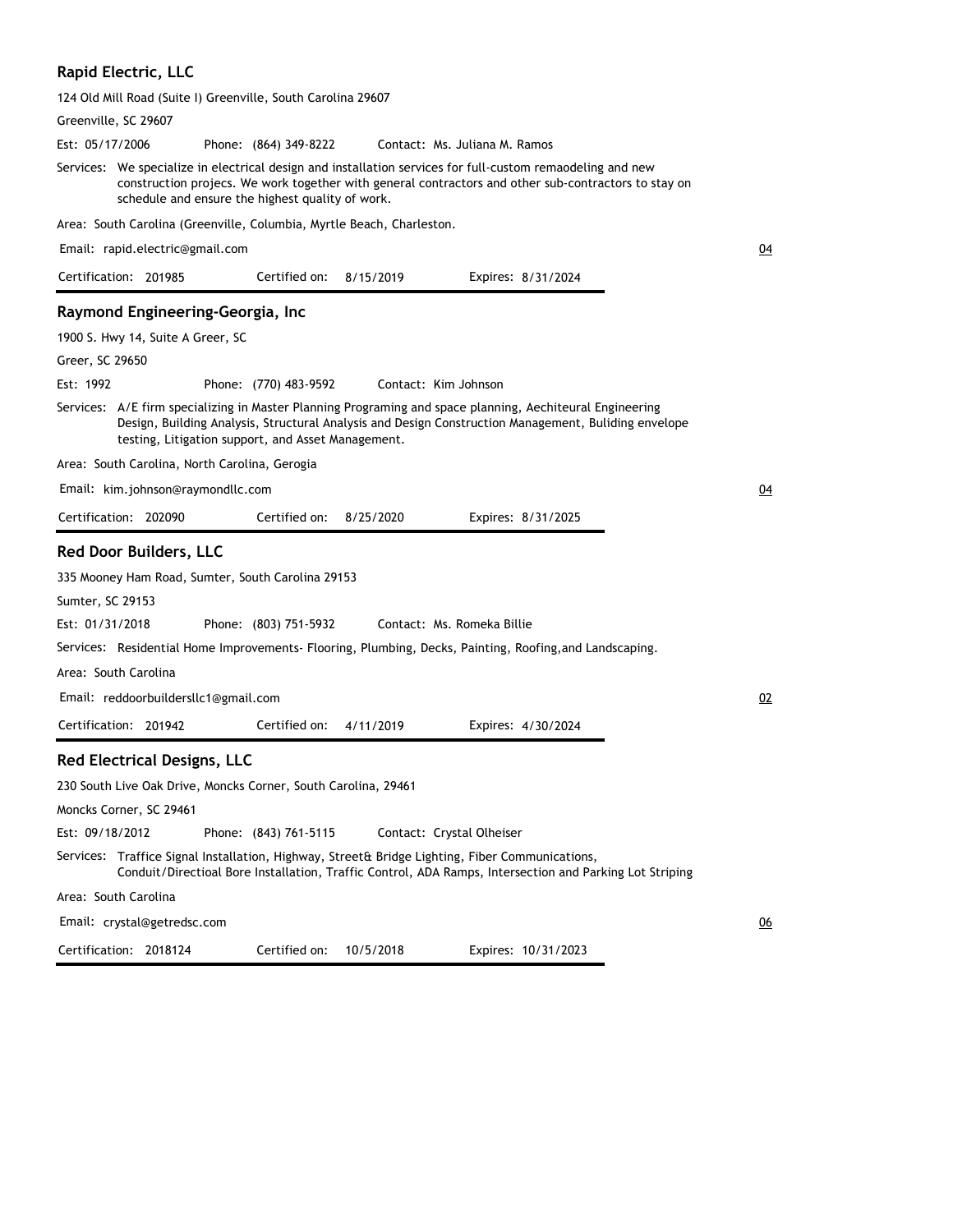# **Red Iron Architects, LLC**

Certification: 202033

| 4591 Durant Avenue, North Charleston, SC 29405                                                                                                                                                                                                        |  |
|-------------------------------------------------------------------------------------------------------------------------------------------------------------------------------------------------------------------------------------------------------|--|
| North Charleston, SC 29405                                                                                                                                                                                                                            |  |
| Est: 2011<br>Phone: (843) 834-2677<br>Contact: Amy Souder                                                                                                                                                                                             |  |
| Services: Architecture Services including master planning, Interior Design, Programming and Construction,<br>conceptual design, renderings, construction documents, sustainable design, renovations, feasibility<br>studies, and facility assessments |  |
| Area: South Carolina                                                                                                                                                                                                                                  |  |
| Email: emma@red-ironarchitects.com                                                                                                                                                                                                                    |  |
| Certification: 2021140<br>Certified on:<br>12/20/2021<br>Expires: 12/31/2026                                                                                                                                                                          |  |
| <b>Red Iron Brand Solutions</b>                                                                                                                                                                                                                       |  |
| 104 Saluda Run Drive, Piedmont, SC 29673                                                                                                                                                                                                              |  |
| Piedmont, SC 29673                                                                                                                                                                                                                                    |  |
| Est: 2015<br>Phone: (800) 325-3824<br>Contact: Lucy Hoffman                                                                                                                                                                                           |  |
| Services: Imprinting / Branding                                                                                                                                                                                                                       |  |
| Area: National                                                                                                                                                                                                                                        |  |
| Email: lucy@redironbrand.com                                                                                                                                                                                                                          |  |
| Certified on:<br>Certification: 201788<br>9/7/2017<br>Expires: 9/30/2022                                                                                                                                                                              |  |
| <b>Red Strips Management, LLC</b>                                                                                                                                                                                                                     |  |
| 401 Western Lane 8 A, Irmo, South Carolina 29063                                                                                                                                                                                                      |  |
| Irmo, SC 29063                                                                                                                                                                                                                                        |  |
| Est: 07/29/2019<br>Phone: (803) 243-5463<br>Contact: Ms. Bianca Rodriguez                                                                                                                                                                             |  |
| Services: Website hosting, Email hosting, Website development, Cybersecurity, help desk management, grant<br>management, arbitration, training and development, content management, School certification.                                             |  |
| Area: Nationwide                                                                                                                                                                                                                                      |  |
| Email: v.boggs@redstripmanagement.com                                                                                                                                                                                                                 |  |
| Certification: 202131<br>Certified on:<br>3/29/2021<br>Expires: 3/31/2026                                                                                                                                                                             |  |
| Reed Tech Utility and Geophysical Locating, LLC                                                                                                                                                                                                       |  |
| 1328 Idailia Drive, Columbia, South Carolina 29206                                                                                                                                                                                                    |  |
| Columbia, SC 29206                                                                                                                                                                                                                                    |  |
| Est: 10/20/2016<br>Phone: (803) 351-1100<br>Contact: Ms. Rebecca Brantley                                                                                                                                                                             |  |
| Services: Non-invasive subsurface utility locating prior to digging, NCICS Code 561990                                                                                                                                                                |  |
| Area: South Carolina                                                                                                                                                                                                                                  |  |
| Email: reedtechinc@gmail.com                                                                                                                                                                                                                          |  |
| Certification: 202212<br>Certified on:<br>2/17/2022<br>Expires: 2/28/2027                                                                                                                                                                             |  |
| <b>Relentless Publishing House, LLC</b>                                                                                                                                                                                                               |  |
| 1422 Greg Street Apt 3 Columbia, South Carolina 29201                                                                                                                                                                                                 |  |
| Columbia, SC 29201                                                                                                                                                                                                                                    |  |
| Est: 03/11/2019<br>Phone: (803) 250-1155<br>Contact: Ms. Chantea Williams                                                                                                                                                                             |  |
| Services: On; ine Publishing of Christian Inspirational and Children Books.                                                                                                                                                                           |  |
| Area: South Carolina                                                                                                                                                                                                                                  |  |
| Email: info@relentlesspublishing.com                                                                                                                                                                                                                  |  |

Certified on: 5/13/2020

Expires: 5/31/2025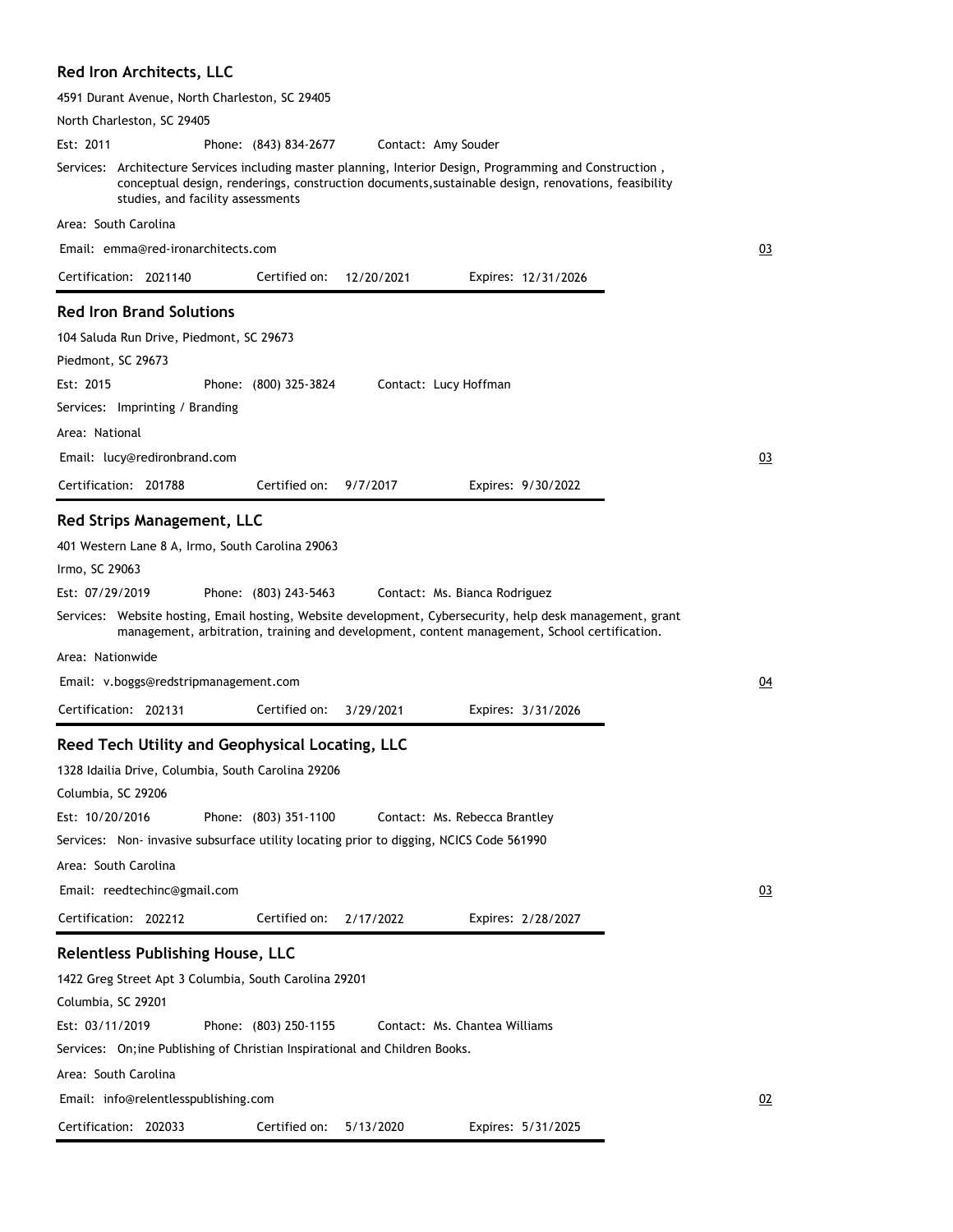## **Research Analysis Group, LLC**

|                                                                    | 33 Market Point Drive, Greenville, South Carolina 29607       |                                                                                     |                                                                                                                                                                                                                   |    |
|--------------------------------------------------------------------|---------------------------------------------------------------|-------------------------------------------------------------------------------------|-------------------------------------------------------------------------------------------------------------------------------------------------------------------------------------------------------------------|----|
| Allanta, GA 31141                                                  |                                                               |                                                                                     |                                                                                                                                                                                                                   |    |
| Est: 12-09-2009                                                    | Phone:                                                        | Contact: Ms. Tara Dixon                                                             |                                                                                                                                                                                                                   |    |
|                                                                    | Collection, and public Health & Statistical Analysis Reports. |                                                                                     | Services: Specializes in providing Consultant Services, Professional Scientific Research/Evaluation Projects. Data                                                                                                |    |
| Area: South Carolina, Georgia                                      |                                                               |                                                                                     |                                                                                                                                                                                                                   |    |
| Email: info@evaluation-group.com                                   |                                                               |                                                                                     |                                                                                                                                                                                                                   | 02 |
| Certification: 20225                                               | Certified on:                                                 | 1/26/2022                                                                           | Expires: 1/31/2027                                                                                                                                                                                                |    |
| <b>Resource Partners, LLC</b>                                      |                                                               |                                                                                     |                                                                                                                                                                                                                   |    |
| 4975 Lacross Road Suite 153 North Charleston, South Carolina 29406 |                                                               |                                                                                     |                                                                                                                                                                                                                   |    |
| North Charleston, SC 29406                                         |                                                               |                                                                                     |                                                                                                                                                                                                                   |    |
| Est: 08/01/2005                                                    | Phone: (843) 554-2533                                         | Contact: Audrey Whetsell                                                            |                                                                                                                                                                                                                   |    |
| and Development.                                                   |                                                               |                                                                                     | Services: Health Care, Technology, Consulting and Management Services, Software, Operations, Patient Care,                                                                                                        |    |
| Area: National                                                     |                                                               |                                                                                     |                                                                                                                                                                                                                   |    |
| Email: tmercer@consultrp.net                                       |                                                               |                                                                                     |                                                                                                                                                                                                                   | 02 |
| Certification: 2018131                                             | Certified on:                                                 | 10/16/2018                                                                          | Expires: 10/31/2023                                                                                                                                                                                               |    |
|                                                                    |                                                               |                                                                                     |                                                                                                                                                                                                                   |    |
| <b>Restoration 52, LLC</b>                                         |                                                               |                                                                                     |                                                                                                                                                                                                                   |    |
| 33 Market Point, Greenville, South Carolina 29607                  |                                                               |                                                                                     |                                                                                                                                                                                                                   |    |
| Greenville, SC 29607                                               |                                                               |                                                                                     |                                                                                                                                                                                                                   |    |
| Est: 06/01/2019                                                    | Phone: (414) 460-8304                                         | Contact: Ms. Melanie Cannon Brown                                                   |                                                                                                                                                                                                                   |    |
| costly health expensives.                                          |                                                               |                                                                                     | Services: Real Estate Development Firm rooted in health. We bring together non-traditioned partnerships to<br>develop affordable workforce, housing solutions. Solutions that are intentionally desinged to close |    |
| Area: Upstate South Carolina                                       |                                                               |                                                                                     |                                                                                                                                                                                                                   |    |
| Email: mbrown@restoration52.com                                    |                                                               |                                                                                     |                                                                                                                                                                                                                   | 02 |
| Certification: 202072                                              | Certified on:                                                 | 8/4/2020                                                                            | Expires: 8/31/2025                                                                                                                                                                                                |    |
| Revere Consulting Company, Inc.                                    |                                                               |                                                                                     |                                                                                                                                                                                                                   |    |
| 1320 Main St, Ste 200                                              |                                                               |                                                                                     |                                                                                                                                                                                                                   |    |
| Columbia, sc 29201                                                 |                                                               |                                                                                     |                                                                                                                                                                                                                   |    |
| Est: 2002                                                          | Phone: (708) 759-7960                                         | Contact: Jeffrey Revere                                                             |                                                                                                                                                                                                                   |    |
|                                                                    |                                                               | Services: Consulting, IT network infrastructure, Managed network and field services |                                                                                                                                                                                                                   |    |
| Area: US                                                           |                                                               |                                                                                     |                                                                                                                                                                                                                   |    |

Certification: 201776 Expires: 8/31/2022 Certified on: 8/30/2017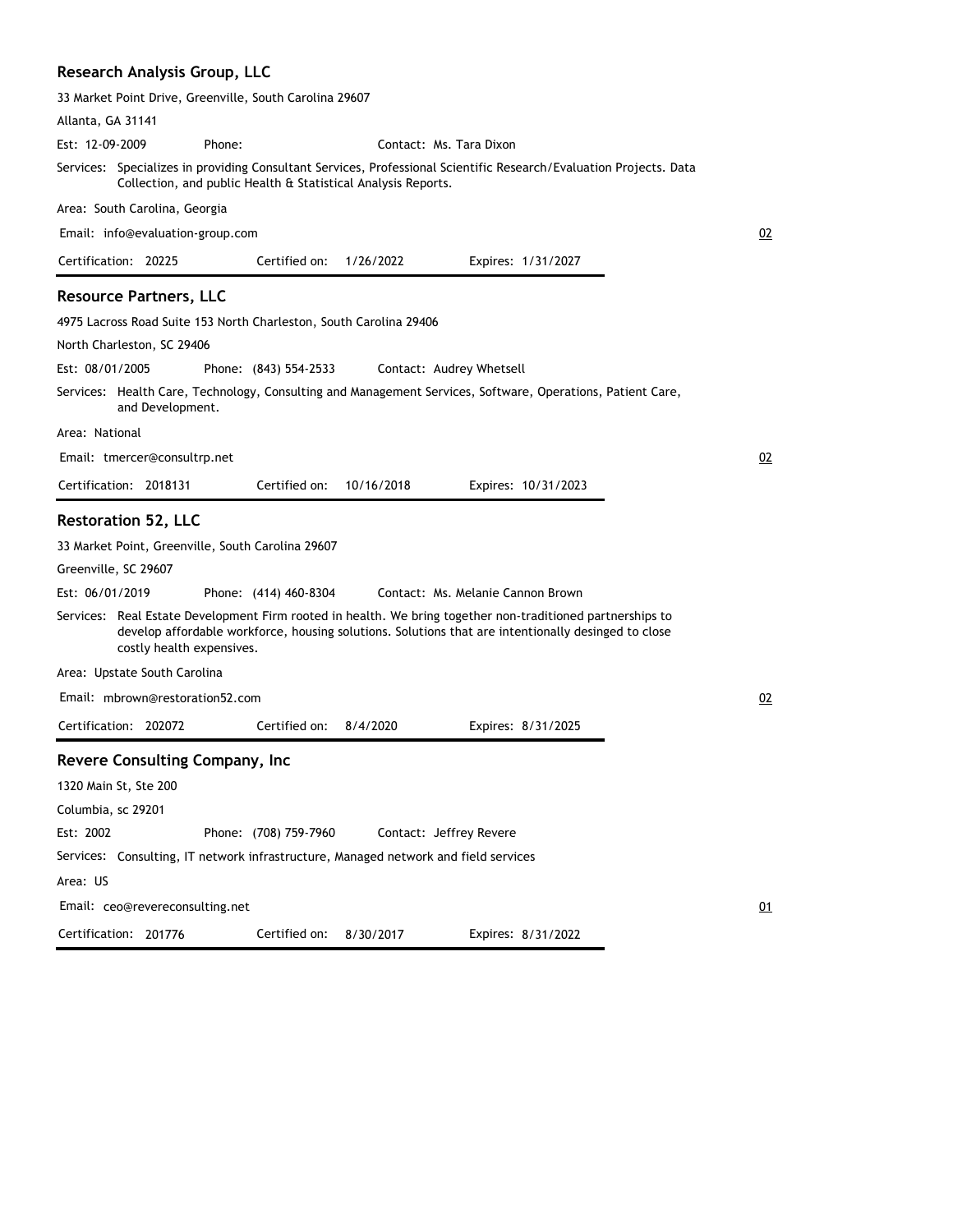|  |  | Ricky's Clearing & Grading, LLC |  |
|--|--|---------------------------------|--|
|--|--|---------------------------------|--|

| 3195 Old 96 Indian Trail Wagener South Carolina 29164                                                                  |    |
|------------------------------------------------------------------------------------------------------------------------|----|
| Wagener, SC 29164                                                                                                      |    |
| Est: June 2012<br>Phone: (803) 609-0105<br>Contact:                                                                    |    |
| Services: Site Development, Land Clearing, water & sewer line installation, pond repair, and storm water<br>management |    |
| Area: South Carolina                                                                                                   |    |
| Email: Brittney@RCG-construction.com                                                                                   | 03 |
| Certification: 201842<br>Certified on:<br>4/16/2018<br>Expires: 4/30/2023                                              |    |
| <b>Ridge Pest Control, LLC</b>                                                                                         |    |
| 1619 Jayne Lane Columbia, South Carolina 29210                                                                         |    |
| Columbia, SC 29210                                                                                                     |    |
| Est: 2011<br>Contact: Andra Booker<br>Phone: (803) 480-4921                                                            |    |
| Services: Pest Control, Termite Treatment                                                                              |    |
| Area: SC                                                                                                               |    |
| Email: ridgepestcontrolsc@gmail.com                                                                                    | 01 |
| Certification: 2018153<br>Certified on:<br>11/5/2018<br>Expires: 11/30/2023                                            |    |
| Right Way Pressure Washing & Landscaping, LLC                                                                          |    |
| 1036 Winchester Drive Rock Hill, South Carolina 29730                                                                  |    |
| Rock Hill, SC 29730                                                                                                    |    |
| Est: 1/30/2019<br>Phone: (803) 448-3402<br>Contact: Mr. Kevin Nichols                                                  |    |
| Services: Pressure washing and Landscape Services to Commercial and Residential Properties.                            |    |
| Area: South Carolina, North Carolina                                                                                   |    |
| Email: Kevinnichols63@gmail.com                                                                                        | 01 |
| Certification: 20228<br>Certified on:<br>2/7/2022<br>Expires: 2/28/2027                                                |    |
| <b>Riley &amp; Associates</b>                                                                                          |    |
| 1101 Charleston Hwy. Suite 103 West Columbia, SC 29171                                                                 |    |
| West Columbia, SC 29171                                                                                                |    |
| Phone: (803) 728-0013<br>Est: 11/1996<br>Contact: Kenneth Riley                                                        |    |
| Services: Janitorial Services, Construction Final Cleanup                                                              |    |
| Area: SC                                                                                                               |    |
| Email:                                                                                                                 | 01 |
| Certification: 201365<br>Certified on:<br>5/21/2018<br>Expires: 5/31/2023                                              |    |
|                                                                                                                        |    |
| <b>Riley &amp; Associates</b>                                                                                          |    |
| 1101 Charleston Hwy. Suite 103 West Columbia, SC 29171                                                                 |    |
| West Columbia, SC 29171                                                                                                |    |
| Est: 11/1996<br>Phone: (803) 728-0013<br>Contact: Kenneth Riley                                                        |    |
| Services: Janitorial Services, Construction Final Cleanup                                                              |    |
| Area: SC                                                                                                               |    |
| Email:                                                                                                                 | 01 |
| Certification: 201859<br>Certified on:<br>5/21/2018<br>Expires: 5/31/2023                                              |    |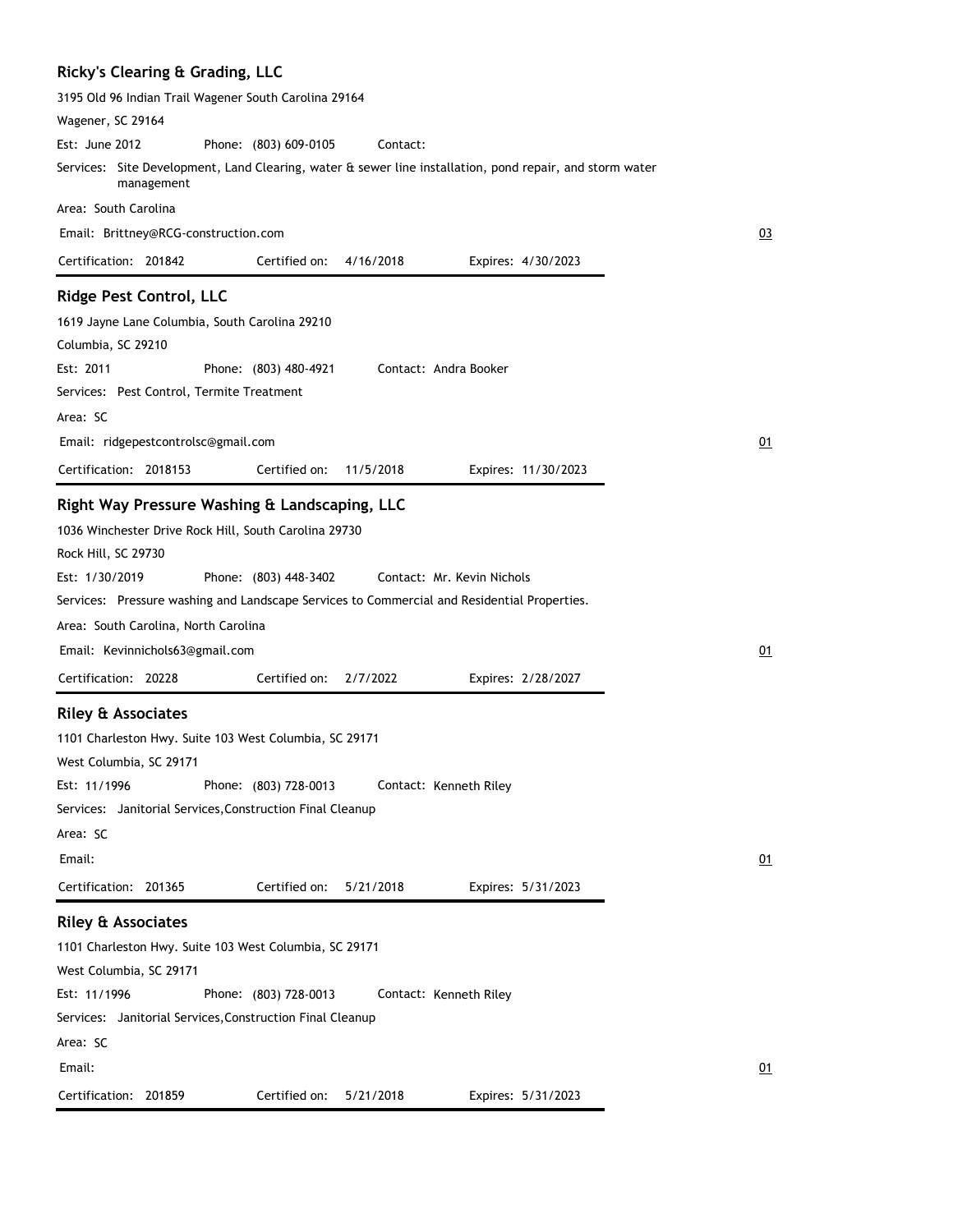|  | Road Majesty, LLC |  |
|--|-------------------|--|
|--|-------------------|--|

| 3996 Old State Road St. Mathews, SC 29135                                                                                                                                                                                                        |    |
|--------------------------------------------------------------------------------------------------------------------------------------------------------------------------------------------------------------------------------------------------|----|
| St. Mathews, SC 29135                                                                                                                                                                                                                            |    |
| Est: 05/17/2018<br>Phone: (803) 456-1251<br>Contact: Ms. Nakisha Green                                                                                                                                                                           |    |
| Services: Local Hauling of Dirt, Sand, Gravel, and Asphalt.                                                                                                                                                                                      |    |
| Area: South Carolina                                                                                                                                                                                                                             |    |
| Email: roadmajesty00@gmail.com                                                                                                                                                                                                                   | 02 |
| Certification: 201975<br>Certified on:<br>7/31/2019<br>Expires: 7/31/2024                                                                                                                                                                        |    |
| <b>Robinson Family Trucking</b>                                                                                                                                                                                                                  |    |
| 997 Eutaw Highway Eutawville, South Carolina 29048                                                                                                                                                                                               |    |
| Eutawville, SC 29048                                                                                                                                                                                                                             |    |
| Est:<br>Phone: (803) 492-1919<br>Contact: Mr. Tommy Robinson                                                                                                                                                                                     |    |
| Services: Local Hauling (3) of Dirt, Asphalt, Gravel, Rock, and Milling                                                                                                                                                                          |    |
| Area: South Carolina                                                                                                                                                                                                                             |    |
| Email: robinsonfamilytruckingsc@gmail.com                                                                                                                                                                                                        | 01 |
| 2/4/2019<br>Certification: 20197<br>Certified on:<br>Expires: 2/28/2024                                                                                                                                                                          |    |
| ROMAN, LLC                                                                                                                                                                                                                                       |    |
| 210 Whittlin Way Taylors, South Carolina 29687                                                                                                                                                                                                   |    |
| Taylors, SC 29687                                                                                                                                                                                                                                |    |
| Est: 10/17/2016<br>Phone: (864) 735-8596<br>Contact: Ms. Linda Roman                                                                                                                                                                             |    |
| Services: Supply Chain Performance Inprovement, Quality Engineering Consulting, Business Development<br>Mentoring.                                                                                                                               |    |
| Area: North America                                                                                                                                                                                                                              |    |
| Email: Lar@romanllc.com                                                                                                                                                                                                                          | 03 |
| Certification: 2019112<br>Certified on:<br>10/23/2019<br>Expires: 10/31/2024                                                                                                                                                                     |    |
| Royalty Commercial & Residential Cleaning, LLC                                                                                                                                                                                                   |    |
| 1311 Lorenzo Davis Road Eastover, South Carolina 29044                                                                                                                                                                                           |    |
| Eastover, SC 29044                                                                                                                                                                                                                               |    |
| Est: 01/18/2018<br>Phone: (843) 315-4892<br>Contact: Ms. Yanet Alvarez-Perez                                                                                                                                                                     |    |
| Services: Janitorial Company that specializes in Residential and Commercial cleaning services                                                                                                                                                    |    |
| Area: Sumter and Richland Counties                                                                                                                                                                                                               |    |
| Email: royalty.crc@gmail.com                                                                                                                                                                                                                     | 04 |
| Certified on:<br>Certification: 201947<br>6/10/2019<br>Expires: 6/30/2024                                                                                                                                                                        |    |
| RS3 Planning Collaborative, LLC                                                                                                                                                                                                                  |    |
| P.O. Box 965 Hartsville, South Carolina, 29551                                                                                                                                                                                                   |    |
| Hartsville, SC 29551                                                                                                                                                                                                                             |    |
| Est: 2/7/2012<br>Phone: (864) 357-7094<br>Contact: Mr. Rodney S. Tucker                                                                                                                                                                          |    |
| Services: Professional Planning Staffing; Comprehensive & Comsolidated Planning; Land Use/ Zoning; Downtown                                                                                                                                      |    |
| & Neighborhood Planning; Community Development; GIS Mapping Services; Neighborhood<br>Association/Civic Group Capibility Building; Grant Writing/Grant Management Ordinance Development;<br>Develop RFP/RFQ's; and Planning Orientation Training |    |
| Area: South Carolina, North Carolina, Georgia                                                                                                                                                                                                    |    |
| Email: Info@rs3planningcollaborative.com                                                                                                                                                                                                         | 01 |

| Certification: 20206 | Certified on: 2/25/2020 | Expires: 2/28/2025 |
|----------------------|-------------------------|--------------------|
|                      |                         |                    |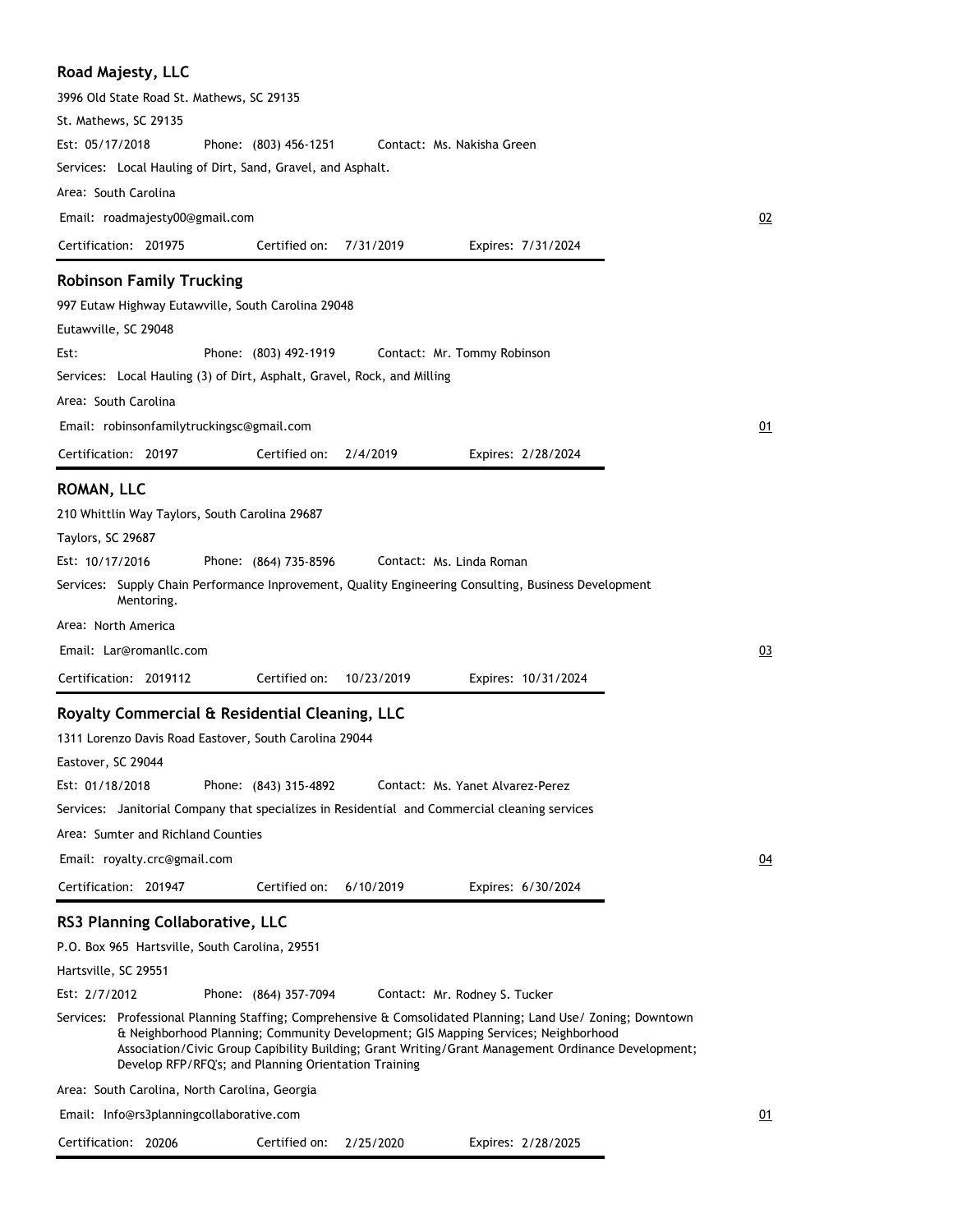### **Rumsey Construction and Renovation, LLC**

| 920 Hemlock Drive                                                                                                                                                                                                                                                                                                                                                                                                                                                                                                                                                                                                                                                                                   |    |
|-----------------------------------------------------------------------------------------------------------------------------------------------------------------------------------------------------------------------------------------------------------------------------------------------------------------------------------------------------------------------------------------------------------------------------------------------------------------------------------------------------------------------------------------------------------------------------------------------------------------------------------------------------------------------------------------------------|----|
| Columbia, SC 29201                                                                                                                                                                                                                                                                                                                                                                                                                                                                                                                                                                                                                                                                                  |    |
| Est: 2013<br>Phone: (803) 309-1218<br>Contact: Tony Rumsey                                                                                                                                                                                                                                                                                                                                                                                                                                                                                                                                                                                                                                          |    |
| Services: Water mitigation and restoration, Construction services, residential, commercial, interior renovations,<br>exterior renovations, roof and general repair                                                                                                                                                                                                                                                                                                                                                                                                                                                                                                                                  |    |
| Area: South Carolina, North Carolina                                                                                                                                                                                                                                                                                                                                                                                                                                                                                                                                                                                                                                                                |    |
| Email: tony@rumseycr.com                                                                                                                                                                                                                                                                                                                                                                                                                                                                                                                                                                                                                                                                            | 07 |
| Certification: 201740<br>Certified on:<br>6/15/2017<br>Expires: 6/30/2022                                                                                                                                                                                                                                                                                                                                                                                                                                                                                                                                                                                                                           |    |
| <b>Rutherford Media Group, LLC</b>                                                                                                                                                                                                                                                                                                                                                                                                                                                                                                                                                                                                                                                                  |    |
| 1122 Lady Street, Columbia, South Carolina 29201                                                                                                                                                                                                                                                                                                                                                                                                                                                                                                                                                                                                                                                    |    |
| Gastonia, NC 28052                                                                                                                                                                                                                                                                                                                                                                                                                                                                                                                                                                                                                                                                                  |    |
| Est: 02/01/2003<br>Contact: Mr. James Rutherford<br>Phone: (704) 488-6565                                                                                                                                                                                                                                                                                                                                                                                                                                                                                                                                                                                                                           |    |
| Services: Video Production, Commercials, Documentaries, Training Videos, LIVE Streaming, Multi-Camera<br>Shoots, Editing, Grading, 4k Cameras.                                                                                                                                                                                                                                                                                                                                                                                                                                                                                                                                                      |    |
| Area: Southeast (NC, SC, GA, FL, TN, MS, AL)                                                                                                                                                                                                                                                                                                                                                                                                                                                                                                                                                                                                                                                        |    |
| Email: mail@rutherfordmedia.com                                                                                                                                                                                                                                                                                                                                                                                                                                                                                                                                                                                                                                                                     | 01 |
| Certification: 202232<br>Certified on:<br>4/5/2022<br>Expires: 4/30/2027                                                                                                                                                                                                                                                                                                                                                                                                                                                                                                                                                                                                                            |    |
| S & G Concrete, Inc.                                                                                                                                                                                                                                                                                                                                                                                                                                                                                                                                                                                                                                                                                |    |
| 207 Iris Drive, Waterboro, South Carolina 29488                                                                                                                                                                                                                                                                                                                                                                                                                                                                                                                                                                                                                                                     |    |
| Waterboro, SC 29488                                                                                                                                                                                                                                                                                                                                                                                                                                                                                                                                                                                                                                                                                 |    |
| Est: 10/01/2018<br>Phone: (843) 635-4113<br>Contact: Ms. Shakerra Green                                                                                                                                                                                                                                                                                                                                                                                                                                                                                                                                                                                                                             |    |
| Services: Flat Work, Slabs, Sidewalks, Driveways, Handicap Ramps, Dumpster Pads, and Curb Inlets.                                                                                                                                                                                                                                                                                                                                                                                                                                                                                                                                                                                                   |    |
| Area: South Carolina                                                                                                                                                                                                                                                                                                                                                                                                                                                                                                                                                                                                                                                                                |    |
| Email: sandgconcrete@gmail.com                                                                                                                                                                                                                                                                                                                                                                                                                                                                                                                                                                                                                                                                      | 02 |
| Certification: 2020119<br>Certified on:<br>10/27/2020<br>Expires: 10/31/2025                                                                                                                                                                                                                                                                                                                                                                                                                                                                                                                                                                                                                        |    |
| S&A Enterprises, Inc                                                                                                                                                                                                                                                                                                                                                                                                                                                                                                                                                                                                                                                                                |    |
| 2126 Woodtrail Drive, Columbia, South Carolina 29210                                                                                                                                                                                                                                                                                                                                                                                                                                                                                                                                                                                                                                                |    |
| Columbia, SC 29221                                                                                                                                                                                                                                                                                                                                                                                                                                                                                                                                                                                                                                                                                  |    |
| Est: 03/2000<br>Phone: (803) 606-3136<br>Contact: Sharon Gibson                                                                                                                                                                                                                                                                                                                                                                                                                                                                                                                                                                                                                                     |    |
| Services: Commercial Painting/Carpet/Flooring Hardwood/Tiles/Drywall/Sheetrock. Interior Renovations<br>include stalling, remodeling, renovations, and finishes of acoustical ceiling systems and panels,<br>loadbearing and non-load-bearingpartitions, lathing and plastering, flooring (excluding carpet) and<br>finishing, interior recreational surfaces, window and door installation, and installation of fixtures,<br>cabinets, and millwork; and which also includes fireproofing, insulation, lining, painting, partitions,<br>sandblastering, interior wall coverong, and waterproffing. This subclassification does not include<br>alterations to load-bearing portions of a structure. |    |
| Area: South Carolina                                                                                                                                                                                                                                                                                                                                                                                                                                                                                                                                                                                                                                                                                |    |
| Email: saaenterprises2@aol.com                                                                                                                                                                                                                                                                                                                                                                                                                                                                                                                                                                                                                                                                      | 02 |
| Certification: 201989<br>Certified on: 8/29/2019<br>Expires: 8/31/2024                                                                                                                                                                                                                                                                                                                                                                                                                                                                                                                                                                                                                              |    |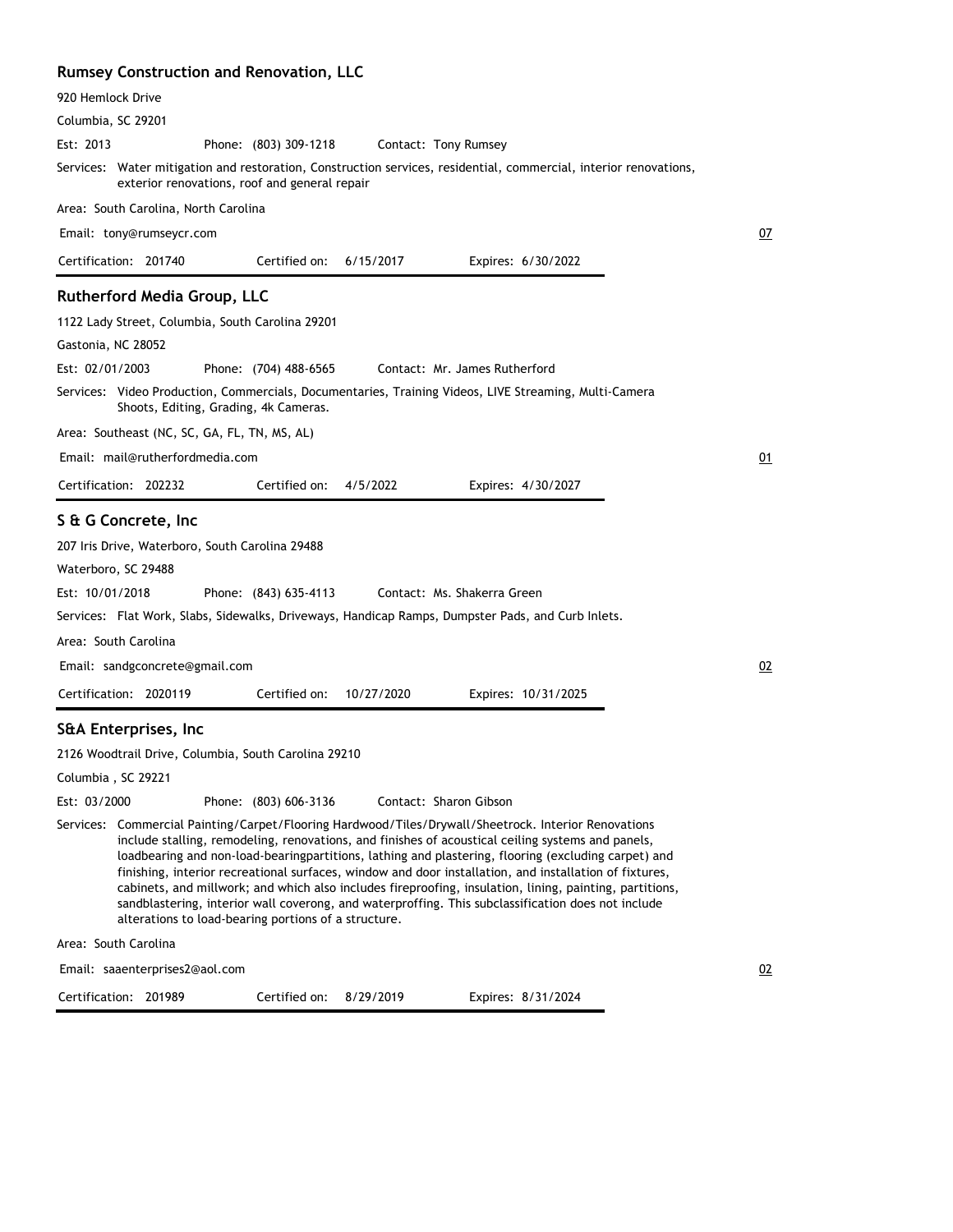# **S.A. Mikell & Company, LLC**

| 100 Majestic Oak Way, Aiken, South Carolina 29801                                                                                                                                         |    |
|-------------------------------------------------------------------------------------------------------------------------------------------------------------------------------------------|----|
| Aiken, SC 29801                                                                                                                                                                           |    |
| Est: 08/15/2018<br>Phone: (803) 571-5784<br>Contact: Mr. Shanga "Abmad" Mikelll                                                                                                           |    |
| Services: Provides Construction and Renovation of Single and Multi-Family Homes, Site Preparation, Demolition,<br>Site Pads, Land Clearing, and Landscaping.                              |    |
| Area: South Carolina                                                                                                                                                                      |    |
| Email: samikellco@gmail.com                                                                                                                                                               | 01 |
| Certification: 202218<br>Certified on:<br>2/25/2022<br>Expires: 2/28/2027                                                                                                                 |    |
| <b>Safeguard Solutions, LLC</b>                                                                                                                                                           |    |
| 105 Retha Road Orangeburg, South Carolina 29115                                                                                                                                           |    |
| Orangeburg, SC 29115                                                                                                                                                                      |    |
| Est: 10/16/2016<br>Phone: (803) 837-0708<br>Contact: Mr. Kevin Coleman                                                                                                                    |    |
| Services: Home Defense Training, Handgun Familiarization, Active Shooter, Unwanted Intruder Awareness,<br>Publice vs Law Enforcement Behavior Awareness, Security & Safety Rick Analysis. |    |
| Area: South Carolina                                                                                                                                                                      |    |
| Email: 4safeguardsolutions1st@gmail.com                                                                                                                                                   | 01 |
| Certification: 2019114<br>Certified on:<br>10/25/2019<br>Expires: 10/31/2024                                                                                                              |    |
|                                                                                                                                                                                           |    |
| Safety 1st Fire Protection, LLC                                                                                                                                                           |    |
| 4009 S. Church St Ext. Roebuck, SC 29376                                                                                                                                                  |    |
| Spartanburg, SC 29301                                                                                                                                                                     |    |
| Est: 08/2015<br>Contact:<br>Phone: (864) 707-7092                                                                                                                                         |    |
| Services: Fire Extinguisher Inspectios, Fire Extinguisher certifications/recertification, Annual inspections,<br>Monthly inspections, recharging/and refills.                             |    |
| Area: 100 Mile radius from Spartanburg, SC                                                                                                                                                |    |
| Email: George@safety1fire.com                                                                                                                                                             | 04 |
| Certification: 201839<br>Certified on:<br>3/26/2018<br>Expires: 3/31/2023                                                                                                                 |    |
| <b>Safety Compliance Solutions, LLC</b>                                                                                                                                                   |    |
| 1324 Pickett Streets, Charleston, South Carolina 29412                                                                                                                                    |    |
| Charleston, SC 29412                                                                                                                                                                      |    |
| Est: 09/16/2018<br>Phone: (843) 607-0060<br>Contact: Mr. John W. Atkins III                                                                                                               |    |
| Services: Provides safety and workforce development training.                                                                                                                             |    |
| Area: South Carolina                                                                                                                                                                      |    |
| Email: scsolutions843@gmail.com                                                                                                                                                           | 01 |
| Certification: 202166<br>Certified on:<br>6/28/2021<br>Expires: 6/30/2026                                                                                                                 |    |
|                                                                                                                                                                                           |    |
| Saillant Language Consulting, LLC                                                                                                                                                         |    |
| 672 Hamlet Circle, Goose Creek, South Carolina 29445                                                                                                                                      |    |
| Goose Creek, SC 29445                                                                                                                                                                     |    |
| Est: 01/19/2011<br>Phone: (843) 200-2460<br>Contact: Ms. Diana Saillant                                                                                                                   |    |
| Services: Language translations & Interpretations, Language Training, & Cross Culture Training.                                                                                           |    |
| Area: South Carolina                                                                                                                                                                      |    |
| Email: diana@saillantll.com                                                                                                                                                               | 04 |
| Certified on:<br>Certification: 202224<br>3/14/2022<br>Expires: 3/31/2027                                                                                                                 |    |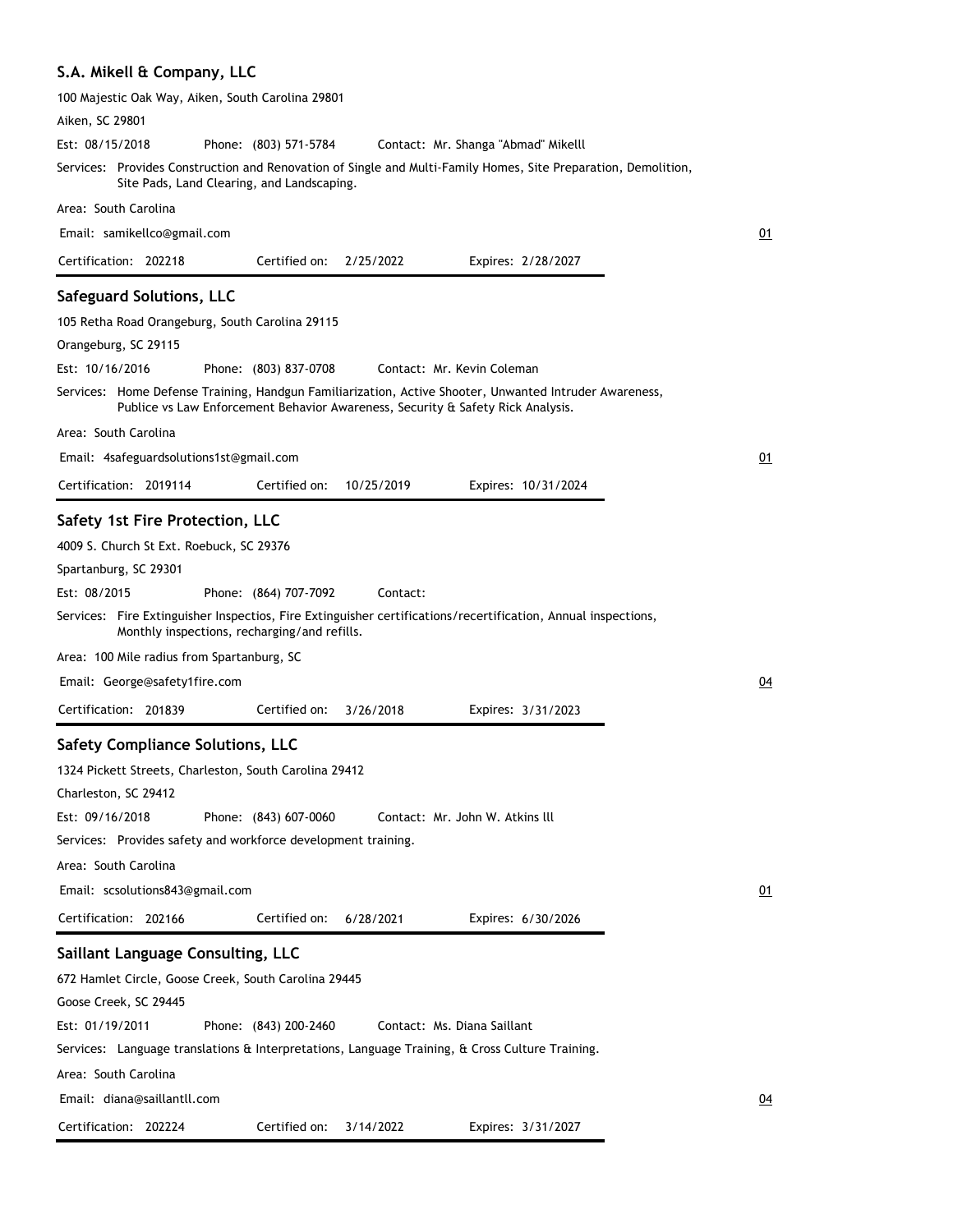| Salute Chew Mobile Kitchen & Catering Company, LLC                                                                |           |
|-------------------------------------------------------------------------------------------------------------------|-----------|
| 436 Rolling Stream Drive, Rock Hill, South Carolina 29732                                                         |           |
| Rock Hill, SC 29732                                                                                               |           |
| Est: 10/2019<br>Phone: (803) 574-6200<br>Contact: Ms. Ceslie Jenkins                                              |           |
| Services: Specializes in providing mobile food and event catering services.                                       |           |
| Area: South Carolina                                                                                              |           |
| Email: dco@salutechew.com                                                                                         | 02        |
| Certification: 2020130<br>11/3/2020<br>Certified on:<br>Expires: 11/30/2025                                       |           |
| Sandhills Business & Consulting Services, LLC                                                                     |           |
| 14 Coulter Pine Court                                                                                             |           |
| Columbia, SC 29229                                                                                                |           |
| Est: 2015<br>Phone: (834) 714-3876<br>Contact: Karen Moten                                                        |           |
| Services: IT Project Management, Business Consulting, Economic Research Analysis                                  |           |
| Area:                                                                                                             |           |
| Email:                                                                                                            | 02        |
|                                                                                                                   |           |
| Certified on:<br>Expires: 10/31/2022<br>Certification: 2017114<br>10/30/2017                                      |           |
| SC Solar Energy, Inc                                                                                              |           |
| 400 Fabar Place Drive, North Charleston, South Carolina 29405                                                     |           |
| Moncks Corner, SC 29461                                                                                           |           |
| Est: 03/01/2007<br>Phone: (843) 790-3008<br>Contact: Mr. William Wilson                                           |           |
| Services: Solar Installation, Renewable energy consultant, Solar Power, Lighting, Electrical Wiring Installation. |           |
| Area: South Carolina                                                                                              |           |
| Email: Williams@sc-solarenergy.com                                                                                | 01        |
| Certification: 2021124<br>Certified on:<br>11/10/2021<br>Expires: 11/30/2026                                      |           |
| <b>SCA Underground</b>                                                                                            |           |
| 188 Midway Road Lexington, South Carolina 29171                                                                   |           |
| West Columbia, SC 29171                                                                                           |           |
| Est: 09/10/2007<br>Phone: (803) 730-3568<br>Contact: Ms. Susan Atkins                                             |           |
| Services: Video inspects newly installed and existing storm drain pipes, sewer pipes and their appurternance.     |           |
| Area: South Carolina                                                                                              |           |
| Email: scatkins@bellsouth.net                                                                                     | 03        |
| Certification: 201934<br>Certified on:<br>3/21/2019<br>Expires: 3/31/2024                                         |           |
|                                                                                                                   |           |
| <b>SCC Trucking Company, LLC</b>                                                                                  |           |
| 1217 Jocelyn Drive #208, Fort Mill, South Carolina 29708                                                          |           |
| Fort Mill, SC 29708                                                                                               |           |
| Est: 08/2017<br>Phone: (704) 780-5381<br>Contact: Mr. Damion McGowan                                              |           |
| Services: Hauling (1) - Transports general Freight both locally and regionally.                                   |           |
| Area: South Carolina, North Carolina                                                                              |           |
| Email: Dmcgowan@scctruckingco.com                                                                                 | <u>01</u> |
| Certification: 2020117<br>Certified on:<br>10/27/2020<br>Expires: 10/31/2025                                      |           |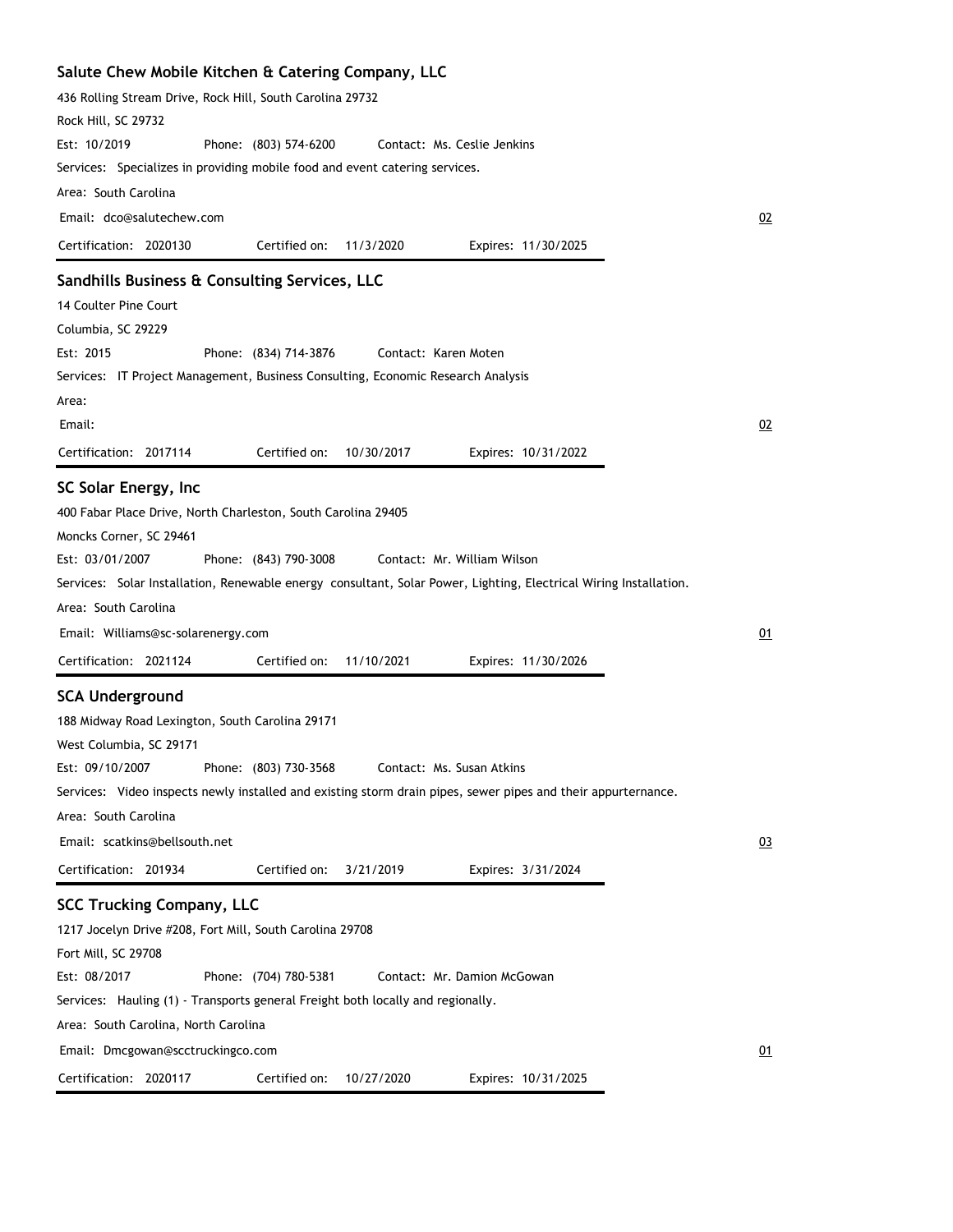#### **SCHAJ Enterprises**

| 1114 Friartuck Trail, Ladson, South Carolina 29456                                                                                                                                                                                                                         |    |
|----------------------------------------------------------------------------------------------------------------------------------------------------------------------------------------------------------------------------------------------------------------------------|----|
| Ladson, SC 29456                                                                                                                                                                                                                                                           |    |
| Est: 01/02/2017<br>Phone: (608) 921-1227<br>Contact: Mr. Soheeb Ajagbe                                                                                                                                                                                                     |    |
| Services: We sell and distribute Organic Fertilizer to Farmers. We also provides consultative Services to small<br>and medium size companies, Ferderal, state Govt & county.                                                                                               |    |
| Area: South Carolina, North Carolina, Georgia, Flordia                                                                                                                                                                                                                     |    |
| Email: schaj2000@yahoo.com                                                                                                                                                                                                                                                 | 01 |
| Certified on:<br>Certification: 202145<br>4/26/2021<br>Expires: 4/30/2026                                                                                                                                                                                                  |    |
| <b>Scott Trucking</b>                                                                                                                                                                                                                                                      |    |
| 42 Halifax Drive St. Helena Island South Carolina 29920                                                                                                                                                                                                                    |    |
| St. Helena Island, SC 29920                                                                                                                                                                                                                                                |    |
| Est: 11/10/2016<br>Contact: Rena Scott<br>Phone: (843) 838-4773                                                                                                                                                                                                            |    |
| Services: Local Hauling of Asphalt, Gravel, Sand, and Debris                                                                                                                                                                                                               |    |
| Area: South Carolina                                                                                                                                                                                                                                                       |    |
| Email: renascott34@yahoo.com                                                                                                                                                                                                                                               | 02 |
| Certification: 2018126<br>Certified on:<br>10/10/2018<br>Expires: 10/31/2023                                                                                                                                                                                               |    |
| SealCath, LLC                                                                                                                                                                                                                                                              |    |
| 4000 S. Faber Place Drive, North Charleston, SC 29405                                                                                                                                                                                                                      |    |
| Mount Pleasant, SC 29466                                                                                                                                                                                                                                                   |    |
| Est: 11/06/2013<br>Phone: (843) 614-7643<br>Contact:                                                                                                                                                                                                                       |    |
| Services: Medical Devices (catheter, needles), Medical supplies (surgical trays, bandages, gauze, IV tubinga,<br>Office Supplies (copy paper, pencil, ink pen, Janitorial Supplies (cleaning supplies, and Computer<br>Systems (desktop, laptop, accessories, and servers. |    |
| Area: United States, Canada                                                                                                                                                                                                                                                |    |
| Email: simmons@sealcath.com                                                                                                                                                                                                                                                | 01 |
| Certified on:<br>Certification: 201880<br>6/19/2018<br>Expires: 6/30/2023                                                                                                                                                                                                  |    |
| Selective Training Educational Ministries, LLC                                                                                                                                                                                                                             |    |
| 303 Drayton Street, Newberry. South Carolina 29108                                                                                                                                                                                                                         |    |
| Newberry, SC 29108                                                                                                                                                                                                                                                         |    |
| Est: 1999<br>Phone: (404) 449-6593<br>Contact: Ms. Vermelle Hill                                                                                                                                                                                                           |    |
| Services: Specializes in providing Janitorial Services, Educational Training Certification Programs, Employability<br>Skills training, and Recruitment.                                                                                                                    |    |
| Area: South Carolina, Georgia                                                                                                                                                                                                                                              |    |
| Email: Steminstitute.org@gmail.com                                                                                                                                                                                                                                         | 02 |
| Certification: 2021126<br>Certified on:<br>11/19/2021<br>Expires: 11/30/2026                                                                                                                                                                                               |    |
| Serenity Home HealthCare, LLC                                                                                                                                                                                                                                              |    |
| 309 SE Main Street, Suite 202, Simpsonville, South Carolina 29681                                                                                                                                                                                                          |    |
| Mauldin, SC 29662                                                                                                                                                                                                                                                          |    |
| Est: 03/15/2015<br>Phone: (864) 385-5113<br>Contact: Ms. Vannessa Vance-Logan                                                                                                                                                                                              |    |
| Services: Case management for community long-term care.                                                                                                                                                                                                                    |    |
| Area: South Carolina                                                                                                                                                                                                                                                       |    |
| Email: Vanessa@shhc-sc.com                                                                                                                                                                                                                                                 | 02 |

Certification: 202113 Expires: 2/28/2026 Certified on: 2/3/2021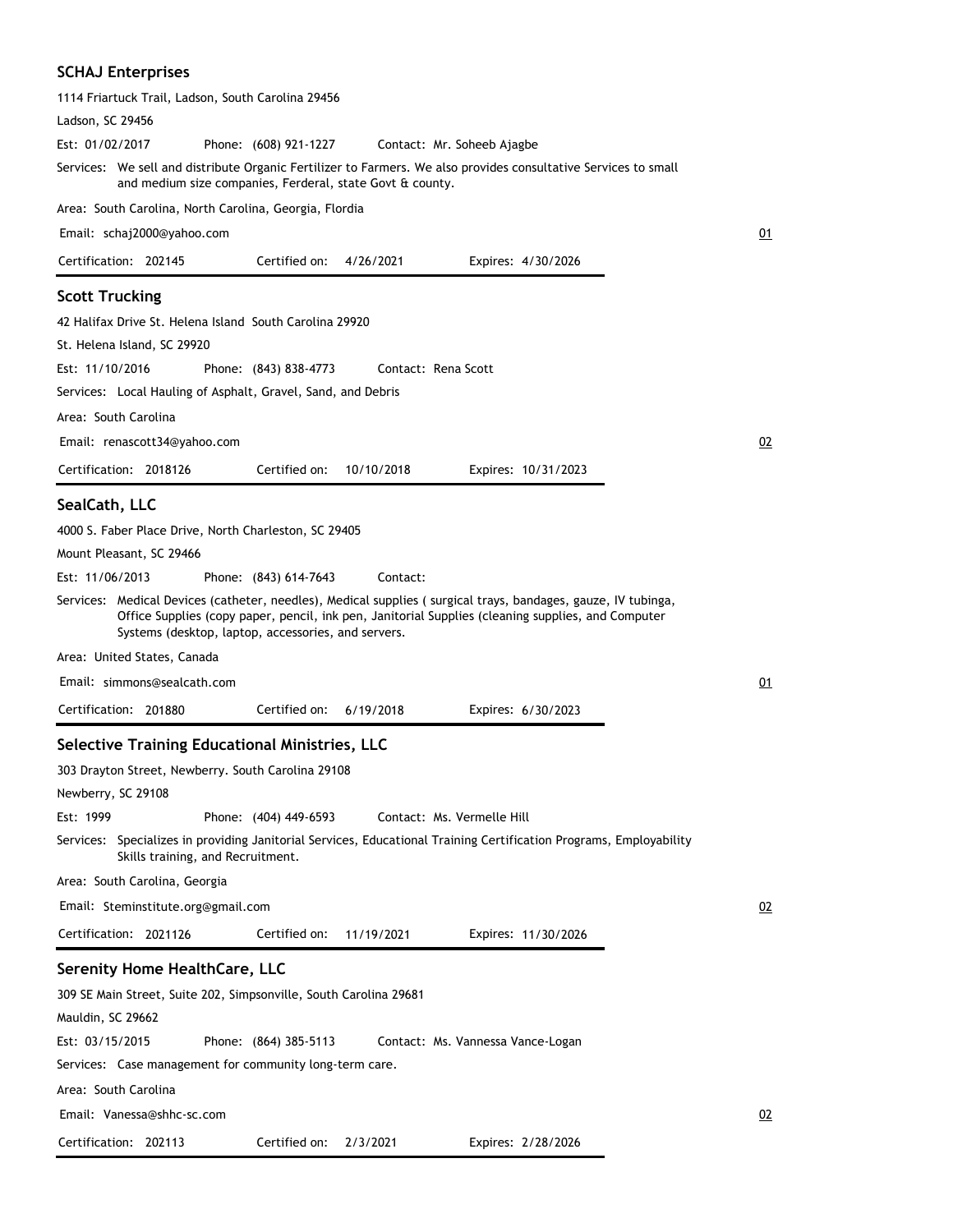### **Seven Flowers, LLC**

| 671 Oliver Street, Bowman, South Carolina 29018                                                                                                                                                                                                                                         |    |
|-----------------------------------------------------------------------------------------------------------------------------------------------------------------------------------------------------------------------------------------------------------------------------------------|----|
| Bowman, SC 29018                                                                                                                                                                                                                                                                        |    |
| Est: 02/01/1997<br>Phone: (803) 829-1079<br>Contact: Pearlie Turkvant-Heyward                                                                                                                                                                                                           |    |
| Services: Provide Products and Services in the Floral and Real Estate Industries, Specializing in Floral<br>Arrangements for all occasions and Property Preservation Services for foreclosed properties.                                                                                |    |
| Area: South Carolina                                                                                                                                                                                                                                                                    |    |
| Email: pearlie.heyward@sevenflowersllc.com                                                                                                                                                                                                                                              | 02 |
| Certification: 2019136<br>Certified on:<br>12/12/2019<br>Expires: 12/31/2024                                                                                                                                                                                                            |    |
| <b>Shady Grove Construction, LLC</b>                                                                                                                                                                                                                                                    |    |
| 1079 West Shady Grove Road                                                                                                                                                                                                                                                              |    |
| Irmo, SC 29063                                                                                                                                                                                                                                                                          |    |
| Est: 2001<br>Phone: (803) 781-2516<br>Contact: Erica Richardson                                                                                                                                                                                                                         |    |
| Services: Water and sewer utilities contractor, erosion control, underground retention systems, tapping,<br>grading, asphalt, boring & tunneling, backflow installation and testing, Plant licensed                                                                                     |    |
| Area: South Carolina, licensed in NC and VA                                                                                                                                                                                                                                             |    |
| Email: ericasgc2@aol.com                                                                                                                                                                                                                                                                | 03 |
| Certification: 2017108<br>Certified on:<br>10/9/2017<br>Expires: 10/31/2022                                                                                                                                                                                                             |    |
| <b>Sharp Business Consulting Services, LLC</b>                                                                                                                                                                                                                                          |    |
| 1320 Main St. Suite 300, Columbia, SC 29201                                                                                                                                                                                                                                             |    |
| Columbia, SC 29201                                                                                                                                                                                                                                                                      |    |
| Est: 01/2006<br>Phone: (803) 724-1312<br>Contact: Mr. Wayne Sims                                                                                                                                                                                                                        |    |
| Services: Consulting, project Management Support, Community Outreach Services, Emergency Response, Diaster<br>Clean-up, Management, Leasing Services, Staffing, Human Resources, and Telecommunication and<br>Equipment, and Operations Support Services. Broker of Petroleum Products. |    |
| Area: South Carolina                                                                                                                                                                                                                                                                    |    |
| Email: wsims@sharpbusiness.biz                                                                                                                                                                                                                                                          | 01 |
| Certification: 2020110<br>Certified on:<br>10/5/2020<br>Expires: 10/31/2025                                                                                                                                                                                                             |    |
| <b>Sharperson's Executive Leadership</b>                                                                                                                                                                                                                                                |    |
| 501-8 Old Greenville Hwy PMB 325 Clemson, South Carolina 29631                                                                                                                                                                                                                          |    |
| Clemson, SC 29631                                                                                                                                                                                                                                                                       |    |
| Est: 01/30/2000<br>Phone: (864) 207-0542<br>Contact: Mr. Carl Sharperson Jr.                                                                                                                                                                                                            |    |
| Services: Speaking, Consulting, Coaching, Author, Executive Coaching, Professional Recruiting, Professional<br>Coaching, Team Building, Srategic Planning, Diversity Consulting.                                                                                                        |    |
| Area: Nationwaide                                                                                                                                                                                                                                                                       |    |
| Email: CarlSharperson@hotmail.com                                                                                                                                                                                                                                                       | 01 |
| Certification: 201971<br>Certified on:<br>7/23/2019<br>Expires: 7/31/2024                                                                                                                                                                                                               |    |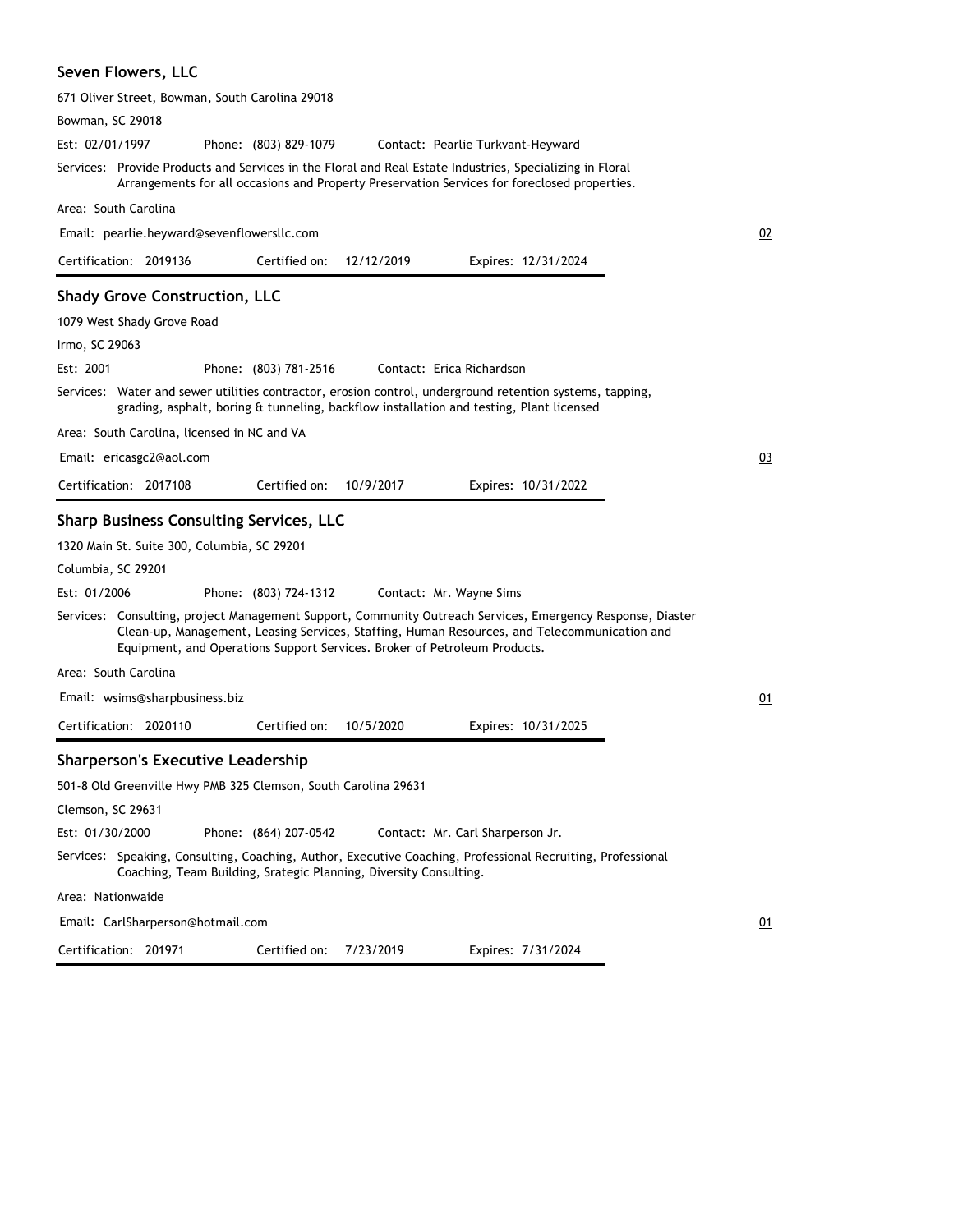| She Care Too, LLC                                                                                                                                                                                                         |    |
|---------------------------------------------------------------------------------------------------------------------------------------------------------------------------------------------------------------------------|----|
| 4037 Gift BLVD, Johns Island, South Carolina 29453                                                                                                                                                                        |    |
| Johns Island, SC 29453                                                                                                                                                                                                    |    |
| Est: 06/02/2019<br>Phone: (843) 425-6869<br>Contact: Charles C. Heyward. Sr.                                                                                                                                              |    |
| Services: PPE: Personal Protective Equipment Procurement                                                                                                                                                                  |    |
| Area: South Carolina                                                                                                                                                                                                      |    |
| Email: ccheyward1@gmail.com                                                                                                                                                                                               | 01 |
| Certified on:<br>Certification: 202133<br>3/30/2021<br>Expires: 3/31/2026                                                                                                                                                 |    |
| <b>Shirley Condra Enterprises, LLC</b>                                                                                                                                                                                    |    |
|                                                                                                                                                                                                                           |    |
| 132 Petigru Circle, McCormisk, South Carolina 29835<br>McCormick, SC 29835                                                                                                                                                |    |
| Est: 12/15/2018<br>Phone: (864) 602-2021<br>Contact: Ms. Shirley Condra                                                                                                                                                   |    |
| Services: Executive Recruiting, Matching qualified candidates to company's hard to fill jobs.                                                                                                                             |    |
| Area: U. S. Nationwide                                                                                                                                                                                                    |    |
| Email: Shirley@screcruits.us                                                                                                                                                                                              | 03 |
|                                                                                                                                                                                                                           |    |
| Certification: 202014<br>Certified on:<br>3/5/2020<br>Expires: 3/31/2025                                                                                                                                                  |    |
| <b>SHLTR Architects, LLC</b>                                                                                                                                                                                              |    |
| 108-B MoHawk Drive Greenville, South Carolina 29609                                                                                                                                                                       |    |
| Greenville, SC 29609                                                                                                                                                                                                      |    |
| Est: 03/2010<br>Phone: (864) 603-1717<br>Contact: Tara B. Hile & Chesley White                                                                                                                                            |    |
| Services: Architectural Services (retail, mixed-use, multi-family, industrial, interior design, office and<br>residential projects)                                                                                       |    |
| Area: Southeastern United States, South Carolina, North Carolina, Georgia                                                                                                                                                 |    |
| Email:                                                                                                                                                                                                                    | 03 |
| Certified on:<br>Certification: 2018119<br>9/19/2018<br>Expires: 9/30/2023                                                                                                                                                |    |
| Shred With US, LLC                                                                                                                                                                                                        |    |
| 153 Lott Court W. Columbia, South Carolina 29169                                                                                                                                                                          |    |
| West Columbia, SC 29172                                                                                                                                                                                                   |    |
| Est: 2003<br>Phone: (803) 358-2024<br>Contact: Ms. Robin Ragsdale                                                                                                                                                         |    |
| Services: Mobile Shredding, Product Destruction, Computer Recycling, Hard Drive Destruction, Record Storage<br>Services, Office Recycling.                                                                                |    |
| Area: South Carolina                                                                                                                                                                                                      |    |
| Email: robin@shredwithus.com                                                                                                                                                                                              | 03 |
| Certified on:<br>Certification: 202173<br>7/7/2021<br>Expires: 7/31/2026                                                                                                                                                  |    |
| Signage Media Plus, Inc.                                                                                                                                                                                                  |    |
| 16020 Virginia Lee Court, Fort Mill, South Carolina 29708                                                                                                                                                                 |    |
| Fort Mill, SC 29708                                                                                                                                                                                                       |    |
| Est: 10/24/2013<br>Phone: (704) 970-7029<br>Contact: Ms. Michelle Isola                                                                                                                                                   |    |
| Services: Local Advertising Pllacement, Billboard Avertising, Custom Printing Services (Designs on banners,<br>brochures, and other marketing materials). Website Development and Design, Graphics and Video<br>Creation. |    |
| Area: South Carolina, North Carolina                                                                                                                                                                                      |    |
| Email: michelle@signagemediaplus.com                                                                                                                                                                                      | 03 |
| Certified on:<br>Certification: 20226<br>1/31/2022<br>Expires: 1/31/2027                                                                                                                                                  |    |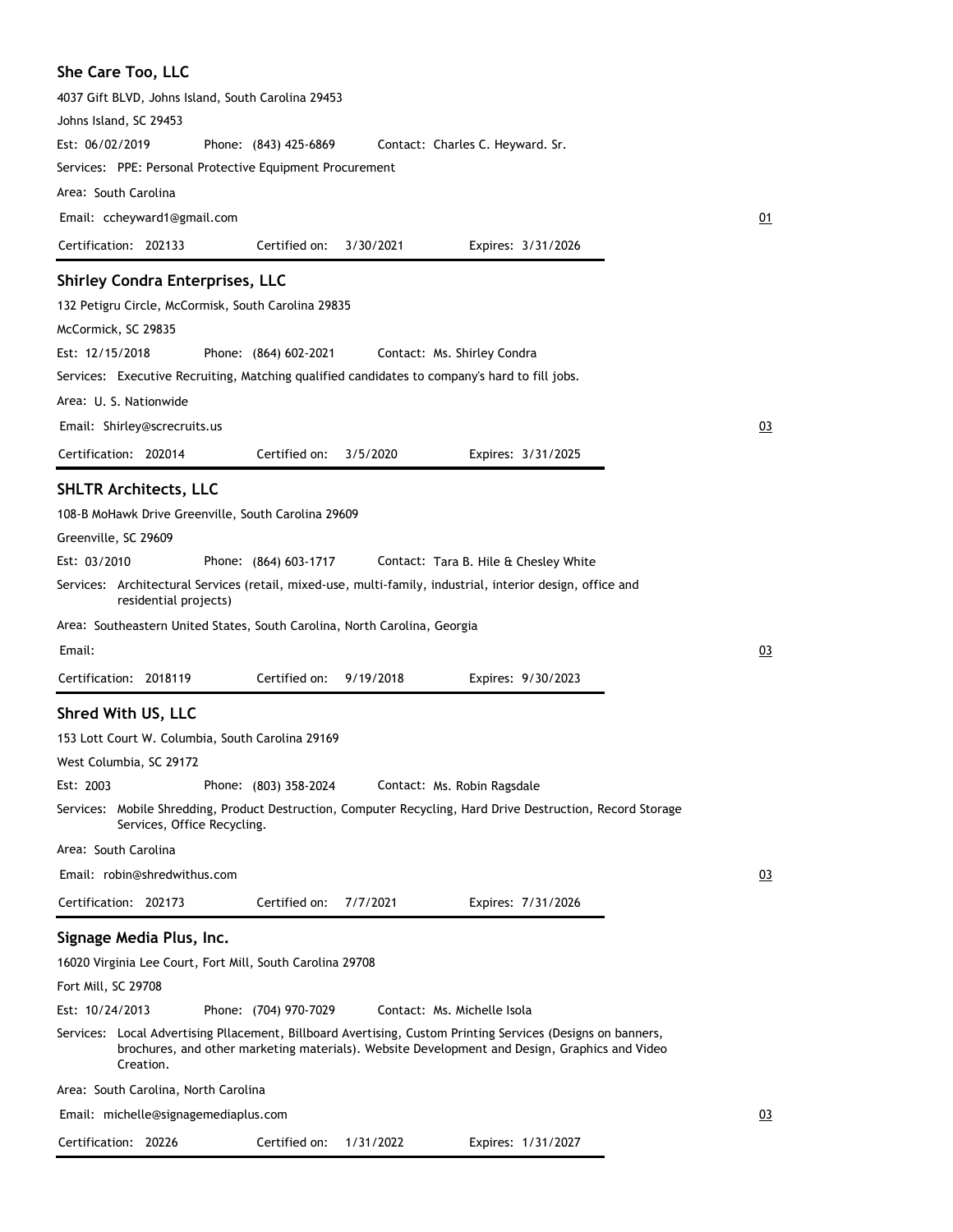# **Signet of Truth Transportation, LLC**

| 200 Branchwood Drive, Apt. A-3, Goose Creek, SC 29445 |                              |                       |                                                         |                                                                                                                                                                                                                                                                                                        |    |
|-------------------------------------------------------|------------------------------|-----------------------|---------------------------------------------------------|--------------------------------------------------------------------------------------------------------------------------------------------------------------------------------------------------------------------------------------------------------------------------------------------------------|----|
| Summerville, SC 29483                                 |                              |                       |                                                         |                                                                                                                                                                                                                                                                                                        |    |
| Est: 12/2016                                          |                              | Phone: (843) 425-5682 |                                                         | Contact: Albert Perry                                                                                                                                                                                                                                                                                  |    |
| Services: Transportation services broker              |                              |                       |                                                         |                                                                                                                                                                                                                                                                                                        |    |
| Area: NC, SC, and GA                                  |                              |                       |                                                         |                                                                                                                                                                                                                                                                                                        |    |
| Email: AlbertPerryJr@gmail.com                        |                              |                       |                                                         |                                                                                                                                                                                                                                                                                                        | 01 |
| Certification: 201822                                 |                              | Certified on:         | 3/1/2018                                                | Expires: 3/31/2023                                                                                                                                                                                                                                                                                     |    |
| Signs by Design, Inc.                                 |                              |                       |                                                         |                                                                                                                                                                                                                                                                                                        |    |
| 6 E. Lee Road Tayllors, South Carolina 29687          |                              |                       |                                                         |                                                                                                                                                                                                                                                                                                        |    |
| Taylors, SC 29687                                     |                              |                       |                                                         |                                                                                                                                                                                                                                                                                                        |    |
| Est: 04/01/2004                                       |                              | Phone: (864) 322-7073 |                                                         | Contact: Ms. Derorah D. Lott                                                                                                                                                                                                                                                                           |    |
|                                                       | refurbish exterior lighting. |                       |                                                         | Services: Survey, esign, Manufacture, Install, Repair, Refurbishall types of signage, Survey, Install, Repair, and                                                                                                                                                                                     |    |
| Area: 125 Mile radius from Greenville, SC             |                              |                       |                                                         |                                                                                                                                                                                                                                                                                                        |    |
| Email: info4sign@gmail.com                            |                              |                       |                                                         |                                                                                                                                                                                                                                                                                                        | 03 |
| Certification: 201957                                 |                              | Certified on:         | 6/25/2019                                               | Expires: 6/30/2024                                                                                                                                                                                                                                                                                     |    |
| Simplicity Pharmacy Services and Wellness Center, Inc |                              |                       |                                                         |                                                                                                                                                                                                                                                                                                        |    |
| 826 Greyhound Lane Blythewood, South Carolina 29016   |                              |                       |                                                         |                                                                                                                                                                                                                                                                                                        |    |
| Blythewood, SC 29016                                  |                              |                       |                                                         |                                                                                                                                                                                                                                                                                                        |    |
| Est: 5/12/2004                                        |                              | Phone: (803) 606-0334 |                                                         | Contact: Sabrina Dash                                                                                                                                                                                                                                                                                  |    |
|                                                       |                              |                       | Management and InService Training tp Physician Offices. | Services: Medication Consulting also know as Medication Theraphy Management to Elderly Patients and their<br>Caregivers. Provide workshops and seminars on Medication Safety in the Elderly to Healthcare<br>Providers HealthCare Institution in the community: Provide Medication and Chronic Disease |    |
| Area: Northeast Columbia                              |                              |                       |                                                         |                                                                                                                                                                                                                                                                                                        |    |
| Email:                                                |                              |                       |                                                         |                                                                                                                                                                                                                                                                                                        | 02 |
| Certification: 2018149                                |                              | Certified on:         | 11/2/2018                                               | Expires: 11/30/2023                                                                                                                                                                                                                                                                                    |    |
| Sims Petroleum Company, LLC                           |                              |                       |                                                         |                                                                                                                                                                                                                                                                                                        |    |
| 1320 Main Street, Suite 300 Columbia, SC 29201        |                              |                       |                                                         |                                                                                                                                                                                                                                                                                                        |    |
| Columbia, SC 29201                                    |                              |                       |                                                         |                                                                                                                                                                                                                                                                                                        |    |
| Est: 12/02/2017                                       |                              | Phone: (803) 600-7941 | Contact:                                                |                                                                                                                                                                                                                                                                                                        |    |
|                                                       |                              |                       |                                                         | Services: Supplier of Diesel, Ethanol, Biodiesel, and Lubricants, and resell to customers.                                                                                                                                                                                                             |    |
| Area: Columbia, SC                                    |                              |                       |                                                         |                                                                                                                                                                                                                                                                                                        |    |
| Email:                                                |                              |                       |                                                         |                                                                                                                                                                                                                                                                                                        | 01 |
| Certification: 201835                                 |                              | Certified on:         | 3/26/2018                                               | Expires: 3/31/2023                                                                                                                                                                                                                                                                                     |    |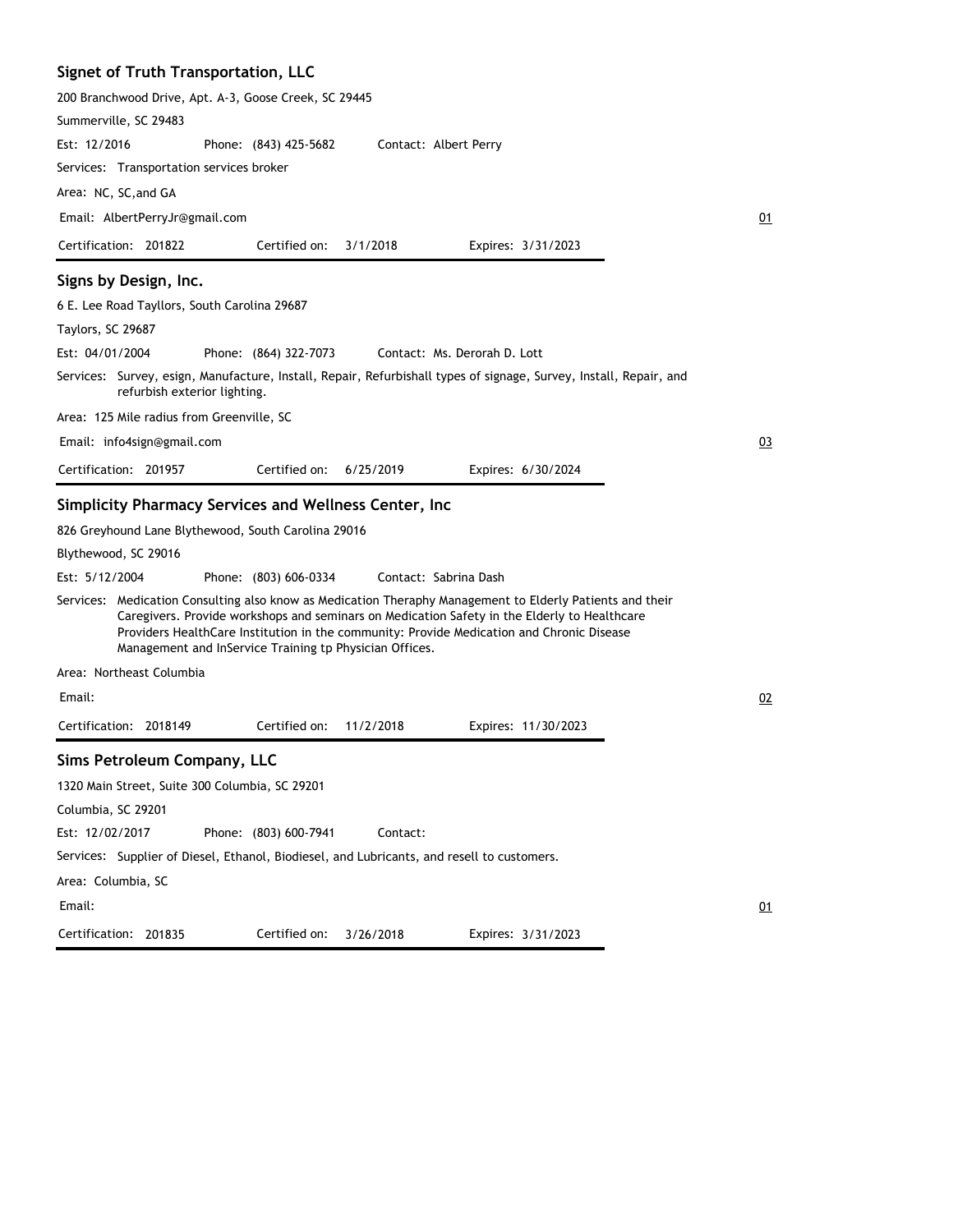| <b>SJ Studios, LLC</b>                                                                                                                                                                                                                                                                                                                                                                                                                                 |    |
|--------------------------------------------------------------------------------------------------------------------------------------------------------------------------------------------------------------------------------------------------------------------------------------------------------------------------------------------------------------------------------------------------------------------------------------------------------|----|
| 108 Blueberry Lane                                                                                                                                                                                                                                                                                                                                                                                                                                     |    |
| LaFrance, SC 29656                                                                                                                                                                                                                                                                                                                                                                                                                                     |    |
| Est: 2001<br>Phone: (864) 646-8198<br>Contact: Sharon Jones                                                                                                                                                                                                                                                                                                                                                                                            |    |
| Services: Custom made -to-order hand made ceramic tiles for commercial or residential applications. Tiles are<br>suitable for walls, floors, interior, or exterior installations.                                                                                                                                                                                                                                                                      |    |
| Area: USA                                                                                                                                                                                                                                                                                                                                                                                                                                              |    |
| Email: sharon@sjstudiostile.com                                                                                                                                                                                                                                                                                                                                                                                                                        | 02 |
| Certification: 201860<br>Certified on:<br>5/21/2018<br>Expires: 5/31/2023                                                                                                                                                                                                                                                                                                                                                                              |    |
| <b>SLAMS Multimedia Professional Corp</b>                                                                                                                                                                                                                                                                                                                                                                                                              |    |
| 242 Southland Ave. Spartanburg Boiling Springs South Carolina 29316                                                                                                                                                                                                                                                                                                                                                                                    |    |
| Boiling Springs, SC 29316                                                                                                                                                                                                                                                                                                                                                                                                                              |    |
| Est: 02/14/2018<br>Phone: (864) 494-2883<br>Contact: Charmayne Brown                                                                                                                                                                                                                                                                                                                                                                                   |    |
| Services: Marketing, videos, promotionals, advertisement collateral, public relations,business consulting, public<br>speaking, leadership development, media training                                                                                                                                                                                                                                                                                  |    |
| Area: South Carolina                                                                                                                                                                                                                                                                                                                                                                                                                                   |    |
| Email: cbrown@slamsmultimedia.com                                                                                                                                                                                                                                                                                                                                                                                                                      | 02 |
| Certification: 202021<br>Certified on:<br>3/13/2020<br>Expires: 3/31/2025                                                                                                                                                                                                                                                                                                                                                                              |    |
| <b>Smalls and Son, LLC</b><br>1884 Cainhoy Rd, Huger SC 29450<br>Huger, SC 29450<br>Est: 08/29/2014<br>Phone: (843) 693-3522<br>Contact: Robert Lee Smalls Sr<br>Services: sitework, commercial demolition, clearing and grubbing, landscaping<br>Area: SC<br>Email:                                                                                                                                                                                   | 05 |
| Certification: 201730<br>Certified on:<br>5/11/2017<br>Expires: 5/31/2022                                                                                                                                                                                                                                                                                                                                                                              |    |
| <b>Smoak Construction Company, LLC</b><br>989 Holy Trinity Church Road, Little Mountain, South Carolina 29075<br>Little Mountain, SC 29075<br>Est: 02/02/2009<br>Phone: (803) 309-6410<br>Contact: Ms. Carol Smoak<br>Services: We Instal Water, and Sewer Pipes, Pumpstations, and Bores.<br>Area: Midland Area of South Carolina<br>Email: Csmoak@Smoakconstruction.com<br>Certification: 202228<br>Certified on:<br>3/30/2022<br>Expires: 3/31/2027 | 03 |
| Soil Consultants, Inc                                                                                                                                                                                                                                                                                                                                                                                                                                  |    |
| 1508 Greenleaf Street, Charleston, South Carolina 29405-9308<br>Charleston, SC 29402<br>Est: 12/05/1951<br>Phone: (843) 723-4539<br>Contact: Ms. Martha C. Johnson<br>Services: Geotechnical Engineering, Construction Material Testing, Nondestructive Testing, Charpter 1 & 17.<br>Special Inspections Contract Drilling Services, Environmental.<br>Area: South Carolina                                                                            |    |
| Email: bjohnson@soilconsultantsinc.com                                                                                                                                                                                                                                                                                                                                                                                                                 | 03 |
|                                                                                                                                                                                                                                                                                                                                                                                                                                                        |    |
| 6/20/2018<br>Certification: 2021883<br>Certified on:<br>Expires: 6/30/2023                                                                                                                                                                                                                                                                                                                                                                             |    |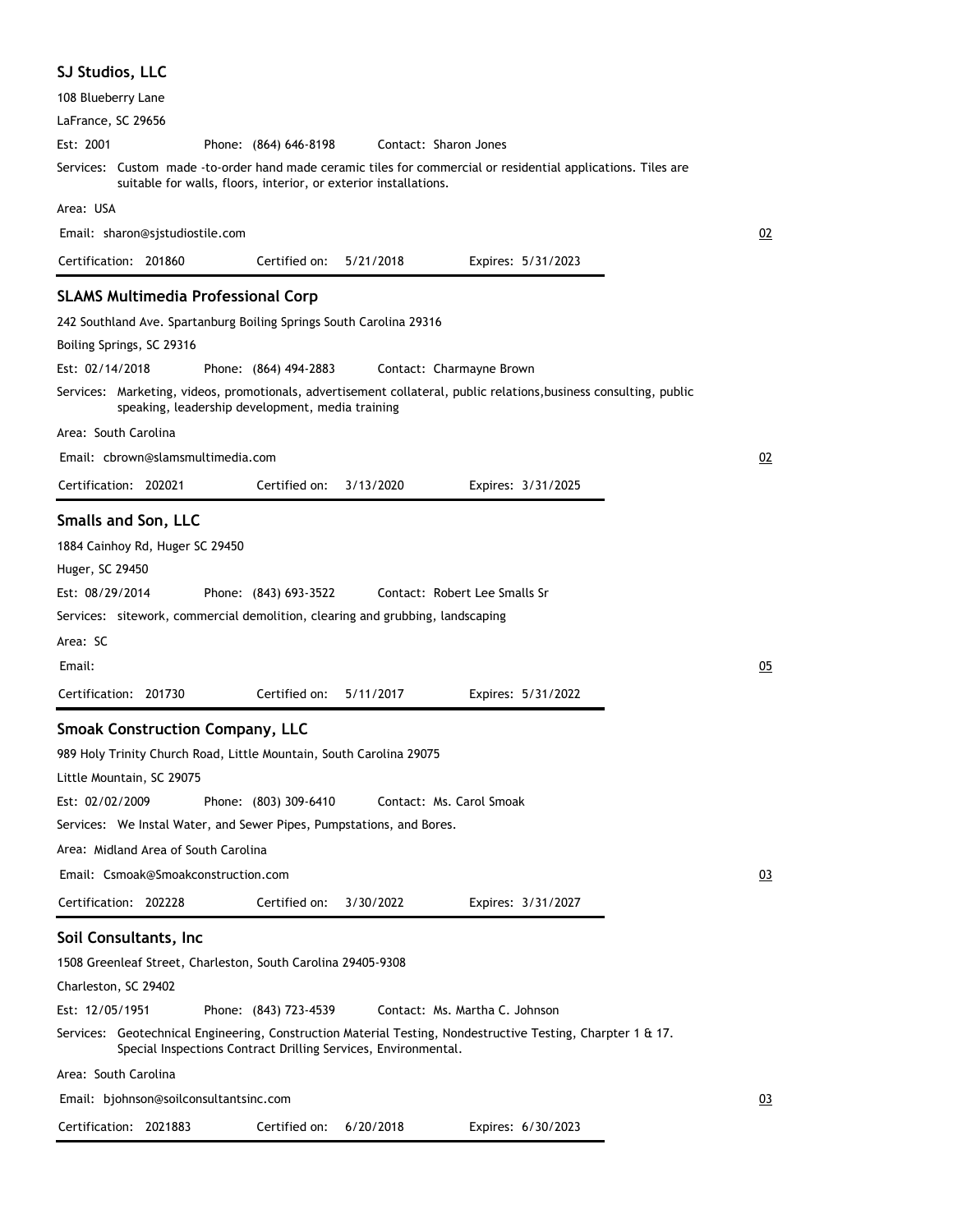| Solid Structures, LLC                                                                                                                                                                                                           |    |
|---------------------------------------------------------------------------------------------------------------------------------------------------------------------------------------------------------------------------------|----|
| 2548 Morningside Dr. West Columbia South Carolina 29171                                                                                                                                                                         |    |
| West Columbia, SC 29171                                                                                                                                                                                                         |    |
| Est: 04/29/2008<br>Phone: (803) 926-0298<br>Contact: Sandra Brazell                                                                                                                                                             |    |
| Services: General Contractor<br>Commercial Construction- Drywall, Concrete, Paint, Site Work, Retail Renavation, Government<br>Contractin, Private Contracting                                                                  |    |
| Area: South Carolina                                                                                                                                                                                                            |    |
| Email: sbrazell@solidstructures.info                                                                                                                                                                                            | 03 |
| Certification: 2018154<br>Certified on:<br>Expires: 11/30/2023<br>11/7/2018                                                                                                                                                     |    |
| Soundesign-SC, Inc.<br>1081-M Fort Mill Highway, Fort Mill, South Carolina 29707<br>Fort Mill, SC 29707<br>Est: 11/01/2019<br>Phone: (803) 802-5596<br>Contact: Ms. Chill Marr                                                  |    |
| Services: Acoustical Wall Panels, Acoustical Baffles, Acoustical Clouds.                                                                                                                                                        |    |
| Area: Nationwide                                                                                                                                                                                                                |    |
| Email: Sound@soundesign-sc.com                                                                                                                                                                                                  | 03 |
| Certification: 202183<br>Certified on:<br>8/9/2021<br>Expires: 8/31/2026                                                                                                                                                        |    |
| South Coast Paper, LLC                                                                                                                                                                                                          |    |
| 1545 Sumter Street<br>Columbia, SC 29201                                                                                                                                                                                        |    |
| Est: 2000<br>Phone: (803) 758-4054<br>Contact: Paul Mitchell                                                                                                                                                                    |    |
| Services: Paper sales, paper converting                                                                                                                                                                                         |    |
| Area: United States                                                                                                                                                                                                             |    |
| Email: supplierdiversity@southcoastpaper.com                                                                                                                                                                                    | 01 |
| Certification: 2017103<br>Certified on:<br>9/28/2017<br>Expires: 9/30/2022                                                                                                                                                      |    |
| Southern Commercial Development, LLC ("SCD")                                                                                                                                                                                    |    |
| 1326 South Lake Drive, Lexington, SC 29073                                                                                                                                                                                      |    |
| Lexington, SC 29071                                                                                                                                                                                                             |    |
| Est: 01/08<br>Phone: (803) 808-0232<br>Contact: Ms. Sherita Evans                                                                                                                                                               |    |
| Services: SCD coordinates the closing and opening of roadways. This includes the discussions and coordination<br>with governmental agencies, installation and removal of barriers, and the coordination of creating<br>detours. |    |
| Area: South Carolina, NC, GA, VA                                                                                                                                                                                                |    |
| Email: sevans@scdevelopmentllc.com                                                                                                                                                                                              | 03 |
| Certification: 2021101<br>9/21/2021<br>Certified on:<br>Expires: 9/30/2026                                                                                                                                                      |    |
| Southern Grace Hospitality Group                                                                                                                                                                                                |    |
| 4461 N hwy 17                                                                                                                                                                                                                   |    |
| Awendaw, SC 29429                                                                                                                                                                                                               |    |
| Est: 01/2014<br>Contact: David Bullick<br>Phone: (843) 849-6064                                                                                                                                                                 |    |
| Services: nursery stock, lawn stock, flowers, florists, merchant wholesalers                                                                                                                                                    |    |
| Area: SC                                                                                                                                                                                                                        |    |
| Email: janetsperson@gmail.com                                                                                                                                                                                                   | 07 |
| Certification: 201728<br>Certified on:<br>5/11/2017<br>Expires: 5/31/2022                                                                                                                                                       |    |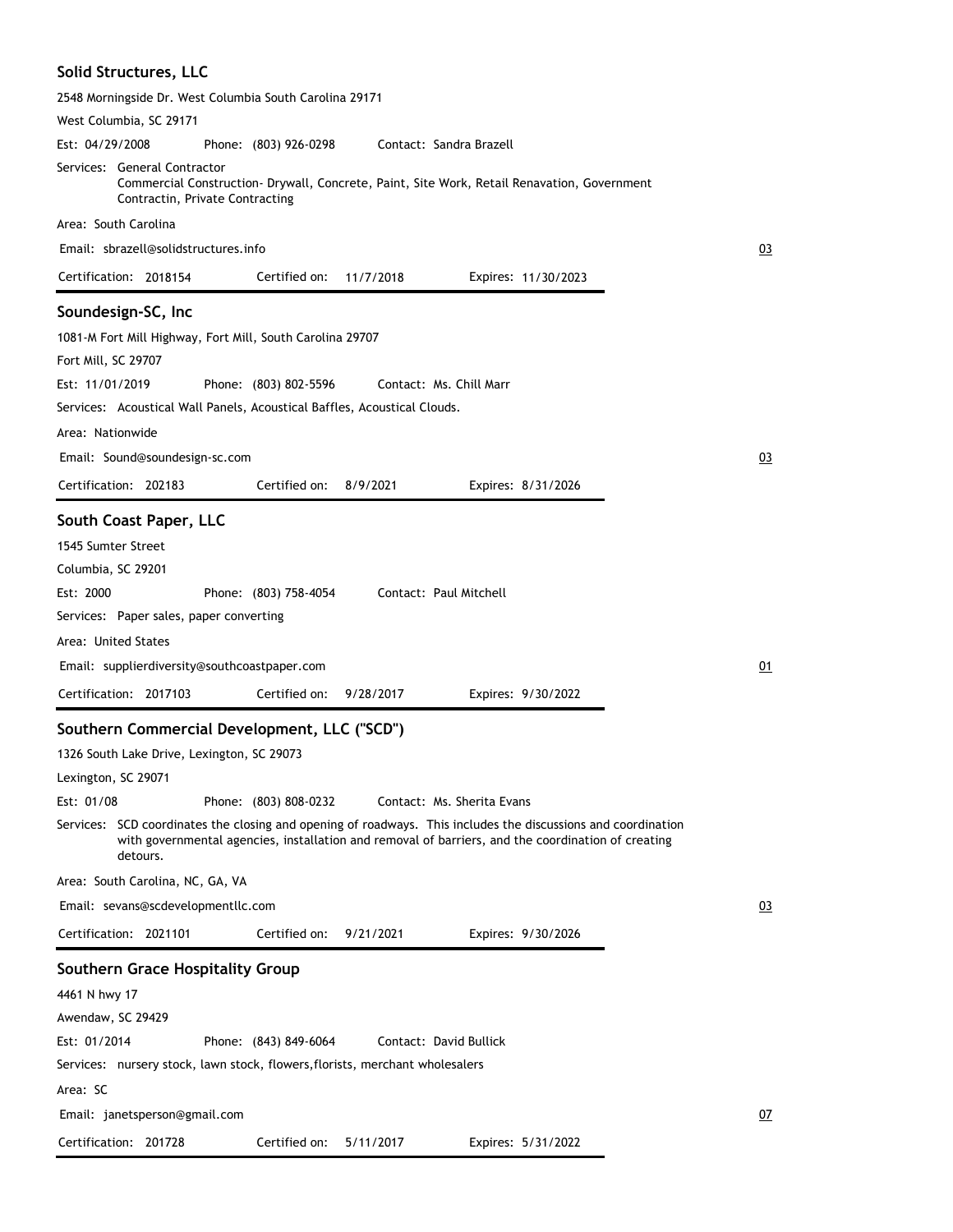# **Southern Lawn & Landscape Pros, LLC**

| Fountain Inn, SC 29644                                                                                                                                                      |    |
|-----------------------------------------------------------------------------------------------------------------------------------------------------------------------------|----|
|                                                                                                                                                                             |    |
| Est: 03/11/2011<br>Phone: (864) 704-3005<br>Contact: Mr. Max Perez                                                                                                          |    |
| Services: Landscape Servce, Top Soil, Mulch, Composite, Pine Needles, Hardscapes, Patios, Walls, Decks, Lawn<br>Maintenance, Lawn Install, Tree Services, Irigation Systems |    |
| Area: Upstate South Carolina                                                                                                                                                |    |
| Email: max.southernlawn1@yahoo.com                                                                                                                                          | 04 |
| Certification: 201944<br>Certified on:<br>4/11/2019<br>Expires: 4/30/2024                                                                                                   |    |
| Southern Roofing Service, Inc                                                                                                                                               |    |
| 785 North Wise Drive, Sumter, South Carolina 29153                                                                                                                          |    |
| Sumter, SC 29153                                                                                                                                                            |    |
| Est: 05/17/1983<br>Contact: Ms. Deborah Bozeman<br>Phone: (803) 775-8221                                                                                                    |    |
| Services: Roofing Construction Commercial and Industrial.                                                                                                                   |    |
| Area: South Carolina                                                                                                                                                        |    |
| Email: dbozeman@southernroofing.com                                                                                                                                         | 03 |
| Certification: 2020140<br>Certified on:<br>11/20/2020<br>Expires: 11/30/2025                                                                                                |    |
|                                                                                                                                                                             |    |
| <b>Sparkle Cleaning Service</b>                                                                                                                                             |    |
| 127 Michelle Dr, Chesnee SC 29323                                                                                                                                           |    |
| Mayo, SC 29368                                                                                                                                                              |    |
| Est: 1997<br>Phone: (864) 251-0074<br>Contact: Frances Craig                                                                                                                |    |
| Services: New construction cleaning, janitorial cleaning                                                                                                                    |    |
| Area: SC-Upstate                                                                                                                                                            |    |
| Email: fecraig97@yahoo.com                                                                                                                                                  | 03 |
| Certification: 2017125<br>Certified on:<br>11/20/2017<br>Expires: 11/30/2022                                                                                                |    |
|                                                                                                                                                                             |    |
|                                                                                                                                                                             |    |
| Spartanburg Meat Processing Company, Inc                                                                                                                                    |    |
| 3003 N. Blackstock Road, Spartanburg, South Carolina 29301                                                                                                                  |    |
| Spartanburg, SC 29301                                                                                                                                                       |    |
| Est: 06/012000<br>Phone: (864) 574-1225<br>Contact: Ms.JaAnna LaBounty                                                                                                      |    |
| Services: Meat products for sale and Custom Sauces.<br>Area: North America                                                                                                  |    |
|                                                                                                                                                                             |    |
| Email: jlabounty@spartanburgmeatprocessing.co                                                                                                                               | 03 |
| Certified on:<br>Certification: 202099<br>9/14/2020<br>Expires: 9/30/2025                                                                                                   |    |
| Spectrum Engineering Consultants, LLC                                                                                                                                       |    |
| 2720 Beadboard Dr                                                                                                                                                           |    |
| Charleston, SC 29414                                                                                                                                                        |    |
| Est: 2017<br>Phone: (843) 410-3395<br>Contact: Meghan Moody                                                                                                                 |    |
| Services: Professional civil engineering consulting                                                                                                                         |    |
| Area: South Carolina Low Country                                                                                                                                            |    |
| Email: meghan@spectrumec.com                                                                                                                                                | 03 |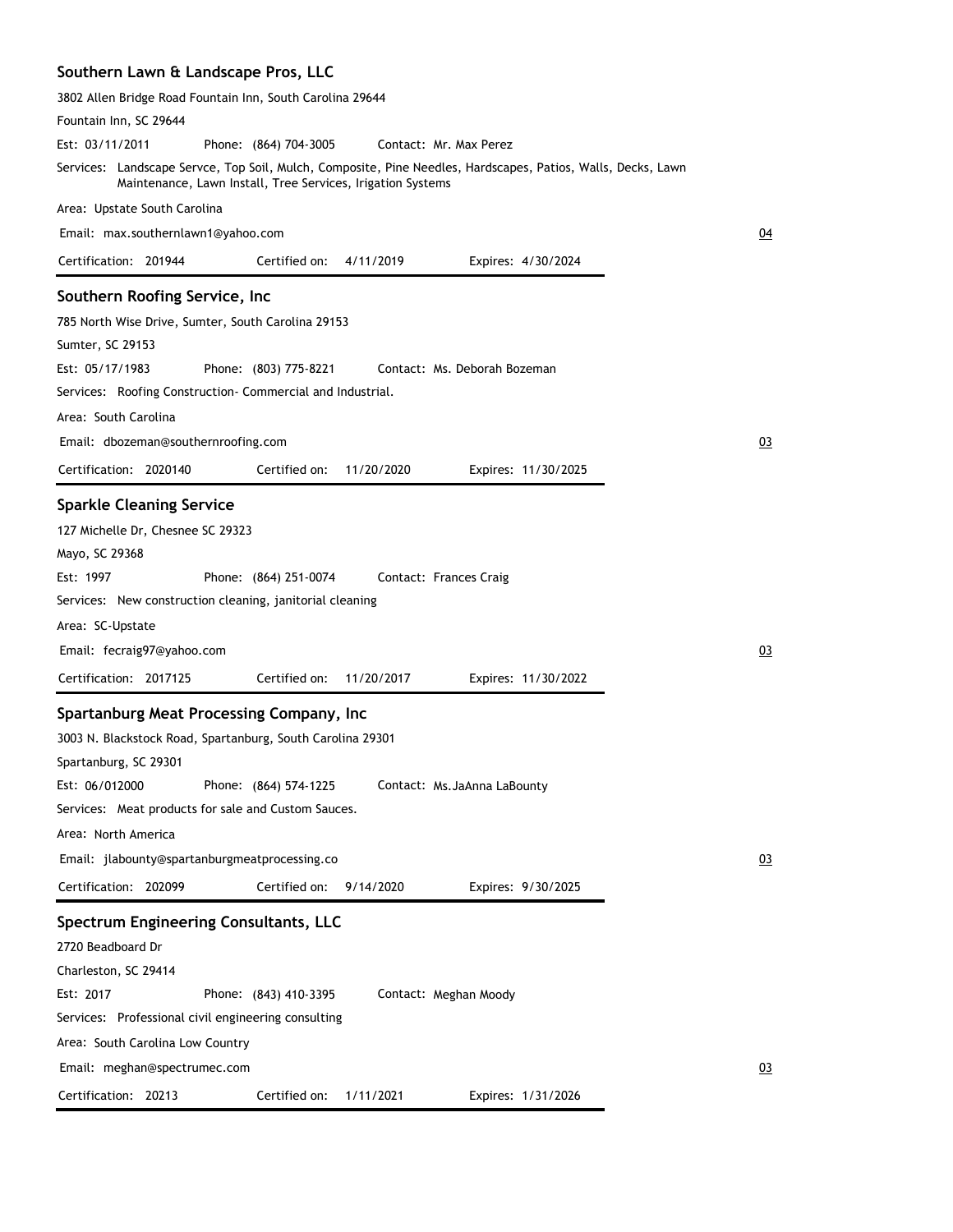# **SSOSA TRANSPORT, LLC**

Certification: 202042

| 236 B Springfield Circle Easley, South Carolina 29642                                                                                                                                                                                                                                                                                                                                                      |    |
|------------------------------------------------------------------------------------------------------------------------------------------------------------------------------------------------------------------------------------------------------------------------------------------------------------------------------------------------------------------------------------------------------------|----|
| Easley, SC 29642                                                                                                                                                                                                                                                                                                                                                                                           |    |
| Est: 09/13/2017<br>Phone: (864) 448-8962<br>Contact: Ms. Yolanda Makins                                                                                                                                                                                                                                                                                                                                    |    |
| Services: Local Hauling of Asphalt, Dirt, Sand, Milling, and Debris                                                                                                                                                                                                                                                                                                                                        |    |
| Area: South Carolina                                                                                                                                                                                                                                                                                                                                                                                       |    |
| Email: SSosaTransport@yahoo.com                                                                                                                                                                                                                                                                                                                                                                            | 02 |
| Certification: 20198<br>Certified on:<br>2/4/2019<br>Expires: 2/28/2024                                                                                                                                                                                                                                                                                                                                    |    |
| <b>Stairway Counseling Services, LLC</b>                                                                                                                                                                                                                                                                                                                                                                   |    |
| 306 Laurens St NW, Ste D                                                                                                                                                                                                                                                                                                                                                                                   |    |
| Aiken, sc 29801                                                                                                                                                                                                                                                                                                                                                                                            |    |
| Est: 2012<br>Phone: (803) 643-4263<br>Contact: Cheryl Cummings                                                                                                                                                                                                                                                                                                                                             |    |
| Services: individual counseling, family counseling, couples counseling, training & educational workshops for<br>behavioral health and mental health disorders, EAP services, licensed intern supervision, consulting,<br>diagnostic assessments                                                                                                                                                            |    |
| Area: SC                                                                                                                                                                                                                                                                                                                                                                                                   |    |
| Email: info@stairwaycounseling.com                                                                                                                                                                                                                                                                                                                                                                         | 02 |
| Certification: 201743<br>Certified on:<br>6/29/2017<br>Expires: 6/30/2022                                                                                                                                                                                                                                                                                                                                  |    |
| <b>Stand - Up Protection, LLC</b><br>201 Rutherford Road, Greenville, South Carolina 29609<br>Greer, SC 29609<br>Est: 10/22/2019<br>Phone: (864) 884-5201<br>Contact: Mr. craig Johnson<br>Services: Sercurity Guard Services, Armed & Unarmed<br>Area: Greenville/ Spartanburg Counties                                                                                                                   |    |
| Email: craig@standupprotection.com                                                                                                                                                                                                                                                                                                                                                                         | 01 |
| Certification: 202196<br>Certified on:<br>8/27/2021<br>Expires: 8/31/2026                                                                                                                                                                                                                                                                                                                                  |    |
| Star Life Safety. Inc<br>1667 Dividend Loop, Myrtle Beach, South Carolina 29577<br>Myrtle Beach, SC 29577<br>Est: 2/19/2015<br>Phone: (516) 428-8915<br>Contact: Mr. Ernet Sarro<br>Services: Installation, Service, Inspections, Monitoring of Fire Alarm Systems.<br>Area: South Carolina<br>Email: ernie@starfireNy.com<br>Certification: 2021119<br>Certified on:<br>10/28/2021<br>Expires: 10/31/2026 | 04 |
| Stem U, LLC                                                                                                                                                                                                                                                                                                                                                                                                |    |
| Columbia, SC 29201<br>Est: 2018<br>Phone: (803) 556-1533<br>Contact: Christopher Williams<br>Services: Educational training and counsulting, STEM Collaboration, STEM Furniture<br>Area: Southeastern Region                                                                                                                                                                                               |    |
| Email: chris@stemullc.com                                                                                                                                                                                                                                                                                                                                                                                  | 01 |
|                                                                                                                                                                                                                                                                                                                                                                                                            |    |

Certified on: 5/20/2020

Expires: 5/31/2025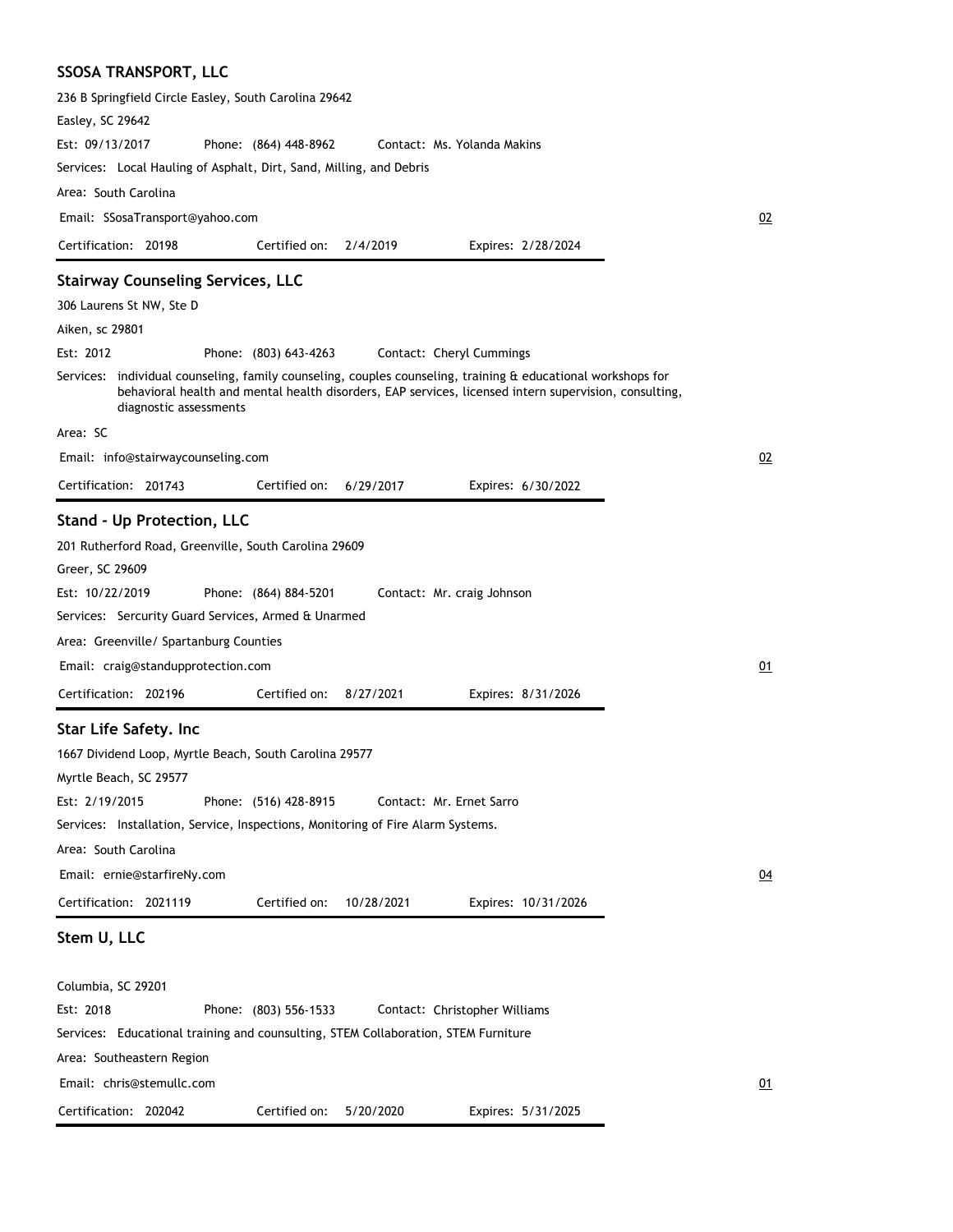### **Straight Line Services, LLC**

| 193 Filhol Road, Lexington, South Carolina 29072                                                                                             |
|----------------------------------------------------------------------------------------------------------------------------------------------|
| Lexington, SC 29071                                                                                                                          |
| Est: 07/1998<br>Phone: (803) 351-8142<br>Contact: Ms. Karen Mayham                                                                           |
| Services: Commercial Landscape Maintenance, Concrete Work, Drainage, Pressure Washing.                                                       |
| Area: South Carolina                                                                                                                         |
| Email: Kari@straightlinesc.com                                                                                                               |
| Certification: 2020150<br>Certified on:<br>12/2/2020<br>Expires: 12/31/2025                                                                  |
| <b>Streamline Global Media, LLC</b>                                                                                                          |
| 208 W. Main Street, Lake City, South Carolina 29560                                                                                          |
| Florence, SC 29504                                                                                                                           |
| Est: 04/22/2013<br>Phone: (843) 409-2427<br>Contact: MS. Kassandra Brown                                                                     |
| Services: Avertising Sales-Helping Clients with adversiting, budgeting, print advertising, and placement on all<br>advertising media.        |
| Area: Florence, Myrtle Beach, & Pee dee Area                                                                                                 |
| Email: kbrown19@sc.rr.com                                                                                                                    |
| Certified on:<br>Certification: 2020104<br>9/21/2020<br>Expires: 9/30/2025                                                                   |
|                                                                                                                                              |
| <b>Success Staffing, LLC</b>                                                                                                                 |
| 262 Wimbee Landing Road, Seabrook, South Carolina 29940                                                                                      |
| Beaufort, SC 29906<br>Est: 06/01/2019<br>Phone: (843) 846-4357<br>Contact: Ms. Janice Johnson                                                |
| Services: Recruit, Screen, Place employeeson jobs at our clients worksites. Jobs are in Administrative and                                   |
| Technical areas, as well as Health Care Staffing.                                                                                            |
| Area: Jasper, Hampton, and Beaufort Counties                                                                                                 |
| Email: jjohnson@success-staffing.com                                                                                                         |
| Certification: 202222<br>Certified on:<br>3/14/2022<br>Expires: 3/31/2027                                                                    |
| <b>Superior Care Team, LLC</b>                                                                                                               |
| 1508 Emory Court Columbia, South Carolina 29063                                                                                              |
| Irmo, SC 29063                                                                                                                               |
| Est: 08/16/2017<br>Phone: (803) 661-0240<br>Contact: Ms Angela Dudley                                                                        |
| Services: In-Home care and residential cleaning (of commercial facilities) services.                                                         |
| Area: South Carolina                                                                                                                         |
| Email: Superiorcareteam@gmail.com                                                                                                            |
| Certification: 2018140<br>10/19/2018<br>Certified on:<br>Expires: 10/31/2023                                                                 |
|                                                                                                                                              |
| <b>Superior Clean Power Washing Services, LLC</b>                                                                                            |
| 318 Hillandale Road, Spartanburg, South Carolina 29301                                                                                       |
| Spartanburg, SC 29301                                                                                                                        |
| Est: 9/23/2019<br>Phone: (864) 285-5623<br>Contact: Mr. Perry Nesbitt<br>Services: Pressure washing (Commercial and Residential Properties). |
|                                                                                                                                              |
| Area: South Carolina                                                                                                                         |
| Email: powerfulmann34@gmail.com                                                                                                              |
| Certification: 2020154<br>Certified on:<br>12/8/2020<br>Expires: 12/31/2025                                                                  |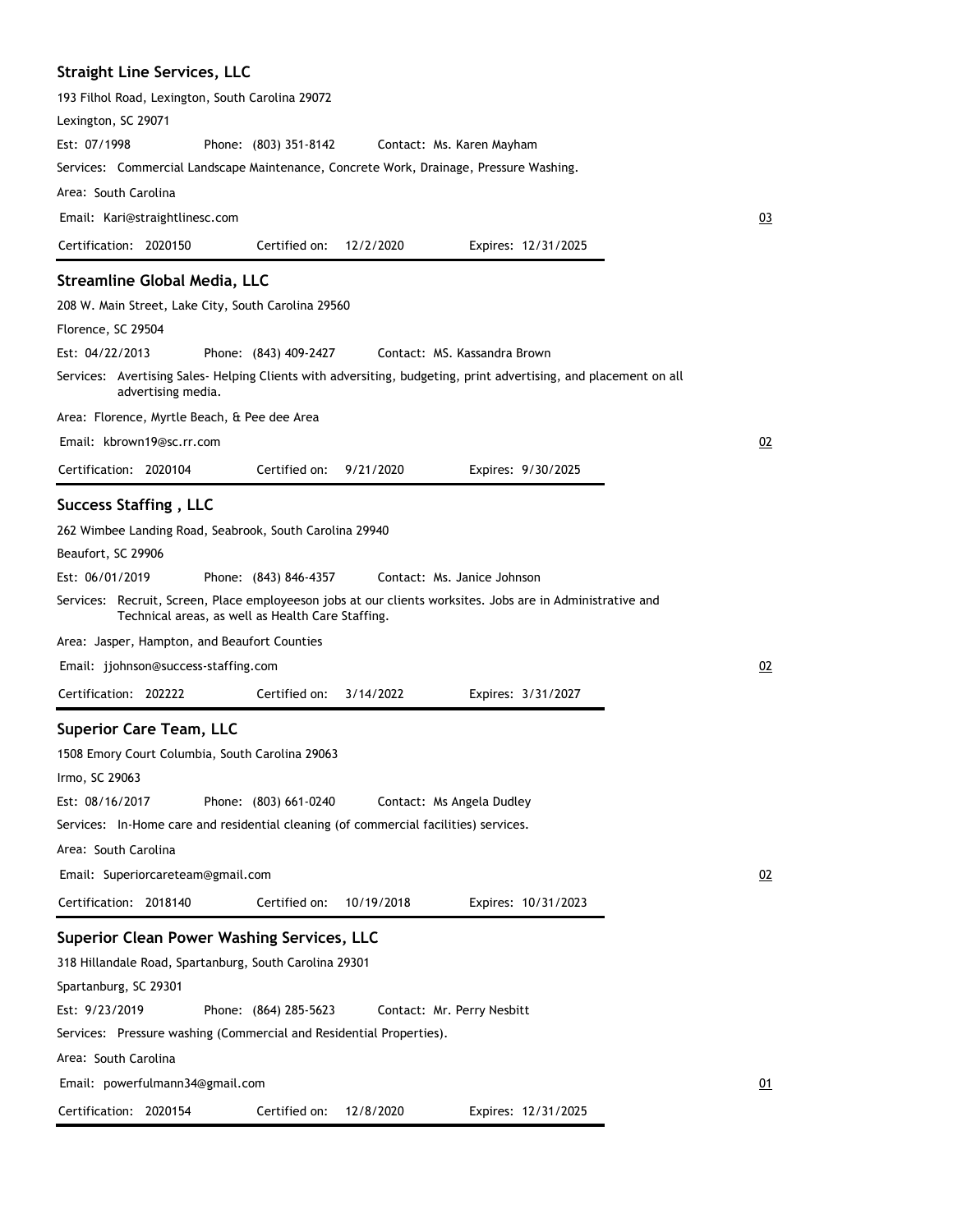#### **Superior Management, LLC**

1201 Min Street Suite 1100 Columbia, South Carolina 29201

Columbia, SC 29202 Phone: (803) 260-7829 Services: Superior Management is a fully licensed, insured and bonded South carolina Property Management Agency. We deliver multifamily housing property management with the emphasis on Low Income Housing Tax Credits HUD financed assets, Section 8 Housing Choice Vouchers, HOME/Housing Trust, and Public Housing. Area: South Carolina Est: 06/2009 Certification: 20219 Contact: Ms. Leslie S. Williams Email: lwilliams@superiorpm.com Expires: 1/31/2026 02 Certified on: 1/15/2021 **Surculus, LLC** 91-B Broad Street, Charleston, SC 29501 Charleston, SC 29501 Phone: (843) 708-5240 Services: Landscape Architecture, Land Use Planning, Urban Design Area: Est: 2016 Certification: 2017140 Contact: Erin Stevens Email: Expires: 12/31/2022 06 Certified on: 12/27/2017 **Surveillance Resources & Investigations, LLC** Greenville, SC 29606 Phone: (864) 232-4144 Services: Investigations Area: Est: Certification: 2017122 Contact: Roderick L. Watts Email: srillc@srandi.com Expires: 11/30/2022 01 Certified on: 11/16/2017 **SW Cleaning, LLC** 3100 Dick Pond Road Myrtle Beach, South Carolina 29588 Myrtle Beach, SC 29572 Phone: (843) 889-7255 Services: Commercial and Residential Cleaning. Window Cleaning, Power Washing, Roof Cleaning Area: South Carolina Est: 05/17/2013 Certification: 2018165 Contact: Kevin Mishoe Email: superiorwincln@aol.com Expires: 12/31/2023 01 Certified on: 12/5/2018 **Swamp Fox Security, LLC** 1951 Pisgah Road # 8, Florence, South Carolina 20501 Florence, SC 29501 Phone: (803) 260-0954 Services: Providing contract security, and patrol services. Personnel and Mobile for all types of entertainment and social events. We specialize in providing hospitality with exceptional Armed and Unarmed Officers for venues, and festivals and business offices. Will host CWP Classes. Area: South Carolina Est: 06/01/2018 Certification: 2021107 Contact: Ms. Annette Davis-Cantey Email: Swampfxscrty@gmail.com Expires: 10/31/2026 02 Certified on: 10/4/2021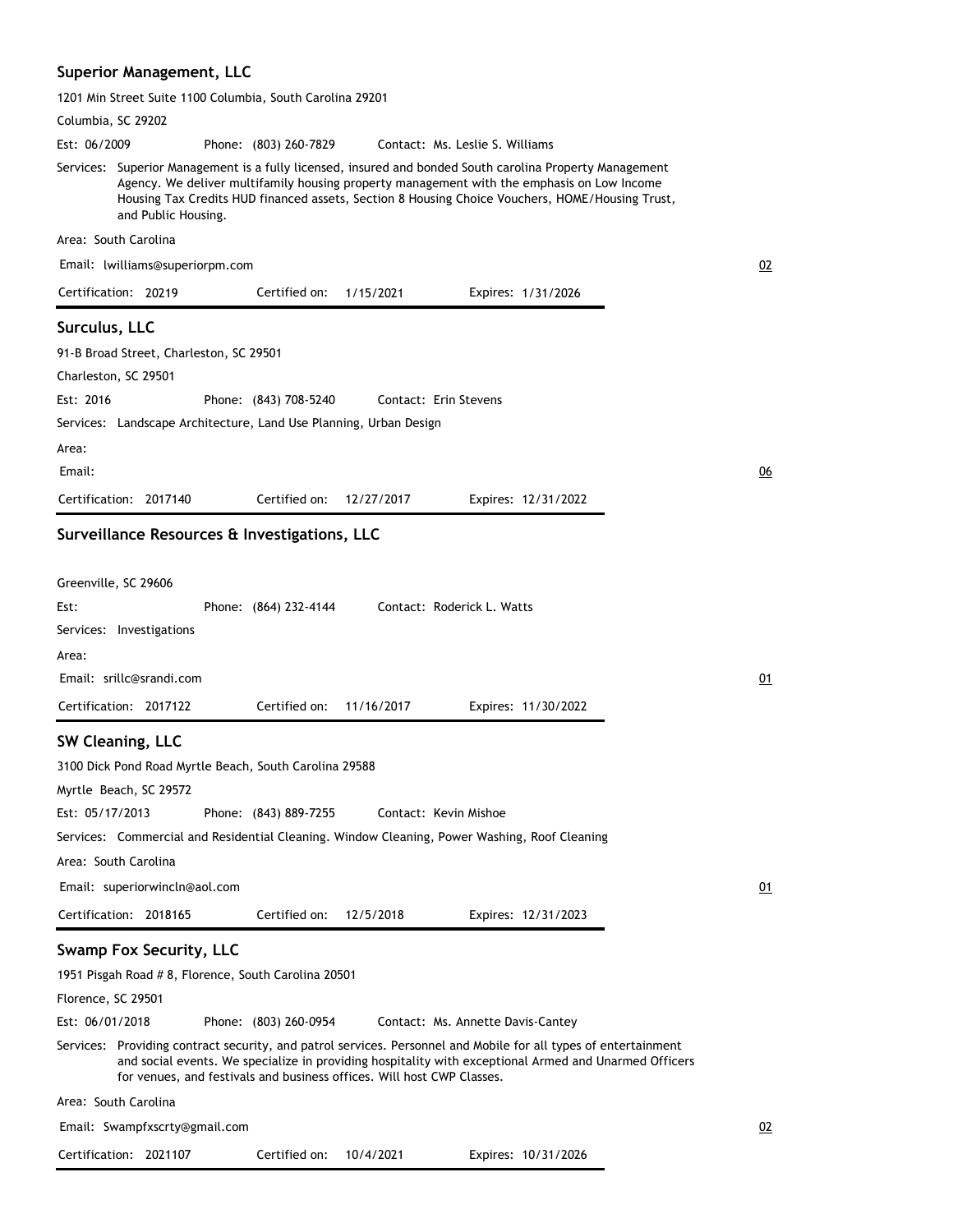# **Systems That Work, LLC**

| 116 Warden Way, Irmo, SC 29063                                                          |                                                  |           |                                                                                                          |    |
|-----------------------------------------------------------------------------------------|--------------------------------------------------|-----------|----------------------------------------------------------------------------------------------------------|----|
| Irmo, SC 29063                                                                          |                                                  |           |                                                                                                          |    |
| Est: 2019                                                                               | Phone: (803) 563-7121                            |           | Contact: Dinah Taylor                                                                                    |    |
|                                                                                         | Social emotional learning, mental heath wellness |           | Services: Training for educators, counselors, parents and community partners, Trauma informed practices, |    |
| Area: South Carolina-Richland County                                                    |                                                  |           |                                                                                                          |    |
| Email: dinah@systemsthatwork.org                                                        |                                                  |           |                                                                                                          | 02 |
| Certification: 20215                                                                    | Certified on:                                    | 1/12/2021 | Expires: 1/31/2026                                                                                       |    |
| T & C Real Estate Investments, LLC                                                      |                                                  |           |                                                                                                          |    |
| 2615 Jeffords Road North, Lamar, South Carolina 29069                                   |                                                  |           |                                                                                                          |    |
| Lamar, SC 29069                                                                         |                                                  |           |                                                                                                          |    |
| Est: 01/3/2012                                                                          | Phone: (803) 807-7595                            |           | Contact: Ms. Tracy R. Powell                                                                             |    |
| Services: New repair homes in underserved communties.                                   |                                                  |           |                                                                                                          |    |
| Area: South Carolina                                                                    |                                                  |           |                                                                                                          |    |
| Email: drtracypowell@gmail.com                                                          |                                                  |           |                                                                                                          | 02 |
|                                                                                         | Certified on:                                    |           |                                                                                                          |    |
| Certification: 202111                                                                   |                                                  | 1/25/2021 | Expires: 1/31/2026                                                                                       |    |
| T & T Concrete Construction, Inc                                                        |                                                  |           |                                                                                                          |    |
| 425 Zellen Drive, Spartanburg, South Carolina 29303                                     |                                                  |           |                                                                                                          |    |
| Myrtle Beach, SC 29579                                                                  |                                                  |           |                                                                                                          |    |
| Est: 01/09/2009                                                                         | Phone: (864) 990-2521                            |           | Contact: Mr. Ernest Curenton                                                                             |    |
|                                                                                         |                                                  |           | Services: We form Curbs and Gutters, Sidewalks, Concrete Slabs on Grade, Dupster Pads, Footers           |    |
| Area: South Carolina                                                                    |                                                  |           |                                                                                                          |    |
| Email: ecurento@gmail.com                                                               |                                                  |           |                                                                                                          | 01 |
| Certification: 2021133                                                                  | Certified on:                                    | 12/2/2021 | Expires: 12/31/2026                                                                                      |    |
| T & T Concrete Construction, Inc                                                        |                                                  |           |                                                                                                          |    |
| 425 Zellen Drive, Spartanburg, South Carolina 29303                                     |                                                  |           |                                                                                                          |    |
| Myrtle Beach, SC 29579                                                                  |                                                  |           |                                                                                                          |    |
| Est: 01/01/2009                                                                         | Phone: (864) 993-2521                            |           | Contact: Mr. Ernest Curenton                                                                             |    |
| Services: Finish Concrete Slabs, Curb and Gutters, Sidewalks, and Dumpster pads.        |                                                  |           |                                                                                                          |    |
| Area: South Carolina                                                                    |                                                  |           |                                                                                                          |    |
| Email: ecurento@gmail.com                                                               |                                                  |           |                                                                                                          | 01 |
| Certification: 20224                                                                    | Certified on:                                    |           |                                                                                                          |    |
|                                                                                         |                                                  | 1/26/2022 | Expires: 1/31/2027                                                                                       |    |
| T C White Trucking, LLC                                                                 |                                                  |           |                                                                                                          |    |
| 100 Ashely Ridge Road, Blythewood, South Carolina 29016                                 |                                                  |           |                                                                                                          |    |
| Blythewood, SC 29016                                                                    |                                                  |           |                                                                                                          |    |
| Est: 09/21/2015                                                                         | Phone: (803) 351-0284                            |           | Contact: Mr. Calvin White                                                                                |    |
| Services: Hauling (dereis, milling, asphalt, concrete, and road construction material). |                                                  |           |                                                                                                          |    |
| Area: South Carolina                                                                    |                                                  |           |                                                                                                          |    |
| Email: cwhite6568@gmail.com                                                             |                                                  |           |                                                                                                          | 01 |
| Certification: 202121                                                                   | Certified on:                                    | 3/4/2021  | Expires: 3/31/2026                                                                                       |    |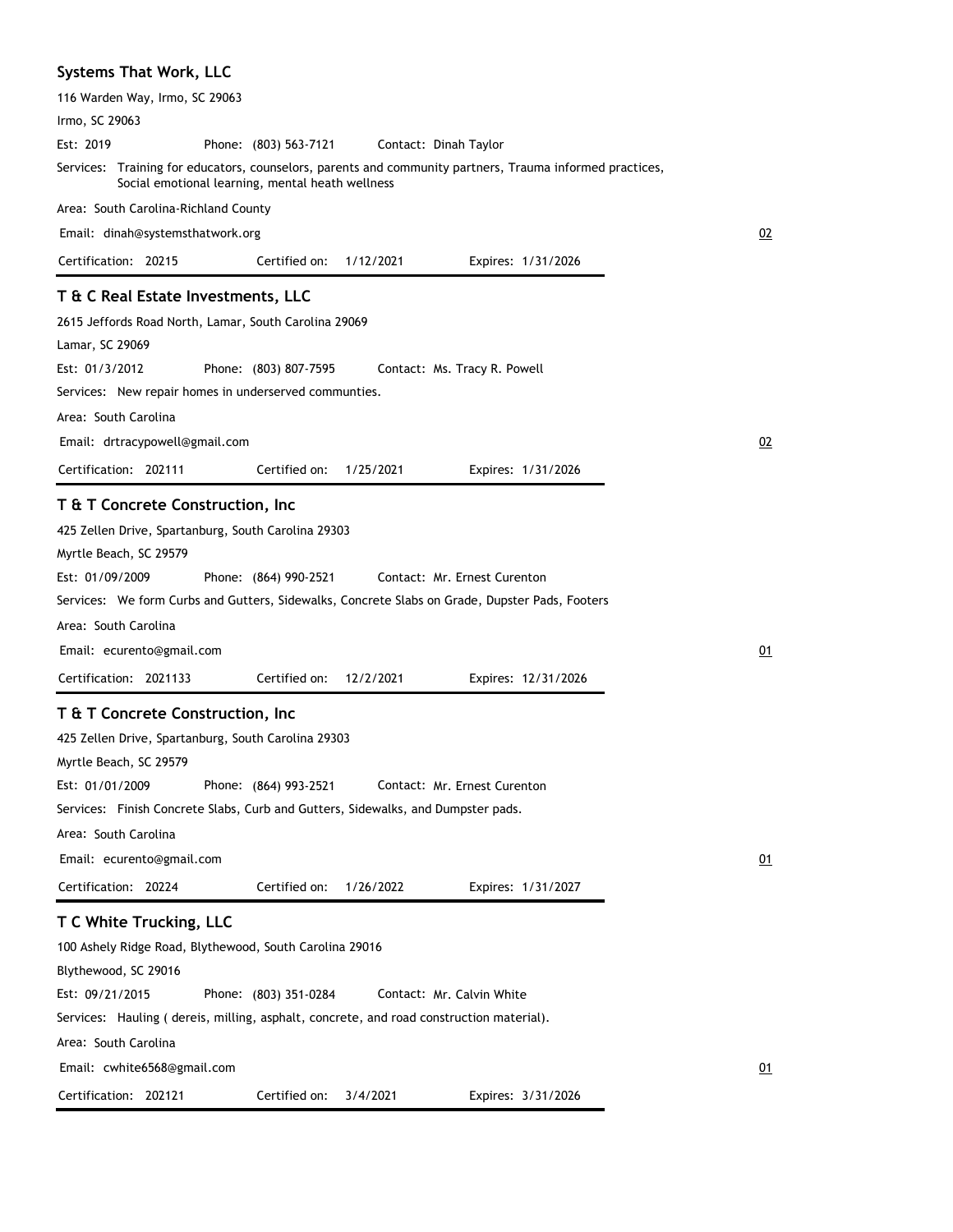### **T H Fleet, LLC**

| 331 East Main Street Suite 200, Rock Hill, South Carolina 29730                                                                                                        |    |
|------------------------------------------------------------------------------------------------------------------------------------------------------------------------|----|
| Rock Hill, SC 29730                                                                                                                                                    |    |
| Est: 03/25/2019<br>Phone: (803) 992-6044<br>Contact: Mr. Tarrance Hutchison                                                                                            |    |
| Services: This firm hauls freight and provides all levels of logistics services. Manages purchase ordering and<br>procuremant, as well as provide Janitorial Services. |    |
| Area: South Carolina, North Carolina                                                                                                                                   |    |
| Email: thfleet2019@gmail.com                                                                                                                                           | 01 |
| Certified on:<br>Certification: 202065<br>7/14/2020<br>Expires: 7/31/2025                                                                                              |    |
| T/M Maintenance Service, LLC                                                                                                                                           |    |
| 5106 Randall Ave Columbia, South Carolina 29203                                                                                                                        |    |
| Columbia, SC 29203                                                                                                                                                     |    |
| Est: 05/12/2015<br>Phone: (803) 602-2623<br>Contact: Ms. Patricia Meeks- Jordon                                                                                        |    |
| Services: Janitorial and Landscaping Services                                                                                                                          |    |
| Area: South Carolina                                                                                                                                                   |    |
| Email: tmservice1976@gmail.com                                                                                                                                         | 02 |
| Certification: 201938<br>Certified on:<br>3/27/2019<br>Expires: 3/31/2024                                                                                              |    |
|                                                                                                                                                                        |    |
| <b>Tastee Treats, LLC</b>                                                                                                                                              |    |
| 5600 River Avenue, North Charleston, South Carolina 29406                                                                                                              |    |
| Mouth Pleasant, SC 29464                                                                                                                                               |    |
| Est: 02/23/2019<br>Phone: (843) 906-7473<br>Contact: Ms. Latanya Allen                                                                                                 |    |
| Services: Provide foord service ar farmers market, Festivals, Fairs, Special Events, and we are transitioning to a<br>e-commerce store.                                |    |
|                                                                                                                                                                        |    |
| Area: Low Country of South Carolina, E-commerce Nation-Wide                                                                                                            |    |
| Email: lallen926@gmail.com                                                                                                                                             | 02 |
| Certification: 2020131<br>Certified on:<br>11/4/2020<br>Expires: 11/30/2025                                                                                            |    |
| TC Squared, Inc.                                                                                                                                                       |    |
| 300 Berry Tree Lane, Columbia, SC 29223                                                                                                                                |    |
| Columbia, SC 29260                                                                                                                                                     |    |
| Phone: (803) 691-6555<br>Est: 04-1999<br>Contact: Tina Clark                                                                                                           |    |
| Services: Marketing and advertising; digital media, print, television, radio, and outdoor marketing and<br>advertising                                                 |    |
| Area: NC, SC, GA                                                                                                                                                       |    |
| Email: tina@tcsquaredmarketing.com                                                                                                                                     | 03 |
| Certification: 201827<br>Certified on:<br>3/15/2018<br>Expires: 3/31/2023                                                                                              |    |
| Technico, Inc.                                                                                                                                                         |    |
| 2595 Clevedale Road, Spbg., SC 29301                                                                                                                                   |    |
| Spartanburg, SC 29301                                                                                                                                                  |    |
| Est: 1987<br>Phone: (864) 576-5711<br>Contact: Sasha Ghowanlu                                                                                                          |    |
| Services: Engineering and machine works; machine components, CAD services                                                                                              |    |
| Area: Southeast US                                                                                                                                                     |    |
| Email: rghowanlu@hotmail.com                                                                                                                                           | 09 |
|                                                                                                                                                                        |    |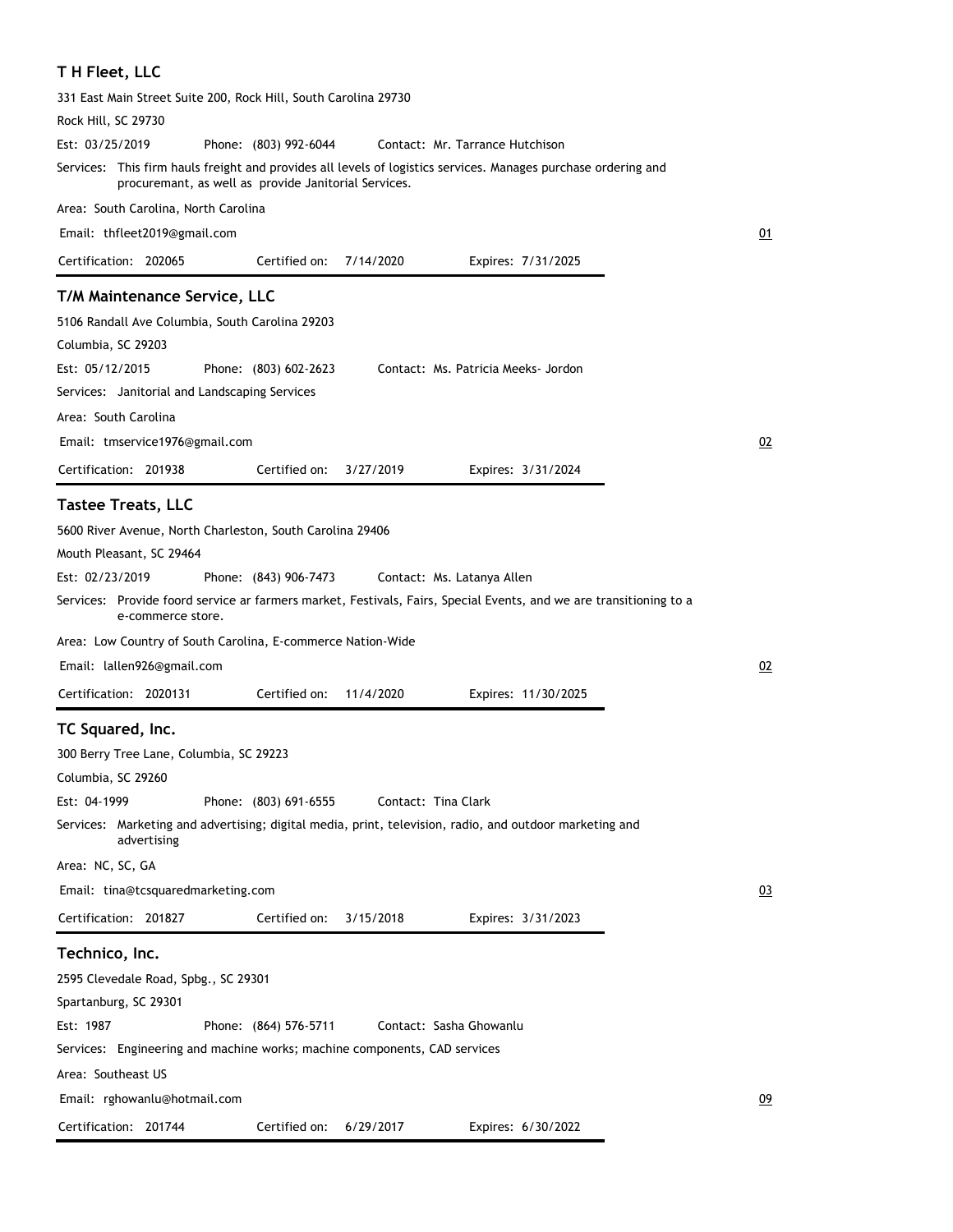#### **Technology Industry Professional Services, LLC (TIPS)**

| 104 Corporate blvd, ste 413                                                                                                                                                                                                                                                                                                               |    |
|-------------------------------------------------------------------------------------------------------------------------------------------------------------------------------------------------------------------------------------------------------------------------------------------------------------------------------------------|----|
| West Columbia, SC 29169                                                                                                                                                                                                                                                                                                                   |    |
| Est: 2014<br>Phone: (803) 917-6167<br>Contact: Cherity Robinson                                                                                                                                                                                                                                                                           |    |
| Services: Employment agency, staffing services-direct hires, temp to hire, temporary services for management<br>consulting firms, human resources services, administratice services, informational technology<br>services, enginerring services                                                                                           |    |
| Area: SC                                                                                                                                                                                                                                                                                                                                  |    |
| Email: cherity.robinson@tipsvc.com                                                                                                                                                                                                                                                                                                        | 06 |
| Certification: 201748<br>Certified on:<br>6/30/2017<br>Expires: 6/30/2022                                                                                                                                                                                                                                                                 |    |
| Technology Solutions, Inc.                                                                                                                                                                                                                                                                                                                |    |
| 172 Belle Chase Drive, Lexington, South Carolina 29072                                                                                                                                                                                                                                                                                    |    |
| Lexington, SC 29071                                                                                                                                                                                                                                                                                                                       |    |
| Est: 01/2/1990<br>Phone: (803) 359-6079<br>Contact: Cathy Lanier                                                                                                                                                                                                                                                                          |    |
| Services: Provides professional computer consulting services, including programming, analysis, database and<br>web design, technical writing lan/wan services and related for medium to large companies and<br>government agencies. Information Technology, Project Management, Database Management, and all<br>professional IT staffing. |    |
| Area: Nationwide (Primarily Southeast)                                                                                                                                                                                                                                                                                                    |    |
| Email: cathy@tsisc.com                                                                                                                                                                                                                                                                                                                    | 03 |
| Certified on:<br>Certification: 201969<br>7/18/2019<br>Expires: 7/31/2024                                                                                                                                                                                                                                                                 |    |
| Techturnal PC, LLC                                                                                                                                                                                                                                                                                                                        |    |
| 3339 Belverdere Drive Columbia, South Carolina 29204                                                                                                                                                                                                                                                                                      |    |
| Columbia, SC 29210                                                                                                                                                                                                                                                                                                                        |    |
| Est: 01/05/2015<br>Contact: Mr. Tremaine Smith<br>Phone: (803) 394-2370                                                                                                                                                                                                                                                                   |    |
| Services: Information Technology Support, and Operations, Maintaining Software, and Hardware, Networking,<br>and Security Solutions.                                                                                                                                                                                                      |    |
| Area:   South Carollina                                                                                                                                                                                                                                                                                                                   |    |
| Email: tremainesmith@techturnalpc.com                                                                                                                                                                                                                                                                                                     | 01 |
| Certification: 201973<br>Certified on:<br>7/25/2019<br>Expires: 7/31/2024                                                                                                                                                                                                                                                                 |    |
| <b>Terminator Termites and Pest control Specialist, LLC</b>                                                                                                                                                                                                                                                                               |    |
| 15 Oak Haven Court, Sumter, South Carolina 29154                                                                                                                                                                                                                                                                                          |    |
| Sumter, SC 29154                                                                                                                                                                                                                                                                                                                          |    |
| Est: 03/01/2020<br>Phone: (803) 968-0670<br>Contact: Mr. Wayne Davis                                                                                                                                                                                                                                                                      |    |
| Services:    Provide Pest Control Treatment for: ( Termites, Bed Bugs, Roaches, Spiders, Cock Roaches, and<br>Mosquitos).                                                                                                                                                                                                                 |    |
| Area: South Carolina                                                                                                                                                                                                                                                                                                                      |    |
| Email:                                                                                                                                                                                                                                                                                                                                    | 01 |
| Certified on:<br>Certification: 202126<br>3/4/2021<br>Expires: 3/31/2026                                                                                                                                                                                                                                                                  |    |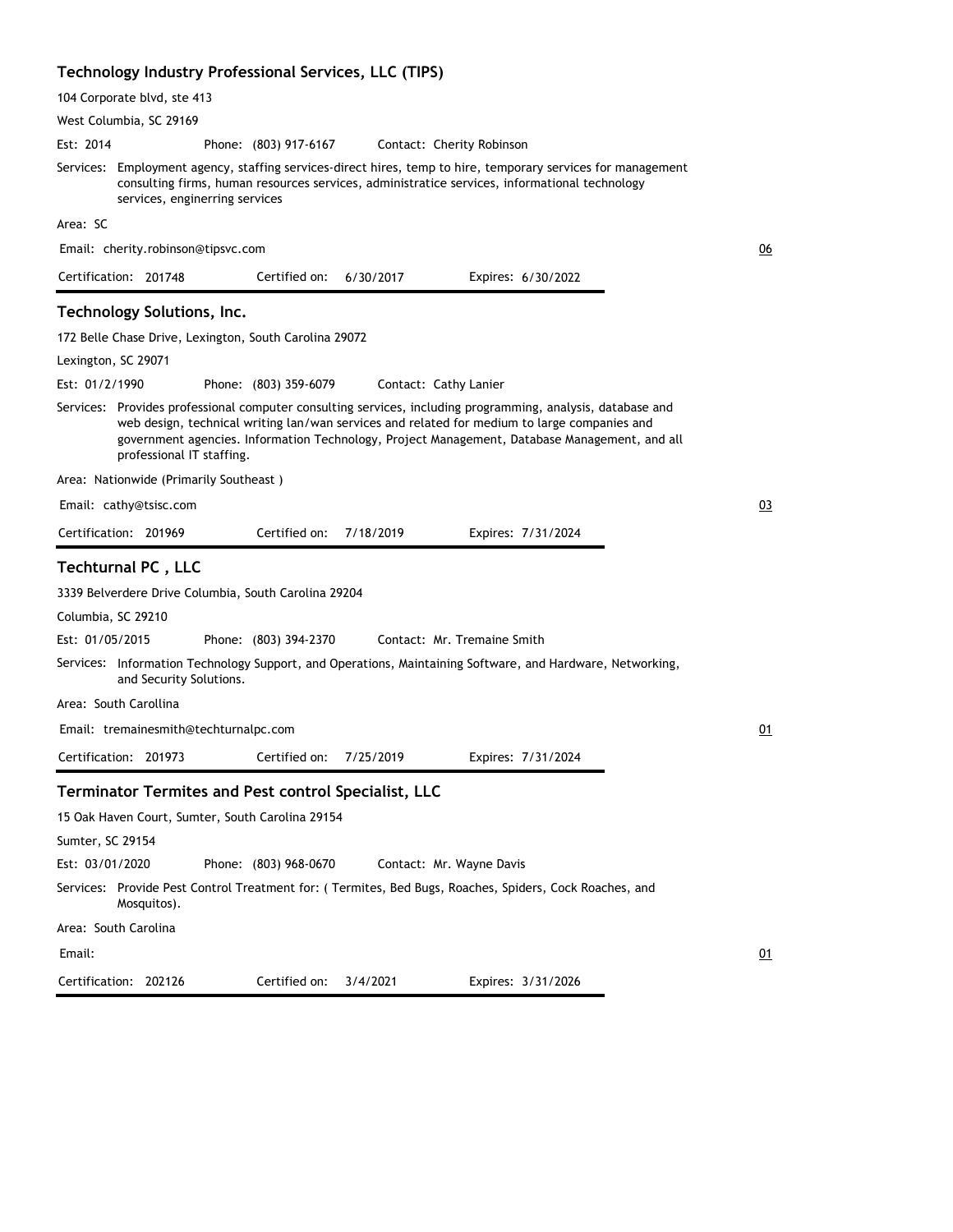## **Terra Mare Conservation, LLC**

| Charleston, SC 29403                                                   | 14 Marbel Lane Charleston, South Carolina 29403                                                                                   |                       |           |                                                                                                                                                        |    |
|------------------------------------------------------------------------|-----------------------------------------------------------------------------------------------------------------------------------|-----------------------|-----------|--------------------------------------------------------------------------------------------------------------------------------------------------------|----|
| Est: 12/28/2012                                                        |                                                                                                                                   | Phone: (734) 358-4854 |           | Contact: Ms. Claudia Chermello                                                                                                                         |    |
|                                                                        | Services: Conservation and Restoration of cultural heritage and works of art.                                                     |                       |           |                                                                                                                                                        |    |
| Area: United States                                                    |                                                                                                                                   |                       |           |                                                                                                                                                        |    |
|                                                                        | Email: claudia@terramareconservation.com                                                                                          |                       |           |                                                                                                                                                        | 03 |
| Certification: 201978                                                  |                                                                                                                                   | Certified on:         | 8/1/2019  | Expires: 7/31/2024                                                                                                                                     |    |
|                                                                        | TF3 Screen Printing and Embroidery, LLC                                                                                           |                       |           |                                                                                                                                                        |    |
|                                                                        | 114 Birch River Road, Greenville, SC 29611                                                                                        |                       |           |                                                                                                                                                        |    |
| Greenville, SC 29602                                                   |                                                                                                                                   |                       |           |                                                                                                                                                        |    |
| Est: 2013                                                              |                                                                                                                                   | Phone: (864) 414-2647 |           | Contact: Ronisha Terry                                                                                                                                 |    |
|                                                                        | Promotional products                                                                                                              |                       |           | Services: Graphic Designs, Digitilization, Screenprinting, Embroidery, Branded Apparel, Corporate Apparel,                                             |    |
| Area: US                                                               |                                                                                                                                   |                       |           |                                                                                                                                                        |    |
| Email: sales@tf3designs.com                                            |                                                                                                                                   |                       |           |                                                                                                                                                        | 02 |
| Certification: 202043                                                  |                                                                                                                                   | Certified on:         | 5/20/2020 | Expires: 5/31/2025                                                                                                                                     |    |
| <b>TFJ Construction, Inc</b>                                           |                                                                                                                                   |                       |           |                                                                                                                                                        |    |
| Trenton, SC 29847<br>Est: 03/09/2005<br>Area: South Carolina<br>Email: | 692 Woodward Lake Road Trenton, South Carolina 29847<br>Services: Commercial and Residential Building Construction and Remodeling | Phone: (803) 640-7748 |           | Contact: Mr. Torrey Johnson/ Ms. Jessica Johnson                                                                                                       | 05 |
| Certification: 201998                                                  |                                                                                                                                   | Certified on:         | 9/24/2019 | Expires: 9/30/2024                                                                                                                                     |    |
| Simpsonville, SC 29680<br>Est: 04/04/1997                              | <b>TFM Consulting Group, LTD</b><br>312 Quail Run Circle, Fountain Inn, South Carolina 29644                                      | Phone: (864) 724-9836 |           | Contact: Mr. charles A. Mention III<br>Services: Advisory services for corporate Strategic Planning, M&A, Restructuring, Integration, Culture & Change |    |
|                                                                        | Management, etc.                                                                                                                  |                       |           | Planning, PerformanceDevelopment & Improvement, Leadership & Team Development, Vendor                                                                  |    |
| Area: Continential US                                                  |                                                                                                                                   |                       |           |                                                                                                                                                        |    |
|                                                                        | Email: charlesm@tfmsulfinggroup.com                                                                                               |                       |           |                                                                                                                                                        | 01 |
| Certification: 202138                                                  |                                                                                                                                   | Certified on:         | 4/6/2021  | Expires: 4/30/2026                                                                                                                                     |    |
| The Aaron Group, Inc.                                                  |                                                                                                                                   |                       |           |                                                                                                                                                        |    |
| 1324 Calhoun Street                                                    |                                                                                                                                   |                       |           |                                                                                                                                                        |    |
| Hopkins, SC 29061                                                      |                                                                                                                                   |                       |           |                                                                                                                                                        |    |
| Est: 1991                                                              |                                                                                                                                   | Phone: (803) 687-7919 |           | Contact: Michel Turpeau                                                                                                                                |    |
|                                                                        | products. marketing / Branding                                                                                                    |                       |           | Services: Sales, Installation and Removal of Parking meters, parking management, distributor promotional                                               |    |
| Area: United States                                                    |                                                                                                                                   |                       |           |                                                                                                                                                        |    |
| Email: ADMIN@aarongroup.us                                             |                                                                                                                                   |                       |           |                                                                                                                                                        | 01 |
| Certification: 202060                                                  |                                                                                                                                   | Certified on:         | 7/9/2020  | Expires: 7/31/2025                                                                                                                                     |    |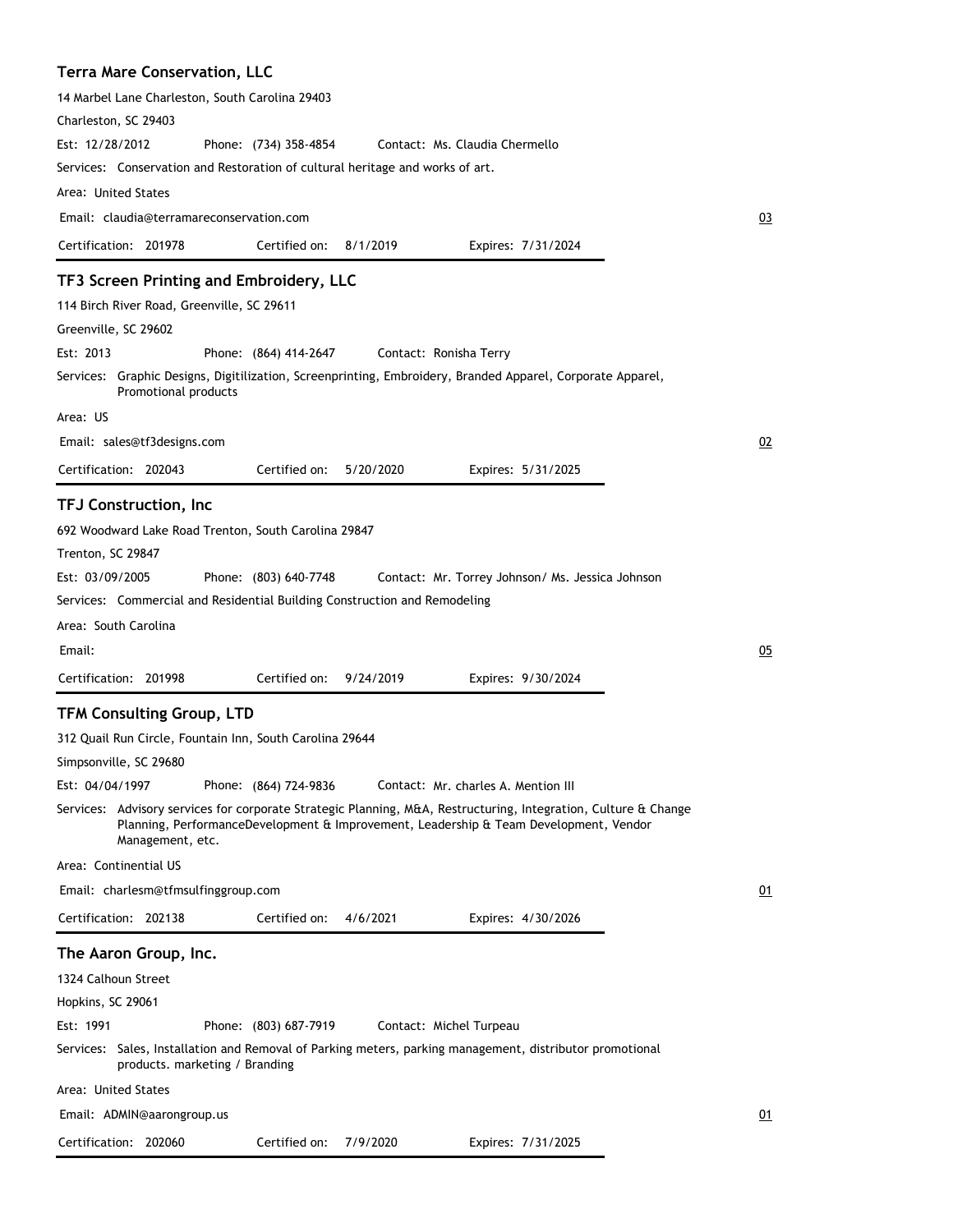### **The Appraisal Shoppe, Inc**

| 137 Capers Streets, Greenville, South Carolina 29603                                                                                                                                                                                                          |            |
|---------------------------------------------------------------------------------------------------------------------------------------------------------------------------------------------------------------------------------------------------------------|------------|
| Greenville, SC 29603                                                                                                                                                                                                                                          |            |
| Est: 09/18/1997<br>Phone: (864) 430-0346<br>Contact: Ms. Keren B. Arrington                                                                                                                                                                                   |            |
| Services: Residential Real Estate Appraisals.                                                                                                                                                                                                                 |            |
| Area: Grennville County, SC                                                                                                                                                                                                                                   |            |
| Email: theappraisalshopppe@charter.net                                                                                                                                                                                                                        | 03         |
| Certification: 202148<br>Certified on:<br>4/27/2021<br>Expires: 4/30/2026                                                                                                                                                                                     |            |
| The Charleston Cotton Exchange                                                                                                                                                                                                                                |            |
| 1758 Ashley River Road                                                                                                                                                                                                                                        |            |
| 29407, SC 29407                                                                                                                                                                                                                                               |            |
| Est: 07/01/1995<br>Phone: (843) 763-0740<br>Contact: Stephanie M. True                                                                                                                                                                                        |            |
| Services: manufactures, screen prints, embroiders apparel and promotional products. Graphic Design Services                                                                                                                                                   |            |
| Area: Nationwide                                                                                                                                                                                                                                              |            |
| Email: stephanie@charlestoncottonexchange.co                                                                                                                                                                                                                  | 03         |
| Certification: 201958<br>Certified on:<br>6/25/2019<br>Expires: 6/30/2024                                                                                                                                                                                     |            |
| The Crawford Group, Inc.                                                                                                                                                                                                                                      |            |
| Business Technology Center, 181 East Evans Street, Florence, SC 29506                                                                                                                                                                                         |            |
| Florence, SC 29502                                                                                                                                                                                                                                            |            |
| Est: 1995<br>Contact: Mr. Leander Crawford<br>Phone: (843) 992-3342                                                                                                                                                                                           |            |
| Services: Advises clients on purchasing and selling residential, commercial and industrial properties.<br>Residential, Commercial, and Industrial Real Estate, Large and Small Business Consulting                                                            |            |
| Area: Pee Dee Area of South Carolina                                                                                                                                                                                                                          |            |
| Email: L.eecsellbuytcg@live.com                                                                                                                                                                                                                               | 01         |
| Certification: 202018<br>Certified on:<br>3/9/2020<br>Expires: 3/31/2025                                                                                                                                                                                      |            |
| The Flooring Connection, LLC                                                                                                                                                                                                                                  | <b>NEW</b> |
| 165 Wighway 905, Conway, South Carolina 29526                                                                                                                                                                                                                 |            |
| Conway, SC 29528                                                                                                                                                                                                                                              |            |
| Est: 10/2004<br>Phone: (843) 488-4848<br>Contact: Ms. Bonner S. Guidera                                                                                                                                                                                       |            |
| Services: We offer floor preparation, Installation of Flooring, Sanding, and Finishing Hardwood Floors, and<br>Installation of Subfloor systems, and Maple flooring for gyms, as well as sand and finish and painting of<br>lines, and logos for school gyms. |            |
| Area: Coastal South Carolina, Midland area of South Carolina, North Carolina                                                                                                                                                                                  |            |
| Email: bguidera@sccoast.net                                                                                                                                                                                                                                   | 03         |
| Certification: 202237<br>Certified on:<br>4/20/2022<br>Expires: 4/30/2027                                                                                                                                                                                     |            |
| The Greenhouse Company of South Carolina, LLC                                                                                                                                                                                                                 |            |
| 161 Green Pines Road, Columbia, South Carolina 29212                                                                                                                                                                                                          |            |
| Irmo, SC 29063                                                                                                                                                                                                                                                |            |
| Phone: (803) 798-4000<br>Est: 05/24/2014<br>Contact: Ms. Judy Moore                                                                                                                                                                                           |            |
| Services: Installation of Greenhouses and repairs.                                                                                                                                                                                                            |            |
| Area: United States and Virgin Islands                                                                                                                                                                                                                        |            |
| Email: judy@thegreenhousecompany.net                                                                                                                                                                                                                          | 03         |
| Certification: 202174<br>Certified on:<br>7/12/2021<br>Expires: 7/31/2026                                                                                                                                                                                     |            |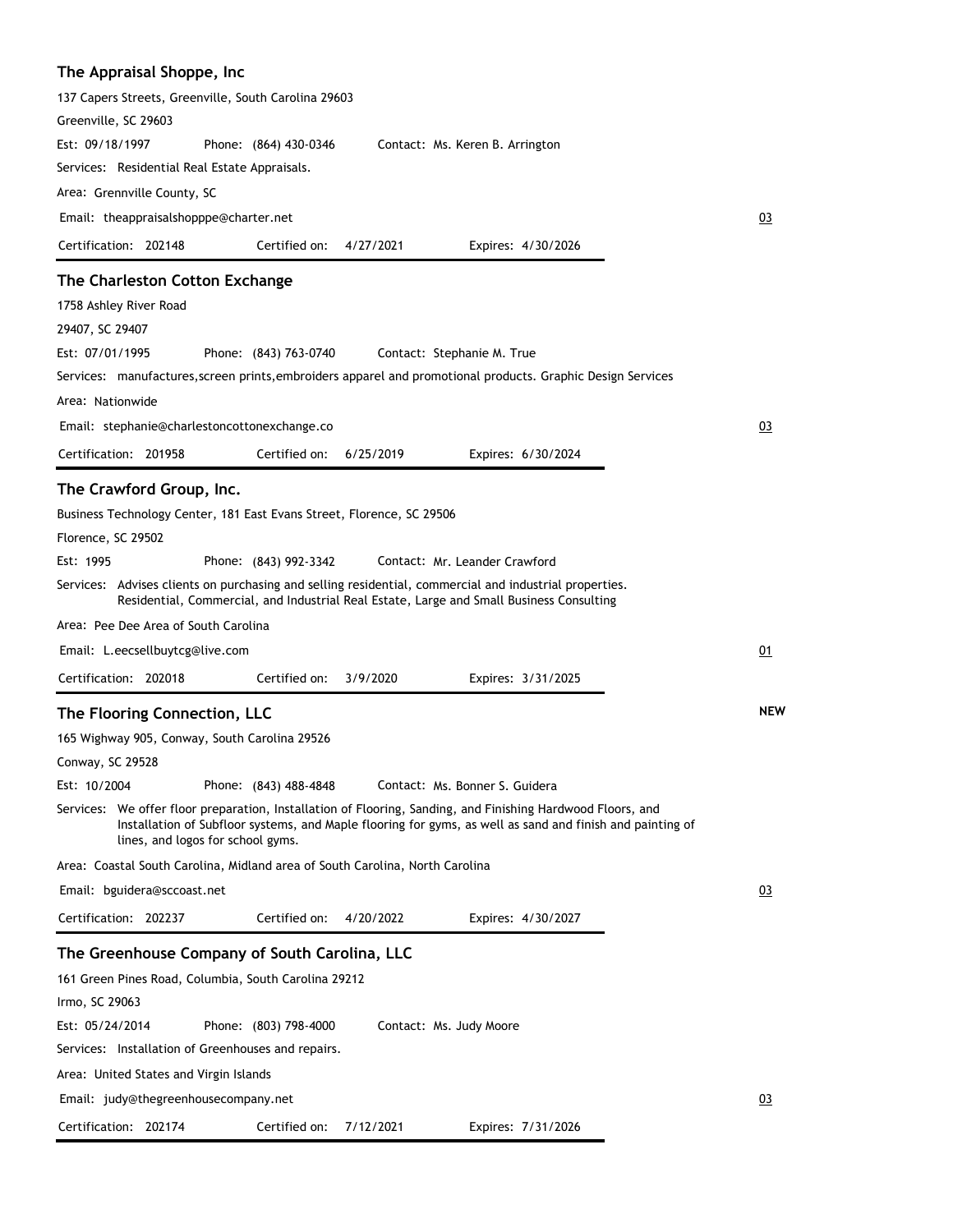# **The Office Digital, LLC**

1646 North Dougles Street, Florence, South Carolina 29501

| Florence, SC 29502                                                                                                                                                                                                                                                                                                                                                                                                                                                                                                                                                                                                                                                                                                                                                                                                                                                                                                                                                                                                                                                                                                                                                                                                                                                        |    |
|---------------------------------------------------------------------------------------------------------------------------------------------------------------------------------------------------------------------------------------------------------------------------------------------------------------------------------------------------------------------------------------------------------------------------------------------------------------------------------------------------------------------------------------------------------------------------------------------------------------------------------------------------------------------------------------------------------------------------------------------------------------------------------------------------------------------------------------------------------------------------------------------------------------------------------------------------------------------------------------------------------------------------------------------------------------------------------------------------------------------------------------------------------------------------------------------------------------------------------------------------------------------------|----|
| Est: 12/01/2002<br>Phone: (843) 292-8700<br>Contact: Mr. Charles K. Pack                                                                                                                                                                                                                                                                                                                                                                                                                                                                                                                                                                                                                                                                                                                                                                                                                                                                                                                                                                                                                                                                                                                                                                                                  |    |
| Services: Delivery Setup & Service of all equipment sold as needed. Work Space- Desk, Chairs, Storage File,<br>Tables Guest, Hospitality, Reception Furniture Education and Training Furniture (Business, Schools)<br>Copiers, Printers, (Large and Small with service) Toners/Inks all make & models mPos Mobile Point of<br>Sale Solutions Cash Management Technologies Time Recorder Solutions, Kiosk Technologies (all<br>applications) Media Consumables (paper products for any printing) Paper Folders, Cutters Digital<br>Signage Technologies (large and small) Computers Laptop, Tablets Computer OS Software Business<br>Telephone Accessories Audio/Video Technologies RFIS Inventory Technologies (Inventory<br>Management) Security Entry Technologies Tactical Ware (Police and Security Units) ID Badge Creator<br>and Scan Technologies School/Church Play Ground Equipment Socument Printing Services, Patient<br>Engagement Technology, Antimicrobial Toch Screens & Tablets, Digital Signage & Displays, Shredding<br>Solutions Commercial Class P4 & P5, Medical Compliant Compliant Computers & IT Technologies,<br>Medical Compliant Outerwear, Medical Compliant Outerwear, Medical Compliant Disinfectants,<br>Janitorial Equipment abd Supplies |    |
| Area: South East Region USA                                                                                                                                                                                                                                                                                                                                                                                                                                                                                                                                                                                                                                                                                                                                                                                                                                                                                                                                                                                                                                                                                                                                                                                                                                               |    |
| Email: CCPack@theOfficeDigital.com                                                                                                                                                                                                                                                                                                                                                                                                                                                                                                                                                                                                                                                                                                                                                                                                                                                                                                                                                                                                                                                                                                                                                                                                                                        | 01 |
| Certification: 201943<br>Certified on:<br>4/11/2019<br>Expires: 4/30/2024                                                                                                                                                                                                                                                                                                                                                                                                                                                                                                                                                                                                                                                                                                                                                                                                                                                                                                                                                                                                                                                                                                                                                                                                 |    |
| The Parent Pal, Inc                                                                                                                                                                                                                                                                                                                                                                                                                                                                                                                                                                                                                                                                                                                                                                                                                                                                                                                                                                                                                                                                                                                                                                                                                                                       |    |
| 218 N. Lanford Road Spartanburg, South Carolina 29301                                                                                                                                                                                                                                                                                                                                                                                                                                                                                                                                                                                                                                                                                                                                                                                                                                                                                                                                                                                                                                                                                                                                                                                                                     |    |
| Spartanburg, SC 29301                                                                                                                                                                                                                                                                                                                                                                                                                                                                                                                                                                                                                                                                                                                                                                                                                                                                                                                                                                                                                                                                                                                                                                                                                                                     |    |
| Est: 05/01/2017<br>Contact:<br>Phone: (864) 866-3689                                                                                                                                                                                                                                                                                                                                                                                                                                                                                                                                                                                                                                                                                                                                                                                                                                                                                                                                                                                                                                                                                                                                                                                                                      |    |
| Services: Coaching, Training, and Consulting Services to Educators, Parents, and Students                                                                                                                                                                                                                                                                                                                                                                                                                                                                                                                                                                                                                                                                                                                                                                                                                                                                                                                                                                                                                                                                                                                                                                                 |    |
| Area: South Carlina; North Carolina                                                                                                                                                                                                                                                                                                                                                                                                                                                                                                                                                                                                                                                                                                                                                                                                                                                                                                                                                                                                                                                                                                                                                                                                                                       |    |
| Email: info@theparentpal.com                                                                                                                                                                                                                                                                                                                                                                                                                                                                                                                                                                                                                                                                                                                                                                                                                                                                                                                                                                                                                                                                                                                                                                                                                                              | 02 |
| Certification: 201871<br>Certified on:<br>6/4/2018<br>Expires: 6/30/2023                                                                                                                                                                                                                                                                                                                                                                                                                                                                                                                                                                                                                                                                                                                                                                                                                                                                                                                                                                                                                                                                                                                                                                                                  |    |
| The Positivity Academy, LLC                                                                                                                                                                                                                                                                                                                                                                                                                                                                                                                                                                                                                                                                                                                                                                                                                                                                                                                                                                                                                                                                                                                                                                                                                                               |    |
| 854 Rocky Creek Way, Irmo South Carolina, 29063                                                                                                                                                                                                                                                                                                                                                                                                                                                                                                                                                                                                                                                                                                                                                                                                                                                                                                                                                                                                                                                                                                                                                                                                                           |    |
| Irmo, SC 29063                                                                                                                                                                                                                                                                                                                                                                                                                                                                                                                                                                                                                                                                                                                                                                                                                                                                                                                                                                                                                                                                                                                                                                                                                                                            |    |
| Est: 03/2015<br>Phone: (803) 470-1917<br>Contact:                                                                                                                                                                                                                                                                                                                                                                                                                                                                                                                                                                                                                                                                                                                                                                                                                                                                                                                                                                                                                                                                                                                                                                                                                         |    |
| Services: Leadership Training, Executive Coaching Sessions, Books                                                                                                                                                                                                                                                                                                                                                                                                                                                                                                                                                                                                                                                                                                                                                                                                                                                                                                                                                                                                                                                                                                                                                                                                         |    |
| Area: South Carolina, North Carolina, Georgia, Texas, Alabama, California                                                                                                                                                                                                                                                                                                                                                                                                                                                                                                                                                                                                                                                                                                                                                                                                                                                                                                                                                                                                                                                                                                                                                                                                 |    |
| Email: info@thepositivityacademy.com                                                                                                                                                                                                                                                                                                                                                                                                                                                                                                                                                                                                                                                                                                                                                                                                                                                                                                                                                                                                                                                                                                                                                                                                                                      | 02 |
| Certified on:<br>Certification: 201895<br>7/11/2018<br>Expires: 7/31/2023                                                                                                                                                                                                                                                                                                                                                                                                                                                                                                                                                                                                                                                                                                                                                                                                                                                                                                                                                                                                                                                                                                                                                                                                 |    |
| The Preston Group, LLC                                                                                                                                                                                                                                                                                                                                                                                                                                                                                                                                                                                                                                                                                                                                                                                                                                                                                                                                                                                                                                                                                                                                                                                                                                                    |    |
| 121 Cosmos Lane                                                                                                                                                                                                                                                                                                                                                                                                                                                                                                                                                                                                                                                                                                                                                                                                                                                                                                                                                                                                                                                                                                                                                                                                                                                           |    |
| Greer, SC 29651                                                                                                                                                                                                                                                                                                                                                                                                                                                                                                                                                                                                                                                                                                                                                                                                                                                                                                                                                                                                                                                                                                                                                                                                                                                           |    |
| Est: 2008<br>Phone: (864) 469-0249<br>Contact: Neva Ann Carco                                                                                                                                                                                                                                                                                                                                                                                                                                                                                                                                                                                                                                                                                                                                                                                                                                                                                                                                                                                                                                                                                                                                                                                                             |    |
| Services: Procurement services; computer and electronics repair, installation and consulting; engineering and                                                                                                                                                                                                                                                                                                                                                                                                                                                                                                                                                                                                                                                                                                                                                                                                                                                                                                                                                                                                                                                                                                                                                             |    |
| operations consulting; security and energy management consulting and installation; manufacturing<br>and management consulting; training; LED lighting consulting and installation                                                                                                                                                                                                                                                                                                                                                                                                                                                                                                                                                                                                                                                                                                                                                                                                                                                                                                                                                                                                                                                                                         |    |
| Area: Upstate South Carolina                                                                                                                                                                                                                                                                                                                                                                                                                                                                                                                                                                                                                                                                                                                                                                                                                                                                                                                                                                                                                                                                                                                                                                                                                                              |    |
| Email: dirk.fugate@theprestongroupllc.com                                                                                                                                                                                                                                                                                                                                                                                                                                                                                                                                                                                                                                                                                                                                                                                                                                                                                                                                                                                                                                                                                                                                                                                                                                 | 01 |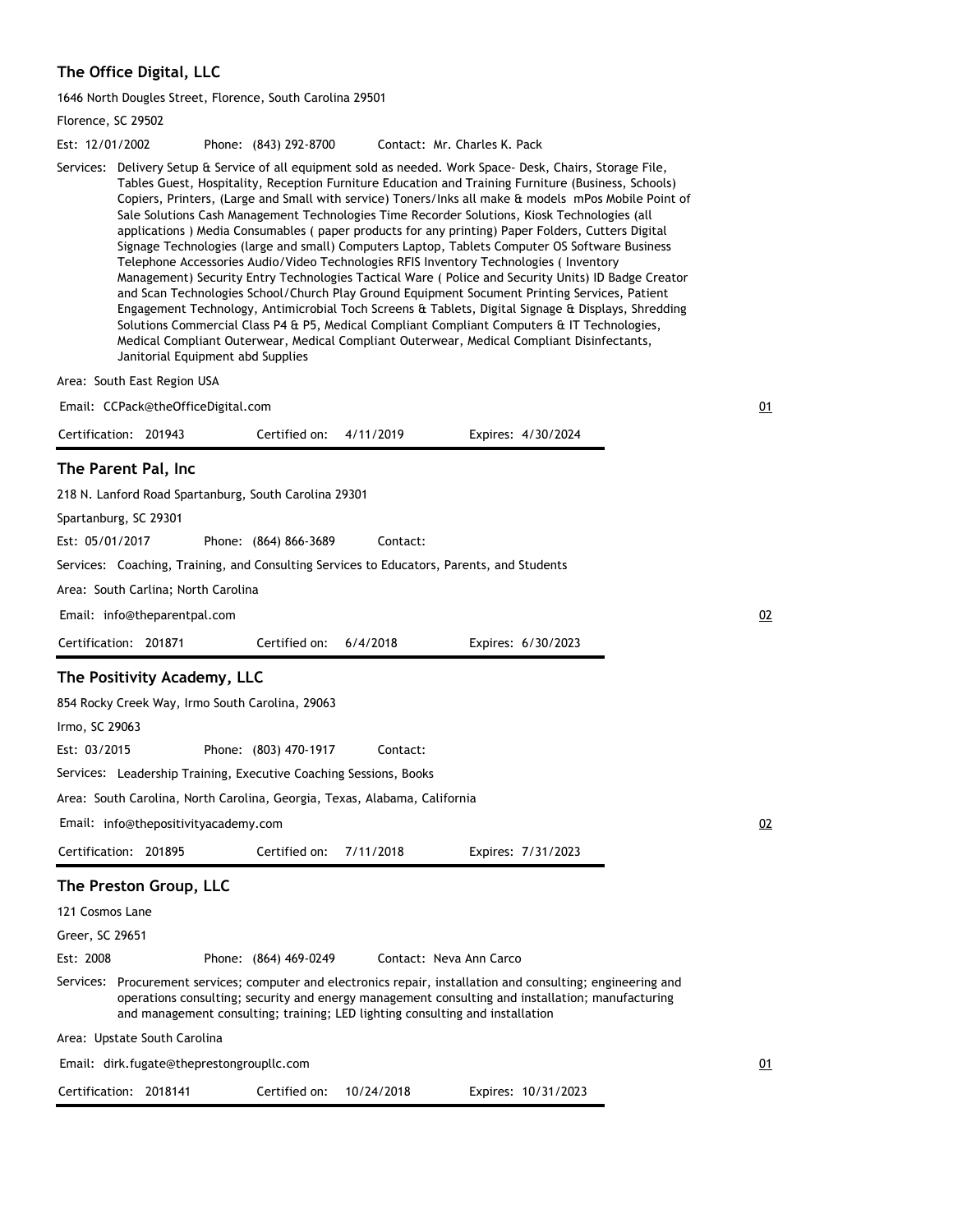| The Print, LLC                                                                                                                                                                            |                       |           |                             |    |
|-------------------------------------------------------------------------------------------------------------------------------------------------------------------------------------------|-----------------------|-----------|-----------------------------|----|
| 1216 Milner Dr #303, Rock Hill, SC 29730                                                                                                                                                  |                       |           |                             |    |
| Rock Hill, SC 29730                                                                                                                                                                       |                       |           |                             |    |
| Est: 2018                                                                                                                                                                                 | Phone: (803) 579-6002 |           | Contact: Steven Rubiano     |    |
| Services: Office furniture installations                                                                                                                                                  |                       |           |                             |    |
| Area: Southeast                                                                                                                                                                           |                       |           |                             |    |
| Email: rubiano1969@gmail.com                                                                                                                                                              |                       |           |                             | 04 |
| Certification: 20212                                                                                                                                                                      | Certified on:         | 1/11/2021 | Expires: 1/31/2026          |    |
| The Street Consulting, LLP                                                                                                                                                                |                       |           |                             |    |
| 3344 Cottage Plantation Road, Johns Island, South Carolina 29455                                                                                                                          |                       |           |                             |    |
| Johns Island, SC 29455                                                                                                                                                                    |                       |           |                             |    |
| Est: 2/2005                                                                                                                                                                               | Phone: (614) 838-2911 |           | Contact: Ms Glenda P. LaRue |    |
| Services: Strategic planning@ development constituent relations, communications, media relations, marketing<br>& branding.                                                                |                       |           |                             |    |
| Area: East Coast & Midwest, US                                                                                                                                                            |                       |           |                             |    |
| Email: Glenda@thestreetconsulting.com                                                                                                                                                     |                       |           |                             | 09 |
| Certification: 2021131                                                                                                                                                                    | Certified on:         | 12/2/2021 | Expires: 12/31/2026         |    |
|                                                                                                                                                                                           |                       |           |                             |    |
| The Valet Express, LLC                                                                                                                                                                    |                       |           |                             |    |
| 167 East Kennedy Street, Spartanburg, South Carolina, 29306                                                                                                                               |                       |           |                             |    |
| Spartanburg, SC 29306                                                                                                                                                                     |                       |           |                             |    |
| Est: 05/2015                                                                                                                                                                              | Phone: (864) 381-9776 | Contact:  |                             |    |
| Services: Transportation, Logistics, and Delivery                                                                                                                                         |                       |           |                             |    |
| Area: South Carolina                                                                                                                                                                      |                       |           |                             |    |
| Email: Vitlandonc@gmail.com                                                                                                                                                               |                       |           |                             | 01 |
| Certification: 201894                                                                                                                                                                     | Certified on:         | 7/11/2018 | Expires: 7/31/2023          |    |
| The White Group, LLC                                                                                                                                                                      |                       |           |                             |    |
| 4852 Hubersham Lane, Summerville, South Carolina 29485                                                                                                                                    |                       |           |                             |    |
| Summerville, SC 29485                                                                                                                                                                     |                       |           |                             |    |
| Est: 05/30/2014                                                                                                                                                                           | Phone: (843) 364-0117 |           | Contact: Mr. Kentril White  |    |
| Services: Hauling- 3 (Aggregate, Rocks, Wash Sand, Fill, and Muck.)                                                                                                                       |                       |           |                             |    |
| Area: South Carolina                                                                                                                                                                      |                       |           |                             |    |
| Email:                                                                                                                                                                                    |                       |           |                             | 01 |
| Certification: 202087                                                                                                                                                                     | Certified on:         | 8/20/2020 | Expires: 8/31/2025          |    |
| <b>Thomas Borders</b>                                                                                                                                                                     |                       |           |                             |    |
| 5515 Farrow Rd, Columbia SC 29203                                                                                                                                                         |                       |           |                             |    |
| Columbia, SC 29203                                                                                                                                                                        |                       |           |                             |    |
| Est: 2005                                                                                                                                                                                 | Phone: (803) 446-2602 |           | Contact: Thomas Borders     |    |
| Services: grading, poured & finished concrete, footers, vertical walls, sidewalks, curb & gutter, floor slabs,<br>patios, car ports, concrete decorative finishing, brick & block masonry |                       |           |                             |    |
| Area: SC                                                                                                                                                                                  |                       |           |                             |    |
| Email: thomasborders@ymail.com                                                                                                                                                            |                       |           |                             | 05 |
| Certification: 201739                                                                                                                                                                     | Certified on:         | 6/13/2017 | Expires: 6/30/2022          |    |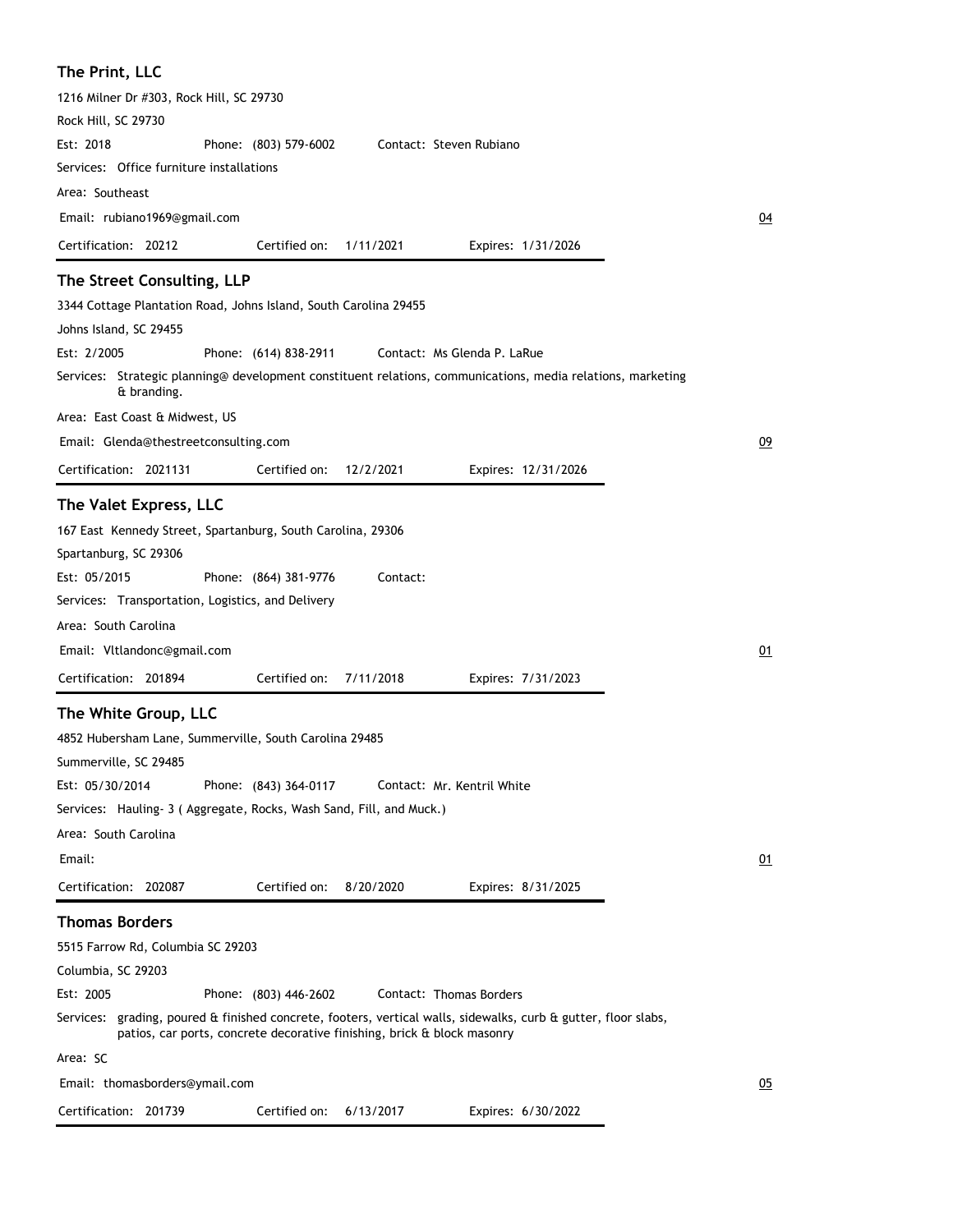#### **Thomas Clark Group, LLC**

Certification: 2020112

| $\frac{1}{2}$                                                                                                                                          |    |
|--------------------------------------------------------------------------------------------------------------------------------------------------------|----|
| 2040 Sout Chruch Street Ext                                                                                                                            |    |
| Spartanburg, SC 29306                                                                                                                                  |    |
| Est: 2018<br>Phone: (864) 529-9940<br>Contact: Thomas Clark                                                                                            |    |
| Services: Ground Maintenance, Lawn Care, Leaf Removal, Debris Removal, Landscaping                                                                     |    |
| Area: SC-Spartanburg, Greenville, Union Counties                                                                                                       |    |
| Email: tom@thomasclarkgroup.com                                                                                                                        | 01 |
| Certification: 202044<br>Certified on:<br>5/19/2020<br>Expires: 5/31/2025                                                                              |    |
| <b>Thomas Media Group, LLC</b>                                                                                                                         |    |
| 1806 Washington Street Columbia South Carolina 29201                                                                                                   |    |
|                                                                                                                                                        |    |
| Columbia, SC 29201<br>Est: 01/01/1990                                                                                                                  |    |
| Phone: (803) 254-6404<br>Contact: Darrin T. Thomas                                                                                                     |    |
| Services: Annually we publish the South Carolina Black Pages which serves as a resource guide for the<br>empowerment of the African American community |    |
| Area: South Carolina                                                                                                                                   |    |
| Email: darrin@blackpagesusa.com                                                                                                                        | 01 |
| Certification: 2018135<br>Certified on:<br>10/18/2018<br>Expires: 10/31/2023                                                                           |    |
| <b>TIMMONS PAINTING</b>                                                                                                                                |    |
| 128 BENT OAK TRAIL, BLYTHEWOOD, SOUTH CAROLINA, 29016                                                                                                  |    |
| BLYTHEWOOD, SC 29016                                                                                                                                   |    |
| Est: 08/2008<br>Phone: (803) 466-8813<br>Contact:                                                                                                      |    |
| Services: Painting, Pressure Washing, Wood Staining for Commercial and Residential, Industrial and New<br>Construction                                 |    |
| Area: South Carolina, North Carolina, Georgia                                                                                                          |    |
| Email: timmonspaintingsc@gmail.com                                                                                                                     | 01 |
| Certification: 201844<br>Certified on:<br>4/16/2018<br>Expires: 4/30/2023                                                                              |    |
| TJ Housing, LLC                                                                                                                                        |    |
| 2803 Padgett Road Hopkins, South Carolina 29061                                                                                                        |    |
| Hopkins, SC 29061                                                                                                                                      |    |
| Est: 05/08/2008<br>Phone: (803) 622-4744<br>Contact: Mr. Joe Jackson                                                                                   |    |
| Services: Lawn Maintenance, Car Wash, and Janitorial Services.                                                                                         |    |
| Area: South Carolina                                                                                                                                   |    |
| Email: tjhousing60@gmail.com                                                                                                                           | 01 |
| Certification: 201940<br>Certified on:<br>4/11/2019<br>Expires: 4/30/2024                                                                              |    |
|                                                                                                                                                        |    |
| Tommies Auto & Diesel, LLC                                                                                                                             |    |
| 2674 Jefferies Highway, Walterboro, South Carolina 29488                                                                                               |    |
| Walterboro, SC 29488                                                                                                                                   |    |
| Est: 1999<br>Phone: (843) 908-4691<br>Contact: Ms. Brenda Bristow                                                                                      |    |
| Services: Towing, Road Service for Semi-Trucks, Repair for Semi Trucks.                                                                                |    |
| Area: Low Country Of South Carolina                                                                                                                    |    |
| Email: brenda@tommiestowing.com                                                                                                                        | 03 |

Certified on: 10/14/2020

Expires: 10/31/2025

03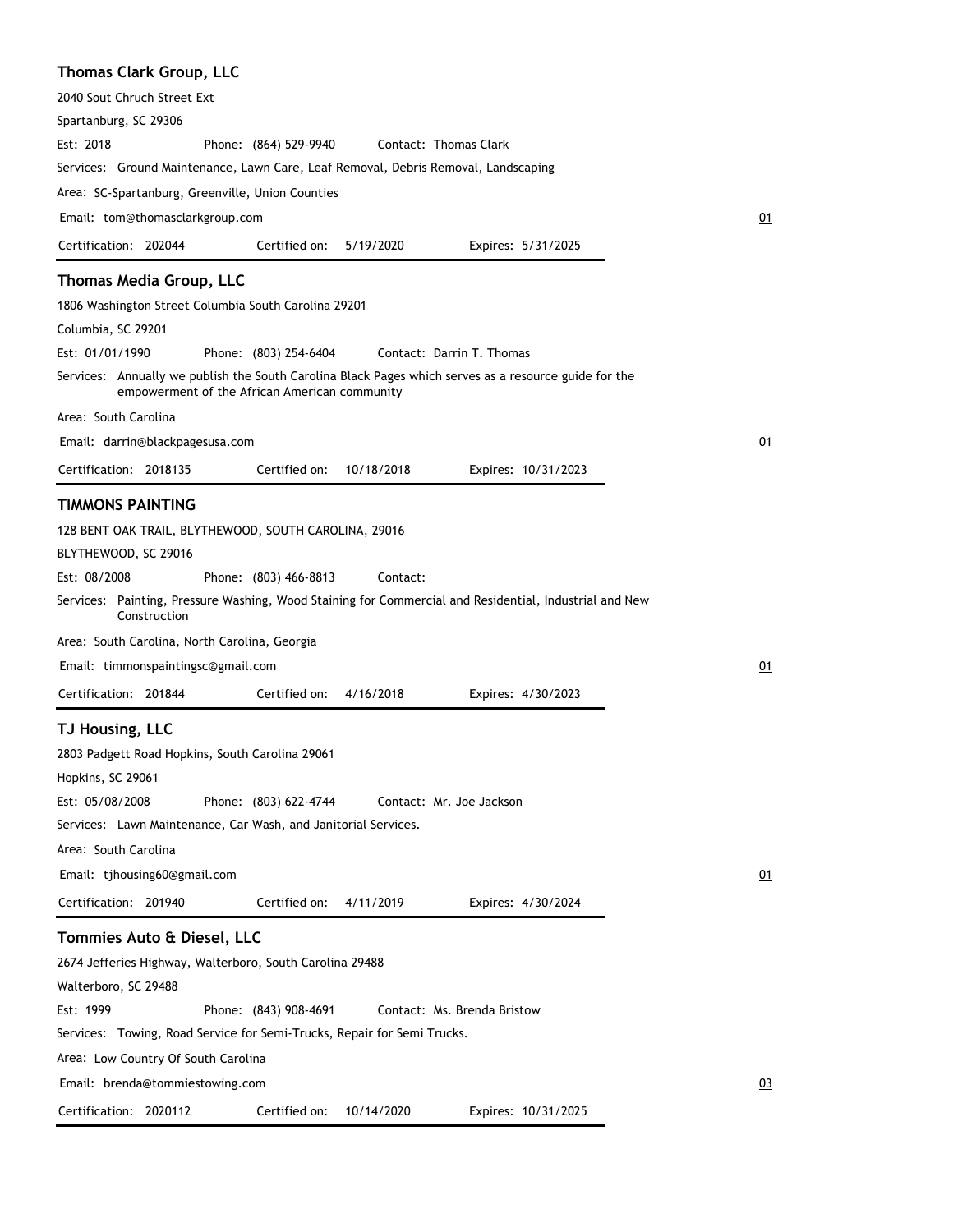| Top Line Telecom, Inc                                                                                     |    |
|-----------------------------------------------------------------------------------------------------------|----|
| 16 Brooke Lee Circle                                                                                      |    |
| Taylors, SC 29687                                                                                         |    |
| Est: 2006<br>Phone: (864) 275-8031<br>Contact: Adrian Howard                                              |    |
| Services: Cellular tower construction; telecommunication equipment                                        |    |
| Area:                                                                                                     |    |
| Email: adrian.howard@tltinc.net                                                                           | 03 |
| Certification: 2017112<br>Certified on:<br>10/18/2017<br>Expires: 10/31/2022                              |    |
| Touch Of Joy International, LLC                                                                           |    |
| 125 Lee Ridge Drive Columbia, South Carolina 29229                                                        |    |
| Columbia, SC 29224                                                                                        |    |
| Est: 03/01/2018<br>Phone: (803) 467-0463<br>Contact: Ms. Joy L. McLaughlin-Harris                         |    |
| Services: Business Coaching, Empowerment Speaker, Organizational Leadership & Development Training.       |    |
| Area: South Carolina, Richland, Lexington, Horry, Greenville Counties                                     |    |
| Email: info@touchofjoy.org                                                                                | 02 |
| Certification: 2019107<br>Certified on:<br>10/15/2019<br>Expires: 10/31/2024                              |    |
| TR Bailey, LLC                                                                                            |    |
| 203 Holland Ford Road Pelzer, South Carolina, 29669                                                       |    |
| Pelzer, SC 29669                                                                                          |    |
| Est: 05/2015<br>Phone: (864) 444-3010<br>Contact:                                                         |    |
| Services: Local Hauling, Grading, Concrete, Asphalt, Milling, Gravel, and Dirt                            |    |
| Area: South Carolina                                                                                      |    |
| Email: trbailey81@gmail.com                                                                               | 03 |
| Certification: 201899<br>Certified on:<br>7/13/2018<br>Expires: 7/31/2023                                 |    |
| <b>Transcription Plus, LLC</b>                                                                            |    |
| 3716 Messina Road, Clover, South Carolina 29710                                                           |    |
| Clover, SC 29710                                                                                          |    |
| Est: 01/30/1989<br>Phone: (860) 583-2818<br>Contact: Ms. Mary A. Goehring                                 |    |
| Services: Transcription Services, Program Management/Support Services, Other Management Support Services. |    |
| Area: South Carolina, North Carolina, Georgia                                                             |    |
| Email: mary@transcriptionplus.net                                                                         | 03 |
| Certification: 202013<br>Certified on:<br>3/4/2020<br>Expires: 3/31/2025                                  |    |
| Transitsouth, LLC                                                                                         |    |
| 69 Robert Smalls Parkway, Suite 2F, Beaufort, South Carolina 29906                                        |    |
| Beaufort, SC 29906                                                                                        |    |
| Est: 11/06/18<br>Phone: (843) 379-2279<br>Contact: Mr. Brian Cobban                                       |    |
| Services: Non-Emergency Transportation.                                                                   |    |
| Area: South Carolina                                                                                      |    |
| Email: transitsouth@yahoo.com                                                                             | 01 |
| 12/1/2020<br>Certification: 2020147<br>Certified on:<br>Expires: 12/31/2025                               |    |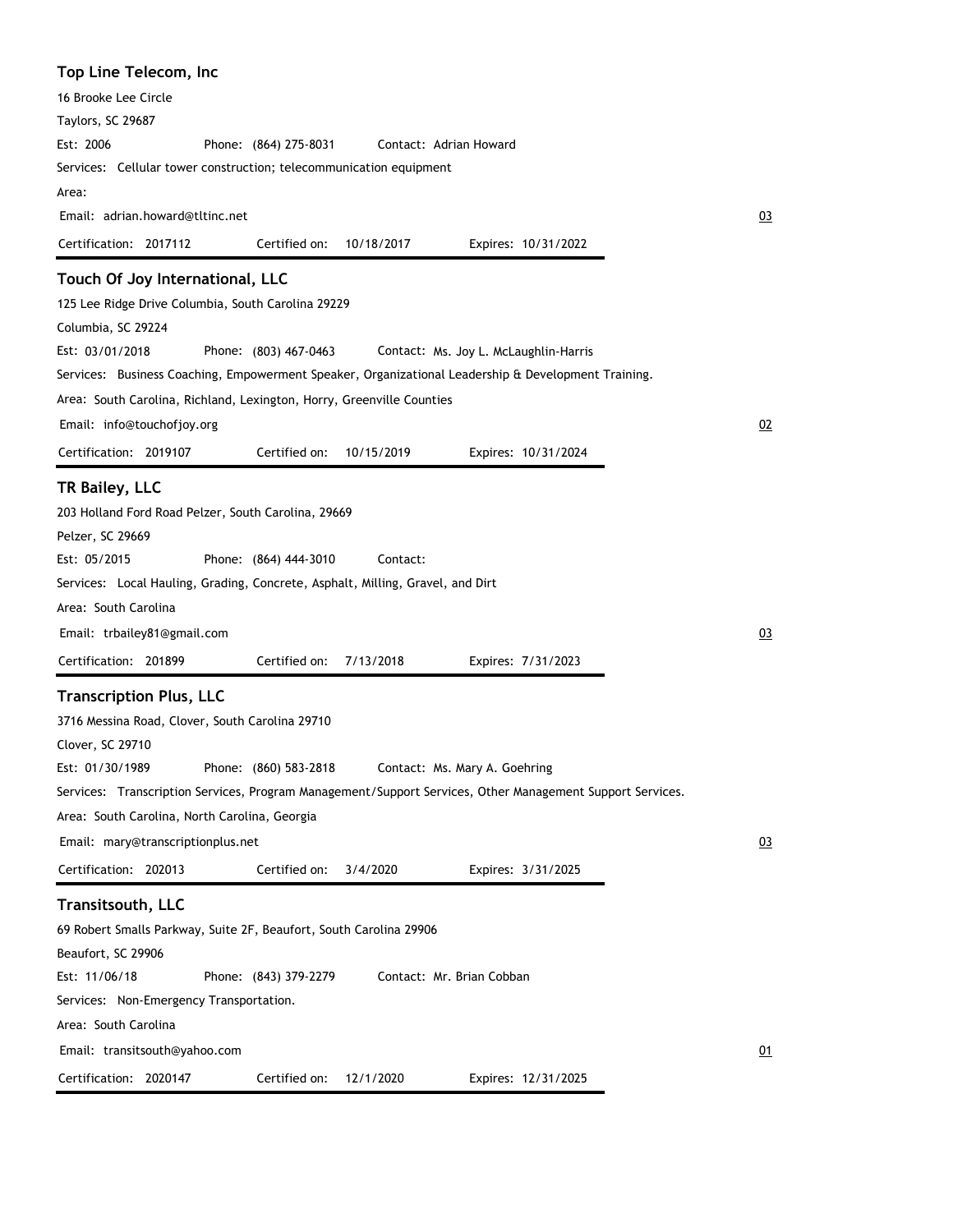# **Troy G Trucking, LLC**

| 360 Old Wire Road West Columbia, South Carolina 29172                                                                                                |    |
|------------------------------------------------------------------------------------------------------------------------------------------------------|----|
| Lexington, SC 29073                                                                                                                                  |    |
| Est: 05/24/2017<br>Phone: (803) 800-9084<br>Contact: Ms. Veronice Johnson                                                                            |    |
| Services: Hauling(5) Sand, Asphalt, and Dirt. Drilling Wells, Installing Irrigation System, and Site Preparation.                                    |    |
| Area: South Carolina                                                                                                                                 |    |
| Email: TGTrucking2@gmail.com                                                                                                                         | 02 |
| Certification: 201967<br>Certified on:<br>7/16/2019<br>Expires: 7/31/2024                                                                            |    |
| Trucare Health Services, Inc.                                                                                                                        |    |
| 9225 University Boulevard, Suite E-1A, N. Charleston, SC 29406                                                                                       |    |
| N. Charleston, SC 29406                                                                                                                              |    |
| Est: 2002<br>Phone: (843) 569-7200<br>Contact: Valerie Young                                                                                         |    |
| Services: Social, personal, and medicinal care for intellectually and aged disabled adults; provide transportation<br>to and from the facility daily |    |
| Area: Charleston, SC                                                                                                                                 |    |
| Email: trucareadultdayc@bellsouth.net                                                                                                                | 02 |
| Certification: 201784<br>9/7/2017<br>Certified on:<br>Expires: 9/30/2022                                                                             |    |
| <b>Truluck Roadway Services, LLC</b>                                                                                                                 |    |
| 1528 Trailee Drive Charleston, South Carolina 29416                                                                                                  |    |
| Charleston, SC 29416                                                                                                                                 |    |
| Est: 11/27/2012<br>Contact: Ms. Chris Truluck<br>Phone: (843) 614-2772                                                                               |    |
| Services: Asphalt, Paving, and Milling                                                                                                               |    |
| Area: South Carolina                                                                                                                                 |    |
| Email: chris@truluckrs.com                                                                                                                           | 03 |
| 6/10/2019<br>Certification: 201952<br>Certified on:<br>Expires: 6/30/2024                                                                            |    |
|                                                                                                                                                      |    |
| <b>TSB Hauling, LLC</b>                                                                                                                              |    |
| 9855 Dunbarton Drive, Columbia, SC 29223<br>Columbia, SC 29223                                                                                       |    |
| Est: 2015<br>Phone: (803) 865-0519<br>Contact: Tarra S. Bell                                                                                         |    |
| Services: Haul dirt, gravel and rocks                                                                                                                |    |
| Area: Richland County, Columbia, SC                                                                                                                  |    |
| Email: tsbhauling@yahoo.com                                                                                                                          | 02 |
| Certification: 201787<br>Certified on:<br>9/7/2017<br>Expires: 9/30/2022                                                                             |    |
|                                                                                                                                                      |    |
| TTS Loads Timothy Transportation Services, LLC<br>2543 Sea Gull Lane, Columbia, SC 29201                                                             |    |
| Columbia, SC 29201                                                                                                                                   |    |
| Est: 3/2017<br>Phone: (803) 828-4041<br>Contact: Timothy Culbreath                                                                                   |    |
| Services: Trucking, Freight, Transportation, Negotiations, Mediation with manufacturing companies, shipper,<br>receiver                              |    |
| Area: US                                                                                                                                             |    |
| Email:                                                                                                                                               | 05 |
| Certification: 201833<br>Certified on:<br>4/10/2018<br>Expires: 4/30/2023                                                                            |    |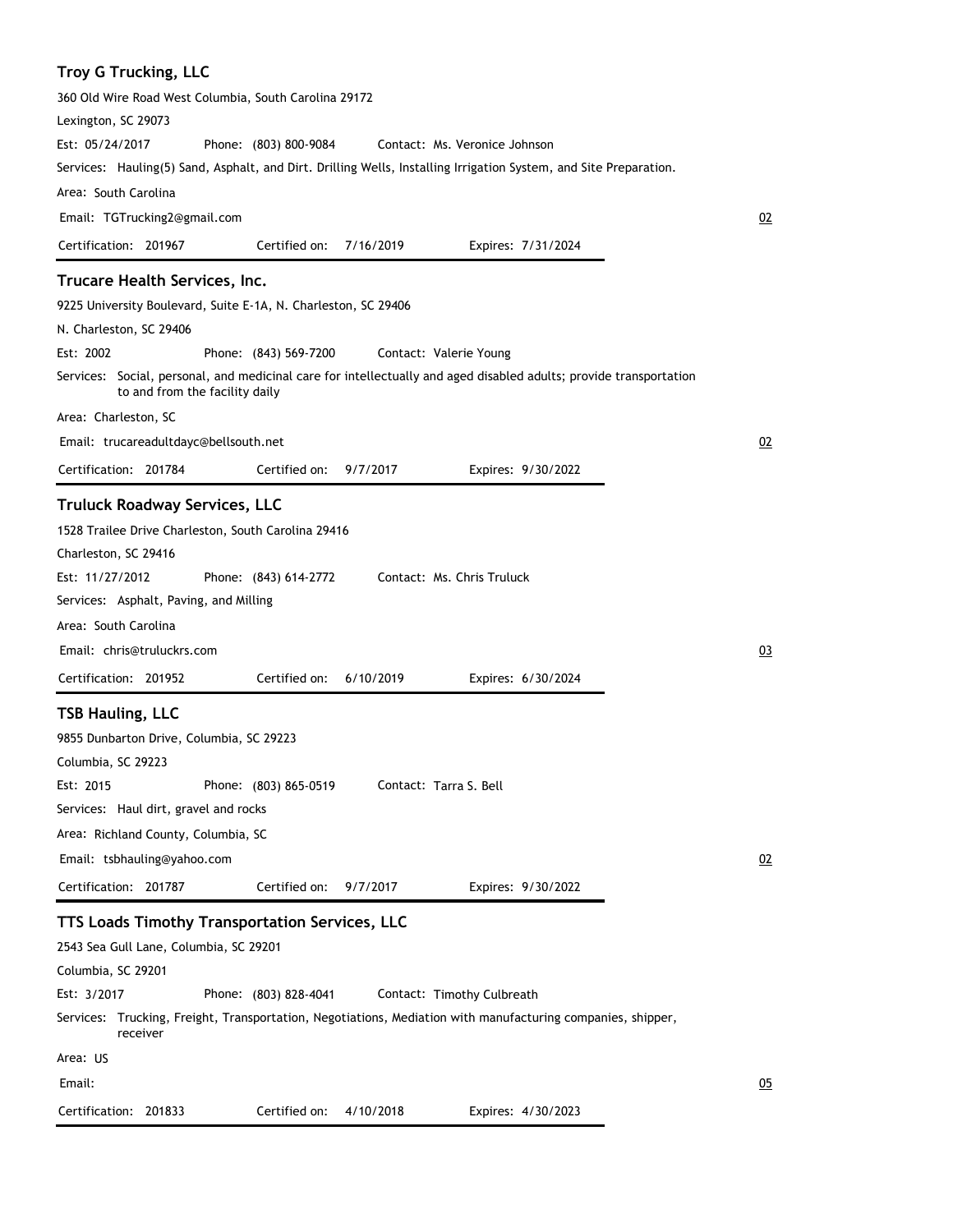# **Tyler & Tyler Construction, Inc.**

| 785 Hwy. 61 Ridgeville, SC<br>Summerville, SC 29484                                                                                                                                                                                      |           |
|------------------------------------------------------------------------------------------------------------------------------------------------------------------------------------------------------------------------------------------|-----------|
| Est: 2000<br>Phone: (843) 875-5541<br>Contact: Anne Tyler                                                                                                                                                                                |           |
| Services: Site work preparation, clearing, grading, hauling, demolition, excavation                                                                                                                                                      |           |
| Area: Berkeley, Dorchester, Charleston, Orangeburg and Colleton Counties                                                                                                                                                                 |           |
| Email: JENNER.TYLER@yahoo.com                                                                                                                                                                                                            | <u>07</u> |
| 12/4/2019<br>Certification: 2019124<br>Certified on:<br>Expires: 12/31/2024                                                                                                                                                              |           |
| Unique Staffing Agency, LLC<br>5 Clusters Court Suite 101<br>Columbia, SC 29210                                                                                                                                                          |           |
| Est: 04/22/2019<br>Phone: (803) 828-3895<br>Contact: Ms. Kimberly Baker                                                                                                                                                                  |           |
| Services: Provide Staff relief for all shifts in positions of RN, LPN, CAN, BHA's.                                                                                                                                                       |           |
| Area: South Carolina                                                                                                                                                                                                                     |           |
| Email: urunique2018@gmail.com                                                                                                                                                                                                            | 02        |
| Certified on:<br>Certification: 202016<br>3/6/2020<br>Expires: 3/31/2025                                                                                                                                                                 |           |
|                                                                                                                                                                                                                                          |           |
| US&S, Inc                                                                                                                                                                                                                                |           |
| 50 Grand Ave.                                                                                                                                                                                                                            |           |
| Greenville, SC 29607                                                                                                                                                                                                                     |           |
| Phone: (864) 233-8035<br>Contact: Euleta Alston<br>Est: 2003                                                                                                                                                                             |           |
| Services: Facility maintenance, facility support services, facility operations and maintenance, repairs, grounds<br>maintenance, janitorial, renovation/general contracting, professional/staff augmentation, temporary<br>help services |           |
| Area: Southeast US                                                                                                                                                                                                                       |           |
| Email: ehagins@usands.com                                                                                                                                                                                                                | 01        |
| Certification: 201747<br>Certified on:<br>Expires: 6/30/2022<br>6/30/2017                                                                                                                                                                |           |
| USA Glass, INC                                                                                                                                                                                                                           |           |
| 7102 Ridgebrook Drive Fort Mill, South Carolina 29715                                                                                                                                                                                    |           |
| Fort Mill, SC 29715                                                                                                                                                                                                                      |           |
| Est: 01/19/2016<br>Phone: (980) 319-6400<br>Contact: Jose Chinchilla                                                                                                                                                                     |           |
| Services:   Glass Installer                                                                                                                                                                                                              |           |
| Area: South Carolina, North Carolina                                                                                                                                                                                                     |           |
| Email: usaglass1@gmail.com                                                                                                                                                                                                               | 04        |
| Certification: 2018144<br>Certified on:<br>10/25/2018<br>Expires: 10/31/2023                                                                                                                                                             |           |
| Utility Optics, Inc                                                                                                                                                                                                                      |           |
| 3978 Lark Hill Drive, Myrtle Beach, South Carolina 29577                                                                                                                                                                                 |           |
| Myrtle Beach, SC 29577                                                                                                                                                                                                                   |           |
| Est: 04/21/2006<br>Contact: Lou Ellen Blackmon<br>Phone: (843) 448-0862                                                                                                                                                                  |           |
| Services: Sewer & Storm Drain Cleaning, TV Inspection, Pipe Patch Repais, Close Circuit TV, Infrastructure<br>Maintenance, and Inspections, Bridge downspout vacuuming, and debris cleanup on bridge platforms.                          |           |
| Area:  South Carolina, North Carolina                                                                                                                                                                                                    |           |
| Email: louellen@utilityoptics.com                                                                                                                                                                                                        | 03        |
| Certification: 202049<br>Certified on:<br>6/9/2020<br>Expires: 6/30/2025                                                                                                                                                                 |           |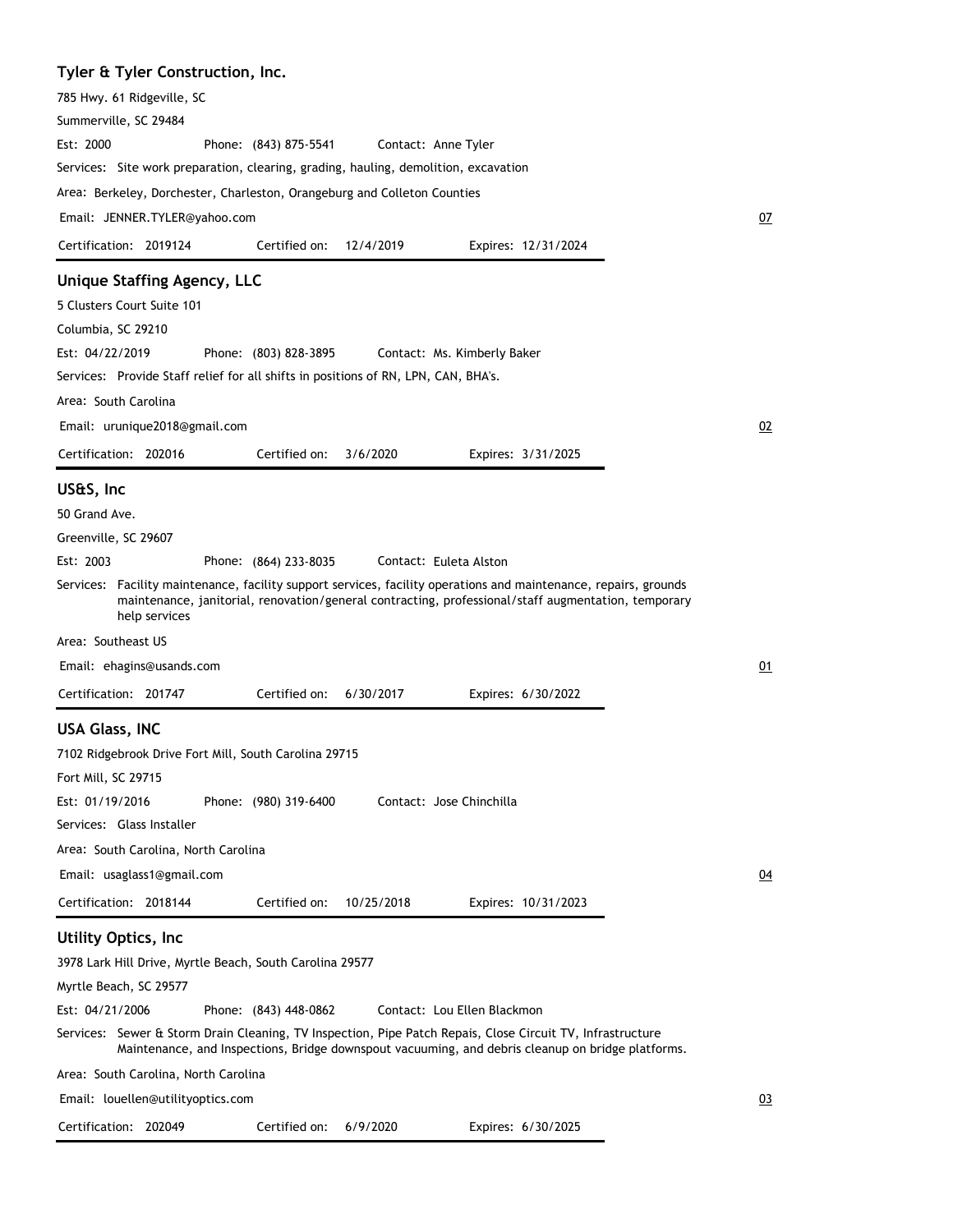| Vantas, LLC                                                                       |
|-----------------------------------------------------------------------------------|
| 712 Kawana Road, Columbia, South Carolina 29205                                   |
| Columbia, SC 29205                                                                |
| Est: 02/20/2018<br>Phone: (803) 238-2476<br>Contact: Ms. Kristan Lynch            |
| Services: Taining, Consulting Services.                                           |
| Area: South Carolina                                                              |
| Email: vantasllc@gmail.com                                                        |
| Certified on:<br>Certification: 202084<br>8/20/2020<br>Expires: 8/31/2025         |
| <b>Vision Contracting, LLC</b>                                                    |
| 136 Old Pacolet Hwy, Pacolet, SC 29372                                            |
| Pacolet, SC 29372                                                                 |
| Est: 2003<br>Phone: (864) 494-6637<br>Contact: Robert Jennings                    |
| Services: Construction, New Construction, Renovation, Concrete, Site Improvements |
| Area: South Carolina                                                              |
| Email: visioncontract4llc@charter.net                                             |
| Certification: 20217<br>Certified on:<br>1/12/2021<br>Expires: 1/31/2026          |
| Vitae Chiropractic Clinic. LLC                                                    |
| 1123 N. Franklin Road, Greenville, South Carolina 29617                           |
| Greenville, SC 29617                                                              |
| Est: 1/1/2018<br>Phone: (864) 359-9421<br>Contact: Yamire Valentia-Fuentes        |
| Services: Chiropractic Services, Physical Therapy                                 |
| Area: Upstate South Carolina                                                      |
| Email: Yamiravf3@gmail.com                                                        |
| Certified on:<br>Certification: 202190<br>8/25/2021<br>Expires: 8/31/2026         |
| Vizion Transportation and Logistics, LLC                                          |
| 320 Greenlake Drive, Hopkins, South Carolina 29061                                |
| Columbia, SC 29221                                                                |
| Est: 11/05/2015<br>Phone: (803) 546-9486<br>Contact: Mr. Jeremy Davis             |
| Services: Freight Transportation                                                  |
| Area: Southeast                                                                   |
| Email: vrt1001705@gmail.com                                                       |
| Certification: 202242<br>Certified on:<br>5/2/2022<br>Expires: 5/31/2027          |
| Vul, Inc                                                                          |
| 235 High Street Spartanburg, South Carolina 29306                                 |
| Spartanburg, SC 29306                                                             |
| Est: 05/24/2018<br>Phone: (864) 205-6228<br>Contact: Leron M. Rahynes             |
| Services:                                                                         |
| Area: South Carolina                                                              |
| Email: RahynesL2@gmail.com                                                        |
| Certification: 201995<br>Certified on:<br>9/24/2019<br>Expires: 9/30/2024         |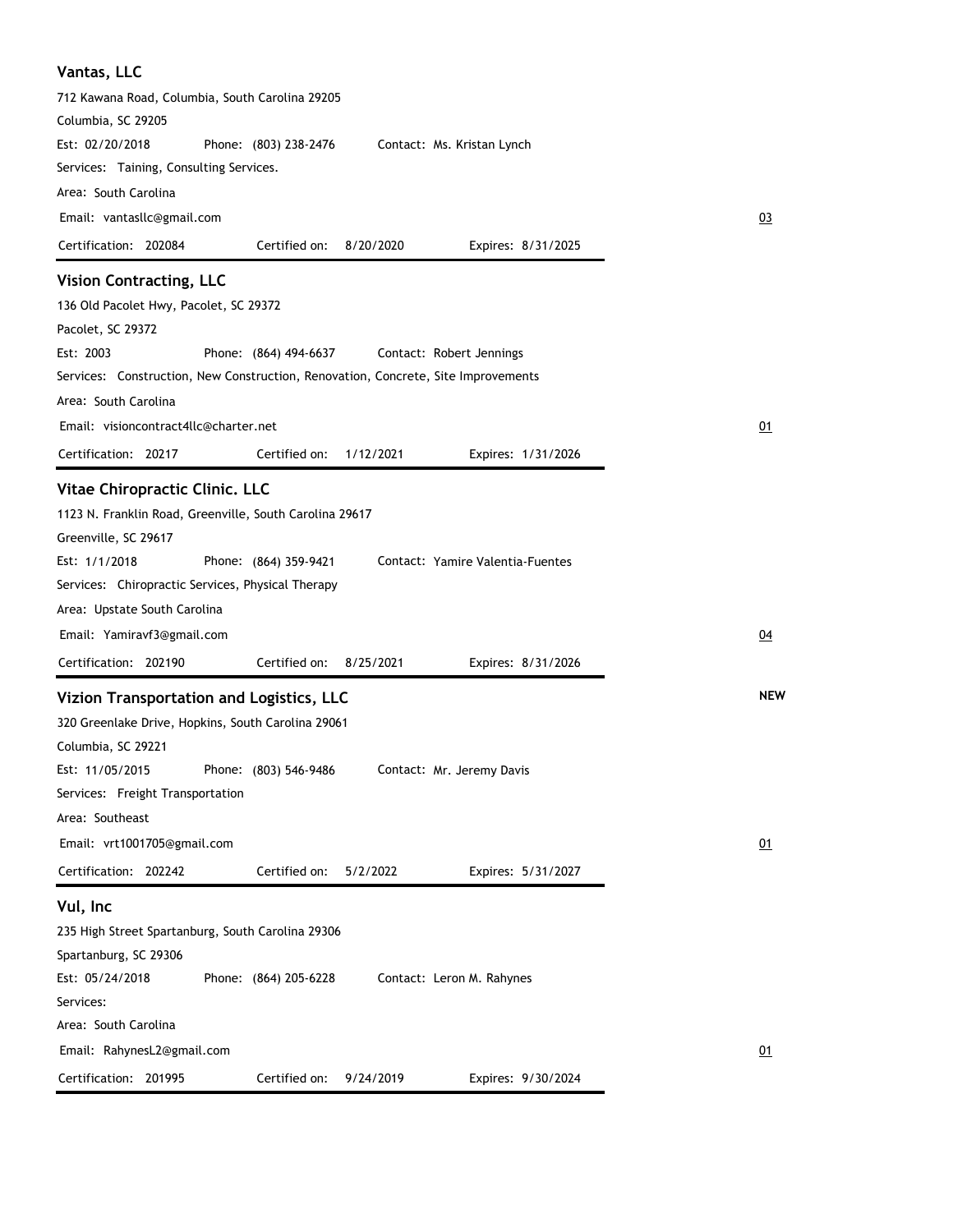| Wallace Mechanical Supply, Inc.                                                                                                 |                     |
|---------------------------------------------------------------------------------------------------------------------------------|---------------------|
| 635 State Road, Cheraw, SC 29520                                                                                                |                     |
| Cheraw, SC 29520                                                                                                                |                     |
| Est: 1985<br>Phone: (843) 537-4277<br>Contact: Wallace Funderburk, Jr.                                                          |                     |
| Services: Mechanical supply distribution services.                                                                              |                     |
| Area: US                                                                                                                        |                     |
| Email: inc_wallace@bellsouth.net                                                                                                | 01                  |
| Certification: 201910<br>Certified on:<br>2/6/2019                                                                              | Expires: 2/28/2024  |
| Watts & Associates Construction, LLC                                                                                            |                     |
| 445 Mikom Rd, Sumter, SC 29153                                                                                                  |                     |
| Sumter, SC 29151                                                                                                                |                     |
| Est: 2005<br>Phone: (803) 495-4200<br>Contact: Kathy Watts                                                                      |                     |
| Services: Water and Sewer Pipe Installation                                                                                     |                     |
| Area: South Carolina                                                                                                            |                     |
| Email: watts@ftc-i.net                                                                                                          | 03                  |
| Certification: 202029<br>Certified on:<br>4/27/2020                                                                             | Expires: 4/30/2025  |
| We Care Durable Medical Supplies, LLC                                                                                           |                     |
| 15 Malland Street, Greenville, South Carolina, 29601                                                                            |                     |
| Greenville, SC 29601                                                                                                            |                     |
| Est: 06/2011<br>Phone: (864) 242-2205<br>Contact: Vickery M. Smith                                                              |                     |
| Services: Bath and Safety items, example Shower Chairs, Toilet Seats, Hand held Showers, Back Braces, Pain<br>Management items. |                     |
| Area: South Carolina, North Carolina, Georgia                                                                                   |                     |
| Email: vsmithdme@bellsouth.net                                                                                                  | 01                  |
| Certified on:<br>Certification: 2018110<br>8/9/2018                                                                             | Expires: 8/31/2023  |
| We Haul, LLC                                                                                                                    |                     |
| 554 Winding Brook Loop, Blythewood, South Carolina 29016                                                                        |                     |
| Blythewood, SC 29016                                                                                                            |                     |
| Est: 12/17/2015<br>Phone: (803) 394-2883<br>Contact: Mr. Robert Sumpter                                                         |                     |
| Services: Auto Transport Company: Cars & Trucks for private and commercial businesses                                           |                     |
| Area: South Carolina                                                                                                            |                     |
| Email:                                                                                                                          | 01                  |
| 11/19/2021<br>Certification: 2021127<br>Certified on:                                                                           | Expires: 11/30/2026 |
| <b>Welcome Home Reality of Charleston</b>                                                                                       |                     |
| 305 Miles Road, Summerville, South Carolina 29485                                                                               |                     |
| Summerville, SC 29483                                                                                                           |                     |
| Est: 07/21/2015<br>Phone: (843) 297-2500<br>Contact: Ms. Youlia Apostolova                                                      |                     |
| Services: Commercial and Resdential Real Estate Sales, Leases, Rents, Linens and Travel rentals.                                |                     |
| Area: Charleston, Berkley, Dorchester Counties                                                                                  |                     |
| Email: Youlia@welcomehomerlty.com                                                                                               |                     |
|                                                                                                                                 | 03                  |
| Certification: 2021135<br>Certified on:<br>12/15/2021                                                                           | Expires: 12/31/2026 |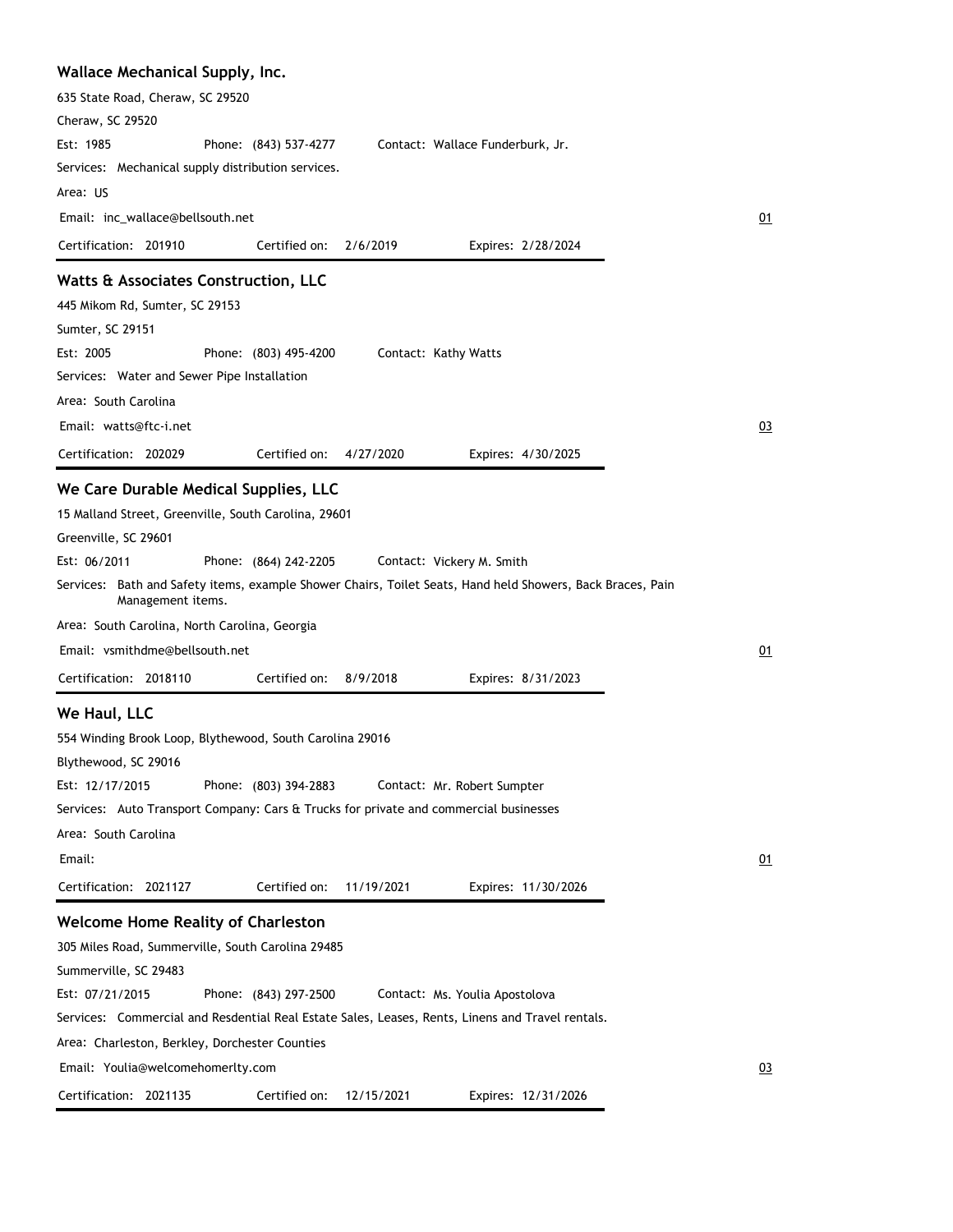| Wendell Jones Agency d/b/a Sout Atlantic Bio Cleaning                                                                                                            |    |
|------------------------------------------------------------------------------------------------------------------------------------------------------------------|----|
| 9 Beth Drive, Greenvile, South Carolina 29609                                                                                                                    |    |
| Greenville, SC 29609                                                                                                                                             |    |
| Est: 04/15/2020<br>Phone: (864) 735-0813<br>Contact: Mr. Wendell Jones                                                                                           |    |
| Services: Janitorial Services, Floor Maintenance, Covid Sanitizing.                                                                                              |    |
| Area: South Carolina                                                                                                                                             |    |
| Email: info@southatlanticbio.com                                                                                                                                 | 01 |
| Certification: 202194<br>Certified on:<br>8/27/2021<br>Expires: 8/31/2026                                                                                        |    |
| Wide Awake Coffee & Ice Cream Shop, LLC                                                                                                                          |    |
| 6005 Center Station Court, Rzvenel, South Carolina 29470                                                                                                         |    |
| Ravenel, SC 29470                                                                                                                                                |    |
| Est: 3/27/2018<br>Phone: (843) 475-5605<br>Contact: Ms. Cassandra Smith                                                                                          |    |
| Services: Ice Cream, Coffee, After-School Programs, Event Planning.                                                                                              |    |
| Area: Tri-County/ Low Country (Charleston, Berkeley, Dorchester, Colleton                                                                                        |    |
| Email: cassie0610@yahoo.com                                                                                                                                      | 02 |
|                                                                                                                                                                  |    |
| Certification: 2019106<br>Certified on:<br>10/10/2019<br>Expires: 10/31/2024                                                                                     |    |
| <b>Williams Cleaning System, LLC</b>                                                                                                                             |    |
| 102 Amberwood Lane, Mauldin, South Carolina 29662                                                                                                                |    |
| Mauldin, SC 29662                                                                                                                                                |    |
| Est: 1989<br>Phone: (864) 230-8838<br>Contact: Mr. Gregory Williams                                                                                              |    |
| Services: Janitorial Cleaning-Carpet Cleaning, Stripping Floors, Construction Cleanup, Sanitizing & Disinfectant.                                                |    |
| Area: South Carolina                                                                                                                                             |    |
| Email: Wilcleaning65@gmail.com                                                                                                                                   | 01 |
| Certification: 2020108<br>Certified on:<br>10/5/2020<br>Expires: 10/31/2025                                                                                      |    |
|                                                                                                                                                                  |    |
| Williams Roofing & Restoration, LLC                                                                                                                              |    |
| 1948 Savage Road Charleston, South Carolina 29420                                                                                                                |    |
| Charleston, SC 29420                                                                                                                                             |    |
| Est: 10/02/2007<br>Phone: (843) 437-2286<br>Contact: Mr. Kareem Williams                                                                                         |    |
| Services: Installation of roofing, siding, flooring and drywall in residential and commercial properties.                                                        |    |
| Area: South Carolina                                                                                                                                             |    |
| Email: williamsroofingandrestoration@gmail.co                                                                                                                    | 01 |
| Certification: 201926<br>Certified on:<br>3/6/2019<br>Expires: 3/31/2024                                                                                         |    |
| <b>Williams Tire &amp; Service Center</b>                                                                                                                        |    |
| 511 15 & 401 By Pass East, Bennetteville, South Carolina 29512                                                                                                   |    |
| Bennettsville, SC 29512                                                                                                                                          |    |
| Est: 08/16/1981<br>Phone: (843) 479-2837<br>Contact: Willie A. Williams                                                                                          |    |
| Services: Tire & battery service, oil change, filter valve stem tube, brake pads, brake shoes; wheels balance,<br>tire repair, brake service, water pump service |    |
| Area: Marlboro County                                                                                                                                            |    |
| Email:                                                                                                                                                           | 01 |
| Certification: 202022<br>Certified on:<br>3/18/2020<br>Expires: 3/31/2025                                                                                        |    |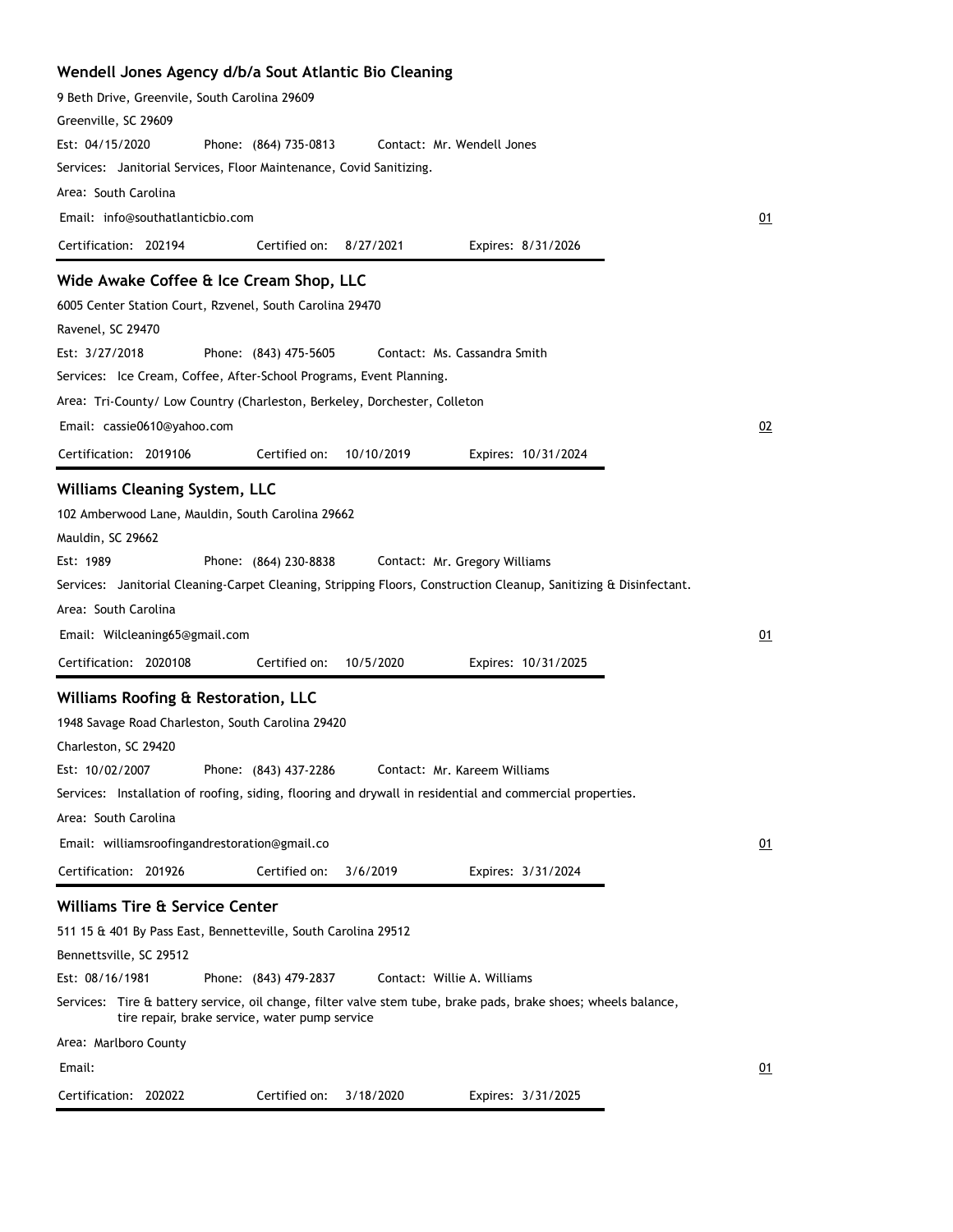| Willie Keitt and Son's, LLC                                                                  |    |
|----------------------------------------------------------------------------------------------|----|
| 671 Woodbine Drive, Orangeburg, South Carolina 29115                                         |    |
| Orangeburg, SC 29115                                                                         |    |
| Est: 02/05/2018<br>Phone: (803) 614-5605<br>Contact: Mr. Jocolby Keitt                       |    |
| Services: Land Clearing to include, Demolition, Tree Removal, and Slab Work Services.        |    |
| Area: South Carolina                                                                         |    |
| Email: Jocolby.Keitt50@gmail.com                                                             | 01 |
| Certification: 202216<br>Certified on:<br>2/25/2022<br>Expires: 2/28/2027                    |    |
| <b>Willie's Welding Works</b>                                                                |    |
| 3527 Main Street, Columbia, SC 29203                                                         |    |
| Columbia, SC, SC 29203                                                                       |    |
| Est: 2006<br>Phone: (803) 738-5035<br>Contact: Willie Hamrick                                |    |
| Services: Welding services                                                                   |    |
| Area: Columbia, Lexington, SC                                                                |    |
| Email: williehamrick@gmail.com                                                               | 05 |
| Certification: 2017136<br>Certified on:<br>12/12/2017<br>Expires: 12/31/2022                 |    |
| Willie's Welding Works, LLC                                                                  |    |
| 3527 Man Street, Columbia, SC 29201                                                          |    |
| Columbia, SC 29203                                                                           |    |
| Est: 2006<br>Phone: (803) 738-5035<br>Contact:                                               |    |
| Services: Welding services                                                                   |    |
| Area: Columbia, Lexington, SC                                                                |    |
| Email: WillieHamrick@gmail.com                                                               | 05 |
| Certification: 2017134<br>Certified on:<br>12/8/2017<br>Expires: 12/31/2022                  |    |
| Wilson & Associates Sport Turf, INC                                                          |    |
| 1737 S. Lake Drive, Lexington, SC 29073                                                      |    |
| Lexington, SC 29073                                                                          |    |
| Est: 08/1998<br>Phone: (803) 957-3115<br>Contact:                                            |    |
| Services: Athletic Field Renovations, Maintenance, Improvement, Construction, and Ornamental |    |
| Area: South Carolina, North Carolina, Georgia                                                |    |
| Email: wilsonandassociates@windstream.net                                                    | 03 |
| Certification: 201857<br>Certified on:<br>5/16/2018<br>Expires: 5/31/2023                    |    |
| Wilson, Ferguson Associates, LLC                                                             |    |
| 1607 Hunters Place road, York, South Carolina 29745                                          |    |
| York, SC 29745                                                                               |    |
| Est: 11/02/2012<br>Phone: (248) 739-0667<br>Contact: Ms. Julie Ferguson                      |    |
| Services: Roadway/Bridge Construction Inspections.                                           |    |
| Area: South Carolina, North Carolina                                                         |    |
| Email: lbrunson@wilsonferguson.com                                                           | 03 |
| Certification: 202211<br>Certified on:<br>2/17/2022<br>Expires: 2/28/2027                    |    |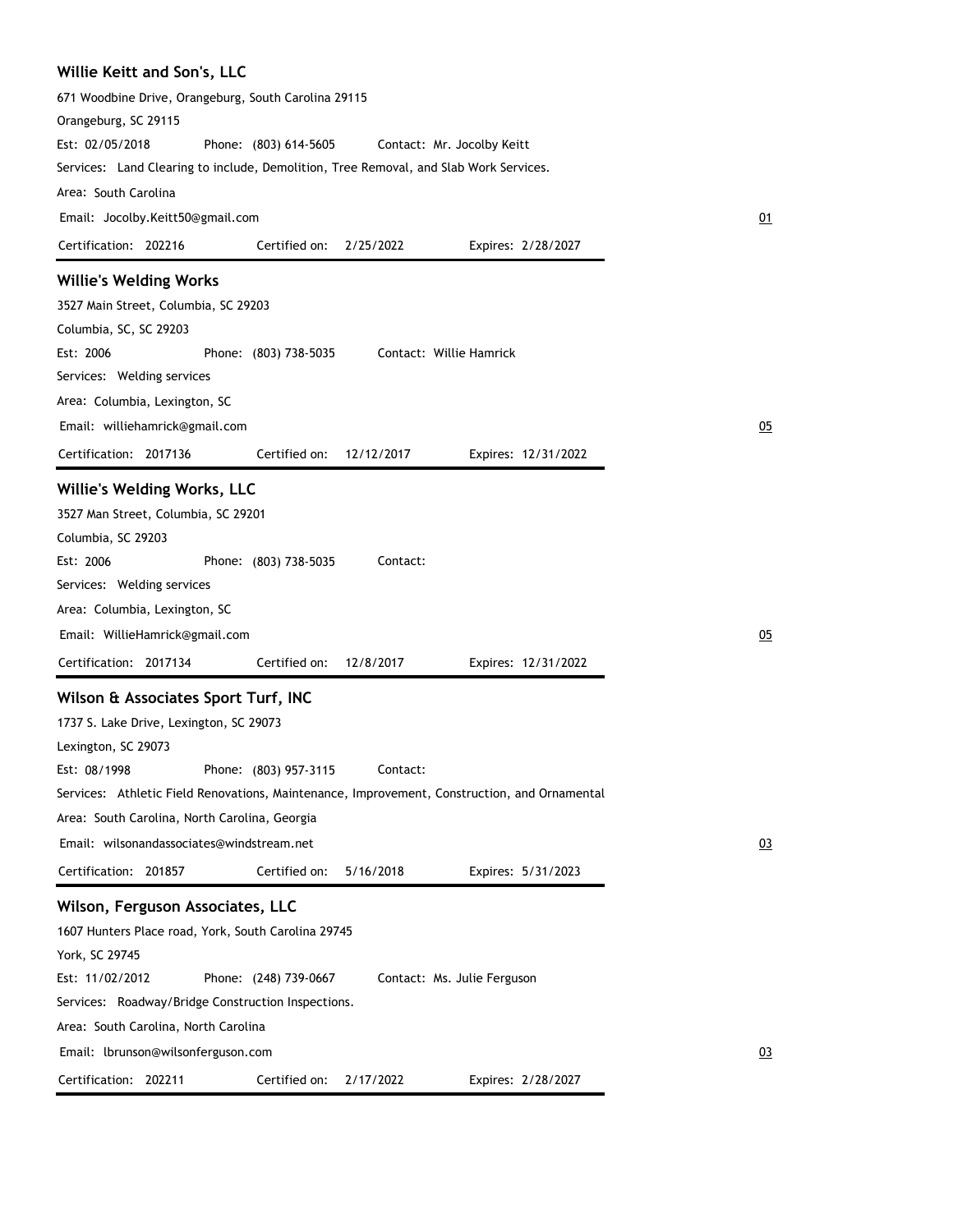#### **Wilson's Professional Training Services (WPTS), LLC**

308 Roya Birkdale Way, Duncan, South Carolina 29334

| Duncan, SC 29334                                                                                                                                                                                       |    |
|--------------------------------------------------------------------------------------------------------------------------------------------------------------------------------------------------------|----|
| Est: 01/01/1999<br>Phone: (864) 486-9796<br>Contact:                                                                                                                                                   |    |
| Services: Training (Personal; Corporate); Leadership Coaching; CPA Services, Legal Training, Taxation, and<br>Accounting                                                                               |    |
| Area: South Carolina, North Carolina, Georgia, Virginia, Flordia                                                                                                                                       |    |
| Email: docswilson@hotmail.com                                                                                                                                                                          | 02 |
| Certified on:<br>6/21/2018<br>Certification: 201885<br>Expires: 6/30/2023                                                                                                                              |    |
| Winchester Xavier & Associates Inc                                                                                                                                                                     |    |
| 3025 Ashley Phospahate Road, Ste C-1                                                                                                                                                                   |    |
| North Charleston, SC 29418                                                                                                                                                                             |    |
| Est: 08/16/2010<br>Phone: (954) 615-7056<br>Contact: Winschester Brown                                                                                                                                 |    |
| Services: project management consulting services, information technology deployments focus, move logistics,<br>facility outfitting management for furniture fixture and equipment, FF&E                |    |
| Area: south carolina                                                                                                                                                                                   |    |
| Email: wbrown@wxnaprojects.com                                                                                                                                                                         | 01 |
| Certification: 201734<br>Certified on:<br>5/11/2017<br>Expires: 5/31/2022                                                                                                                              |    |
|                                                                                                                                                                                                        |    |
| Wire Monkey, LLC<br>2126 Woodtrail Drive Columbia, South Carolina 29210<br>Columbia, SC 29210<br>Phone: (803) 741-5405<br>Est: 11/13/2012<br>Contact: Mr. Corey (CJ) Willis                            |    |
| Services: Audio & Visual product Installation Residential & Commercial Dwellings                                                                                                                       |    |
| Area: South Carolina, North Carolina, and Georgia                                                                                                                                                      |    |
| Email: wiremonkey29212@gmail.com                                                                                                                                                                       | 01 |
| Certification: 201949<br>Certified on:<br>6/10/2019<br>Expires: 6/30/2024                                                                                                                              |    |
|                                                                                                                                                                                                        |    |
| Worthy Media Group d/b/a Worthy Staffing Agency<br>1601 Platt Springs Road Columbia, South Carolina 29169<br>Columbia, SC 29204<br>Est: 09/15/2016<br>Phone: (803) 357-8681<br>Contact: Antonio Worthy |    |
| Services: We secure exceptional candidates for job orders that are in need of Temp to hire placement.<br>Temporary only, and Direct Hire Placements.                                                   |    |
| Area: Richland and Lexington Counties in South Carolina                                                                                                                                                |    |
| Email: worthystaffing@gmail.com                                                                                                                                                                        | 01 |
| Certification: 2018161<br>Certified on:<br>11/26/2018<br>Expires: 11/30/2023                                                                                                                           |    |
|                                                                                                                                                                                                        |    |
| XDOS, Inc                                                                                                                                                                                              |    |
| 18 E. Liberty Street, Sumter, SC 29150<br>Sumter, SC 29150                                                                                                                                             |    |
| Est: 01/2001<br>Phone: (803) 883-8648<br>Contact: Faye Nixon                                                                                                                                           |    |
| Services: Demo copiers, toner supplies, office computers and furnishings Xerox Equipment and Services.                                                                                                 |    |
| Area: Midlands and Pee Dee Areas                                                                                                                                                                       |    |
| Email: fnixon@xdosinc.com                                                                                                                                                                              | 03 |
| Certification: 202097<br>Certified on: 9/10/2020<br>Expires: 9/30/2025                                                                                                                                 |    |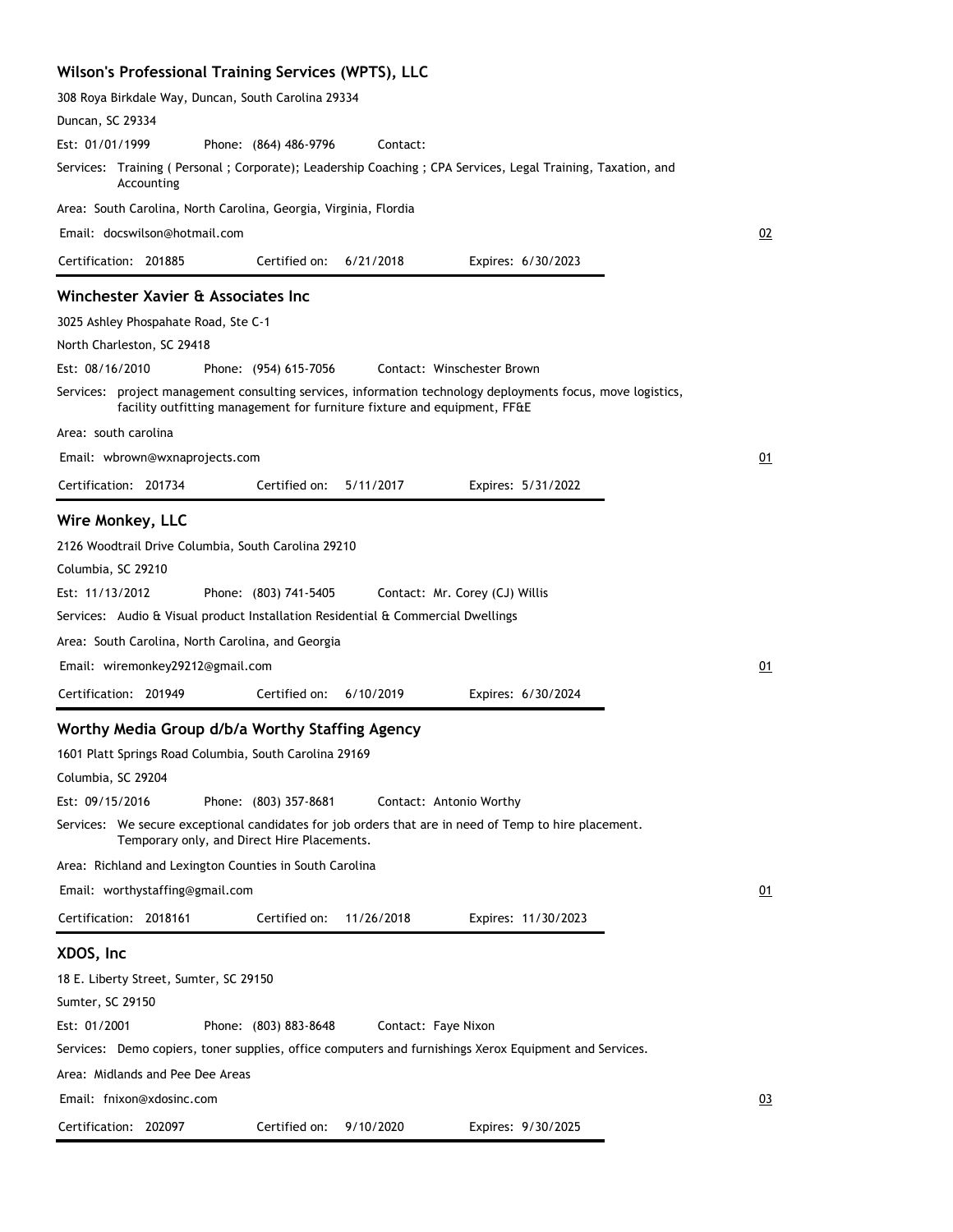#### **XRO Studios. LLC**

| 3 Chevy Lane, Trenton, South Carolina 29847                                                                                                                                                                                                                                                                           |    |
|-----------------------------------------------------------------------------------------------------------------------------------------------------------------------------------------------------------------------------------------------------------------------------------------------------------------------|----|
| Trenton, SC 29847                                                                                                                                                                                                                                                                                                     |    |
| Est: 07/11/2016<br>Phone: (803) 640-4323<br>Contact: Mr. Thomas Glover                                                                                                                                                                                                                                                |    |
| Services: Audio recording, Videography, Audio mixing, Audio Mastering, Music production, Marketing & Branding<br>Strategies.                                                                                                                                                                                          |    |
| Area: South Carolina, North Carolina, Georgia                                                                                                                                                                                                                                                                         |    |
| Email: xrostudios@gmail.com                                                                                                                                                                                                                                                                                           | 01 |
| Certification: 202128<br>Certified on:<br>3/26/2021<br>Expires: 3/31/2026                                                                                                                                                                                                                                             |    |
| <b>YBE Kinard Enterprises, LLC</b>                                                                                                                                                                                                                                                                                    |    |
| 3353 Meeting Street, North Charleston, South Carolina 29405                                                                                                                                                                                                                                                           |    |
| North Charleston, SC 29405                                                                                                                                                                                                                                                                                            |    |
| Est: 07/26/2019<br>Phone: (843) 693-0222<br>Contact: Mr. J A Moore                                                                                                                                                                                                                                                    |    |
| Services: Catering Services, Construction Services, Construction Management Services, Covid Compliance<br>Services, Personal Protection Equipment.                                                                                                                                                                    |    |
| Area: South Carolina, Georgia, North Carolina                                                                                                                                                                                                                                                                         |    |
| Email: jamoore@lillieollieco.com                                                                                                                                                                                                                                                                                      | 01 |
| Certification: 2020161<br>Certified on:<br>12/21/2020<br>Expires: 12/31/2025                                                                                                                                                                                                                                          |    |
| Yoga Therapy Bar, LLC                                                                                                                                                                                                                                                                                                 |    |
| 111 Earle Street, Suite/Unit D, Clemson, South Carolina 29631                                                                                                                                                                                                                                                         |    |
| Greenville, SC 29607                                                                                                                                                                                                                                                                                                  |    |
| Est: 07/28/2018<br>Phone: (864) 906-5045<br>Contact: Ms. Nekita Sullivan                                                                                                                                                                                                                                              |    |
| Services: Yoga Classes- Virtually and In-Studio-Stress Management, Continuing Education- Corporate Yoga,<br>Physical Therapy- Stress Management Presentations. Yoga Active Wear: Leggings, Tank Tops, Self Care<br>Packages, Yoga Videos (Digital Products), and Gift Cards. Public Speaking events, and engagemnets. |    |
| Area: South Carolina                                                                                                                                                                                                                                                                                                  |    |
| Email: info@yogatherapybar.com                                                                                                                                                                                                                                                                                        | 02 |
| Certified on:<br>Certification: 2021105<br>10/1/2021<br>Expires: 10/31/2026                                                                                                                                                                                                                                           |    |
| Yorikho Land Development, LLC                                                                                                                                                                                                                                                                                         |    |
| 1253 Brewer Springs Road, Camden, SC 29020                                                                                                                                                                                                                                                                            |    |
| Camden, SC 29020                                                                                                                                                                                                                                                                                                      |    |
| Est: 2009<br>Phone: (803) 310-8088<br>Contact: Yorianawaty Chaney                                                                                                                                                                                                                                                     |    |
| Services: Trucking                                                                                                                                                                                                                                                                                                    |    |
| Area: Rock Hill, Lancaster, Columbia, Orangeburg, SC                                                                                                                                                                                                                                                                  |    |
| Email: yoriana_kho56@yahoo.com                                                                                                                                                                                                                                                                                        | 09 |
| Certification: 201786<br>Certified on:<br>9/7/2017<br>Expires: 9/30/2022                                                                                                                                                                                                                                              |    |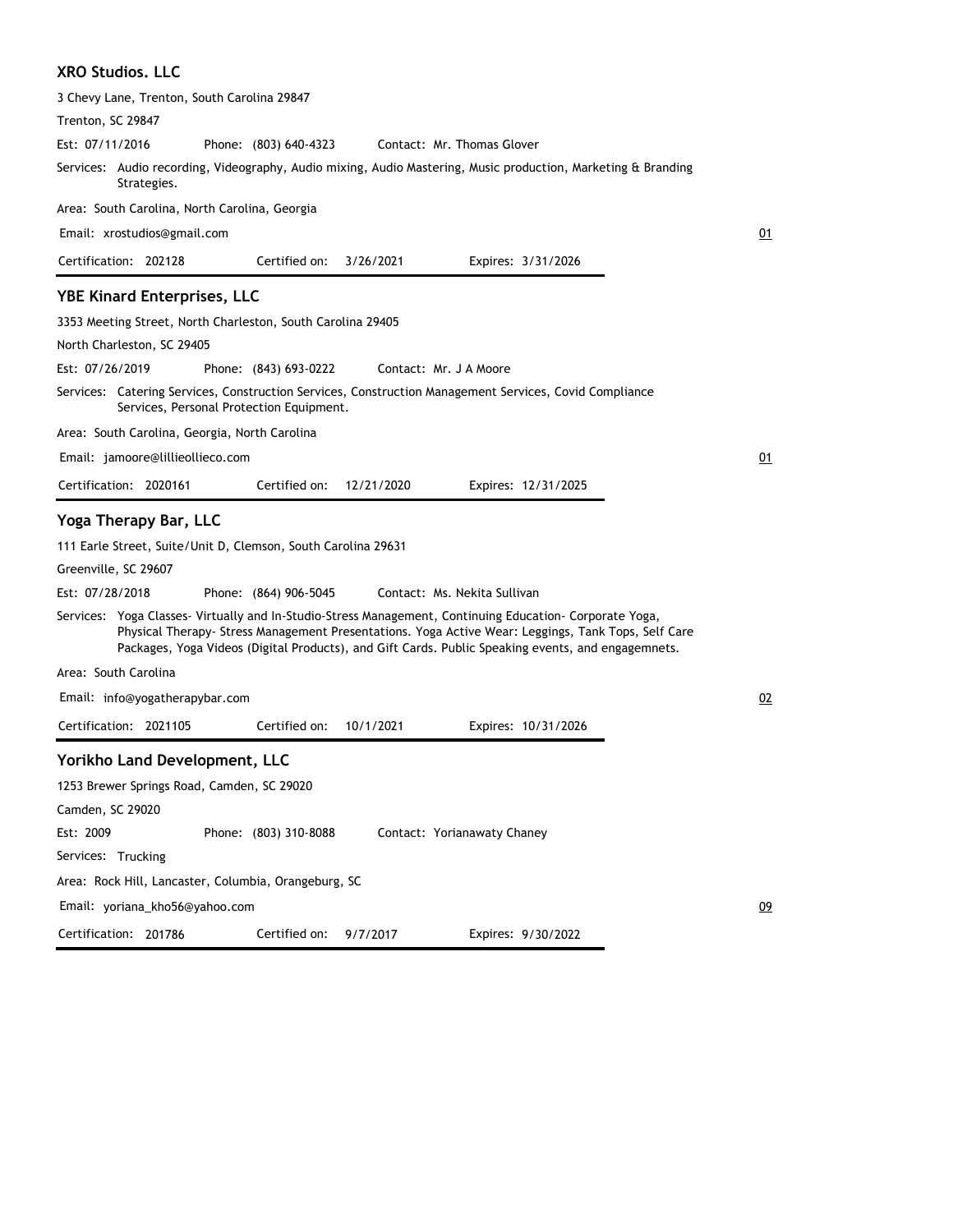## **Your Elephant, Inc**

| 310 Memorial Drive, Greer, South Carolina 29651                                                                                                      |           |
|------------------------------------------------------------------------------------------------------------------------------------------------------|-----------|
| Taylors, SC 29687                                                                                                                                    |           |
| Est: 2/01/2000<br>Phone: (800) 970-1502<br>Contact: Ms. Elizabeth Christopher                                                                        |           |
| Services: Provide length of service gifts to businesses, Proformance Achievement and Incentive Program,<br>Provide Products for Employee Recognition |           |
| Area: South Carolina                                                                                                                                 |           |
| Email: echristopher@yourelephant.com                                                                                                                 | 03        |
| Certification: 2020134<br>Certified on:<br>11/19/2020<br>Expires: 11/30/2025                                                                         |           |
| Your Roofers, LLC                                                                                                                                    |           |
| 659 Frink Street, Cayce, SC 29033                                                                                                                    |           |
| Cayce, SC 29033                                                                                                                                      |           |
| Est: 2016<br>Phone: (803) 622-3932<br>Contact: Michelle Hopper                                                                                       |           |
| Services: Commercial and residential roofing                                                                                                         |           |
| Area: SC, NC, FL, GA                                                                                                                                 |           |
| Email:                                                                                                                                               | 03        |
| Certified on:<br>Certification: 2017137<br>12/18/2017<br>Expires: 12/31/2022                                                                         |           |
|                                                                                                                                                      |           |
| Zap Pro Cleaning Services, LLC                                                                                                                       |           |
| 143 Johnson Court, Winnsboro, SC 29180                                                                                                               |           |
| Winnsboro, SC 29180                                                                                                                                  |           |
| Est: 02-2004<br>Phone: (803) 635-2037<br>Contact: Jennifer Johnson                                                                                   |           |
| Services: Cleaning office spaces, carpet, stripping and waxing tile floor, post-construction clean up, cleaning<br>windows                           |           |
| Area: NC, SC, GA                                                                                                                                     |           |
| Email: zapproservices@aol.com                                                                                                                        | 02        |
| Certification: 201824<br>Certified on:<br>3/13/2018<br>Expires: 3/31/2023                                                                            |           |
| Zebra Custom Designs, Inc                                                                                                                            |           |
| 515 Broad Street Sumter South Carolina 29150                                                                                                         |           |
| Sumter, SC 29150                                                                                                                                     |           |
| Est: 01/13/2006<br>Phone: (803) 775-7680<br>Contact: Mr. Lorenza Bowen                                                                               |           |
| Services: Screen Printing, Embroidery, Promotional Items, Signage                                                                                    |           |
| Area: South Carolina                                                                                                                                 |           |
| Email: CSR@Zcustomd.com                                                                                                                              | <u>01</u> |
| Certification: 2018127<br>Certified on:<br>10/10/2018<br>Expires: 10/31/2023                                                                         |           |
| Zettaprime, Inc                                                                                                                                      |           |
| 310 Geer Ct                                                                                                                                          |           |
| Lexington, SC 29072                                                                                                                                  |           |
| Est: 08/13/2014<br>Phone: (803) 556-6513<br>Contact: Srinivas Korrapati                                                                              |           |
| Services: IT staffing, professional IT consultants to State, Federal, Private sectors                                                                |           |
| Area: US                                                                                                                                             |           |
|                                                                                                                                                      |           |
| Email: sri@zettaprime.com                                                                                                                            | 09        |
| Certification: 201724<br>Certified on:<br>5/11/2017<br>Expires: 5/31/2022                                                                            |           |